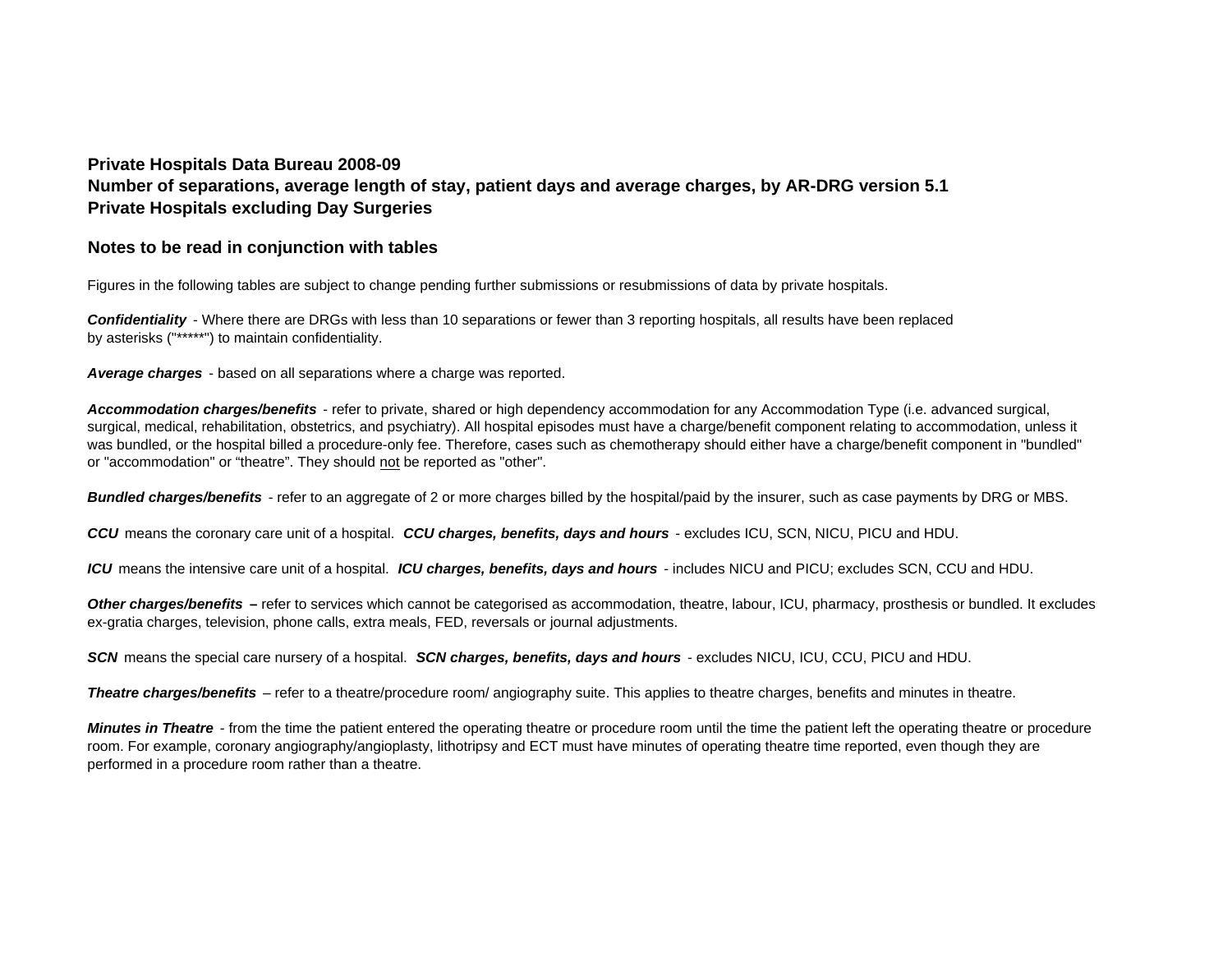## **Notes to Charges Results**

When comparing average charges from the PHDB, two different calculations of the average charge have been used, namely 'Episodic Charges' and 'All Episodes Charges'. Any reference to an average charge will be the 'Episodic Average Charge' unless otherwise stated.

Patient A - Bundled charge = \$1,000 Patient B - Bundled charge =  $$700$ Patient C - Bundled charge = \$0 Example

Total patients  $= 3$ Number of charges  $= 2$ Total charges  $= $1,700$ 

Total charges / Number of charges > \$1,700 / 2 charges = \$850 average per charge **Episodic Charge' averages** - the average only for where there was a charge recorded.

Total charges / Total patients > \$1,700 / 3 patients = \$567 average per patient **All Episodes' averages** - the average for all patients.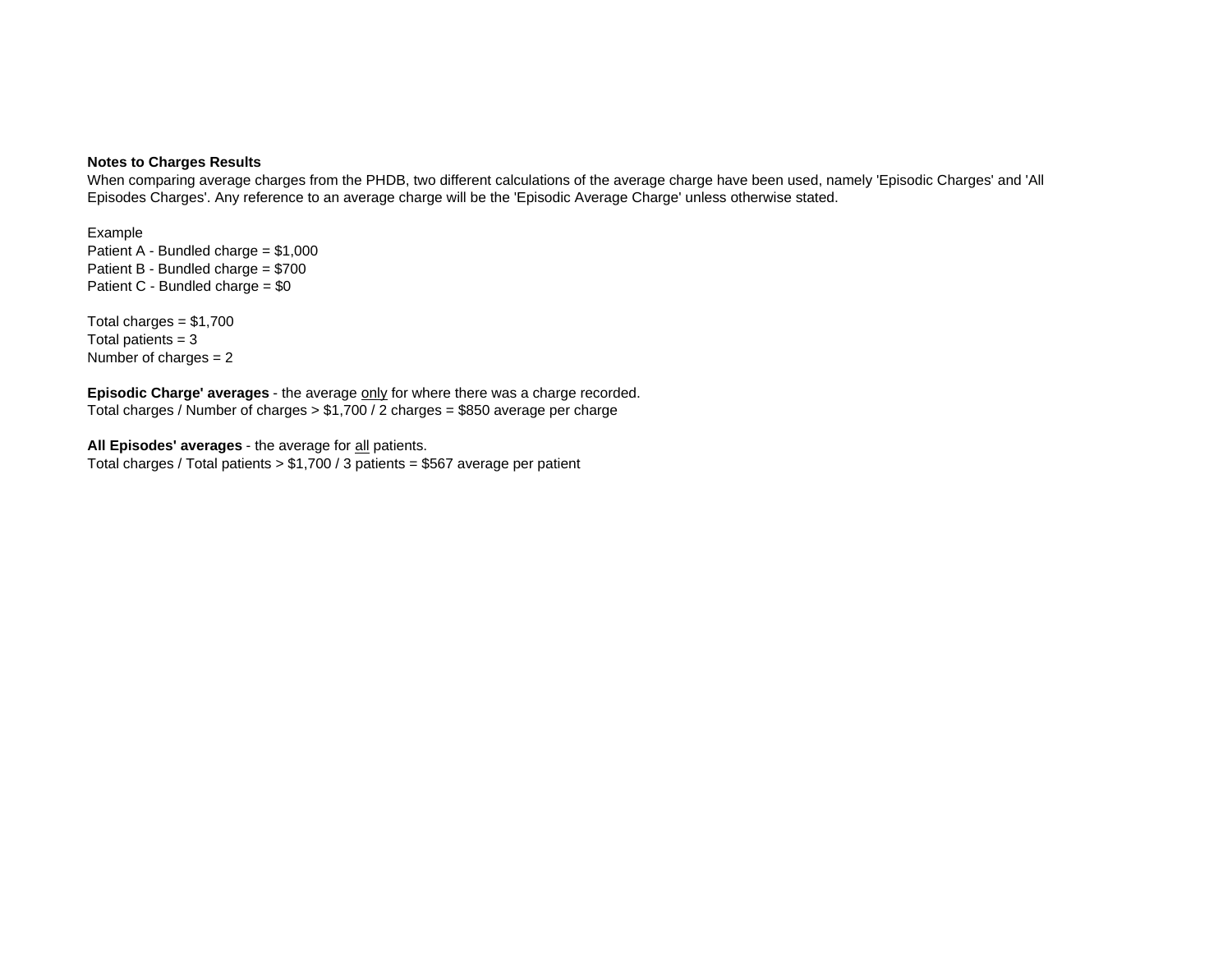# **PRIVATE HOSPITAL DATA BUREAU - 2008-09**

# **Care Type Breakdown - Private Hospitals**

| <b>Care Type</b>                        | No of              | Percentage   | Average    | <b>Average Charge</b> |
|-----------------------------------------|--------------------|--------------|------------|-----------------------|
|                                         | <b>Separations</b> | of Total (%) | <b>LOS</b> | (Episodic)(\$)        |
| 1.0 Acute care                          | 2,348,858          | 91.26        | 2.6        | 2,917                 |
| 2.0 Rehabilitation Care                 | 132,710            | 5.16         | 5.38       | 2,893                 |
| 3.0 Paliative Care                      | 3,828              | 0.15         | 12.43      | 7,123                 |
| 4.0 Geriatric Evaluation and Management | 445                | 0.02         | 11.45      | 7,182                 |
| 5.0 Psychogeriatric Carea               | 124                | 0.00         | 29.02      | 8,577                 |
| 6.0 Maintenance Care                    | 4,138              | 0.16         | 8.43       | 3,211                 |
| 7.0 Newborn Care                        | 47,060             | 1.83         | 5.98       | 4,641                 |
| 8.0 Other Admitted patient Care         | 34,022             | 1.32         | 4.59       | 1,997                 |
| 9.0 Organ Procurement - Posthumous      |                    | 0.00         | 1.00       | 677                   |
| 10.0 Hospital Boarder                   | 2,251              | 0.09         | 2.58       | 287                   |
| <b>Unknown</b>                          | 476                | 0.02         | 3.73       | 3,199                 |
| <b>TOTAL</b>                            | 2,573,914          | 100.00       | 2.81       | 2,918                 |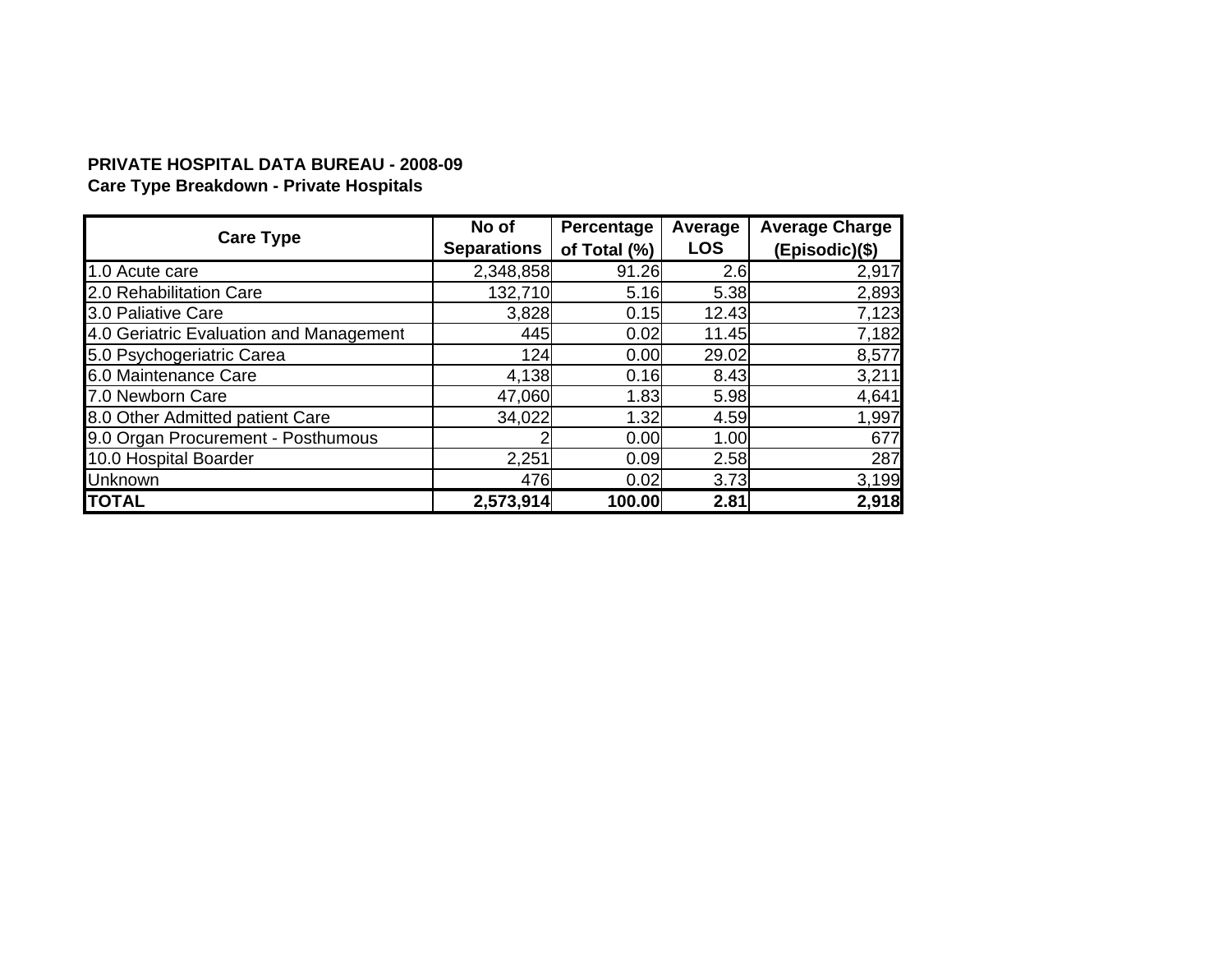# **PRIVATE HOSPITAL DATA BUREAU - 2008-09 Completeness - Private Hospitals**

| Year    | <b>PHDB</b><br><b>Separations</b> | <b>Morbidity</b><br><b>Separations</b> | Percentage of<br>Morbidity (%) |
|---------|-----------------------------------|----------------------------------------|--------------------------------|
| 1997/98 | 608,733                           | 1,579,176                              | 38.5                           |
| 1998/99 | 936,058                           | 1,651,836                              | 56.7                           |
| 1999/00 | 726,620                           | 1,784,631                              | 40.7                           |
| 2000/01 | 1,114,274                         | 1,984,074                              | 56.2                           |
| 2001/02 | 1,406,292                         | 2,104,366                              | 66.8                           |
| 2002/03 | 2,059,167                         | 2,139,761                              | 96.2                           |
| 2003/04 | 2,124,344                         | 2,230,865                              | 95.2                           |
| 2004/05 | 2,212,094                         | 2,296,060                              | 96.3                           |
| 2005/06 | 2,254,495                         | 2,356,931                              | 95.7                           |
| 2006/07 | 2,361,717                         | 2,426,805                              | 97.3                           |
| 2007/08 | 2,440,956                         | 2,516,746                              | 97.0                           |
| 2008/09 | 2,573,914                         | 2,599,584                              | 99.0                           |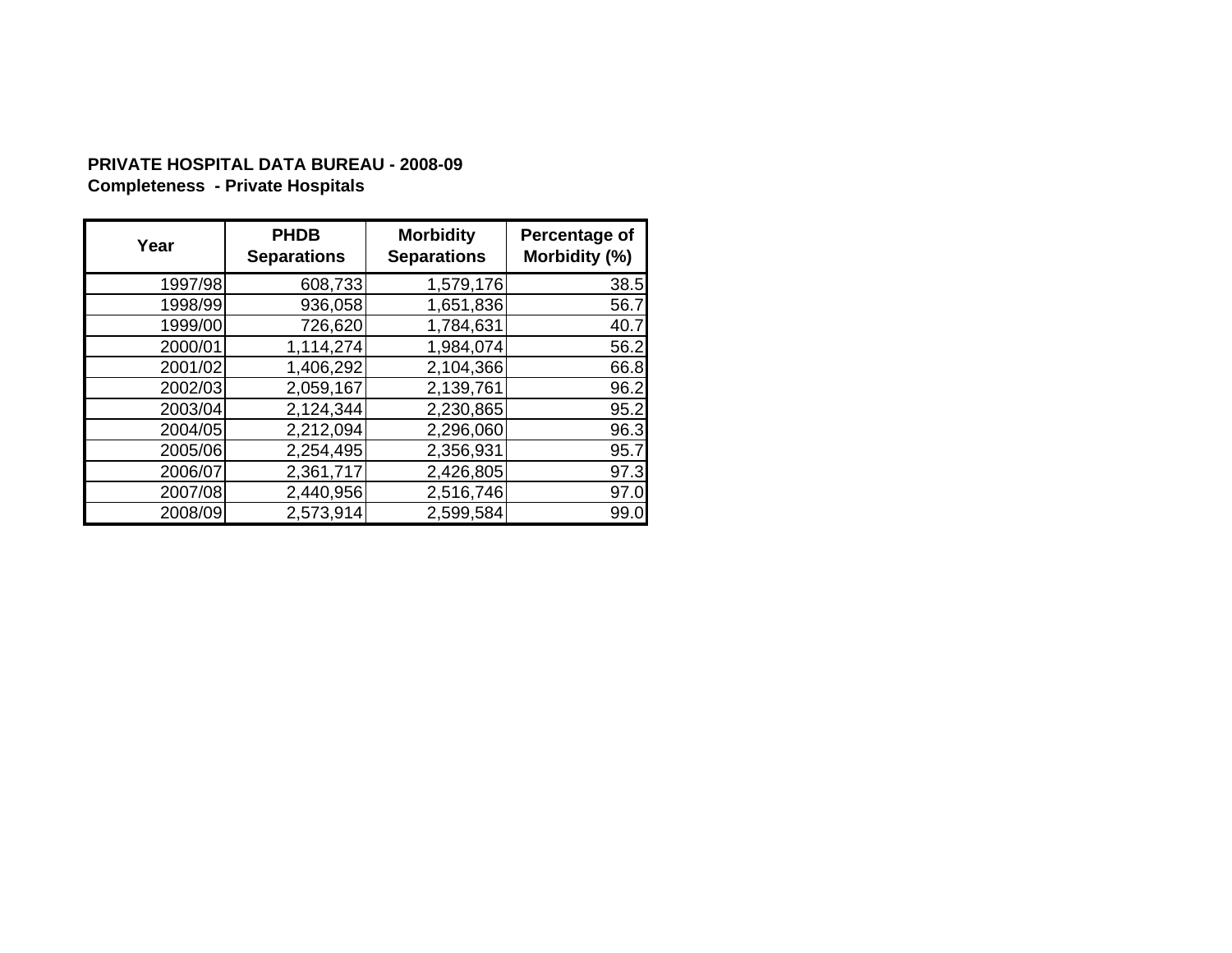# **Charge Components - Private Hospitals PRIVATE HOSPITAL DATA BUREAU - 2008-09**

| <b>Charge Component</b>  | <b>Total charges</b><br>$($ \$) | Percentage of<br>Total (%) |
|--------------------------|---------------------------------|----------------------------|
| Accommodation            | 2,203,065,434                   | 31.3                       |
| <b>Bundled</b>           | 2,574,818,283                   | 36.58                      |
| ICU                      | 166,739,104                     | 2.37                       |
| <b>Operating Theatre</b> | 880,428,946                     | 12.51                      |
| Other                    | 50,161,110                      | 0.71                       |
| Pharmacy                 | 15,676,690                      | 0.22                       |
| <b>Prostheses</b>        | 1,125,588,417                   | 15.99                      |
| Labour Ward              | 22,636,442                      | 0.32                       |
| TOTAL                    | 7,039,114,426                   | 100.00                     |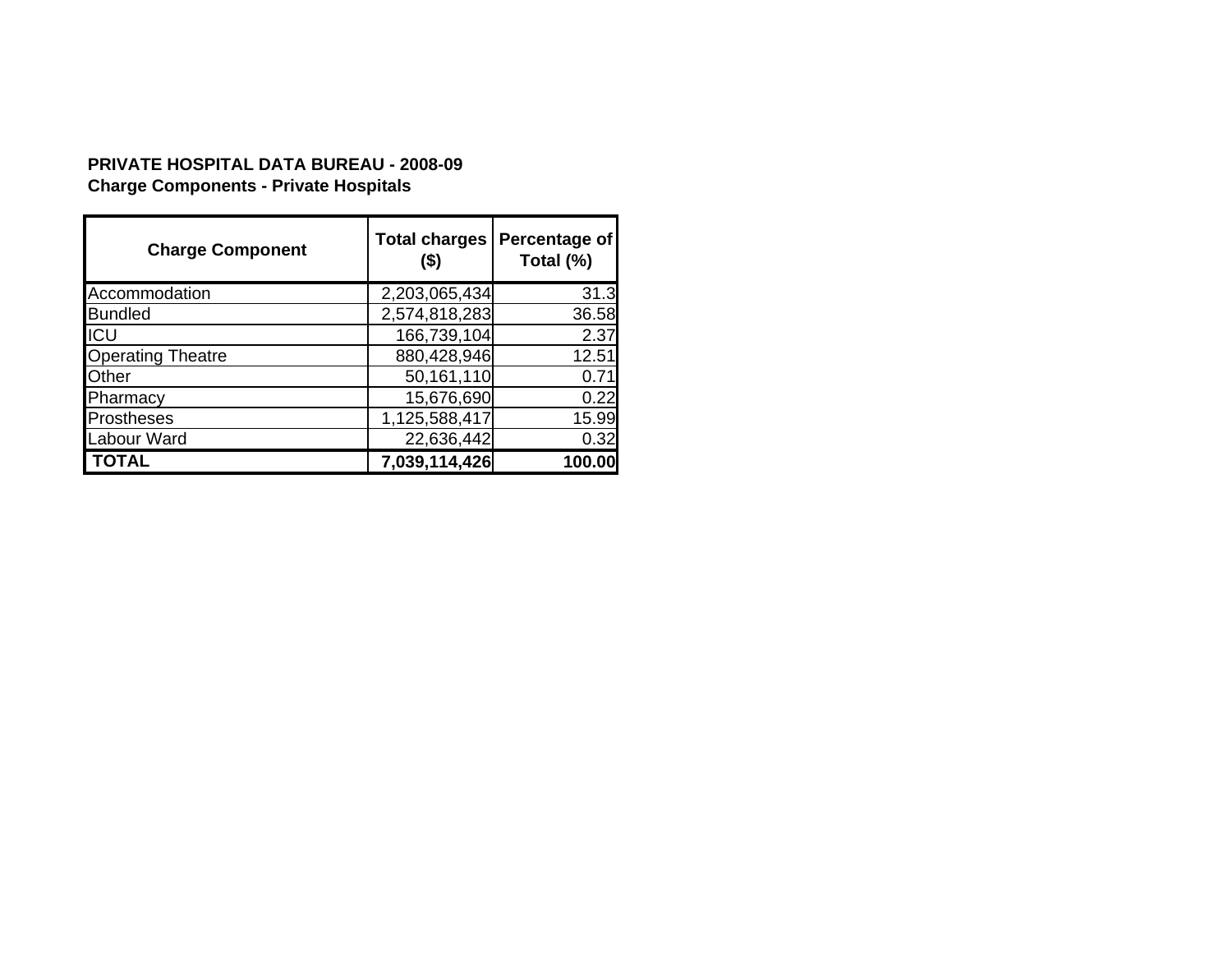# **PRIVATE HOSPITAL DATA BUREAU - 2008-09Patient Age Groups - Private Hospitals**

| <b>Age Group</b> | <b>Separations</b> | Percentage of<br>Episodes (%) | <b>Average Length</b><br>of Stay (days) | <b>Total Charges(\$)</b> | <b>Average Charge</b><br>(Episodic) (\$) |
|------------------|--------------------|-------------------------------|-----------------------------------------|--------------------------|------------------------------------------|
| $00 - 00$        | 63,353             | 2.46                          | 4.72                                    | 79, 154, 124             | 3,635.93                                 |
| $01 - 04$        | 30,283             | 1.18                          | 1.13                                    | 37,011,943               | 1,247.41                                 |
| $05 - 14$        | 45,731             | 1.78                          | 1.25                                    | 63,563,247               | 1,420.22                                 |
| $15 - 24$        | 137,026            | 5.32                          | 1.9                                     | 256,787,991              | 1,941.50                                 |
| 25-34            | 221,621            | 8.61                          | 2.59                                    | 559,719,593              | 2,634.41                                 |
| $35 - 44$        | 292,698            | 11.37                         | 2.25                                    | 666,058,593              | 2,371.48                                 |
| 45-54            | 357,696            | 13.9                          | 2.08                                    | 799,678,491              | 2,316.83                                 |
| 55-64            | 484,263            | 18.81                         | 2.27                                    | 1,276,752,397            | 2,730.84                                 |
| 65-74            | 423,869            | 16.47                         | 2.7                                     | 1,322,905,997            | 3,245.74                                 |
| 75-84            | 368,394            | 14.31                         | 4.04                                    | 1,384,548,782            | 3,901.97                                 |
| 85-94            | 143,024            | 5.56                          | 6.23                                    | 646,076,701              | 4,660.07                                 |
| $95 - >$         | 5,923              | 0.23                          | 8.75                                    | 31,779,024               | 5,496.20                                 |
| <b>Total</b>     | 2,573,914          | 100.00                        | 2.81                                    | 7,124,113,850            | 2,918.11                                 |

Note: A small number of separations with missing age values have been excluded from the detailed data. Values for these separations are included in column totals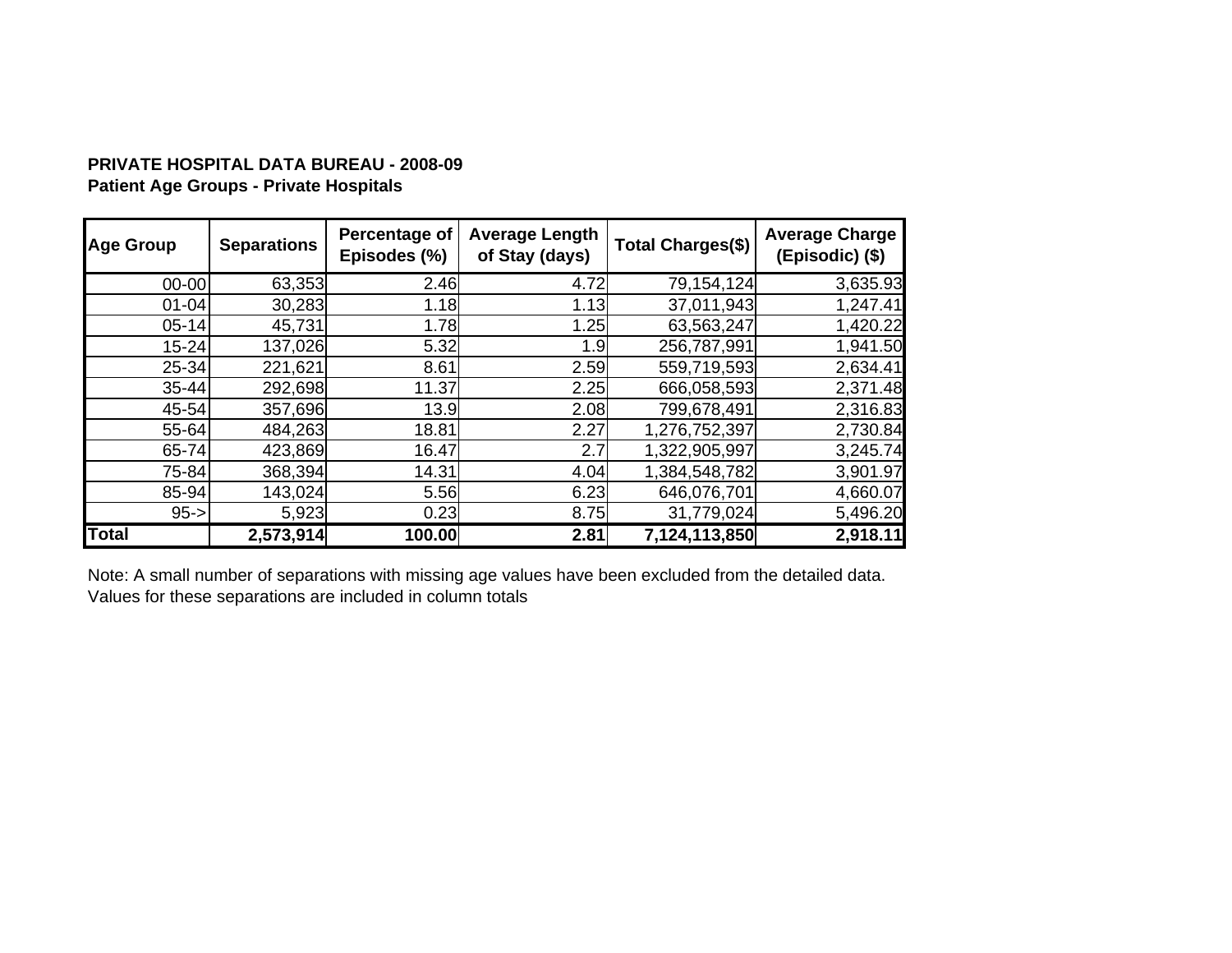|             |                                   |        |                    |                    |           |                              |                     |          | Average Component charge per DRG (\$) |          |                |             |
|-------------|-----------------------------------|--------|--------------------|--------------------|-----------|------------------------------|---------------------|----------|---------------------------------------|----------|----------------|-------------|
|             |                                   |        |                    |                    |           | Average Total Charge per DRG |                     |          |                                       |          |                |             |
|             |                                   |        |                    |                    |           | (\$)                         |                     |          | <b>Accommodation</b>                  |          | <b>Bundled</b> |             |
|             |                                   | Charge | <b>Average LOS</b> | Number of          | Number of | Episodic Charge              | <b>All Episodes</b> | Episodic | All Episodes                          | Episodic | All Episodes   |             |
| <b>DRG</b>  | <b>Description</b>                | Weight | (Days)             | <b>Separations</b> | Days      |                              |                     | Charge   |                                       | Charge   |                | <b>DRG</b>  |
| 901Z        | EXT OR PR UNREL TO PDX            | 2.45   | 5.33               | 3,632              | 19,372    | 6,857                        | 6,795               | 2,863    | 2,129                                 | 5,679    |                | 1,986 901Z  |
| 902Z        | NON-EXT OR PR UNREL TO PDX        | 1.40   | 5.01               | 766                | 3,836     | 4,029                        | 3,881               | 2,742    | 1,883                                 | 3,532    |                | 1,028 902Z  |
| 903Z        | PROSTATIC OR PR UNREL TO PDX      | 5.83   | 23.29              | 68                 | 1,584     | 16,884                       | 16,139              | 10,926   | 8,355                                 | 11,055   |                | 4,715 903Z  |
| 960Z        | <b>UNGROUPABLE</b>                | 0.59   | 4.51               | 83,304             | 209,263   | 3,384                        | 1,619               | 2,208    | 525                                   | 2,766    |                | 616 960Z    |
| 961Z        | UNACCEPTABLE PRINCIPAL DX         | 0.83   | 3.96               | 75                 | 289       | 2,625                        | 2,310               | 3,124    | 1,416                                 | 700      |                | 280 961Z    |
| 963Z        | NEONATAL DX NOT CONSNT AGE/WGT    | 2.74   | 10.29              | 23                 | 216       | 7,927                        | 7,582               | 4.924    | 2.997                                 | ******   | $*****$        | 963Z        |
| A06Z        | TRACHEOSTOMY OR VENTILATION>95    | 23.32  | 34.42              | 1,091              | 37,557    | 66,253                       | 64,552              | 10,814   | 8,356                                 | 30,871   | 11,488         | A06Z        |
| A07Z        | ALLOG BONE MARROW TRANSPLANT      | 8.28   | 23.75              | 12                 | 285       | 24,997                       | 22,914              | 6,015    | 5,514                                 | $*****$  | ******         | A07Z        |
| A08A        | AUTO BONE MARROW TRANSPLNT+CCC    | 6.76   | 27.38              | 91                 | 2,492     | 22,119                       | 18,716              | 4,005    | 3,169                                 | $*****$  | $*****$        | A08A        |
| <b>A08B</b> | AUTO BONE MARROW TRANSPLNT-CCC    | 5.12   | 15.41              | 41                 | 632       | 15,296                       | 14,177              | 3,224    | 2,673                                 | 20,066   | 11,256         | <b>A08B</b> |
| A09B        | RENAL TRANSPLANT - PANCREAS-CCC   | ****** | $*****$            | *****:             | $***$ *** | ******                       | ******              | ******   | *****                                 | $*****$  | $***$          | A09B        |
| A40Z        | <b>ECMO - CARDIAC SURGERY</b>     | ****** | $*****$            | $*****$            | ******    | ******                       | ******              | $*****$  | ******                                | ******   | $***$ ****     | A40Z        |
| A41A        | INTUBATION AGE<16+CC              | *****  | $****$             | $*****$            | *****     | *****                        | *****:              | $*****$  | $*****$                               | $*****$  | ******         | A41A        |
| <b>A41B</b> | <b>INTUBATION AGE&lt;16-CC</b>    | ****** | $*****$            | ******             | $*****$   | ******                       | *****               | $******$ | $****$                                | ******   | ******         | <b>A41B</b> |
| <b>B01Z</b> | <b>VENTRICULAR SHUNT REVISION</b> | 2.61   | 6.52               | 69                 | 450       | 7,320                        | 7,214               | 2,890    | 2,220                                 | 5,993    |                | 2,780 B01Z  |
| <b>B02A</b> | <b>CRANIOTOMY + CCC</b>           | 9.56   | 20.25              | 461                | 9,335     | 26,636                       | 26,462              | 7,800    | 6,886                                 | 17,614   |                | 8,139 B02A  |
| <b>B02B</b> | <b>CRANIOTOMY + SMCC</b>          | 6.15   | 10.31              | 857                | 8,835     | 17,130                       | 17,010              | 4,232    | 3,437                                 | 12,237   |                | 6,411 B02B  |
| <b>B02C</b> | <b>CRANIOTOMY - CC</b>            | 5.42   | 6.94               | 1,930              | 13,402    | 15,139                       | 15,005              | 2,872    | 2,317                                 | 10,729   |                | 5,871 B02C  |
| <b>B03A</b> | SPINAL PROCEDURES + CSCC          | 5.32   | 11.42              | 164                | 1,873     | 14,920                       | 14,738              | 5,130    | 4.536                                 | 11,534   |                | 4,079 B03A  |
| <b>B03B</b> | SPINAL PROCEDURES - CSCC          | 3.74   | 4.04               | 1,924              | 7,773     | 10,475                       | 10,355              | 2,149    | 1,790                                 | 6,260    |                | 2,382 B03B  |
| <b>B04A</b> | EXTRACRANIAL VASCULAR PR +CSCC    | 3.07   | 7.47               | 226                | 1,689     | 9,703                        | 8,501               | 3,465    | 2,484                                 | 8,528    |                | 3,207 B04A  |
| <b>B04B</b> | EXTRACRANIAL VASCULAR PR -CSCC    | 2.05   | 3.71               | 858                | 3,179     | 6,016                        | 5,672               | 1,826    | 1,305                                 | 6,173    |                | 2.497 B04B  |
| <b>B05Z</b> | CARPAL TUNNEL RELEASE             | 0.40   | 1.03               | 14,839             | 15,264    | 1,130                        | 1,106               | 393      | 181                                   | 1,089    |                | 432 B05Z    |
| <b>B06A</b> | CBL PSY, MUS DYSY, NPTHY PR+CSCC  | 3.99   | 13.40              | 87                 | 1.166     | 11,317                       | 11.057              | 6,920    | 6,125                                 | 5.702    |                | 2,097 B06A  |
| <b>B06B</b> | CBL PSY, MUS DYSY, NPTHY PR-CSCC  | 0.59   | 1.26               | 4,586              | 5,758     | 1,660                        | 1,643               | 595      | 376                                   | 1,673    |                | 534 B06B    |
| <b>B07A</b> | PRPHL & CRANL NERV & OTH PR+CC    | 2.75   | 12.58              | 52                 | 654       | 8,259                        | 7,623               | 3,977    | 2,830                                 | 7,389    |                | 2,984 B07A  |
| <b>B07B</b> | PRPHL & CRANL NERV & OTH PR-CC    | 0.72   | 1.36               | 1,364              | 1,859     | 2,018                        | 1,990               | 664      | 473                                   | 2.064    |                | 508 B07B    |
| <b>B40Z</b> | PLASMAPHERESIS + NEUROLGCL DIS    | 0.52   | 1.88               | 142                | 267       | 1,453                        | 1,432               | 3,098    | 262                                   | ******   | ******         | <b>B40Z</b> |
| <b>B41Z</b> | TELEMETRIC EEG MONITORING         | 1.14   | 5.81               | 43                 | 250       | 3,142                        | 3.142               | ******   | *****                                 | 1.770    |                | 700 B41Z    |
| <b>B60A</b> | ESTAB PARA/QUAD+/-OR PR+CCC       | 6.65   | 28.35              | 151                | 4,281     | 19,721                       | 18,415              | 12,671   | 11,160                                | 16,078   |                | 3,833 B60A  |
| <b>B60B</b> | ESTAB PARA/QUAD+/-OR PR-CCC       | 1.87   | 7.10               | 1,086              | 7,708     | 5,395                        | 5,181               | 3,814    | 3,284                                 | 4,809    |                | 832 B60B    |
| <b>B61A</b> | SPINAL CORD COND+/-OR PR +CSCC    | 4.46   | 16.06              | 70                 | 1,124     | 13,292                       | 12,342              | 7,690    | 6,481                                 | 8,571    |                | 1,959 B61A  |
| <b>B61B</b> | SPINAL CORD COND+/-OR PR -CSCC    | 3.75   | 5.20               | 260                | 1,351     | 10,410                       | 10,370              | 2,719    | 2,280                                 | 6,809    |                | 2,279 B61B  |
| <b>B62Z</b> | ADMIT FOR APHERESIS               | 0.18   | 1.00               | 256                | 257       | 585                          | 496                 | ******   | *****                                 | 588      |                | 418 B62Z    |
| <b>B63Z</b> | DMNTIA&CHRNIC DISTURB CRBRL FN    | 1.23   | 7.36               | 3,053              | 22,476    | 3,484                        | 3,391               | 2,969    | 2,708                                 | 7,939    |                | 660 B63Z    |
| <b>B64A</b> | DELIRIUM+CCC                      | 2.75   | 15.67              | 162                | 2,538     | 7,756                        | 7,612               | 6,928    | 5,388                                 | 5,828    |                | 2,050 B64A  |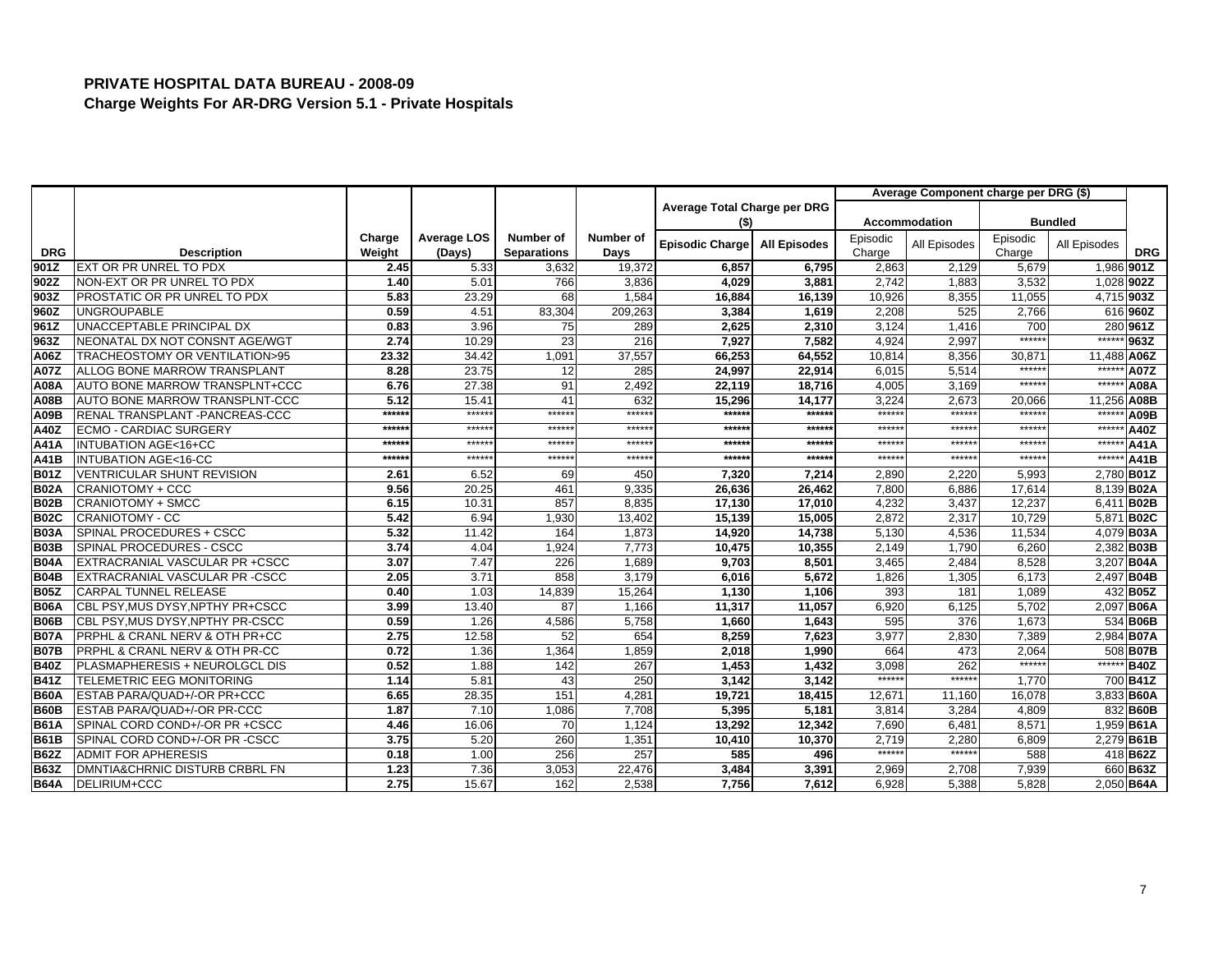| <b>ICU</b><br>Other<br>Labour<br><b>Prostheses</b><br><b>Theatre</b><br>Pharmacy<br>Episodic<br>Episodic<br>Episodic<br>Episodic<br>Episodic<br>Episodic<br>All Episodes<br>All Episodes<br>All Episodes<br>All Episodes<br>All Episodes<br>All Episodes<br>Charge<br><b>DRG</b><br><b>Description</b><br>Charge<br>Charge<br>Charge<br>Charge<br><b>DRG</b><br>Charge<br>901Z<br>EXT OR PR UNREL TO PDX<br>315<br>90<br>159<br>2,156<br>1,161<br>1.672<br>901Z<br>4,607<br>626<br>24<br>996<br>0<br>$****$<br>$***$ **<br>59<br>50<br>5<br>698<br>1.060<br>677<br>902Z<br>NON-EXT OR PR UNREL TO PDX<br>$\Omega$<br>793<br>134<br>l902Z<br>$\Omega$<br>*****<br>*****<br>******<br>$*****$<br>$****$<br>******<br>4,232<br>871<br>1,370<br>685<br>903Z<br>903Z<br>PROSTATIC OR PR UNREL TO PDX<br>$\Omega$<br>$\Omega$<br>960Z<br><b>UNGROUPABLE</b><br>1.624<br>62<br>1,317<br>567<br>32<br>960Z<br>7,253<br>87<br>425<br>11<br>14<br>$*****$<br>$*****$<br>$*****$<br>******<br>961Z<br>UNACCEPTABLE PRINCIPAL DX<br>******<br>$******$<br>324<br>961Z<br>1.013<br>$\Omega$<br>$\Omega$<br>O<br>$****$<br>******<br>*****<br>$****$<br>******<br>******<br>$*****$<br>******<br>963Z<br>963Z<br>NEONATAL DX NOT CONSNT AGE/WGT<br>$\Omega$<br>$\cap$<br>******<br>******<br>372<br>5.937<br>TRACHEOSTOMY OR VENTILATION>95<br>35.454<br>2.536<br>5.879<br>6.524<br>3,283<br>A06Z<br>A06Z<br>41.194<br>819<br>4.180<br>$***$ **<br>$****$<br>******<br>******<br>******<br>*****<br>$****$<br>$****$<br>$****$<br>$*****$<br>A07Z<br><b>A07Z</b><br><b>ALLOG BONE MARROW TRANSPLANT</b><br>$\Omega$<br>$\Omega$<br>$*****$<br>******<br>$****$<br>$***$ **<br>A08A<br>$****$<br>$*****$<br>$*****$<br>$*****$<br>AUTO BONE MARROW TRANSPLNT+CCC<br>$\Omega$<br><b>A08A</b><br>$\Omega$<br>$\cap$<br>AUTO BONE MARROW TRANSPLNT-CCC<br>*****<br>$*****$<br>******<br>******<br>*****<br>*****<br><b>A08B</b><br>$\Omega$<br>$\Omega$<br>$****$<br>$*****$<br>******<br>*****:<br>******<br>$*****$<br>*****:<br>*****<br>$*****$<br>$****$<br>RENAL TRANSPLANT - PANCREAS-CCC<br>*****<br>*****<br>A09B<br>*****<br>*****<br>$*****$<br>$*****$<br>*****<br>*****<br>$*****$<br>*****<br>*****<br>*****<br>*****:<br>*****<br><b>ECMO - CARDIAC SURGERY</b><br>A40Z<br>******<br>******<br>*****<br>*****<br>*****<br>*****<br>*****<br>*****<br>*****<br>*****<br>*****<br>*****<br><b>INTUBATION AGE&lt;16+CC</b><br>A41A<br>*****:<br>$****$<br>*****:<br>$*****$<br>******<br>$*****$<br>$*****$<br>$*****$<br>******<br>******<br>$****$<br>******<br><b>A41B</b><br><b>INTUBATION AGE&lt;16-CC</b><br>*****<br>$****$<br>$*****$<br>******<br><b>B01Z</b><br><b>VENTRICULAR SHUNT REVISION</b><br>2,154<br>531<br>$\Omega$<br>1.188<br>912<br>1.445<br>754<br>$\Omega$<br><b>B02A</b><br><b>CRANIOTOMY + CCC</b><br>8,339<br>5.427<br>3,065<br>5.273<br>$\Omega$<br>$\Omega$<br>1,363<br>148<br>786<br>90<br>2.925<br>2.768<br>396<br>31<br><b>B02B</b><br><b>CRANIOTOMY + SMCC</b><br>4,25'<br>2,089<br>423<br>36<br>2,974<br>2.807<br>4,764<br>2,179<br>$\Omega$<br>O<br>189<br>14<br><b>CRANIOTOMY - CC</b><br>2,752<br>$\Omega$<br>531<br>45<br>4,243<br>1,847<br><b>B02C</b><br>1,101<br>4,147<br>3,805<br>$\Omega$<br>20<br>322<br><b>B03A</b><br>SPINAL PROCEDURES + CSCC<br>3.629<br>907<br>$\Omega$<br>165<br>49<br>2,584<br>3.809<br>3.507<br>1,575<br>$\Omega$<br>15<br>19<br>B <sub>03</sub> B<br>SPINAL PROCEDURES - CSCC<br>2,025<br>163<br>$\Omega$<br>103<br>2.600<br>1,535<br>109<br>5.108<br>4.447<br>O<br><b>B04A</b><br>27<br>144<br>9<br>EXTRACRANIAL VASCULAR PR +CSCC<br>3,164<br>1,330<br>256<br>289<br>227<br>2,035<br>$\Omega$<br>1,018<br>$\Omega$<br><b>B04B</b><br>11<br>63<br>$\mathbf{3}$<br>244<br>EXTRACRANIAL VASCULAR PR -CSCC<br>2,165<br>691<br>$\Omega$<br>142<br>206<br>1,764<br>919<br>$\Omega$<br>$****$<br>******<br>19<br><b>CARPAL TUNNEL RELEASE</b><br>$\Omega$<br>122<br>487<br><b>B05Z</b><br>$\Omega$<br>404<br>818<br>******<br>$*****$<br>261<br><b>B06A</b><br>645<br>1,895<br>3.933<br>1,434<br>CBL PSY, MUS DYSY, NPTHY PR+CSCC<br>4.679<br>$\Omega$<br>$\Omega$<br>859<br>890<br>95<br><b>B06B</b><br>CBL PSY, MUS DYSY, NPTHY PR-CSCC<br>2,099<br>90<br>33<br>1,111<br>917<br>622<br>$\Omega$<br>5<br>$****$<br>$*****$<br>$****$<br>******<br>******<br>*****<br><b>B07A</b><br>$\Omega$<br>541<br><b>PRPHL &amp; CRANL NERV &amp; OTH PR+CC</b><br>3,050<br>704<br>1.125<br>$\Omega$<br>*****<br>*****<br><b>B07B</b><br>PRPHL & CRANL NERV & OTH PR-CC<br>59<br>670<br>70<br>1,251<br>$\Omega$<br>117<br>9<br>919<br>******<br>******<br>******<br>$*****$<br>******<br>*****<br>*****:<br>*****<br><b>B40Z</b><br>PLASMAPHERESIS + NEUROLGCL DIS<br>$\overline{0}$<br>$\Omega$<br>$\Omega$<br>$\Omega$<br><b>B41Z</b><br>$\Omega$<br>$\mathbf 0$<br><b>TELEMETRIC EEG MONITORING</b><br>$\Omega$<br>$\Omega$<br>$\Omega$<br>$\Omega$<br>32<br><b>B60A</b><br>ESTAB PARA/QUAD+/-OR PR+CCC<br>8,295<br>1,318<br>72<br>368<br>3,611<br>2,962<br>$\Omega$<br>643<br>981<br>844<br>******<br>******<br>89<br>25<br>540<br>35<br><b>B60B</b><br>ESTAB PARA/QUAD+/-OR PR-CCC<br>2.834<br>444<br>5,046<br>599<br>1,209<br>310<br>******<br>******<br>******<br>******<br><b>B61A</b><br>4.208<br>842<br>5.991<br>3.039<br>SPINAL CORD COND+/-OR PR +CSCC<br>$\Omega$<br>1.883<br>1.042<br>$\mathbf{0}$<br><b>B61B</b><br>SPINAL CORD COND+/-OR PR -CSCC<br>2,388<br>312<br>6,723<br>$\Omega$<br>470<br>115<br>$\overline{7}$<br>4,034<br>3,066<br>1,380<br>$\Omega$<br>45<br>******<br>*****<br>$****$<br>$****$<br><b>ADMIT FOR APHERESIS</b><br>$\Omega$<br><b>B62Z</b><br>$\Omega$<br>$\Omega$<br>$\overline{0}$<br>$\Omega$<br>******<br>*****<br>*****<br>$\Omega$<br>******<br><b>B63Z</b><br>DMNTIA&CHRNIC DISTURB CRBRL FN<br>115<br>160<br>649<br>******<br>******<br><b>B64A</b><br>$*****$<br>******<br>575<br>57<br>******<br>******<br>******<br>*****<br>DELIRIUM+CCC<br>$\Omega$ |  | Average Component charge per DRG (\$) |  |  |  |  |  |  |  |  |  |  |  |             |
|------------------------------------------------------------------------------------------------------------------------------------------------------------------------------------------------------------------------------------------------------------------------------------------------------------------------------------------------------------------------------------------------------------------------------------------------------------------------------------------------------------------------------------------------------------------------------------------------------------------------------------------------------------------------------------------------------------------------------------------------------------------------------------------------------------------------------------------------------------------------------------------------------------------------------------------------------------------------------------------------------------------------------------------------------------------------------------------------------------------------------------------------------------------------------------------------------------------------------------------------------------------------------------------------------------------------------------------------------------------------------------------------------------------------------------------------------------------------------------------------------------------------------------------------------------------------------------------------------------------------------------------------------------------------------------------------------------------------------------------------------------------------------------------------------------------------------------------------------------------------------------------------------------------------------------------------------------------------------------------------------------------------------------------------------------------------------------------------------------------------------------------------------------------------------------------------------------------------------------------------------------------------------------------------------------------------------------------------------------------------------------------------------------------------------------------------------------------------------------------------------------------------------------------------------------------------------------------------------------------------------------------------------------------------------------------------------------------------------------------------------------------------------------------------------------------------------------------------------------------------------------------------------------------------------------------------------------------------------------------------------------------------------------------------------------------------------------------------------------------------------------------------------------------------------------------------------------------------------------------------------------------------------------------------------------------------------------------------------------------------------------------------------------------------------------------------------------------------------------------------------------------------------------------------------------------------------------------------------------------------------------------------------------------------------------------------------------------------------------------------------------------------------------------------------------------------------------------------------------------------------------------------------------------------------------------------------------------------------------------------------------------------------------------------------------------------------------------------------------------------------------------------------------------------------------------------------------------------------------------------------------------------------------------------------------------------------------------------------------------------------------------------------------------------------------------------------------------------------------------------------------------------------------------------------------------------------------------------------------------------------------------------------------------------------------------------------------------------------------------------------------------------------------------------------------------------------------------------------------------------------------------------------------------------------------------------------------------------------------------------------------------------------------------------------------------------------------------------------------------------------------------------------------------------------------------------------------------------------------------------------------------------------------------------------------------------------------------------------------------------------------------------------------------------------------------------------------------------------------------------------------------------------------------------------------------------------------------------------------------------------------------------------------------------------------------------------------------------------------------------------------------------------------------------------------------------------------------------------------------------------------------------------------------------------------------------------------|--|---------------------------------------|--|--|--|--|--|--|--|--|--|--|--|-------------|
|                                                                                                                                                                                                                                                                                                                                                                                                                                                                                                                                                                                                                                                                                                                                                                                                                                                                                                                                                                                                                                                                                                                                                                                                                                                                                                                                                                                                                                                                                                                                                                                                                                                                                                                                                                                                                                                                                                                                                                                                                                                                                                                                                                                                                                                                                                                                                                                                                                                                                                                                                                                                                                                                                                                                                                                                                                                                                                                                                                                                                                                                                                                                                                                                                                                                                                                                                                                                                                                                                                                                                                                                                                                                                                                                                                                                                                                                                                                                                                                                                                                                                                                                                                                                                                                                                                                                                                                                                                                                                                                                                                                                                                                                                                                                                                                                                                                                                                                                                                                                                                                                                                                                                                                                                                                                                                                                                                                                                                                                                                                                                                                                                                                                                                                                                                                                                                                                                                                                                            |  |                                       |  |  |  |  |  |  |  |  |  |  |  |             |
|                                                                                                                                                                                                                                                                                                                                                                                                                                                                                                                                                                                                                                                                                                                                                                                                                                                                                                                                                                                                                                                                                                                                                                                                                                                                                                                                                                                                                                                                                                                                                                                                                                                                                                                                                                                                                                                                                                                                                                                                                                                                                                                                                                                                                                                                                                                                                                                                                                                                                                                                                                                                                                                                                                                                                                                                                                                                                                                                                                                                                                                                                                                                                                                                                                                                                                                                                                                                                                                                                                                                                                                                                                                                                                                                                                                                                                                                                                                                                                                                                                                                                                                                                                                                                                                                                                                                                                                                                                                                                                                                                                                                                                                                                                                                                                                                                                                                                                                                                                                                                                                                                                                                                                                                                                                                                                                                                                                                                                                                                                                                                                                                                                                                                                                                                                                                                                                                                                                                                            |  |                                       |  |  |  |  |  |  |  |  |  |  |  |             |
|                                                                                                                                                                                                                                                                                                                                                                                                                                                                                                                                                                                                                                                                                                                                                                                                                                                                                                                                                                                                                                                                                                                                                                                                                                                                                                                                                                                                                                                                                                                                                                                                                                                                                                                                                                                                                                                                                                                                                                                                                                                                                                                                                                                                                                                                                                                                                                                                                                                                                                                                                                                                                                                                                                                                                                                                                                                                                                                                                                                                                                                                                                                                                                                                                                                                                                                                                                                                                                                                                                                                                                                                                                                                                                                                                                                                                                                                                                                                                                                                                                                                                                                                                                                                                                                                                                                                                                                                                                                                                                                                                                                                                                                                                                                                                                                                                                                                                                                                                                                                                                                                                                                                                                                                                                                                                                                                                                                                                                                                                                                                                                                                                                                                                                                                                                                                                                                                                                                                                            |  |                                       |  |  |  |  |  |  |  |  |  |  |  |             |
|                                                                                                                                                                                                                                                                                                                                                                                                                                                                                                                                                                                                                                                                                                                                                                                                                                                                                                                                                                                                                                                                                                                                                                                                                                                                                                                                                                                                                                                                                                                                                                                                                                                                                                                                                                                                                                                                                                                                                                                                                                                                                                                                                                                                                                                                                                                                                                                                                                                                                                                                                                                                                                                                                                                                                                                                                                                                                                                                                                                                                                                                                                                                                                                                                                                                                                                                                                                                                                                                                                                                                                                                                                                                                                                                                                                                                                                                                                                                                                                                                                                                                                                                                                                                                                                                                                                                                                                                                                                                                                                                                                                                                                                                                                                                                                                                                                                                                                                                                                                                                                                                                                                                                                                                                                                                                                                                                                                                                                                                                                                                                                                                                                                                                                                                                                                                                                                                                                                                                            |  |                                       |  |  |  |  |  |  |  |  |  |  |  |             |
|                                                                                                                                                                                                                                                                                                                                                                                                                                                                                                                                                                                                                                                                                                                                                                                                                                                                                                                                                                                                                                                                                                                                                                                                                                                                                                                                                                                                                                                                                                                                                                                                                                                                                                                                                                                                                                                                                                                                                                                                                                                                                                                                                                                                                                                                                                                                                                                                                                                                                                                                                                                                                                                                                                                                                                                                                                                                                                                                                                                                                                                                                                                                                                                                                                                                                                                                                                                                                                                                                                                                                                                                                                                                                                                                                                                                                                                                                                                                                                                                                                                                                                                                                                                                                                                                                                                                                                                                                                                                                                                                                                                                                                                                                                                                                                                                                                                                                                                                                                                                                                                                                                                                                                                                                                                                                                                                                                                                                                                                                                                                                                                                                                                                                                                                                                                                                                                                                                                                                            |  |                                       |  |  |  |  |  |  |  |  |  |  |  |             |
|                                                                                                                                                                                                                                                                                                                                                                                                                                                                                                                                                                                                                                                                                                                                                                                                                                                                                                                                                                                                                                                                                                                                                                                                                                                                                                                                                                                                                                                                                                                                                                                                                                                                                                                                                                                                                                                                                                                                                                                                                                                                                                                                                                                                                                                                                                                                                                                                                                                                                                                                                                                                                                                                                                                                                                                                                                                                                                                                                                                                                                                                                                                                                                                                                                                                                                                                                                                                                                                                                                                                                                                                                                                                                                                                                                                                                                                                                                                                                                                                                                                                                                                                                                                                                                                                                                                                                                                                                                                                                                                                                                                                                                                                                                                                                                                                                                                                                                                                                                                                                                                                                                                                                                                                                                                                                                                                                                                                                                                                                                                                                                                                                                                                                                                                                                                                                                                                                                                                                            |  |                                       |  |  |  |  |  |  |  |  |  |  |  |             |
|                                                                                                                                                                                                                                                                                                                                                                                                                                                                                                                                                                                                                                                                                                                                                                                                                                                                                                                                                                                                                                                                                                                                                                                                                                                                                                                                                                                                                                                                                                                                                                                                                                                                                                                                                                                                                                                                                                                                                                                                                                                                                                                                                                                                                                                                                                                                                                                                                                                                                                                                                                                                                                                                                                                                                                                                                                                                                                                                                                                                                                                                                                                                                                                                                                                                                                                                                                                                                                                                                                                                                                                                                                                                                                                                                                                                                                                                                                                                                                                                                                                                                                                                                                                                                                                                                                                                                                                                                                                                                                                                                                                                                                                                                                                                                                                                                                                                                                                                                                                                                                                                                                                                                                                                                                                                                                                                                                                                                                                                                                                                                                                                                                                                                                                                                                                                                                                                                                                                                            |  |                                       |  |  |  |  |  |  |  |  |  |  |  |             |
|                                                                                                                                                                                                                                                                                                                                                                                                                                                                                                                                                                                                                                                                                                                                                                                                                                                                                                                                                                                                                                                                                                                                                                                                                                                                                                                                                                                                                                                                                                                                                                                                                                                                                                                                                                                                                                                                                                                                                                                                                                                                                                                                                                                                                                                                                                                                                                                                                                                                                                                                                                                                                                                                                                                                                                                                                                                                                                                                                                                                                                                                                                                                                                                                                                                                                                                                                                                                                                                                                                                                                                                                                                                                                                                                                                                                                                                                                                                                                                                                                                                                                                                                                                                                                                                                                                                                                                                                                                                                                                                                                                                                                                                                                                                                                                                                                                                                                                                                                                                                                                                                                                                                                                                                                                                                                                                                                                                                                                                                                                                                                                                                                                                                                                                                                                                                                                                                                                                                                            |  |                                       |  |  |  |  |  |  |  |  |  |  |  |             |
|                                                                                                                                                                                                                                                                                                                                                                                                                                                                                                                                                                                                                                                                                                                                                                                                                                                                                                                                                                                                                                                                                                                                                                                                                                                                                                                                                                                                                                                                                                                                                                                                                                                                                                                                                                                                                                                                                                                                                                                                                                                                                                                                                                                                                                                                                                                                                                                                                                                                                                                                                                                                                                                                                                                                                                                                                                                                                                                                                                                                                                                                                                                                                                                                                                                                                                                                                                                                                                                                                                                                                                                                                                                                                                                                                                                                                                                                                                                                                                                                                                                                                                                                                                                                                                                                                                                                                                                                                                                                                                                                                                                                                                                                                                                                                                                                                                                                                                                                                                                                                                                                                                                                                                                                                                                                                                                                                                                                                                                                                                                                                                                                                                                                                                                                                                                                                                                                                                                                                            |  |                                       |  |  |  |  |  |  |  |  |  |  |  |             |
|                                                                                                                                                                                                                                                                                                                                                                                                                                                                                                                                                                                                                                                                                                                                                                                                                                                                                                                                                                                                                                                                                                                                                                                                                                                                                                                                                                                                                                                                                                                                                                                                                                                                                                                                                                                                                                                                                                                                                                                                                                                                                                                                                                                                                                                                                                                                                                                                                                                                                                                                                                                                                                                                                                                                                                                                                                                                                                                                                                                                                                                                                                                                                                                                                                                                                                                                                                                                                                                                                                                                                                                                                                                                                                                                                                                                                                                                                                                                                                                                                                                                                                                                                                                                                                                                                                                                                                                                                                                                                                                                                                                                                                                                                                                                                                                                                                                                                                                                                                                                                                                                                                                                                                                                                                                                                                                                                                                                                                                                                                                                                                                                                                                                                                                                                                                                                                                                                                                                                            |  |                                       |  |  |  |  |  |  |  |  |  |  |  |             |
|                                                                                                                                                                                                                                                                                                                                                                                                                                                                                                                                                                                                                                                                                                                                                                                                                                                                                                                                                                                                                                                                                                                                                                                                                                                                                                                                                                                                                                                                                                                                                                                                                                                                                                                                                                                                                                                                                                                                                                                                                                                                                                                                                                                                                                                                                                                                                                                                                                                                                                                                                                                                                                                                                                                                                                                                                                                                                                                                                                                                                                                                                                                                                                                                                                                                                                                                                                                                                                                                                                                                                                                                                                                                                                                                                                                                                                                                                                                                                                                                                                                                                                                                                                                                                                                                                                                                                                                                                                                                                                                                                                                                                                                                                                                                                                                                                                                                                                                                                                                                                                                                                                                                                                                                                                                                                                                                                                                                                                                                                                                                                                                                                                                                                                                                                                                                                                                                                                                                                            |  |                                       |  |  |  |  |  |  |  |  |  |  |  |             |
|                                                                                                                                                                                                                                                                                                                                                                                                                                                                                                                                                                                                                                                                                                                                                                                                                                                                                                                                                                                                                                                                                                                                                                                                                                                                                                                                                                                                                                                                                                                                                                                                                                                                                                                                                                                                                                                                                                                                                                                                                                                                                                                                                                                                                                                                                                                                                                                                                                                                                                                                                                                                                                                                                                                                                                                                                                                                                                                                                                                                                                                                                                                                                                                                                                                                                                                                                                                                                                                                                                                                                                                                                                                                                                                                                                                                                                                                                                                                                                                                                                                                                                                                                                                                                                                                                                                                                                                                                                                                                                                                                                                                                                                                                                                                                                                                                                                                                                                                                                                                                                                                                                                                                                                                                                                                                                                                                                                                                                                                                                                                                                                                                                                                                                                                                                                                                                                                                                                                                            |  |                                       |  |  |  |  |  |  |  |  |  |  |  |             |
|                                                                                                                                                                                                                                                                                                                                                                                                                                                                                                                                                                                                                                                                                                                                                                                                                                                                                                                                                                                                                                                                                                                                                                                                                                                                                                                                                                                                                                                                                                                                                                                                                                                                                                                                                                                                                                                                                                                                                                                                                                                                                                                                                                                                                                                                                                                                                                                                                                                                                                                                                                                                                                                                                                                                                                                                                                                                                                                                                                                                                                                                                                                                                                                                                                                                                                                                                                                                                                                                                                                                                                                                                                                                                                                                                                                                                                                                                                                                                                                                                                                                                                                                                                                                                                                                                                                                                                                                                                                                                                                                                                                                                                                                                                                                                                                                                                                                                                                                                                                                                                                                                                                                                                                                                                                                                                                                                                                                                                                                                                                                                                                                                                                                                                                                                                                                                                                                                                                                                            |  |                                       |  |  |  |  |  |  |  |  |  |  |  |             |
|                                                                                                                                                                                                                                                                                                                                                                                                                                                                                                                                                                                                                                                                                                                                                                                                                                                                                                                                                                                                                                                                                                                                                                                                                                                                                                                                                                                                                                                                                                                                                                                                                                                                                                                                                                                                                                                                                                                                                                                                                                                                                                                                                                                                                                                                                                                                                                                                                                                                                                                                                                                                                                                                                                                                                                                                                                                                                                                                                                                                                                                                                                                                                                                                                                                                                                                                                                                                                                                                                                                                                                                                                                                                                                                                                                                                                                                                                                                                                                                                                                                                                                                                                                                                                                                                                                                                                                                                                                                                                                                                                                                                                                                                                                                                                                                                                                                                                                                                                                                                                                                                                                                                                                                                                                                                                                                                                                                                                                                                                                                                                                                                                                                                                                                                                                                                                                                                                                                                                            |  |                                       |  |  |  |  |  |  |  |  |  |  |  | <b>A08B</b> |
|                                                                                                                                                                                                                                                                                                                                                                                                                                                                                                                                                                                                                                                                                                                                                                                                                                                                                                                                                                                                                                                                                                                                                                                                                                                                                                                                                                                                                                                                                                                                                                                                                                                                                                                                                                                                                                                                                                                                                                                                                                                                                                                                                                                                                                                                                                                                                                                                                                                                                                                                                                                                                                                                                                                                                                                                                                                                                                                                                                                                                                                                                                                                                                                                                                                                                                                                                                                                                                                                                                                                                                                                                                                                                                                                                                                                                                                                                                                                                                                                                                                                                                                                                                                                                                                                                                                                                                                                                                                                                                                                                                                                                                                                                                                                                                                                                                                                                                                                                                                                                                                                                                                                                                                                                                                                                                                                                                                                                                                                                                                                                                                                                                                                                                                                                                                                                                                                                                                                                            |  |                                       |  |  |  |  |  |  |  |  |  |  |  | <b>A09B</b> |
|                                                                                                                                                                                                                                                                                                                                                                                                                                                                                                                                                                                                                                                                                                                                                                                                                                                                                                                                                                                                                                                                                                                                                                                                                                                                                                                                                                                                                                                                                                                                                                                                                                                                                                                                                                                                                                                                                                                                                                                                                                                                                                                                                                                                                                                                                                                                                                                                                                                                                                                                                                                                                                                                                                                                                                                                                                                                                                                                                                                                                                                                                                                                                                                                                                                                                                                                                                                                                                                                                                                                                                                                                                                                                                                                                                                                                                                                                                                                                                                                                                                                                                                                                                                                                                                                                                                                                                                                                                                                                                                                                                                                                                                                                                                                                                                                                                                                                                                                                                                                                                                                                                                                                                                                                                                                                                                                                                                                                                                                                                                                                                                                                                                                                                                                                                                                                                                                                                                                                            |  |                                       |  |  |  |  |  |  |  |  |  |  |  | A40Z        |
|                                                                                                                                                                                                                                                                                                                                                                                                                                                                                                                                                                                                                                                                                                                                                                                                                                                                                                                                                                                                                                                                                                                                                                                                                                                                                                                                                                                                                                                                                                                                                                                                                                                                                                                                                                                                                                                                                                                                                                                                                                                                                                                                                                                                                                                                                                                                                                                                                                                                                                                                                                                                                                                                                                                                                                                                                                                                                                                                                                                                                                                                                                                                                                                                                                                                                                                                                                                                                                                                                                                                                                                                                                                                                                                                                                                                                                                                                                                                                                                                                                                                                                                                                                                                                                                                                                                                                                                                                                                                                                                                                                                                                                                                                                                                                                                                                                                                                                                                                                                                                                                                                                                                                                                                                                                                                                                                                                                                                                                                                                                                                                                                                                                                                                                                                                                                                                                                                                                                                            |  |                                       |  |  |  |  |  |  |  |  |  |  |  | A41A        |
|                                                                                                                                                                                                                                                                                                                                                                                                                                                                                                                                                                                                                                                                                                                                                                                                                                                                                                                                                                                                                                                                                                                                                                                                                                                                                                                                                                                                                                                                                                                                                                                                                                                                                                                                                                                                                                                                                                                                                                                                                                                                                                                                                                                                                                                                                                                                                                                                                                                                                                                                                                                                                                                                                                                                                                                                                                                                                                                                                                                                                                                                                                                                                                                                                                                                                                                                                                                                                                                                                                                                                                                                                                                                                                                                                                                                                                                                                                                                                                                                                                                                                                                                                                                                                                                                                                                                                                                                                                                                                                                                                                                                                                                                                                                                                                                                                                                                                                                                                                                                                                                                                                                                                                                                                                                                                                                                                                                                                                                                                                                                                                                                                                                                                                                                                                                                                                                                                                                                                            |  |                                       |  |  |  |  |  |  |  |  |  |  |  | A41B        |
|                                                                                                                                                                                                                                                                                                                                                                                                                                                                                                                                                                                                                                                                                                                                                                                                                                                                                                                                                                                                                                                                                                                                                                                                                                                                                                                                                                                                                                                                                                                                                                                                                                                                                                                                                                                                                                                                                                                                                                                                                                                                                                                                                                                                                                                                                                                                                                                                                                                                                                                                                                                                                                                                                                                                                                                                                                                                                                                                                                                                                                                                                                                                                                                                                                                                                                                                                                                                                                                                                                                                                                                                                                                                                                                                                                                                                                                                                                                                                                                                                                                                                                                                                                                                                                                                                                                                                                                                                                                                                                                                                                                                                                                                                                                                                                                                                                                                                                                                                                                                                                                                                                                                                                                                                                                                                                                                                                                                                                                                                                                                                                                                                                                                                                                                                                                                                                                                                                                                                            |  |                                       |  |  |  |  |  |  |  |  |  |  |  | <b>B01Z</b> |
|                                                                                                                                                                                                                                                                                                                                                                                                                                                                                                                                                                                                                                                                                                                                                                                                                                                                                                                                                                                                                                                                                                                                                                                                                                                                                                                                                                                                                                                                                                                                                                                                                                                                                                                                                                                                                                                                                                                                                                                                                                                                                                                                                                                                                                                                                                                                                                                                                                                                                                                                                                                                                                                                                                                                                                                                                                                                                                                                                                                                                                                                                                                                                                                                                                                                                                                                                                                                                                                                                                                                                                                                                                                                                                                                                                                                                                                                                                                                                                                                                                                                                                                                                                                                                                                                                                                                                                                                                                                                                                                                                                                                                                                                                                                                                                                                                                                                                                                                                                                                                                                                                                                                                                                                                                                                                                                                                                                                                                                                                                                                                                                                                                                                                                                                                                                                                                                                                                                                                            |  |                                       |  |  |  |  |  |  |  |  |  |  |  | <b>B02A</b> |
|                                                                                                                                                                                                                                                                                                                                                                                                                                                                                                                                                                                                                                                                                                                                                                                                                                                                                                                                                                                                                                                                                                                                                                                                                                                                                                                                                                                                                                                                                                                                                                                                                                                                                                                                                                                                                                                                                                                                                                                                                                                                                                                                                                                                                                                                                                                                                                                                                                                                                                                                                                                                                                                                                                                                                                                                                                                                                                                                                                                                                                                                                                                                                                                                                                                                                                                                                                                                                                                                                                                                                                                                                                                                                                                                                                                                                                                                                                                                                                                                                                                                                                                                                                                                                                                                                                                                                                                                                                                                                                                                                                                                                                                                                                                                                                                                                                                                                                                                                                                                                                                                                                                                                                                                                                                                                                                                                                                                                                                                                                                                                                                                                                                                                                                                                                                                                                                                                                                                                            |  |                                       |  |  |  |  |  |  |  |  |  |  |  | <b>B02B</b> |
|                                                                                                                                                                                                                                                                                                                                                                                                                                                                                                                                                                                                                                                                                                                                                                                                                                                                                                                                                                                                                                                                                                                                                                                                                                                                                                                                                                                                                                                                                                                                                                                                                                                                                                                                                                                                                                                                                                                                                                                                                                                                                                                                                                                                                                                                                                                                                                                                                                                                                                                                                                                                                                                                                                                                                                                                                                                                                                                                                                                                                                                                                                                                                                                                                                                                                                                                                                                                                                                                                                                                                                                                                                                                                                                                                                                                                                                                                                                                                                                                                                                                                                                                                                                                                                                                                                                                                                                                                                                                                                                                                                                                                                                                                                                                                                                                                                                                                                                                                                                                                                                                                                                                                                                                                                                                                                                                                                                                                                                                                                                                                                                                                                                                                                                                                                                                                                                                                                                                                            |  |                                       |  |  |  |  |  |  |  |  |  |  |  | <b>B02C</b> |
|                                                                                                                                                                                                                                                                                                                                                                                                                                                                                                                                                                                                                                                                                                                                                                                                                                                                                                                                                                                                                                                                                                                                                                                                                                                                                                                                                                                                                                                                                                                                                                                                                                                                                                                                                                                                                                                                                                                                                                                                                                                                                                                                                                                                                                                                                                                                                                                                                                                                                                                                                                                                                                                                                                                                                                                                                                                                                                                                                                                                                                                                                                                                                                                                                                                                                                                                                                                                                                                                                                                                                                                                                                                                                                                                                                                                                                                                                                                                                                                                                                                                                                                                                                                                                                                                                                                                                                                                                                                                                                                                                                                                                                                                                                                                                                                                                                                                                                                                                                                                                                                                                                                                                                                                                                                                                                                                                                                                                                                                                                                                                                                                                                                                                                                                                                                                                                                                                                                                                            |  |                                       |  |  |  |  |  |  |  |  |  |  |  | <b>B03A</b> |
|                                                                                                                                                                                                                                                                                                                                                                                                                                                                                                                                                                                                                                                                                                                                                                                                                                                                                                                                                                                                                                                                                                                                                                                                                                                                                                                                                                                                                                                                                                                                                                                                                                                                                                                                                                                                                                                                                                                                                                                                                                                                                                                                                                                                                                                                                                                                                                                                                                                                                                                                                                                                                                                                                                                                                                                                                                                                                                                                                                                                                                                                                                                                                                                                                                                                                                                                                                                                                                                                                                                                                                                                                                                                                                                                                                                                                                                                                                                                                                                                                                                                                                                                                                                                                                                                                                                                                                                                                                                                                                                                                                                                                                                                                                                                                                                                                                                                                                                                                                                                                                                                                                                                                                                                                                                                                                                                                                                                                                                                                                                                                                                                                                                                                                                                                                                                                                                                                                                                                            |  |                                       |  |  |  |  |  |  |  |  |  |  |  | <b>B03B</b> |
|                                                                                                                                                                                                                                                                                                                                                                                                                                                                                                                                                                                                                                                                                                                                                                                                                                                                                                                                                                                                                                                                                                                                                                                                                                                                                                                                                                                                                                                                                                                                                                                                                                                                                                                                                                                                                                                                                                                                                                                                                                                                                                                                                                                                                                                                                                                                                                                                                                                                                                                                                                                                                                                                                                                                                                                                                                                                                                                                                                                                                                                                                                                                                                                                                                                                                                                                                                                                                                                                                                                                                                                                                                                                                                                                                                                                                                                                                                                                                                                                                                                                                                                                                                                                                                                                                                                                                                                                                                                                                                                                                                                                                                                                                                                                                                                                                                                                                                                                                                                                                                                                                                                                                                                                                                                                                                                                                                                                                                                                                                                                                                                                                                                                                                                                                                                                                                                                                                                                                            |  |                                       |  |  |  |  |  |  |  |  |  |  |  | <b>B04A</b> |
|                                                                                                                                                                                                                                                                                                                                                                                                                                                                                                                                                                                                                                                                                                                                                                                                                                                                                                                                                                                                                                                                                                                                                                                                                                                                                                                                                                                                                                                                                                                                                                                                                                                                                                                                                                                                                                                                                                                                                                                                                                                                                                                                                                                                                                                                                                                                                                                                                                                                                                                                                                                                                                                                                                                                                                                                                                                                                                                                                                                                                                                                                                                                                                                                                                                                                                                                                                                                                                                                                                                                                                                                                                                                                                                                                                                                                                                                                                                                                                                                                                                                                                                                                                                                                                                                                                                                                                                                                                                                                                                                                                                                                                                                                                                                                                                                                                                                                                                                                                                                                                                                                                                                                                                                                                                                                                                                                                                                                                                                                                                                                                                                                                                                                                                                                                                                                                                                                                                                                            |  |                                       |  |  |  |  |  |  |  |  |  |  |  | <b>B04B</b> |
|                                                                                                                                                                                                                                                                                                                                                                                                                                                                                                                                                                                                                                                                                                                                                                                                                                                                                                                                                                                                                                                                                                                                                                                                                                                                                                                                                                                                                                                                                                                                                                                                                                                                                                                                                                                                                                                                                                                                                                                                                                                                                                                                                                                                                                                                                                                                                                                                                                                                                                                                                                                                                                                                                                                                                                                                                                                                                                                                                                                                                                                                                                                                                                                                                                                                                                                                                                                                                                                                                                                                                                                                                                                                                                                                                                                                                                                                                                                                                                                                                                                                                                                                                                                                                                                                                                                                                                                                                                                                                                                                                                                                                                                                                                                                                                                                                                                                                                                                                                                                                                                                                                                                                                                                                                                                                                                                                                                                                                                                                                                                                                                                                                                                                                                                                                                                                                                                                                                                                            |  |                                       |  |  |  |  |  |  |  |  |  |  |  | <b>B05Z</b> |
|                                                                                                                                                                                                                                                                                                                                                                                                                                                                                                                                                                                                                                                                                                                                                                                                                                                                                                                                                                                                                                                                                                                                                                                                                                                                                                                                                                                                                                                                                                                                                                                                                                                                                                                                                                                                                                                                                                                                                                                                                                                                                                                                                                                                                                                                                                                                                                                                                                                                                                                                                                                                                                                                                                                                                                                                                                                                                                                                                                                                                                                                                                                                                                                                                                                                                                                                                                                                                                                                                                                                                                                                                                                                                                                                                                                                                                                                                                                                                                                                                                                                                                                                                                                                                                                                                                                                                                                                                                                                                                                                                                                                                                                                                                                                                                                                                                                                                                                                                                                                                                                                                                                                                                                                                                                                                                                                                                                                                                                                                                                                                                                                                                                                                                                                                                                                                                                                                                                                                            |  |                                       |  |  |  |  |  |  |  |  |  |  |  | <b>B06A</b> |
|                                                                                                                                                                                                                                                                                                                                                                                                                                                                                                                                                                                                                                                                                                                                                                                                                                                                                                                                                                                                                                                                                                                                                                                                                                                                                                                                                                                                                                                                                                                                                                                                                                                                                                                                                                                                                                                                                                                                                                                                                                                                                                                                                                                                                                                                                                                                                                                                                                                                                                                                                                                                                                                                                                                                                                                                                                                                                                                                                                                                                                                                                                                                                                                                                                                                                                                                                                                                                                                                                                                                                                                                                                                                                                                                                                                                                                                                                                                                                                                                                                                                                                                                                                                                                                                                                                                                                                                                                                                                                                                                                                                                                                                                                                                                                                                                                                                                                                                                                                                                                                                                                                                                                                                                                                                                                                                                                                                                                                                                                                                                                                                                                                                                                                                                                                                                                                                                                                                                                            |  |                                       |  |  |  |  |  |  |  |  |  |  |  | <b>B06B</b> |
|                                                                                                                                                                                                                                                                                                                                                                                                                                                                                                                                                                                                                                                                                                                                                                                                                                                                                                                                                                                                                                                                                                                                                                                                                                                                                                                                                                                                                                                                                                                                                                                                                                                                                                                                                                                                                                                                                                                                                                                                                                                                                                                                                                                                                                                                                                                                                                                                                                                                                                                                                                                                                                                                                                                                                                                                                                                                                                                                                                                                                                                                                                                                                                                                                                                                                                                                                                                                                                                                                                                                                                                                                                                                                                                                                                                                                                                                                                                                                                                                                                                                                                                                                                                                                                                                                                                                                                                                                                                                                                                                                                                                                                                                                                                                                                                                                                                                                                                                                                                                                                                                                                                                                                                                                                                                                                                                                                                                                                                                                                                                                                                                                                                                                                                                                                                                                                                                                                                                                            |  |                                       |  |  |  |  |  |  |  |  |  |  |  | <b>B07A</b> |
|                                                                                                                                                                                                                                                                                                                                                                                                                                                                                                                                                                                                                                                                                                                                                                                                                                                                                                                                                                                                                                                                                                                                                                                                                                                                                                                                                                                                                                                                                                                                                                                                                                                                                                                                                                                                                                                                                                                                                                                                                                                                                                                                                                                                                                                                                                                                                                                                                                                                                                                                                                                                                                                                                                                                                                                                                                                                                                                                                                                                                                                                                                                                                                                                                                                                                                                                                                                                                                                                                                                                                                                                                                                                                                                                                                                                                                                                                                                                                                                                                                                                                                                                                                                                                                                                                                                                                                                                                                                                                                                                                                                                                                                                                                                                                                                                                                                                                                                                                                                                                                                                                                                                                                                                                                                                                                                                                                                                                                                                                                                                                                                                                                                                                                                                                                                                                                                                                                                                                            |  |                                       |  |  |  |  |  |  |  |  |  |  |  | <b>B07B</b> |
|                                                                                                                                                                                                                                                                                                                                                                                                                                                                                                                                                                                                                                                                                                                                                                                                                                                                                                                                                                                                                                                                                                                                                                                                                                                                                                                                                                                                                                                                                                                                                                                                                                                                                                                                                                                                                                                                                                                                                                                                                                                                                                                                                                                                                                                                                                                                                                                                                                                                                                                                                                                                                                                                                                                                                                                                                                                                                                                                                                                                                                                                                                                                                                                                                                                                                                                                                                                                                                                                                                                                                                                                                                                                                                                                                                                                                                                                                                                                                                                                                                                                                                                                                                                                                                                                                                                                                                                                                                                                                                                                                                                                                                                                                                                                                                                                                                                                                                                                                                                                                                                                                                                                                                                                                                                                                                                                                                                                                                                                                                                                                                                                                                                                                                                                                                                                                                                                                                                                                            |  |                                       |  |  |  |  |  |  |  |  |  |  |  | <b>B40Z</b> |
|                                                                                                                                                                                                                                                                                                                                                                                                                                                                                                                                                                                                                                                                                                                                                                                                                                                                                                                                                                                                                                                                                                                                                                                                                                                                                                                                                                                                                                                                                                                                                                                                                                                                                                                                                                                                                                                                                                                                                                                                                                                                                                                                                                                                                                                                                                                                                                                                                                                                                                                                                                                                                                                                                                                                                                                                                                                                                                                                                                                                                                                                                                                                                                                                                                                                                                                                                                                                                                                                                                                                                                                                                                                                                                                                                                                                                                                                                                                                                                                                                                                                                                                                                                                                                                                                                                                                                                                                                                                                                                                                                                                                                                                                                                                                                                                                                                                                                                                                                                                                                                                                                                                                                                                                                                                                                                                                                                                                                                                                                                                                                                                                                                                                                                                                                                                                                                                                                                                                                            |  |                                       |  |  |  |  |  |  |  |  |  |  |  | <b>B41Z</b> |
|                                                                                                                                                                                                                                                                                                                                                                                                                                                                                                                                                                                                                                                                                                                                                                                                                                                                                                                                                                                                                                                                                                                                                                                                                                                                                                                                                                                                                                                                                                                                                                                                                                                                                                                                                                                                                                                                                                                                                                                                                                                                                                                                                                                                                                                                                                                                                                                                                                                                                                                                                                                                                                                                                                                                                                                                                                                                                                                                                                                                                                                                                                                                                                                                                                                                                                                                                                                                                                                                                                                                                                                                                                                                                                                                                                                                                                                                                                                                                                                                                                                                                                                                                                                                                                                                                                                                                                                                                                                                                                                                                                                                                                                                                                                                                                                                                                                                                                                                                                                                                                                                                                                                                                                                                                                                                                                                                                                                                                                                                                                                                                                                                                                                                                                                                                                                                                                                                                                                                            |  |                                       |  |  |  |  |  |  |  |  |  |  |  | <b>B60A</b> |
|                                                                                                                                                                                                                                                                                                                                                                                                                                                                                                                                                                                                                                                                                                                                                                                                                                                                                                                                                                                                                                                                                                                                                                                                                                                                                                                                                                                                                                                                                                                                                                                                                                                                                                                                                                                                                                                                                                                                                                                                                                                                                                                                                                                                                                                                                                                                                                                                                                                                                                                                                                                                                                                                                                                                                                                                                                                                                                                                                                                                                                                                                                                                                                                                                                                                                                                                                                                                                                                                                                                                                                                                                                                                                                                                                                                                                                                                                                                                                                                                                                                                                                                                                                                                                                                                                                                                                                                                                                                                                                                                                                                                                                                                                                                                                                                                                                                                                                                                                                                                                                                                                                                                                                                                                                                                                                                                                                                                                                                                                                                                                                                                                                                                                                                                                                                                                                                                                                                                                            |  |                                       |  |  |  |  |  |  |  |  |  |  |  | <b>B60B</b> |
|                                                                                                                                                                                                                                                                                                                                                                                                                                                                                                                                                                                                                                                                                                                                                                                                                                                                                                                                                                                                                                                                                                                                                                                                                                                                                                                                                                                                                                                                                                                                                                                                                                                                                                                                                                                                                                                                                                                                                                                                                                                                                                                                                                                                                                                                                                                                                                                                                                                                                                                                                                                                                                                                                                                                                                                                                                                                                                                                                                                                                                                                                                                                                                                                                                                                                                                                                                                                                                                                                                                                                                                                                                                                                                                                                                                                                                                                                                                                                                                                                                                                                                                                                                                                                                                                                                                                                                                                                                                                                                                                                                                                                                                                                                                                                                                                                                                                                                                                                                                                                                                                                                                                                                                                                                                                                                                                                                                                                                                                                                                                                                                                                                                                                                                                                                                                                                                                                                                                                            |  |                                       |  |  |  |  |  |  |  |  |  |  |  | <b>B61A</b> |
|                                                                                                                                                                                                                                                                                                                                                                                                                                                                                                                                                                                                                                                                                                                                                                                                                                                                                                                                                                                                                                                                                                                                                                                                                                                                                                                                                                                                                                                                                                                                                                                                                                                                                                                                                                                                                                                                                                                                                                                                                                                                                                                                                                                                                                                                                                                                                                                                                                                                                                                                                                                                                                                                                                                                                                                                                                                                                                                                                                                                                                                                                                                                                                                                                                                                                                                                                                                                                                                                                                                                                                                                                                                                                                                                                                                                                                                                                                                                                                                                                                                                                                                                                                                                                                                                                                                                                                                                                                                                                                                                                                                                                                                                                                                                                                                                                                                                                                                                                                                                                                                                                                                                                                                                                                                                                                                                                                                                                                                                                                                                                                                                                                                                                                                                                                                                                                                                                                                                                            |  |                                       |  |  |  |  |  |  |  |  |  |  |  | <b>B61B</b> |
|                                                                                                                                                                                                                                                                                                                                                                                                                                                                                                                                                                                                                                                                                                                                                                                                                                                                                                                                                                                                                                                                                                                                                                                                                                                                                                                                                                                                                                                                                                                                                                                                                                                                                                                                                                                                                                                                                                                                                                                                                                                                                                                                                                                                                                                                                                                                                                                                                                                                                                                                                                                                                                                                                                                                                                                                                                                                                                                                                                                                                                                                                                                                                                                                                                                                                                                                                                                                                                                                                                                                                                                                                                                                                                                                                                                                                                                                                                                                                                                                                                                                                                                                                                                                                                                                                                                                                                                                                                                                                                                                                                                                                                                                                                                                                                                                                                                                                                                                                                                                                                                                                                                                                                                                                                                                                                                                                                                                                                                                                                                                                                                                                                                                                                                                                                                                                                                                                                                                                            |  |                                       |  |  |  |  |  |  |  |  |  |  |  | <b>B62Z</b> |
|                                                                                                                                                                                                                                                                                                                                                                                                                                                                                                                                                                                                                                                                                                                                                                                                                                                                                                                                                                                                                                                                                                                                                                                                                                                                                                                                                                                                                                                                                                                                                                                                                                                                                                                                                                                                                                                                                                                                                                                                                                                                                                                                                                                                                                                                                                                                                                                                                                                                                                                                                                                                                                                                                                                                                                                                                                                                                                                                                                                                                                                                                                                                                                                                                                                                                                                                                                                                                                                                                                                                                                                                                                                                                                                                                                                                                                                                                                                                                                                                                                                                                                                                                                                                                                                                                                                                                                                                                                                                                                                                                                                                                                                                                                                                                                                                                                                                                                                                                                                                                                                                                                                                                                                                                                                                                                                                                                                                                                                                                                                                                                                                                                                                                                                                                                                                                                                                                                                                                            |  |                                       |  |  |  |  |  |  |  |  |  |  |  | <b>B63Z</b> |
|                                                                                                                                                                                                                                                                                                                                                                                                                                                                                                                                                                                                                                                                                                                                                                                                                                                                                                                                                                                                                                                                                                                                                                                                                                                                                                                                                                                                                                                                                                                                                                                                                                                                                                                                                                                                                                                                                                                                                                                                                                                                                                                                                                                                                                                                                                                                                                                                                                                                                                                                                                                                                                                                                                                                                                                                                                                                                                                                                                                                                                                                                                                                                                                                                                                                                                                                                                                                                                                                                                                                                                                                                                                                                                                                                                                                                                                                                                                                                                                                                                                                                                                                                                                                                                                                                                                                                                                                                                                                                                                                                                                                                                                                                                                                                                                                                                                                                                                                                                                                                                                                                                                                                                                                                                                                                                                                                                                                                                                                                                                                                                                                                                                                                                                                                                                                                                                                                                                                                            |  |                                       |  |  |  |  |  |  |  |  |  |  |  | <b>B64A</b> |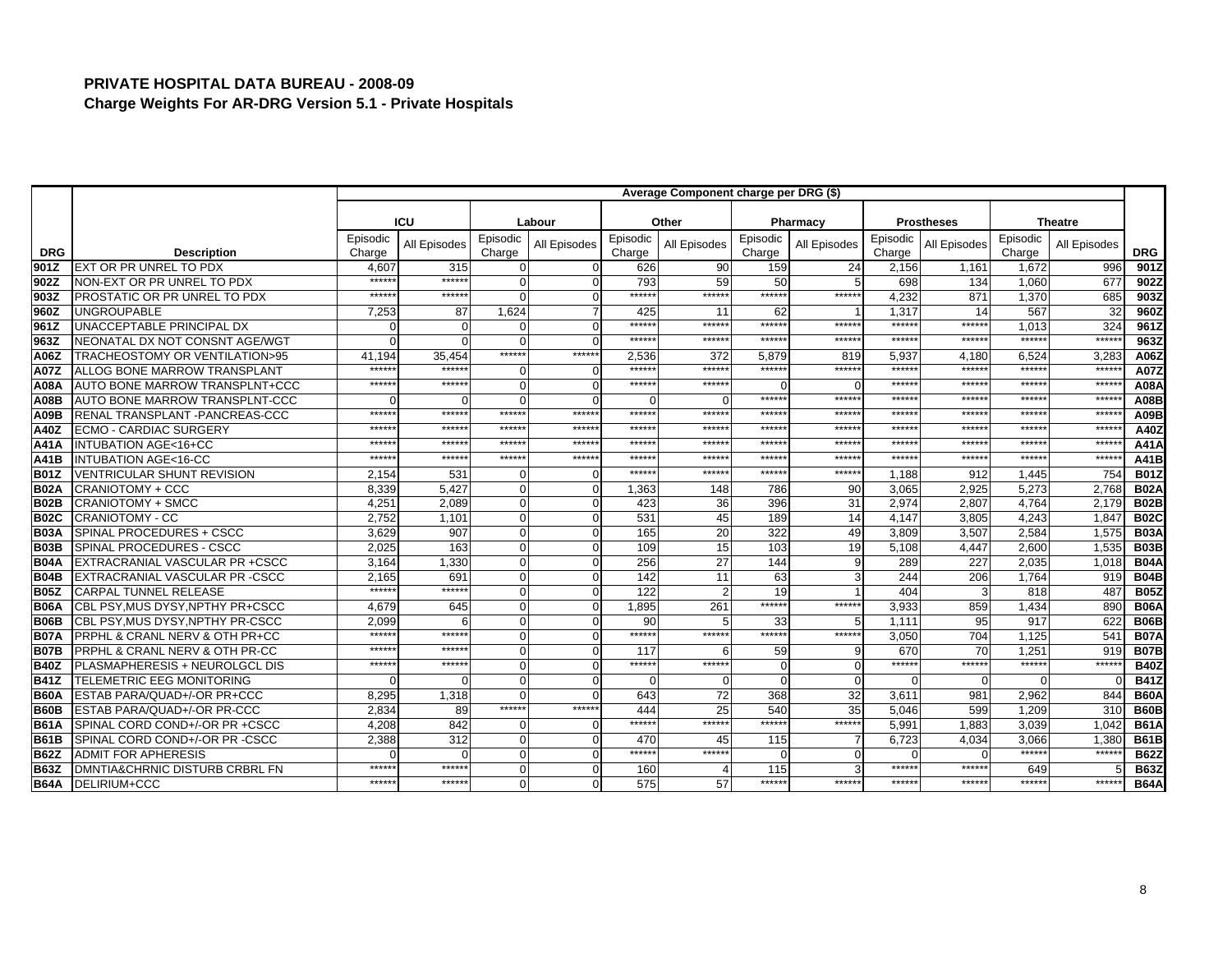|                  |                                           |        |                    |                    |           |                              |                     |          | Average Component charge per DRG (\$) |                 |                |                   |
|------------------|-------------------------------------------|--------|--------------------|--------------------|-----------|------------------------------|---------------------|----------|---------------------------------------|-----------------|----------------|-------------------|
|                  |                                           |        |                    |                    |           | Average Total Charge per DRG |                     |          |                                       |                 |                |                   |
|                  |                                           |        |                    |                    |           | (\$)                         |                     |          | <b>Accommodation</b>                  |                 | <b>Bundled</b> |                   |
|                  |                                           | Charge | <b>Average LOS</b> | Number of          | Number of | <b>Episodic Charge</b>       | <b>All Episodes</b> | Episodic | All Episodes                          | Episodic        | All Episodes   |                   |
| <b>DRG</b>       | <b>Description</b>                        | Weight | (Days)             | <b>Separations</b> | Days      |                              |                     | Charge   |                                       | Charge          |                | <b>DRG</b>        |
| <b>B64B</b>      | DELIRIUM-CCC                              | 1.70   | 8.58               | 1,132              | 9,715     | 4,911                        | 4,716               | 4,162    | 3,375                                 | 5,358<br>****** |                | 1,235 B64B        |
| <b>B65Z</b>      | <b>CEREBRAL PALSY</b>                     | 0.73   | 5.78               | 364                | 2,103     | 2,047                        | 2,030               | 2,033    | 1,904                                 |                 | $*****$        | <b>B65Z</b>       |
| <b>B66A</b>      | NERVOUS SYSTEM NEOPLASM+CSCC              | 2.66   | 13.40              | 835                | 11,188    | 7,587                        | 7,369               | 6,069    | 5,349                                 | 5,801           |                | 1,848 <b>B66A</b> |
| <b>B66B</b>      | NERVOUS SYSTEM NEOPLASM-CSCC              | 1.60   | 7.23               | 888                | 6,416     | 4,599                        | 4,433               | 3,374    | 2.702                                 | 4,750           |                | 1,610 B66B        |
| <b>B67A</b>      | DEGNRTV NERV SYS DIS+CSCC                 | 3.00   | 15.59              | 480                | 7.481     | 8,521                        | 8.290               | 6,048    | 5,052                                 | 8,217           |                | 3,099 B67A        |
| <b>B67B</b>      | DEGNRTV NERV SYS DIS A>59-CSCC            | 1.20   | 5.86               | 1,373              | 8,039     | 3,364                        | 3,310               | 2,745    | 2,149                                 | 3,473           |                | 1,009 B67B        |
| <b>B67C</b>      | DEGNRTV NERV SYS DIS A<60-CSCC            | 0.52   | 5.91               | 864                | 5,109     | 1,456                        | 1,429               | 1,085    | 789                                   | 1,851           |                | 557 B67C          |
| <b>B68A</b>      | MLT SCLROSIS&CEREBEL ATAXIA+CC            | 1.75   | 8.34               | 154                | 1,284     | 5,118                        | 4,852               | 4,186    | 3,072                                 | 3,977           |                | 1,704 B68A        |
| <b>B68B</b>      | MLT SCLROSIS&CEREBEL ATAXIA-CC            | 0.19   | 1.37               | 3,003              | 4,106     | 563                          | 535                 | 477      | 352                                   | 821             |                | 156 B68B          |
| <b>B69A</b>      | TIA & PRECEREBRAL OCCLUSN+CSCC            | 2.11   | 8.76               | 400                | 3,503     | 5,949                        | 5,845               | 4,174    | 3,569                                 | 4,260           |                | 1,385 B69A        |
| <b>B69B</b>      | TIA & PRECEREBRAL OCCLUSN-CSCC            | 1.12   | 3.47               | 1,920              | 6,659     | 3,166                        | 3,104               | 1,726    | 1,294                                 | 2,250           |                | 831 B69B          |
| <b>B70A</b>      | STROKE +CCC                               | 4.15   | 20.40              | 681                | 13,889    | 11,757                       | 11,481              | 8,445    | 7,34'                                 | 9,032           |                | 3,607 B70A        |
| <b>B70B</b>      | STROKE +SCC                               | 2.95   | 12.72              | 869                | 11,055    | 8,287                        | 8,163               | 5,542    | 4,618                                 | 7,730           |                | 3,256 B70B        |
| <b>B70C</b>      | STROKE -CSCC                              | 2.30   | 9.83               | 930                | 9,140     | 6,465                        | 6,367               | 4,528    | 3,588                                 | 5,646           |                | 2,404 <b>B70C</b> |
| <b>B71A</b>      | CRANIAL & PERIPHL NERV DSRD+CC            | 2.24   | 9.60               | 490                | 4,702     | 6,435                        | 6,199               | 4,673    | 3,843                                 | 4,344           |                | 1,348 B71A        |
| <b>B71B</b>      | <b>CRANIAL &amp; PERIPHL NERV DSRD-CC</b> | 0.56   | 2.07               | 4,624              | 9.590     | 1,600                        | 1.561               | 954      | 744                                   | 1,617           |                | 292 B71B          |
| <b>B72A</b>      | NRVS SYS INF EX VRL MNGTS+CSCC            | 2.80   | 15.04              | 112                | 1,684     | 8,125                        | 7,762               | 6,463    | 5,309                                 | 5,150           |                | 1,426 <b>B72A</b> |
| <b>B72B</b>      | NRVS SYS INF EX VRL MNGTS-CSCC            | 1.47   | 6.61               | 297                | 1,963     | 4,212                        | 4,056               | 2,764    | 2,289                                 | 4,263           |                | 1,536 B72B        |
| <b>B73Z</b>      | <b>VIRAL MENINGITIS</b>                   | 0.79   | 3.61               | 135                | 488       | 2,247                        | 2,180               | 1,517    | 1,259                                 | 1,888           |                | 853 B73Z          |
| <b>B74Z</b>      | NONTRAUMATIC STUPOR & COMA                | 0.80   | 3.88               | 220                | 854       | 2,276                        | 2,224               | 1,822    | 1,483                                 | 2,267           |                | 526 B74Z          |
| <b>B75Z</b>      | <b>FEBRILE CONVULSIONS</b>                | 0.22   | 1.12               | 42                 | 47        | 642                          | 596                 | 471      | 347                                   | 598             |                | 242 <b>B75Z</b>   |
| <b>B76A</b>      | SEIZURE + CSCC                            | 1.97   | 10.37              | 262                | 2,718     | 5,554                        | 5,448               | 4,171    | 3,518                                 | 3,845           |                | 1,570 B76A        |
| <b>B76B</b>      | SEIZURE - CSCC                            | 0.79   | 3.83               | 1,251              | 4,788     | 2,256                        | 2,176               | 1,602    | 1,252                                 | 2,058           |                | 816B76B           |
| <b>B77Z</b>      | <b>HEADACHE</b>                           | 1.00   | 3.40               | 2,457              | 8,347     | 2,799                        | 2,768               | 1,446    | 1,142                                 | 1,853           |                | 708 B77Z          |
| <b>B78A</b>      | INTRACRANIAL INJURY+CSCC                  | 6.72   | 46.76              | 123                | 5,752     | 18,905                       | 18,598              | 16,961   | 15,307                                | 6,009           |                | 1,612 <b>B78A</b> |
| <b>B78B</b>      | INTRACRANIAL INJURY-CSCC                  | 1.56   | 6.22               | 220                | 1,368     | 4,475                        | 4,312               | 2,889    | 2,311                                 | 5,507           |                | 1,777 B78B        |
| <b>B79Z</b>      | <b>SKULL FRACTURES</b>                    | 1.09   | 4.68               | 78                 | 365       | 3,358                        | 3,014               | 2,784    | 2,106                                 | 2.822           |                | 687B79Z           |
| <b>B80Z</b>      | OTHER HEAD INJURY                         | 0.75   | 3.16               | 424                | 1,340     | 2,215                        | 2,069               | 1,840    | 1,359                                 | 1,430           |                | 435 B80Z          |
| <b>B81A</b>      | OTHER DSRD OF NERVOUS SYS+CSCC            | 1.90   | 8.69               | 521                | 4,529     | 5,307                        | 5,256               | 3,505    | 3,142                                 | 6,965           |                | 1,631 <b>B81A</b> |
| <b>B81B</b>      | OTHER DSRD OF NERVOUS SYS-CSCC            | 1.26   | 4.31               | 1,987              | 8.571     | 3,566                        | 3.484               | 2,112    | 1,640                                 | 3.184           |                | 926 B81B          |
| C01Z             | PROC FOR PENETRATNG EYE INJURY            | 0.87   | 2.20               | 56                 | 123       | 2,683                        | 2,396               | 1,228    | 855                                   | 2,090           |                | 523 C01Z          |
| C02Z             | <b>ENUCLEATIONS &amp; ORBITAL PROCS</b>   | 0.93   | 1.71               | 264                | 452       | 2,652                        | 2,572               | 800      | 518                                   | 2,737           |                | 1,109 C02Z        |
| C03Z             | <b>RETINAL PROCEDURES</b>                 | 0.51   | 1.06               | 4,881              | 5,158     | 1,851                        | 1,423               | 297      | 129                                   | 2,113           |                | 550 C03Z          |
| <b>C04Z</b>      | MAJOR CORN, SCLERAL&CONJNCT PR            | 0.49   | 1.05               | 281                | 294       | 2,322                        | 1,347               | 309      | 94                                    | 2,237           |                | 430 C04Z          |
| C <sub>05Z</sub> | DACRYOCYSTORHINOSTOMY                     | 0.70   | 1.06               | 906                | 960       | 2,016                        | 1,930               | 507      | 329                                   | 2.065           |                | 627 C05Z          |
| C10Z             | <b>STRABISMUS PROCEDURES</b>              | 0.43   | 1.01               | 978                | 986       | 1,263                        | 1,201               | 400      | 225                                   | 1,380           |                | 305 C10Z          |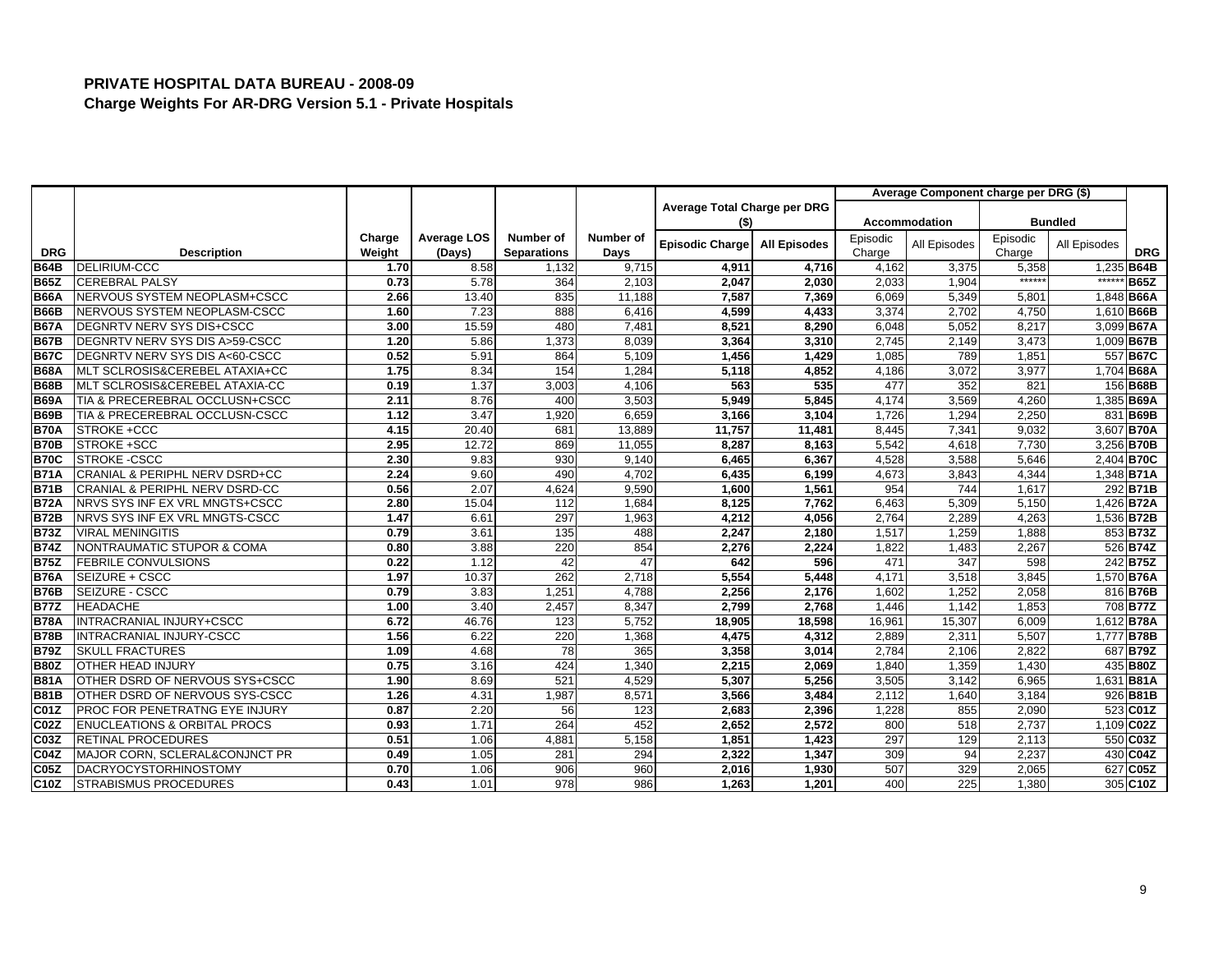|                   |                                           | Average Component charge per DRG (\$) |              |                    |              |                    |                 |                    |                |                    |                   |                    |                |                  |
|-------------------|-------------------------------------------|---------------------------------------|--------------|--------------------|--------------|--------------------|-----------------|--------------------|----------------|--------------------|-------------------|--------------------|----------------|------------------|
|                   |                                           |                                       |              |                    |              |                    |                 |                    |                |                    |                   |                    |                |                  |
|                   |                                           |                                       | <b>ICU</b>   |                    | Labour       |                    | Other           |                    | Pharmacy       |                    | <b>Prostheses</b> |                    | <b>Theatre</b> |                  |
| <b>DRG</b>        | <b>Description</b>                        | Episodic<br>Charge                    | All Episodes | Episodic<br>Charge | All Episodes | Episodic<br>Charge | All Episodes    | Episodic<br>Charge | All Episodes   | Episodic<br>Charge | All Episodes      | Episodic<br>Charge | All Episodes   | <b>DRG</b>       |
| <b>B64B</b>       | <b>DELIRIUM-CCC</b>                       | *****                                 | ******       | $\Omega$           |              | 490                | 43              | 85                 |                | *****:             | *****:            | 475                |                | <b>B64B</b>      |
| <b>B65Z</b>       | <b>CEREBRAL PALSY</b>                     |                                       | $\Omega$     | O                  |              | *****:             | ******          | ******             | ******         | $\Omega$           | n                 | 354                | 35             | <b>B65Z</b>      |
| <b>B66A</b>       | NERVOUS SYSTEM NEOPLASM+CSCC              | 3.642                                 | 52           | $\Omega$           | $\Omega$     | 518                | 38              | 527                | 48             | 223                | 5                 | 538                | 14             | <b>B66A</b>      |
| <b>B66B</b>       | NERVOUS SYSTEM NEOPLASM-CSCC              | *****                                 | *****        | $\Omega$           |              | 439                | $\overline{24}$ | 334                | 15             | ******             | $*****$           | 640                | 53             | <b>B66B</b>      |
| <b>B67A</b>       | DEGNRTV NERV SYS DIS+CSCC                 | $****$                                | $*****$      | $\Omega$           |              | 398                | 34              | 86                 | 5              | 249                |                   | 689                | 27             | <b>B67A</b>      |
| <b>B67B</b>       | DEGNRTV NERV SYS DIS A>59-CSCC            | *****                                 | *****        | $\Omega$           |              | 351                | 16              | 81                 | 3              | 4.621              | 91                | 456                | 24             | <b>B67B</b>      |
| <b>B67C</b>       | DEGNRTV NERV SYS DIS A<60-CSCC            | $****$                                | ******       | $\Omega$           |              | 247                |                 | 238                | 5              | *****              | *****             | 332                | 13             | <b>B67C</b>      |
| <b>B68A</b>       | MLT SCLROSIS&CEREBEL ATAXIA+CC            |                                       |              | $\Omega$           | C            | ******             | $*****$         | 244                | 24             | $*****$            | $*****$           | $***$ **           | *****          | <b>B68A</b>      |
| <b>B68B</b>       | MLT SCLROSIS&CEREBEL ATAXIA-CC            | $*****$                               | ******       | $\Omega$           |              | 145                | 6               | 29                 |                | $*****$            | *****             | 273                |                | <b>B68B</b>      |
| <b>B69A</b>       | TIA & PRECEREBRAL OCCLUSN+CSCC            | 4,057                                 | 152          | $\Omega$           |              | 476                | 55              | ******             | ******         | 5,543              | 388               | 3,230              | 226            | <b>B69A</b>      |
| <b>B69B</b>       | TIA & PRECEREBRAL OCCLUSN-CSCC            | 2.449                                 | 84           | $\Omega$           |              | 631                | 61              | 44                 |                | 4.025              | 436               | 3.389              | 358            | <b>B69B</b>      |
| <b>B70A</b>       | STROKE +CCC                               | 6,226                                 | 192          | O                  | $\Omega$     | 1,159              | 129             | 230                | 8              | 280                | 18                | 902                | 65             | <b>B70A</b>      |
| <b>B70B</b>       | STROKE +SCC                               | 5,009                                 | 69           | $\Omega$           | ∩            | 706                | 84              | 68                 | 3              | 1,727              | 42                | 763                | 26             | <b>B70B</b>      |
| <b>B70C</b>       | <b>STROKE -CSCC</b>                       | 5.980                                 | 90           | $\Omega$           |              | 629                | 70              | 56                 | $\overline{2}$ | 6,206              | 147               | 1,279              | 40             | <b>B70C</b>      |
| <b>B71A</b>       | CRANIAL & PERIPHL NERV DSRD+CC            | 3,826                                 | 102          | $\Omega$           |              | 549                | 44              | 222                | 15             | 10,639             | 738               | 850                | 82             | <b>B71A</b>      |
| <b>B71B</b>       | <b>CRANIAL &amp; PERIPHL NERV DSRD-CC</b> | *****                                 | ******       | $\Omega$           |              | 513                | 12              | 178                |                | 13.394             | 414               | 400                | 81             | <b>B71B</b>      |
| <b>B72A</b>       | NRVS SYS INF EX VRL MNGTS+CSCC            | $****$                                | *****        | O                  |              | 1,540              | 151             | ******             | ******         | *****:             | ******            | $*****$            | *****:         | <b>B72A</b>      |
| <b>B72B</b>       | NRVS SYS INF EX VRL MNGTS-CSCC            | $*****$                               | $*****$      | $\Omega$           |              | 441                | 36              | 344                | 23             | 201                |                   | 683                | 74             | <b>B72B</b>      |
| <b>B73Z</b>       | <b>VIRAL MENINGITIS</b>                   |                                       |              | $\Omega$           |              | 353                | 47              | $*****$            | *****          | $*****$            | *****             | $****$             | *****          | <b>B73Z</b>      |
| <b>B74Z</b>       | NONTRAUMATIC STUPOR & COMA                | *****                                 | $*****$      | $\Omega$           |              | 474                | 24              | ******             | ******         | *****:             | *****:            | $*****$            | *****          | <b>B74Z</b>      |
| <b>B75Z</b>       | <b>FEBRILE CONVULSIONS</b>                |                                       | $\Omega$     | $\Omega$           |              | *****:             | $*****$         | $\Omega$           | $\Omega$       |                    |                   |                    |                | <b>B75Z</b>      |
| <b>B76A</b>       | SEIZURE + CSCC                            | 4,276                                 | 212          | O                  |              | 601                | 41              | 68                 |                | ******             | ******            | *****              | *****          | <b>B76A</b>      |
| <b>B76B</b>       | SEIZURE - CSCC                            | 3,700                                 | 50           | $\Omega$           |              | 278                | 19              | 109                | 3              | *****              | $*****$           | 619                | 10             | <b>B76B</b>      |
| <b>B77Z</b>       | <b>HEADACHE</b>                           | 2.646                                 | 13           | $\Omega$           |              | 341                | 23              | 93                 | 5              | 14.131             | 776               | 630                | 85             | <b>B77Z</b>      |
| <b>B78A</b>       | <b>INTRACRANIAL INJURY+CSCC</b>           | 5,205                                 | 550          | O                  |              | 2,172              | 265             | *****              | *****          | *****              | *****             | *****              | *****          | <b>B78A</b>      |
| <b>B78B</b>       | INTRACRANIAL INJURY-CSCC                  | 2.851                                 | 143          | $\Omega$           |              | 443                | 38              | $*****$            | *****          | $*****$            | *****             | $****$             | *****          | <b>B78B</b>      |
| <b>B79Z</b>       | <b>SKULL FRACTURES</b>                    | $****$                                | ******       | O                  |              | *****:             | ******          | *****              | *****          | *****              | *****             | $*****$            | *****:         | <b>B79Z</b>      |
| <b>B80Z</b>       | <b>OTHER HEAD INJURY</b>                  | $****$                                | ******       | $\Omega$           |              | 354                | 28              | ******             | ******         | $*****$            | ******            | 807                | 32             | <b>B80Z</b>      |
| <b>B81A</b>       | OTHER DSRD OF NERVOUS SYS+CSCC            | 7.611                                 | 248          | $\Omega$           |              | 723                | 29              | 318                | 13             | 2,952              | 130               | 1.371              | 47             | <b>B81A</b>      |
| <b>B81B</b>       | OTHER DSRD OF NERVOUS SYS-CSCC            | 2,002                                 | 26           | O                  |              | 348                | 21              | 170                | 6              | 8,637              | 713               | 1,146              | 146            | <b>B81B</b>      |
| <b>C01Z</b>       | <b>PROC FOR PENETRATNG EYE INJURY</b>     |                                       |              | $\Omega$           |              | *****              | *****:          | ******             | ******         | 371                | 199               | 1,299              | 789            | <b>C01Z</b>      |
| C <sub>02</sub> Z | <b>ENUCLEATIONS &amp; ORBITAL PROCS</b>   | *****                                 | ******       | $\Omega$           |              | 284                | 13              | 78                 | 9              | 916                | 305               | $\overline{978}$   | 541            | C <sub>02Z</sub> |
| C03Z              | RETINAL PROCEDURES                        | $*****$                               | ******       | $\Omega$           |              | 102                |                 | 42                 | 3              | 215                | 69                | 1,227              | 671            | C03Z             |
| <b>C04Z</b>       | MAJOR CORN, SCLERAL&CONJNCT PR            |                                       | 0            | 0                  |              | ******             | ******          | ******             | *****          | 852                | 352               | 1,188              | 457            | <b>C04Z</b>      |
| C <sub>05Z</sub>  | <b>DACRYOCYSTORHINOSTOMY</b>              |                                       | $\Omega$     | O                  |              | 138                |                 | 32                 |                | $\overline{155}$   | 92                | 1,324              | 870            | C05Z             |
| C10Z              | <b>STRABISMUS PROCEDURES</b>              |                                       | $\Omega$     | 0                  |              | *****:             | ******          | 34                 |                | 85                 |                   | 911                | 665            | C10Z             |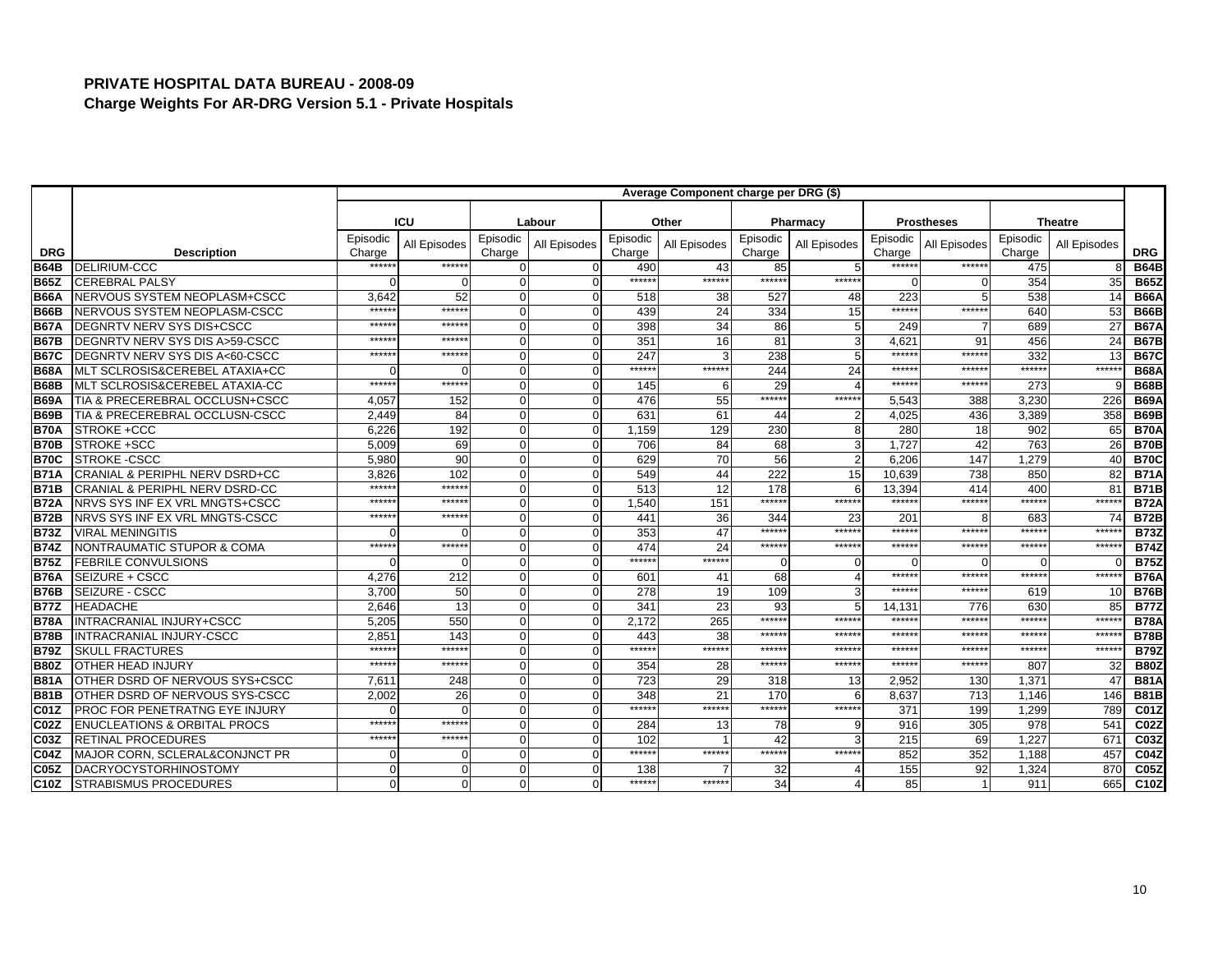|                   |                                          |        |                    |                    |           |                              |                     |          | Average Component charge per DRG (\$) |          |                |                       |
|-------------------|------------------------------------------|--------|--------------------|--------------------|-----------|------------------------------|---------------------|----------|---------------------------------------|----------|----------------|-----------------------|
|                   |                                          |        |                    |                    |           | Average Total Charge per DRG |                     |          |                                       |          |                |                       |
|                   |                                          |        |                    |                    |           | (\$)                         |                     |          | <b>Accommodation</b>                  |          | <b>Bundled</b> |                       |
|                   |                                          | Charge | <b>Average LOS</b> | Number of          | Number of | Episodic Charge              | <b>All Episodes</b> | Episodic | All Episodes                          | Episodic | All Episodes   |                       |
| <b>DRG</b>        | <b>Description</b>                       | Weight | (Days)             | <b>Separations</b> | Days      |                              |                     | Charge   |                                       | Charge   |                | <b>DRG</b>            |
| C <sub>11Z</sub>  | <b>EYELID PROCEDURES</b>                 | 0.53   | 1.06               | 6,628              | 7,008     | 1,492                        | 1,454               | 450      | 272                                   | 1,554    |                | 406 C11Z              |
| C12Z              | OTHER CORN, SCLERAL&CONJNCT PR           | 0.37   | 1.01               | 2,608              | 2,628     | 1,083                        | 1,024               | 378      | 224                                   | 1,023    |                | 265 C12Z              |
| C13Z              | <b>LACRIMAL PROCEDURES</b>               | 0.27   | 1.01               | 490                | 493       | 785                          | 758                 | 358      | 230                                   | 721      |                | 141 C13Z              |
| C14Z              | OTHER EYE PROCEDURES                     | 0.35   | 1.02               | 2,441              | 2,500     | 1,002                        | 966                 | 365      | $\overline{212}$                      | 960      |                | 232 C14Z              |
| C15A              | <b>GLAUCOMA/CX CATARACT PROCS</b>        | 0.79   | 1.16               | 838                | 972       | 2,291                        | 2,181               | 830      | 289                                   | 1,959    |                | 1,234 C15A            |
| <b>C15B</b>       | GLAUCOMA/CX CATARACT PROCS, SD           | 0.67   | 1.00               | 2,591              | 2.591     | 1,879                        | 1,851               | 364      | 168                                   | 1,761    |                | 764 C15B              |
| C16A              | <b>LENS PROCEDURES</b>                   | 0.71   | 1.08               | 5,858              | 6,321     | 2,217                        | 1,965               | 518      | 174                                   | 1,685    |                | 1,107 C16A            |
| C16B              | LENS PROCEDURES, SD                      | 0.62   | 1.00               | 55,976             | 55,976    | 1,948                        | 1,710               | 342      | 96                                    | 1,557    |                | 743 C16B              |
| <b>C60A</b>       | AC & MJR EYE INFECTN A>54/CSCC           | 1.85   | 9.02               | 118                | 1,064     | 5,354                        | 5.127               | 4,513    | 4,016                                 | 3.947    |                | 970 C60A              |
| C60B              | AC & MJR EYE INFECTN A<55-CSCC           | 0.77   | 4.27               | 30                 | 128       | 2,119                        | 2,119               | 1,377    | 1,239                                 | 2,185    |                | 874 C60B              |
| C61Z              | NEUROLOGICAL & VASCLR EYE DSRD           | 0.73   | 3.59               | 198                | 710       | 2,160                        | 2,029               | 1,826    | 1,328                                 | 1,734    |                | 517 C61Z              |
| C62Z              | HYPHEMA &MED MANAGD EYE TRAUMA           | 0.89   | 6.10               | 181                | 1,104     | 2,629                        | 2,455               | 2,476    | 1,751                                 | 1,934    |                | 491 C62Z              |
| C63A              | OTHER DISORDERS OF THE EYE +CC           | 0.80   | 4.24               | 88                 | 373       | 2,832                        | 2,221               | 1,746    | 1,230                                 | 4,139    |                | 847 C63A              |
| C63B              | OTHER DISORDERS OF THE EYE -CC           | 0.17   | 1.36               | 791                | 1,078     | 850                          | 462                 | 419      | 137                                   | 1.062    |                | 172 C63B              |
| <b>D01Z</b>       | <b>COCHLEAR IMPLANT</b>                  | 8.10   | 1.43               | 447                | 640       | 27,515                       | 22,406              | 866      | 577                                   | 4,310    |                | 1,504 D01Z            |
| <b>D02A</b>       | <b>HEAD &amp; NECK PR +CSCC</b>          | 5.01   | 9.95               | 148                | 1,473     | 14,069                       | 13,879              | 4,151    | 3,562                                 | 11,646   |                | 4.879 D02A            |
| D <sub>02</sub> B | HEAD & NECK PR+MALIGNANCY/MCC            | 2.10   | 4.17               | 234                | 976       | 5,912                        | 5,811               | 2,083    | 1,682                                 | 5,591    |                | 2,031 D02B            |
| <b>D02C</b>       | HEAD & NECK PR -MALIGNANCY -CC           | 1.20   | 1.62               | 695                | 1,125     | 3,321                        | 3,316               | 890      | 579                                   | 3,180    |                | 1,249 D02C            |
| <b>D03Z</b>       | SURGCL RPR CLEFT LIP/PALATE DX           | 1.06   | 1.69               | 108                | 183       | 3,162                        | 2.928               | 730      | 507                                   | 3.631    |                | 1,681 D03Z            |
| <b>D04A</b>       | MAXILLO SURGERY + CC                     | 2.42   | 3.45               | 147                | 507       | 6,748                        | 6,702               | 1,578    | 1,266                                 | 5,410    |                | 2,208 D04A            |
| <b>D04B</b>       | <b>MAXILLO SURGERY - CC</b>              | 1.68   | 1.68               | 2,362              | 3,963     | 4,679                        | 4,661               | 805      | 577                                   | 4,036    |                | 1,769 D04B            |
| <b>D05Z</b>       | PAROTID GLAND PROCEDURES                 | 1.34   | 2.02               | 706                | 1,425     | 3,758                        | 3,721               | 1,024    | 757                                   | 4,158    |                | 2,003 D05Z            |
| <b>D06Z</b>       | SINUS, MASTD&CMPLX MDDL EAR PR           | 0.86   | 1.14               | 12,121             | 13,840    | 2,383                        | 2,376               | 494      | 293                                   | 2,246    |                | 1,317 D06Z            |
| <b>D09Z</b>       | MISC EAR, NOSE, MOUTH& THROAT PR         | 0.65   | 1.08               | 7,388              | 7.983     | 1.827                        | 1.811               | 517      | 300                                   | 1.772    |                | 708 D09Z              |
| D10Z              | <b>NASAL PROCEDURES</b>                  | 0.69   | 1.08               | 13,715             | 14,793    | 1,940                        | 1,921               | 518      | 334                                   | 1,959    |                | 894 D10Z              |
| <b>D11Z</b>       | TONSILLECTOMY, ADENOIDECTOMY             | 0.48   | 1.03               | 24,633             | 25,441    | 1,341                        | 1,316               | 427      | 256                                   | 1,258    |                | 703 D11Z              |
| D12Z              | OTH EAR, NOSE, MOUTH & THROAT PR         | 0.67   | 1.15               | 2,160              | 2,488     | 1,853                        | 1,845               | 555      | 343                                   | 1,607    |                | 577 D <sub>12</sub> Z |
| D13Z              | MYRINGOTOMY +TUBE INSERTION              | 0.32   | 1.01               | 11,514             | 11,623    | 907                          | 886                 | 374      | 134                                   | 802      |                | 357 D13Z              |
| <b>D14Z</b>       | <b>MOUTH &amp; SALIVARY GLAND PROCS</b>  | 0.48   | 1.19               | 4,424              | 5,243     | 1,334                        | 1,315               | 474      | 235                                   | 1,444    |                | 584 D14Z              |
| D40Z              | <b>DENTAL EXTRACT &amp; RESTORATIONS</b> | 0.31   | 1.01               | 9,437              | 9,502     | 877                          | 846                 | 373      | 79                                    | 834      |                | 542 D40Z              |
| <b>D60A</b>       | EAR NOSE MOUTH&THROAT MAL+CSCC           | 2.41   | 11.66              | 156                | 1,819     | 7,165                        | 6,660               | 5,598    | 4,916                                 | 7,344    |                | 1,224 D60A            |
| <b>D60B</b>       | EAR NOSE MOUTH&THROAT MAL-CSCC           | 0.84   | 5.61               | 624                | 3,502     | 2,422                        | 2,325               | 1,960    | 1,476                                 | 2,255    |                | 488 D60B              |
| <b>D61Z</b>       | <b>DYSEQUILIBRIUM</b>                    | 0.84   | 3.89               | 2,369              | 9,209     | 2,365                        | 2,337               | 1,885    | 1,409                                 | 1,881    |                | 772 D61Z              |
| <b>D62Z</b>       | <b>EPISTAXIS</b>                         | 0.46   | 1.83               | 723                | 1,323     | 1,286                        | 1,265               | 946      | 649                                   | 1,215    |                | 356 D62Z              |
| <b>D63A</b>       | OTITIS MEDIA & URI + CC                  | 1.11   | 5.62               | 548                | 3,078     | 3,174                        | 3,069               | 2,359    | 1,825                                 | 2,335    |                | 1,078 D63A            |
| <b>D63B</b>       | OTITIS MEDIA & URI - CC                  | 0.49   | 2.23               | 2,662              | 5,926     | 1,452                        | 1,355               | 931      | 619                                   | 1,282    |                | 591 D63B              |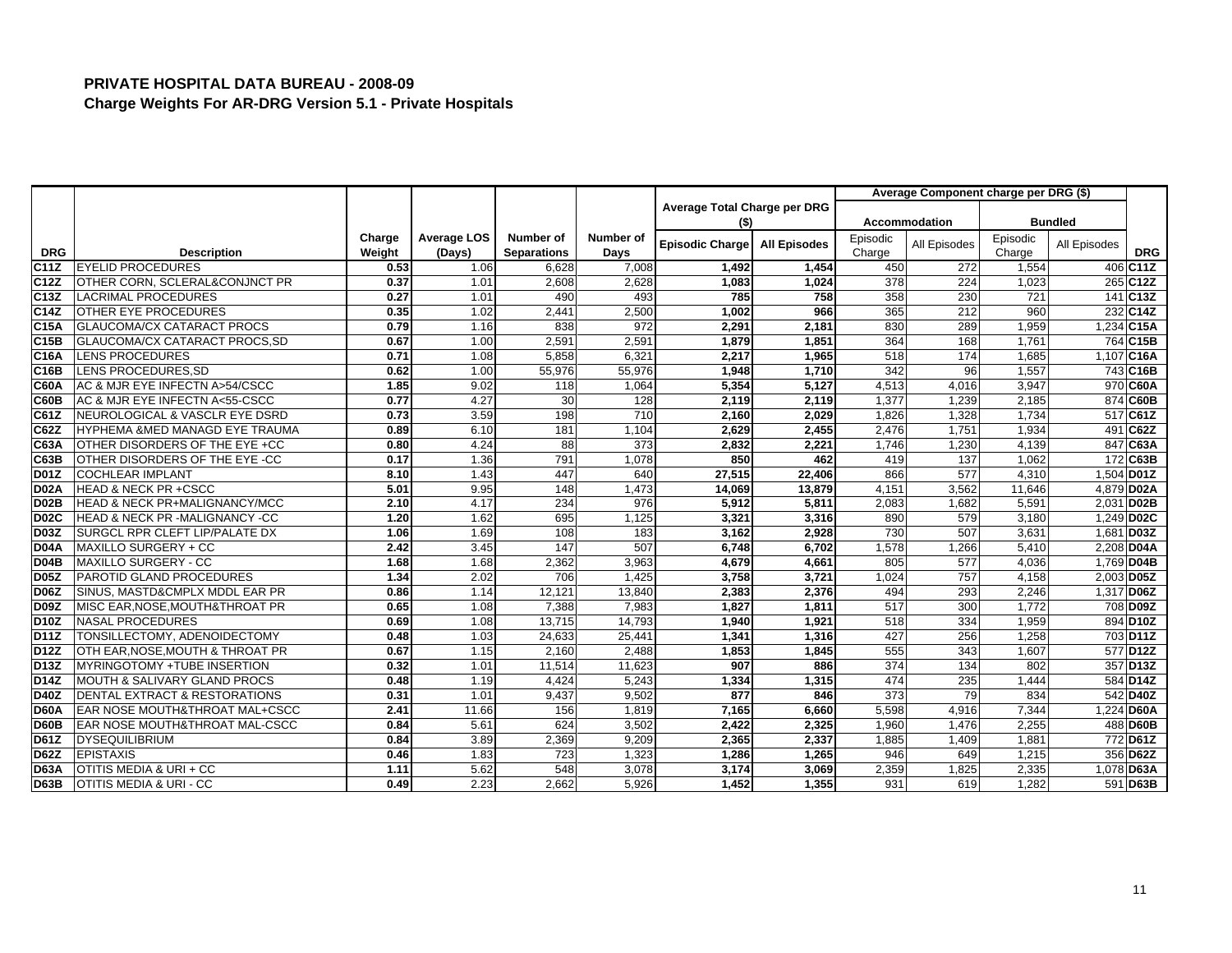|                   |                                          | Average Component charge per DRG (\$) |                |                    |              |                    |              |                    |                 |                    |                   |                    |                |             |
|-------------------|------------------------------------------|---------------------------------------|----------------|--------------------|--------------|--------------------|--------------|--------------------|-----------------|--------------------|-------------------|--------------------|----------------|-------------|
|                   |                                          |                                       |                |                    |              |                    |              |                    |                 |                    |                   |                    |                |             |
|                   |                                          |                                       | ICU            |                    | Labour       |                    | Other        |                    | Pharmacy        |                    | <b>Prostheses</b> |                    | <b>Theatre</b> |             |
| <b>DRG</b>        | <b>Description</b>                       | Episodic<br>Charge                    | All Episodes   | Episodic<br>Charge | All Episodes | Episodic<br>Charge | All Episodes | Episodic<br>Charge | All Episodes    | Episodic<br>Charge | All Episodes      | Episodic<br>Charge | All Episodes   | <b>DRG</b>  |
| C <sub>11</sub> Z | <b>EYELID PROCEDURES</b>                 | *****                                 | $*****$        | <sup>0</sup>       |              | 1,030              | 31           | 33                 |                 | 298                |                   | 1.024              | 738            | C11Z        |
| C12Z              | OTHER CORN. SCLERAL&CONJNCT PR           | $*****$                               | ******         | $\Omega$           |              | 185                |              | 42                 | 5               | 354                | 17                | 729                | 511            | C12Z        |
| C13Z              | <b>LACRIMAL PROCEDURES</b>               |                                       | n              | $\Omega$           | ∩            | ******             | ******       | 13                 |                 | 196                | 6                 | 507                | 378            | C13Z        |
| C <sub>14Z</sub>  | <b>OTHER EYE PROCEDURES</b>              |                                       | $\Omega$       | $\Omega$           |              | 160                |              | 22                 |                 | 105                |                   | 723                | 519            | C14Z        |
| C <sub>15A</sub>  | <b>GLAUCOMA/CX CATARACT PROCS</b>        |                                       | $\overline{0}$ | $\Omega$           |              | 156                |              | 26                 | 12              | 358                | 231               | 1.254              | 407            | C15A        |
| C <sub>15B</sub>  | GLAUCOMA/CX CATARACT PROCS, SD           |                                       | $\Omega$       | $\Omega$           |              | 536                | 46           | 28                 | 6               | 324                | 228               | 1,149              | 638            | C15B        |
| C <sub>16</sub> A | <b>LENS PROCEDURES</b>                   | $*****$                               | ******         | $\Omega$           |              | 146                |              | 29                 | $\overline{4}$  | 442                | 335               | 1.425              | 337            | C16A        |
| C16B              | LENS PROCEDURES, SD                      |                                       | $\Omega$       | $\Omega$           |              | 185                |              | 30                 | $\mathcal{P}$   | 439                | 312               | 1.329              | 550            | C16B        |
| <b>C60A</b>       | AC & MJR EYE INFECTN A>54/CSCC           | $****$                                | $*****$        | $\Omega$           |              | 436                | 59           | ******             | ******          | *****              | ******            | $****$             | *****          | <b>C60A</b> |
| C60B              | AC & MJR EYE INFECTN A<55-CSCC           |                                       | $\Omega$       | $\Omega$           |              | $\Omega$           |              | ******             | ******          | $\Omega$           | $\Omega$          |                    |                | C60B        |
| C61Z              | NEUROLOGICAL & VASCLR EYE DSRD           | $****$                                | ******         | $\overline{0}$     |              | 289                | 19           | 43                 |                 | ******             | *****:            | 479                | 73             | C61Z        |
| C62Z              | HYPHEMA &MED MANAGD EYE TRAUMA           |                                       | ∩              | $\Omega$           |              | 409                | 27           | ******             | ******          | $*****$            | $******$          | 883                | 151            | C62Z        |
| C63A              | OTHER DISORDERS OF THE EYE +CC           | $*****$                               | $*****$        | $\Omega$           | $\Omega$     | ******             | $*****$      | *****              | *****           | $*****$            | ******            | $****$             | ******         | C63A        |
| C63B              | OTHER DISORDERS OF THE EYE -CC           |                                       | $\Omega$       | $\Omega$           |              | ******             | ******       | ******             | ******          | 520                | 20                | 701                | 122            | C63B        |
| <b>D01Z</b>       | <b>COCHLEAR IMPLANT</b>                  | $*****$                               | $*****$        | $\Omega$           | $\Omega$     | 70                 |              | 42                 | 5               | 23,899             | 19,034            | 2,772              | 1,277          | <b>D01Z</b> |
| <b>D02A</b>       | <b>HEAD &amp; NECK PR +CSCC</b>          | 7,186                                 | 3.107          | $\Omega$           |              | 165                | 18           | 310                | 34              | 984                | 698               | 2,717              | 1,505          | <b>D02A</b> |
| D <sub>02</sub> B | <b>HEAD &amp; NECK PR+MALIGNANCY/MCC</b> | 3,235                                 | 733            | $\Omega$           |              | 458                | 43           | 195                | 27              | 737                | 261               | 1,611              | 1,005          | <b>D02B</b> |
| <b>D02C</b>       | HEAD & NECK PR -MALIGNANCY -CC           | 2,869                                 | 120            | $\Omega$           | $\Omega$     | 217                | 14           | 56                 | 6               | 1,232              | 468               | 1,433              | 870            | <b>D02C</b> |
| D <sub>03</sub> Z | SURGCL RPR CLEFT LIP/PALATE DX           |                                       | $\Omega$       | $\Omega$           | $\Omega$     | ******             | $*****$      | ******             | ******          | 68                 | 15                | 1.641              | 714            | <b>D03Z</b> |
| <b>D04A</b>       | MAXILLO SURGERY + CC                     | 2,438                                 | 464            | $\overline{0}$     | $\Omega$     | 345                | 56           | 227                | 40              | 1.738              | 1.443             | 2,050              | 1.172          | <b>D04A</b> |
| <b>D04B</b>       | <b>MAXILLO SURGERY - CC</b>              | 1.725                                 | 105            | $\Omega$           |              | 324                | 21           | 79                 | $\overline{11}$ | 1,503              | 1,079             | 1,95'              | 1,087          | <b>D04B</b> |
| <b>D05Z</b>       | <b>PAROTID GLAND PROCEDURES</b>          | *****                                 | ******         | $\Omega$           |              | 165                | 13           | 44                 | $\overline{4}$  | 157                | 77                | 1,670              | 845            | <b>D05Z</b> |
| <b>D06Z</b>       | SINUS, MASTD&CMPLX MDDL EAR PR           | 1.870                                 | -6             | $\Omega$           | $\Omega$     | 203                | 15           | 54                 | $\overline{7}$  | 159                | 46                | 1.531              | 688            | <b>D06Z</b> |
| D <sub>09</sub> Z | MISC EAR, NOSE, MOUTH& THROAT PR         | 2,064                                 | 6              | $\Omega$           | $\Omega$     | 115                |              | 36                 | 3               | 357                | 125               | 1,136              | 663            | <b>D09Z</b> |
| D10Z              | <b>NASAL PROCEDURES</b>                  | 1,224                                 | 3              | $\Omega$           |              | 226                | 14           | 50                 | 6               | 74                 | 14                | 1,225              | 655            | <b>D10Z</b> |
| <b>D11Z</b>       | TONSILLECTOMY, ADENOIDECTOMY             | 787                                   |                | $\Omega$           |              | 88                 |              | 48                 | 5               | 35                 |                   | 746                | 337            | D11Z        |
| <b>D12Z</b>       | OTH EAR, NOSE, MOUTH & THROAT PR         | 3,392                                 | 20             | $\Omega$           |              | 199                |              | 49                 | 5               | 1,241              | 225               | 1,069              | 663            | D12Z        |
| D13Z              | MYRINGOTOMY +TUBE INSERTION              |                                       | $\Omega$       | $\Omega$           | $\Omega$     | 100                |              | 27                 |                 | 34                 | 30                | 672                | 362            | D13Z        |
| D14Z              | <b>MOUTH &amp; SALIVARY GLAND PROCS</b>  | $*****$                               | $*****$        | $\overline{0}$     | $\Omega$     | 243                |              | 36                 | $\overline{2}$  | $\overline{212}$   | 22                | 801                | 459            | D14Z        |
| <b>D40Z</b>       | DENTAL EXTRACT & RESTORATIONS            | *****                                 | *****          | $\Omega$           |              | 444                |              | 26                 |                 | 26                 |                   | 664                | 214            | <b>D40Z</b> |
| <b>D60A</b>       | EAR NOSE MOUTH&THROAT MAL+CSCC           | *****                                 | *****          | $\Omega$           |              | 197                | 27           | 1,214              | 93              | 217                | 28                | 1,062              | 116            | <b>D60A</b> |
| D60B              | EAR NOSE MOUTH&THROAT MAL-CSCC           | *****                                 | *****          | $\overline{0}$     |              | 179                |              | 565                | 44              | 162                | 15                | 731                | 287            | <b>D60B</b> |
| <b>D61Z</b>       | <b>DYSEQUILIBRIUM</b>                    | $****$                                | *****          | $\Omega$           | $\Omega$     | 409                | 37           | 40                 |                 | 2,043              | 34                | 1,024              | 30             | <b>D61Z</b> |
| <b>D62Z</b>       | <b>EPISTAXIS</b>                         | *****                                 | *****          | $\Omega$           | $\Omega$     | 186                |              | 26                 |                 | 31                 |                   | 603                | 231            | <b>D62Z</b> |
| D63A              | OTITIS MEDIA & URI + CC                  | *****                                 | *****          | 0                  |              | 353                | 35           | 97                 | 6               | 794                | 16                | 1,24'              | 54             | <b>D63A</b> |
| D63B              | <b>OTITIS MEDIA &amp; URI - CC</b>       | $*****$                               | ******         | U                  |              | 215                | 16           | 48                 | 3               | 32                 |                   | 809                | 106            | <b>D63B</b> |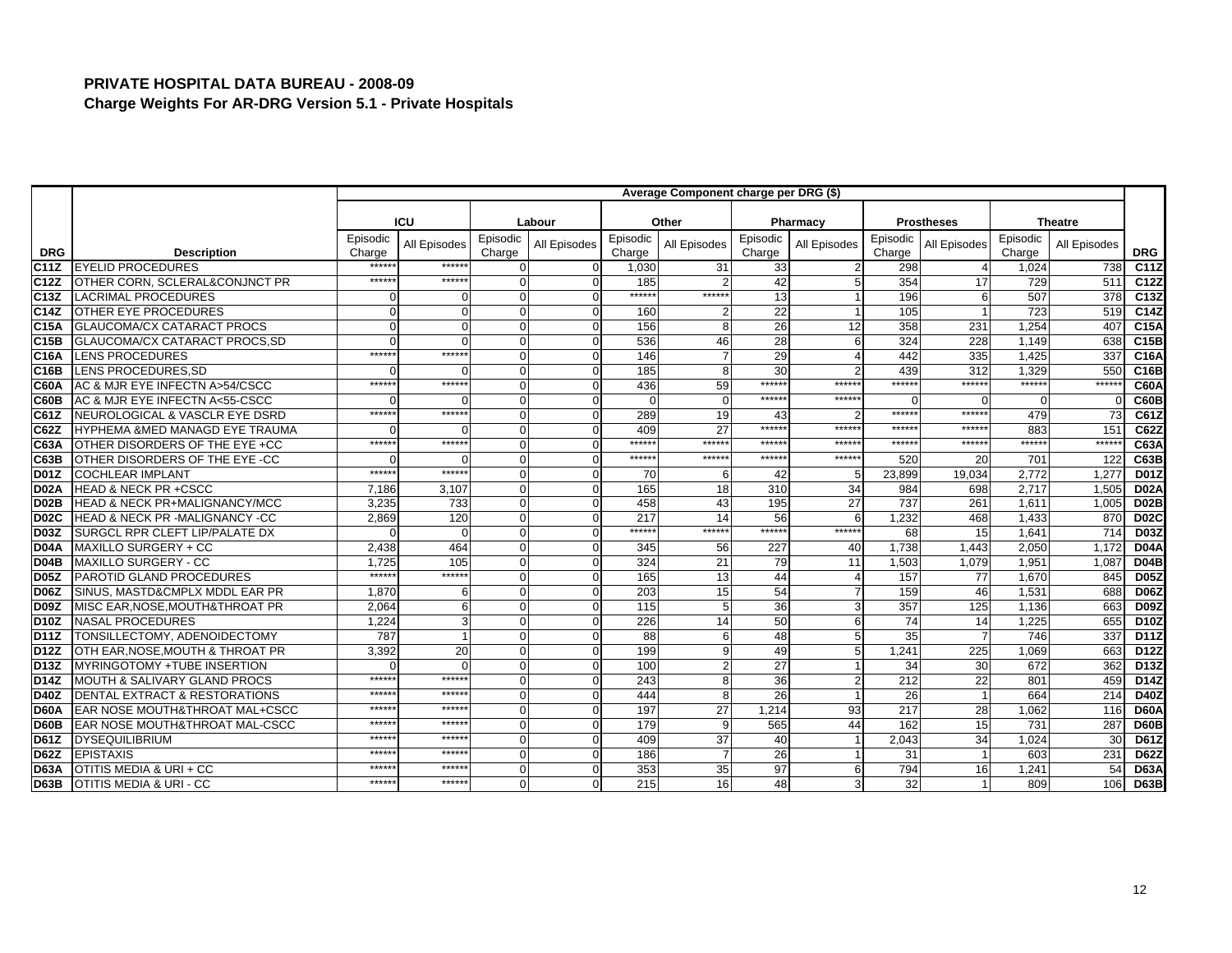|             |                                           |        |                    |                    |           |                              |                     |          | Average Component charge per DRG (\$) |          |                |             |
|-------------|-------------------------------------------|--------|--------------------|--------------------|-----------|------------------------------|---------------------|----------|---------------------------------------|----------|----------------|-------------|
|             |                                           |        |                    |                    |           | Average Total Charge per DRG |                     |          |                                       |          |                |             |
|             |                                           |        |                    |                    |           | (\$)                         |                     |          | <b>Accommodation</b>                  |          | <b>Bundled</b> |             |
|             |                                           | Charge | <b>Average LOS</b> | Number of          | Number of | Episodic Charge              | <b>All Episodes</b> | Episodic | All Episodes                          | Episodic | All Episodes   |             |
| <b>DRG</b>  | <b>Description</b>                        | Weight | (Days)             | <b>Separations</b> | Days      |                              |                     | Charge   |                                       | Charge   |                | <b>DRG</b>  |
| <b>D64Z</b> | LARYNGOTRACHEITIS&EPIGLOTTITIS            | 0.33   | 1.48               | 162                | 239       | 952                          | 911                 | 587      | 439                                   | 891      |                | 424 D64Z    |
| <b>D65Z</b> | NASAL TRAUMA & DEFORMITY                  | 0.35   | 1.29               | 1,253              | 1,613     | 1,021                        | 968                 | 559      | 314                                   | 952      |                | 256 D65Z    |
| <b>D66A</b> | OTH EAR, NOSE, MOUTH& THRT DX +CC         | 0.97   | 4.17               | 220                | 918       | 2,888                        | 2,691               | 2,245    | 1,439                                 | 2,104    |                | 880 D66A    |
| <b>D66B</b> | OTH EAR, NOSE, MOUTH& THRT DX -CC         | 0.32   | 1.19               | 4.813              | 5.735     | 923                          | 885                 | 471      | 270                                   | 807      |                | 381 D66B    |
| <b>D67A</b> | ORAL&DNTAL DIS-EXTRCT&RESTN               | 0.52   | 1.70               | 2,519              | 4,275     | 1,470                        | 1,428               | 924      | 471                                   | 1,124    |                | 658 D67A    |
| <b>D67B</b> | ORAL&DNTAL DIS-EXTRCT&RESTN,SD            | 0.31   | 1.00               | 64,879             | 64,879    | 894                          | 869                 | 373      | 86                                    | 866      |                | 583 D67B    |
| <b>E01A</b> | MAJOR CHEST PROCEDURE + CCC               | 6.04   | 14.76              | 702                | 10,362    | 16,829                       | 16,709              | 5,655    | 4,850                                 | 12,835   |                | 6,673 E01A  |
| <b>E01B</b> | MAJOR CHEST PROCEDURE - CCC               | 3.58   | 7.31               | 1,795              | 13,117    | 9,965                        | 9,915               | 3,012    | 2,536                                 | 8,282    |                | 4,411 E01B  |
| <b>E02A</b> | OTHER RESPIRATRY SYS OR PR+CCC            | 4.43   | 14.89              | 168                | 2.501     | 12,337                       | 12.264              | 7.053    | 5.919                                 | 7.609    |                | 3,759 E02A  |
| <b>E02B</b> | OTHER RESPIRATRY SYS OR PR+SCC            | 2.15   | 6.17               | 275                | 1,697     | 5,990                        | 5,947               | 3,139    | 2,203                                 | 4,448    |                | 1,811 E02B  |
| <b>E02C</b> | OTHER RESPIRATY SYS OR PR-CSCC            | 0.69   | 1.32               | 4,909              | 6,485     | 1,976                        | 1,905               | 564      | 363                                   | 2,150    |                | 1,052 E02C  |
| E40Z        | <b>RESP SYS DX + VENTILATOR SUPPT</b>     | 6.76   | 13.48              | 94                 | 1,267     | 19,118                       | 18,712              | 4,224    | 2,56'                                 | 9,437    |                | 3,916 E40Z  |
| <b>E60A</b> | <b>CYSTIC FIBROSIS +CSCC</b>              | 2.16   | 11.71              | 17                 | 199       | 6,355                        | 5,981               | 4,556    | 3,752                                 | ******   | $*****$        | <b>E60A</b> |
| <b>E60B</b> | <b>CYSTIC FIBROSIS -CSCC</b>              | 1.81   | 8.86               | 78                 | 691       | 5,017                        | 5.017               | 3,887    | 3,289                                 | 4,129    |                | 1,376 E60B  |
| E61A        | PULMONARY EMBOLISM + CSCC                 | 2.18   | 10.19              | 540                | 5,505     | 6,181                        | 6,020               | 4,143    | 3,299                                 | 5,482    |                | 2.244 E61A  |
| E61B        | PULMONARY EMBOLISM - CSCC                 | 1.40   | 6.17               | 1,081              | 6,672     | 3,943                        | 3,888               | 2,693    | 2,118                                 | 3,311    |                | 1,400 E61B  |
| <b>E62A</b> | <b>RESPIRATRY INFECTN/INFLAMM+CCC</b>     | 3.00   | 13.18              | 2,296              | 30.272    | 8,476                        | 8,310               | 5,810    | 4,798                                 | 6.665    |                | 2,569 E62A  |
| <b>E62B</b> | RESPIRATRY INFECTN/INFLAM+SMCC            | 1.84   | 8.40               | 4,137              | 34,736    | 5,172                        | 5,082               | 3,712    | 2,901                                 | 4,390    |                | 1,922 E62B  |
| <b>E62C</b> | RESPIRATORY INFECTN/INFLAMM-CC            | 1.14   | 5.17               | 4.903              | 25,337    | 3,200                        | 3,151               | 2,218    | 1,692                                 | 2.769    |                | 1,345 E62C  |
| E63Z        | <b>SLEEP APNOEA</b>                       | 0.21   | 1.04               | 34,561             | 35,867    | 592                          | 576                 | 426      | 241                                   | 549      |                | 305 E63Z    |
| <b>E64Z</b> | PULMONRY OEDEMA & RESP FAILURE            | 2.22   | 9.48               | 332                | 3,149     | 6,365                        | 6,154               | 4,176    | 3,283                                 | 4,613    |                | 1,389 E64Z  |
| <b>E65A</b> | CHRNIC OBSTRCT AIRWAY DIS+CSCC            | 2.46   | 11.59              | 3,888              | 45,054    | 6,957                        | 6,819               | 5,445    | 4,519                                 | 5,332    |                | 1,860 E65A  |
| <b>E65B</b> | CHRNIC OBSTRCT AIRWAY DIS-CSCC            | 1.52   | 7.06               | 5,158              | 36,403    | 4,285                        | 4,206               | 3,435    | 2,712                                 | 3,774    |                | 1,355 E65B  |
| <b>E66A</b> | MAJOR CHEST TRAUMA A >69 + CC             | 2.68   | 13.26              | 304                | 4,031     | 7,553                        | 7.429               | 6,266    | 5,359                                 | 4.944    |                | 1,366 E66A  |
| <b>E66B</b> | MJR CHEST TRMA A>69/+CC                   | 1.61   | 7.03               | 320                | 2,250     | 4,509                        | 4,453               | 3,433    | 2,832                                 | 3,670    |                | 1,113 E66B  |
| <b>E66C</b> | MAJOR CHEST TRAUMA A<70 - CC              | 0.85   | 3.88               | 86                 | 334       | 2,370                        | 2,342               | 1,703    | 1,465                                 | 2,136    |                | 770 E66C    |
| <b>E67A</b> | <b>RESPIRATRY SIGNS &amp; SYMPTM+CSCC</b> | 1.37   | 5.78               | 461                | 2,666     | 3,898                        | 3,788               | 2,849    | 2,108                                 | 3,525    |                | 1,155 E67A  |
| <b>E67B</b> | RESPIRTRY SIGNS & SYMPTM-CSCC             | 0.61   | 4.19               | 3,413              | 14,292    | 1,754                        | 1,697               | 1,052    | 552                                   | 1,526    |                | 639 E67B    |
| E68Z        | PNEUMOTHORAX                              | 1.12   | 4.74               | 293                | 1,389     | 3,174                        | 3,109               | 2,191    | 1,810                                 | 2,155    |                | 824 E68Z    |
| <b>E69A</b> | BRONCHITIS & ASTHMA A>49 + CC             | 1.73   | 8.14               | 856                | 6.968     | 4,867                        | 4.793               | 3,459    | 2.606                                 | 4.005    |                | 1,960 E69A  |
| <b>E69B</b> | BRNCHTS&ASTHMA A>49/+CC                   | 1.03   | 4.78               | 1,375              | 6,561     | 2,868                        | 2,841               | 2,115    | 1,479                                 | 2,537    |                | 1,249 E69B  |
| <b>E69C</b> | BRONCHITIS & ASTHMA A<50 -CC              | 0.54   | 2.32               | 1,017              | 2,351     | 1,533                        | 1.494               | 835      | 664                                   | 1,434    |                | 781 E69C    |
| <b>E70A</b> | WHOOPNG CGH &ACTE BRNCHIO+CC              | 1.67   | 7.12               | 99                 | 705       | 4,724                        | 4,629               | 2,928    | 2,810                                 | 2,714    |                | 1,152 E70A  |
| <b>E70B</b> | WHOOPNG CGH &ACTE BRNCHIO-CC              | 0.66   | 2.80               | 511                | 1,432     | 1,854                        | 1,814               | 1,001    | 856                                   | 1,761    |                | 910 E70B    |
| <b>E71A</b> | <b>RESPIRATORY NEOPLASMS +CCC</b>         | 2.40   | 12.83              | 1,073              | 13,762    | 7,092                        | 6,649               | 5,864    | 4,984                                 | 4,825    |                | 1,430 E71A  |
| <b>E71B</b> | <b>RESPIRATORY NEOPLASMS +SMCC</b>        | 1.31   | 6.26               | 3,084              | 19,297    | 3,755                        | 3,616               | 2,864    | 2,352                                 | 4,027    |                | 1,140 E71B  |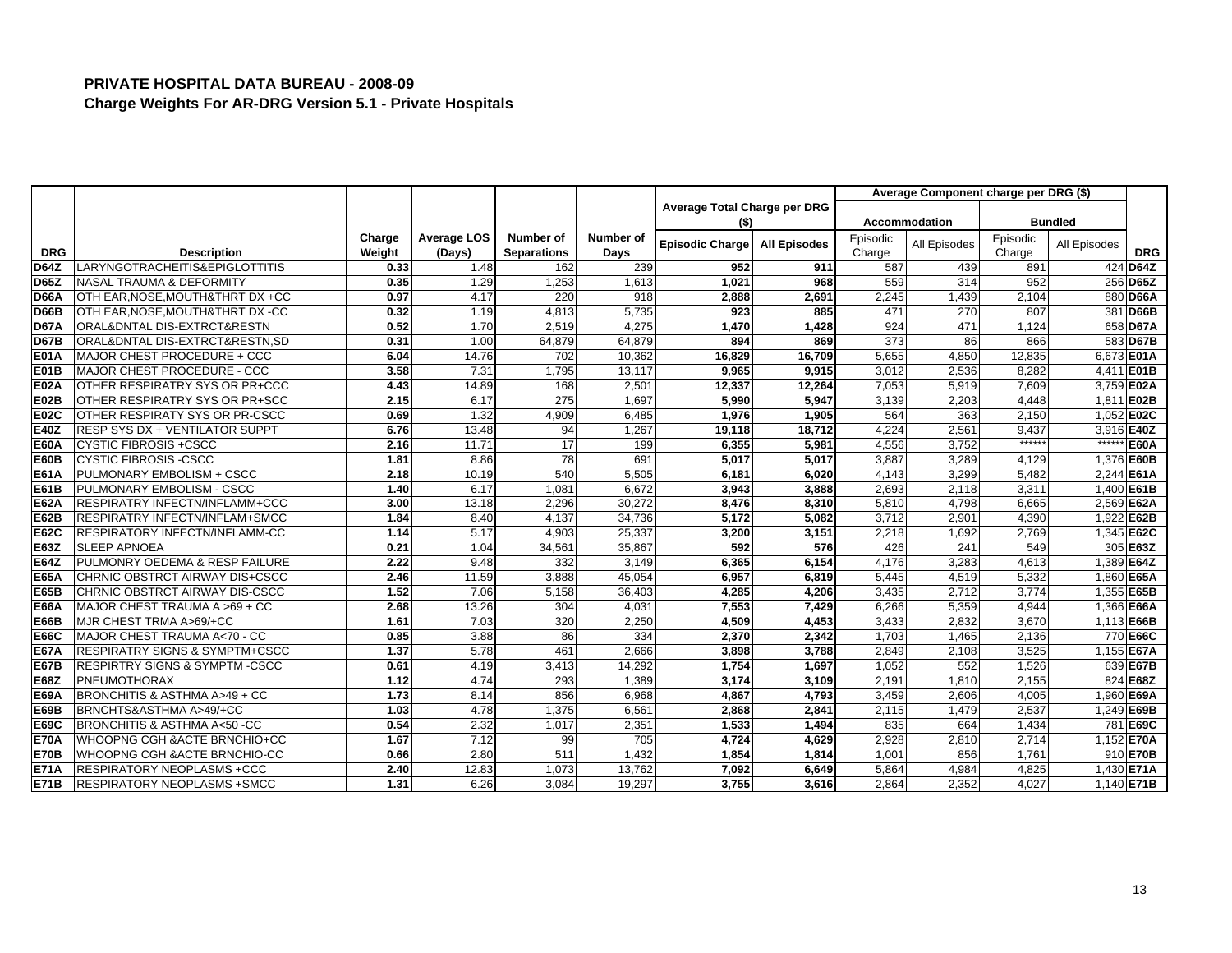|             |                                           | Average Component charge per DRG (\$) |              |                    |              |                    |              |                    |                 |                    |                   |                    |                |             |
|-------------|-------------------------------------------|---------------------------------------|--------------|--------------------|--------------|--------------------|--------------|--------------------|-----------------|--------------------|-------------------|--------------------|----------------|-------------|
|             |                                           |                                       |              |                    |              |                    |              |                    |                 |                    |                   |                    |                |             |
|             |                                           |                                       | ICU          |                    | Labour       |                    | Other        |                    | Pharmacy        |                    | <b>Prostheses</b> |                    | <b>Theatre</b> |             |
| <b>DRG</b>  | <b>Description</b>                        | Episodic<br>Charge                    | All Episodes | Episodic<br>Charge | All Episodes | Episodic<br>Charge | All Episodes | Episodic<br>Charge | All Episodes    | Episodic<br>Charge | All Episodes      | Episodic<br>Charge | All Episodes   | <b>DRG</b>  |
| <b>D64Z</b> | LARYNGOTRACHEITIS&EPIGLOTTITIS            | *****                                 | ******       | O                  |              | *****              | ******       | ******             | ******          | $\Omega$           |                   | *****              | ******         | <b>D64Z</b> |
| <b>D65Z</b> | <b>NASAL TRAUMA &amp; DEFORMITY</b>       |                                       |              | $\Omega$           |              | 262                |              | 29                 |                 | 43                 |                   | 606                | 390            | <b>D65Z</b> |
| D66A        | OTH EAR, NOSE, MOUTH& THRT DX +CC         | *****                                 | $*****$      | $\Omega$           | $\Omega$     | 222                | 18           | 34                 | $\overline{2}$  | $*****$            | ******            | 679                | 173            | <b>D66A</b> |
| <b>D66B</b> | OTH EAR, NOSE, MOUTH& THRT DX -CC         | $****$                                | $*****$      | $\Omega$           |              | 198                |              | 38                 |                 | 554                | 13                | 704                | 203            | <b>D66B</b> |
| <b>D67A</b> | ORAL&DNTAL DIS-EXTRCT&RESTN               | 3,128                                 | 22           | $\Omega$           |              | 285                | 19           | 32                 | $\overline{4}$  | 104                | 14                | 823                | 226            | <b>D67A</b> |
| <b>D67B</b> | ORAL&DNTAL DIS-EXTRCT&RESTN.SD            | *****                                 | ******       | $\Omega$           |              | 510                | 24           | 32                 | $\overline{2}$  | 23                 |                   | 662                | 173            | <b>D67B</b> |
| <b>E01A</b> | MAJOR CHEST PROCEDURE + CCC               | 4,970                                 | 2,457        | $\Omega$           | ∩            | 568                | 57           | 505                | 51              | 1,689              | 1,273             | 2,467              | 1,079          | <b>E01A</b> |
| <b>E01B</b> | MAJOR CHEST PROCEDURE - CCC               | 2,621                                 | 841          | $\Omega$           | $\Omega$     | 368                | 42           | 165                | 22              | 1,243              | 983               | 2,163              | 949            | E01B        |
| <b>E02A</b> | OTHER RESPIRATRY SYS OR PR+CCC            | 5.119                                 | 762          | $\overline{0}$     |              | 937                | 84           | 408                | 36              | 1.769              | 727               | 1.425              | 585            | <b>E02A</b> |
| E02B        | OTHER RESPIRATRY SYS OR PR+SCC            | 2,944                                 | 535          | $\Omega$           |              | 356                | 27           | 191                | 15              | 1,521              | 570               | 1,315              | 688            | <b>E02B</b> |
| <b>E02C</b> | OTHER RESPIRATY SYS OR PR-CSCC            | 1.996                                 | 39           | $\Omega$           |              | 151                | 11           | 57                 | 9               | 73                 | 13                | 872                | 413            | <b>E02C</b> |
| E40Z        | RESP SYS DX + VENTILATOR SUPPT            | 12,203                                | 11,424       | $\Omega$           |              | ******             | ******       | ******             | ******          | 1,648              | 245               | $****$             | *****:         | E40Z        |
| <b>E60A</b> | <b>CYSTIC FIBROSIS +CSCC</b>              | $*****$                               | $*****$      | $\Omega$           | $\Omega$     | ******             | *****        | ******             | ******          | $******$           | ******            | *****              | ******         | <b>E60A</b> |
| <b>E60B</b> | <b>CYSTIC FIBROSIS -CSCC</b>              | *****                                 | ******       | $\Omega$           |              | ******             | ******       | ******             | *****:          | ******             | ******            | *****              | ******         | <b>E60B</b> |
| E61A        | PULMONARY EMBOLISM + CSCC                 | 5,284                                 | 196          | $\Omega$           | $\Omega$     | 632                | 54           | 130                | 11              | 351                | 14                | 738                | 22             | E61A        |
| E61B        | PULMONARY EMBOLISM - CSCC                 | 3.029                                 | 84           | $\Omega$           |              | 638                | 60           | 120                | 8               | $*****$            | ******            | 1.190              | 35             | E61B        |
| <b>E62A</b> | <b>RESPIRATRY INFECTN/INFLAMM+CCC</b>     | 7,363                                 | 561          | $\Omega$           |              | 652                | 79           | 256                | 14              | 284                | 16                | 883                | 68             | E62A        |
| <b>E62B</b> | <b>RESPIRATRY INFECTN/INFLAM+SMCC</b>     | 5.609                                 | 95           | $\Omega$           | $\Omega$     | 498                | 48           | 108                | $\overline{7}$  | 305                | 8                 | 799                | 28             | E62B        |
| <b>E62C</b> | <b>RESPIRATORY INFECTN/INFLAMM-CC</b>     | 3.392                                 | 22           | $\Omega$           |              | 347                | 29           | 77                 | $5\overline{5}$ | 239                |                   | 675                | 21             | <b>E62C</b> |
| E63Z        | <b>SLEEP APNOEA</b>                       | $*****$                               | $*****$      | $\Omega$           |              | 242                |              | 74                 | $\Omega$        | ******             | *****:            | 602                | 20             | E63Z        |
| <b>E64Z</b> | PULMONRY OEDEMA & RESP FAILURE            | 8.566                                 | 1,058        | $\Omega$           |              | 519                | 50           | 232                | 11              | 224                | 8                 | 1,718              | 119            | <b>E64Z</b> |
| <b>E65A</b> | CHRNIC OBSTRCT AIRWAY DIS+CSCC            | 6,767                                 | 188          | $\Omega$           |              | 528                | 55           | 218                | 13              | 277                | 11                | 939                | 58             | <b>E65A</b> |
| <b>E65B</b> | CHRNIC OBSTRCT AIRWAY DIS-CSCC            | 3,100                                 | 25           | $\Omega$           |              | 451                | 38           | 105                | 6               | 238                | 5                 | 649                | 37             | E65B        |
| <b>E66A</b> | MAJOR CHEST TRAUMA A >69 + CC             | 8.514                                 | 336          | $\Omega$           |              | 769                | 63           | 133                | 10              | $*****$            | $*****$           | 877                | 38             | <b>E66A</b> |
| <b>E66B</b> | MJR CHEST TRMA A>69/+CC                   | $*****$                               | ******       | $\Omega$           |              | 509                | 54           | ******             | ******          | ******             | ******            | *****              | *****          | <b>E66B</b> |
| <b>E66C</b> | MAJOR CHEST TRAUMA A<70 - CC              |                                       | $\Omega$     | $\Omega$           |              | ******             | ******       | ******             | $*****$         | $\Omega$           | $\Omega$          | $****$             | *****:         | <b>E66C</b> |
| <b>E67A</b> | <b>RESPIRATRY SIGNS &amp; SYMPTM+CSCC</b> | 4,879                                 | 169          | $\Omega$           |              | 489                | 35           | 146                | 12              | 353                | 15                | 1,138              | 205            | <b>E67A</b> |
| <b>E67B</b> | RESPIRTRY SIGNS & SYMPTM-CSCC             | 2,302                                 | 11           | $\Omega$           |              | 342                | 16           | 45                 |                 | 409                | 32                | 1,194              | 396            | <b>E67B</b> |
| <b>E68Z</b> | <b>PNEUMOTHORAX</b>                       | 5,509                                 | 282          | $\Omega$           |              | 436                | 46           | 34                 |                 | $*****$            | $*****$           | 809                | 41             | <b>E68Z</b> |
| <b>E69A</b> | BRONCHITIS & ASTHMA A>49 + CC             | 4,48'                                 | 58           | $\Omega$           |              | 436                | 41           | 52                 | 3               | 290                |                   | 853                | 48             | <b>E69A</b> |
| <b>E69B</b> | BRNCHTS&ASTHMA A>49/+CC                   | $*****$                               | $*****$      | $\Omega$           |              | 269                | 18           | 48                 | $\overline{2}$  | $****$             | ******            | 763                | 44             | <b>E69B</b> |
| E69C        | BRONCHITIS & ASTHMA A<50 -CC              | *****                                 | *****        | $\Omega$           |              | 234                | 17           | 56                 | 3               | ******             | ******            | 514                | 10             | <b>E69C</b> |
| <b>E70A</b> | WHOOPNG CGH & ACTE BRNCHIO+CC             | $****$                                | $*****$      | $\Omega$           | $\Omega$     | 197                | 22           | ******             | ******          | $\Omega$           | n                 | $****$             | ******         | <b>E70A</b> |
| <b>E70B</b> | WHOOPNG CGH & ACTE BRNCHIO-CC             | $*****$                               | $*****$      | $\Omega$           | $\Omega$     | 113                |              | 58                 | $\overline{2}$  | $\Omega$           | U                 | $****$             | *****          | <b>E70B</b> |
| <b>E71A</b> | <b>RESPIRATORY NEOPLASMS +CCC</b>         | 4,177                                 | 58           | 0                  |              | 438                | 42           | 248                | 19              | 720                | 23                | 721                | 48             | <b>E71A</b> |
| <b>E71B</b> | <b>RESPIRATORY NEOPLASMS +SMCC</b>        | 3,373                                 | 15           | $\Omega$           |              | 419                | 27           | 131                | 8               | 384                | 11                | 542                | 53             | <b>E71B</b> |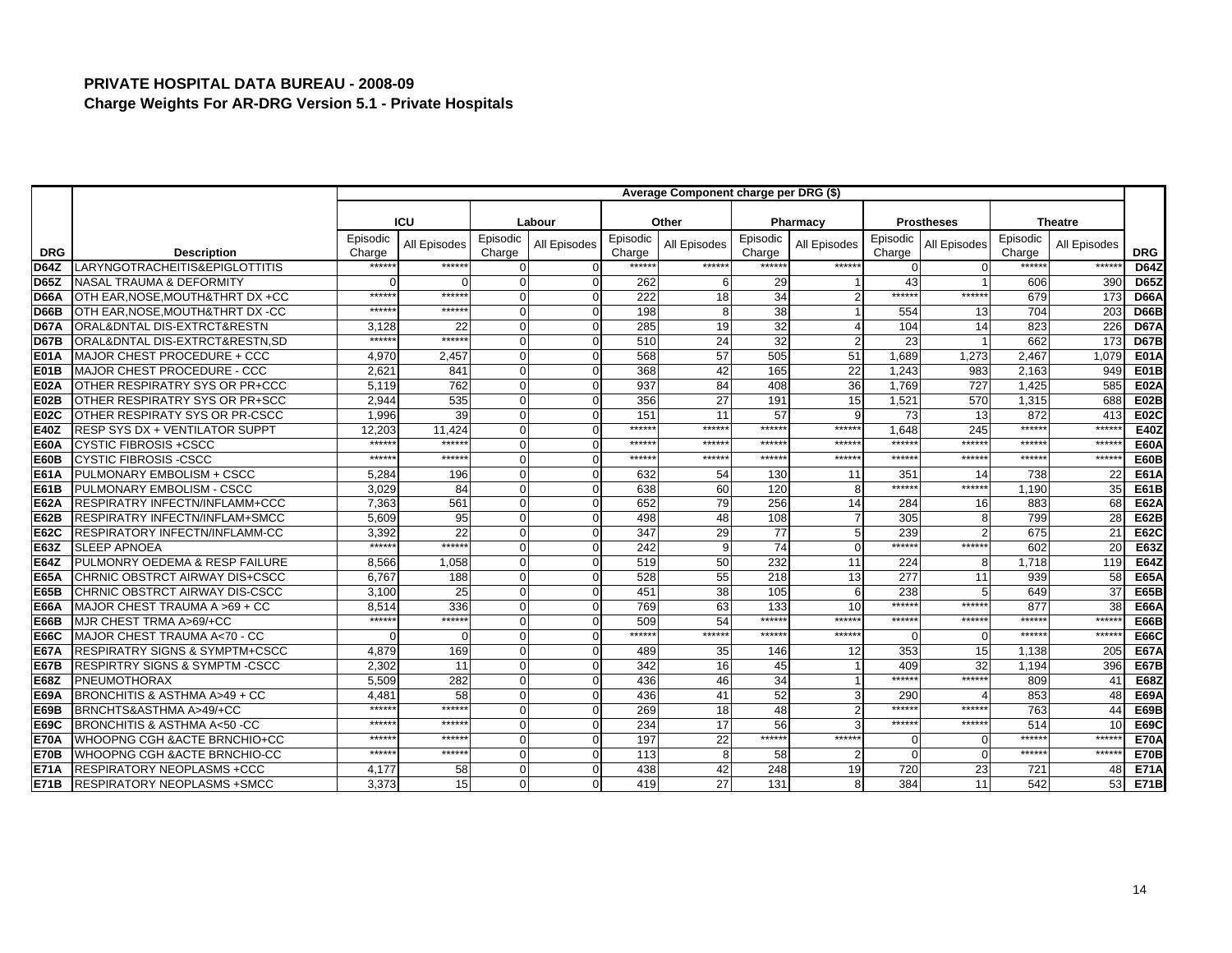|             |                                       |        |             |                    |           |                              |                     |                 | Average Component charge per DRG (\$) |                   |                |             |
|-------------|---------------------------------------|--------|-------------|--------------------|-----------|------------------------------|---------------------|-----------------|---------------------------------------|-------------------|----------------|-------------|
|             |                                       |        |             |                    |           | Average Total Charge per DRG |                     |                 |                                       |                   |                |             |
|             |                                       |        |             |                    |           | (\$)                         |                     |                 | <b>Accommodation</b>                  |                   | <b>Bundled</b> |             |
|             |                                       | Charge | Average LOS | <b>Number of</b>   | Number of | <b>Episodic Charge</b>       | <b>All Episodes</b> | Episodic        | All Episodes                          | Episodic          | All Episodes   |             |
| <b>DRG</b>  | <b>Description</b>                    | Weight | (Days)      | <b>Separations</b> | Days      |                              |                     | Charge          |                                       | Charge            |                | <b>DRG</b>  |
| <b>E71C</b> | <b>RESPIRATORY NEOPLASMS -CC</b>      | 0.80   | 3.81        | 1,632              | 6,214     | 2,278                        | 2,205               | 1,968<br>****** | 1,308<br>$*****$                      | 2,186<br>$******$ |                | 750 E71C    |
| <b>E72Z</b> | <b>RESP PROBS FROM NEONATL PERIOD</b> | 2.99   | 9.77        | 13                 | 127       | 8,266                        | 8,266               |                 |                                       |                   | ******         | E72Z        |
| <b>E73A</b> | PLEURAL EFFUSION + CCC                | 2.39   | 11.91       | 172                | 2,048     | 6,847                        | 6,608               | 5,423           | 4,288                                 | 5,130             |                | 1,819 E73A  |
| E73B        | PLEURAL EFFUSN + SCC                  | 1.27   | 6.12        | 282                | 1.727     | 3,605                        | 3,515               | 2,859           | 2,352                                 | 3,601             |                | 996 E73B    |
| <b>E73C</b> | PLEURAL EFFUSION - CSCC               | 0.82   | 3.67        | 703                | 2,582     | 2,311                        | 2.278               | 1,901           | 1.455                                 | 2.141             |                | 615 E73C    |
| <b>E74A</b> | <b>INTERSTITAL LUNG DIS +CCC</b>      | 2.82   | 12.90       | 140                | 1,806     | 7,982                        | 7,811               | 5,818           | 4,488                                 | 6,644             |                | 2,420 E74A  |
| <b>E74B</b> | <b>INTERSTITIAL LUNG DIS +SCC</b>     | 2.10   | 9.15        | 208                | 1,904     | 5,918                        | 5,804               | 4,354           | 3,245                                 | 5,548             |                | 2,161 E74B  |
| <b>E74C</b> | INTERSTITIAL LUNG DIS-CSCC            | 0.96   | 4.23        | 568                | 2.403     | 2,685                        | 2,670               | 2,218           | 1,441                                 | 2.623             |                | 947 E74C    |
| <b>E75A</b> | OTHER RESP SYS DX A>64+CC             | 1.91   | 9.26        | 1,835              | 17,000    | 5,366                        | 5,281               | 4,301           | 3,460                                 | 4,260             |                | 1,595 E75A  |
| <b>E75B</b> | OT RESP SYS DX A>64/+CC               | 1.15   | 5.16        | 1,825              | 9,412     | 3,244                        | 3,182               | 2,468           | 1,853                                 | 2,938             |                | 1,151 E75B  |
| <b>E75C</b> | OTHER RESP SYS DX A<65 - CC           | 0.60   | 2.44        | 1,088              | 2,656     | 1,686                        | 1,649               | 945             | 674                                   | 1,534             |                | 887 E75C    |
| <b>F01A</b> | IMPLNTN/REPLCMNT AICD TTL+CSCC        | ****** | $*****$     | $******$           | $***$ **  | *****:                       | *****:              | $*****$         | *****                                 | *****             | $****$         | <b>F01A</b> |
| <b>F03Z</b> | <b>CRDC VALV PR+PMP+INV INVES</b>     | 11.30  | 17.38       | 567                | 9.856     | 34,848                       | 31,283              | 7,092           | 4,953                                 | 21,360            |                | 9.757 F03Z  |
| <b>F04A</b> | CRD VLV PR+PMP-INV INVES+CCC          | 9.84   | 13.34       | 1,339              | 17,861    | 30,661                       | 27,249              | 4,401           | 3,096                                 | 20,414            | 10,306 F04A    |             |
| <b>F04B</b> | CRD VLV PR+PMP-INV INVES-CCC          | 8.73   | 9.48        | 1,062              | 10,070    | 26,018                       | 24,156              | 3,153           | 2,295                                 | 18,905            | 10,253 F04B    |             |
| <b>F05A</b> | CORONARY BYPASS+INV INVES+CCC         | 10.59  | 16.77       | 613                | 10,281    | 30,467                       | 29,324              | 5,354           | 4,131                                 | 21,739            | 12,412 F05A    |             |
| <b>F05B</b> | CORONARY BYPASS+INV INVES-CCC         | 8.14   | 12.35       | 750                | 9,262     | 23,127                       | 22,541              | 3,446           | 2,693                                 | 17,482            | 10,606 F05B    |             |
| <b>F06A</b> | CORONARY BYPASS-INV INVES+CSCC        | 7.93   | 11.33       | 1,974              | 22,368    | 22,831                       | 21,941              | 3,631           | 2,825                                 | 17,044            | 10,413 F06A    |             |
| <b>F06B</b> | CORONARY BYPASS-INV INVES-CSCC        | 6.82   | 8.76        | 994                | 8.700     | 19,295                       | 18,867              | 2,498           | 1,990                                 | 15,153            | 10,778 F06B    |             |
| <b>F07A</b> | OTHER CARDTHOR/VASC PR+PMP+CCC        | 11.64  | 13.97       | 202                | 2,821     | 32,702                       | 32,216              | 5,393           | 4,485                                 | 18,245            |                | 8,671 F07A  |
| <b>F07B</b> | OTHER CARDTHOR/VASC PR+PMP-CCC        | 8.39   | 8.99        | 217                | 1,950     | 23,671                       | 23,235              | 3,729           | 2,973                                 | 17,656            |                | 8,788 F07B  |
| <b>F08A</b> | MJR RECONSTRC VASC PR-PUMP+CCC        | 9.15   | 17.95       | 606                | 10,876    | 25,505                       | 25,337              | 8,236           | 7,054                                 | 16,85'            |                | 7,341 F08A  |
| <b>F08B</b> | MJR RECONSTRC VASC PR-PUMP-CCC        | 5.24   | 7.22        | 2,188              | 15,795    | 14,670                       | 14,515              | 3,693           | 2,954                                 | 10,605            | 4,682          | F08B        |
| <b>F09A</b> | OTH CARDIOTHOR PR-PMP+CCC             | 8.07   | 13.43       | 79                 | 1,061     | 22,904                       | 22,324              | 5,706           | 4,911                                 | 9,537             |                | 3,622 F09A  |
| F09B        | OTH CARDIOTHOR PR-PMP -CCC            | 4.94   | 4.74        | 179                | 848       | 13,668                       | 13,668              | 2,611           | 1,882                                 | 9,747             |                | 4,029 F09B  |
| F10Z        | PERC CORONY INTERVENT+AMI             | ****** | $*****$     | $******$           | $*****$   | ******                       | ******              | $***$ *****     | $***$ **                              | $*****$           | $******$       | <b>F10Z</b> |
| <b>F11A</b> | AMPUTN CIRC SYS-UP LMB&TOE+CCC        | 8.23   | 27.68       | 88                 | 2,436     | 22,772                       | 22,772              | 13.276          | 12.069                                | 19.311            |                | 6,803 F11A  |
| F11B        | AMPUTN CIRC SYS-UP LMB&TOE-CCC        | 4.54   | 19.06       | 133                | 2,535     | 13,697                       | 12,564              | 8,254           | 6,764                                 | 14,908            |                | 4,708 F11B  |
| F13Z        | UP LIMB&TOE AMP CIRC DIS              | 3.50   | 12.15       | 267                | 3,243     | 9,883                        | 9,698               | 5,934           | 5,245                                 | 7,656             | 1,921 F13Z     |             |
| <b>F14A</b> | VASC PR-MJR RECONSTRC-PUMP+CCC        | 5.90   | 14.14       | 369                | 5.219     | 16,343                       | 16,343              | 6,365           | 5.226                                 | 10.400            |                | 4,284 F14A  |
| <b>F14B</b> | VASC PR-MJR RECONSTRC-PUMP+SCC        | 3.31   | 5.53        | 806                | 4,457     | 9,288                        | 9,173               | 3,255           | 2,471                                 | 5,213             |                | 1,915 F14B  |
| F14C        | VASC PR-MJR RECONSTR-PUMP-CSCC        | 2.05   | 1.80        | 6,662              | 11,965    | 5,782                        | 5,676               | 1,029           | 631                                   | 3,556             |                | 1,567 F14C  |
| F15Z        | PERC CRNY INTERVENT-AMI+STENT         | ****** | ******      | ******             | $***$ **  | *****:                       | ******              | ******          | *****:                                | $*****$           | $***$ **       | F15Z        |
| F18Z        | <b>CRDC PCMKR REVSN - DVC RPLCMNT</b> | 4.19   | 4.36        | 222                | 968       | 12,040                       | 11,606              | 2,603           | 1,618                                 | 5,495             | 2,055 F18Z     |             |
| F19Z        | OTH TRNS-VSCLR PERC CRDC INTRV        | 5.33   | 3.18        | 343                | 1.090     | 15,008                       | 14,745              | 2,351           | 1,330                                 | 6,232             |                | 2.471 F19Z  |
| <b>F20Z</b> | <b>VEIN LIGATION &amp; STRIPPING</b>  | 0.88   | 1.28        | 8,234              | 10,522    | 2,492                        | 2,440               | 577             | 337                                   | 2,532             |                | 1,504 F20Z  |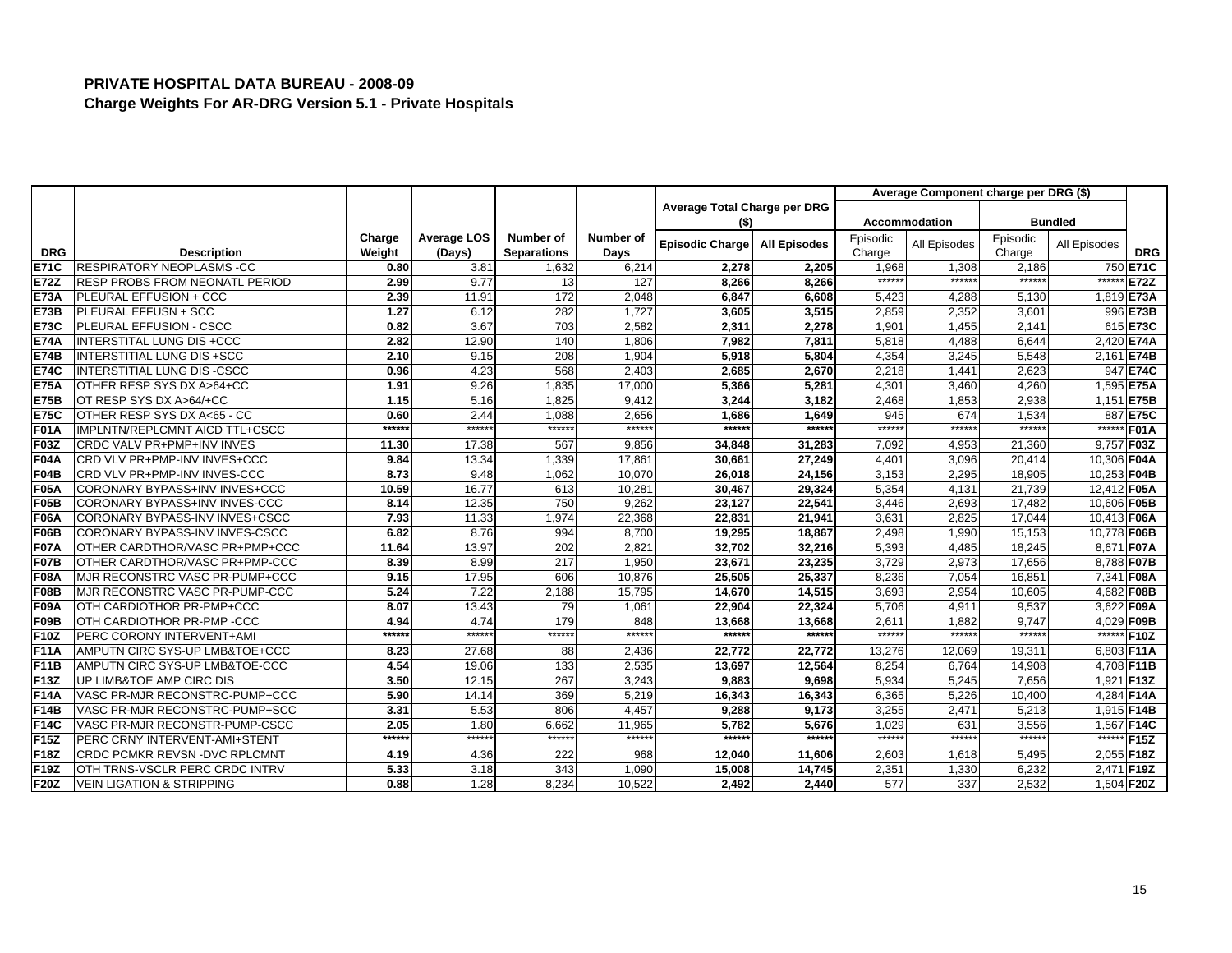|             |                                       |                    |               |                    |              |                    | Average Component charge per DRG (\$) |                    |                          |                    |                   |                    |                 |             |
|-------------|---------------------------------------|--------------------|---------------|--------------------|--------------|--------------------|---------------------------------------|--------------------|--------------------------|--------------------|-------------------|--------------------|-----------------|-------------|
|             |                                       |                    |               |                    |              |                    |                                       |                    |                          |                    |                   |                    |                 |             |
|             |                                       |                    | <b>ICU</b>    |                    | Labour       |                    | Other                                 |                    | Pharmacy                 |                    | <b>Prostheses</b> |                    | <b>Theatre</b>  |             |
| <b>DRG</b>  | <b>Description</b>                    | Episodic<br>Charge | All Episodes  | Episodic<br>Charge | All Episodes | Episodic<br>Charge | All Episodes                          | Episodic<br>Charge | All Episodes             | Episodic<br>Charge | All Episodes      | Episodic<br>Charge | All Episodes    | <b>DRG</b>  |
| <b>E71C</b> | <b>RESPIRATORY NEOPLASMS -CC</b>      | *****              | *****:        | $\Omega$           |              | 518                | 21                                    | 150                | 8                        | 537                |                   | 603                | 106             | <b>E71C</b> |
| <b>E72Z</b> | <b>RESP PROBS FROM NEONATL PERIOD</b> |                    |               | $\Omega$           | $\Omega$     | ******             | ******                                | ******             | ******                   | $\Omega$           |                   |                    |                 | E72Z        |
| <b>E73A</b> | PLEURAL EFFUSION + CCC                | *****              | $*****$       | $\Omega$           | $\Omega$     | 517                | 66                                    | 198                | 24                       | ******             | ******            | 601                | 70              | <b>E73A</b> |
| <b>E73B</b> | PLEURAL EFFUSN + SCC                  | $****$             | *****         | $\Omega$           |              | 539                | 38                                    | 55                 | $\overline{\mathcal{A}}$ | *****              | $*****$           | 467                | 50              | <b>E73B</b> |
| <b>E73C</b> | PLEURAL EFFUSION - CSCC               | $****$             | *****         | $\Omega$           | $\Omega$     | 520                | 50                                    | 70                 | 3                        | $*****$            | *****             | 494                | 80              | <b>E73C</b> |
| <b>E74A</b> | <b>INTERSTITAL LUNG DIS +CCC</b>      | *****              | *****         | $\Omega$           | $\Omega$     | 1.143              | 106                                   | 141                | 11                       | *****              | *****             | 1,591              | 148             | <b>E74A</b> |
| <b>E74B</b> | <b>INTERSTITIAL LUNG DIS +SCC</b>     | *****              | *****         | $\Omega$           | $\Omega$     | 499                | 34                                    | 194                | 10                       | $*****$            | *****             | 1,006              | 97              | <b>E74B</b> |
| <b>E74C</b> | INTERSTITIAL LUNG DIS-CSCC            | $****$             | *****         | $\Omega$           | $\Omega$     | 320                | 20                                    | 56                 | $\mathbf{3}$             | $*****$            | *****             | 725                | 186             | <b>E74C</b> |
| <b>E75A</b> | OTHER RESP SYS DX A>64+CC             | 4.942              | 54            | $\mathbf{0}$       |              | 551                | 47                                    | 109                |                          | 470                | g                 | 773                | 37              | <b>E75A</b> |
| <b>E75B</b> | OT RESP SYS DX A>64/+CC               | 4.346              | 40            | $\Omega$           | $\Omega$     | 506                | 36                                    | 105                | 6                        | 218                | っ                 | 692                | 59              | <b>E75B</b> |
| <b>E75C</b> | OTHER RESP SYS DX A<65 - CC           | $****$             | *****         | $\Omega$           |              | 233                |                                       | 84                 |                          | ******             | *****:            | 619                | 56              | <b>E75C</b> |
| <b>F01A</b> | IMPLNTN/REPLCMNT AICD TTL+CSCC        | $*****$            | ******        | ******             | ******       | ******             | $******$                              | ******             | ******                   | ******             | ******            | $*****$            | ******          | <b>F01A</b> |
| <b>F03Z</b> | CRDC VALV PR+PMP+INV INVES            | 7,322              | 5,450         | $\Omega$           | $\Omega$     | 1,047              | 105                                   | 1,129              | 133                      | 5,905              | 5,249             | 11,021             | 4,782           | F03Z        |
| F04A        | CRD VLV PR+PMP-INV INVES+CCC          | 6.973              | 4,983         | $\mathbf{0}$       | 0            | 1,291              | 185                                   | 802                | 107                      | 5,682              | 4.952             | 8,059              | 3,075           | <b>F04A</b> |
| F04B        | CRD VLV PR+PMP-INV INVES-CCC          | 4,767              | 3,537         | $\Omega$           | $\Omega$     | 878                | 126                                   | 528                | 53                       | 5,128              | 4,669             | 7,474              | 2,864           | <b>F04B</b> |
| <b>F05A</b> | CORONARY BYPASS+INV INVES+CCC         | 7.466              | 5,821         | $\Omega$           | $\Omega$     | 1,023              | 140                                   | 1,434              | 115                      | 1,417              | 1,350             | 9.966              | 4.048           | <b>F05A</b> |
| <b>F05B</b> | CORONARY BYPASS+INV INVES-CCC         | 4,994              | 3,922         | $\Omega$           | O            | 633                | 75                                    | 347                | 15                       | 641                | 611               | 9,063              | 3,673           | <b>F05B</b> |
| <b>F06A</b> | CORONARY BYPASS-INV INVES+CSCC        | 6,038              | 4,600         | $\Omega$           | $\Omega$     | 619                | 90                                    | 844                | 121                      | 586                | 541               | 7,182              | 2,689           | <b>F06A</b> |
| F06B        | CORONARY BYPASS-INV INVES-CSCC        | 4.609              | 3.459         | $\Omega$           | 0            | 337                | 43                                    | 283                | 35                       | 375                | 345               | 6.424              | 1.881           | <b>F06B</b> |
| <b>F07A</b> | OTHER CARDTHOR/VASC PR+PMP+CCC        | 7,137              | 6,359         | $\Omega$           | O            | 1,631              | 323                                   | 1,016              | 181                      | 7,537              | 7,351             | 8,706              | 4,396           | <b>F07A</b> |
| <b>F07B</b> | OTHER CARDTHOR/VASC PR+PMP-CCC        | 4.754              | 3,878         | $\Omega$           |              | 981                | 213                                   | 294                | 34                       | 3.777              | 3,550             | 7,514              | 3,566           | <b>F07B</b> |
| <b>F08A</b> | MJR RECONSTRC VASC PR-PUMP+CCC        | 6,648              | 3,346         | $\Omega$           | O            | 1,104              | 146                                   | 560                | 66                       | 4,878              | 4,701             | 4,242              | 2,317           | <b>F08A</b> |
| <b>F08B</b> | MJR RECONSTRC VASC PR-PUMP-CCC        | 2,877              | 710           | $\Omega$           | $\Omega$     | 1,119              | 102                                   | 80                 | 6                        | 4,790              | 4,425             | 2,987              | 1,566           | <b>F08B</b> |
| <b>F09A</b> | OTH CARDIOTHOR PR-PMP+CCC             | 6.616              | 4.103         | $\Omega$           | $\Omega$     | $******$           | *****                                 | $*****$            | ******                   | 8.422              | 5.224             | 5.220              | 2.709           | <b>F09A</b> |
| F09B        | OTH CARDIOTHOR PR-PMP -CCC            | 3.716              | 1.038         | $\Omega$           | $\Omega$     | 2.776              | 357                                   | $****$             | ******                   | 7.078              | 3,519             | 4.324              | 2,391           | F09B        |
| <b>F10Z</b> | PERC CORONY INTERVENT+AMI             | $****$             | $***$ **      | ******             | ******       | ******             | $*****$                               | *****              | *****                    | ******             | $*****$           | $****$             | ******          | <b>F10Z</b> |
| F11A        | AMPUTN CIRC SYS-UP LMB&TOE+CCC        | 5,353              | 1,338         | $\Omega$           | $\Omega$     | ******             | ******                                | *****              | ******                   | 1,955              | 644               | 2,447              | 1,557           | <b>F11A</b> |
| F11B        | AMPUTN CIRC SYS-UP LMB&TOE-CCC        | 1.887<br>$****$    | 184<br>$****$ | $\Omega$           | $\Omega$     | 736                | 66                                    | ******             | ******                   | 967                | 138               | 1,146              | 681             | <b>F11B</b> |
| F13Z        | UP LIMB&TOE AMP CIRC DIS              |                    |               | $\Omega$           | 0            | 424                | 38                                    | 109                | 10 <sup>1</sup>          | 3,257              | 866               | 1.911              | 1.374           | F13Z        |
| <b>F14A</b> | VASC PR-MJR RECONSTRC-PUMP+CCC        | 5,957              | 1,421         | $\Omega$           | O            | 921                | 97                                    | 450                | 62                       | 3,483              | 2,681             | 4,130              | 2,350           | <b>F14A</b> |
| <b>F14B</b> | VASC PR-MJR RECONSTRC-PUMP+SCC        | 2,683              | 216           | $\Omega$           | O            | 660                | 42                                    | 287                | 26                       | 3,013              | 2,288             | 3,393              | 2,122           | <b>F14B</b> |
| <b>F14C</b> | VASC PR-MJR RECONSTR-PUMP-CSCC        | 2.140<br>$****$    | 27<br>******  | $\Omega$<br>****** | ******       | 466<br>******      | 22<br>$*****$                         | 74<br>******       | ******                   | 2.709<br>******    | 1.768<br>$******$ | 2.985<br>$*****$   | 1.639<br>*****: | F14C        |
| <b>F15Z</b> | PERC CRNY INTERVENT-AMI+STENT         |                    |               |                    |              |                    |                                       |                    |                          |                    |                   |                    |                 | F15Z        |
| <b>F18Z</b> | <b>CRDC PCMKR REVSN-DVC RPLCMNT</b>   | 2,486<br>*****     | 202<br>*****  | $\Omega$           | $\Omega$     | 234                | 26                                    | 43                 | 3                        | 10,548             | 5.749             | 2,557              | 1,474           | <b>F18Z</b> |
| F19Z        | OTH TRNS-VSCLR PERC CRDC INTRV        | *****              | ******        | $\Omega$           |              | 788                | 78                                    | 53                 | 3                        | 8,332              | 7,094             | 5,735              | 3,260           | F19Z        |
| <b>F20Z</b> | <b>VEIN LIGATION &amp; STRIPPING</b>  |                    |               | $\Omega$           | $\Omega$     | 41                 |                                       | 40                 | 3                        | 123                | 30                | 1,407              | 561             | <b>F20Z</b> |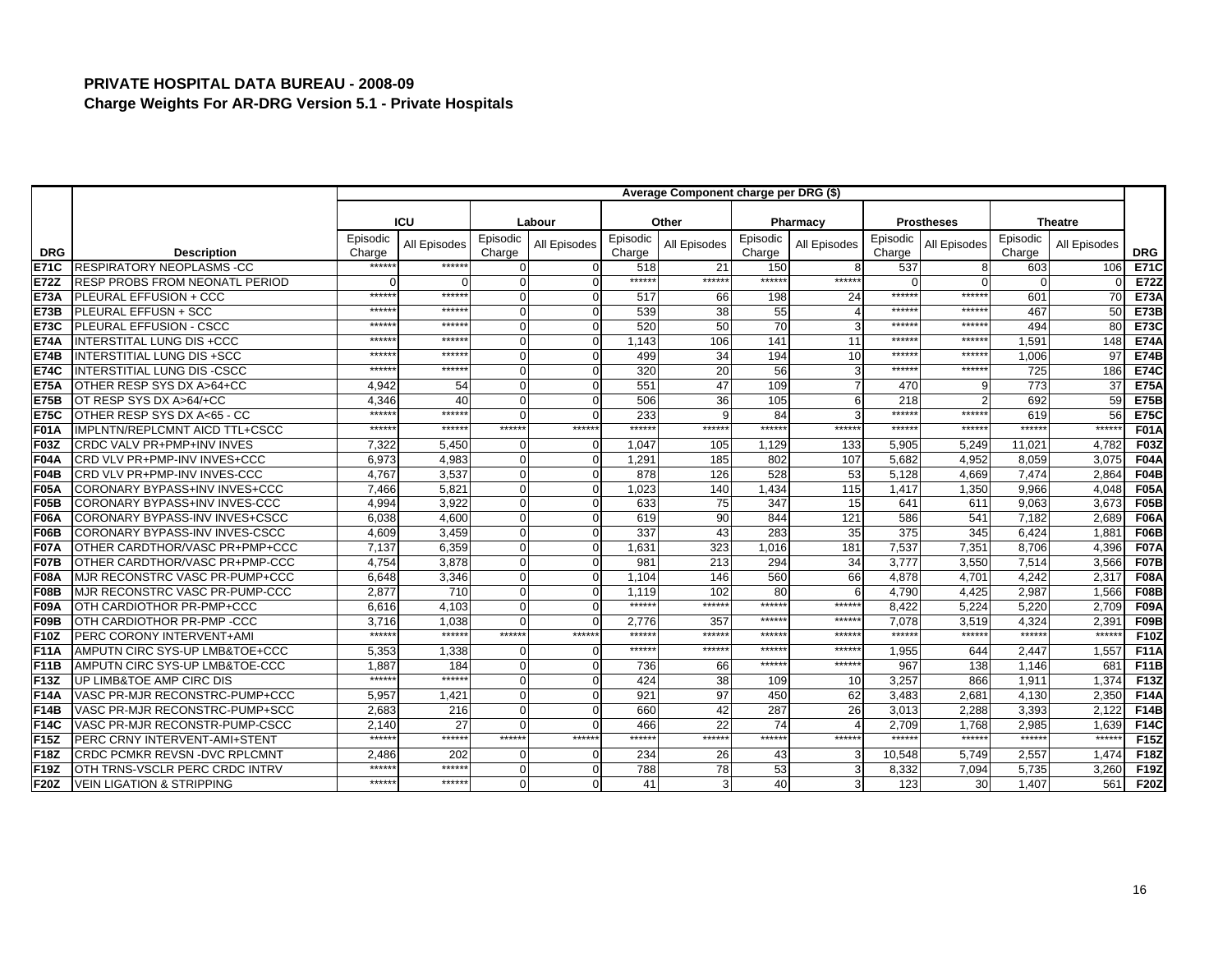|             |                                        |        |                    |                    |           |                              |                     |          | Average Component charge per DRG (\$) |          |              |             |
|-------------|----------------------------------------|--------|--------------------|--------------------|-----------|------------------------------|---------------------|----------|---------------------------------------|----------|--------------|-------------|
|             |                                        |        |                    |                    |           | Average Total Charge per DRG |                     |          |                                       |          |              |             |
|             |                                        |        |                    |                    |           | (\$)                         |                     |          | Accommodation                         |          | Bundled      |             |
|             |                                        | Charge | <b>Average LOS</b> | Number of          | Number of | Episodic Charge              | <b>All Episodes</b> | Episodic | All Episodes                          | Episodic | All Episodes |             |
| <b>DRG</b>  | <b>Description</b>                     | Weight | (Days)             | <b>Separations</b> | Days      |                              |                     | Charge   |                                       | Charge   |              | <b>DRG</b>  |
| <b>F21A</b> | OTH CIRC SYS OR PR+CCC                 | 7.13   | 29.38              | 112                | 3,291     | 20,458                       | 19,727              | 13,458   | 11,295                                | 9,152    | 2,533 F21A   |             |
| F21B        | OTH CIRC SYS OR PR-CCC                 | 2.61   | 8.48               | 452                | 3,835     | 7,479                        | 7,215               | 4,652    | 3,510                                 | 7,072    | 1,924 F21B   |             |
| <b>F40Z</b> | <b>CIRC SYS DX+VENTILATOR SUPPORT</b>  | 10.16  | 11.53              | 95                 | 1,095     | 28,715                       | 28,111              | 4,613    | 2,573                                 | 11,290   | 4,872 F40Z   |             |
| <b>F41A</b> | CRC DSRD+AMI+INVA INVE PR+CSCC         | 5.38   | 6.66               | 1,808              | 12,033    | 14,989                       | 14,889              | 3,123    | 1,815                                 | 7,535    | 3,388 F41A   |             |
| F41B        | CRC DSRD+AMI+INVA INVE PR-CSCC         | 4.03   | 3.43               | 3,588              | 12,303    | 11,347                       | 11,145              | 1,816    | 791                                   | 6,640    | 3,390 F41B   |             |
| <b>F42A</b> | CRC DSRD-AMI+IC IN PR+CMPDX/PR         | 3.98   | 3.49               | 9,756              | 34,003    | 11,119                       | 11,008              | 1,836    | 925                                   | 5,193    | 2,850 F42A   |             |
| <b>F42B</b> | CRC DSRD-AMI+IC IN PR-CMPDX/PR         | 1.64   | 1.60               | 38,291             | 61,228    | 4,894                        | 4,534               | 790      | 261                                   | 3,923    | 2,246 F42B   |             |
| F61Z        | <b>INFECTIVE ENDOCARDITIS</b>          | 3.64   | 18.56              | 176                | 3,266     | 10,623                       | 10,080              | 7,595    | 6,128                                 | 10,207   | 2,610 F61Z   |             |
| <b>F62A</b> | <b>HEART FAILURE &amp; SHOCK + CCC</b> | 3.52   | 14.85              | 1,853              | 27,510    | 9,908                        | 9.747               | 6,559    | 5,309                                 | 7,612    | 2,843 F62A   |             |
| F62B        | <b>HEART FAILURE &amp; SHOCK - CCC</b> | 2.22   | 7.71               | 6,325              | 48,775    | 6,246                        | 6,155               | 3,637    | 2,843                                 | 4,561    | 1,630 F62B   |             |
| F63A        | <b>VENOUS THROMBOSIS + CSCC</b>        | 2.10   | 9.40               | 276                | 2,594     | 5,886                        | 5,822               | 4,284    | 3,322                                 | 4,999    | 2,155 F63A   |             |
| F63B        | <b>VENOUS THROMBOSIS - CSCC</b>        | 1.15   | 5.48               | 1,322              | 7,239     | 3,266                        | 3,187               | 2,360    | 1,599                                 | 2,828    | 1,267 F63B   |             |
| F64Z        | SKIN ULCERS CIRCULATORY DISORD         | 2.61   | 14.79              | 195                | 2,885     | 8,338                        | 7,226               | 7,754    | 6,203                                 | 8,048    |              | 702 F64Z    |
| F65A        | PERIPHERAL VASCULAR DSRD +CSCC         | 2.76   | 12.88              | 406                | 5.229     | 7,775                        | 7,641               | 5,974    | 5,062                                 | 5,136    | 1,758 F65A   |             |
| F65B        | PERIPHERAL VASCULAR DSRD -CSCC         | 0.64   | 2.29               | 4,216              | 9,649     | 1,934                        | 1,763               | 1,228    | 842                                   | 1,870    |              | 472 F65B    |
| F66A        | CORONARY ATHEROSCLEROSIS + CC          | 3.61   | 5.46               | 1,261              | 6,890     | 10,194                       | 10,000              | 2,491    | 1,488                                 | 5,375    | 2,246 F66A   |             |
| F66B        | CORONARY ATHEROSCLEROSIS - CC          | 2.78   | 1.86               | 2,486              | 4,613     | 8,237                        | 7,707               | 1,147    | 482                                   | 5,298    | 2,378 F66B   |             |
| <b>F67A</b> | <b>HYPERTENSION + CC</b>               | 1.50   | 7.07               | 315                | 2,228     | 4,228                        | 4,147               | 3,176    | 2,420                                 | 3,289    | 1,315 F67A   |             |
| <b>F67B</b> | <b>HYPERTENSION - CC</b>               | 0.80   | 3.68               | 886                | 3,261     | 2,277                        | 2.225               | 1,681    | 1,217                                 | 2.079    |              | 880 F67B    |
| <b>F68Z</b> | CONGENITAL HEART DISEASE               | 0.32   | 1.25               | 210                | 263       | 940                          | 882                 | 481      | 271                                   | 1,169    |              | 306 F68Z    |
| F69A        | VALVULAR DISORDERS + CSCC              | 2.26   | 8.90               | 268                | 2,386     | 6,403                        | 6,260               | 3,739    | 3,111                                 | 4,214    |              | 1,509 F69A  |
| F69B        | VALVULAR DISORDERS - CSCC              | 1.22   | 2.17               | 1,725              | 3,736     | 3,491                        | 3,387               | 1,135    | 66'                                   | 2,094    |              | 785 F69B    |
| <b>F70A</b> | MJR ARRHYTHMIA&CRDC ARRST+CSCC         | 4.69   | 8.40               | 254                | 2,133     | 15,002                       | 12,994              | 4,473    | 2,782                                 | 5,591    | 1,761        | <b>F70A</b> |
| <b>F70B</b> | MJR ARRHYTHMIA&CRDC ARRST-CSCC         | 4.01   | 2.82               | 1,767              | 4.987     | 12,597                       | 11,107              | 1,548    | 743                                   | 4.682    | 1,849 F70B   |             |
| <b>F71A</b> | N-MJR ARYTHM&CONDCTN DSRD+CSCC         | 2.71   | 8.24               | 1,669              | 13,748    | 7,676                        | 7,497               | 3,759    | 2,790                                 | 4,336    | 1,684 F71A   |             |
| <b>F71B</b> | N-MJR ARYTHM&CONDCTN DSRD-CSCC         | 1.55   | 2.22               | 14,339             | 31,838    | 4,464                        | 4,296               | 1,051    | 592                                   | 2,645    |              | 921 F71B    |
| <b>F72A</b> | UNSTABLE ANGINA + CSCC                 | 2.10   | 7.21               | 349                | 2,518     | 5,991                        | 5,802               | 3,379    | 2,381                                 | 4,696    | 1,588 F72A   |             |
| <b>F72B</b> | UNSTABLE ANGINA - CSCC                 | 1.26   | 2.83               | 1,917              | 5,423     | 3,596                        | 3,498               | 1,514    | 793                                   | 3,205    | 1,226 F72B   |             |
| <b>F73A</b> | SYNCOPE & COLLAPSE + CSCC              | 2.16   | 8.82               | 1,153              | 10,174    | 6,101                        | 5,984               | 4,325    | 3,402                                 | 3,907    | 1,376 F73A   |             |
| <b>F73B</b> | SYNCOPE & COLLAPSE - CSCC              | 1.40   | 3.44               | 4,047              | 13,911    | 3,926                        | 3,877               | 1,807    | 1,243                                 | 2,274    |              | 854 F73B    |
| <b>F74Z</b> | <b>CHEST PAIN</b>                      | 0.54   | 1.98               | 9,737              | 19,317    | 1,546                        | 1,504               | 998      | 526                                   | 1,425    |              | 659 F74Z    |
| <b>F75A</b> | OTHER CIRCULATRY SYSTEM DX+CCC         | 3.74   | 11.50              | 385                | 4,427     | 10,514                       | 10,350              | 4,367    | 3,607                                 | 7,153    | 2,880 F75A   |             |
| <b>F75B</b> | OTHER CIRCULATRY SYSTEM DX+SCC         | 2.80   | 6.22               | 941                | 5,857     | 7,867                        | 7,742               | 2,980    | 2,185                                 | 4,684    | 1,742 F75B   |             |
| <b>F75C</b> | OTHER CIRCULATY SYSTEM DX-CSCC         | 5.08   | 2.09               | 5,484              | 11,477    | 14,674                       | 14,056              | 1,111    | 646                                   | 4,324    | 1,716 F75C   |             |
| G01A        | <b>RECTAL RESECTION +CCC</b>           | 7.05   | 17.02              | 1,069              | 18,195    | 19,798                       | 19,520              | 7,031    | 5,874                                 | 15,325   |              | 7,698 G01A  |
| G01B        | <b>RECTAL RESECTION -CCC</b>           | 4.32   | 8.48               | 2,651              | 22,480    | 12,064                       | 11,960              | 3,784    | 3,176                                 | 10,269   |              | 5,547 G01B  |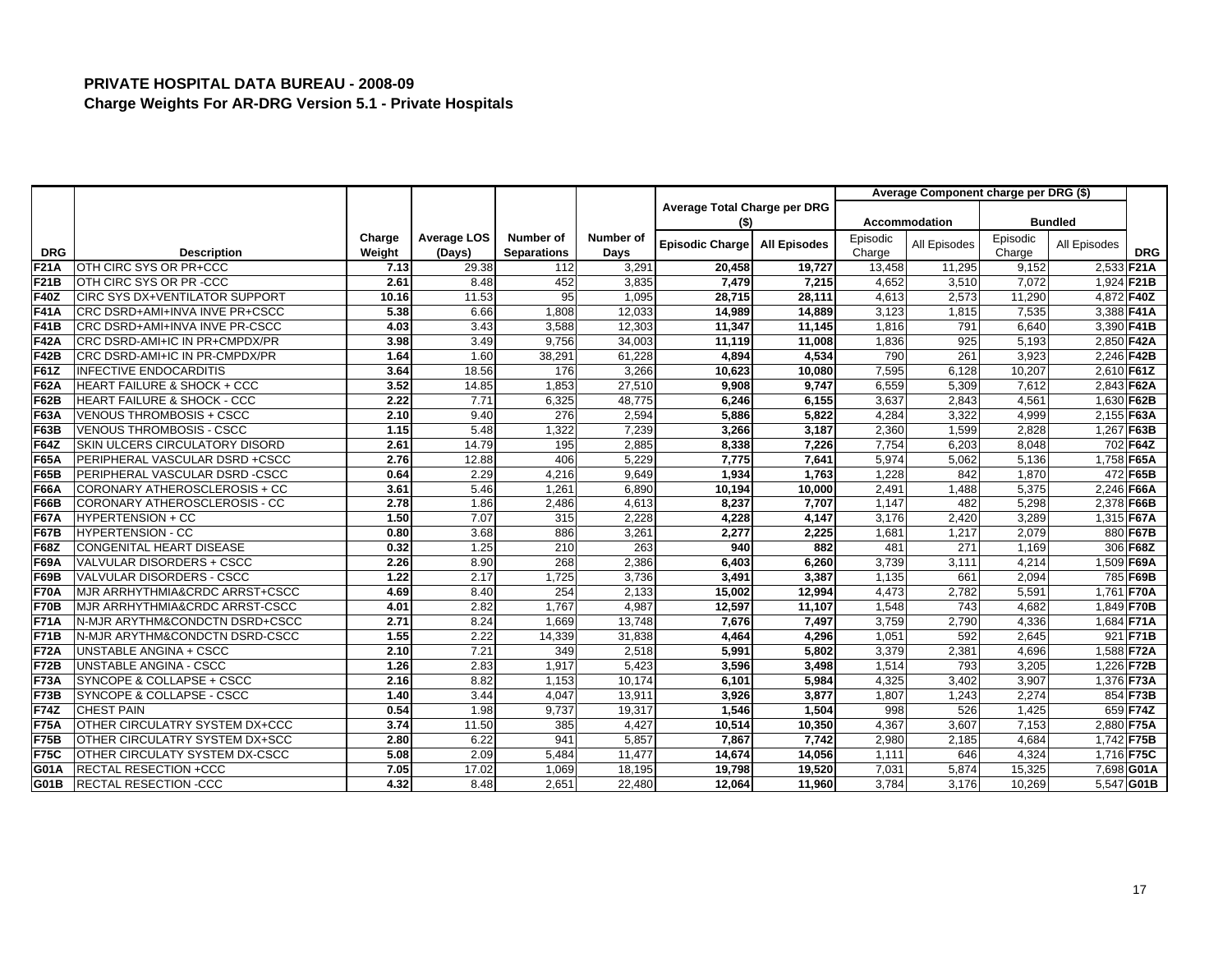|             |                                        |                    |                  |                    |              |                    | Average Component charge per DRG (\$) |                    |                |                    |                   |                    |                |             |
|-------------|----------------------------------------|--------------------|------------------|--------------------|--------------|--------------------|---------------------------------------|--------------------|----------------|--------------------|-------------------|--------------------|----------------|-------------|
|             |                                        |                    | ICU              |                    |              |                    |                                       |                    |                |                    |                   |                    |                |             |
|             |                                        |                    |                  |                    | Labour       |                    | Other                                 |                    | Pharmacy       |                    | <b>Prostheses</b> |                    | <b>Theatre</b> |             |
| <b>DRG</b>  | <b>Description</b>                     | Episodic<br>Charge | All Episodes     | Episodic<br>Charge | All Episodes | Episodic<br>Charge | All Episodes                          | Episodic<br>Charge | All Episodes   | Episodic<br>Charge | All Episodes      | Episodic<br>Charge | All Episodes   | <b>DRG</b>  |
| F21A        | OTH CIRC SYS OR PR+CCC                 | 5.146              | 1,332            | $\Omega$           |              | *****              | ******                                | 181                | 19             | 4,924              | 1,847             | 2,521              | 1,643          | <b>F21A</b> |
| <b>F21B</b> | OTH CIRC SYS OR PR -CCC                | $*****$            | ******           | $\Omega$           |              | 568                | 33                                    | 483                | 36             | 2,531              | 705               | 1,363              | 904            | <b>F21B</b> |
| <b>F40Z</b> | <b>CIRC SYS DX+VENTILATOR SUPPORT</b>  | 9.808              | 8,053            | $\Omega$           | $\Omega$     | ******             | ******                                | ******             | ******         | 26.187             | 10.475            | 5.376              | 1.415          | <b>F40Z</b> |
| <b>F41A</b> | CRC DSRD+AMI+INVA INVE PR+CSCC         | 4,875              | 612              | $\Omega$           | $\Omega$     | 445                | 40                                    | 99                 | 8              | 5,652              | 3,917             | 6,239              | 3,368          | <b>F41A</b> |
| <b>F41B</b> | CRC DSRD+AMI+INVA INVE PR-CSCC         | 3,204              | 287              | $\Omega$           | $\Omega$     | 295                | 22                                    | 137                | 11             | 4,202              | 2.924             | 6.082              | 2,888          | <b>F41B</b> |
| F42A        | CRC DSRD-AMI+IC IN PR+CMPDX/PR         | 3,165              | 183              | $\Omega$           |              | 771                | 58                                    | 111                |                | 7,438              | 4.205             | 4.920              | 2.222          | <b>F42A</b> |
| <b>F42B</b> | CRC DSRD-AMI+IC IN PR-CMPDX/PR         | 1,874              | 28               | $\Omega$           |              | 190                |                                       | 42                 |                | 2,112              | 909               | 2,646              | 978            | F42B        |
| <b>F61Z</b> | <b>INFECTIVE ENDOCARDITIS</b>          | 5,856              | 433              | $\Omega$           | $\Omega$     | 1.679              | 143                                   | ******             | ******         | 359                | 114               | 758                | 254            | <b>F61Z</b> |
| <b>F62A</b> | <b>HEART FAILURE &amp; SHOCK + CCC</b> | 6,398              | 359              | $\overline{0}$     |              | 569                | 64                                    | 182                | 12             | 11,304             | 586               | 794                | 59             | <b>F62A</b> |
| <b>F62B</b> | <b>HEART FAILURE &amp; SHOCK - CCC</b> | 3.868              | 104              | $\Omega$           |              | 485                | 52                                    | 106                | 6              | 31,271             | 1,172             | 1,450              | 53             | <b>F62B</b> |
| <b>F63A</b> | <b>VENOUS THROMBOSIS + CSCC</b>        | *****              | ******           | $\overline{0}$     |              | 402                | 58                                    | 115                | 13             | 354                | 15                | 709                | 44             | <b>F63A</b> |
| <b>F63B</b> | <b>VENOUS THROMBOSIS - CSCC</b>        | $*****$            | ******           | $\Omega$           | $\Omega$     | 518                | 52                                    | 85                 | 5              | 337                | 4                 | 1,062              | 34             | <b>F63B</b> |
| <b>F64Z</b> | SKIN ULCERS CIRCULATORY DISORD         |                    | $\Omega$         | $\Omega$           | $\Omega$     | 618                | 38                                    | 70                 | $\overline{4}$ | 446                | 34                | 1,421              | 175            | <b>F64Z</b> |
| <b>F65A</b> | PERIPHERAL VASCULAR DSRD +CSCC         | 3,875              | $\overline{172}$ | $\Omega$           |              | 598                | 41                                    | 298                | 17             | 2,530              | 293               | 1,533              | 155            | <b>F65A</b> |
| <b>F65B</b> | PERIPHERAL VASCULAR DSRD-CSCC          | 1,718              | 15               | $\Omega$           | $\Omega$     | 494                | 19                                    | 74                 | $\overline{2}$ | 663                | 120               | 1,734              | 276            | <b>F65B</b> |
| <b>F66A</b> | CORONARY ATHEROSCLEROSIS + CC          | 2,556              | 128              | $\Omega$           |              | 456                | 33                                    | 59                 | 5              | 15,999             | 4.872             | 4,722              | 738            | <b>F66A</b> |
| F66B        | CORONARY ATHEROSCLEROSIS - CC          | 1,598              | 90               | $\Omega$           | $\Omega$     | 279                | 17                                    | 39                 | $\overline{4}$ | 7,506              | 3,315             | 5,478              | 1,155          | <b>F66B</b> |
| <b>F67A</b> | <b>HYPERTENSION + CC</b>               | *****              | *****            | $\Omega$           | $\Omega$     | 484                | 28                                    | 55                 | $\overline{2}$ | $*****$            | $******$          | 989                | 35             | <b>F67A</b> |
| <b>F67B</b> | <b>HYPERTENSION - CC</b>               | $*****$            | *****            | $\overline{0}$     |              | 413                | 27                                    | 39                 |                | ******             | ******            | 802                | 12             | <b>F67B</b> |
| <b>F68Z</b> | CONGENITAL HEART DISEASE               | $*****$            | $*****$          | $\Omega$           |              | ******             | $*****$                               | ******             | ******         | $******$           | ******            | 436                | 226            | <b>F68Z</b> |
| <b>F69A</b> | VALVULAR DISORDERS + CSCC              | 4.276              | 207              | $\Omega$           | $\Omega$     | 339                | 37                                    | 499                | 22             | 9.664              | 757               | 1,338              | 160            | <b>F69A</b> |
| <b>F69B</b> | VALVULAR DISORDERS - CSCC              | 1,596              | 60               | $\Omega$           | $\Omega$     | 309                | 22                                    | 44                 | -1             | 12,359             | 1,462             | 1,067              | 250            | <b>F69B</b> |
| <b>F70A</b> | MJR ARRHYTHMIA&CRDC ARRST+CSCC         | 4,803              | 492              | $\Omega$           | $\Omega$     | 577                | 48                                    | 88                 | $\overline{4}$ | 12,174             | 6,326             | 1,801              | 567            | <b>F70A</b> |
| F70B        | MJR ARRHYTHMIA&CRDC ARRST-CSCC         | 2.406              | 155              | $\overline{0}$     |              | 311                | 24                                    | 30                 |                | 12,719             | 7.357             | 1.786              | 569            | <b>F70B</b> |
| <b>F71A</b> | N-MJR ARYTHM&CONDCTN DSRD+CSCC         | 3,389              | 225              | $\Omega$           | $\Omega$     | 326                | 29                                    | 141                | 10             | 11,060             | 1.822             | 1,653              | 241            | <b>F71A</b> |
| F71B        | N-MJR ARYTHM&CONDCTN DSRD-CSCC         | 1.524              | 70               | $\Omega$           | $\Omega$     | 359                | 26                                    | 44                 |                | 11.634             | 2,150             | 1.368              | 279            | <b>F71B</b> |
| <b>F72A</b> | UNSTABLE ANGINA + CSCC                 | 3,945              | 294              | $\Omega$           |              | 497                | 57                                    | 61                 | $\overline{2}$ | 8,754              | 351               | 3,069              | 229            | <b>F72A</b> |
| F72B        | <b>UNSTABLE ANGINA - CSCC</b>          | 2,114              | 208              | $\Omega$           | $\Omega$     | 303                | 19                                    | 63                 | $\overline{4}$ | 5,335              | 498               | 4.728              | 271            | <b>F72B</b> |
| <b>F73A</b> | SYNCOPE & COLLAPSE + CSCC              | 2.60'              | 70               | $\overline{0}$     |              | 574                | 68                                    | 50                 | $\overline{2}$ | 13,790             | 765               | 1,239              | 89             | <b>F73A</b> |
| F73B        | SYNCOPE & COLLAPSE - CSCC              | 1,845              | 28               | $\Omega$           | $\Omega$     | 399                | 37                                    | 33                 |                | 9,010              | 1,369             | 1,365              | 149            | <b>F73B</b> |
| F74Z        | <b>CHEST PAIN</b>                      | 1,529              | 56               | $\Omega$           | $\Omega$     | 255                | 19                                    | 55                 | $\overline{2}$ | 9,039              | 37                | 342                | 23             | <b>F74Z</b> |
| <b>F75A</b> | OTHER CIRCULATRY SYSTEM DX+CCC         | 7,945              | 867              | $\Omega$           | $\Omega$     | 651                | 79                                    | 271                | 23             | 12,481             | 2,075             | 1,747              | 272            | <b>F75A</b> |
| F75B        | OTHER CIRCULATRY SYSTEM DX+SCC         | 3,618              | 96               | $\Omega$           | $\Omega$     | 608                | 45                                    | 408                | 29             | 18,424             | 3,211             | 1,617              | 234            | <b>F75B</b> |
| <b>F75C</b> | OTHER CIRCULATY SYSTEM DX-CSCC         | 2.073              | 40               | $\Omega$           | $\Omega$     | 289                | 16                                    | 45                 | $\overline{2}$ | 19.560             | 10.968            | 1.471              | 555            | <b>F75C</b> |
| <b>G01A</b> | <b>RECTAL RESECTION +CCC</b>           | 6,680              | 2,450            | $\overline{0}$     | ∩            | 932                | 166                                   | 863                | 103            | 1,651              | 1,551             | 3,004              | 1,422          | G01A        |
| G01B        | <b>RECTAL RESECTION -CCC</b>           | 3,193              | 354              | $\Omega$           | $\Omega$     | 1,184              | 182                                   | 170                | 14             | 1,618              | 1,517             | 2,603              | 1,138          | <b>G01B</b> |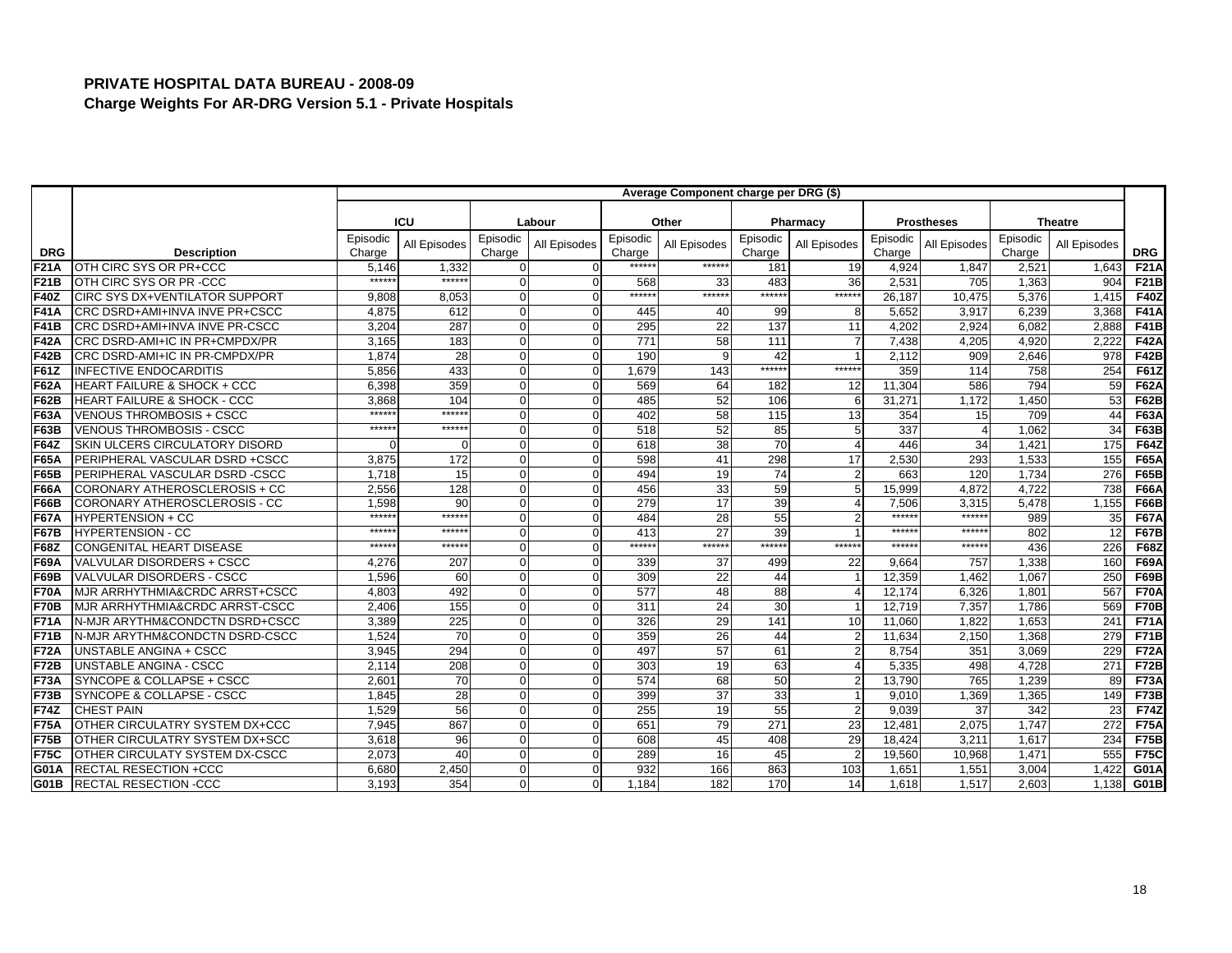|             |                                                                                                                                                                                                           |        |                    |                    |           |                              |                     |          | Average Component charge per DRG (\$) |          |                |            |
|-------------|-----------------------------------------------------------------------------------------------------------------------------------------------------------------------------------------------------------|--------|--------------------|--------------------|-----------|------------------------------|---------------------|----------|---------------------------------------|----------|----------------|------------|
|             |                                                                                                                                                                                                           |        |                    |                    |           | Average Total Charge per DRG |                     |          |                                       |          |                |            |
|             |                                                                                                                                                                                                           |        |                    |                    |           | (\$)                         |                     |          | <b>Accommodation</b>                  |          | <b>Bundled</b> |            |
|             |                                                                                                                                                                                                           | Charge | <b>Average LOS</b> | Number of          | Number of | Episodic Charge              | <b>All Episodes</b> | Episodic | All Episodes                          | Episodic | All Episodes   |            |
| <b>DRG</b>  | <b>Description</b>                                                                                                                                                                                        | Weight | (Days)             | <b>Separations</b> | Days      |                              |                     | Charge   |                                       | Charge   |                | <b>DRG</b> |
| G02A        | MJR SMALL & LARGE BOWEL PR+CCC                                                                                                                                                                            | 6.35   | 17.32              | 2,032              | 35,203    | 17,953                       | 17,565              | 6,891    | 5,768                                 | 13,950   |                | 7,208 G02A |
| G02B        | MJR SMALL & LARGE BOWEL PR-CCC                                                                                                                                                                            | 3.05   | 6.96               | 5,210              | 36,253    | 8,632                        | 8,435               | 3,045    | 2,351                                 | 7,786    |                | 4,194 G02B |
| G03A        | STOMCH, OESHPGL & DUODNL PR+MAL                                                                                                                                                                           | 6.71   | 13.23              | 444                | 5,872     | 18,862                       | 18,565              | 5,421    | 4,835                                 | 14,863   |                | 7,298 G03A |
| G03B        | STMCH, OESHPGL&DDNL PR-MAL+CSCC                                                                                                                                                                           | 4.41   | 9.97               | 428                | 4,267     | 12,389                       | 12,215              | 4,658    | 3,831                                 | 10,045   |                | 4,342 G03B |
| G03C        | STMCH, OESHPGL&DDNL PR-MAL-CSCC                                                                                                                                                                           | 1.88   | 2.75               | 1,935              | 5,315     | 5,232                        | 5,205               | 1,387    | 959                                   | 4,849    |                | 2,657 G03C |
| G04A        | PERITONEAL ADHESOLYSIS A>49+CC                                                                                                                                                                            | 4.21   | 11.04              | 738                | 8.144     | 11,808                       | 11,648              | 4,273    | 3,520                                 | 10,535   |                | 5,367 G04A |
| G04B        | PRTNL ADHLY A>49/+CC                                                                                                                                                                                      | 2.17   | 4.47               | 1,904              | 8,509     | 6,034                        | 6,009               | 2,055    | 1,544                                 | 5,618    |                | 2,962 G04B |
| G04C        | PERITONEAL ADHESOLYSIS A<50-CC                                                                                                                                                                            | 1.49   | 2.86               | 935                | 2,675     | 4,167                        | 4,136               | 1,373    | 953                                   | 3,867    |                | 1,890 G04C |
| G05A        | MNR SMALL & LARGE BOWEL PR +CC                                                                                                                                                                            | 2.41   | 8.71               | 264                | 2,300     | 7,180                        | 6,663               | 3,702    | 2,917                                 | 5,531    |                | 2,346 G05A |
| G05B        | MNR SMALL & LARGE BOWEL PR -CC                                                                                                                                                                            | 1.38   | 4.68               | 739                | 3.459     | 4,141                        | 3,827               | 2,205    | 1,588                                 | 2,889    |                | 1,329 G05B |
| G06Z        | PYLOROMYOTOMY PROCEDURE                                                                                                                                                                                   | ****** | ******             | ******             | $*****$   | ******                       | ******              | ******   | ******                                | ******   | $***$          | G06Z       |
| <b>G07A</b> | APPENDICECTOMY + CSCC                                                                                                                                                                                     | 2.27   | 6.39               | 282                | 1,801     | 6,324                        | 6,279               | 2,250    | 1,676                                 | 4,985    |                | 3,199 G07A |
| <b>G07B</b> | APPENDICECTOMY - CSCC                                                                                                                                                                                     | 1.13   | 2.27               | 4,616              | 10,501    | 3,162                        | 3,137               | 900      | 640                                   | 2,680    |                | 1,651 G07B |
| G08A        | ABDOM & OTH HERN PR A>59/+CSCC                                                                                                                                                                            | 1.18   | 2.42               | 5,043              | 12,210    | 3,292                        | 3,263               | 1,209    | 739                                   | 2,537    |                | 1,485 G08A |
| <b>G08B</b> | ABDOM & OTH HRN PR 0 <a<60-cscc< th=""><th>0.90</th><th>1.36</th><th>7,487</th><th>10,191</th><th>2,514</th><th>2,500</th><th>664</th><th>404</th><th>2,313</th><th></th><th>1,131 G08B</th></a<60-cscc<> | 0.90   | 1.36               | 7,487              | 10,191    | 2,514                        | 2,500               | 664      | 404                                   | 2,313    |                | 1,131 G08B |
| G09Z        | INGUINAL&FEMORAL HERNIA PR A>0                                                                                                                                                                            | 0.92   | 1.27               | 22,359             | 28,494    | 2,569                        | 2,555               | 574      | 341                                   | 2,039    |                | 1,165 G09Z |
| G10Z        | <b>HERNIA PROCEDURES A&lt;1</b>                                                                                                                                                                           | 0.54   | 1.05               | 191                | 201       | 1,500                        | 1,484               | 399      | 227                                   | 1,553    |                | 594 G10Z   |
| G11A        | ANAL & STOMAL PROCEDURES +CSCC                                                                                                                                                                            | 1.21   | 4.36               | 599                | 2,610     | 3,453                        | 3,360               | 1,863    | 1,241                                 | 3,088    |                | 1,598 G11A |
| G11B        | ANAL & STOMAL PROCEDURES -CSCC                                                                                                                                                                            | 0.46   | 1.27               | 23,496             | 29,854    | 1,292                        | 1.283               | 620      | 269                                   | 1,158    |                | 612 G11B   |
| G12A        | OTH DIGEST SYS OR PR+CSCC                                                                                                                                                                                 | 2.96   | 9.23               | 432                | 3,986     | 8,245                        | 8,188               | 4,461    | 3,469                                 | 6,809    |                | 2,916 G12A |
| G12B        | OTH DIGEST SYS OR PR-CSCC                                                                                                                                                                                 | 1.20   | 2.94               | 1,064              | 3,125     | 3,371                        | 3,317               | 1,502    | 94'                                   | 3,811    |                | 1,640 G12B |
| <b>G42A</b> | OTH GASTROSCOPY+MJR DIGEST DIS                                                                                                                                                                            | 1.33   | 6.03               | 1,479              | 8.913     | 3,811                        | 3,680               | 2,619    | 1,850                                 | 3,034    |                | 1,530 G42A |
| <b>G42B</b> | OTH GASTROSCOPY+MJR DIG DIS,SD                                                                                                                                                                            | 0.19   | 1.00               | 3,277              | 3,277     | 537                          | 517                 | 333      | 68                                    | 519      |                | 348 G42B   |
| G43Z        | COMPLEX COLONOSCOPY                                                                                                                                                                                       | 0.38   | 1.32               | 636                | 841       | 1,079                        | 1.065               | 607      | 244                                   | 1.039    |                | 449 G43Z   |
| <b>G44A</b> | OTHER COLONOSCOPY+CSCC                                                                                                                                                                                    | 1.73   | 7.83               | 558                | 4,369     | 4,869                        | 4,799               | 3,526    | 2,768                                 | 3,096    |                | 1,498 G44A |
| <b>G44B</b> | OTHER COLONOSCOPY-CSCC                                                                                                                                                                                    | 0.71   | 2.47               | 5,974              | 14,781    | 1,989                        | 1,961               | 1,213    | 737                                   | 1,675    |                | 1,014 G44B |
| G44C        | OTHER COLONOSCOPY, SAMEDAY                                                                                                                                                                                | 0.24   | 1.00               | 94,055             | 94,055    | 670                          | 665                 | 372      | 64                                    | 656      |                | 471 G44C   |
| G45A        | OTHER GASTRPY+N-MJR DIGEST DIS                                                                                                                                                                            | 0.99   | 4.52               | 2,611              | 11,788    | 2,845                        | 2,736               | 2,120    | 1,417                                 | 2,177    |                | 1,123 G45A |
| G45B        | OTHER GASTRPY+N-MJR DIG DIS, SD                                                                                                                                                                           | 0.18   | 1.00               | 47,819             | 47,819    | 505                          | 499                 | 340      | 64                                    | 478      |                | 332 G45B   |
| G46A        | COMPLEX GASTROSCOPY+CSCC                                                                                                                                                                                  | 2.26   | 9.54               | 923                | 8,808     | 6,355                        | 6,252               | 4,330    | 3,363                                 | 3,961    |                | 1,914 G46A |
| G46B        | COMPLEX GASTROSCOPY-CSCC                                                                                                                                                                                  | 0.90   | 2.95               | 4,251              | 12,557    | 2,526                        | 2,494               | 1,486    | 983                                   | 2,103    |                | 1,157 G46B |
| G46C        | COMPLEX GASTROSCOPY, SD                                                                                                                                                                                   | 0.26   | 1.00               | 50,860             | 50,860    | 721                          | 716                 | 341      | 88                                    | 666      |                | 418 G46C   |
| G60A        | DIGESTIVE MALIGNANCY + CSCC                                                                                                                                                                               | 1.45   | 7.00               | 3,156              | 22,082    | 4,169                        | 4,025               | 3,206    | 2,632                                 | 3,829    |                | 1,171 G60A |
| G60B        | DIGESTIVE MALIGNANCY - CSCC                                                                                                                                                                               | 0.76   | 3.35               | 3,852              | 12,906    | 2,145                        | 2,100               | 1,544    | 1,178                                 | 1,953    |                | 629 G60B   |
| G61A        | GI HAEMORRHAGE A>64/+CSCC                                                                                                                                                                                 | 0.96   | 4.17               | 1,140              | 4,758     | 2,749                        | 2,658               | 2,000    | 1,575                                 | 2,539    |                | 853 G61A   |
| G61B        | GI HAEMORRHAGE A<65 - CSCC                                                                                                                                                                                | 0.40   | 1.94               | 344                | 669       | 1,260                        | 1,121               | 922      | 592                                   | 1,060    |                | 450 G61B   |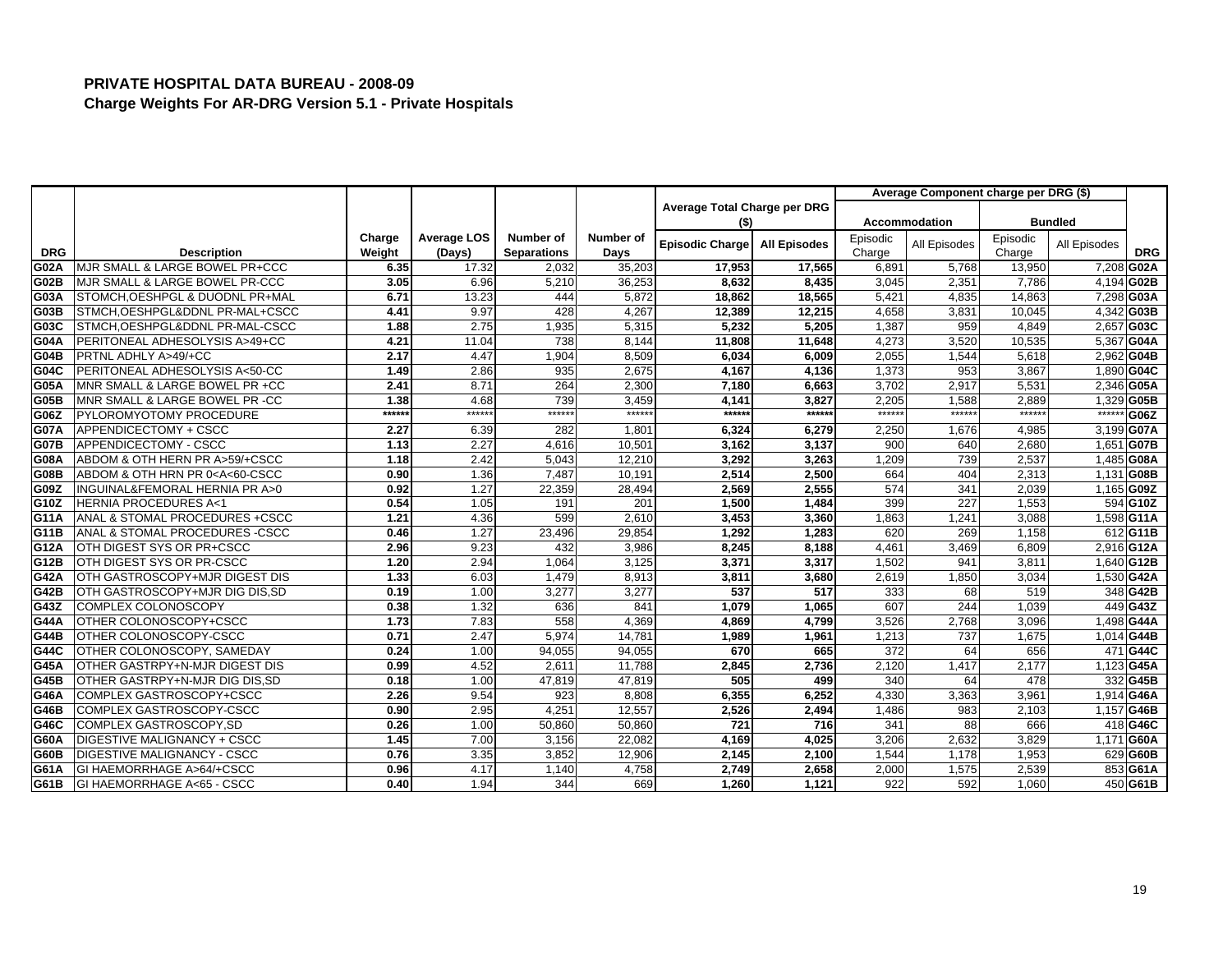|             |                                                                                                                                                                                                                 |          |                |          |              |          | Average Component charge per DRG (\$) |                  |                |          |                   |                  |                |             |
|-------------|-----------------------------------------------------------------------------------------------------------------------------------------------------------------------------------------------------------------|----------|----------------|----------|--------------|----------|---------------------------------------|------------------|----------------|----------|-------------------|------------------|----------------|-------------|
|             |                                                                                                                                                                                                                 |          |                |          |              |          |                                       |                  |                |          |                   |                  |                |             |
|             |                                                                                                                                                                                                                 |          | <b>ICU</b>     |          | Labour       |          | Other                                 |                  | Pharmacy       |          | <b>Prostheses</b> |                  | <b>Theatre</b> |             |
|             |                                                                                                                                                                                                                 | Episodic | All Episodes   | Episodic | All Episodes | Episodic | All Episodes                          | Episodic         | All Episodes   | Episodic | All Episodes      | Episodic         | All Episodes   |             |
| <b>DRG</b>  | <b>Description</b>                                                                                                                                                                                              | Charge   |                | Charge   |              | Charge   |                                       | Charge           |                | Charge   |                   | Charge           |                | <b>DRG</b>  |
| G02A        | MJR SMALL & LARGE BOWEL PR+CCC                                                                                                                                                                                  | 6,512    | 2,006          | 0        |              | 892      | 135                                   | 919              | 81             | 1,344    | 1,094             | 2,270            | 1,049          | <b>G02A</b> |
| <b>G02B</b> | MJR SMALL & LARGE BOWEL PR-CCC                                                                                                                                                                                  | 3,377    | 246            | O        | O            | 331      | 41                                    | 193              | 12             | 1,143    | 796               | 1,679            | 767            | G02B        |
| G03A        | STOMCH, OESHPGL & DUODNL PR+MAL                                                                                                                                                                                 | 5,545    | 2,598          | $\Omega$ | $\Omega$     | 576      | 91                                    | 1.389            | 106            | 2,183    | 1,962             | 3,034            | 1,503          | G03A        |
| G03B        | STMCH, OESHPGL&DDNL PR-MAL+CSCC                                                                                                                                                                                 | 7,126    | 1,698          | $\Omega$ |              | 716      | 82                                    | 157              | 14             | 1,161    | 754               | 2,586            | 1,378          | G03B        |
| G03C        | STMCH, OESHPGL&DDNL PR-MAL-CSCC                                                                                                                                                                                 | 2,664    | 80             | $\Omega$ |              | 383      | 44                                    | 79               | $\overline{7}$ | 1,053    | 497               | 2,134            | 953            | G03C        |
| G04A        | PERITONEAL ADHESOLYSIS A>49+CC                                                                                                                                                                                  | 5,489    | 1.101          | $\Omega$ |              | 525      | 63                                    | 675              | 54             | 1,089    | 660               | 1,751            | 802            | <b>G04A</b> |
| G04B        | PRTNL ADHLY A>49/+CC                                                                                                                                                                                            | 3,527    | 91             | O        |              | 256      | 28                                    | 111              | $\overline{7}$ | 1,060    | 648               | 1,586            | 712            | <b>G04B</b> |
| G04C        | PERITONEAL ADHESOLYSIS A<50-CC                                                                                                                                                                                  | *****    | $*****$        | $\Omega$ | $\Omega$     | 253      | 26                                    | 68               | 5              | 1,079    | 435               | 1,619            | 809            | G04C        |
| G05A        | MNR SMALL & LARGE BOWEL PR +CC                                                                                                                                                                                  | 4.424    | 268            | $\Omega$ |              | 132      |                                       | 74               | 8              | 751      | 361               | 1.418            | 714            | <b>G05A</b> |
| G05B        | MNR SMALL & LARGE BOWEL PR -CC                                                                                                                                                                                  | *****    | ******         | O        |              | 40       |                                       | 72               | 6              | 740      | 299               | 1.310            | 587            | G05B        |
| G06Z        | PYLOROMYOTOMY PROCEDURE                                                                                                                                                                                         | *****    | *****          | ******   | ******       | *****:   | ******                                | ******           | ******         | ******   | ******            | $******$         | ******         | G06Z        |
| <b>G07A</b> | APPENDICECTOMY + CSCC                                                                                                                                                                                           | 7,156    | 431            | ŋ        |              | 451      | 62                                    | 284              | 25             | 578      | 164               | 1,834            | 637            | <b>G07A</b> |
| <b>G07B</b> | APPENDICECTOMY - CSCC                                                                                                                                                                                           | $****$   | ******         | $\Omega$ | $\Omega$     | 210      | 25                                    | 74               | 5              | 505      | 91                | 1,838            | 718            | <b>G07B</b> |
| <b>G08A</b> | ABDOM & OTH HERN PR A>59/+CSCC                                                                                                                                                                                  | 4.491    | 53             | $\Omega$ |              | 118      | 11                                    | 43               | 3              | 493      | 382               | 1,308            | 579            | <b>G08A</b> |
| <b>G08B</b> | ABDOM & OTH HRN PR 0 <a<60-cscc< th=""><th>1.443</th><th>3</th><th>O</th><th></th><th>105</th><th></th><th>41</th><th>3</th><th>463</th><th>297</th><th>1,205</th><th>652</th><th><b>G08B</b></th></a<60-cscc<> | 1.443    | 3              | O        |              | 105      |                                       | 41               | 3              | 463      | 297               | 1,205            | 652            | <b>G08B</b> |
| G09Z        | <b>INGUINAL&amp;FEMORAL HERNIA PR A&gt;0</b>                                                                                                                                                                    | 1.357    | 3              | $\Omega$ |              | 158      | 15                                    | 34               |                | 512      | 442               | 1.250            | 584            | G09Z        |
| G10Z        | <b>HERNIA PROCEDURES A&lt;1</b>                                                                                                                                                                                 |          | $\Omega$       | O        |              | ******   | ******                                | ******           | ******         | ∩        | $\Omega$          | 1,076            | 654            | G10Z        |
| G11A        | ANAL & STOMAL PROCEDURES +CSCC                                                                                                                                                                                  | 2,902    | 53             | $\Omega$ | $\Omega$     | 242      | 24                                    | 74               | 6              | 367      | 73                | 701              | 355            | G11A        |
| G11B        | ANAL & STOMAL PROCEDURES - CSCC                                                                                                                                                                                 | *****    | $*****$        | $\Omega$ |              | 121      |                                       | 38               |                | 552      | 64                | 628              | 329            | G11B        |
| G12A        | OTH DIGEST SYS OR PR+CSCC                                                                                                                                                                                       | 5,333    | 790            | $\Omega$ |              | 639      | 59                                    | 323              | 30             | 585      | 185               | 1,352            | 676            | G12A        |
| G12B        | OTH DIGEST SYS OR PR-CSCC                                                                                                                                                                                       | 2,409    | 57             | $\Omega$ |              | 377      | 22                                    | 70               | 5              | 932      | 127               | 1,033            | 517            | G12B        |
| <b>G42A</b> | OTH GASTROSCOPY+MJR DIGEST DIS                                                                                                                                                                                  | 3,087    | 73             | O        |              | 506      | 48                                    | 138              | $\mathsf{Q}$   | 498      | 20                | 309              | 123            | G42A        |
| <b>G42B</b> | OTH GASTROSCOPY+MJR DIG DIS, SD                                                                                                                                                                                 |          | $\Omega$       | $\Omega$ |              | ******   | $*****$                               | $*****$          | ******         | 191      |                   | 351              | 100            | G42B        |
| G43Z        | <b>COMPLEX COLONOSCOPY</b>                                                                                                                                                                                      | ******   | ******         | $\Omega$ |              | *****    | ******                                | ******           | ******         | 297      | 17                | 624              | 346            | G43Z        |
| <b>G44A</b> | OTHER COLONOSCOPY+CSCC                                                                                                                                                                                          | 2,654    | 62             | O        |              | 444      | 33                                    | 371              | 18             | 1,072    | 88                | 544              | 247            | <b>G44A</b> |
| <b>G44B</b> | OTHER COLONOSCOPY-CSCC                                                                                                                                                                                          | 1,938    | $\overline{7}$ | O        |              | 234      | 12                                    | 79               | $\overline{2}$ | 782      | 19                | 472              | 164            | <b>G44B</b> |
| G44C        | OTHER COLONOSCOPY, SAMEDAY                                                                                                                                                                                      |          | $\Omega$       | O        |              | 147      |                                       | 193              | $\mathbf 0$    | 212      |                   | 467              | 127            | G44C        |
| <b>G45A</b> | OTHER GASTRPY+N-MJR DIGEST DIS                                                                                                                                                                                  | 2,570    | 22             | $\Omega$ |              | 379      | 29                                    | $\overline{112}$ | 6              | 299      |                   | $\overline{310}$ | 114            | <b>G45A</b> |
| <b>G45B</b> | OTHER GASTRPY+N-MJR DIG DIS.SD                                                                                                                                                                                  |          | $\Omega$       | $\Omega$ |              | 144      |                                       | 28               | $\Omega$       | 146      | $\Omega$          | 358              | 102            | G45B        |
| G46A        | COMPLEX GASTROSCOPY+CSCC                                                                                                                                                                                        | 6,124    | 299            | O        |              | 703      | 80                                    | 109              |                | 1,250    | 226               | 636              | 292            | G46A        |
| G46B        | COMPLEX GASTROSCOPY-CSCC                                                                                                                                                                                        | 2,818    | 19             | $\Omega$ |              | 352      | 19                                    | 93               | $\Delta$       | 1,277    | 71                | 530              | 231            | G46B        |
| G46C        | COMPLEX GASTROSCOPY.SD                                                                                                                                                                                          | $*****$  | ******         | $\Omega$ |              | 141      |                                       | 31               | $\Omega$       | 182      | $\overline{2}$    | 423              | 205            | G46C        |
| <b>G60A</b> | DIGESTIVE MALIGNANCY + CSCC                                                                                                                                                                                     | 5,300    | 32             | $\Omega$ | $\Omega$     | 368      | 35                                    | 483              | 47             | 531      | 66                | 760              | 40             | <b>G60A</b> |
| G60B        | <b>DIGESTIVE MALIGNANCY - CSCC</b>                                                                                                                                                                              | *****    | ******         | 0        | O            | 227      | 15                                    | 314              | 28             | 591      | 142               | 890              | 101            | G60B        |
| G61A        | GI HAEMORRHAGE A>64/+CSCC                                                                                                                                                                                       | 4.107    | 86             | $\Omega$ |              | 571      | 50                                    | 59               |                | 1,284    | 23                | 707              | 21             | G61A        |
| G61B        | GI HAEMORRHAGE A<65 - CSCC                                                                                                                                                                                      | ******   | ******         | $\Omega$ |              | 304      | 16                                    | 64               | 3              | ******   | $*****$           | 385              | 17             | G61B        |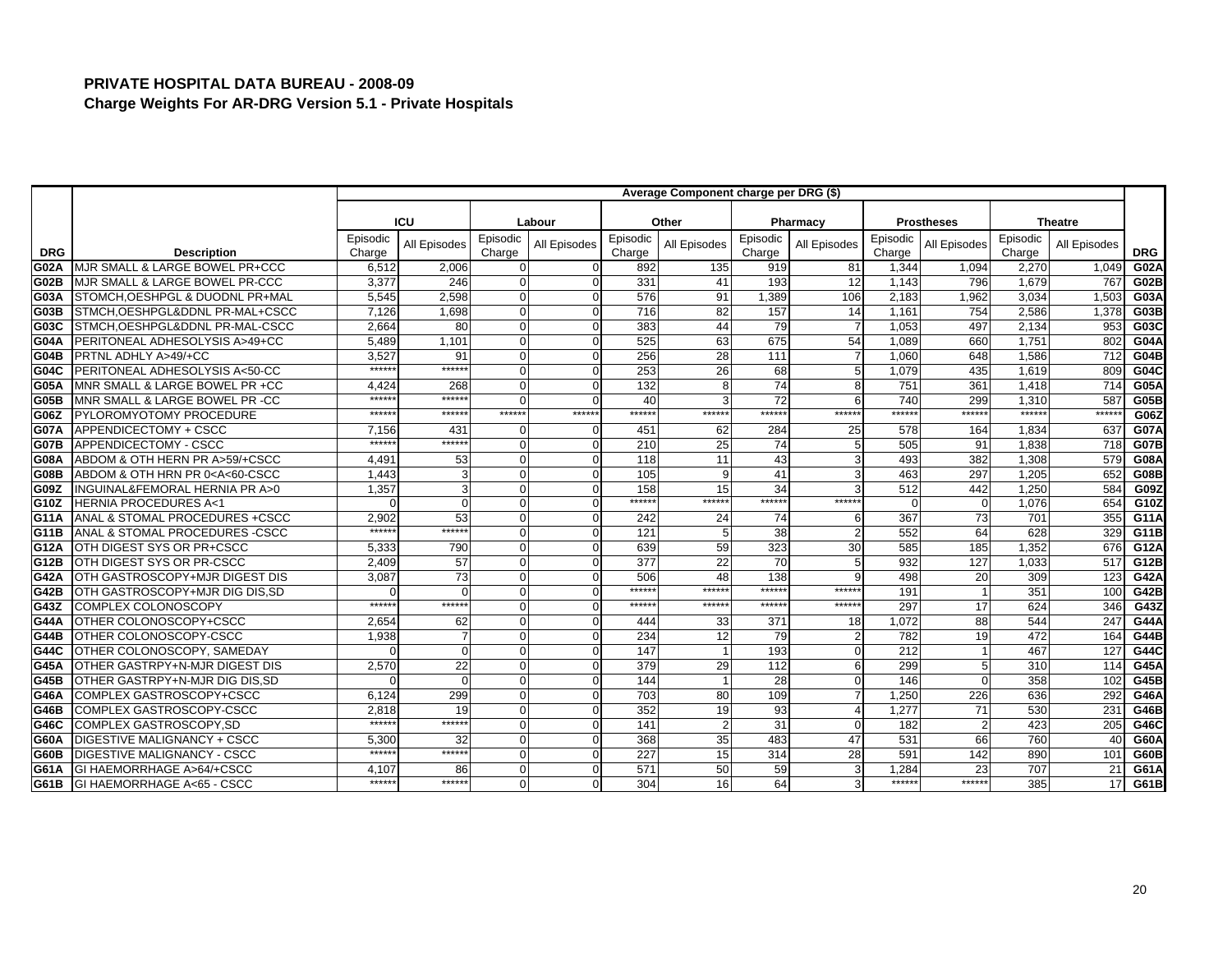|             |                                       |        |                    |                    |           |                              |                     |          | Average Component charge per DRG (\$) |          |                |              |
|-------------|---------------------------------------|--------|--------------------|--------------------|-----------|------------------------------|---------------------|----------|---------------------------------------|----------|----------------|--------------|
|             |                                       |        |                    |                    |           | Average Total Charge per DRG |                     |          |                                       |          |                |              |
|             |                                       |        |                    |                    |           | (\$)                         |                     |          | Accommodation                         |          | <b>Bundled</b> |              |
|             |                                       | Charge | <b>Average LOS</b> | Number of          | Number of | Episodic Charge              | <b>All Episodes</b> | Episodic | All Episodes                          | Episodic | All Episodes   |              |
| <b>DRG</b>  | <b>Description</b>                    | Weight | (Days)             | <b>Separations</b> | Days      |                              |                     | Charge   |                                       | Charge   |                | <b>DRG</b>   |
| G62Z        | <b>COMPLICATED PEPTIC ULCER</b>       | 1.26   | 5.45               | 67                 | 365       | 3,707                        | 3,485               | 2,311    | 1,966                                 | 3,027    |                | 994 G62Z     |
| G63Z        | UNCOMPLICATED PEPTIC ULCER            | 0.93   | 3.47               | 32                 | 111       | 2,578                        | 2,578               | 1,569    | 1.275                                 | 3,065    |                | 1,149 G63Z   |
| G64Z        | INFLAMMATORY BOWEL DISEASE            | 0.38   | 2.25               | 2,106              | 4,741     | 1,097                        | 1,065               | 889      | 633                                   | 1,224    |                | 398 G64Z     |
| G65A        | <b>GI OBSTRUCTION + CC</b>            | 1.68   | 7.99               | 967                | 7,730     | 4,800                        | 4,641               | 3,111    | 2,499                                 | 3,725    |                | 1,741 G65A   |
| G65B        | <b>GI OBSTRUCTION - CC</b>            | 0.78   | 4.97               | 2,083              | 10,352    | 2,204                        | 2,170               | 1,577    | 1.174                                 | 1,956    |                | 950 G65B     |
| G66A        | ABDMNL PAIN/MESENTRC ADENTS+CC        | 1.06   | 5.36               | 856                | 4,588     | 2,996                        | 2,926               | 2,456    | 1,908                                 | 2,132    |                | 916 G66A     |
| G66B        | ABDMNL PAIN/MESENTRC ADENTS-CC        | 0.46   | 2.27               | 4,562              | 10,367    | 1,323                        | 1,287               | 980      | 708                                   | 1,128    |                | 511 G66B     |
| <b>G67A</b> | OESPHS, GASTR&MIS DIG A>9+CSCC        | 1.46   | 7.36               | 2,197              | 16,169    | 4,099                        | 4,034               | 3,313    | 2,497                                 | 3,491    |                | 1,347 G67A   |
| <b>G67B</b> | OESPHS, GASTR&MIS DIG A>9-CSCC        | 0.73   | 3.20               | 8,857              | 28,302    | 2,081                        | 2,021               | 1,395    | 1,038                                 | 1,640    |                | 705 G67B     |
| G68A        | GASTROENTERITIS A<10 + CC             | 0.71   | 2.89               | 18                 | 52        | 1,965                        | 1,965               | 1,005    | 893                                   | 1,378    |                | 995 G68A     |
| G68B        | GASTROENTERITIS A<10 - CC             | 0.40   | 1.73               | 241                | 418       | 1,114                        | 1,109               | 488      | 417                                   | 1,000    |                | 656 G68B     |
| G69Z        | OESPHS & MISC DIG SYS DIS A<10        | 0.50   | 2.76               | 468                | 1,288     | 1,405                        | 1,384               | 940      | 751                                   | 1,034    |                | 605 G69Z     |
| <b>G70A</b> | OTHER DIGESTIVE SYSTEM DIAG+CC        | 1.49   | 6.40               | 802                | 5,133     | 4,278                        | 4,118               | 2,833    | 2,257                                 | 3,498    |                | 1,317 G70A   |
| <b>G70B</b> | OTHER DIGESTIVE SYSTEM DIAG-CC        | 0.42   | 1.77               | 3,531              | 6,256     | 1,261                        | 1,158               | 866      | 520                                   | 1.192    |                | 395 G70B     |
| <b>H01A</b> | PANCREAS, LIVER & SHUNT PR+CCC        | 8.62   | 16.44              | 275                | 4,521     | 24,129                       | 23,866              | 6,359    | 5,596                                 | 20,233   |                | 9,050 H01A   |
| <b>H01B</b> | PANCREAS, LIVER & SHUNT PR-CCC        | 4.40   | 7.79               | 537                | 4,185     | 12,289                       | 12,175              | 3,173    | 2,718                                 | 9,983    |                | 4,815 H01B   |
| <b>H02A</b> | MJR BILIARY TRACT PR+(MAL/CCC)        | 5.62   | 14.51              | 124                | 1,799     | 15,547                       | 15,547              | 6,762    | 5,999                                 | 11,775   |                | 4,463 H02A   |
| <b>H02B</b> | MJR BILIARY TRACT PR-MAL+SMCC         | 3.13   | 6.66               | $\overline{148}$   | 986       | 8,654                        | 8,654               | 3,431    | 2,689                                 | 7,427    |                | 4,015 H02B   |
| <b>H02C</b> | MJR BILIARY TRACT PR-MAL-CC           | 1.67   | 2.91               | 293                | 854       | 4,707                        | 4.626               | 1,701    | 1,155                                 | 5,063    |                | 2,177 H02C   |
| <b>H05A</b> | <b>HEPATOBILIARY DIAGNTIC PR+CSCC</b> | 2.89   | 7.93               | 171                | 1,356     | 7,991                        | 7,991               | 3,157    | 2,493                                 | 6,221    |                | 3,274 H05A   |
| <b>H05B</b> | HEPATOBILIARY DIAGNTIC PR-CSCC        | 1.15   | 2.29               | 265                | 608       | 3,316                        | 3,178               | 1,010    | 671                                   | 3,488    |                | 1,685 H05B   |
| <b>H06Z</b> | OTH HEPTOBILRY & PANCRS OR PR         | 3.56   | 9.95               | 95                 | 945       | 9,962                        | 9,857               | 3,644    | 2,723                                 | 9,102    |                | 4,695 H06Z   |
| <b>H07A</b> | OPEN CHOLECYSTECTOMY+CDE/+CCC         | 4.39   | 13.59              | 91                 | 1,237     | 12,290                       | 12,155              | 5,221    | 4,819                                 | 6.068    |                | 2,934 H07A   |
| <b>H07B</b> | OPEN CHOLECYSTECTOMY-CDE-CCC          | 2.03   | 5.73               | 468                | 2,683     | 5,619                        | 5,607               | 2,375    | 1,888                                 | 3,653    |                | 2,178 H07B   |
| <b>H08A</b> | LAP CHOLECYSTECTMY+CDE/+CSCC          | 2.09   | 4.97               | 1,359              | 6,760     | 6,516                        | 5,797               | 1,975    | 1,280                                 | 5,401    |                | 2,845 H08A   |
| <b>H08B</b> | LAP CHOLECYSTECTMY-CDE-CSCC           | 1.35   | 1.87               | 16,795             | 31,423    | 3,907                        | 3,731               | 622      | 372                                   | 3,308    |                | 2.277 H08B   |
| <b>H41A</b> | ERCP CX THERAPUTIC PR + CSCC          | 3.19   | 9.73               | 227                | 2,208     | 8,839                        | 8,839               | 4,169    | 3,416                                 | 6,238    |                | 2,831 H41A   |
| <b>H41B</b> | ERCP CX THERAPUTIC PR - CSCC          | 1.50   | 3.12               | 728                | 2,271     | 4,182                        | 4,154               | 1,725    | 1,109                                 | 3,145    |                | 1,396 H41B   |
| <b>H42A</b> | ERCP OTH THERAPUTIC PR +CSCC          | 2.88   | 10.16              | 167                | 1,696     | 8,015                        | 7,967               | 4,557    | 3,602                                 | 5.260    |                | 2,457 H42A   |
| <b>H42B</b> | ERCP OTH THERAPUTIC PR +MCC           | 1.65   | 4.96               | 130                | 645       | 4,652                        | 4,581               | 2,526    | 1,729                                 | 3,462    |                | 1,784 H42B   |
| <b>H42C</b> | ERCP OTH THERAPUTIC PR -CC            | 0.88   | 2.07               | 1,384              | 2,863     | 2,438                        | 2,427               | 1,080    | 628                                   | 2,292    |                | 1,149 H42C   |
| <b>H60A</b> | CIRRHOSIS & ALC HEPATITIS +CCC        | 2.96   | 12.21              | 91                 | 1,111     | 8,559                        | 8.183               | 4.853    | 3.840                                 | 7,513    |                | 3,385 H60A   |
| <b>H60B</b> | CIRRHOSIS & ALC HEPATITIS+SCC         | 1.54   | 7.28               | 152                | 1,107     | 4,254                        | 4,254               | 3,624    | 2,599                                 | 3,416    |                | 1,416 H60B   |
| <b>H60C</b> | CIRRHOSIS & ALC HEPATITIS-CSCC        | 0.57   | 2.85               | 403                | 1,150     | 1,654                        | 1,568               | 1,702    | 950                                   | 1,223    |                | 492 H60C     |
| <b>H61A</b> | MAL HEPT SYS (A>69+CSCC)/+CCC         | 2.19   | 10.51              | 1,000              | 10,514    | 6,328                        | 6,068               | 4,876    | 4,091                                 | 4,961    |                | 1,622 H61A   |
| <b>H61B</b> | MAL HEPT SYS (A>69-CSCC)/-CCC         | 1.32   | 3.80               | 2,418              | 9,193     | 3,789                        | 3,667               | 1,903    | 1,434                                 | 3,496    |                | $1,145$ H61B |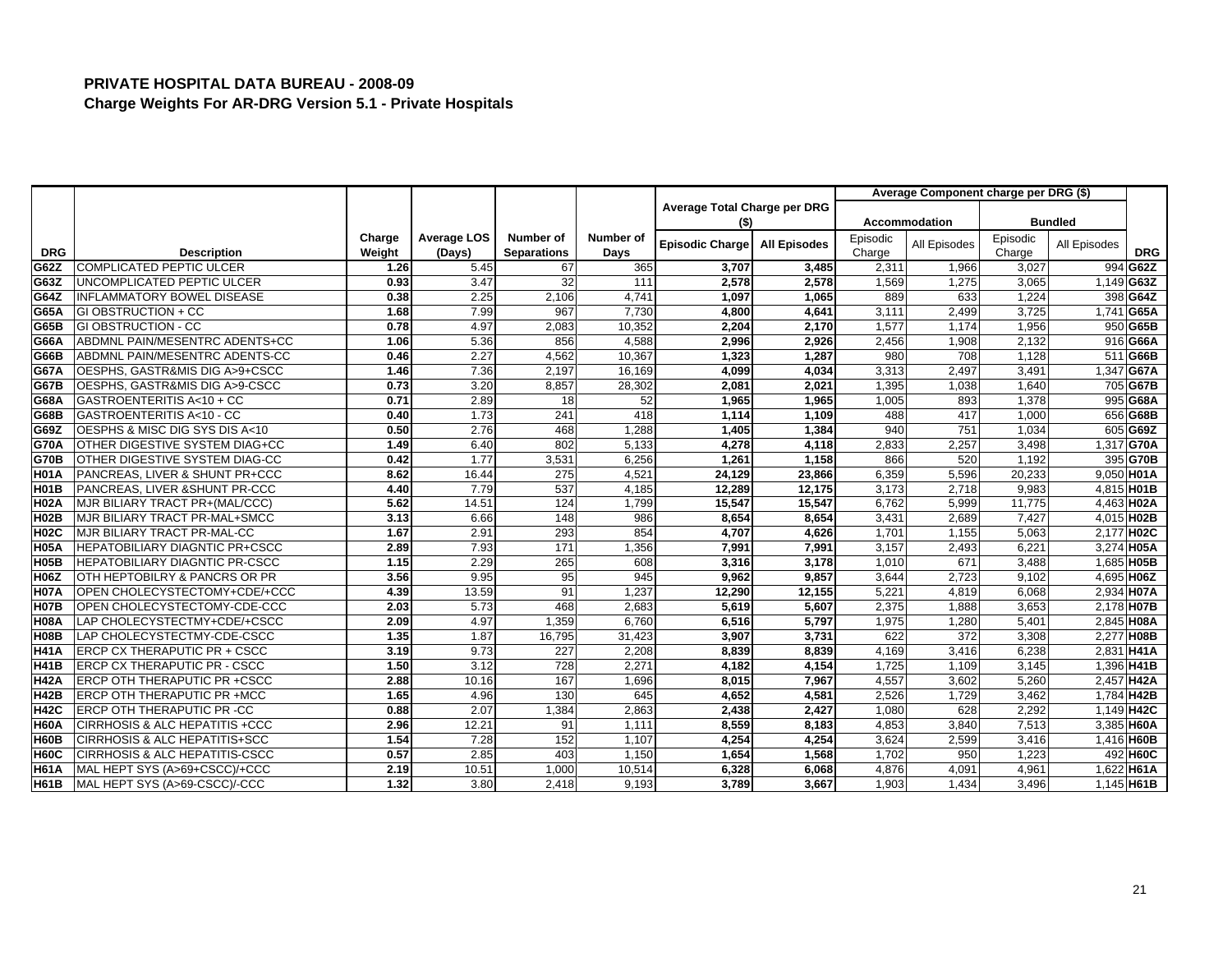|                   |                                           |                    |              |                    |              |                    | Average Component charge per DRG (\$) |                    |                |                    |                   |                    |                |             |
|-------------------|-------------------------------------------|--------------------|--------------|--------------------|--------------|--------------------|---------------------------------------|--------------------|----------------|--------------------|-------------------|--------------------|----------------|-------------|
|                   |                                           |                    | ICU          |                    | Labour       |                    | Other                                 |                    | Pharmacy       |                    | <b>Prostheses</b> |                    | <b>Theatre</b> |             |
|                   |                                           |                    |              |                    |              |                    |                                       |                    |                |                    |                   |                    |                |             |
| <b>DRG</b>        | <b>Description</b>                        | Episodic<br>Charge | All Episodes | Episodic<br>Charge | All Episodes | Episodic<br>Charge | All Episodes                          | Episodic<br>Charge | All Episodes   | Episodic<br>Charge | All Episodes      | Episodic<br>Charge | All Episodes   | <b>DRG</b>  |
| G62Z              | <b>COMPLICATED PEPTIC ULCER</b>           | *****              | ******       | <sup>0</sup>       |              | *****              | *****                                 | ******             | ******         | ******             | *****:            | *****              | *****          | G62Z        |
| G63Z              | UNCOMPLICATED PEPTIC ULCER                |                    | $\Omega$     | $\Omega$           |              | ******             | $*****$                               | $\Omega$           | $\mathbf 0$    | $\Omega$           |                   | $****$             | ******         | G63Z        |
| G64Z              | INFLAMMATORY BOWEL DISEASE                |                    | $\Omega$     | $\Omega$           | $\Omega$     | 470                | 12                                    | 62                 | 3              | 86                 |                   | 370                | 14             | G64Z        |
| G65A              | <b>GI OBSTRUCTION + CC</b>                | 9.644              | 229          | $\Omega$           |              | 521                | 58                                    | 154                | 9              | 322                | 21                | 1,033              | 47             | G65A        |
| G65B              | <b>GI OBSTRUCTION - CC</b>                |                    | $\Omega$     | $\Omega$           | $\Omega$     | 341                | 31                                    | 75                 | 3              | 209                | 3                 | 596                |                | G65B        |
| G66A              | ABDMNL PAIN/MESENTRC ADENTS+CC            | $*****$            | ******       | $\Omega$           |              | 396                | 40                                    | 108                | $\overline{7}$ | 180                |                   | 861                | 20             | G66A        |
| G66B              | ABDMNL PAIN/MESENTRC ADENTS-CC            | $*****$            | ******       | $\Omega$           |              | 306                | 22                                    | 61                 | 3              | 309                | $\mathfrak{p}$    | 935                | 29             | G66B        |
| G67A              | OESPHS, GASTR&MIS DIG A>9+CSCC            | 5,038              | 41           | $\Omega$           |              | 451                | 45                                    | 220                | 19             | 291                | 20                | 970                | 19             | <b>G67A</b> |
| <b>G67B</b>       | OESPHS, GASTR&MIS DIG A>9-CSCC            | 1,449              |              | 0                  |              | 348                | 27                                    | 65                 | 3              | 4,408              | 193               | 925                | 36             | <b>G67B</b> |
| G68A              | GASTROENTERITIS A<10 + CC                 |                    | $\Omega$     | $\Omega$           |              | ******             | ******                                | $\mathcal{C}$      | $\Omega$       | ******             | ******            |                    |                | G68A        |
| G68B              | GASTROENTERITIS A<10 - CC                 |                    | $\mathbf 0$  | $\overline{0}$     |              | ******             | ******                                | $\Omega$           | $\mathbf{O}$   | $\Omega$           | O                 |                    |                | G68B        |
| G69Z              | OESPHS & MISC DIG SYS DIS A<10            |                    | $\Omega$     | $\Omega$           | $\Omega$     | 124                |                                       | 26                 |                | $\Omega$           |                   | 411                | 13             | G69Z        |
| <b>G70A</b>       | OTHER DIGESTIVE SYSTEM DIAG+CC            | 16,010             | 359          | $\Omega$           | $\Omega$     | 598                | 39                                    | 461                | 31             | 358                | 19                | 787                | 74             | <b>G70A</b> |
| G70B              | OTHER DIGESTIVE SYSTEM DIAG-CC            | *****              | ******       | $\overline{0}$     |              | 206                | 10                                    | 130                | 8              | 509                | 30                | 642                | 190            | <b>G70B</b> |
| H <sub>01</sub> A | PANCREAS, LIVER & SHUNT PR+CCC            | 6,128              | 4,657        | $\Omega$           | $\Omega$     | 439                | 64                                    | 1,555              | 187            | 2,419              | 2,295             | 3,539              | 1,802          | <b>H01A</b> |
| H <sub>01</sub> B | PANCREAS, LIVER & SHUNT PR-CCC            | 3,31'              | 1.727        | $\Omega$           |              | 315                | 52                                    | 276                | 26             | 1,700              | 1,478             | 2,778              | 1.324          | <b>H01B</b> |
| <b>H02A</b>       | MJR BILIARY TRACT PR+(MAL/CCC)            | 4,166              | 1.949        | $\Omega$           |              | 431                | 52                                    | ******             | ******         | 1.082              | 968               | 2,843              | 1,743          | <b>H02A</b> |
| <b>H02B</b>       | MJR BILIARY TRACT PR-MAL+SMCC             | 2,403              | 276          | $\Omega$           | $\Omega$     | 241                | 31                                    | ******             | $*****$        | 540                | 427               | 2,657              | 1,167          | <b>H02B</b> |
| H02C              | MJR BILIARY TRACT PR-MAL-CC               | $*****$            | $*****$      | $\Omega$           | $\Omega$     | 236                | 17                                    | $*****$            | $*****$        | 463                | 185               | 1.827              | 998            | <b>H02C</b> |
| H <sub>05</sub> A | <b>HEPATOBILIARY DIAGNTIC PR+CSCC</b>     | 4,539              | 637          | $\overline{0}$     |              | 1.342              | 228                                   | 150                | 11             | 613                | 369               | 2,126              | 945            | <b>H05A</b> |
| H <sub>05</sub> B | HEPATOBILIARY DIAGNTIC PR-CSCC            | *****              | ******       | $\Omega$           |              | 257                | 19                                    | 43                 | 3              | 369                | 155               | 1,297              | 617            | <b>H05B</b> |
| <b>H06Z</b>       | OTH HEPTOBILRY & PANCRS OR PR             | 4,568              | 769          | $\Omega$           |              | ******             | ******                                | ******             | ******         | 1,638              | 897               | 1,477              | 591            | <b>H06Z</b> |
| <b>IH07A</b>      | OPEN CHOLECYSTECTOMY+CDE/+CCC             | 8.535              | 2,157        | $\Omega$           | $\Omega$     | 929                | 174                                   | ******             | ******         | 617                | 482               | 2,621              | 1,354          | <b>H07A</b> |
| H <sub>07</sub> B | OPEN CHOLECYSTECTOMY-CDE-CCC              | 3,231              | 235          | $\Omega$           | $\Omega$     | 271                | 34                                    | 106                | 8              | 353                | 285               | 2,203              | 946            | <b>H07B</b> |
| <b>H08A</b>       | LAP CHOLECYSTECTMY+CDE/+CSCC              | 4,608              | 227          | $\Omega$           |              | 259                | 29                                    | 72                 | 5              | 399                | 325               | 2,68'              | 1,036          | <b>H08A</b> |
| <b>Н08В</b>       | LAP CHOLECYSTECTMY-CDE-CSCC               | 1.820              | 8            | $\Omega$           |              | 165                | 18                                    | 40                 | 3              | 388                | 326               | 2,30'              | 728            | <b>H08B</b> |
| <b>H41A</b>       | ERCP CX THERAPUTIC PR + CSCC              | 2,877              | 139          | $\overline{0}$     |              | 400                | 56                                    | 100                | 5              | 1,591              | 1,388             | 1,851              | 880            | <b>H41A</b> |
| H41B              | <b>ERCP CX THERAPUTIC PR - CSCC</b>       | $*****$            | ******       | $\Omega$           | $\Omega$     | 272                | 36                                    | 72                 | 3              | 817                | 697               | 1,708              | 891            | <b>H41B</b> |
| <b>H42A</b>       | ERCP OTH THERAPUTIC PR +CSCC              | 4.479              | 349          | $\overline{0}$     | $\Omega$     | $\overline{370}$   | 49                                    | ******             | $*****$        | 2.542              | 548               | 1.636              | 725            | <b>H42A</b> |
| H42B              | ERCP OTH THERAPUTIC PR +MCC               | *****              | $*****$      | $\Omega$           |              | 442                | 54                                    | ******             | ******         | 2,008              | 294               | 1,691              | 677            | <b>H42B</b> |
| <b>H42C</b>       | ERCP OTH THERAPUTIC PR -CC                | $*****$            | ******       | $\Omega$           |              | 188                | 15                                    | 62                 | $\mathcal{P}$  | 308                | 13                | 1.33'              | 610            | <b>H42C</b> |
| <b>H60A</b>       | <b>CIRRHOSIS &amp; ALC HEPATITIS +CCC</b> | 5.130              | 676          | $\overline{0}$     |              | 699                | 100                                   | ******             | *****:         | ******             | ******            | *****              | ******         | <b>H60A</b> |
| <b>H60B</b>       | <b>CIRRHOSIS &amp; ALC HEPATITIS+SCC</b>  | $*****$            | ******       | $\Omega$           | $\Omega$     | 620                | 69                                    | ******             | ******         | $******$           | ******            | 515                | 105            | <b>H60B</b> |
| H60C              | <b>CIRRHOSIS &amp; ALC HEPATITIS-CSCC</b> |                    | $\Omega$     | $\Omega$           |              | 425                | 15                                    | 47                 |                | $*****$            | $****$            | 353                | 109            | <b>H60C</b> |
| IH61A             | MAL HEPT SYS (A>69+CSCC)/+CCC             | *****              | *****        | $\Omega$           |              | 692                | 69                                    | 299                | 20             | 1,304              | 113               | 1,003              | 91             | <b>H61A</b> |
| <b>H61B</b>       | MAL HEPT SYS (A>69-CSCC)/-CCC             | $*****$            | ******       | $\Omega$           |              | 776                | 45                                    | 131                | 12             | 3,768              | 796               | 1.393              | 230            | <b>H61B</b> |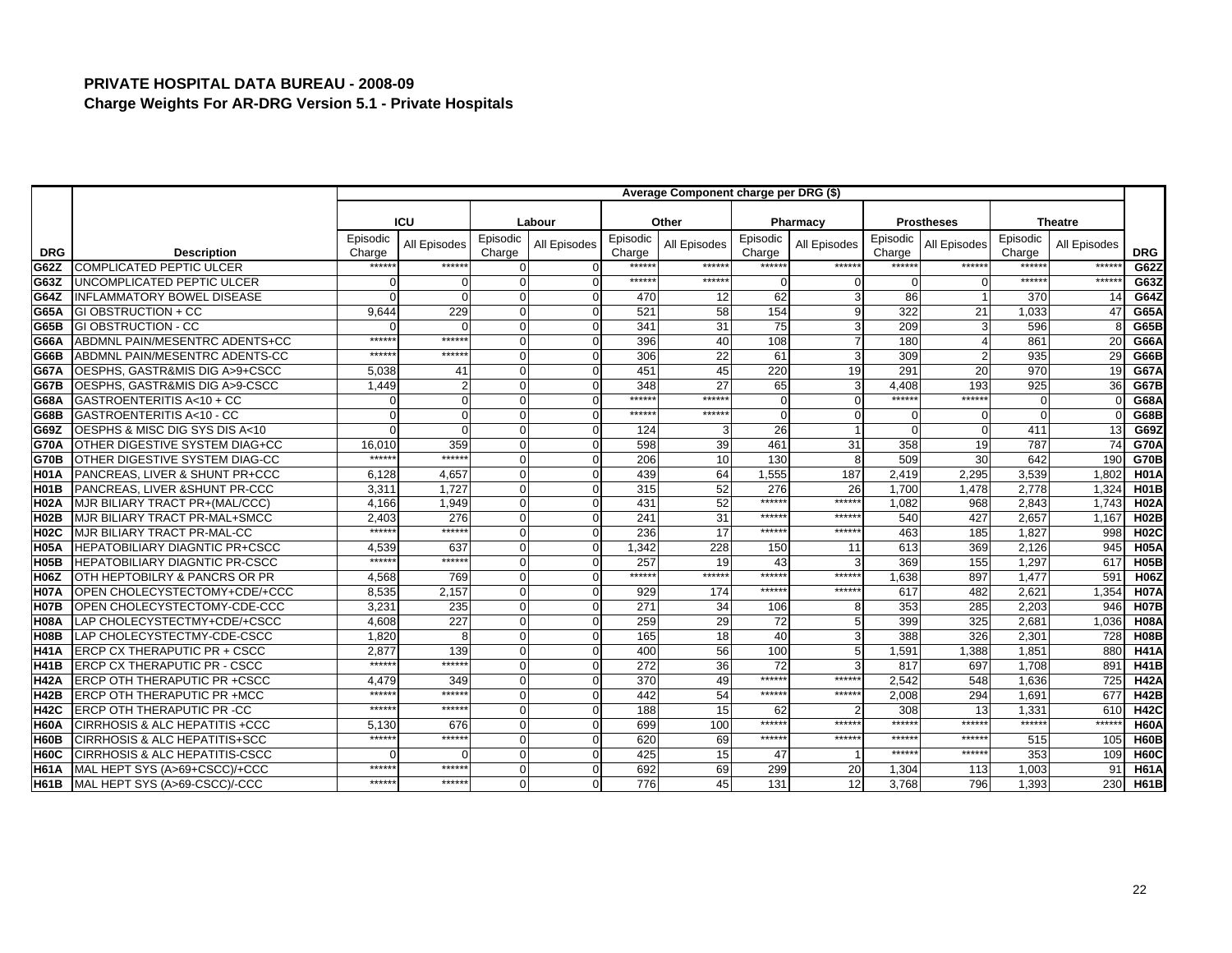|             |                                      |        |                    |                    |           |                              |                     |          | Average Component charge per DRG (\$) |          |                   |             |
|-------------|--------------------------------------|--------|--------------------|--------------------|-----------|------------------------------|---------------------|----------|---------------------------------------|----------|-------------------|-------------|
|             |                                      |        |                    |                    |           | Average Total Charge per DRG |                     |          |                                       |          |                   |             |
|             |                                      |        |                    |                    |           | (\$)                         |                     |          | Accommodation                         |          | <b>Bundled</b>    |             |
|             |                                      | Charge | <b>Average LOS</b> | Number of          | Number of | <b>Episodic Charge</b>       | <b>All Episodes</b> | Episodic | All Episodes                          | Episodic | All Episodes      |             |
| <b>DRG</b>  | <b>Description</b>                   | Weight | (Days)             | <b>Separations</b> | Days      |                              |                     | Charge   |                                       | Charge   |                   | <b>DRG</b>  |
| <b>H62A</b> | DISORDERS PANCREAS-MALIG+CSCC        | 2.21   | 9.39               | 18                 | 169       | 6,490                        | 6,129               | 3,984    | 3,54'                                 | ******   | $***$ ***         | <b>H62A</b> |
| <b>H62B</b> | DISORDERS PANCREAS-MALIG-CSCC        | 0.72   | 2.79               | 298                | 830       | 2,007                        | 1,980               | 1,291    | 858                                   | 2,076    |                   | 745 H62B    |
| <b>H63A</b> | DSRD LVR-MAL, CIRR, ALC HEP+CSCC     | 1.95   | 9.31               | 253                | 2,356     | 5,561                        | 5,407               | 4,103    | 3,308                                 | 4,208    |                   | 1,630 H63A  |
| <b>H63B</b> | DSRD LVR-MAL, CIRR, ALC HEP-CSCC     | 0.48   | 2.39               | 872                | 2,080     | 1,371                        | 1,329               | 1,173    | 755                                   | 1,236    |                   | 425 H63B    |
| <b>H64A</b> | DISORDERS OF BILIARY TRACT +CC       | 1.73   | 7.42               | 555                | 4,118     | 4,924                        | 4,782               | 3,367    | 2,742                                 | 3,942    |                   | 1,591 H64A  |
| <b>H64B</b> | <b>DISORDERS OF BILIARY TRACT-CC</b> | 0.63   | 2.77               | 1,548              | 4.285     | 1,833                        | 1,744               | 1,312    | 928                                   | 1,591    |                   | 679 H64B    |
| 101Z        | BIL/MLTI MJR JT PR LWR EXTRMTY       | 10.15  | 10.27              | 1,780              | 18,287    | 28,711                       | 28,098              | 4,607    | 3,934                                 | 12,193   | 6,124 101Z        |             |
| 102A        | MCRVAS TT/SKIN GRAFT+CSCC-HAND       | 7.51   | 23.31              | 186                | 4,335     | 20,799                       | 20,799              | 9,883    | 9,139                                 | 17,053   | 5,868 <b>IO2A</b> |             |
| <b>102B</b> | SKIN GRAFT - CSCC - HAND             | 1.97   | 3.86               | 620                | 2,392     | 5,526                        | 5,455               | 2,061    | 1,556                                 | 6,269    | 1,982 IO2B        |             |
| <b>I03A</b> | <b>HIP REVISION + CSCC</b>           | 10.48  | 16.36              | 557                | 9,110     | 29,546                       | 29,015              | 7,188    | 5,833                                 | 15,600   | 8,290 103A        |             |
| 103B        | HIP REPLAC+CSCC/HIP REVSN-CSCC       | 7.89   | 10.66              | 4,205              | 44,809    | 21,982                       | 21,825              | 4,283    | 3,262                                 | 11,956   | 7,455 103B        |             |
| <b>103C</b> | HIP REPLACEMENT - CSCC               | 7.09   | 6.95               | 13,309             | 92,454    | 20,523                       | 19,621              | 2,506    | 1,772                                 | 10,145   | 6,901 103C        |             |
| 104Z        | KNEE REPLACEMT & REATTACH            | 5.69   | 7.25               | 22,951             | 166,440   | 16,888                       | 15,742              | 2,509    | 1,719                                 | 8,802    | 5,914 <b>104Z</b> |             |
| <b>105Z</b> | OTH MJR JNT REPLACE&LIMB REATT       | 5.37   | 4.97               | 2,468              | 12,250    | 15,002                       | 14,850              | 2,532    | 2,11'                                 | 6.927    | 2.818 105Z        |             |
| <b>106Z</b> | SPINAL FUSION + DEFORMITY            | 16.24  | 10.13              | 349                | 3,537     | 45,203                       | 44,944              | 4,293    | 3,863                                 | 14,568   | 6,846 106Z        |             |
| <b>107Z</b> | <b>AMPUTATION</b>                    | 5.12   | 17.65              | 75                 | 1,324     | 14,371                       | 14,180              | 9,159    | 8,182                                 | 14,184   | 3,782 <b>107Z</b> |             |
| <b>108A</b> | OTHER HIP & FEMUR PROC + CSCC        | 5.36   | 17.08              | 1,364              | 23,294    | 15,425                       | 14,837              | 7,478    | 6,255                                 | 11,922   | 5,436 108A        |             |
| <b>108B</b> | OTHER HIP & FEMUR PR -CSCC           | 2.31   | 4.61               | 3,839              | 17,681    | 6,483                        | 6,390               | 2,323    | 1,806                                 | 6,492    | 2,687 IO8B        |             |
| <b>109A</b> | SPINAL FUSION + CSCC                 | 12.11  | 12.31              | 1.246              | 15,334    | 33,737                       | 33,521              | 5,051    | 4,439                                 | 15,258   | 7,274 109A        |             |
| <b>109B</b> | SPINAL FUSION - CSCC                 | 8.27   | 6.34               | 5,360              | 34,008    | 23,011                       | 22,891              | 3,157    | 2,667                                 | 9,057    | 3,967 109B        |             |
| 110A        | OTHER BACK & NECK PROCS + CSCC       | 4.10   | 10.16              | 966                | 9,819     | 11,468                       | 11,361              | 4,602    | 3,81                                  | 9,130    | 4,480 I10A        |             |
| 110B        | OTHER BACK & NECK PROCS - CSCC       | 2.34   | 4.12               | 11,603             | 47,815    | 6,519                        | 6,468               | 2,050    | 1,628                                 | 5,588    | 2,570 I10B        |             |
| <b>I11Z</b> | LIMB LENGTHENING PROCEDURES          | 5.73   | 5.60               | 63                 | 353       | 16,110                       | 15,854              | 3,504    | 2,892                                 | 8,267    | 2,887 111Z        |             |
| <b>I12A</b> | INFC/INFM BONE/JNT+MISC PR+CCC       | 5.61   | 23.89              | 219                | 5.233     | 15,819                       | 15,530              | 10,211   | 9.278                                 | 10.628   | 3.834112A         |             |
| <b>I12B</b> | INFC/INFM BONE/JNT+MISC PR+SCC       | 3.55   | 13.48              | 293                | 3,950     | 9,930                        | 9,829               | 5,899    | 4,933                                 | 7,800    | 2,928 I12B        |             |
| <b>112C</b> | INFC/INFM BNE/JNT+MISC PR-CSCC       | 1.63   | 4.08               | 2,666              | 10,867    | 4,575                        | 4,520               | 2,040    | 1,469                                 | 4,040    | 1,573 112C        |             |
| <b>I13A</b> | HUMER, TIBIA, FIBUL, ANKL PR+CSCC    | 4.37   | 11.62              | 440                | 5,113     | 12,365                       | 12,084              | 4,844    | 4,139                                 | 7,999    | 3,490 113A        |             |
| <b>I13B</b> | HUMER, TIB, FIB, ANK PR A>59-CSCC    | 2.15   | 4.13               | 2,186              | 9,027     | 6,011                        | 5,956               | 1,918    | 1,473                                 | 4,705    | 2,101 13B         |             |
| <b>113C</b> | HUMER, TIB, FIB, ANK PR A<60-CSCC    | 1.39   | 2.04               | 9,326              | 19,059    | 3,877                        | 3,838               | 1,065    | 766                                   | 3.241    | 1,273 113C        |             |
| <b>I14Z</b> | <b>STUMP REVISION</b>                | 0.87   | 3.23               | 99                 | 320       | 2,447                        | 2,398               | 1,491    | 1,295                                 | $*****$  | $******$          | <b>I14Z</b> |
| <b>I15Z</b> | <b>CRANIO-FACIAL SURGERY</b>         | 2.93   | 4.59               | 101                | 464       | 8,273                        | 8,109               | 2,167    | 1,781                                 | 5,463    | 1,569 I15Z        |             |
| <b>116Z</b> | OTHER SHOULDER PROCEDURES            | 1.29   | 1.40               | 29,015             | 40.716    | 3,582                        | 3,563               | 796      | 601                                   | 2.769    | 1.098 116Z        |             |
| <b>117Z</b> | MAXILLO-FACIAL SURGERY               | 1.62   | 1.91               | 234                | 446       | 4,504                        | 4,484               | 1,066    | 779                                   | 3,803    | 1,430 <b>I17Z</b> |             |
| <b>I18Z</b> | OTHER KNEE PROCEDURES                | 0.62   | 1.11               | 60.042             | 66,353    | 1,727                        | 1,705               | 481      | 204                                   | 1,563    |                   | 759 118Z    |
| <b>I19Z</b> | OTHER ELBOW. FOREARM PROCS           | 1.48   | 1.78               | 5,673              | 10,095    | 4,123                        | 4,086               | 890      | 636                                   | 2,693    | 1,080 119Z        |             |
| <b>120Z</b> | <b>OTHER FOOT PROCEDURES</b>         | 1.07   | 1.73               | 13,532             | 23,342    | 2,977                        | 2,959               | 819      | 558                                   | 2,525    | 1,157 120Z        |             |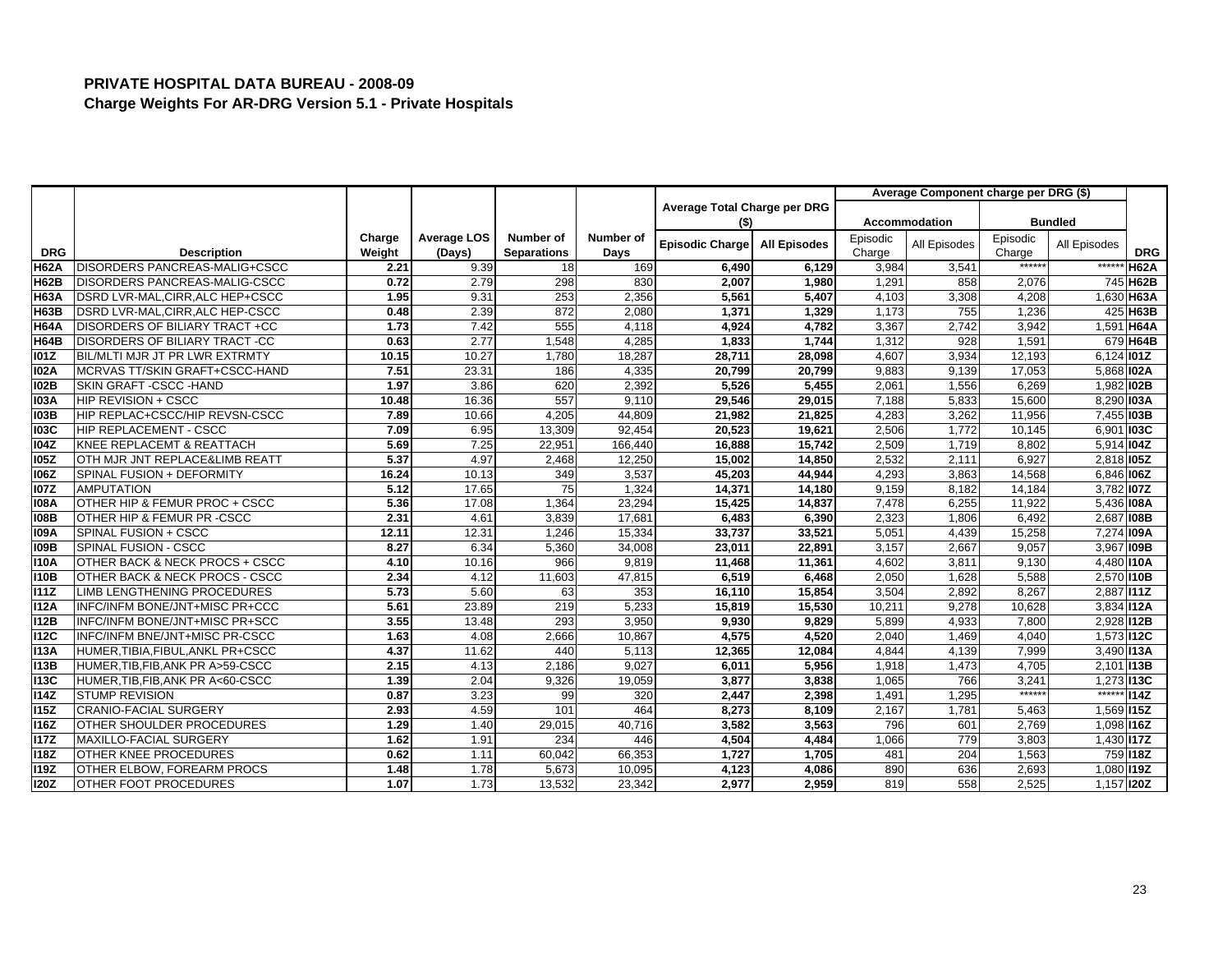|             |                                       |                    |                 |                    |              |                    | Average Component charge per DRG (\$) |                    |                |                    |                   |                    |                |                  |
|-------------|---------------------------------------|--------------------|-----------------|--------------------|--------------|--------------------|---------------------------------------|--------------------|----------------|--------------------|-------------------|--------------------|----------------|------------------|
|             |                                       |                    | <b>ICU</b>      |                    | Labour       |                    | Other                                 |                    | Pharmacy       |                    | <b>Prostheses</b> |                    | <b>Theatre</b> |                  |
| <b>DRG</b>  | <b>Description</b>                    | Episodic<br>Charge | All Episodes    | Episodic<br>Charge | All Episodes | Episodic<br>Charge | All Episodes                          | Episodic<br>Charge | All Episodes   | Episodic<br>Charge | All Episodes      | Episodic<br>Charge | All Episodes   | <b>DRG</b>       |
| <b>H62A</b> | <b>DISORDERS PANCREAS-MALIG+CSCC</b>  | *****              | *****           | $\Omega$           |              | *****              | *****                                 | $\Omega$           | $\Omega$       | ******             | *****             | $*****$            | *****          | <b>H62A</b>      |
| <b>H62B</b> | DISORDERS PANCREAS-MALIG-CSCC         | $*****$            | ******          | $\Omega$           |              | *****:             | ******                                | ******             | ******         | $*****$            | $*****$           | 969                | 341            | <b>H62B</b>      |
| <b>H63A</b> | DSRD LVR-MAL, CIRR, ALC HEP+CSCC      | *****              | *****           | $\Omega$           | $\Omega$     | 859                | 65                                    | 67                 |                | 959                | 49                | 608                | 65             | <b>H63A</b>      |
| <b>H63B</b> | DSRD LVR-MAL, CIRR, ALC HEP-CSCC      | *****              | $*****$         | $\Omega$           |              | 395                | 15                                    | 76                 | $\overline{2}$ | ******             | ******            | 468                | 123            | <b>H63B</b>      |
| <b>H64A</b> | DISORDERS OF BILIARY TRACT +CC        | 2,991              | 86              | $\Omega$           |              | 676                | 60                                    | 187                | 12             | 1,695              | 95                | 1,103              | 79             | <b>H64A</b>      |
| <b>H64B</b> | <b>DISORDERS OF BILIARY TRACT -CC</b> | ******             | ******          | O                  |              | 374                | 25                                    | 50                 | $\overline{2}$ | 420                |                   | 894                | 73             | <b>H64B</b>      |
| 101Z        | BIL/MLTI MJR JT PR LWR EXTRMTY        | 2,795              | 242             | O                  |              | 618                | 54                                    | 129                | 20             | 15,903             | 15,438            | 4,672              | 2,263          | <b>101Z</b>      |
| <b>102A</b> | MCRVAS TT/SKIN GRAFT+CSCC-HAND        | 4,261              | 664             | $\Omega$           | ∩            | 740                | 131                                   | 552                | 107            | 4.428              | 2,690             | 3,247              | 2,130          | <b>I02A</b>      |
| <b>102B</b> | SKIN GRAFT - CSCC - HAND              | $*****$            | ******          | $\Omega$           |              | 221                | 19                                    | 78                 | 10             | 2.722              | 777               | 1,657              | 1.085          | <b>102B</b>      |
| <b>103A</b> | <b>HIP REVISION + CSCC</b>            | 3,689              | 881             | O                  |              | 1,753              | 189                                   | 56                 | 8              | 12,196             | 11,890            | 3,794              | 1,757          | 103A             |
| <b>103B</b> | HIP REPLAC+CSCC/HIP REVSN-CSCC        | 3.420              | 294             | 0                  |              | 820                | 99                                    | 132                | 17             | 9,580              | 9.432             | 3,118              | 1.214          | <b>103B</b>      |
| <b>103C</b> | HIP REPLACEMENT - CSCC                | 2,036              | 30              | U                  |              | 613                | 60                                    | 66                 | 8              | 10,597             | 10,073            | 2,503              | 771            | <b>103C</b>      |
| 104Z        | KNEE REPLACEMT & REATTACH             | 2,242              | 41              | $\Omega$           | $\Omega$     | 505                | 46                                    | 80                 | 8              | 7,839              | 7,256             | 2,517              | 742            | <b>104Z</b>      |
| <b>105Z</b> | OTH MJR JNT REPLACE&LIMB REATT        | 3,093              | $\overline{74}$ | $\Omega$           |              | 1.100              | 132                                   | 59                 | 9              | 8.924              | 8.711             | 1,715              | 988            | 105Z             |
| 106Z        | SPINAL FUSION + DEFORMITY             | 3,786              | 1,790           | O                  |              | 788                | 77                                    | 291                | 39             | 30,091             | 29,660            | 5,111              | 2,666          | <b>106Z</b>      |
| <b>107Z</b> | <b>AMPUTATION</b>                     | 4.169              | 611             | O                  |              | ******             | $*****$                               | ******             | ******         | 718                | 287               | 1,760              | 1,267          | <b>107Z</b>      |
| <b>108A</b> | OTHER HIP & FEMUR PROC + CSCC         | 5,080              | 484             | U                  |              | 797                | 103                                   | 122                | 7              | 1,925              | 1,767             | 1,387              | 696            | <b>108A</b>      |
| <b>108B</b> | OTHER HIP & FEMUR PR -CSCC            | 2,609              | 25              | $\Omega$           | $\Omega$     | 441                | 39                                    | 50                 | 6              | 1,994              | 1,119             | 1,235              | 703            | <b>108B</b>      |
| <b>109A</b> | SPINAL FUSION + CSCC                  | 3.557              | 1.156           | $\Omega$           |              | 969                | 136                                   | 335                | 54             | 18,754             | 18.348            | 3.948              | 2.028          | <b>109A</b>      |
| 109B        | SPINAL FUSION - CSCC                  | 2,327              | 302             | O                  |              | 548                | 77                                    | $\overline{177}$   | 28             | 14,549             | 14,015            | 3,341              | 1,830          | <b>109B</b>      |
| 110A        | OTHER BACK & NECK PROCS + CSCC        | 3,847              | 434             | $\Omega$           |              | 103                | 14                                    | 248                | 36             | 1,300              | 970               | 3,136              | 1,561          | 110A             |
| <b>110B</b> | OTHER BACK & NECK PROCS - CSCC        | 2,194              | $\overline{34}$ | U                  |              | 76                 | 10                                    | 88                 | 15             | 1,093              | 715               | 2,813              | 1,492          | <b>110B</b>      |
| <b>I11Z</b> | LIMB LENGTHENING PROCEDURES           | $\cap$             | $\Omega$        | $\Omega$           | $\Omega$     | ******             | $*****$                               | ******             | ******         | 9,867              | 8,928             | 1,793              | 1,138          | 111Z             |
| <b>I12A</b> | INFC/INFM BONE/JNT+MISC PR+CCC        | 3.867              | 406             | $\Omega$           |              | 409                | 37                                    | 594                | 54             | 1.230              | 579               | 1,799              | 1.068          | I12A             |
| <b>I12B</b> | INFC/INFM BONE/JNT+MISC PR+SCC        | 3,164              | 119             | U                  |              | 684                | 75                                    | 559                | 69             | 1,364              | 591               | 1,548              | 914            | <b>112B</b>      |
| <b>I12C</b> | INFC/INFM BNE/JNT+MISC PR-CSCC        | 3,890              | 20              | O                  | C            | 309                | 23                                    | 259                | 33             | 1,794              | 649               | 1,197              | 712            | <b>112C</b>      |
| <b>I13A</b> | HUMER, TIBIA, FIBUL, ANKL PR+CSCC     | 4.420              | 271             | $\Omega$           |              | 634                | 84                                    | 204                | 19             | 3,710              | 3.280             | 1,410              | 740            | <b>I13A</b>      |
| <b>I13B</b> | HUMER, TIB, FIB, ANK PR A>59-CSCC     | 1,604              | 10              | $\Omega$           |              | 336                | 34                                    | 60                 | $\overline{7}$ | 2,103              | 1,690             | 1,206              | 640            | <b>I13B</b>      |
| <b>I13C</b> | HUMER, TIB, FIB, ANK PR A<60-CSCC     | *****              | ******          | 0                  |              | 237                | 25                                    | 98                 | 16             | 1.604              | 1.047             | 1.196              | 711            | I13C             |
| <b>I14Z</b> | <b>STUMP REVISION</b>                 |                    | $\Omega$        | U                  |              | *****:             | $****$                                | 46                 | $\overline{7}$ | $***$ ****         | ******            | 1,040              | 809            | 114Z             |
| <b>I15Z</b> | <b>CRANIO-FACIAL SURGERY</b>          | 2,036              | 564             | O                  | $\Omega$     | ******             | $*****$                               | 83                 | 12             | 3,120              | 2,687             | 2,016              | 1,398          | <b>I15Z</b>      |
| <b>I16Z</b> | <b>OTHER SHOULDER PROCEDURES</b>      | 1.678              | 3               | $\Omega$           |              | 307                | 52                                    | 57                 | 11             | 1,311              | 860               | 1,563              | 938            | $\overline{116}$ |
| <b>I17Z</b> | MAXILLO-FACIAL SURGERY                | 2,261              | 155             | $\Omega$           | $\Omega$     | 113                | 8                                     | 36                 | $\overline{4}$ | 1,260              | 991               | 1,798              | 1,114          | <b>I17Z</b>      |
| <b>I18Z</b> | <b>OTHER KNEE PROCEDURES</b>          | 1.171              | ∩               | $\Omega$           | $\Omega$     | 195                | 10                                    | 31                 | 3              | 902                | 63                | 1,236              | 666            | <b>118Z</b>      |
| <b>119Z</b> | OTHER ELBOW, FOREARM PROCS            | *****              | *****           | O                  |              | 220                | 21                                    | 56                 |                | 2,348              | 1,722             | 1,035              | 615            | <b>119Z</b>      |
| <b>I20Z</b> | <b>OTHER FOOT PROCEDURES</b>          | ******             | ******          | O                  |              | 113                | 14                                    | 52                 | $\overline{7}$ | 960                | 631               | 1,054              | 590            | <b>120Z</b>      |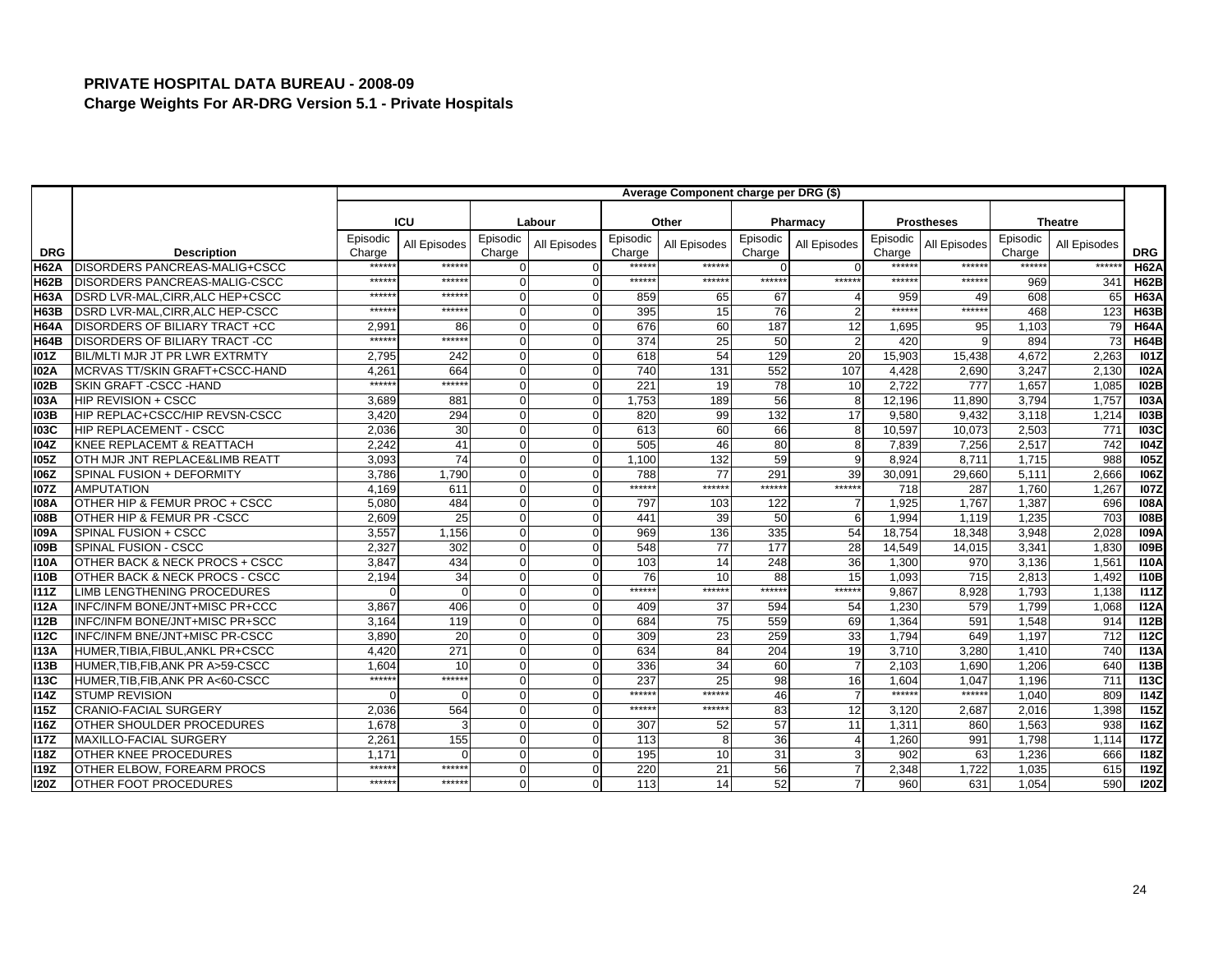|             |                                   |        |                    |                    |           |                              |                     |          | Average Component charge per DRG (\$) |          |                   |                 |
|-------------|-----------------------------------|--------|--------------------|--------------------|-----------|------------------------------|---------------------|----------|---------------------------------------|----------|-------------------|-----------------|
|             |                                   |        |                    |                    |           | Average Total Charge per DRG |                     |          |                                       |          |                   |                 |
|             |                                   |        |                    |                    |           | (5)                          |                     |          | Accommodation                         |          | <b>Bundled</b>    |                 |
|             |                                   | Charge | <b>Average LOS</b> | <b>Number of</b>   | Number of | <b>Episodic Charge</b>       | <b>All Episodes</b> | Episodic | All Episodes                          | Episodic | All Episodes      |                 |
| <b>DRG</b>  | <b>Description</b>                | Weight | (Days)             | <b>Separations</b> | Days      |                              |                     | Charge   |                                       | Charge   |                   | <b>DRG</b>      |
| 121Z        | LOC EX. REM INT FIX DEV HP&FMR    | 0.70   | 1.52               | 453                | 689       | 1,952                        | 1,939               | 798      | 601                                   | 1,799    |                   | 552 121Z        |
| <b>123Z</b> | LOC EX.REM INT FIX-HP&FMR         | 0.54   | 1.20               | 9.845              | 11,839    | 1,510                        | 1,485               | 542      | 311                                   | 1,432    |                   | 512 123Z        |
| <b>I24Z</b> | <b>ARTHROSCOPY</b>                | 0.61   | 1.14               | 3,686              | 4,201     | 1,701                        | 1,691               | 537      | 330                                   | 1,606    |                   | 534 124Z        |
| <b>125Z</b> | BONE, JOINT DXTIC PR INC BIOPSY   | 1.41   | 6.87               | 268                | 1,840     | 3,953                        | 3,894               | 2,791    | 2,124                                 | 4,115    | 1,075 125Z        |                 |
| <b>127A</b> | SOFT TISSUE PROCEDURES +CSCC      | 2.64   | 11.23              | 279                | 3,132     | 7,487                        | 7,300               | 5,119    | 4,110                                 | 3,326    | 1,407 <b>127A</b> |                 |
| <b>127B</b> | SOFT TISSUE PROCEDURES - CSCC     | 0.72   | 1.55               | 7,799              | 12,055    | 2,018                        | 1,999               | 740      | 498                                   | 2,127    |                   | 757 127B        |
| <b>I28A</b> | OTHER CONNECT TISSUE PROCS +CC    | 3.73   | 10.51              | 178                | 1,871     | 10,382                       | 10,324              | 4,707    | 4,019                                 | 7,282    | 3,027 128A        |                 |
| <b>128B</b> | OTHER CONNECT TISSUE PROCS -CC    | 1.03   | 1.45               | 3,641              | 5,277     | 2,886                        | 2,862               | 696      | 509                                   | 2,413    |                   | 765 128B        |
| <b>129Z</b> | KNEE RECONSTRUCTION/REVISION      | 1.16   | 1.31               | 10,081             | 13,248    | 3,298                        | 3,217               | 629      | 427                                   | 1,978    | 1,002 129Z        |                 |
| 130Z        | <b>HAND PROCEDURES</b>            | 0.60   | 1.11               | 23,322             | 25,778    | 1,665                        | 1,651               | 515      | 315                                   | 1,525    |                   | 468 130Z        |
| 160Z        | FEMORAL SHAFT FRACTURES           | 1.75   | 10.14              | 42                 | 426       | 5,203                        | 4,832               | 3,768    | 2,871                                 | 7,049    | 1.846 160Z        |                 |
| 161Z        | <b>DISTAL FEMORAL FRACTURES</b>   | 3.00   | 14.41              | 99                 | 1,427     | 8,574                        | 8,314               | 7,425    | 6,600                                 | 8,791    | 1,510 161Z        |                 |
| <b>163Z</b> | SPR, STR&DSLOC HIP, PELVIS& THIGH | 1.03   | 4.91               | 394                | 1,933     | 2,974                        | 2,846               | 2,424    | 1,882                                 | 2,374    |                   | 777 163Z        |
| <b>164A</b> | OSTEOMYELITIS +CC                 | 2.88   | 16.36              | 227                | 3.713     | 8,415                        | 7.971               | 6.754    | 5.80'                                 | 6.635    | 1.783 164A        |                 |
| 164B        | <b>OSTEOMYELITIS-CC</b>           | 1.16   | 5.67               | 310                | 1,759     | 3,325                        | 3,207               | 2,216    | 1,544                                 | 4,724    | 1,143 164B        |                 |
| <b>165A</b> | CON TIS MAL, INC PATH FX + CSCC   | 2.45   | 12.96              | 1,267              | 16,420    | 7,010                        | 6,794               | 5,797    | 4,982                                 | 5,142    | 1,607 I65A        |                 |
| 165B        | CON TIS MAL, INC PATH FX - CSCC   | 1.49   | 6.91               | 1,816              | 12,542    | 4,241                        | 4,124               | 3,153    | 2,502                                 | 4,278    | 1,446 165B        |                 |
| <b>166A</b> | <b>INFLM MUSCL DSR +CSCC</b>      | 2.18   | 12.01              | 220                | 2,642     | 6,121                        | 6,038               | 4,702    | 3,890                                 | 3,910    | 1,742 166A        |                 |
| <b>166B</b> | INFLM MUSCULSKTL DSR -CSCC        | 0.28   | 1.69               | 5,062              | 8,563     | 807                          | 765                 | 627      | 486                                   | 1,294    |                   | 217 I66B        |
| <b>167A</b> | SEPTIC ARTHRITIS + CSCC           | 2.96   | 18.18              | 38                 | 691       | 8,649                        | 8,194               | 5,755    | 5,452                                 | ******   | ******            | ®li67A          |
| <b>167B</b> | SEPTIC ARTHRITIS - CSCC           | 1.02   | 6.43               | 235                | 1,510     | 3,003                        | 2,824               | 2,178    | 1,816                                 | 3,612    |                   | 784 167B        |
| <b>168A</b> | NON-SURG SPINAL DISORDERS +CC     | 2.20   | 11.27              | 2,504              | 28.227    | 6,129                        | 6,082               | 5,162    | 4,428                                 | 3,974    | 1,373 168A        |                 |
| <b>168B</b> | NON-SURG SPINAL DISORDERS -CC     | 1.26   | 4.95               | 8,451              | 41,835    | 3,511                        | 3,481               | 2,328    | 1,891                                 | 2,677    |                   | 984 168B        |
| <b>168C</b> | NON-SURG SPINAL DISORDERS, SD     | 0.26   | 1.00               | 15,309             | 15,309    | 746                          | 733                 | 347      | 239                                   | 923      |                   | 187 168C        |
| <b>169A</b> | BNE DIS&SPCFC ARTHRO A>74+CSCC    | 3.06   | 15.03              | 509                | 7,651     | 8,733                        | 8,459               | 6,795    | 5,794                                 | 7,029    | 2,251 I69A        |                 |
| <b>169B</b> | BNE DIS&SP ARTH A>74/+CSCC        | 1.32   | 5.84               | 2,490              | 14,545    | 3,782                        | 3,661               | 3,069    | 2,417                                 | 3,475    |                   | 892 169B        |
| <b>169C</b> | BNE DIS&SPCFC ARTHRO A<75-CSCC    | 0.81   | 2.53               | 2,007              | 5,074     | 2,417                        | 2,231               | 1,202    | 802                                   | 2,576    |                   | 764 169C        |
| <b>I70Z</b> | NON-SPECIFIC ARTHROPATHIES        | 0.78   | 3.75               | 323                | 1,210     | 2,211                        | 2,149               | 1,775    | 1,313                                 | 1,845    |                   | 560 <b>170Z</b> |
| <b>I71A</b> | OTH MUSCTENDIN DISRD A>69 +CC     | 1.83   | 9.56               | 371                | 3,548     | 5,162                        | 5,079               | 4,152    | 3.469                                 | 4,511    | 1,508 <b>171A</b> |                 |
| <b>I71B</b> | OTH MUSCTENDIN DISRD A>69/+CC     | 0.82   | 3.74               | 1,215              | 4,539     | 2,370                        | 2,278               | 1,780    | 1,351                                 | 2,528    |                   | 735 71B         |
| <b>I71C</b> | OTH MUSCTENDIN DISRD A<70 -CC     | 0.50   | 1.88               | 2,095              | 3,937     | 1,490                        | 1,379               | 902      | 653                                   | 1,522    |                   | 362 71C         |
| <b>I72A</b> | SPEC MUSCTEND DISRD A>79/+CSCC    | 1.60   | 8.01               | 371                | 2,971     | 4,637                        | 4,437               | 3,817    | 3,200                                 | 3,919    |                   | 993 172A        |
| <b>172B</b> | SPEC MUSCTEND DISRD A<80-CSCC     | 0.44   | 2.04               | 1,942              | 3,953     | 1,346                        | 1,226               | 927      | 616                                   | 1,573    |                   | 395 72B         |
| <b>I73A</b> | AFTCARE MUSCSK IMPL A>59+CSCC     | 3.12   | 20.07              | 345                | 6,923     | 8,904                        | 8,646               | 8,200    | 7,582                                 | 6,625    |                   | 883 173A        |
| <b>I73B</b> | AFTCARE MUSCSK IMPL A>59/+CSCC    | 1.28   | 6.57               | 1,464              | 9.614     | 3,647                        | 3,545               | 3,285    | 2.425                                 | 3,108    |                   | 836 73B         |
| <b>173C</b> | AFTCARE MUSCSK IMPL A<60-CSCC     | 0.58   | 2.85               | 791                | 2,258     | 1,697                        | 1,614               | 1,301    | 941                                   | 1,559    |                   | 428 173C        |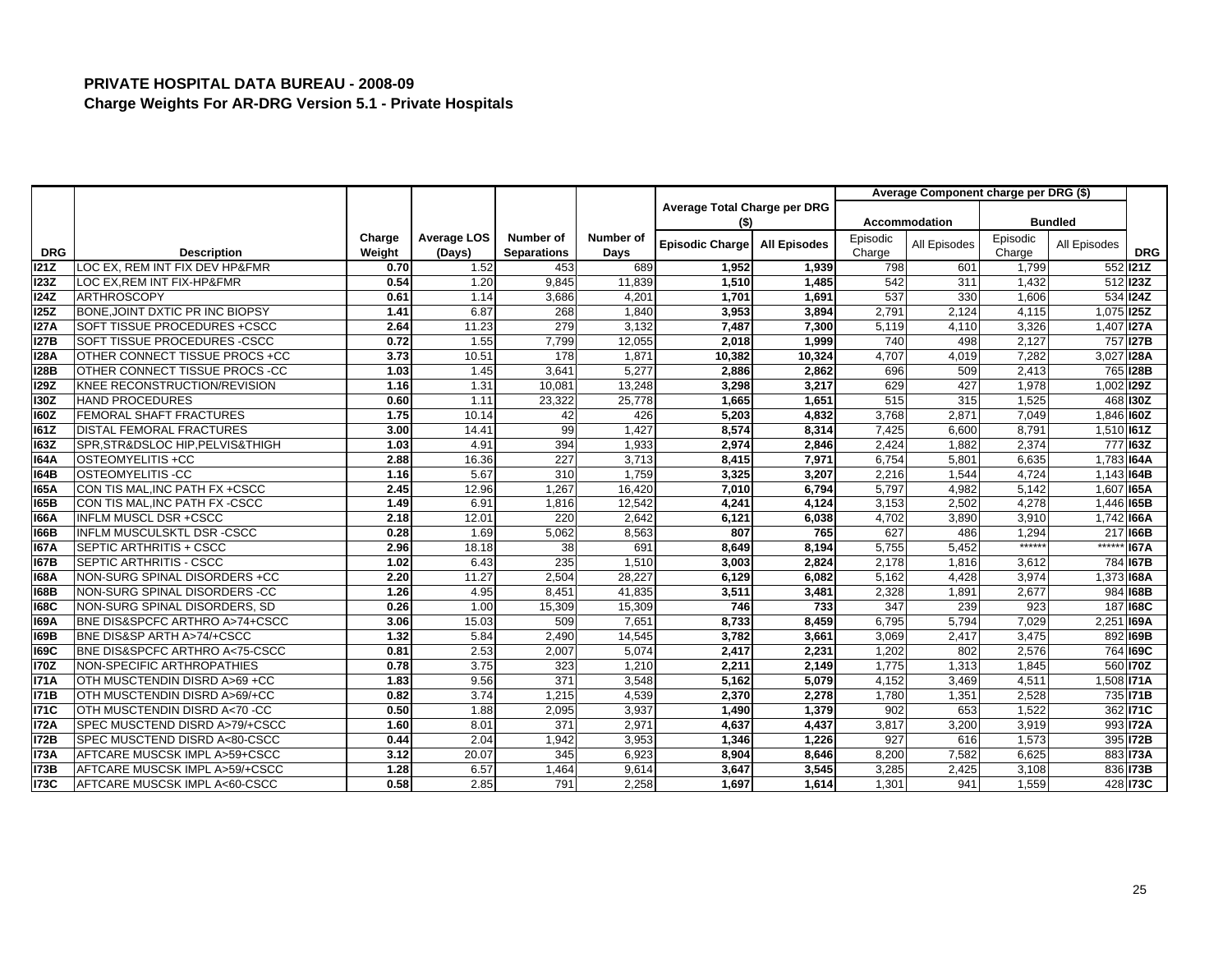|             |                                              |                    |              |                    |              |                    | Average Component charge per DRG (\$) |                    |                |                    |                   |                    |                |             |
|-------------|----------------------------------------------|--------------------|--------------|--------------------|--------------|--------------------|---------------------------------------|--------------------|----------------|--------------------|-------------------|--------------------|----------------|-------------|
|             |                                              |                    | <b>ICU</b>   |                    | Labour       |                    | Other                                 |                    | Pharmacy       |                    | <b>Prostheses</b> |                    | <b>Theatre</b> |             |
| <b>DRG</b>  | <b>Description</b>                           | Episodic<br>Charge | All Episodes | Episodic<br>Charge | All Episodes | Episodic<br>Charge | All Episodes                          | Episodic<br>Charge | All Episodes   | Episodic<br>Charge | All Episodes      | Episodic<br>Charge | All Episodes   | <b>DRG</b>  |
| 121Z        | LOC EX. REM INT FIX DEV HP&FMR               | *****              | *****        | U                  |              | 146                |                                       | 39                 |                | 1,914              | 161               | 855                | 593            | 121Z        |
| <b>I23Z</b> | LOC EX.REM INT FIX-HP&FMR                    | *****              | ******       | $\Omega$           | 0            | 129                |                                       | 37                 |                | 1,681              | 142               | 811                | 508            | 123Z        |
| 124Z        | <b>ARTHROSCOPY</b>                           | *****              | *****        | $\Omega$           | $\Omega$     | 220                | 14                                    | 39                 | 5              | 1,393              | 126               | 1,030              | 680            | 124Z        |
| 125Z        | BONE, JOINT DXTIC PR INC BIOPSY              | $****$             | $*****$      | $\Omega$           |              | 678                | 58                                    | $\overline{72}$    | 5              | 1,846              | 248               | 780                | 352            | 125Z        |
| <b>I27A</b> | SOFT TISSUE PROCEDURES +CSCC                 | 7.931              | 483          | $\Omega$           |              | 317                | 27                                    | 181                | 20             | 2,075              | 491               | 1.285              | 686            | <b>I27A</b> |
| <b>I27B</b> | SOFT TISSUE PROCEDURES -CSCC                 | 1,245              |              | $\Omega$           |              | 140                |                                       | 51                 | $\overline{7}$ | 795                | 152               | 913                | 576            | I27B        |
| <b>I28A</b> | OTHER CONNECT TISSUE PROCS +CC               | *****              | ******       | $\Omega$           |              | 282                | 32                                    | 171                | 27             | 4,323              | 2,477             | 1,163              | 608            | <b>I28A</b> |
| <b>I28B</b> | OTHER CONNECT TISSUE PROCS -CC               | *****              | *****        | $\Omega$           |              | 182                | 15                                    | 49                 | 6              | 1.880              | 964               | 895                | 598            | <b>128B</b> |
| <b>I29Z</b> | KNEE RECONSTRUCTION/REVISION                 | $****$             | $****$       | $\Omega$           |              | 262                | 30                                    | 57                 | 8              | 1,043              | 948               | 1,597              | 802            | 129Z        |
| <b>I30Z</b> | <b>HAND PROCEDURES</b>                       | 2,027              |              | O                  |              | 180                |                                       | 37                 |                | 724                | 207               | 947                | 648            | <b>I30Z</b> |
| <b>I60Z</b> | <b>FEMORAL SHAFT FRACTURES</b>               |                    | $\Omega$     | $\Omega$           |              | ******             | ******                                | ******             | ******         | *****              | *****:            | *****              | ******         | <b>160Z</b> |
| <b>161Z</b> | <b>DISTAL FEMORAL FRACTURES</b>              | *****              | *****        | $\Omega$           |              | *****:             | ******                                | ******             | ******         | $*****$            | ******            | $*****$            | ******         | <b>161Z</b> |
| <b>163Z</b> | SPR, STR&DSLOC HIP, PELVIS& THIGH            | *****              | ******       | $\Omega$           | $\Omega$     | 580                | 44                                    | 32                 |                | $*****$            | $*****$           | 506                | 89             | <b>163Z</b> |
| <b>164A</b> | OSTEOMYELITIS +CC                            | $****$             | *****        | $\Omega$           |              | 677                | 75                                    | 591                | 31             | 231                | 61                | 769                | 139            | <b>164A</b> |
| 164B        | <b>OSTEOMYELITIS-CC</b>                      |                    |              | O                  |              | 259                | 11                                    | 775                | 30             | 1,341              | 169               | 887                | 89             | 164B        |
| 165A        | CON TIS MAL, INC PATH FX + CSCC              | *****              | *****        | $\Omega$           |              | 693                | 60                                    | 205                | 18             | 906                | 49                | 769                | 39             | <b>165A</b> |
| <b>165B</b> | CON TIS MAL, INC PATH FX - CSCC              | *****              | *****        | $\Omega$           |              | 337                | 23                                    | 213                | 17             | 823                | 54                | 852                | 76             | 165B        |
| 166A        | <b>INFLM MUSCL DSR +CSCC</b>                 | $*****$            | ******       | $\Omega$           |              | 804                | 62                                    | 110                | 8              | $\overline{275}$   | 15                | 617                | 56             | <b>I66A</b> |
| <b>166B</b> | INFLM MUSCULSKTL DSR -CSCC                   |                    |              | O                  | O            | 338                |                                       | 25                 | Δ              | 389                |                   | 564                | 41             | <b>166B</b> |
| 167A        | SEPTIC ARTHRITIS + CSCC                      | $*****$            | ******       | $\Omega$           |              | ******             | $*****$                               | ******             | ******         | $*****$            | ******            | $*****$            | $*****$        | <b>167A</b> |
| <b>167B</b> | SEPTIC ARTHRITIS - CSCC                      |                    | $\Omega$     | $\Omega$           | $\Omega$     | 510                | 35                                    | 365                | 20             | 582                | 67                | 694                | 56             | 167B        |
| <b>168A</b> | NON-SURG SPINAL DISORDERS +CC                | 4.299              | 36           | $\Omega$           |              | 545                | 54                                    | 141                | 10             | 2,595              | 97                | 794                | 63             | <b>168A</b> |
| <b>168B</b> | NON-SURG SPINAL DISORDERS -CC                | $****$             | ******       | $\Omega$           | 0            | 595                | 37                                    | 82                 | 6              | 10,542             | 457               | 514                | 98             | <b>168B</b> |
| <b>168C</b> | NON-SURG SPINAL DISORDERS, SD                | $****$             | $*****$      | 0                  | $\Omega$     | 347                |                                       | 49                 |                | 1,126              | 32                | 445                | 268            | <b>168C</b> |
| <b>169A</b> | BNE DIS&SPCFC ARTHRO A>74+CSCC               | *****              | *****        | $\Omega$           |              | 638                | 74                                    | 100                |                | 1,968              | 93                | 1,261              | 114            | <b>169A</b> |
| 169B        | BNE DIS&SP ARTH A>74/+CSCC                   | *****              | *****        | $\Omega$           |              | 393                | 27                                    | 93                 |                | 2,133              | 182               | 1.264              | 128            | <b>169B</b> |
| <b>169C</b> | <b>BNE DIS&amp;SPCFC ARTHRO A&lt;75-CSCC</b> | $*****$            | $*****$      | $\Omega$           |              | 302                | 12                                    | 120                | 8              | 4,434              | 442               | 929                | 197            | <b>169C</b> |
| <b>I70Z</b> | NON-SPECIFIC ARTHROPATHIES                   |                    |              | $\Omega$           |              | 391                | 33                                    | 94                 | 6              | ******             | ******            | 729                | 183            | <b>170Z</b> |
| <b>171A</b> | OTH MUSCTENDIN DISRD A>69 +CC                | ******             | *****        | $\Omega$           | $\Omega$     | 255                | 19                                    | 47                 | 3              | $*****$            | *****             | 659                | 41             | <b>I71A</b> |
| <b>I71B</b> | OTH MUSCTENDIN DISRD A>69/+CC                | $****$             | $*****$      | $\Omega$           |              | 469                | 28                                    | 80                 |                | 2,385              | 39                | 405                | 85             | <b>I71B</b> |
| <b>I71C</b> | OTH MUSCTENDIN DISRD A<70 -CC                | $*****$            | $****$       | $\Omega$           |              | 331                | 13                                    | 43                 | 3              | 6.817              | 172               | 454                | 160            | <b>I71C</b> |
| <b>I72A</b> | SPEC MUSCTEND DISRD A>79/+CSCC               | *****              | *****        | $\Omega$           |              | 601                | 79                                    | 42                 |                | ******             | ******            | 474                | 49             | <b>I72A</b> |
| <b>I72B</b> | SPEC MUSCTEND DISRD A<80-CSCC                | *****              | *****        | $\Omega$           |              | 238                |                                       | 35                 | $\overline{2}$ | 955                | 22                | 451                | 171            | <b>I72B</b> |
| <b>I73A</b> | AFTCARE MUSCSK IMPL A>59+CSCC                | $****$             | *****        | $\Omega$           |              | 298                | 36                                    | 96                 | 12             | 322                | 18                | 973                | 73             | <b>I73A</b> |
| <b>I73B</b> | AFTCARE MUSCSK IMPL A>59/+CSCC               | $*****$            | $*****$      | $\Omega$           |              | 461                | 23                                    | 58                 | 5              | 1.648              | 81                | 489                | 124            | <b>173B</b> |
| <b>I73C</b> | AFTCARE MUSCSK IMPL A<60-CSCC                |                    | $\Omega$     | U                  |              | 476                | 16                                    | 86                 | 8              | 822                | 22                | 496                | 197            | <b>173C</b> |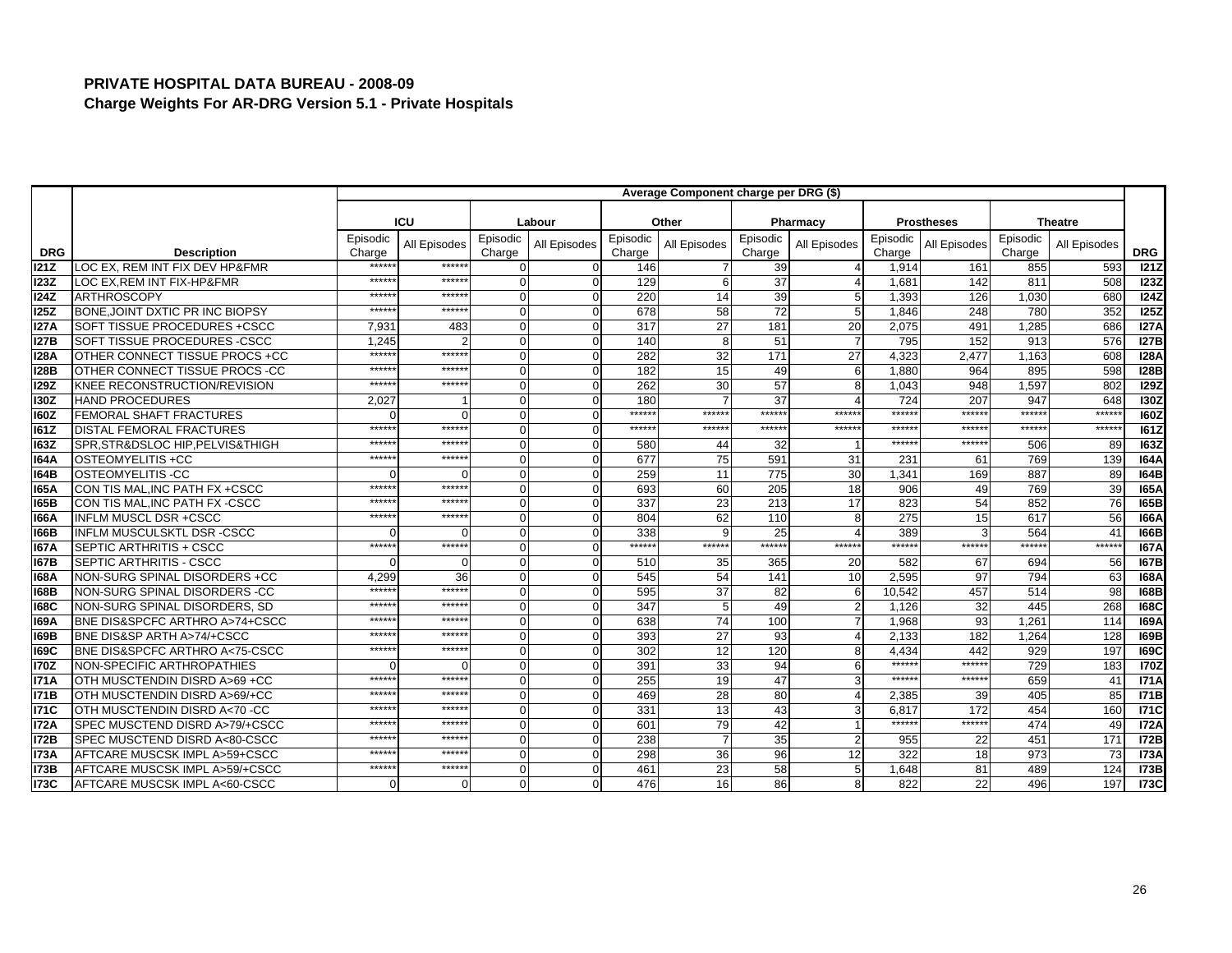|             |                                           |        |                    |                    |           |                              |                     |          | Average Component charge per DRG (\$) |          |                   |             |
|-------------|-------------------------------------------|--------|--------------------|--------------------|-----------|------------------------------|---------------------|----------|---------------------------------------|----------|-------------------|-------------|
|             |                                           |        |                    |                    |           | Average Total Charge per DRG |                     |          |                                       |          |                   |             |
|             |                                           |        |                    |                    |           | (\$)                         |                     |          | Accommodation                         |          | <b>Bundled</b>    |             |
|             |                                           | Charge | <b>Average LOS</b> | Number of          | Number of | <b>Episodic Charge</b>       | <b>All Episodes</b> | Episodic | All Episodes                          | Episodic | All Episodes      |             |
| <b>DRG</b>  | <b>Description</b>                        | Weight | (Days)             | <b>Separations</b> | Days      |                              |                     | Charge   |                                       | Charge   |                   | <b>DRG</b>  |
| <b>I74A</b> | INJ FRARM.WR.HND.FOOT A>74+CC             | 2.17   | 11.72              | 207                | 2.426     | 6,086                        | 5,997               | 5,023    | 4,368                                 | 4,94'    | $1,385$ $174A$    |             |
| <b>I74B</b> | INJ FRARM, WR, HND, FOOT A>74/+CC         | 1.01   | 4.88               | 387                | 1,888     | 2,926                        | 2,790               | 2,357    | 1,797                                 | 2,569    |                   | 876 74B     |
| <b>174C</b> | INJ FRARM, WR, HND, FOOT A<75-CC          | 0.34   | 1.22               | 1,781              | 2.172     | 1,030                        | 952                 | 559      | 319                                   | 1,113    |                   | 424 174C    |
| <b>I75A</b> | INJ SH, ARM, ELB, KN, LEG A>64+CC         | 3.00   | 14.74              | 699                | 10,303    | 8,453                        | 8,308               | 6,847    | 5,907                                 | 7,140    | 2,186 <b>175A</b> |             |
| <b>175B</b> | INJ SH, ARM, ELB, KN, LEG A>64/+CC        | 1.47   | 7.24               | 1,206              | 8,732     | 4,260                        | 4,062               | 3,418    | 2,778                                 | 3,653    | 1,190 <b>175B</b> |             |
| 175C        | INJ SH, ARM, ELB, KN, LEG A<65-CC         | 0.50   | 2.14               | 1,176              | 2,515     | 1.609                        | 1,394               | 1,130    | 738                                   | 1,381    |                   | 457 I75C    |
| <b>I76A</b> | OTH MUSCULOSKELETL DSR A>69+CC            | 2.21   | 11.79              | 136                | 1,604     | 6,718                        | 6,125               | 5,487    | 4,801                                 | 4,444    |                   | 784 176A    |
| 176B        | OTH MUSCTL DSR A>69/+CC                   | 0.92   | 4.34               | 305                | 1,324     | 2,832                        | 2,554               | 2,316    | 1,709                                 | 2,565    |                   | 656 176B    |
| <b>176C</b> | OTH MUSCULOSKELETL DSR A<70-CC            | 0.39   | 1.49               | 798                | 1.187     | 1,193                        | 1,083               | 700      | 431                                   | 1,083    |                   | 261 176C    |
| <b>I77A</b> | <b>FRACTURE OF PELVIS+CSCC</b>            | 3.48   | 17.67              | 488                | 8,623     | 9,761                        | 9,621               | 8,545    | 7,26                                  | 8,355    | 2,191 <b>177A</b> |             |
| <b>I77B</b> | FRACTURE OF PELVIS -CSCC                  | 2.15   | 10.39              | 730                | 7,588     | 6.028                        | 5,962               | 4.940    | 4.033                                 | 5,369    | 1,861 <b>177B</b> |             |
| <b>I78A</b> | FRACTURE NECK FEMUR+CSCC                  | 2.77   | 13.37              | 190                | 2,540     | 8,008                        | 7,671               | 6,322    | 5,290                                 | 7,630    | 2,008 178A        |             |
| <b>I78B</b> | FRACTURE OF NECK FEMUR-CSCC               | 1.50   | 6.91               | 316                | 2,183     | 4,430                        | 4,149               | 3,413    | 2,809                                 | 5,355    | 1,254 <b>178B</b> |             |
| J01Z        | MICROVASC TISS TRANSF SKN/BRST            | 4.92   | 8.64               | 332                | 2.869     | 13,920                       | 13,627              | 3,864    | 3,480                                 | 13,412   | $5,817$ J01Z      |             |
| J06A        | MAJOR PR MALIG BREAST CONDTNS             | 1.81   | 4.08               | 5,071              | 20,675    | 5,021                        | 5,007               | 1,732    | 1,420                                 | 4,147    | 2,356 J06A        |             |
| J06B        | MAJOR PR NON-MALIG BREAST CNDS            | 1.10   | 1.47               | 7,452              | 10,968    | 3.082                        | 3,053               | 719      | 590                                   | 3,504    |                   | 906 J06B    |
| <b>J07A</b> | MINOR PR MALIG BREAST CONDNS              | 1.00   | 1.38               | 5,890              | 8,118     | 2,779                        | 2,768               | 654      | 409                                   | 3,143    | 1,514 J07A        |             |
| <b>J07B</b> | MINOR PR NON-MALIG BREAST CNDS            | 0.45   | 1.03               | 5,094              | 5,263     | 1,304                        | 1,256               | 392      | 167                                   | 1,265    |                   | 462 J07B    |
| <b>J08A</b> | OTH SKN GRF&/DBRDMNT PR+CSCC              | 2.16   | 8.03               | 588                | 4.721     | 6.073                        | 5.970               | 3,889    | 3,115                                 | 4.669    | 1,699 J08A        |             |
| J08B        | OTH SKN GRF&/DBRDMNT PR-CSCC              | 0.61   | 1.35               | 20,136             | 27,281    | 1,719                        | 1,693               | 664      | 374                                   | 1,746    |                   | 593 J08B    |
| J09Z        | PERIANAL & PILONIDAL PR                   | 0.54   | 1.61               | 1,543              | 2,486     | 1,541                        | 1,488               | 712      | 475                                   | 1,558    |                   | 579 J09Z    |
| <b>J10Z</b> | <b>SKN.SUBC TIS &amp; BRST PLASTIC PR</b> | 0.73   | 1.27               | 16,364             | 20,766    | 2,049                        | 2,018               | 643      | 384                                   | 1,866    |                   | 584 J10Z    |
| J11Z        | OTHER SKIN, SUBC TIS & BRST PR            | 0.37   | 1.11               | 33,663             | 37,256    | 1,050                        | 1,032               | 439      | 228                                   | 1,126    |                   | 354 J11Z    |
| <b>J12A</b> | LMB PR +ULCR/CELS+CCC                     | 7.22   | 31.42              | 96                 | 3.016     | 20.190                       | 19,979              | 14,812   | 13,269                                | 12.433   | 3,497 J12A        |             |
| J12B        | LMB PR+ULCR/CELS-CCC+GRAFT                | 3.46   | 14.50              | 393                | 5,697     | 10,020                       | 9,587               | 7,442    | 5,927                                 | 9,307    | 2,771 J12B        |             |
| J12C        | LMB PR+ULCR/CELS-CCC-GRAFT                | 2.55   | 10.12              | 304                | 3,077     | 7,258                        | 7,067               | 4,493    | 3,59'                                 | 7,984    | 2,758 J12C        |             |
| <b>J13A</b> | LMB PR-ULCR/CELS+GRAFT+CSCC               | 2.74   | 11.79              | 243                | 2.866     | 7.805                        | 7,580               | 5,521    | 4,77'                                 | 5,973    | 1,794 J13A        |             |
| J13B        | LMB PR-ULCR/CELS-(GRFT&CSCC)              | 1.07   | 3.44               | 4,361              | 14,992    | 3,016                        | 2,975               | 1,883    | 1,445                                 | 2,946    |                   | 727 J13B    |
| J14Z        | MAJOR BREAST RECONSTRUCTIONS              | 2.56   | 6.56               | 435                | 2.853     | 7,436                        | 7,077               | 3,335    | 2,721                                 | 4,230    | $2,042$ J14Z      |             |
| J60A        | <b>SKIN ULCERS</b>                        | 2.79   | 14.06              | 913                | 12,837    | 7,850                        | 7,721               | 6,681    | 5,745                                 | 6,698    | 1,753 J60A        |             |
| J60B        | <b>SKIN ULCERS, SAMEDAY</b>               | 0.09   | 1.00               | 669                | 669       | 250                          | 247                 | 243      | 238                                   | $*****$  | $***$             | <b>J60B</b> |
| <b>J62A</b> | MAL BREAST DIS (A>69+CC)/+CSCC            | 1.05   | 5.56               | 1,343              | 7.463     | 2,980                        | 2,893               | 2,553    | 2,103                                 | 2,302    |                   | 657 J62A    |
| J62B        | MAL BREAST DIS (A>69-CC)/-CSCC            | 0.49   | 2.31               | 2,304              | 5,333     | 1,368                        | 1,345               | 886      | 679                                   | 1,568    |                   | 473 J62B    |
| J63Z        | NON-MALIGNANT BREAST DISORDERS            | 1.02   | 1.75               | 2,978              | 5,217     | 2,860                        | 2,817               | 871      | 658                                   | 3,383    | 1,287 J63Z        |             |
| <b>J64A</b> | CELLULITIS A>59 + CSCC                    | 2.59   | 13.52              | 997                | 13,478    | 7,327                        | 7,158               | 5,549    | 4,564                                 | 5,632    | 2.294 J64A        |             |
| <b>J64B</b> | CELLULITIS A>59 - CSCC / A<60             | 1.17   | 5.62               | 5,958              | 33,456    | 3,295                        | 3,235               | 2,412    | 1,773                                 | 2,851    | 1,224 J64B        |             |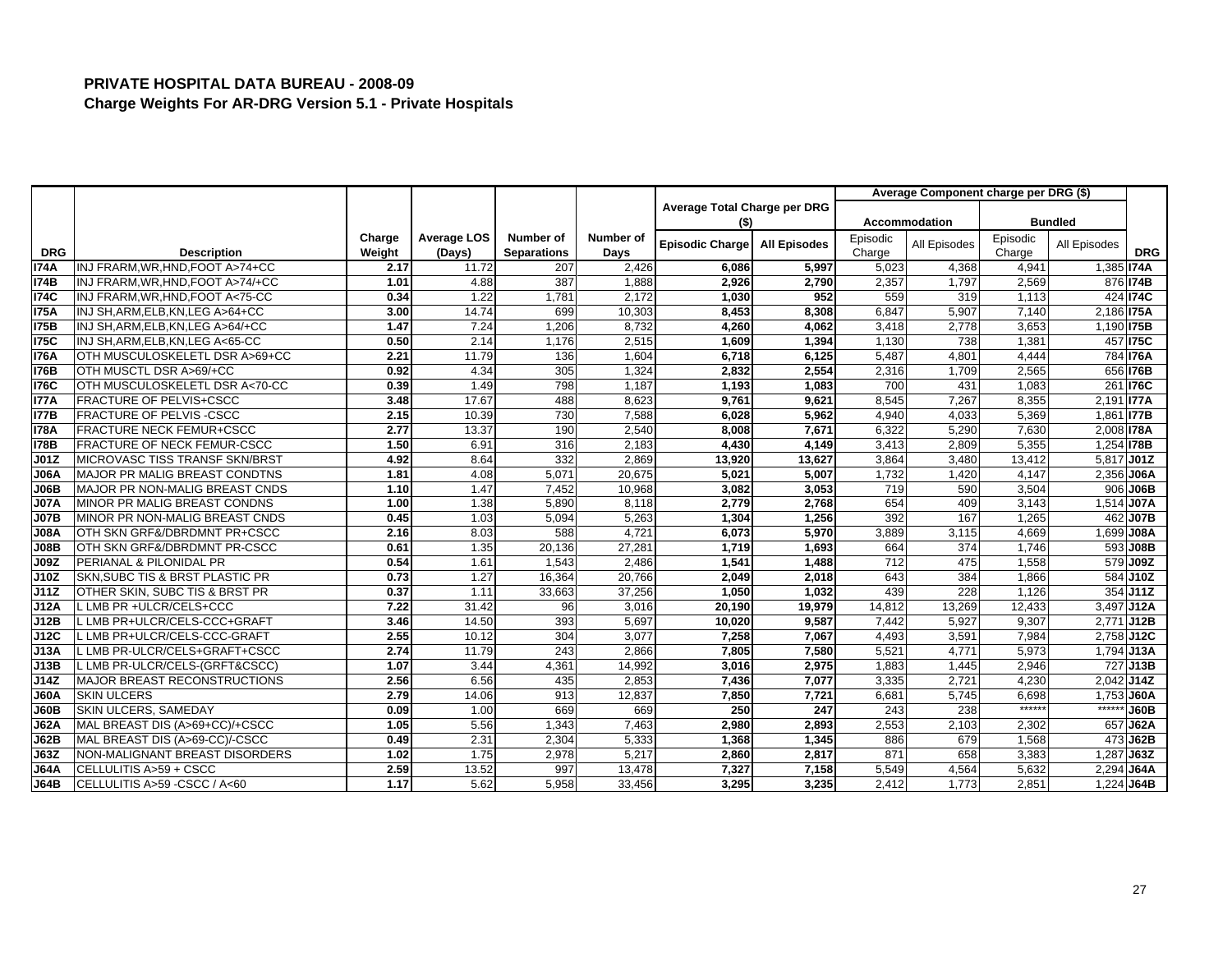|             |                                        |                    |              |                    |              |                    | Average Component charge per DRG (\$) |                    |                       |                    |                   |                    |                  |                  |
|-------------|----------------------------------------|--------------------|--------------|--------------------|--------------|--------------------|---------------------------------------|--------------------|-----------------------|--------------------|-------------------|--------------------|------------------|------------------|
|             |                                        |                    | <b>ICU</b>   |                    |              |                    |                                       |                    |                       |                    |                   |                    |                  |                  |
|             |                                        |                    |              |                    | Labour       |                    | Other                                 |                    | Pharmacy              |                    | <b>Prostheses</b> |                    | <b>Theatre</b>   |                  |
| <b>DRG</b>  | <b>Description</b>                     | Episodic<br>Charge | All Episodes | Episodic<br>Charge | All Episodes | Episodic<br>Charge | All Episodes                          | Episodic<br>Charge | All Episodes          | Episodic<br>Charge | All Episodes      | Episodic<br>Charge | All Episodes     | <b>DRG</b>       |
| I74A        | INJ FRARM.WR.HND.FOOT A>74+CC          |                    | $\Omega$     | $\Omega$           |              | 457                | 64                                    | ******             | *****                 | *****:             | *****             | 382                | 48               | <b>174A</b>      |
| <b>I74B</b> | INJ FRARM, WR, HND, FOOT A>74/+CC      |                    | $\cap$       | $\Omega$           | $\Omega$     | 333                | 25                                    | ******             | ******                | $*****$            | $******$          | 381                | 84               | <b>174B</b>      |
| <b>174C</b> | INJ FRARM, WR, HND, FOOT A<75-CC       | *****              | $*****$      | $\Omega$           | $\Omega$     | 130                | 8                                     | 26                 |                       | 109                |                   | 445                | 196              | <b>174C</b>      |
| I75A        | INJ SH, ARM, ELB, KN, LEG A>64+CC      | $*****$            | $*****$      | $\overline{0}$     |              | 635                | 74                                    | 83                 | 5                     | *****              | ******            | 592                | 25               | <b>I75A</b>      |
| <b>I75B</b> | INJ SH, ARM, ELB, KN, LEG A>64/+CC     | $*****$            | $*****$      | $\Omega$           |              | 348                | 33                                    | 65                 | 3                     | 1,287              | 16                | 493                | 22               | <b>175B</b>      |
| <b>I75C</b> | INJ SH.ARM.ELB.KN.LEG A<65-CC          |                    | $\Omega$     | $\Omega$           |              | 252                | 14                                    | 78                 |                       | 1.368              | 40                | 683                | 142              | <b>175C</b>      |
| <b>I76A</b> | OTH MUSCULOSKELETL DSR A>69+CC         | $*****$            | ******       | $\Omega$           | $\Omega$     | ******             | ******                                | ******             | ******                | ******             | ******            | 940                | 104              | <b>I76A</b>      |
| <b>I76B</b> | OTH MUSCTL DSR A>69/+CC                |                    | $\Omega$     | $\Omega$           | $\Omega$     | 684                | 40                                    | 54                 | 3                     | 649                | 30                | 600                | 112              | <b>176B</b>      |
| <b>I76C</b> | OTH MUSCULOSKELETL DSR A<70-CC         | *****              | *****        | $\overline{0}$     |              | 154                |                                       | 84                 | 3                     | 1.803              | 84                | 686                | 299              | <b>176C</b>      |
| <b>I77A</b> | <b>FRACTURE OF PELVIS+CSCC</b>         | $*****$            | $*****$      | $\Omega$           | $\Omega$     | 498                | 64                                    | 111                | 6                     | ******             | ******            | 404                | 12               | <b>I77A</b>      |
| <b>I77B</b> | <b>FRACTURE OF PELVIS-CSCC</b>         | *****              | *****        | $\Omega$           |              | 349                | 40                                    | 66                 | $\boldsymbol{\Delta}$ | ******             | *****             | *****              | *****:           | 177B             |
| <b>I78A</b> | FRACTURE NECK FEMUR+CSCC               | *****              | ******       | $\Omega$           |              | 570                | 63                                    | ******             | ******                | $******$           | ******            | $****$             | *****:           | <b>I78A</b>      |
| <b>I78B</b> | FRACTURE OF NECK FEMUR-CSCC            |                    | $\Omega$     | $\Omega$           | $\Omega$     | 375                | 36                                    | 67                 | 3                     | $*****$            | $******$          | $****$             | ******           | <b>178B</b>      |
| <b>J01Z</b> | <b>IMICROVASC TISS TRANSF SKN/BRST</b> | 3,377              | 875          | $\Omega$           |              | 208                | 24                                    | 231                | 42                    | 951                | 868               | 4.25'              | 2,305            | J <sub>01Z</sub> |
| <b>J06A</b> | <b>MAJOR PR MALIG BREAST CONDTNS</b>   | 2.147              | 14           | $\Omega$           |              | 357                | 47                                    | 64                 | 6                     | 558                | 311               | 1,928              | 845              | <b>J06A</b>      |
| J06B        | MAJOR PR NON-MALIG BREAST CNDS         | $*****$            | ******       | $\Omega$           | $\Omega$     | 809                | 106                                   | 55                 | 10                    | 1,301              | 342               | 1.599              | 1,099            | J06B             |
| <b>J07A</b> | MINOR PR MALIG BREAST CONDNS           | 1,036              |              | $\Omega$           |              | 285                | 24                                    | 32                 | $\overline{2}$        | 78                 | 24                | 1,576              | 790              | <b>J07A</b>      |
| <b>J07B</b> | MINOR PR NON-MALIG BREAST CNDS         | $*****$            | ******       | $\Omega$           | $\Omega$     | 319                | 17                                    | 26                 |                       | 17                 |                   | 1,012              | 607              | <b>J07B</b>      |
| <b>J08A</b> | OTH SKN GRF&/DBRDMNT PR+CSCC           | 4.329              | 147          | $\Omega$           |              | 268                | 15                                    | 78                 | $\overline{7}$        | 510                | 57                | 1.482              | 887              | J <sub>08A</sub> |
| <b>J08B</b> | OTH SKN GRF&/DBRDMNT PR-CSCC           | $*****$            | $*****$      | $\Omega$           |              | 245                |                                       | 28                 |                       | 388                | 3                 | 1,096              | 715              | J08B             |
| <b>J09Z</b> | PERIANAL & PILONIDAL PR                |                    | $\Omega$     | $\Omega$           |              | 170                | 12                                    | 45                 | $\overline{4}$        | 63                 |                   | 665                | 391              | <b>J09Z</b>      |
| J10Z        | SKN, SUBC TIS & BRST PLASTIC PR        | 1,951              |              | $\Omega$           |              | 3,596              | 201                                   | 45                 | $\overline{4}$        | 389                | 15                | 1,239              | 825              | J10Z             |
| J11Z        | OTHER SKIN, SUBC TIS & BRST PR         | $*****$            | ******       | $\Omega$           | $\Omega$     | 139                |                                       | 24                 |                       | 322                | 3                 | 675                | 442              | J11Z             |
| J12A        | LMB PR +ULCR/CELS+CCC                  | *****              | $****$       | $\Omega$           |              | 672                | 105                                   | ******             | ******                | 6.852              | 999               | 1.948              | 1.340            | J12A             |
| J12B        | LMB PR+ULCR/CELS-CCC+GRAFT             | $*****$            | $*****$      | $\Omega$           |              | 822                | 46                                    | 220                | 24                    | 337                | 12                | 1,206              | 792              | J12B             |
| J12C        | LMB PR+ULCR/CELS-CCC-GRAFT             | $*****$            | *****        | $\Omega$           |              | 527                | 38                                    | 209                | 17                    | 372                | 33                | 1,013              | 597              | J12C             |
| J13A        | .LMB PR-ULCR/CELS+GRAFT+CSCC           | *****              | *****        | $\Omega$           |              | 372                | 32                                    | 48                 | 3                     | 231                | 10                | 1.243              | 839              | J13A             |
| J13B        | LMB PR-ULCR/CELS-(GRFT&CSCC)           | $*****$            | ******       | $\Omega$           |              | 391                | 18                                    | 30                 | $\overline{2}$        | 271                | 3                 | 1,065              | $\overline{777}$ | J13B             |
| J14Z        | MAJOR BREAST RECONSTRUCTIONS           | 2.489              | 103          | $\Omega$           |              | 35                 |                                       | 206                | 44                    | 1,412              | 1.107             | 2,309              | 1,051            | J14Z             |
| <b>J60A</b> | <b>SKIN ULCERS</b>                     | $*****$            | $*****$      | $\Omega$           |              | 576                | 67                                    | 160                | 8                     | 279                | 13 <sup>1</sup>   | 681                | 30               | <b>J60A</b>      |
| <b>J60B</b> | SKIN ULCERS, SAMEDAY                   |                    | $\Omega$     | $\Omega$           |              | $\Omega$           |                                       | $\Omega$           | $\mathbf 0$           | $*****$            | ******            | $****$             | ******           | J60B             |
| J62A        | MAL BREAST DIS (A>69+CC)/+CSCC         | *****              | ******       | $\mathbf{O}$       |              | 342                | 24                                    | 147                | 11                    | 449                | 19                | 638                | 31               | <b>J62A</b>      |
| <b>J62B</b> | MAL BREAST DIS (A>69-CC)/-CSCC         | $*****$            | ******       | $\Omega$           | $\Omega$     | 393                | 12                                    | 123                | 15                    | 475                | 59                | 974                | 104              | J62B             |
| J63Z        | NON-MALIGNANT BREAST DISORDERS         | $*****$            | $*****$      | $\Omega$           | $\Omega$     | 112                | 12                                    | 53                 | 5                     | 303                | 11                | 1,450              | 835              | J63Z             |
| <b>J64A</b> | CELLULITIS A>59 + CSCC                 | 5,883              | 77           | $\Omega$           |              | 562                | 85                                    | $\overline{71}$    |                       | 186                | 14                | 673                | 40               | <b>J64A</b>      |
| <b>J64B</b> | CELLULITIS A>59 - CSCC / A<60          | $*****$            | ******       | $\Omega$           | $\Omega$     | 341                | 33                                    | 94                 | $\overline{7}$        | 230                | 8                 | 643                | 73               | J64B             |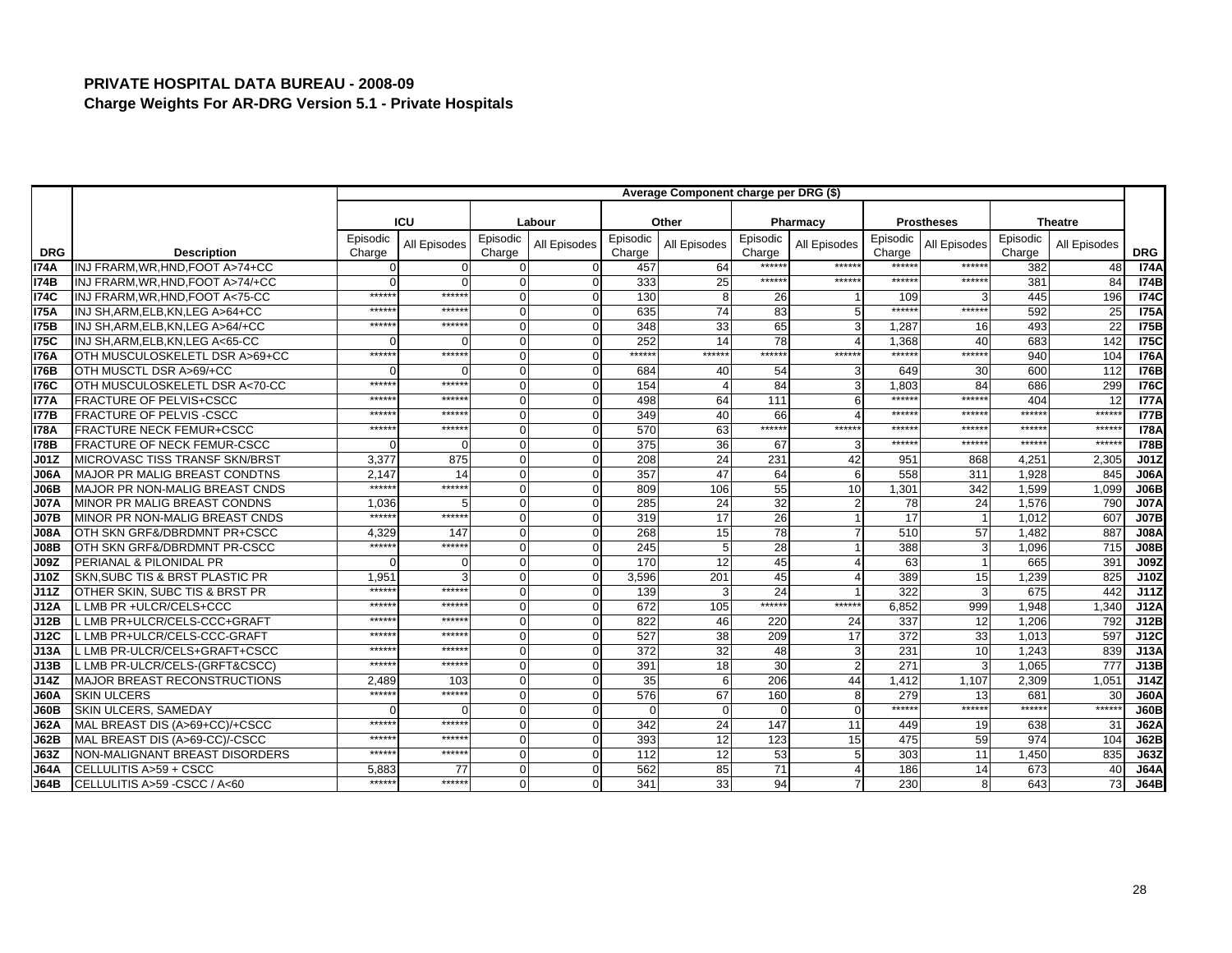|                  |                                     |        |             |                    |           |                              |                     |          | Average Component charge per DRG (\$) |          |                |                  |
|------------------|-------------------------------------|--------|-------------|--------------------|-----------|------------------------------|---------------------|----------|---------------------------------------|----------|----------------|------------------|
|                  |                                     |        |             |                    |           | Average Total Charge per DRG |                     |          |                                       |          |                |                  |
|                  |                                     |        |             |                    |           | (\$)                         |                     |          | <b>Accommodation</b>                  |          | <b>Bundled</b> |                  |
|                  |                                     | Charge | Average LOS | <b>Number of</b>   | Number of | <b>Episodic Charge</b>       | <b>All Episodes</b> | Episodic | All Episodes                          | Episodic | All Episodes   |                  |
| <b>DRG</b>       | <b>Description</b>                  | Weight | (Days)      | <b>Separations</b> | Days      |                              |                     | Charge   |                                       | Charge   |                | <b>DRG</b>       |
| <b>J65A</b>      | TRAUMA TO SKN.SUB TIS&BST A>69      | 1.63   | 8.02        | 947                | 7,597     | 4,567                        | 4,504               | 3,860    | 3,200                                 | 3,571    | 1,173          | <b>J65A</b>      |
| J65B             | TRAUMA TO SKN.SUB TIS&BST A<70      | 0.50   | 2.11        | 604                | 1,277     | 1,428                        | 1,392               | 965      | 644                                   | 1,288    | 480            | <b>J65B</b>      |
| <b>J67A</b>      | <b>MINOR SKIN DISORDERS</b>         | 1.20   | 4.11        | 1,616              | 6,631     | 3,350                        | 3,315               | 1,901    | 1,539                                 | 3,068    | 1,278          | <b>J67A</b>      |
| <b>J67B</b>      | MINOR SKIN DISORDERS, SAMEDAY       | 0.28   | 1.00        | 3,743              | 3,743     | 827                          | 770                 | 351      | 176                                   | 792      |                | 205 J67B         |
| J68A             | <b>MAJOR SKIN DISORDERS</b>         | 1.59   | 8.08        | 896                | 7.244     | 4.543                        | 4.406               | 3,767    | 3,204                                 | 3,408    | 1.114          | <b>J68A</b>      |
| J68B             | MAJOR SKIN DISORDERS, SAMEDAY       | 0.12   | 1.00        | 409                | 409       | 406                          | 338                 | 298      | 172                                   | 385      |                | 65 J68B          |
| K01Z             | <b>DIABETIC FOOT PROCEDURES</b>     | 5.40   | 20.33       | 784                | 15,939    | 15,098                       | 14,943              | 9,104    | 7,745                                 | 12,502   |                | 4,928 K01Z       |
| <b>K02Z</b>      | PITUITARY PROCEDURES                | 4.08   | 7.09        | 245                | 1.738     | 11,477                       | 11,290              | 2,873    | 2,286                                 | 9,699    |                | 4,750 K02Z       |
| K03Z             | <b>ADRENAL PROCEDURES</b>           | 2.60   | 4.99        | 195                | 973       | 7,849                        | 7,205               | 2,191    | 1,787                                 | 7.274    |                | 2,835 K03Z       |
| K04Z             | <b>MAJOR PROCEDURES FOR OBESITY</b> | 2.59   | 1.59        | 13,727             | 21,785    | 7,762                        | 7,180               | 808      | 506                                   | 4,602    |                | 2,119 K04Z       |
| <b>K05Z</b>      | PARATHYROID PROCEDURES              | 1.26   | 1.91        | 1,077              | 2,061     | 3,543                        | 3,497               | 988      | 706                                   | 3,540    |                | 1,765 K05Z       |
| K06Z             | <b>THYROID PROCEDURES</b>           | 1.40   | 2.03        | 4,758              | 9,642     | 3,903                        | 3,872               | 895      | 612                                   | 3,897    |                | 2,312 K06Z       |
| <b>K07Z</b>      | <b>OBESITY PROCEDURES</b>           | 1.65   | 3.06        | 2,556              | 7,827     | 4,585                        | 4,569               | 1,568    | 1,313                                 | 4,619    |                | 1,617 K07Z       |
| K08Z             | THYROGLOSSAL PROCEDURES             | 0.74   | 1.24        | 212                | 262       | 2,084                        | 2,054               | 618      | 443                                   | 2,073    |                | 743 K08Z         |
| K09Z             | OTHER ENDCRN, NUTR& META OR PR      | 3.29   | 7.92        | 365                | 2,892     | 9,222                        | 9,095               | 4,507    | 3,420                                 | 7,253    |                | 2,484 K09Z       |
| <b>K40Z</b>      | ENDOSC/INVEST PR METAB DSDR-CC      | 0.30   | 1.18        | 5,106              | 6.027     | 838                          | 821                 | 555      | 200                                   | 724      |                | 397 K40Z         |
| <b>K60A</b>      | DIABETES + CSCC                     | 2.59   | 12.55       | 797                | 10,000    | 7,309                        | 7,172               | 5,431    | 4,395                                 | 5,616    |                | 2,276 K60A       |
| <b>K60B</b>      | <b>DIABETES - CSCC</b>              | 1.53   | 5.12        | 2,311              | 11,822    | 4,319                        | 4.229               | 2,323    | 1,798                                 | 2,720    |                | 1,056 K60B       |
| <b>K61Z</b>      | SEVERE NUTRITIONAL DISTURBANCE      | 2.84   | 13.61       | 71                 | 966       | 8,075                        | 7,848               | 5,484    | 4,248                                 | 7,319    |                | 3,196 K61Z       |
| <b>K62A</b>      | MISC METABOLIC DISRD + CCC          | 2.52   | 12.96       | 439                | 5,691     | 7,113                        | 6,968               | 5,228    | 4,406                                 | 5,674    |                | 2,236 K62A       |
| K62B             | MISC METABOLIC DISRD A>74/+SCC      | 1.07   | 4.98        | 2,468              | 12,302    | 3,002                        | 2,948               | 2,305    | 1,820                                 | 3,262    |                | 1,014 K62B       |
| K62C             | MISC METABOLIC DISRD A<75-CSCC      | 0.35   | 1.89        | 3,345              | 6,321     | 1,002                        | 958                 | 738      | 515                                   | 1,106    |                | 359 K62C         |
| K63Z             | <b>INBORN ERRORS OF METABOLISM</b>  | 0.81   | 3.45        | 111                | 383       | 2,339                        | 2,255               | 1,689    | 1,232                                 | 2,925    |                | 791 K63Z         |
| <b>K64A</b>      | <b>ENDOCRINE DISORDERS + CSCC</b>   | 2.61   | 12.25       | 221                | 2,707     | 7,397                        | 7,230               | 5,026    | 4,162                                 | 5,560    |                | 2,365 K64A       |
| K64B             | <b>ENDOCRINE DISORDERS - CSCC</b>   | 0.79   | 3.74        | 806                | 3,012     | 2,283                        | 2,195               | 1,916    | 1,381                                 | 2,007    |                | 700 K64B         |
| $L$ 02A          | OP INS PERI CATH DIALYSIS+CSCC      | ****** | ******      | $******$           | $*****$   | ******                       | $*****$             | $******$ | $*****$                               | $*****$  | $***$ **       | L <sub>02A</sub> |
| L02B             | OP INS PERI CATH DIALYSIS-CSCC      | 0.87   | 2.16        | 37                 | 80        | 2,553                        | 2,415               | 772      | 501                                   | 3.580    | 1.258          | L02B             |
| L03A             | KDNY, URT&MJR BLDR PR NPSM+CSCC     | 5.80   | 12.64       | 605                | 7,650     | 16,114                       | 16,061              | 5,371    | 4,900                                 | 13,124   | 5,901          | L03A             |
| L03B             | KDNY, URT&MJR BLDR PR NPSM-CSCC     | 3.01   | 5.39        | 1,343              | 7,233     | 8,422                        | 8,322               | 2,556    | 2,177                                 | 8,403    | 3,648 L03B     |                  |
| L <sub>04A</sub> | KDY, URT&MJR BLDR PR N-NPM+CCC      | 4.03   | 12.88       | 183                | 2,357     | 11,417                       | 11,168              | 5.643    | 4.687                                 | 8.058    | 3,831 L04A     |                  |
| L04B             | KDY, URT&MJR BLDR PR N-NPM+SMCC     | 1.95   | 4.76        | 569                | 2,711     | 5,876                        | 5,411               | 2,257    | 1,614                                 | 6,284    | 2,418 L04B     |                  |
| L04C             | KDY, URT&MJR BLDR PR N-NPM-CC       | 1.13   | 2.19        | 3,071              | 6,719     | 3,411                        | 3,133               | 1,060    | 659                                   | 4,099    | 1,607 L04C     |                  |
| $L$ 05A          | TRANURETH PROSTATECTOMY +CSCC       | 3.02   | 11.50       | 179                | 2,059     | 8,510                        | 8.367               | 5,074    | 4.025                                 | 6,385    | 3.246          | L <sub>05A</sub> |
| L05B             | TRANURETH PROSTATECTOMY -CSCC       | 1.50   | 3.65        | 1,239              | 4,521     | 4,240                        | 4,164               | 1,965    | 1,307                                 | 3,984    | 2,180          | L05B             |
| $L$ 06A          | MINOR BLADDER PROCEDURES+CSCC       | 2.86   | 9.72        | 248                | 2,411     | 7,925                        | 7.925               | 4,731    | 3,910                                 | 5.506    | 2,287          | <b>L06A</b>      |
| L06B             | MINOR BLADDER PROCEDURES - CSCC     | 0.89   | 1.96        | 2,781              | 5,454     | 2,492                        | 2,458               | 990      | 635                                   | 2,208    |                | 994 L06B         |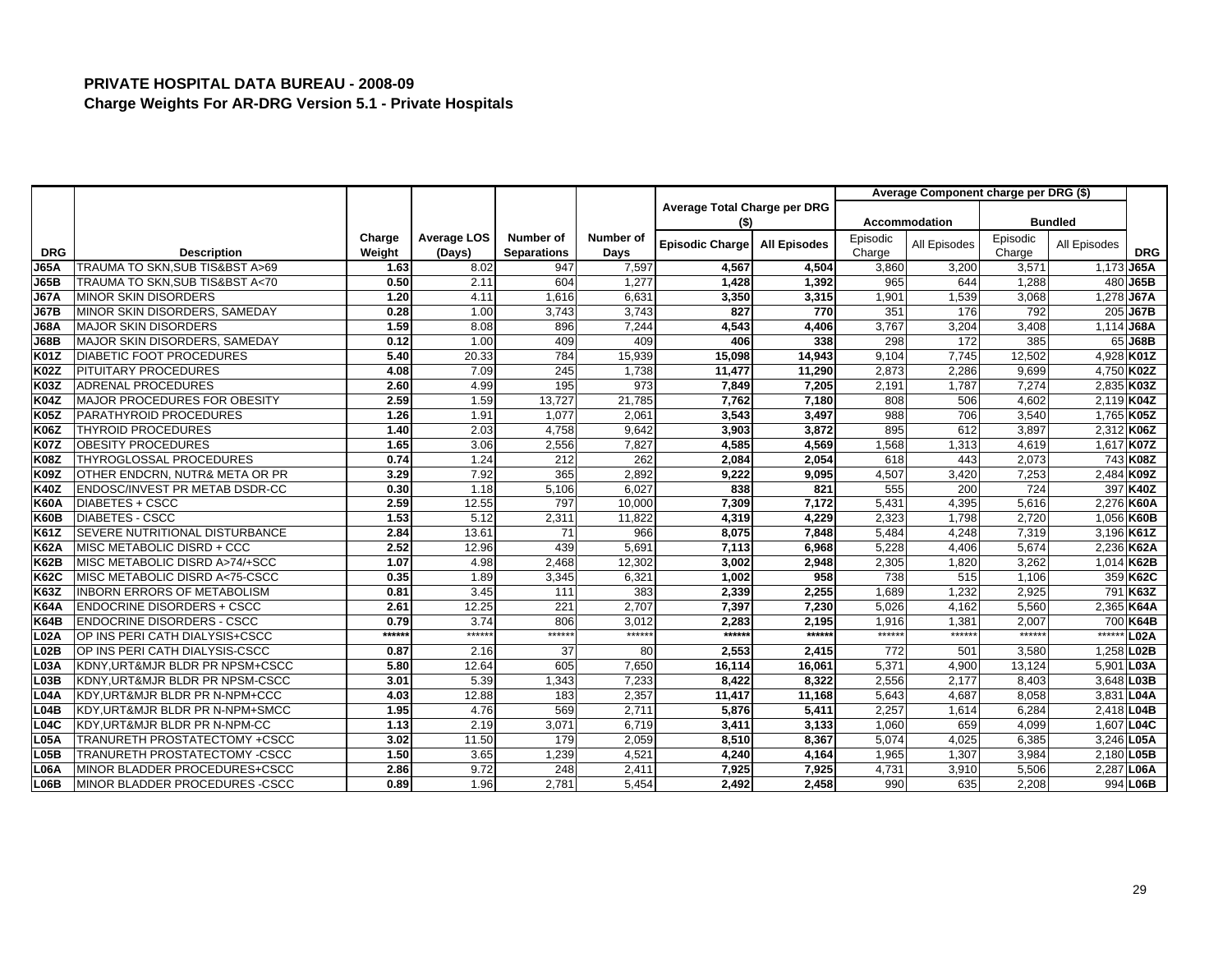|                   |                                    |                    |              |                    |              |                    | Average Component charge per DRG (\$) |                    |                |                    |                   |                    |                |                  |
|-------------------|------------------------------------|--------------------|--------------|--------------------|--------------|--------------------|---------------------------------------|--------------------|----------------|--------------------|-------------------|--------------------|----------------|------------------|
|                   |                                    |                    |              |                    |              |                    |                                       |                    |                |                    |                   |                    |                |                  |
|                   |                                    |                    | ICU          |                    | Labour       |                    | Other                                 |                    | Pharmacy       |                    | <b>Prostheses</b> |                    | <b>Theatre</b> |                  |
| <b>DRG</b>        | <b>Description</b>                 | Episodic<br>Charge | All Episodes | Episodic<br>Charge | All Episodes | Episodic<br>Charge | All Episodes                          | Episodic<br>Charge | All Episodes   | Episodic<br>Charge | All Episodes      | Episodic<br>Charge | All Episodes   | <b>DRG</b>       |
| <b>J65A</b>       | TRAUMA TO SKN.SUB TIS&BST A>69     | *****              | *****        | 0                  |              | 455                | 55                                    | 71                 |                | *****              | *****:            | 593                | 33             | <b>J65A</b>      |
| J65B              | TRAUMA TO SKN.SUB TIS&BST A<70     | $****$             | $*****$      | $\Omega$           | $\Omega$     | 227                | 11                                    | 64                 |                | ******             | ******            | 694                | 239            | <b>J65B</b>      |
| <b>J67A</b>       | <b>MINOR SKIN DISORDERS</b>        | $****$             | *****        | $\Omega$           | $\Omega$     | 174                | 12                                    | 56                 | 5              | 293                | 10                | 1,437              | 454            | <b>J67A</b>      |
| <b>J67B</b>       | MINOR SKIN DISORDERS, SAMEDAY      |                    |              | $\Omega$           |              | 85                 |                                       | 24                 |                | 255                |                   | 627                | 384            | <b>J67B</b>      |
| <b>J68A</b>       | <b>MAJOR SKIN DISORDERS</b>        | $****$             | $*****$      | $\Omega$           | $\Omega$     | 260                | 21                                    | 95                 | 5              | 292                | 8                 | 665                | 29             | <b>J68A</b>      |
| <b>J68B</b>       | MAJOR SKIN DISORDERS, SAMEDAY      |                    | ∩            | $\Omega$           |              | ******             | $*****$                               | ******             | ******         | ******             | $*****$           | 508                | 88             | <b>J68B</b>      |
| <b>K01Z</b>       | <b>DIABETIC FOOT PROCEDURES</b>    | 6,459              | 387          | $\Omega$           | $\Omega$     | 714                | 77                                    | 454                | 43             | 1.808              | 501               | 2,056              | 1,146          | <b>K01Z</b>      |
| <b>K02Z</b>       | PITUITARY PROCEDURES               | 3,334              | 1.687        | $\Omega$           | $\Omega$     | 524                | 73                                    | 164                | 15             | 898                | 846               | 3,358              | 1,631          | <b>K02Z</b>      |
| <b>K03Z</b>       | <b>ADRENAL PROCEDURES</b>          | 2,348              | 903          | $\Omega$           |              | 538                | 55                                    | 100                | 9              | 548                | 396               | 2,340              | 1,176          | <b>K03Z</b>      |
| <b>K04Z</b>       | MAJOR PROCEDURES FOR OBESITY       | 1.99'              | 51           | $\Omega$           | $\Omega$     | 222                | 23                                    | 84                 | 10             | 3,274              | 2.942             | 3.249              | 1,523          | <b>K04Z</b>      |
| <b>K05Z</b>       | PARATHYROID PROCEDURES             | 2.435              | 57           | $\mathbf{0}$       | $\Omega$     | 183                | 25                                    | 28                 | 2              | 156                | 124               | 1.725              | 801            | K05Z             |
| <b>K06Z</b>       | <b>THYROID PROCEDURES</b>          | 2,628              | 61           | $\Omega$           | $\Omega$     | 248                | 29                                    | 41                 | $\overline{4}$ | 241                | 180               | 1,638              | 663            | <b>K06Z</b>      |
| <b>K07Z</b>       | <b>OBESITY PROCEDURES</b>          | 2.72'              | 14           | $\Omega$           | $\Omega$     | 276                | 35                                    | 78                 | 10             | 624                | 114               | 2,236              | 1,464          | <b>K07Z</b>      |
| <b>K08Z</b>       | <b>THYROGLOSSAL PROCEDURES</b>     | *****              | ******       | $\mathbf{O}$       | $\Omega$     | 117                | 10                                    | 61                 | $\overline{7}$ | $\overline{115}$   | 29                | 1.266              | 794            | <b>K08Z</b>      |
| <b>K09Z</b>       | OTHER ENDCRN. NUTR& META OR PR     | 3.097              | 297          | $\Omega$           | $\Omega$     | 582                | 64                                    | 452                | 67             | 2,141              | 1,250             | 2,465              | 1,439          | <b>K09Z</b>      |
| <b>K40Z</b>       | ENDOSC/INVEST PR METAB DSDR-CC     | $****$             | ******       | $\Omega$           | $\Omega$     | 233                |                                       | 35                 | $\Omega$       | 209                | 2                 | 439                | 217            | <b>K40Z</b>      |
| <b>K60A</b>       | <b>DIABETES + CSCC</b>             | 7,186              | 270          | $\Omega$           |              | 522                | 71                                    | 173                | 11             | 451                | 29                | 1,131              | 58             | <b>K60A</b>      |
| K60B              | <b>DIABETES - CSCC</b>             | 2,818              | 35           | $\Omega$           | $\Omega$     | 325                | 25                                    | 96                 | 3              | 7,017              | 1,242             | 1,426              | 28             | <b>K60B</b>      |
| <b>K61Z</b>       | SEVERE NUTRITIONAL DISTURBANCE     | $****$             | $*****$      | $\Omega$           | $\Omega$     | ******             | $*****$                               | ******             | ******         | $*****$            | $*****$           | $*****$            | ******         | <b>K61Z</b>      |
| <b>K62A</b>       | MISC METABOLIC DISRD + CCC         | 3,975              | 154          | $\Omega$           | $\Omega$     | 483                | 53                                    | 379                | 24             | 622                | 17                | 598                | 33             | <b>K62A</b>      |
| K62B              | MISC METABOLIC DISRD A>74/+SCC     | 3,208              | 27           | $\Omega$           | $\Omega$     | 467                | 30                                    | 80                 | $\mathbf{3}$   | 168                |                   | 510                | 31             | <b>K62B</b>      |
| <b>K62C</b>       | MISC METABOLIC DISRD A<75-CSCC     | 3,733              | 16           | $\Omega$           | $\Omega$     | 252                |                                       | 68                 | $\mathfrak{p}$ | 289                | 2                 | 484                | 34             | <b>K62C</b>      |
| IK63Z             | <b>INBORN ERRORS OF METABOLISM</b> |                    | $\cap$       | $\Omega$           | $\Omega$     | ******             | $*****$                               | ******             | ******         | *****:             | $*****$           | 925                | 217            | <b>K63Z</b>      |
| <b>K64A</b>       | <b>ENDOCRINE DISORDERS + CSCC</b>  | $****$             | $****$       | $\Omega$           | $\Omega$     | 868                | 79                                    | 241                | 14             | *****:             | *****             | 762                | 48             | <b>K64A</b>      |
| <b>K64B</b>       | <b>ENDOCRINE DISORDERS - CSCC</b>  | *****              | $*****$      | $\Omega$           |              | 85                 |                                       | 53                 | $\mathfrak{p}$ | ******             | *****             | 1.068              | 33             | <b>K64B</b>      |
| <b>L02A</b>       | OP INS PERI CATH DIALYSIS+CSCC     | $****$             | *****        | ******             | ******       | *****              | $****$                                | $*****$            | ******         | $*****$            | ******            | $*****$            | ******         | L <sub>02A</sub> |
| L02B              | OP INS PERI CATH DIALYSIS-CSCC     |                    |              | O                  | O            | *****              | $****$                                | ******             | ******         | 199                | 86                | 943                | 535            | L02B             |
| <b>L03A</b>       | KDNY, URT&MJR BLDR PR NPSM+CSCC    | 5,307              | 2,167        | $\Omega$           | $\Omega$     | 838                | 133                                   | 507                | 49             | 1,251              | 1,196             | 2,973              | 1,558          | <b>L03A</b>      |
| L <sub>03</sub> B | KDNY, URT&MJR BLDR PR NPSM-CSCC    | 3.01'              | 363          | $\overline{0}$     | $\Omega$     | 368                | 45                                    | 66                 | 5              | 924                | 826               | 2.317              | 1,221          | L <sub>03B</sub> |
| <b>L04A</b>       | KDY, URT&MJR BLDR PR N-NPM+CCC     | 5,684              | 1,025        | $\mathbf{O}$       | $\Omega$     | 1,358              | 215                                   | 415                | 34             | 513                | 373               | 1,827              | 839            | <b>L04A</b>      |
| L04B              | KDY, URT&MJR BLDR PR N-NPM+SMCC    | 3,536              | 180          | $\Omega$           | $\Omega$     | 482                | 41                                    | 82                 | $\overline{4}$ | 590                | 417               | 1,404              | 728            | L04B             |
| L04C              | KDY.URT&MJR BLDR PR N-NPM-CC       | 2.435              | 21           | $\mathbf{O}$       |              | 231                | 16                                    | 65                 | 3              | 276                | 186               | 1.253              | 636            | L04C             |
| <b>L05A</b>       | TRANURETH PROSTATECTOMY +CSCC      | $****$             | ******       | $\Omega$           | $\Omega$     | 487                | 63                                    | 38                 | 3              | 295                | 31                | 1,448              | 679            | <b>L05A</b>      |
| L05B              | TRANURETH PROSTATECTOMY -CSCC      | $****$             | *****        | $\Omega$           | $\Omega$     | 339                | 28                                    | 37                 | 2              | 261                | 11                | 1,473              | 622            | L05B             |
| L06A              | MINOR BLADDER PROCEDURES+CSCC      | 6.217              | 627          | 0                  |              | 430                | 35                                    | 185                | 8              | 1.644              | 378               | 1,190              | 590            | <b>L06A</b>      |
| L06B              | MINOR BLADDER PROCEDURES -CSCC     | $*****$            | ******       | $\Omega$           |              | 61                 |                                       | 343                | 23             | 2.322              | 402               | 769                | 395            | L06B             |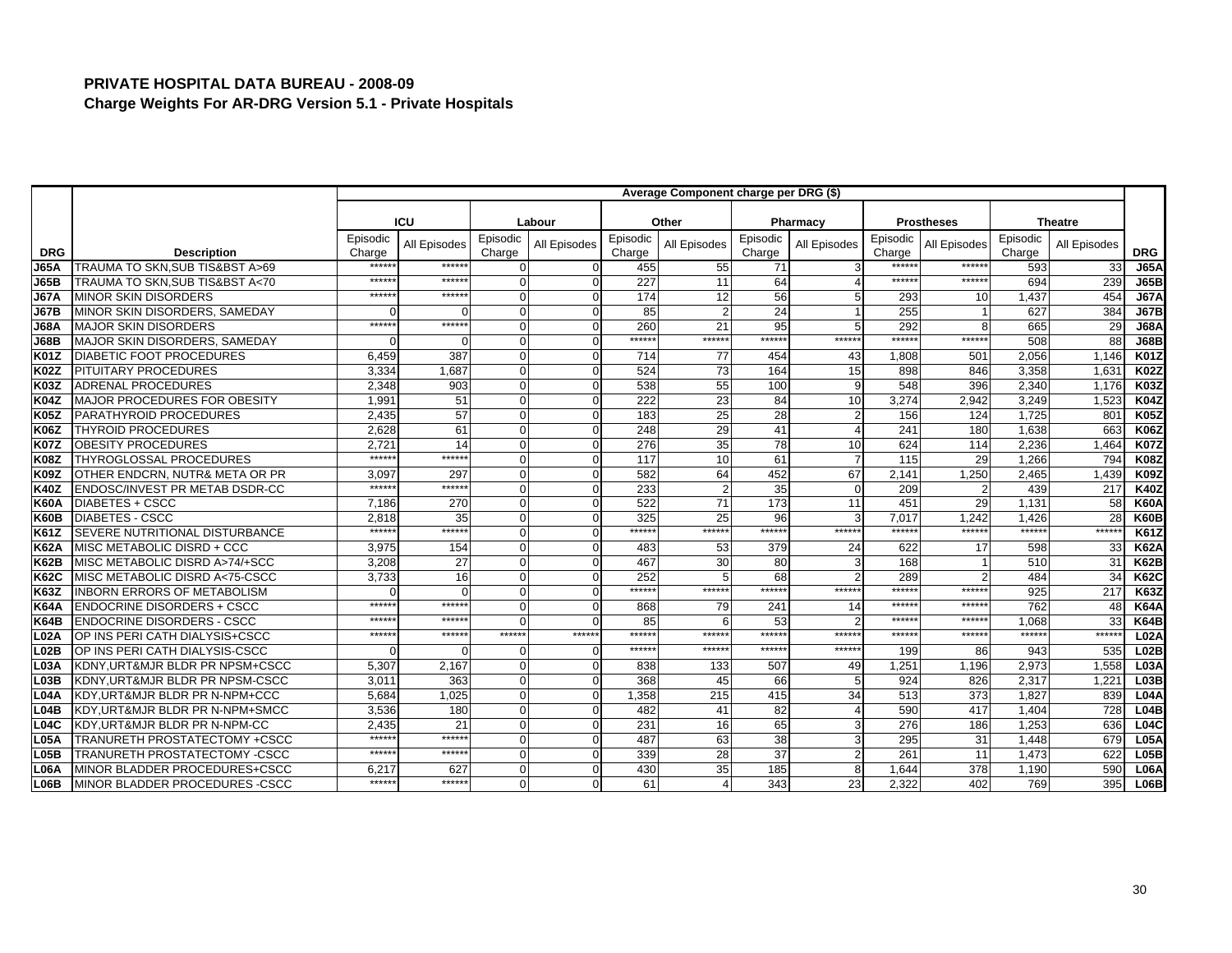|                   |                                       |        |                    |                    |                  |                              |                     |          | Average Component charge per DRG (\$) |          |                |                  |
|-------------------|---------------------------------------|--------|--------------------|--------------------|------------------|------------------------------|---------------------|----------|---------------------------------------|----------|----------------|------------------|
|                   |                                       |        |                    |                    |                  | Average Total Charge per DRG |                     |          |                                       |          |                |                  |
|                   |                                       |        |                    |                    |                  | (\$)                         |                     |          | <b>Accommodation</b>                  |          | <b>Bundled</b> |                  |
|                   |                                       | Charge | <b>Average LOS</b> | <b>Number of</b>   | Number of        | Episodic Charge              | <b>All Episodes</b> | Episodic | All Episodes                          | Episodic | All Episodes   |                  |
| <b>DRG</b>        | <b>Description</b>                    | Weight | (Days)             | <b>Separations</b> | Days             |                              |                     | Charge   |                                       | Charge   |                | <b>DRG</b>       |
| L07A              | <b>TRANSURETHRAL PROCS + CSCC</b>     | 1.57   | 6.50               | 299                | 1,944            | 4,366                        | 4,337               | 3,015    | 2,390                                 | 3,326    | 1,290          | L <sub>07A</sub> |
| <b>L07B</b>       | TRANSURETHRAL PROCS - CSCC            | 0.50   | 1.37               | 8,908              | 12,162           | 1,420                        | 1,375               | 661      | 295                                   | 1,399    |                | 715 L07B         |
| <b>L08A</b>       | URETHRAL PROCEDURES + CC              | 0.73   | 2.44               | 238                | 581              | 2,094                        | 2,033               | 1,293    | 902                                   | 2,117    |                | 694 L08A         |
| L08B              | URETHRAL PROCEDURES - CC              | 0.45   | 1.41               | 2,335              | 3,283            | 1,285                        | 1,252               | 747      | 467                                   | 1,317    |                | 472 L08B         |
| L09A              | OTH KIDNY & URNRY TRACT PR+CCC        | 5.50   | 19.98              | 56                 | 1,119            | 16,098                       | 15,236              | 9,547    | 8,695                                 | 10,302   |                | 3,495 L09A       |
| L <sub>09</sub> B | OTH KIDNY & URNRY TRACT PR+SCC        | 3.16   | 6.77               | 35                 | 237              | 9,005                        | 8,748               | 3,416    | 2,440                                 | 4,966    |                | 2,412 L09B       |
| L <sub>09</sub> C | OTH KIDNY & URNRY TRCT PR-CSCC        | 1.62   | 2.47               | 314                | $\overline{777}$ | 4,521                        | 4,478               | 1,373    | 936                                   | 3,297    |                | 1,249 L09C       |
| <b>L40Z</b>       | <b>URETEROSCOPY</b>                   | 0.56   | 1.49               | 816                | 1,212            | 1,693                        | 1,558               | 756      | 426                                   | 1,784    |                | 628 L40Z         |
| L41Z              | CYSTOURETHROSCOPY, SAMEDAY            | 0.28   | 1.00               | 25,288             | 25,288           | 807                          | 785                 | 371      | 114                                   | 816      |                | 365 L41Z         |
| L42Z              | <b>ESW LITHOTRIPSY+URINARY STONES</b> | 0.89   | 1.08               | 2,500              | 2,689            | 2,491                        | 2,453               | 651      | 103                                   | 2,492    |                | 2,011 L42Z       |
| <b>L60A</b>       | <b>RENAL FAILURE +CCC</b>             | 3.79   | 16.25              | 226                | 3,673            | 10,787                       | 10,500              | 7,600    | 6,322                                 | 8,567    |                | 2,540 L60A       |
| L60B              | <b>RENAL FAILURE +SCC</b>             | 2.23   | 10.23              | 323                | 3,303            | 6,279                        | 6,162               | 4,754    | 3,945                                 | 5,349    |                | 1,739 L60B       |
| <b>L60C</b>       | <b>RENAL FAILURE -CSCC</b>            | 1.38   | 5.83               | 552                | 3,220            | 3,936                        | 3,829               | 2,874    | 2,307                                 | 3,764    | 1,261          | L60C             |
| L61Z              | <b>ADMIT FOR RENAL DIALYSIS</b>       | 0.13   | 1.00               | 76,861             | 76.947           | 365                          | 348                 | 358      | 76                                    | 364      |                | 268 L61Z         |
| <b>L62A</b>       | KDNY&UNRY TRCT NEOPLASMS +CSCC        | 1.52   | 7.66               | 748                | 5,725            | 4,371                        | 4,202               | 3,508    | 2,931                                 | 3,873    |                | 1,098 L62A       |
| L62B              | KDNY&UNRY TRCT NEOPLASMS -CSCC        | 0.55   | 1.78               | 3,187              | 5,669            | 1,550                        | 1,526               | 1,018    | 549                                   | 1,504    |                | 676 L62B         |
| L63A              | KDNY & UNRY TRCT INF +CCC             | 2.82   | 14.04              | 470                | 6,600            | 8,005                        | 7,801               | 6,064    | 5,019                                 | 5,665    |                | 2,218 L63A       |
| L63B              | KDNY & UNRY TRCT INF A>69/+SCC        | 1.44   | 6.67               | 4,038              | 26,914           | 4,047                        | 3,994               | 3,162    | 2,409                                 | 3,492    |                | 1,451 L63B       |
| L63C              | KDNY & UNRY TRCT INF A<70-CSCC        | 0.67   | 3.00               | 2,817              | 8,442            | 1,878                        | 1,843               | 1,181    | 811                                   | 1,794    |                | 890 L63C         |
| L64Z              | URINARY STONES & OBSTRUCTION          | 0.53   | 1.85               | 5,448              | 10,086           | 1,600                        | 1,472               | 884      | 600                                   | 1,269    |                | 513 L64Z         |
| <b>L65A</b>       | KDNY & UNRY TR SGNS&SYMPS+CSCC        | 1.79   | 8.99               | 434                | 3,900            | 4,992                        | 4,946               | 4,052    | 3,324                                 | 3,746    |                | 1,355 L65A       |
| L65B              | KDNY & UNRY TR SGNS&SYMPS-CSCC        | 0.56   | 2.40               | 3,441              | 8,254            | 1,597                        | 1,540               | 1,191    | 833                                   | 1,422    |                | 546 L65B         |
| L66Z              | <b>URETHRAL STRICTURE</b>             | 0.46   | 1.55               | 558                | 866              | 1,303                        | 1,261               | 857      | 558                                   | 1,206    |                | 475 L66Z         |
| <b>L67A</b>       | OTH KIDNY & URNRY TRACT DX+CCC        | 3.02   | 12.88              | 230                | 2,962            | 8,360                        | 8,360               | 5,359    | 4,474                                 | 5,728    |                | 2,316 L67A       |
| <b>L67B</b>       | OTH KIDNY & URNRY TRACT DX+SCC        | 1.51   | 6.44               | 634                | 4,079            | 4,268                        | 4,187               | 3,003    | 2,387                                 | 3,373    |                | 1,415 L67B       |
| <b>L67C</b>       | OTH KIDNY & URNRY TRCT DX-CSCC        | 0.32   | 1.63               | 8,474              | 13,823           | 924                          | 892                 | 663      | 505                                   | 1,167    |                | 298 L67C         |
| <b>M01Z</b>       | MAJOR MALE PELVIC PROCEDURES          | 3.04   | 5.37               | 4,220              | 22,647           | 8,458                        | 8,408               | 2,305    | 1,989                                 | 8,624    |                | 4,588 M01Z       |
| <b>M02A</b>       | TRANSURETHRAL PROSTECTOMY+CSCC        | 2.25   | 7.84               | 934                | 7,319            | 6,459                        | 6,217               | 2,998    | 2,051                                 | 5,154    |                | 3,339 M02A       |
| M02B              | TRANSURETHRAL PROSTECTOMY-CSCC        | 1.26   | 2.98               | 12,055             | 35,918           | 3,589                        | 3,491               | 1,159    | 67 <sup>9</sup>                       | 3,404    |                | 2,399 M02B       |
| <b>M03A</b>       | PENIS PROCEDURES + CC                 | 2.46   | 4.53               | 83                 | 376              | 6,892                        | 6,809               | 2,418    | 1,719                                 | 3,285    |                | 1,385 M03A       |
| M03B              | PENIS PROCEDURES - CC                 | 0.99   | 1.35               | 1,658              | 2,245            | 2,771                        | 2,752               | 646      | 402                                   | 1,923    |                | 662 M03B         |
| <b>M04A</b>       | <b>TESTES PROCEDURES + CC</b>         | 1.03   | 3.19               | 161                | 514              | 2,914                        | 2,841               | 1,650    | 1,27'                                 | 3,064    |                | 780 M04A         |
| <b>M04B</b>       | TESTES PROCEDURES - CC                | 0.55   | 1.10               | 5,028              | 5,532            | 1,548                        | 1,517               | 495      | 283                                   | 1,619    |                | 589 M04B         |
| <b>M05Z</b>       | <b>CIRCUMCISION</b>                   | 0.33   | 1.02               | 4,872              | 4,946            | 934                          | 909                 | 383      | 196                                   | 936      |                | 319 M05Z         |
| <b>M06A</b>       | OTH MALE REPROD SYS OR PR +MAL        | 1.58   | 1.46               | 1,673              | 2,447            | 4,456                        | 4.373               | 706      | 436                                   | 2.303    |                | 1,107 M06A       |
| <b>M06B</b>       | OTH MALE REPROD SYS OR PR -MAL        | 0.64   | 1.44               | 631                | 911              | 1,838                        | 1,774               | 684      | 361                                   | 1,505    |                | 684 M06B         |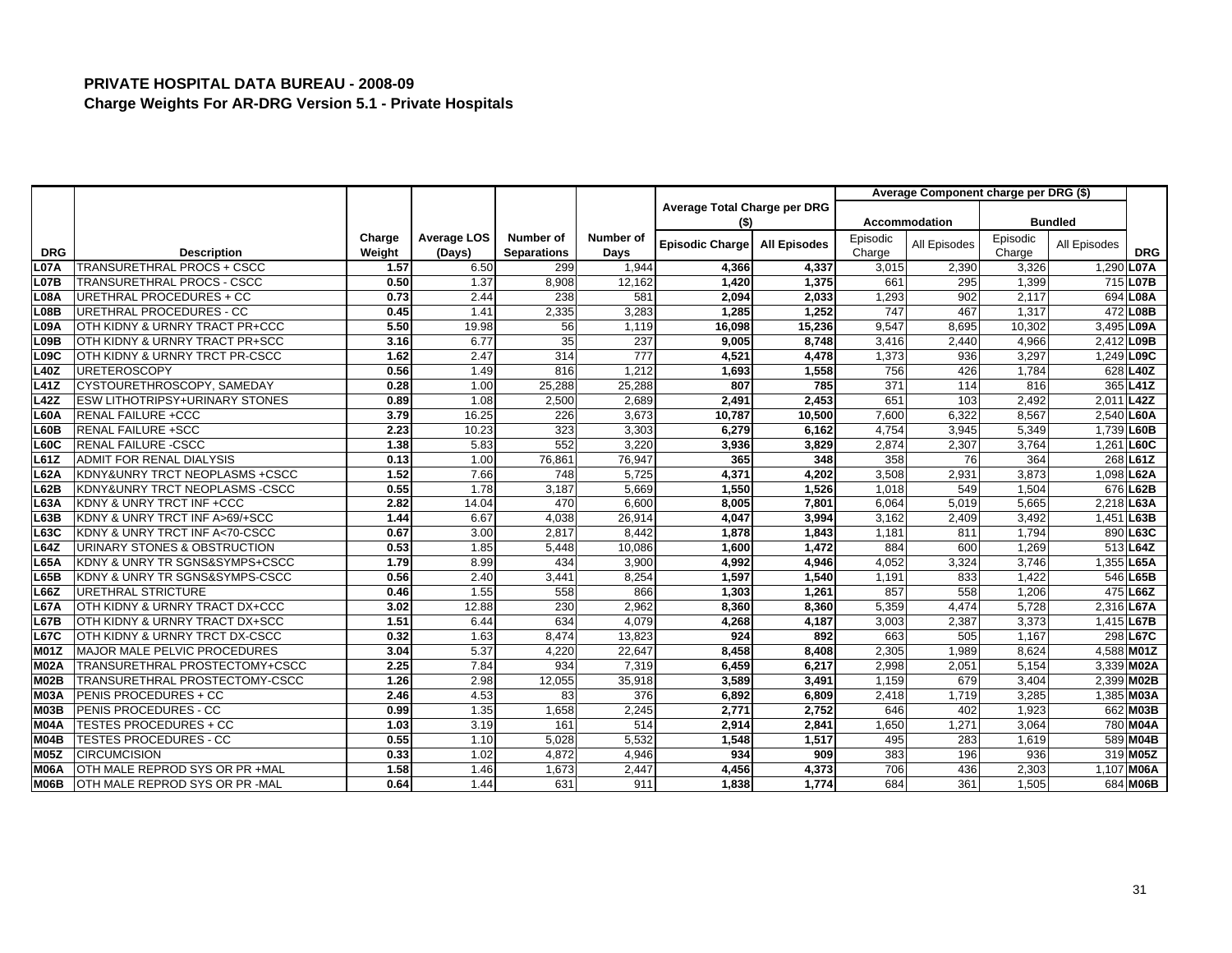|                   |                                       |                    |                  |                    |              |                    | Average Component charge per DRG (\$) |                    |                |                    |                   |                    |                |             |
|-------------------|---------------------------------------|--------------------|------------------|--------------------|--------------|--------------------|---------------------------------------|--------------------|----------------|--------------------|-------------------|--------------------|----------------|-------------|
|                   |                                       |                    |                  |                    |              |                    |                                       |                    |                |                    |                   |                    |                |             |
|                   |                                       |                    | ICU              |                    | Labour       |                    | Other                                 |                    | Pharmacy       |                    | <b>Prostheses</b> |                    | <b>Theatre</b> |             |
| <b>DRG</b>        | <b>Description</b>                    | Episodic<br>Charge | All Episodes     | Episodic<br>Charge | All Episodes | Episodic<br>Charge | All Episodes                          | Episodic<br>Charge | All Episodes   | Episodic<br>Charge | All Episodes      | Episodic<br>Charge | All Episodes   | <b>DRG</b>  |
| <b>L07A</b>       | <b>TRANSURETHRAL PROCS + CSCC</b>     | *****              | *****:           |                    |              | 216                | 12                                    | 109                |                | 284                | 34                | 753                | 446            | <b>L07A</b> |
| L07B              | TRANSURETHRAL PROCS - CSCC            | 1,006              |                  | $\Omega$           |              | 149                |                                       | 35                 | $\overline{2}$ | 200                | 19                | 732                | 335            | <b>L07B</b> |
| L08A              | URETHRAL PROCEDURES + CC              | *****              | *****            | $\Omega$           |              | 369                | 23                                    | 25                 |                | $******$           | ******            | 571                | 364            | L08A        |
| L08B              | URETHRAL PROCEDURES - CC              | $****$             | *****            | $\Omega$           |              | 39                 |                                       | 25                 |                | 168                |                   | 552                | 304            | L08B        |
| <b>L09A</b>       | OTH KIDNY & URNRY TRACT PR+CCC        | $****$             | $*****$          | $\Omega$           |              | ******             | $*****$                               | ******             | $*****$        | 1,419              | 760               | 2,215              | 1,265          | <b>L09A</b> |
| L <sub>09</sub> B | OTH KIDNY & URNRY TRACT PR+SCC        | *****              | *****            | $\Omega$           |              | *****:             | ******                                | *****:             | ******         | 3.359              | 1.919             | 2.326              | 997            | L09B        |
| L09C              | OTH KIDNY & URNRY TRCT PR-CSCC        | $****$             | *****            | $\Omega$           |              | 471                | 30                                    | 33                 |                | 4,019              | 1,408             | 1,289              | 768            | L09C        |
| <b>L40Z</b>       | <b>URETEROSCOPY</b>                   | $****$             | *****            | $\Omega$           |              | 180                | 10                                    | 22                 |                | 207                | 38                | 804                | 453            | L40Z        |
| <b>L41Z</b>       | CYSTOURETHROSCOPY, SAMEDAY            | *****              | *****            | $\Omega$           |              | 140                |                                       | 23                 | $\mathbf 0$    | 20 <sup>1</sup>    | 10                | 56'                | 293            | <b>L41Z</b> |
| L42Z              | <b>ESW LITHOTRIPSY+URINARY STONES</b> | $****$             | ******           | $\Omega$           |              | 61                 |                                       | 23                 | $\overline{2}$ | 206                | 9                 | 2,199              | 325            | L42Z        |
| L60A              | <b>RENAL FAILURE +CCC</b>             | 6,58'              | 1,136            | $\Omega$           |              | 763                | 132                                   | 101                | 5              | 279                | 33                | 769                | 102            | <b>L60A</b> |
| L60B              | <b>RENAL FAILURE +SCC</b>             | 5,453              | 287              | $\Omega$           |              | 750                | 93                                    | 162                | 8              | 291                | 14                | 675                | 44             | L60B        |
| L60C              | <b>RENAL FAILURE -CSCC</b>            | 6,145              | 200              | $\Omega$           |              | 225                | 15                                    | 49                 | $\overline{2}$ | 259                |                   | 550                | 23             | <b>L60C</b> |
| IL61Z             | ADMIT FOR RENAL DIALYSIS              |                    | $\sqrt{ }$       | $\Omega$           |              | 104                |                                       | ******             | ******         | ******             | ******            | 286                |                | L61Z        |
| IL62A             | KDNY&UNRY TRCT NEOPLASMS +CSCC        | $*****$            | $*****$          | $\Omega$           |              | 497                | 39                                    | 112                | 6              | 245                | 10                | 687                | 50             | <b>L62A</b> |
| L62B              | KDNY&UNRY TRCT NEOPLASMS -CSCC        | $****$             | *****:           | $\Omega$           |              | 236                |                                       | 74                 | 3              | 209                | 5 <sub>1</sub>    | 696                | 279            | L62B        |
| L63A              | KDNY & UNRY TRCT INF +CCC             | 5,123              | 196              | $\Omega$           |              | 587                | 87                                    | 230                | 11             | 419                | 31                | 760                | 60             | <b>L63A</b> |
| L63B              | KDNY & UNRY TRCT INF A>69/+SCC        | 4,059              | 19               | $\Omega$           |              | 387                | 37                                    | 70                 | 3              | 221                |                   | 650                | 41             | L63B        |
| L63C              | KDNY & UNRY TRCT INF A<70-CSCC        | $*****$            | ******           | $\Omega$           |              | 325                | 26                                    | 86                 | 5              | 224                | 8                 | 630                | 63             | L63C        |
| L64Z              | URINARY STONES & OBSTRUCTION          | 1,802              |                  | $\Omega$           |              | 243                | 20                                    | 37                 | $\overline{2}$ | 204                | 67                | 988                | 264            | L64Z        |
| <b>L65A</b>       | KDNY & UNRY TR SGNS&SYMPS+CSCC        | $****$             | $*****$          | $\Omega$           |              | 310                | 39                                    | 201                |                | *****              | ******            | 599                | 94             | <b>L65A</b> |
| L65B              | KDNY & UNRY TR SGNS&SYMPS-CSCC        | $****$             | *****            | $\Omega$           |              | 227                | 17                                    | 42                 |                | 4,260              | 50                | 547                | 88             | L65B        |
| L66Z              | <b>URETHRAL STRICTURE</b>             | $****$             | $*****$          | $\Omega$           |              | 162                |                                       | 14                 |                | $*****$            | ******            | 485                | 207            | L66Z        |
| L67A              | OTH KIDNY & URNRY TRACT DX+CCC        | 9.023              | 1.059            | $\Omega$           |              | 827                | 119                                   | 440                | 44             | 265                | 23                | 782                | 122            | <b>L67A</b> |
| L67B              | OTH KIDNY & URNRY TRACT DX+SCC        | 5,313              | 126              | $\Omega$           |              | 388                | 43                                    | 235                | 10             | 2,647              | 92                | 687                | 69             | L67B        |
| <b>L67C</b>       | OTH KIDNY & URNRY TRCT DX-CSCC        | 2,789              | 6                | $\Omega$           |              | 252                | 10                                    | 25                 |                | 427                | ĥ                 | 592                | 64             | <b>L67C</b> |
| IM01Z             | MAJOR MALE PELVIC PROCEDURES          | 2.71'              | 200              | 0                  |              | 309                | 41                                    | 57                 | 5              | 422                | 384               | 2,524              | 1,154          | <b>M01Z</b> |
| M02A              | TRANSURETHRAL PROSTECTOMY+CSCC        | 4,407              | $\overline{212}$ | $\Omega$           |              | 457                | 46                                    | 47                 |                | 292                | 20                | 1,30'              | 474            | <b>M02A</b> |
| IM02B             | TRANSURETHRAL PROSTECTOMY-CSCC        | 1.007              |                  | 0                  |              | 170                | 16                                    | 32                 |                | 280                | 12                | 1,226              | 377            | M02B        |
| M03A              | PENIS PROCEDURES + CC                 | $****$             | ******           | $\Omega$           |              | ******             | *****:                                | ******             | $*****$        | 9,340              | 3,038             | 1,111              | 602            | <b>M03A</b> |
| <b>M03B</b>       | <b>PENIS PROCEDURES - CC</b>          |                    |                  | $\Omega$           |              | 82                 |                                       | 29                 | $\overline{2}$ | 7,298              | 1,131             | 860                | 549            | <b>M03B</b> |
| IM04A             | <b>TESTES PROCEDURES + CC</b>         | *****              | ******           | $\Omega$           |              | 209                | 17                                    | 110                | 10             | 416                | 46                | 975                | 702            | <b>M04A</b> |
| M04B              | <b>TESTES PROCEDURES - CC</b>         | $****$             | $*****$          | $\Omega$           |              | 227                | 11                                    | 23                 | $\overline{2}$ | 605                | 28                | 967                | 603            | <b>M04B</b> |
| <b>M05Z</b>       | <b>CIRCUMCISION</b>                   |                    | C                | $\Omega$           |              | 97                 |                                       | 19                 |                | $*****$            | ******            | 628                | 389            | <b>M05Z</b> |
| IM06A             | OTH MALE REPROD SYS OR PR +MAL        | *****              | *****            | 0                  |              | 232                | 12                                    | $\overline{27}$    | $\overline{7}$ | 6,272              | 2,369             | 847                | 414            | <b>M06A</b> |
| <b>M06B</b>       | OTH MALE REPROD SYS OR PR -MAL        | $****$             | $*****$          | $\Omega$           |              | 556                | 19                                    | 24                 | 8              | 3,670              | 390               | 613                | 307            | M06B        |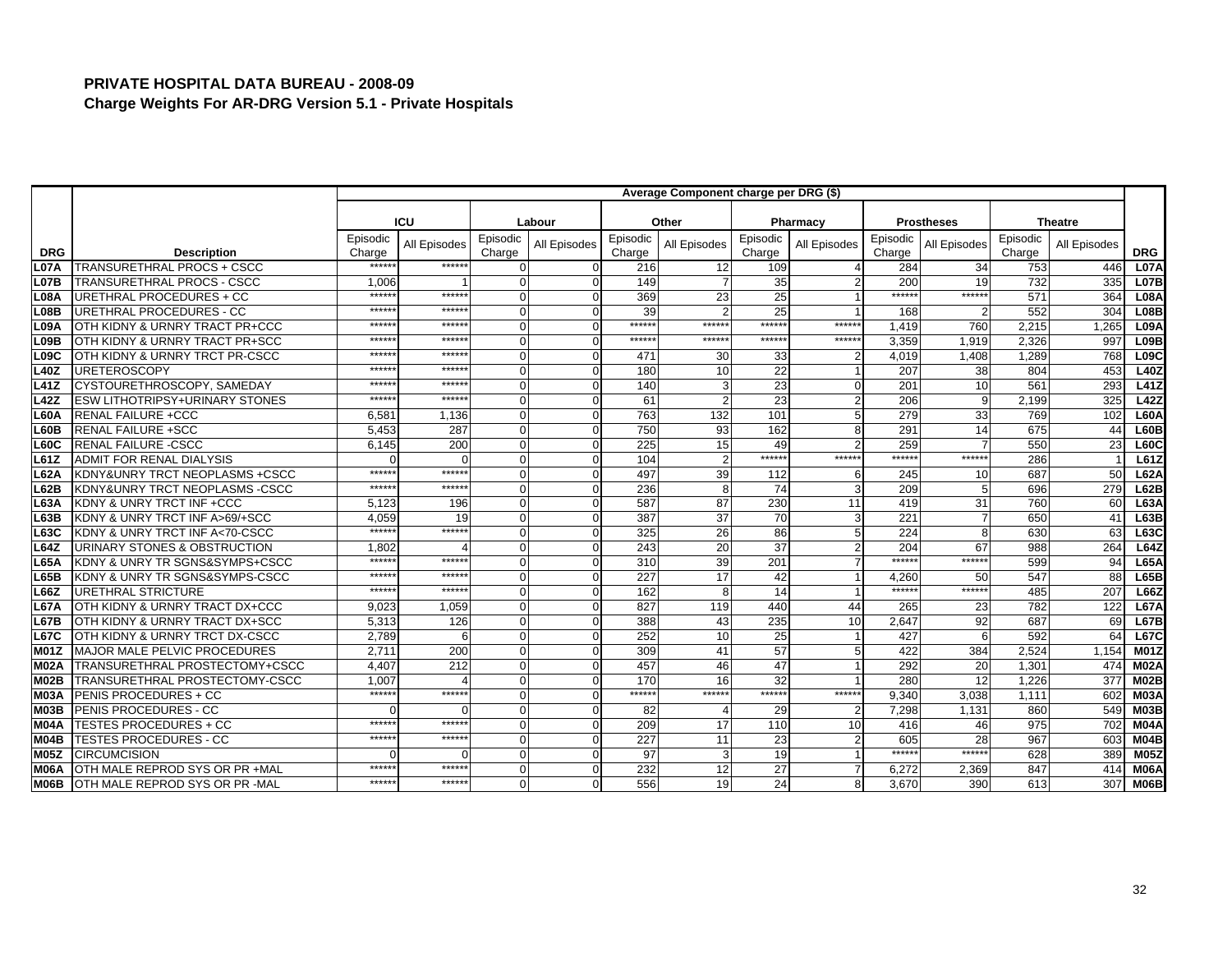|             |                                       |        |             |                    |                  |                              |                     |          | Average Component charge per DRG (\$) |          |                |            |
|-------------|---------------------------------------|--------|-------------|--------------------|------------------|------------------------------|---------------------|----------|---------------------------------------|----------|----------------|------------|
|             |                                       |        |             |                    |                  | Average Total Charge per DRG |                     |          |                                       |          |                |            |
|             |                                       |        |             |                    |                  | (\$)                         |                     |          | <b>Accommodation</b>                  |          | <b>Bundled</b> |            |
|             |                                       | Charge | Average LOS | Number of          | Number of        | Episodic Charge              | <b>All Episodes</b> | Episodic | All Episodes                          | Episodic | All Episodes   |            |
| <b>DRG</b>  | <b>Description</b>                    | Weight | (Days)      | <b>Separations</b> | Days             |                              |                     | Charge   |                                       | Charge   |                | <b>DRG</b> |
| <b>M40Z</b> | CYSTOURETHROSCOPY - CC                | 0.26   | 1.08        | 6,061              | 6,549            | 749                          | 714                 | 400      | 145                                   | 734      |                | 292 M40Z   |
| <b>M60A</b> | MALIGNANCY, MALE REPR SYS+CSCC        | 1.73   | 8.00        | 1,094              | 8,752            | 4,882                        | 4,775               | 3,979    | 3,255                                 | 4,369    |                | 1,310 M60A |
| <b>M60B</b> | MALIGNANCY, MALE REPR SYS-CSCC        | 0.63   | 1.67        | 11,086             | 18,526           | 1,805                        | 1,732               | 680      | 380                                   | 3,284    |                | 956 M60B   |
| <b>M61A</b> | BENIGN PROSTATIC HYPERTRY+CSCC        | 1.70   | 6.41        | 58                 | $\overline{372}$ | 4,710                        | 4.710               | 3,193    | 2,588                                 | 3,265    |                | 1,182 M61A |
| <b>M61B</b> | BENIGN PROSTATIC HYPERTRY-CSCC        | 0.26   | 1.14        | 2,214              | 2,516            | 754                          | 728                 | 480      | 241                                   | 754      |                | 196 M61B   |
| <b>M62A</b> | <b>INFLAMMATION MALE REPRD SYS+CC</b> | 1.16   | 6.27        | 208                | 1,305            | 3,299                        | 3,204               | 2,766    | 2,035                                 | 2,195    |                | 971 M62A   |
| M62B        | INFLAMMATION MALE REPRD SYS-CC        | 0.49   | 2.28        | 892                | 2,033            | 1,398                        | 1,343               | 969      | 631                                   | 1,401    |                | 482 M62B   |
| M63Z        | STERILISATION, MALE                   | 0.31   | 1.00        | 6,378              | 6,384            | 860                          | 848                 | 375      | 150                                   | 808      |                | 348 M63Z   |
| <b>M64Z</b> | OTHER MALE REPRODUCTIVE SYS DX        | 0.35   | 1.27        | 1,475              | 1.870            | 1.066                        | 982                 | 578      | 337                                   | 1.052    |                | 241 M64Z   |
| N01Z        | PELVIC EVSCRTN & RADCL VLVCTMY        | 3.01   | 6.75        | 247                | 1,668            | 8,476                        | 8,338               | 3,000    | 2,575                                 | 8,727    |                | 3,816 N01Z |
| <b>N02A</b> | UTRN, ADNX PR+OVRN/ADNXL MAL+CC       | 3.94   | 9.91        | 323                | 3,202            | 11,256                       | 10,907              | 3,981    | 3,463                                 | 10,219   |                | 4,746 NO2A |
| <b>N02B</b> | UTRN.ADNX PR+OVRN/ADNXL MAL-CC        | 1.96   | 4.34        | 269                | 1,167            | 5.492                        | 5,431               | 2,212    | 1.817                                 | 5.683    |                | 2.197 NO2B |
| <b>N03A</b> | UTRN, ADNX PR-OVRN/ADNXL MAL+CC       | 3.05   | 7.97        | 200                | 1,593            | 9,136                        | 8,451               | 3,958    | 3,127                                 | 7,659    |                | 3,332 N03A |
| <b>N03B</b> | UTRN, ADNX PR-OVRN/ADNXL MAL-CC       | 1.68   | 3.91        | 492                | 1.922            | 4.711                        | 4.663               | 1.907    | 1.287                                 | 4.878    |                | 2.360 N03B |
| <b>N04Z</b> | HYSTERECTOMY FOR NON-MALIGNANC        | 1.72   | 3.86        | 8,790              | 33,961           | 4,856                        | 4,772               | 1,418    | 1,089                                 | 4,505    |                | 2,809 NO4Z |
| <b>N05A</b> | OOPH&COM FAL TUBE PR NMAL+CSCC        | 2.14   | 5.15        | 227                | 1,168            | 5,992                        | 5,912               | 2,058    | 1,659                                 | 5,055    |                | 2,561 N05A |
| <b>N05B</b> | OOPH&COM FAL TUBE PR NMAL-CSCC        | 1.19   | 1.91        | 3,744              | 7,165            | 3,314                        | 3,303               | 804      | 515                                   | 3,221    |                | 1.904 N05B |
| <b>N06Z</b> | FEM REPR SYS RECONSTRUCTIVE PR        | 1.17   | 2.39        | 5,619              | 13,438           | 3,978                        | 3,236               | 969      | 549                                   | 3,362    |                | 1,555 NO6Z |
| <b>N07Z</b> | OTH UTERN & ADNEXA PR FOR NMAL        | 0.50   | 1.15        | 37,054             | 42.541           | 1,445                        | 1,389               | 457      | 190                                   | 1.373    |                | 607 N07Z   |
| <b>N08Z</b> | ENDOS & LAPAR PR, FEM REPR SYS        | 0.62   | 1.29        | 10,562             | 13,614           | 1,782                        | 1,726               | 584      | 255                                   | 1,484    |                | 726 N08Z   |
| N09Z        | CONISTN, VAGINA, CERVIX& VULVA PR     | 0.39   | 1.12        | 12,288             | 13,766           | 1,099                        | 1,067               | 451      | 207                                   | 1,080    |                | 424 N09Z   |
| <b>N10Z</b> | DXC CURETTGE, DXC HYSTEROSCOPY        | 0.33   | 1.04        | 16,596             | 17.316           | 942                          | 922                 | 397      | 138                                   | 887      |                | 413 N10Z   |
| <b>N11A</b> | OTH FEM REP S PR A>64/+MAL/+CC        | 2.34   | 6.84        | 418                | 2,858            | 6,659                        | 6,468               | 2,949    | 2,392                                 | 5,155    |                | 2,688 N11A |
| <b>N11B</b> | OTH FEM REP SYS PR A<65-MAL-CC        | 0.15   | 1.18        | 7,818              | 9,235            | 532                          | 412                 | 237      | 72                                    | 625      |                | 231 N11B   |
| <b>N60A</b> | MALIGNANCY FEM REPROD SYS+CSCC        | 1.42   | 6.94        | 874                | 6,068            | 4,054                        | 3,938               | 3,234    | 2,605                                 | 3,486    |                | 1,161 N60A |
| <b>N60B</b> | MALIGNANCY FEM REPROD SYS-CSCC        | 0.89   | 3.51        | 1,178              | 4,132            | 2,533                        | 2,473               | 1,630    | 1,222                                 | 2,366    |                | 932 N60B   |
| <b>N61Z</b> | INFECTIONS, FEMALE REPROD SYST        | 0.85   | 3.19        | 226                | 720              | 2,418                        | 2,343               | 1,376    | 974                                   | 2,333    |                | 1,146 N61Z |
| <b>N62A</b> | MNSTRL&OTH FEM REPR SYS DIS+CC        | 1.44   | 4.37        | 852                | 3,718            | 4,057                        | 3,985               | 1,729    | 1,248                                 | 3,377    |                | 1,827 N62A |
| <b>N62B</b> | MNSTRL&OTH FEM REPR SYS DIS-CC        | 1.07   | 2.46        | 11,237             | 27,674           | 3,051                        | 2,971               | 1,078    | 679                                   | 2,950    |                | 1,497 N62B |
| <b>O01A</b> | CAESAREAN DELIVERY +CCC               | 2.97   | 9.93        | 600                | 5.957            | 8,482                        | 8.228               | 3,218    | 2.676                                 | 6.761    |                | 4,969 001A |
| <b>O01B</b> | CAESAREAN DELIVERY +SCC               | 2.38   | 6.53        | 4,126              | 26,942           | 6,731                        | 6,588               | 1,853    | 1,546                                 | 6,145    |                | 4,563 O01B |
| O01C        | CAESAREAN DELIVERY -CSCC              | 2.05   | 5.13        | 28,421             | 145.883          | 5,823                        | 5,685               | 1,295    | 1.095                                 | 5,455    |                | 4.184 001C |
| <b>O02A</b> | VAGINAL DELIVERY +OR PR +CSCC         | 1.73   | 5.32        | 469                | 2,497            | 4,903                        | 4,777               | 1,677    | 1,441                                 | 4,060    |                | 2,822 O02A |
| <b>O02B</b> | VAGINAL DELIVERY +OR PR -CSCC         | 1.55   | 4.43        | 730                | 3,234            | 4,394                        | 4,291               | 1,188    | 996                                   | 3,876    |                | 2,830 O02B |
| O03Z        | <b>ECTOPIC PREGNANCY</b>              | 0.88   | 1.58        | 543                | 858              | 2,457                        | 2,434               | 670      | 432                                   | 2,382    |                | 1,303 003Z |
| O04Z        | POSTPARTUM & POST ABORTN+OR PR        | 0.48   | 1.50        | 842                | 1,265            | 1,345                        | 1,327               | 700      | 365                                   | 1,256    |                | 539 004Z   |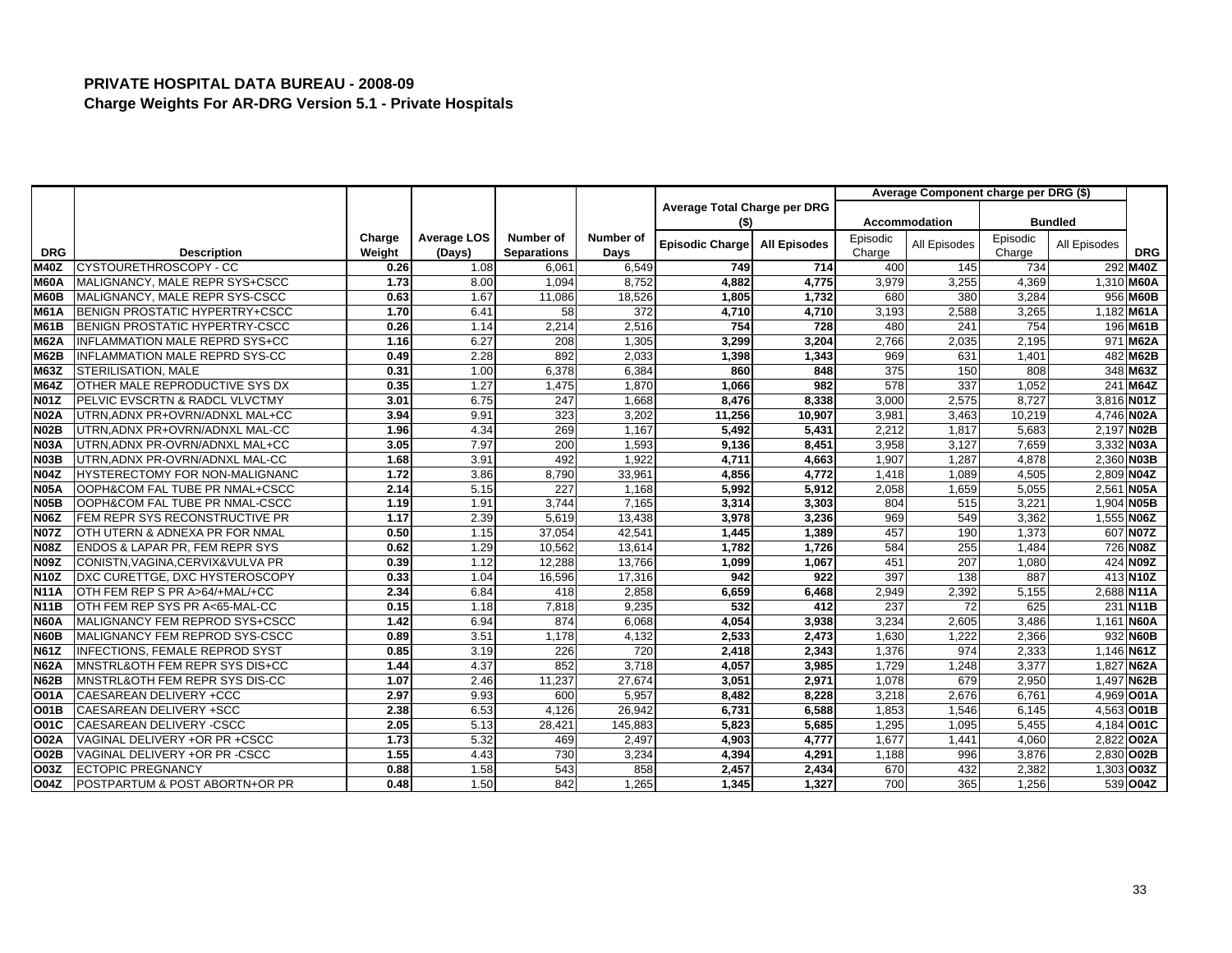|                   |                                           |          |              |              |              |          | Average Component charge per DRG (\$) |                 |                |                  |                   |          |                  |                  |
|-------------------|-------------------------------------------|----------|--------------|--------------|--------------|----------|---------------------------------------|-----------------|----------------|------------------|-------------------|----------|------------------|------------------|
|                   |                                           |          |              |              |              |          |                                       |                 |                |                  |                   |          |                  |                  |
|                   |                                           |          | <b>ICU</b>   |              | Labour       |          | Other                                 |                 | Pharmacy       |                  | <b>Prostheses</b> |          | <b>Theatre</b>   |                  |
|                   |                                           | Episodic | All Episodes | Episodic     | All Episodes | Episodic | All Episodes                          | Episodic        | All Episodes   | Episodic         | All Episodes      | Episodic | All Episodes     |                  |
| <b>DRG</b>        | <b>Description</b>                        | Charge   |              | Charge       |              | Charge   |                                       | Charge          |                | Charge           |                   | Charge   |                  | <b>DRG</b>       |
| <b>M40Z</b>       | CYSTOURETHROSCOPY - CC                    | *****    | *****:       | $\Omega$     |              | 159      |                                       | 28              |                | 168              | 3                 | 489      | 270              | <b>M40Z</b>      |
| M60A              | MALIGNANCY, MALE REPR SYS+CSCC            | 2,488    | 41           | $\Omega$     | $\Omega$     | 468      | 31                                    | 234             | 11             | 698              | 43                | 1,019    | 69               | <b>M60A</b>      |
| M60B              | MALIGNANCY, MALE REPR SYS-CSCC            | 2.426    | 14           | $\Omega$     | $\Omega$     | 469      | 17                                    | 26              | $\overline{2}$ | 641              | 77                | 470      | 287              | M60B             |
| <b>M61A</b>       | BENIGN PROSTATIC HYPERTRY+CSCC            | *****    | *****:       | $\Omega$     |              | ******   | *****                                 | $\Omega$        | $\Omega$       | ******           | ******            | 698      | 229              | <b>M61A</b>      |
| <b>M61B</b>       | BENIGN PROSTATIC HYPERTRY-CSCC            |          | $\Omega$     | $\Omega$     | $\Omega$     | 243      |                                       | 25              | $\Omega$       | 19               |                   | 432      | 285              | <b>M61B</b>      |
| <b>M62A</b>       | <b>INFLAMMATION MALE REPRD SYS+CC</b>     |          | $\Omega$     | $\Omega$     |              | 387      | 39                                    | 78              |                | ******           | $*****$           | 443      | 47               | <b>M62A</b>      |
| <b>M62B</b>       | INFLAMMATION MALE REPRD SYS-CC            |          | $\Omega$     | $\Omega$     | $\Omega$     | 245      | 20                                    | 39              | 3              | 25               |                   | 452      | 172              | <b>M62B</b>      |
| <b>M63Z</b>       | STERILISATION, MALE                       |          | $\Omega$     | $\Omega$     | $\Omega$     | 12       |                                       | 23              |                | 21               |                   | 636      | 348              | <b>M63Z</b>      |
| <b>M64Z</b>       | OTHER MALE REPRODUCTIVE SYS DX            |          | $\Omega$     | $\mathbf{0}$ |              | 484      | 13                                    | 24              |                | 934              | 53                | 560      | 337              | <b>M64Z</b>      |
| <b>N01Z</b>       | PELVIC EVSCRTN & RADCL VLVCTMY            | 3,95'    | 416          | $\Omega$     | $\Omega$     | 124      | 16                                    | 86              | 5              | 523              | 281               | 2,261    | 1,209            | <b>N01Z</b>      |
| <b>N02A</b>       | UTRN.ADNX PR+OVRN/ADNXL MAL+CC            | 4.049    | 965          | $\Omega$     |              | 136      | 22                                    | 267             | 37             | $\overline{724}$ | 505               | 2,179    | 1.080            | <b>N02A</b>      |
| <b>N02B</b>       | UTRN, ADNX PR+OVRN/ADNXL MAL-CC           | 2,702    | 141          | $\Omega$     | O            | 118      | 12                                    | 79              | 9              | 425              | 174               | 1,786    | 1,056            | <b>N02B</b>      |
| N <sub>03</sub> A | UTRN, ADNX PR-OVRN/ADNXL MAL+CC           | 4,537    | 726          | $\Omega$     | $\Omega$     | 59       |                                       | 367             | 51             | 365              | 241               | 1,926    | 934              | <b>N03A</b>      |
| <b>N03B</b>       | UTRN, ADNX PR-OVRN/ADNXL MAL-CC           | 2.556    | 88           | $\Omega$     |              | 202      | 23                                    | 82              | 6              | 336              | 148               | 1,417    | 740              | <b>N03B</b>      |
| <b>N04Z</b>       | <b>HYSTERECTOMY FOR NON-MALIGNANC</b>     | 1,409    |              | $\Omega$     |              | 147      | 13                                    | 52              |                | 785              | 174               | 1,718    | 673              | <b>N04Z</b>      |
| <b>N05A</b>       | OOPH&COM FAL TUBE PR NMAL+CSCC            | 8.098    | 571          | $\Omega$     | $\Omega$     | 276      | 41                                    | 99              | 9              | 535              | 158               | 1.844    | 902              | <b>N05A</b>      |
| <b>N05B</b>       | OOPH&COM FAL TUBE PR NMAL-CSCC            | 1,845    |              | $\Omega$     |              | 182      | 18                                    | 38              | $\mathbf{3}$   | 490              | 80                | 1,769    | 772              | <b>N05B</b>      |
| N06Z              | FEM REPR SYS RECONSTRUCTIVE PR            | $****$   | *****:       | $\Omega$     | $\Omega$     | 252      | 15                                    | 34              | $\overline{2}$ | 842              | 571               | 1.453    | 542              | <b>N06Z</b>      |
| <b>N07Z</b>       | OTH UTERN & ADNEXA PR FOR NMAL            | 2.409    |              | *****        | *****        | 193      |                                       | 23              |                | 400              | 18                | 1.065    | 566              | <b>N07Z</b>      |
| N08Z              | <b>ENDOS &amp; LAPAR PR, FEM REPR SYS</b> | $*****$  | ******       | n            |              | 163      |                                       | 25              | $\overline{2}$ | 423              | 75                | 1,281    | 656              | <b>N08Z</b>      |
| <b>N09Z</b>       | CONISTN, VAGINA, CERVIX& VULVA PR         | *****    | *****        | ******       | ******       | 140      |                                       | 26              |                | 399              | 6                 | 731      | 422              | <b>N09Z</b>      |
| <b>N10Z</b>       | DXC CURETTGE, DXC HYSTEROSCOPY            | *****    | *****        | $\Omega$     | $\Omega$     | 114      |                                       | $\overline{22}$ |                | 1,045            | 6                 | 702      | 361              | N10Z             |
| <b>N11A</b>       | OTH FEM REP S PR A>64/+MAL/+CC            | 3,433    | 271          | $\Omega$     | $\Omega$     | 328      | 41                                    | 265             | 21             | 549              | 259               | 1,698    | 756              | <b>N11A</b>      |
| <b>N11B</b>       | OTH FEM REP SYS PR A<65-MAL-CC            | *****    | $*****$      | $\Omega$     | $\Omega$     | 172      |                                       | ******          | ******         | 828              | 12                | 239      | 93               | <b>N11B</b>      |
| <b>N60A</b>       | MALIGNANCY FEM REPROD SYS+CSCC            | $****$   | $****$       | $\Omega$     |              | 310      | 15                                    | 286             | 23             | 410              | 22                | 1,031    | 55               | <b>N60A</b>      |
| <b>N60B</b>       | MALIGNANCY FEM REPROD SYS-CSCC            | $****$   | *****:       | $\Omega$     | $\Omega$     | 219      | 12                                    | 163             | 21             | 392              | 27                | 1,432    | 246              | <b>N60B</b>      |
| <b>N61Z</b>       | <b>INFECTIONS, FEMALE REPROD SYST</b>     |          | $\Omega$     | $\Omega$     |              | 266      | 19                                    | 185             | 15             | *****:           | ******            | 933      | 161              | <b>N61Z</b>      |
| <b>N62A</b>       | MNSTRL&OTH FEM REPR SYS DIS+CC            | 2,747    | 71           | $\Omega$     | $\Omega$     | 298      | 37                                    | 119             | 8              | 1,235            | 284               | 1,274    | 496              | <b>N62A</b>      |
| <b>N62B</b>       | MNSTRL&OTH FEM REPR SYS DIS-CC            | 1.600    | 3            | $\Omega$     | $\Omega$     | 236      | 20                                    | 54              | 3              | 1,110            | 231               | 1.224    | 538              | <b>N62B</b>      |
| <b>O01A</b>       | CAESAREAN DELIVERY +CCC                   | 4,283    | 150          | 2,603        | 213          | 143      | 23                                    | 93              | 9              | 269              | 30                | 1,137    | 152              | <b>O01A</b>      |
| O01B              | CAESAREAN DELIVERY +SCC                   | 2,521    | 16           | 2,744        | 249          | 134      | 23                                    | 68              | $\overline{7}$ | 294              | 21                | 1,142    | 160              | <b>O01B</b>      |
| <b>O01C</b>       | CAESAREAN DELIVERY -CSCC                  | 2.263    |              | 2.659        | 239          | 103      | 14                                    | 56              | 5 <sub>5</sub> | 238              | 16                | 1,156    | 130              | O01C             |
| O02A              | VAGINAL DELIVERY +OR PR +CSCC             | $****$   | ******       | 1,637        | 332          | 132      | 17                                    | 92              | 6              | ******           | ******            | 903      | 108              | <b>O02A</b>      |
| O02B              | VAGINAL DELIVERY +OR PR -CSCC             |          | ∩            | 1,725        | 340          | 109      | 16                                    | 57              |                | $*****$          | *****             | 977      | 103              | <b>O02B</b>      |
| O03Z              | <b>ECTOPIC PREGNANCY</b>                  | *****    | *****        | በ            |              | 340      | 31                                    | 24              |                | 475              | 30                | 1,464    | 634              | O <sub>03Z</sub> |
| O04Z              | POSTPARTUM & POST ABORTN+OR PR            | *****    | ******       | ******       | ******       | 313      | 10                                    | 29              |                | 477              |                   | 695      | 370 <sup>1</sup> | O04Z             |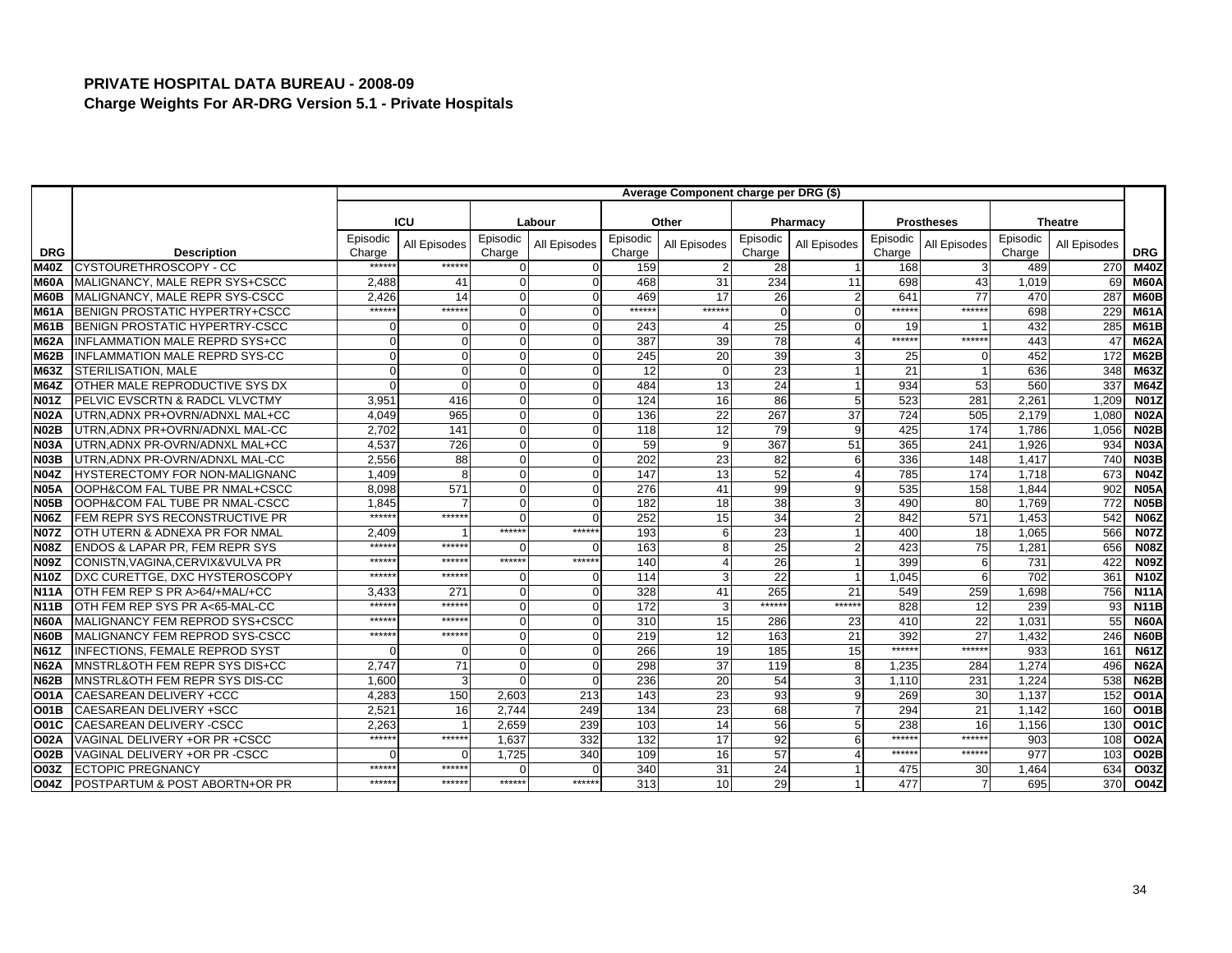|             |                                 |        |                    |                    |                |                              |                     |          | Average Component charge per DRG (\$) |          |                |             |
|-------------|---------------------------------|--------|--------------------|--------------------|----------------|------------------------------|---------------------|----------|---------------------------------------|----------|----------------|-------------|
|             |                                 |        |                    |                    |                | Average Total Charge per DRG |                     |          |                                       |          |                |             |
|             |                                 |        |                    |                    |                | (\$)                         |                     |          | <b>Accommodation</b>                  |          | <b>Bundled</b> |             |
|             |                                 | Charge | <b>Average LOS</b> | Number of          | Number of      | Episodic Charge              | <b>All Episodes</b> | Episodic | All Episodes                          | Episodic | All Episodes   |             |
| <b>DRG</b>  | <b>Description</b>              | Weight | (Days)             | <b>Separations</b> | Days           |                              |                     | Charge   |                                       | Charge   |                | <b>DRG</b>  |
| O05Z        | ABORTION+ OR PROC               | 0.30   | 1.02               | 9,770              | 9,920          | 862                          | 825                 | 378      | 124                                   | 842      |                | 434 005Z    |
| <b>O60A</b> | VAGINAL DELIVERY +CSCC          | 1.69   | 5.16               | 2,959              | 15,275         | 4,740                        | 4,674               | 1,394    | 1,173                                 | 4,058    | 3,071          | <b>O60A</b> |
| <b>O60B</b> | VAGINAL DELIVERY -CSCC          | 1.51   | 4.20               | 35,475             | 148,867        | 4,255                        | 4,166               | 1,030    | 861                                   | 3,834    |                | 2,952 O60B  |
| <b>O60C</b> | VAGINAL DEL SINGLE UNCOMPL      | 1.42   | 3.71               | 5,558              | 20,591         | 4,078                        | 3,928               | 906      | 747                                   | 3,816    |                | 2,860 O60C  |
| O61Z        | POSTPARTUM & POST ABORTN-OR PR  | 0.59   | 3.00               | 3,619              | 10,833         | 1,725                        | 1,627               | 1,318    | 1,057                                 | 1,873    |                | 521 061Z    |
| O63Z        | <b>ABORTION-OR PROC</b>         | 0.27   | 1.38               | 1,247              | 1.724          | 872                          | 754                 | 443      | 212                                   | 920      |                | 420 063Z    |
| <b>O64A</b> | FALSE LABOUR <37 WK/+CCC        | 0.36   | 1.91               | 1,619              | 3,098          | 1,062                        | 999                 | 814      | 648                                   | 997      |                | 342 064A    |
| <b>O64B</b> | FALSE LABOUR >=37 WK -CCC       | 0.19   | 1.17               | 921                | 1,074          | 638                          | 534                 | 464      | 334                                   | 922      |                | 189 064B    |
| <b>O66A</b> | ANTENATAL&OTH OBSTETRIC ADM     | 0.58   | 2.68               | 6,842              | 18,321         | 1,638                        | 1,599               | 1,106    | 910                                   | 1.422    |                | 650 O66A    |
| <b>O66B</b> | ANTENATAL&OTH OBSTETRIC ADM,SD  | 0.11   | 1.00               | 4,061              | $4,06^{\circ}$ | 351                          | 291                 | 258      | 17 <sup>c</sup>                       | 611      |                | 97 066B     |
| Q01Z        | <b>SPLENECTOMY</b>              | 3.24   | 5.87               | 99                 | 581            | 8,978                        | 8.978               | 3,106    | 2,573                                 | 7,740    |                | 3,518 Q01Z  |
| Q02A        | OTH OR PR BLD&BLD FRM ORG+CSCC  | 3.47   | 13.13              | 159                | 2,087          | 9,609                        | 9,609               | 5,602    | 4,263                                 | 6,856    |                | 3,234 Q02A  |
| Q02B        | OTH OR PR BLD&BLD FRM ORG-CSCC  | 0.71   | 1.75               | 993                | 1,733          | 1,978                        | 1,960               | 834      | 509                                   | 2,260    |                | 788 Q02B    |
| Q60A        | RETICLENDO&IMNTY DIS+CSCC       | 1.66   | 7.29               | $\overline{575}$   | 4,191          | 4,703                        | 4,597               | 2,578    | 2,080                                 | 4,537    |                | 2,296 Q60A  |
| Q60B        | RETICLENDO&IMNTY DIS-CSCC+MAL   | 0.26   | 2.94               | 528                | 1,554          | 1,080                        | 712                 | 399      | 176                                   | 1,297    |                | 523 Q60B    |
| Q60C        | RETICLENDO&IMNTY DIS-CSCC-MAL   | 0.18   | 1.24               | 4,957              | 6,160          | 528                          | 490                 | 310      | 161                                   | 726      |                | 278 Q60C    |
| Q61A        | RED BLOOD CELL DISDERS + CCC    | 2.36   | 11.16              | 364                | 4,064          | 6,651                        | 6,542               | 5,265    | 4,340                                 | 4,459    |                | 1,580 Q61A  |
| Q61B        | RED BLOOD CELL DISDERS + SCC    | 1.05   | 4.79               | 964                | 4,614          | 2,960                        | 2,914               | 2,372    | 1,666                                 | 2,480    |                | 1,034 Q61B  |
| Q61C        | RED BLOOD CELL DISDERS - CSCC   | 0.32   | 1.44               | 15,673             | 22,597         | 900                          | 882                 | 684      | 343                                   | 889      |                | 415 Q61C    |
| Q62Z        | <b>COAGULATION DISORDERS</b>    | 0.57   | 2.86               | 1,277              | 3,658          | 1,633                        | 1,575               | 1,344    | 906                                   | 1,606    |                | 575 Q62Z    |
| <b>R01A</b> | LYMPHMA&LEUKMA+MJR OR PR +CSCC  | 6.34   | 18.20              | 126                | 2,293          | 17,817                       | 17,534              | 7,204    | 6,633                                 | 14,312   |                | 6,247 R01A  |
| <b>R01B</b> | LYMPHMA&LEUKMA+MJR OR PR -CSCC  | 2.08   | 4.30               | 355                | 1,527          | 5,820                        | 5,771               | 2,291    | 1,794                                 | 5,425    |                | 2,109 R01B  |
| <b>R02A</b> | OTH NPLSTC DSRD+MJR OR PR+CSCC  | 4.14   | 11.02              | 221                | 2,436          | 11,562                       | 11,457              | 4,510    | 3,918                                 | 9,911    |                | 4,215 R02A  |
| <b>R02B</b> | OTH NPLSTC DSRD+MJR OR PR-CSCC  | 1.92   | 4.14               | 1,009              | 4.173          | 5,392                        | 5.322               | 2,027    | 1.577                                 | 5.278    |                | 2,506 R02B  |
| <b>R03A</b> | LYMPHMA LEUKMA+OTH OR PR +CSCC  | 5.47   | 20.10              | 187                | 3,759          | 15,553                       | 15,137              | 7,603    | 6,505                                 | 12,543   |                | 5,902 R03A  |
| <b>R03B</b> | LYMPHMA LEUKMA+OTH OR PR -CSCC  | 0.89   | 2.29               | 984                | 2,255          | 2,490                        | 2,452               | 1,142    | 758                                   | 3,059    |                | 1,020 R03B  |
| <b>R04A</b> | OTH NPLSTC DSRD+OTH OR PR+CSCC  | 1.88   | 6.45               | 233                | 1,504          | 5,292                        | 5,201               | 3,601    | 2,782                                 | 4,329    |                | 1,338 R04A  |
| <b>R04B</b> | OTH NPLSTC DSRD+OTH OR PR-CSCC  | 0.87   | 2.24               | 809                | 1,816          | 2,431                        | 2,397               | 1,099    | 799                                   | 2,507    |                | 735 R04B    |
| <b>R60A</b> | <b>ACUTE LEUKAEMIA + CCC</b>    | 5.52   | 19.67              | 284                | 5,586          | 15,673                       | 15,287              | 8,290    | 6,918                                 | 16,596   |                | 7,305 R60A  |
| <b>R60B</b> | <b>ACUTE LEUKAEMIA + SCC</b>    | 0.87   | 4.23               | 399                | 1,688          | 2,478                        | 2,416               | 1,877    | 1,604                                 | 4,581    |                | 712 R60B    |
| <b>R60C</b> | <b>ACUTE LEUKAEMIA - CSCC</b>   | 0.31   | 2.33               | 772                | 1,801          | 1,130                        | 849                 | 365      | 154                                   | 1,731    |                | 556 R60C    |
| <b>R61A</b> | LYMPHMA &N-ACUTE LEUKAEMIA+CCC  | 3.75   | 17.06              | 923                | 15,732         | 10,554                       | 10,382              | 6,456    | 5,365                                 | 9,250    |                | 4,469 R61A  |
| <b>R61B</b> | LYMPHMA &N-ACUTE LEUKAEMIA-CCC  | 0.94   | 4.19               | 6,441              | 26,968         | 2,647                        | 2,615               | 1,961    | 1,648                                 | 2,490    |                | 867 R61B    |
| <b>R61C</b> | LYMPHOMA/N-A LEUKAEMIA, SAMEDAY | 0.13   | 1.00               | 8,864              | 8,864          | 371                          | 362                 | 288      | 179                                   | 421      |                | 115 R61C    |
| <b>R62A</b> | OTHER NEOPLASTIC DISORDERS +CC  | 1.59   | 7.35               | 825                | 6,061          | 4,521                        | 4,390               | 3,539    | 2,784                                 | 4,174    |                | 1,356 R62A  |
| <b>R62B</b> | OTHER NEOPLASTIC DISORDERS -CC  | 0.75   | 3.74               | 728                | 2,726          | 2,161                        | 2.084               | 1,920    | 1,284                                 | 1,572    |                | 503 R62B    |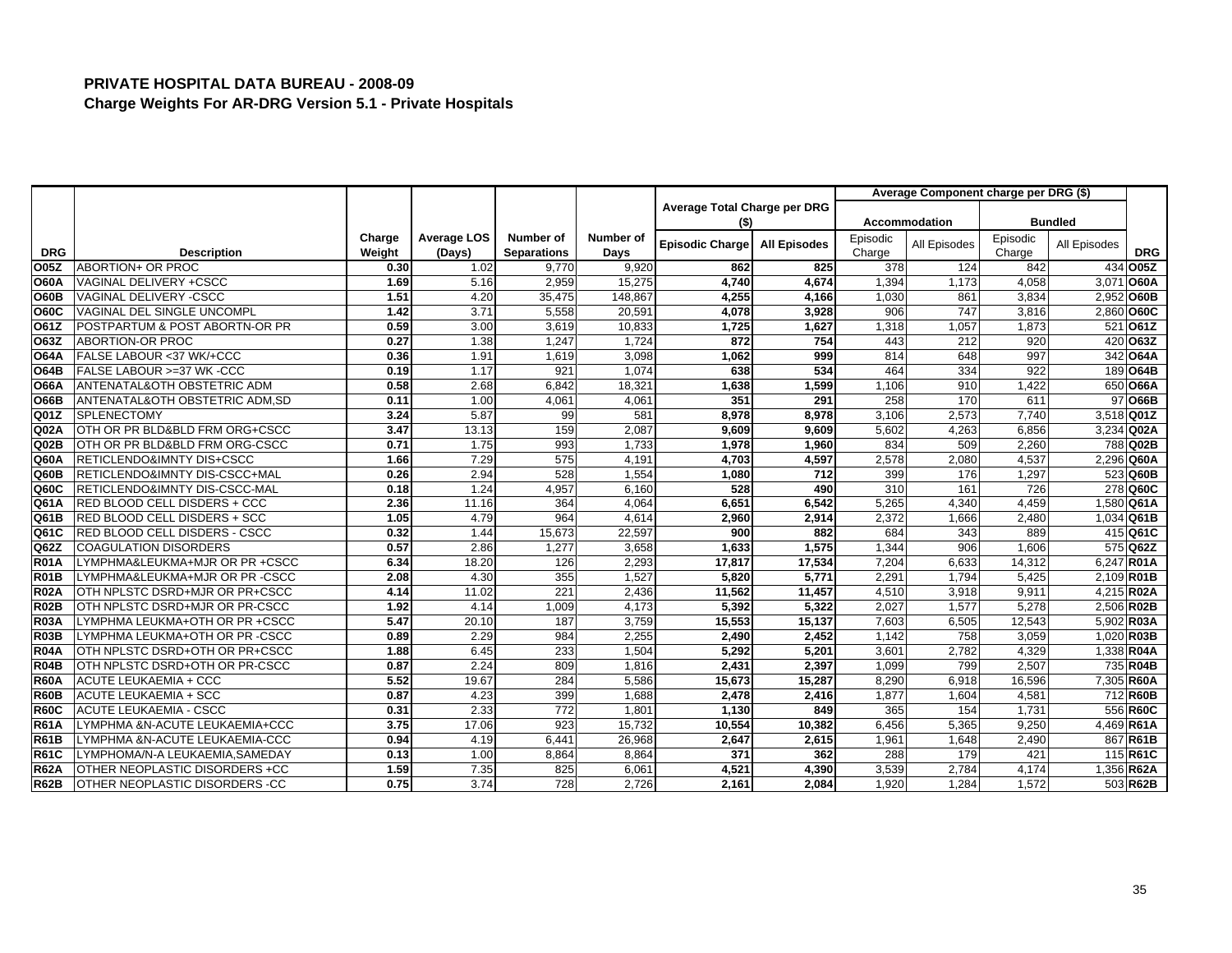|                   |                                           |                    |              |                    |              |                    | Average Component charge per DRG (\$) |                    |                |                    |                   |                    |                |                  |
|-------------------|-------------------------------------------|--------------------|--------------|--------------------|--------------|--------------------|---------------------------------------|--------------------|----------------|--------------------|-------------------|--------------------|----------------|------------------|
|                   |                                           |                    |              |                    |              |                    |                                       |                    |                |                    |                   |                    |                |                  |
|                   |                                           |                    | ICU          |                    | Labour       |                    | Other                                 |                    | Pharmacy       |                    | <b>Prostheses</b> |                    | <b>Theatre</b> |                  |
| <b>DRG</b>        | <b>Description</b>                        | Episodic<br>Charge | All Episodes | Episodic<br>Charge | All Episodes | Episodic<br>Charge | All Episodes                          | Episodic<br>Charge | All Episodes   | Episodic<br>Charge | All Episodes      | Episodic<br>Charge | All Episodes   | <b>DRG</b>       |
| O05Z              | ABORTION+ OR PROC                         |                    | $\Omega$     | ******             | *****:       | 139                |                                       | 19                 | $\mathbf{0}$   | 399                |                   | 594                | 260            | O05Z             |
| <b>O60A</b>       | VAGINAL DELIVERY +CSCC                    | 3,816              | 14           | 1,833              | 346          | 137                | 18                                    | 71                 | 5              | $*****$            | $******$          | 937                | 44             | <b>O60A</b>      |
| <b>O60B</b>       | <b>VAGINAL DELIVERY -CSCC</b>             | $****$             | ******       | 1.732              | 309          | 103                | 11                                    | 52                 |                | $******$           | *****             | 1.060              | 31             | <b>O60B</b>      |
| <b>O60C</b>       | VAGINAL DEL SINGLE UNCOMPL                |                    | $\Omega$     | 1,548              | 288          | 103                |                                       | 43                 |                | ∩                  |                   | 1,005              | 23             | <b>O60C</b>      |
| O61Z              | POSTPARTUM & POST ABORTN-OR PR            | 2,630              | 9            | 1,696              | 10           | 151                |                                       | 44                 | $\overline{2}$ | 288                |                   | 833                | 15             | O61Z             |
| O63Z              | <b>ABORTION-OR PROC</b>                   |                    | $\Omega$     | ******             | ******       | 128                |                                       | 23                 | $\Omega$       | $\Omega$           |                   | 481                | 112            | O63Z             |
| <b>O64A</b>       | FALSE LABOUR <37 WK/+CCC                  | $*****$            | ******       | ******             | ******       | 148                |                                       | 29                 |                | $\Omega$           |                   | *****              | ******         | <b>O64A</b>      |
| <b>O64B</b>       | FALSE LABOUR >=37 WK -CCC                 |                    | $\Omega$     | $*****$            | ******       | 191                |                                       | ******             | ******         | $\Omega$           | U                 | $****$             | *****          | <b>O64B</b>      |
| <b>O66A</b>       | ANTENATAL&OTH OBSTETRIC ADM               | $*****$            | $*****$      | $*****$            | ******       | 183                | 10                                    | 50                 | $\overline{2}$ | 282                |                   | 646                | 18             | <b>O66A</b>      |
| <b>O66B</b>       | <b>ANTENATAL&amp;OTH OBSTETRIC ADM.SD</b> |                    | $\Omega$     | ******             | ******       | 151                |                                       | 30                 | $\Omega$       | *****              | $******$          | 690                | 21             | <b>O66B</b>      |
| Q01Z              | <b>SPLENECTOMY</b>                        | 2.536              | 512          | $\Omega$           | $\Omega$     | 336                | 71                                    | ******             | ******         | 1,376              | 1.140             | 2.25 <sup>1</sup>  | 1.091          | Q <sub>01Z</sub> |
| Q02A              | OTH OR PR BLD&BLD FRM ORG+CSCC            | 4,907              | 648          | ******             | ******       | 1,183              | 171                                   | 175                | 18             | 981                | 395               | 1,490              | 750            | Q02A             |
| Q02B              | OTH OR PR BLD&BLD FRM ORG-CSCC            | 1.715              | 28           | $\Omega$           | $\Omega$     | 333                | 17                                    | 44                 | $\overline{2}$ | 228                | 32                | 929                | 579            | QO2B             |
| Q60A              | RETICLENDO&IMNTY DIS+CSCC                 | 5,626              | 108          | $\Omega$           |              | 401                | 33                                    | 268                | 28             | 162                |                   | 852                | 30             | Q60A             |
| Q60B              | RETICLENDO&IMNTY DIS-CSCC+MAL             |                    | $\Omega$     | $\Omega$           | $\Omega$     | 277                |                                       | ******             | ******         | $******$           | ******            | $****$             | ******         | Q60B             |
| Q60C              | <b>RETICLENDO&amp;IMNTY DIS-CSCC-MAL</b>  | *****              | ******       | $\Omega$           |              | 262                |                                       | 188                | $\Omega$       | 236                |                   | 459                | 38             | Q60C             |
| Q61A              | RED BLOOD CELL DISDERS + CCC              | $*****$            | $*****$      | $\Omega$           | $\Omega$     | 908                | 92                                    | 93                 | 6              | 367                | 13                | 842                | 194            | Q61A             |
| Q61B              | <b>RED BLOOD CELL DISDERS + SCC</b>       | *****              | *****        | $\Omega$           | $\Omega$     | 469                | 26                                    | 108                | $\overline{4}$ | 724                | 16                | 510                | 123            | Q61B             |
| Q61C              | <b>RED BLOOD CELL DISDERS - CSCC</b>      | *****              | *****        | $\overline{0}$     |              | 272                |                                       | 43                 |                | 262                | $\overline{2}$    | 427                | 113            | Q61C             |
| Q62Z              | <b>COAGULATION DISORDERS</b>              | $*****$            | $*****$      | $\Omega$           |              | 303                | 11                                    | 61                 | $\overline{2}$ | 1,045              | a                 | 558                | 49             | Q62Z             |
| R <sub>01</sub> A | LYMPHMA&LEUKMA+MJR OR PR +CSCC            | 4.694              | 1,528        | $\Omega$           |              | 489                | 101                                   | 163                | 31             | 2,123              | 1.668             | 2,387              | 1.231          | <b>R01A</b>      |
| <b>R01B</b>       | LYMPHMA&LEUKMA+MJR OR PR -CSCC            | 2,480              | 217          | $\Omega$           | ∩            | 420                | 56                                    | 66                 | 6              | 1,382              | 654               | 1,691              | 919            | <b>R01B</b>      |
| <b>R02A</b>       | OTH NPLSTC DSRD+MJR OR PR+CSCC            | 5.248              | 1,330        | $\Omega$           | $\Omega$     | 1,158              | 230                                   | 103                | 15             | 609                | 463               | 2,094              | 1,165          | <b>R02A</b>      |
| <b>R02B</b>       | OTH NPLSTC DSRD+MJR OR PR-CSCC            | 1.96'              | 117          | $\overline{0}$     |              | 221                | 16                                    | 69                 | $\overline{7}$ | 386                | 258               | 1.653              | 831            | <b>R02B</b>      |
| <b>R03A</b>       | LYMPHMA LEUKMA+OTH OR PR +CSCC            | 5,898              | 631          | $\Omega$           | $\Omega$     | 3,033              | 373                                   | 599                | 42             | 2,267              | 958               | 1,556              | 632            | <b>R03A</b>      |
| <b>R03B</b>       | LYMPHMA LEUKMA+OTH OR PR -CSCC            | *****              | $*****$      | $\Omega$           |              | 428                | 31                                    | 74                 | $\overline{4}$ | 444                | 76                | 914                | 547            | <b>R03B</b>      |
| <b>R04A</b>       | OTH NPLSTC DSRD+OTH OR PR+CSCC            | *****              | ******       | $\Omega$           |              | 414                | 34                                    | 264                | 24             | 551                | 151               | 1,194              | 702            | <b>R04A</b>      |
| <b>R04B</b>       | OTH NPLSTC DSRD+OTH OR PR-CSCC            | 2,568              | 41           | $\Omega$           | $\Omega$     | 323                | 20                                    | 51                 | $\overline{A}$ | 652                | 123               | 1.022              | 673            | <b>R04B</b>      |
| <b>R60A</b>       | <b>ACUTE LEUKAEMIA + CCC</b>              | 6.122              | 280          | $\Omega$           |              | 2.320              | 188                                   | 2,511              | 133            | 252                | 83                | 1,262              | 329            | <b>R60A</b>      |
| <b>R60B</b>       | <b>ACUTE LEUKAEMIA + SCC</b>              | $*****$            | ******       | $\Omega$           |              | ******             | $****$                                | 151                | 5              | 213                | q                 | 602                | 42             | <b>R60B</b>      |
| <b>R60C</b>       | <b>ACUTE LEUKAEMIA - CSCC</b>             |                    | $\Omega$     | $\Omega$           | $\Omega$     | $*****$            | ******                                | ******             | ******         | 360                | 8                 | 501                | 51             | <b>R60C</b>      |
| <b>R61A</b>       | LYMPHMA &N-ACUTE LEUKAEMIA+CCC            | 6,48'              | 211          | $\Omega$           | $\Omega$     | 794                | 83                                    | 556                | 34             | 266                | 42                | 971                | 117            | <b>R61A</b>      |
| <b>R61B</b>       | LYMPHMA &N-ACUTE LEUKAEMIA-CCC            | 4,770              | 10           | $\Omega$           | $\Omega$     | 269                | 17                                    | 148                | 16             | 392                | 20                | 738                | 35             | <b>R61B</b>      |
| <b>R61C</b>       | LYMPHOMA/N-A LEUKAEMIA.SAMEDAY            |                    | $\Omega$     | $\Omega$           | $\Omega$     | 214                |                                       | 72                 | $\mathbf 0$    | 334                |                   | 444                | 63             | <b>R61C</b>      |
| <b>R62A</b>       | OTHER NEOPLASTIC DISORDERS +CC            | *****              | ******       | $\overline{0}$     | ∩            | 407                | 27                                    | 234                | 20             | 585                | 59                | 790                | 94             | <b>R62A</b>      |
| <b>R62B</b>       | OTHER NEOPLASTIC DISORDERS -CC            |                    | $\mathbf 0$  | $\Omega$           |              | 430                | 17                                    | 120                | 10             | 893                | 54                | 705                | 208            | <b>R62B</b>      |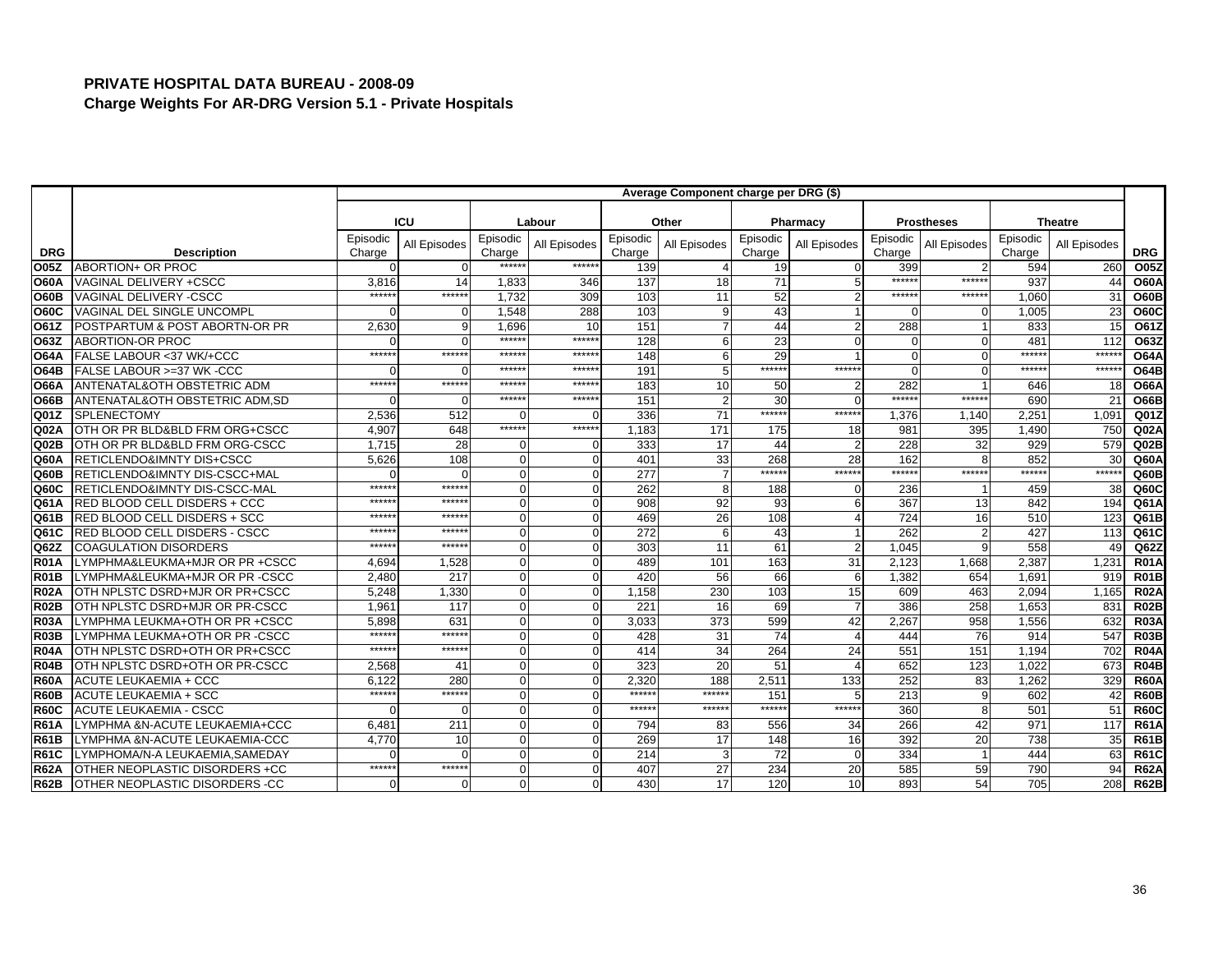|             |                                        |         |                    |                    |           |                              |                     |          | Average Component charge per DRG (\$) |          |                |             |
|-------------|----------------------------------------|---------|--------------------|--------------------|-----------|------------------------------|---------------------|----------|---------------------------------------|----------|----------------|-------------|
|             |                                        |         |                    |                    |           | Average Total Charge per DRG |                     |          |                                       |          |                |             |
|             |                                        |         |                    |                    |           | (\$)                         |                     |          | Accommodation                         |          | <b>Bundled</b> |             |
|             |                                        | Charge  | <b>Average LOS</b> | Number of          | Number of | Episodic Charge              | <b>All Episodes</b> | Episodic | All Episodes                          | Episodic | All Episodes   |             |
| <b>DRG</b>  | <b>Description</b>                     | Weight  | (Days)             | <b>Separations</b> | Days      |                              |                     | Charge   |                                       | Charge   |                | <b>DRG</b>  |
| <b>R63Z</b> | <b>CHEMOTHERAPY</b>                    | 0.16    | 1.00               | 139.034            | 139.141   | 459                          | 452                 | 327      | 81                                    | 459      | 301            | <b>R63Z</b> |
| <b>R64Z</b> | <b>RADIOTHERAPY</b>                    | ******  | ******             | ******             | $***$ *** | ******                       | ******              | ******   | $*****$                               | ******   | $*****$        | <b>R64Z</b> |
| <b>S60Z</b> | HIV, SAMEDAY                           | $*****$ | $***$ **           | $*****$            | *****     | ******                       | *****:              | $*****$  | *****                                 | ******   | ******         | <b>S60Z</b> |
| <b>S65A</b> | <b>HIV-RELATED DISEASES +CCC</b>       | *****   | $*****$            | $***$ **           | $***$ *** | ******                       | *****               | $*****$  | *****                                 | ******   | $*****$        | <b>S65A</b> |
| <b>S65B</b> | <b>HIV-RELATED DISEASES +SCC</b>       | *****   | $*****$            | $*****$            | ******    | ******                       | *****:              | ******   | $*****$                               | *****:   | $*****$        | <b>S65B</b> |
| <b>S65C</b> | <b>HIV-RELATED DISEASES -CSCC</b>      | ******  | $*****$            | *****:             | *****     | ******                       | *****               | ******   | $*****$                               | *****    | $*****$        | <b>S65C</b> |
| <b>T01A</b> | OR PROC INFECT& PARAS DIS+CCC          | 7.38    | 26.96              | 358                | 9,652     | 20,530                       | 20,415              | 10,830   | 9,710                                 | 13,858   |                | 5,574 T01A  |
| <b>T01B</b> | OR PROC INFECT& PARAS DIS+SMCC         | 3.32    | 12.21              | 523                | 6,384     | 9,285                        | 9,178               | 5,111    | 4,339                                 | 9,560    |                | 3,272 T01B  |
| T01C        | OR PROC INFECT & PARAS DIS-CC          | 1.66    | 6.32               | 1,180              | 7,452     | 4,767                        | 4,594               | 2,891    | 2,303                                 | 4.678    |                | 1,427 T01C  |
| <b>T60A</b> | SEPTICAEMIA + CSCC                     | 2.87    | 11.49              | 1,534              | 17,629    | 8,040                        | 7,935               | 4,603    | 3,739                                 | 7,159    |                | 2,992 T60A  |
| <b>T60B</b> | SEPTICAEMIA - CSCC                     | 1.50    | 9.44               | 807                | 7,617     | 4,205                        | 4,152               | 2,677    | 2,179                                 | 4,061    |                | 1.726 T60B  |
| <b>T61A</b> | PSTOP&PSTTR INF A>54/+CSCC             | 1.41    | 7.15               | 2,079              | 14,862    | 4,047                        | 3,907               | 2,818    | 2,257                                 | 3,543    |                | 1,402 T61A  |
| <b>T61B</b> | POSTOP&POSTTR INFECT A<55-CSCC         | 0.78    | 3.94               | 1,265              | 4,980     | 2,217                        | 2,146               | 1,679    | 1,336                                 | 2,322    |                | 690 T61B    |
| <b>T62A</b> | FEVER OF UNKNOWN ORIGIN + CC           | 1.24    | 5.68               | 571                | 3,241     | 3,503                        | 3,429               | 2,557    | 2,055                                 | 3.002    |                | 1,272 T62A  |
| <b>T62B</b> | FEVER OF UNKNOWN ORIGIN - CC           | 0.69    | 3.18               | 683                | 2,169     | 1,942                        | 1,899               | 1,368    | 1,071                                 | 1,690    |                | 757 T62B    |
| <b>T63A</b> | VIRAL ILLNESS A>59/+CC                 | 1.06    | 5.19               | 568                | 2,946     | 2,962                        | 2,925               | 2,285    | 1,802                                 | 2,138    |                | 986 T63A    |
| <b>T63B</b> | VIRAL ILLNESS A<60 -CC                 | 0.53    | 2.36               | 1,035              | 2,443     | 1,488                        | 1,466               | 916      | 721                                   | 1,390    |                | 708 T63B    |
| <b>T64A</b> | OTH INFECTOUS&PARSTIC DIS+CSCC         | 2.45    | 11.65              | 147                | 1,713     | 6,915                        | 6,774               | 4,480    | 3,627                                 | 5,346    |                | 2,109 T64A  |
| T64B        | OTH INFECTOUS&PARSTIC DIS-CSCC         | 0.65    | 3.40               | 392                | 1,331     | 1,833                        | 1,786               | 1,380    | 1.074                                 | 1.778    |                | 571 T64B    |
| <b>U40Z</b> | MENTAL HEALTH TREAT, SAMEDY+ECT        | 0.08    | 1.00               | 74                 | 74        | 239                          | 220                 | 239      | 220                                   | $\Omega$ |                | 0U40Z       |
| <b>U60Z</b> | MENTAL HEALTH TREAT, SAMEDY-ECT        | 0.09    | 1.00               | 105,313            | 105,313   | 267                          | 245                 | 268      | 222                                   | 247      |                | 3 U60Z      |
| <b>U61A</b> | SCHIZOPHRENIA DISORDERS+MHLS           | 4.05    | 26.95              | 19                 | 512       | 12,518                       | 11,200              | 12,435   | 11,126                                | ******   | $******$       | <b>U61A</b> |
| <b>U61B</b> | SCHIZOPHRENIA DISORDERS-MHLS           | 2.67    | 20.83              | 2,388              | 49,748    | 8,125                        | 7,393               | 9,406    | 6,976                                 | ******   | $***$ ****     | <b>U61B</b> |
| <b>U62A</b> | PAR&ACUTE PSYCH DSRD+CSCC/MHLS         | $*****$ | $*****$            | $*****$            | ******    | ******                       | ******              | ******   | $****$                                | $*****$  | ******         | <b>U62A</b> |
| <b>U62B</b> | PAR&ACUTE PSYCH DSRD-CSCC-MHLS         | 2.69    | 15.57              | 254                | 3,955     | 7,847                        | 7,445               | 8,127    | 6,880                                 | ******   | $******$       | <b>U62B</b> |
| <b>U63A</b> | MJR AFFECT DSRD A>69/+CSCC             | 3.35    | 21.63              | 2,278              | 49,265    | 10,025                       | 9,277               | 10,398   | 8,814                                 | 8,554    |                | 124 U63A    |
| <b>U63B</b> | MAJOR AFFECTIVE DSRD A<70-CSCC         | 3.05    | 19.35              | 12,801             | 247,692   | 8,975                        | 8,434               | 9,353    | 7,954                                 | 9.274    |                | 149 U63B    |
| <b>U64Z</b> | OTH AFFECT & SOMATOFORM DSRD           | 3.01    | 18.04              | 2,291              | 41,337    | 8,598                        | 8,342               | 8,777    | 7,992                                 | 4,172    |                | 173 U64Z    |
| <b>U65Z</b> | <b>ANXIETY DISORDERS</b>               | 1.72    | 10.43              | 3,101              | 32,331    | 5,066                        | 4.771               | 5,369    | 4,192                                 | 2.203    |                | 414 U65Z    |
| <b>U66Z</b> | EATING & OBSESSV-COMPULSV DSRD         | 5.28    | 25.55              | 1,230              | 31,426    | 15,004                       | 14,613              | 13,770   | 11,766                                | ******   | $*****$        | <b>U66Z</b> |
| <b>U67Z</b> | PERSONLTY DSRD&ACUTE REACTIONS         | 3.27    | 18.14              | 3,663              | 66,438    | 9,554                        | 9,037               | 9,470    | 8,413                                 | 7,195    |                | 216 U67Z    |
| <b>U68Z</b> | CHILDHOOD MENTAL DISORDERS             | 2.22    | 15.00              | 67                 | 1,005     | 6,627                        | 6,132               | 6,578    | 5,891                                 | ******   | $****$         | <b>U68Z</b> |
| <b>V60A</b> | ALCOHOL INTOXICATN&WITHDRWL+CC         | 1.77    | 9.42               | 346                | 3,260     | 5,031                        | 4,886               | 4,860    | 4,691                                 | ******   | $******$       | <b>V60A</b> |
| <b>V60B</b> | ALCOHOL INTOXICATN&WITHDRWL-CC         | 1.21    | 6.30               | 1,201              | 7,571     | 3,497                        | 3,337               | 3,458    | 3,191                                 | 1,615    | 39             | <b>V60B</b> |
| <b>V61Z</b> | <b>DRUG INTOXICTN &amp; WITHDRAWAL</b> | 1.55    | 7.70               | $\overline{278}$   | 2,140     | 4,325                        | 4,279               | 4,172    | 4,022                                 | ******   | $******$       | V61Z        |
| <b>V62A</b> | ALCOHOL USE DSRD & DEPENDENCE          | 2.78    | 14.80              | 3,718              | 55,043    | 7,892                        | 7,692               | 7,951    | 7,545                                 | 5,233    |                | 84 V62A     |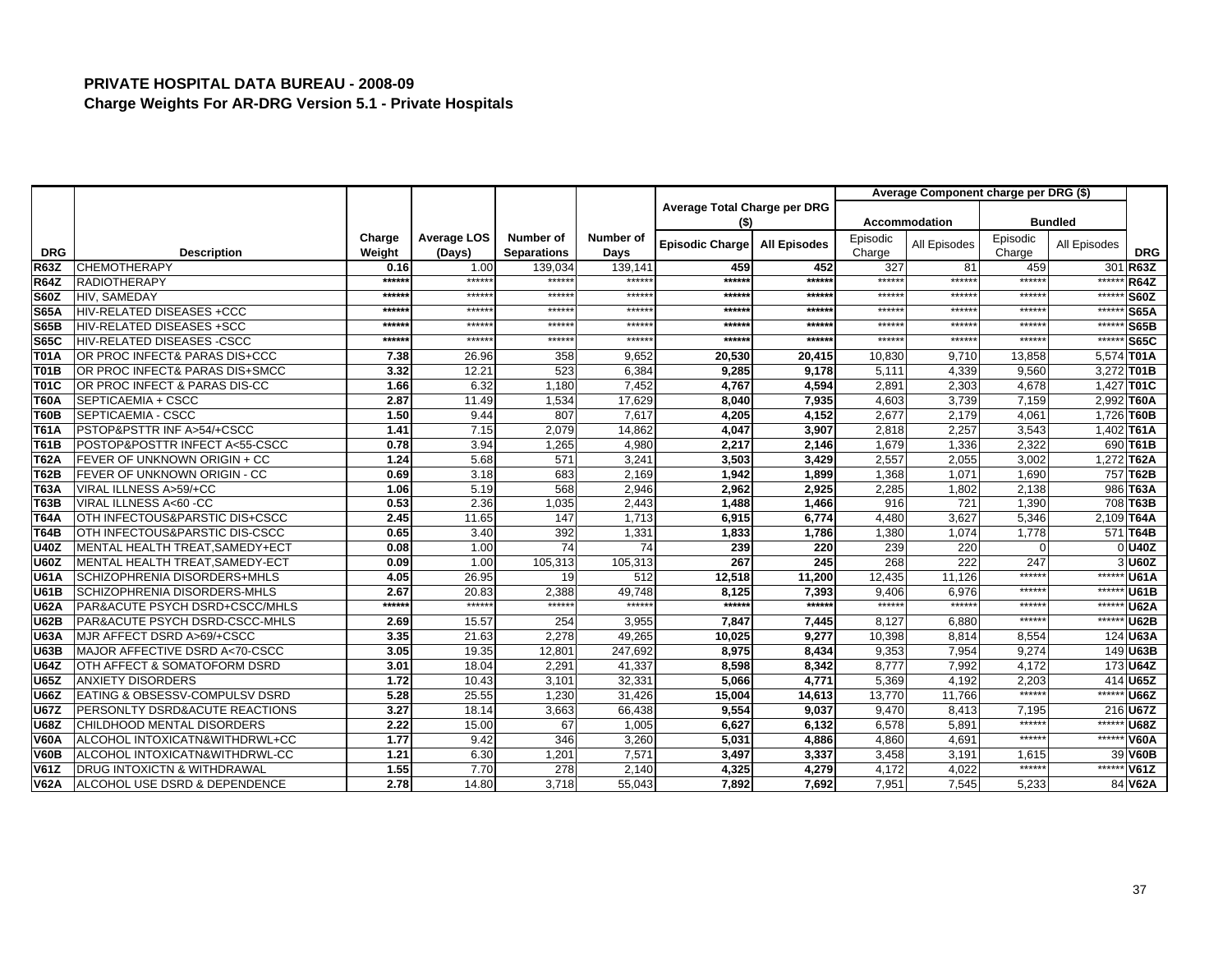|             |                                        |                    |              |                    |              |                    | Average Component charge per DRG (\$) |                    |              |                    |                   |                    |                |             |
|-------------|----------------------------------------|--------------------|--------------|--------------------|--------------|--------------------|---------------------------------------|--------------------|--------------|--------------------|-------------------|--------------------|----------------|-------------|
|             |                                        |                    |              |                    |              |                    |                                       |                    |              |                    |                   |                    |                |             |
|             |                                        |                    | <b>ICU</b>   |                    | Labour       |                    | Other                                 |                    | Pharmacy     |                    | <b>Prostheses</b> |                    | <b>Theatre</b> |             |
| <b>DRG</b>  | <b>Description</b>                     | Episodic<br>Charge | All Episodes | Episodic<br>Charge | All Episodes | Episodic<br>Charge | All Episodes                          | Episodic<br>Charge | All Episodes | Episodic<br>Charge | All Episodes      | Episodic<br>Charge | All Episodes   | <b>DRG</b>  |
| <b>R63Z</b> | <b>CHEMOTHERAPY</b>                    |                    |              | O                  |              | 228                |                                       | 392                | 32           | 60                 | 6                 | 343                | 29             | <b>R63Z</b> |
| <b>R64Z</b> | <b>RADIOTHERAPY</b>                    | $****$             | ******       | ******             | ******       | ******             | $*****$                               | ******             | ******       | ******             | $*****$           | $*****$            | ******         | <b>R64Z</b> |
| <b>S60Z</b> | HIV, SAMEDAY                           | *****              | $*****$      | *****              | ******       | $*****$            | *****                                 | *****              | ******       | ******             | *****             | *****              | $******$       | <b>S60Z</b> |
| <b>S65A</b> | HIV-RELATED DISEASES +CCC              | $****$             | *****        | $*****$            | $*****$      | $******$           | $*****$                               | $****$             | $*****$      | *****:             | $*****$           | $*****$            | *****          | <b>S65A</b> |
| <b>S65B</b> | <b>HIV-RELATED DISEASES +SCC</b>       | $****$             | *****        | *****              | *****:       | *****              | $*****$                               | $****$             | $*****$      | *****:             | *****:            | $*****$            | *****          | <b>S65B</b> |
| <b>S65C</b> | <b>HIV-RELATED DISEASES -CSCC</b>      | $****$             | $*****$      | *****              | ******       | *****              | $*****$                               | $*****$            | ******       | ******             | *****:            | *****              | ******         | <b>S65C</b> |
| T01A        | OR PROC INFECT& PARAS DIS+CCC          | 8,533              | 2,312        | n                  | $\Omega$     | 1,775              | 258                                   | 1,298              | 109          | 1,374              | 676               | 2,310              | 1,219          | <b>T01A</b> |
| <b>T01B</b> | OR PROC INFECT& PARAS DIS+SMCC         | 4.75'              | 200          | $\Omega$           | $\Omega$     | 439                | 39                                    | 641                | 74           | 1,051              | 287               | 1,539              | 865            | <b>T01B</b> |
| T01C        | OR PROC INFECT & PARAS DIS-CC          | $****$             | ******       | $\mathbf{O}$       |              | 336                | 20                                    | 389                | 52           | 267                | 36                | 1.132              | 702            | <b>T01C</b> |
| T60A        | SEPTICAEMIA + CSCC                     | 6,736              | 768          | $\Omega$           | $\Omega$     | 882                | 102                                   | 390                | 27           | 249                | 30                | 965                | 87             | <b>T60A</b> |
| T60B        | SEPTICAEMIA - CSCC                     | 3.630              | 76           | $\Omega$           |              | 691                | 65                                    | 137                | 8            | 246                | 13                | 635                | 28             | <b>T60B</b> |
| <b>T61A</b> | PSTOP&PSTTR INF A>54/+CSCC             | 5,686              | 60           | $\Omega$           | $\Omega$     | 421                | 33                                    | 142                | 14           | 560                | 39                | 733                | 56             | <b>T61A</b> |
| <b>T61B</b> | POSTOP&POSTTR INFECT A<55-CSCC         | $****$             | ******       | $\Omega$           | $\Omega$     | 205                |                                       | 217                | 18           | 371                | 19                | 758                | 53             | <b>T61B</b> |
| <b>T62A</b> | FEVER OF UNKNOWN ORIGIN + CC           |                    |              | $\mathbf{0}$       |              | 468                | 37                                    | 238                | 29           | 158                | 5                 | 606                | 19             | <b>T62A</b> |
| T62B        | FEVER OF UNKNOWN ORIGIN - CC           | $****$             | $****$       | $\Omega$           | O            | 355                | 28                                    | 85                 | 5            | ******             | ******            | 507                | 23             | <b>T62B</b> |
| <b>T63A</b> | VIRAL ILLNESS A>59/+CC                 | *****              | *****        | $\Omega$           | $\Omega$     | 391                | 34                                    | 184                | 10           | ******             | *****             | 943                | 25             | <b>T63A</b> |
| <b>T63B</b> | VIRAL ILLNESS A<60 -CC                 | *****              | *****        | $\Omega$           |              | 220                | 23                                    | 54                 | 3            | ******             | ******            | ******             | *****:         | <b>T63B</b> |
| <b>T64A</b> | OTH INFECTOUS&PARSTIC DIS+CSCC         | *****              | $****$       | $\Omega$           | $\Omega$     | 601                | 53                                    | 363                | 42           | 326                | 38                | 955                | 188            | <b>T64A</b> |
| <b>T64B</b> | OTH INFECTOUS&PARSTIC DIS-CSCC         | *****              | *****        | $\Omega$           | 0            | 302                | 12                                    | 93                 |              | *****              | *****             | 527                | 74             | <b>T64B</b> |
| <b>U40Z</b> | MENTAL HEALTH TREAT, SAMEDY+ECT        |                    | ∩            | $\Omega$           |              | $\Omega$           |                                       |                    | $\Omega$     |                    |                   |                    |                | <b>U40Z</b> |
| <b>U60Z</b> | <b>MENTAL HEALTH TREAT.SAMEDY-ECT</b>  |                    | $\Omega$     | $\Omega$           | $\Omega$     | 231                |                                       | 171                | $\Omega$     | ******             | *****:            | 166                |                | <b>U60Z</b> |
| <b>U61A</b> | SCHIZOPHRENIA DISORDERS+MHLS           |                    | ∩            | $\Omega$           |              | ******             | *****                                 | ******             | ******       | $\Omega$           |                   |                    |                | <b>U61A</b> |
| <b>U61B</b> | SCHIZOPHRENIA DISORDERS-MHLS           | $****$             | $*****$      | $\Omega$           | $\cap$       | 329                | 26                                    | 86                 | 11           | $\Omega$           |                   | 829                | 30             | <b>U61B</b> |
| <b>U62A</b> | PAR&ACUTE PSYCH DSRD+CSCC/MHLS         | *****              | $*****$      | ******             | *****:       | ******             | $*****$                               | ******             | ******       | ******             | ******            | $*****$            | $*****$        | <b>U62A</b> |
| <b>U62B</b> | PAR&ACUTE PSYCH DSRD-CSCC-MHLS         | $****$             | $****$       | 0                  | $\Omega$     | 463                | 55                                    | 71                 | 13           | ∩                  | ∩                 | *****              | ******         | <b>U62B</b> |
| <b>U63A</b> | MJR AFFECT DSRD A>69/+CSCC             | $****$             | $****$       | $\Omega$           | $\Omega$     | 930                | 95                                    | 94                 | 15           | $*****$            | $*****$           | 610                | 82             | <b>U63A</b> |
| U63B        | MAJOR AFFECTIVE DSRD A<70-CSCC         | 5.440              | 110          | $\Omega$           |              | 684                | 81                                    | 99                 | 17           | *****              | *****             | 94'                | 57             | <b>U63B</b> |
| <b>U64Z</b> | OTH AFFECT & SOMATOFORM DSRD           | $****$             | ******       | $\Omega$           | $\Omega$     | 630                | 58                                    | 106                | 13           | ******             | $*****$           | 1.149              | 27             | <b>U64Z</b> |
| <b>U65Z</b> | <b>ANXIETY DISORDERS</b>               | 5.784              | 37           | $\Omega$           |              | 547                | 72                                    | 91                 | 6            | ******             | *****             | 605                |                | <b>U65Z</b> |
| <b>U66Z</b> | EATING & OBSESSV-COMPULSV DSRD         | $****$             | ******       | $\Omega$           |              | 118,982            | 2,418                                 | 118                | 14           | *****:             | $*****$           | 580                | 15             | <b>U66Z</b> |
| <b>U67Z</b> | PERSONLTY DSRD&ACUTE REACTIONS         | $****$             | *****        | $\Omega$           |              | 472                | 42                                    | 135                | 24           | 7,733              | 169               | 1,635              | 75             | <b>U67Z</b> |
| <b>U68Z</b> | CHILDHOOD MENTAL DISORDERS             | *****              | *****        | $\Omega$           | $\Omega$     | ******             | ******                                | ******             | ******       |                    | U                 |                    |                | <b>U68Z</b> |
| <b>V60A</b> | ALCOHOL INTOXICATN&WITHDRWL+CC         | $****$             | $*****$      | $\Omega$           | $\Omega$     | 652                | 96                                    | 117                | 17           | ******             | ******            | $****$             | *****          | <b>V60A</b> |
| <b>V60B</b> | ALCOHOL INTOXICATN&WITHDRWL-CC         | *****              | $*****$      | $\Omega$           | $\Omega$     | 526                | 61                                    | 90                 | 10           | $*****$            | *****             | *****              | *****          | <b>V60B</b> |
| V61Z        | <b>DRUG INTOXICTN &amp; WITHDRAWAL</b> | *****              | *****        | $\Omega$           |              | 641                | 51                                    | 141                | 12           |                    |                   | $****$             | *****          | V61Z        |
| <b>V62A</b> | ALCOHOL USE DSRD & DEPENDENCE          | *****              | *****        | $\Omega$           | $\Omega$     | 424                | 25                                    | 71                 | 11           | ******             | ******            | 1.390              |                | <b>V62A</b> |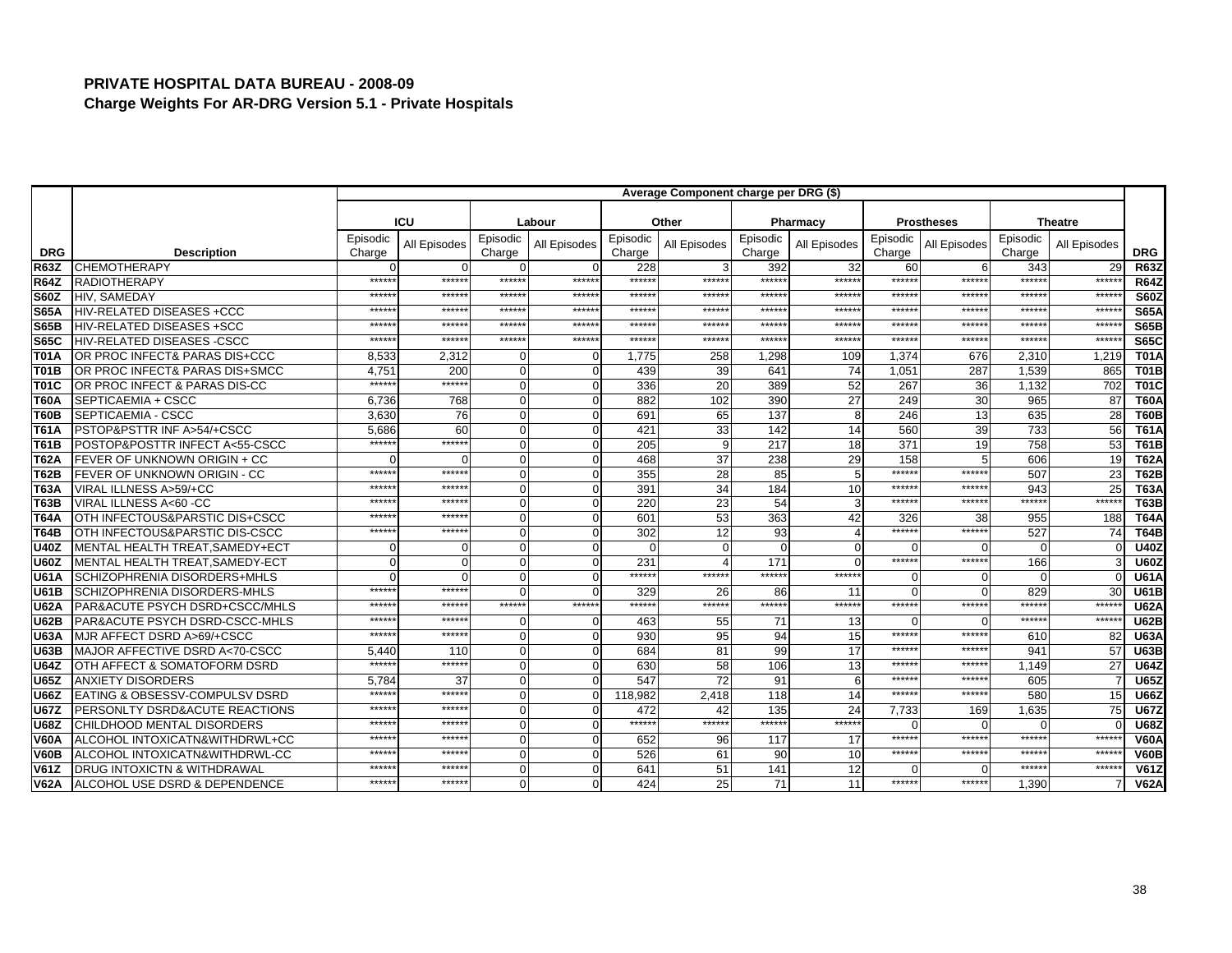|              |                                 |        |             |                    |           |                              |                     |          | Average Component charge per DRG (\$) |          |                |             |
|--------------|---------------------------------|--------|-------------|--------------------|-----------|------------------------------|---------------------|----------|---------------------------------------|----------|----------------|-------------|
|              |                                 |        |             |                    |           | Average Total Charge per DRG |                     |          |                                       |          |                |             |
|              |                                 |        |             |                    |           | (\$)                         |                     |          | <b>Accommodation</b>                  |          | <b>Bundled</b> |             |
|              |                                 | Charge | Average LOS | Number of          | Number of | <b>Episodic Charge</b>       | <b>All Episodes</b> | Episodic | All Episodes                          | Episodic | All Episodes   |             |
| <b>DRG</b>   | <b>Description</b>              | Weight | (Days)      | <b>Separations</b> | Days      |                              |                     | Charge   |                                       | Charge   |                | <b>DRG</b>  |
| <b>V62B</b>  | ALCOHOL USE DSRD & DEPENDNC+SD  | 0.09   | 1.00        | 17,402             | 17,402    | 247                          | 241                 | 247      | 238                                   | ******   | ******         | <b>V62B</b> |
| <b>V64Z</b>  | OTHER DRUG USE DISORD & DEPEND  | 0.83   | 5.02        | 2,725              | 13,689    | 2,390                        | 2,288               | 2,377    | 2,191                                 | 4,025    |                | 69 V64Z     |
| <b>X02Z</b>  | MIC TT/SKIN GRAFTS INJ TO HAND  | 0.84   | 1.43        | 1,105              | 1,582     | 2,366                        | 2,334               | 799      | 624                                   | 2.428    |                | 365 X02Z    |
| <b>X04A</b>  | OTHER PR INJ LWR LMB A>59/+CC   | 2.64   | 7.89        | 319                | 2,517     | 7,442                        | 7,302               | 3,401    | 2,772                                 | 6,066    |                | 2,225 X04A  |
| <b>X04B</b>  | OTHER PR INJ LOWR LIMB A<60-CC  | 0.87   | 1.84        | 717                | 1,319     | 2,452                        | 2,411               | 983      | 701                                   | 2,280    |                | 658 X04B    |
| <b>X05Z</b>  | OTHER PR FOR INJURIES TO HAND   | 0.66   | 1.32        | 1,878              | 2.475     | 1.846                        | 1.816               | 640      | 502                                   | 1.858    |                | 357 X05Z    |
| <b>X06A</b>  | OTHER PR OTHER INJURIES + CSCC  | 3.26   | 10.33       | $\overline{721}$   | 7,445     | 9,117                        | 9,016               | 4,451    | 3,655                                 | 6,696    |                | 2,814 X06A  |
| <b>X06B</b>  | OTHER PR OTHER INJURIES - CSCC  | 1.22   | 2.21        | 4,461              | 9,869     | 3,406                        | 3,376               | 1,140    | 816                                   | 2,716    |                | 979 X06B    |
| <b>X07A</b>  | SK GRAFT INJ-HAND+MIC TT/+CSCC  | 3.64   | 15.60       | 217                | 3,386     | 10,132                       | 10.085              | 7.248    | 6.413                                 | 6.874    |                | 2.028 X07A  |
| <b>X07B</b>  | SK GRAFT INJ-HAND-MIC TT-CSCC   | 1.90   | 6.49        | 534                | 3,464     | 5,369                        | 5,268               | 3,211    | 2,483                                 | 6,742    |                | 1,869 X07B  |
| <b>X60A</b>  | INJURIES A>64 + CC              | 2.23   | 10.92       | 992                | 10,837    | 6,277                        | 6,163               | 5,172    | 4,374                                 | 5,066    |                | 1,578 X60A  |
| <b>X60B</b>  | INJURIES A>64 - CC              | 1.15   | 5.54        | 1,120              | 6.210     | 3,273                        | 3.194               | 2,850    | 2,242                                 | 2.818    |                | 868 X60B    |
| <b>X60C</b>  | <b>INJURIES A&lt;65</b>         | 0.53   | 2.33        | 1,028              | 2,396     | 1,578                        | 1,457               | 1,051    | 755                                   | 1,472    |                | 447 X60C    |
| <b>X61Z</b>  | <b>ALLERGIC REACTIONS</b>       | 0.58   | 2.16        | 297                | 643       | 1,671                        | 1,604               | 1,106    | 689                                   | 1,381    |                | 549 X61Z    |
| <b>X62A</b>  | POISNG/TOXC EFF DRUGS A>59/+CC  | 1.33   | 5.93        | 450                | 2,667     | 3.890                        | 3.691               | 3,077    | 2,181                                 | 2,858    |                | 959 X62A    |
| <b>X62B</b>  | POISNG/TOXC EFF DRUGS A<60 -CC  | 0.37   | 1.48        | 291                | 432       | 1.099                        | 1.020               | 668      | 450                                   | 1,109    |                | 312 X62B    |
| <b>X63A</b>  | SEQUELAE OF TREATMNT+CSCC       | 1.71   | 6.82        | 638                | 4,352     | 4,791                        | 4,724               | 2,970    | 2,328                                 | 3,556    |                | 1,544 X63A  |
| <b>X63B</b>  | SEQUELAE OF TREATMNT-CSCC       | 0.62   | 2.69        | 4,326              | 11,622    | 1,761                        | 1,706               | 1,217    | 863                                   | 1,513    |                | 602 X63B    |
| <b>X64A</b>  | OT INJ, POIS&TOX EF DX A>59/+CC | 1.05   | 5.80        | 107                | 621       | 3.395                        | 2.919               | 2.871    | 2.066                                 | 3.489    |                | 522 X64A    |
| <b>X64B</b>  | OT INJ, POIS&TOX EFF DX A<60-CC | 0.25   | 1.93        | 112                | 216       | 1,069                        | 697                 | 1,067    | 590                                   | ******   | ******         | <b>X64B</b> |
| Z01A         | OR PR+DX OTH CNT HLTH SRV+CSCC  | 1.55   | 7.28        | 1,212              | 8,824     | 4,637                        | 4,281               | 5,194    | 3,150                                 | 1,555    |                | 441 Z01A    |
| <b>Z01B</b>  | OR PR+DX OTH CNT HLTH SRV-CSCC  | 0.78   | 2.03        | 4,420              | 8,990     | 2,183                        | 2,153               | 1,336    | 721                                   | 1,491    |                | 610 Z01B    |
| Z40Z         | FOLLOW UP +ENDOSCOPY            | 0.24   | 1.01        | 45,592             | 46,151    | 659                          | 653                 | 382      | 71                                    | 639      |                | 434 Z40Z    |
| <b>Z60A</b>  | <b>REHABILITATION + CSCC</b>    | 3.57   | 18.41       | 19,188             | 353,246   | 10,184                       | 9,892               | 10,190   | 9,435                                 | 7,020    |                | 368 Z60A    |
| <b>Z60B</b>  | <b>REHABILITATION - CSCC</b>    | 2.51   | 12.56       | 24,161             | 303,524   | 7,126                        | 6,944               | 7,107    | 6,578                                 | 5,955    |                | 254 Z60B    |
| <b>Z60C</b>  | REHABILITATION, SAMEDAY         | 0.08   | 1.00        | 96.024             | 96.024    | 235                          | 217                 | 234      | 212                                   | 259      |                | 4 Z60C      |
| Z61Z         | <b>SIGNS &amp; SYMPTOMS</b>     | 0.49   | 2.39        | 6,670              | 15,930    | 1,436                        | 1,366               | 1,188    | 699                                   | 1,585    |                | 437 Z61Z    |
| <b>Z62Z</b>  | FOLLOW UP - ENDOSCOPY           | 0.23   | 1.18        | 3,513              | 4,137     | 722                          | 624                 | 459      | 243                                   | 727      |                | 205 Z62Z    |
| <b>Z63A</b>  | OTHER AFTERCARE + CSCC          | 1.70   | 8.80        | 1,693              | 14,871    | 4.769                        | 4.695               | 4.579    | 3.42'                                 | 3,358    |                | 839 Z63A    |
| Z63B         | OTHER AFTERCARE - CSCC          | 0.64   | 3.42        | 3,672              | 12,564    | 1,857                        | 1,759               | 1,797    | 1,345                                 | 1,373    |                | 253 Z63B    |
| <b>Z64A</b>  | OTH FCTR INFL HEALTH STATUS     | 1.26   | 9.14        | 5.874              | 53,675    | 4,328                        | 3,489               | 4,304    | 2,990                                 | 2,294    |                | 310 Z64A    |
| <b>Z64B</b>  | OTH FCTR INFL HEALTH STATUS, SD | 0.17   | 1.00        | 58,755             | 58,755    | 511                          | 461                 | 249      | 86                                    | 516      |                | 228 Z64B    |
| Z65Z         | MULT, OTH&UNSPCFD CONGNTL ANMLS | 3.03   | 18.67       | 18                 | 336       | 8,386                        | 8,386               | 11,563   | 7,709                                 | ******   | $***$          | Z65Z        |
| <b>Total</b> | <b>Total</b>                    | 1.00   | 2.81        | 2,573,914          | 7,132,348 | 2,918                        | 2,768               | 1,576    | 856                                   | 2,269    |                | 1,000 Total |
|              |                                 |        |             |                    |           |                              |                     |          |                                       |          |                |             |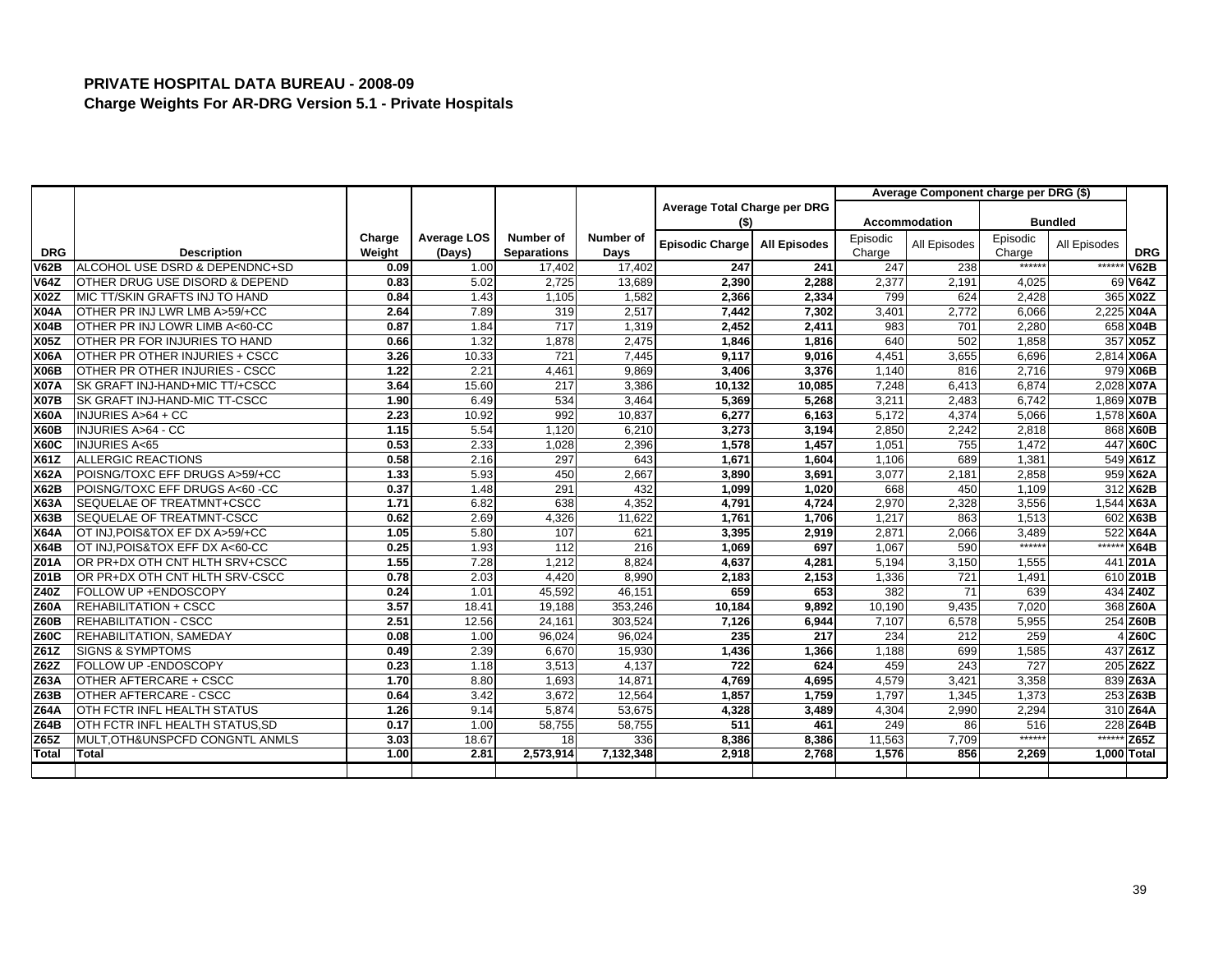| ICU<br>Labour<br>Other<br>Pharmacy<br><b>Prostheses</b><br>Episodic<br>Episodic<br>Episodic<br>Episodic<br>Episodic<br>Episodic<br>All Episodes<br>All Episodes<br>All Episodes<br>All Episodes<br>All Episodes<br><b>DRG</b><br><b>Description</b><br>Charge<br>Charge<br>Charge<br>Charge<br>Charge<br>Charge<br>******<br>******<br>******<br>ALCOHOL USE DSRD & DEPENDNC+SD<br>******<br><b>V62B</b><br>$\Omega$<br>$\Omega$<br>$\Omega$<br>$\Omega$<br>U<br>******<br>$*****$<br>******<br>******<br>$****$<br>OTHER DRUG USE DISORD & DEPEND<br><b>V64Z</b><br>300<br>112<br>$\Omega$<br>$\boldsymbol{\Delta}$<br>$\Omega$<br>$****$<br>$\overline{127}$<br>82<br>14<br><b>X02Z</b><br>MIC TT/SKIN GRAFTS INJ TO HAND<br>*****<br>1,562<br>$\Omega$<br>210<br>15<br>6<br>*****<br>******<br>383<br>82<br>4,652<br>OTHER PR INJ LWR LMB A>59/+CC<br>36<br>$\overline{7}$<br>1,298<br>1,419<br><b>X04A</b><br>$\Omega$<br>$\Omega$<br>73<br>$*****$<br>13<br>*****<br>150<br>10<br>OTHER PR INJ LOWR LIMB A<60-CC<br>1,389<br>260<br>1,101<br><b>X04B</b><br>$\Omega$<br>$\Omega$<br>50<br>93<br>505<br><b>X05Z</b><br>OTHER PR FOR INJURIES TO HAND<br>$\overline{7}$<br>44<br>1.142<br>$\overline{0}$<br>$\Omega$<br>OTHER PR OTHER INJURIES + CSCC<br>852<br>56<br>614<br>75<br>1.627<br><b>X06A</b><br>5,963<br>463<br>1,656<br>$\Omega$<br>580<br>$\Omega$<br><b>X06B</b><br>OTHER PR OTHER INJURIES - CSCC<br>26<br>57<br>$\overline{7}$<br>2,094<br>1,452<br>2.208<br>25<br>$\Omega$<br>285<br>646<br>$\Omega$<br>$*****$<br>$*****$<br>55<br>356<br>38<br><b>X07A</b><br>SK GRAFT INJ-HAND+MIC TT/+CSCC<br>$\Omega$<br>541<br>917<br>1.906<br>161<br>*****<br>34<br>******<br>84<br>10<br>528<br><b>X07B</b><br>SK GRAFT INJ-HAND-MIC TT-CSCC<br>24<br>1,209<br>$\Omega$<br>446<br>52<br>81<br>*****<br>******<br>434<br>3<br>2,285<br>32<br>717<br><b>X60A</b><br><b>INJURIES A&gt;64 + CC</b><br>$\Omega$<br>$\Omega$<br>$*****$<br>69<br>$*****$<br>352<br>31<br><b>INJURIES A&gt;64 - CC</b><br>$\overline{2}$<br>813<br><b>X60B</b><br>$\Omega$<br>$\Omega$<br>$\Omega$<br>58<br>$*****$<br>******<br>12<br>3<br><b>INJURIES A&lt;65</b><br>213<br>500<br>807<br><b>X60C</b><br>$\Omega$<br>6<br>$*****$<br>$****$<br>******<br>******<br>******<br>ALLERGIC REACTIONS<br>34<br><b>X61Z</b><br>2,476<br>258<br>338<br>$\Omega$<br>$\Omega$<br>******<br>******<br>POISNG/TOXC EFF DRUGS A>59/+CC<br>455<br>254<br>20<br><b>X62A</b><br>4.763<br>$\Omega$<br>57<br>508<br>3<br>$\Omega$<br>$****$<br>25<br>$\overline{2}$<br>******<br>*****:<br><b>X62B</b><br>POISNG/TOXC EFF DRUGS A<60 -CC<br>2,453<br>194<br>263<br>42<br>$\Omega$<br>32<br>242<br>24<br>SEQUELAE OF TREATMNT+CSCC<br>5,711<br>286<br>308<br>997<br><b>X63A</b><br>$\Omega$<br>1,301<br>147<br>$\Omega$<br>55<br>22<br>227<br>12<br>947<br>697<br><b>X63B</b><br><b>SEQUELAE OF TREATMNT-CSCC</b><br>2,892<br>50<br>$\Omega$<br>$\Delta$<br>$\Omega$<br>$****$<br>$*****$<br>$*****$<br>******<br>$****$<br>******<br>******<br>$******$<br>$******$<br>OT INJ.POIS&TOX EF DX A>59/+CC<br>$\Omega$<br><b>X64A</b><br>$\Omega$ | <b>Theatre</b><br>All Episodes<br><b>DRG</b><br><b>V62B</b><br>******<br><b>V64Z</b><br><b>X02Z</b><br>1,307<br>832 |
|--------------------------------------------------------------------------------------------------------------------------------------------------------------------------------------------------------------------------------------------------------------------------------------------------------------------------------------------------------------------------------------------------------------------------------------------------------------------------------------------------------------------------------------------------------------------------------------------------------------------------------------------------------------------------------------------------------------------------------------------------------------------------------------------------------------------------------------------------------------------------------------------------------------------------------------------------------------------------------------------------------------------------------------------------------------------------------------------------------------------------------------------------------------------------------------------------------------------------------------------------------------------------------------------------------------------------------------------------------------------------------------------------------------------------------------------------------------------------------------------------------------------------------------------------------------------------------------------------------------------------------------------------------------------------------------------------------------------------------------------------------------------------------------------------------------------------------------------------------------------------------------------------------------------------------------------------------------------------------------------------------------------------------------------------------------------------------------------------------------------------------------------------------------------------------------------------------------------------------------------------------------------------------------------------------------------------------------------------------------------------------------------------------------------------------------------------------------------------------------------------------------------------------------------------------------------------------------------------------------------------------------------------------------------------------------------------------------------------------------------------------------------------------------------------------------------------------------------------------------------------------------------------------------------------------------------------------------------------------------------------------------------------------------------------------------------------------------------------------------------|---------------------------------------------------------------------------------------------------------------------|
|                                                                                                                                                                                                                                                                                                                                                                                                                                                                                                                                                                                                                                                                                                                                                                                                                                                                                                                                                                                                                                                                                                                                                                                                                                                                                                                                                                                                                                                                                                                                                                                                                                                                                                                                                                                                                                                                                                                                                                                                                                                                                                                                                                                                                                                                                                                                                                                                                                                                                                                                                                                                                                                                                                                                                                                                                                                                                                                                                                                                                                                                                                                    |                                                                                                                     |
|                                                                                                                                                                                                                                                                                                                                                                                                                                                                                                                                                                                                                                                                                                                                                                                                                                                                                                                                                                                                                                                                                                                                                                                                                                                                                                                                                                                                                                                                                                                                                                                                                                                                                                                                                                                                                                                                                                                                                                                                                                                                                                                                                                                                                                                                                                                                                                                                                                                                                                                                                                                                                                                                                                                                                                                                                                                                                                                                                                                                                                                                                                                    |                                                                                                                     |
|                                                                                                                                                                                                                                                                                                                                                                                                                                                                                                                                                                                                                                                                                                                                                                                                                                                                                                                                                                                                                                                                                                                                                                                                                                                                                                                                                                                                                                                                                                                                                                                                                                                                                                                                                                                                                                                                                                                                                                                                                                                                                                                                                                                                                                                                                                                                                                                                                                                                                                                                                                                                                                                                                                                                                                                                                                                                                                                                                                                                                                                                                                                    |                                                                                                                     |
|                                                                                                                                                                                                                                                                                                                                                                                                                                                                                                                                                                                                                                                                                                                                                                                                                                                                                                                                                                                                                                                                                                                                                                                                                                                                                                                                                                                                                                                                                                                                                                                                                                                                                                                                                                                                                                                                                                                                                                                                                                                                                                                                                                                                                                                                                                                                                                                                                                                                                                                                                                                                                                                                                                                                                                                                                                                                                                                                                                                                                                                                                                                    |                                                                                                                     |
|                                                                                                                                                                                                                                                                                                                                                                                                                                                                                                                                                                                                                                                                                                                                                                                                                                                                                                                                                                                                                                                                                                                                                                                                                                                                                                                                                                                                                                                                                                                                                                                                                                                                                                                                                                                                                                                                                                                                                                                                                                                                                                                                                                                                                                                                                                                                                                                                                                                                                                                                                                                                                                                                                                                                                                                                                                                                                                                                                                                                                                                                                                                    |                                                                                                                     |
|                                                                                                                                                                                                                                                                                                                                                                                                                                                                                                                                                                                                                                                                                                                                                                                                                                                                                                                                                                                                                                                                                                                                                                                                                                                                                                                                                                                                                                                                                                                                                                                                                                                                                                                                                                                                                                                                                                                                                                                                                                                                                                                                                                                                                                                                                                                                                                                                                                                                                                                                                                                                                                                                                                                                                                                                                                                                                                                                                                                                                                                                                                                    |                                                                                                                     |
|                                                                                                                                                                                                                                                                                                                                                                                                                                                                                                                                                                                                                                                                                                                                                                                                                                                                                                                                                                                                                                                                                                                                                                                                                                                                                                                                                                                                                                                                                                                                                                                                                                                                                                                                                                                                                                                                                                                                                                                                                                                                                                                                                                                                                                                                                                                                                                                                                                                                                                                                                                                                                                                                                                                                                                                                                                                                                                                                                                                                                                                                                                                    | <b>X04A</b>                                                                                                         |
|                                                                                                                                                                                                                                                                                                                                                                                                                                                                                                                                                                                                                                                                                                                                                                                                                                                                                                                                                                                                                                                                                                                                                                                                                                                                                                                                                                                                                                                                                                                                                                                                                                                                                                                                                                                                                                                                                                                                                                                                                                                                                                                                                                                                                                                                                                                                                                                                                                                                                                                                                                                                                                                                                                                                                                                                                                                                                                                                                                                                                                                                                                                    | 765<br>X04B                                                                                                         |
|                                                                                                                                                                                                                                                                                                                                                                                                                                                                                                                                                                                                                                                                                                                                                                                                                                                                                                                                                                                                                                                                                                                                                                                                                                                                                                                                                                                                                                                                                                                                                                                                                                                                                                                                                                                                                                                                                                                                                                                                                                                                                                                                                                                                                                                                                                                                                                                                                                                                                                                                                                                                                                                                                                                                                                                                                                                                                                                                                                                                                                                                                                                    | <b>X05Z</b><br>898                                                                                                  |
|                                                                                                                                                                                                                                                                                                                                                                                                                                                                                                                                                                                                                                                                                                                                                                                                                                                                                                                                                                                                                                                                                                                                                                                                                                                                                                                                                                                                                                                                                                                                                                                                                                                                                                                                                                                                                                                                                                                                                                                                                                                                                                                                                                                                                                                                                                                                                                                                                                                                                                                                                                                                                                                                                                                                                                                                                                                                                                                                                                                                                                                                                                                    | 859<br><b>X06A</b>                                                                                                  |
|                                                                                                                                                                                                                                                                                                                                                                                                                                                                                                                                                                                                                                                                                                                                                                                                                                                                                                                                                                                                                                                                                                                                                                                                                                                                                                                                                                                                                                                                                                                                                                                                                                                                                                                                                                                                                                                                                                                                                                                                                                                                                                                                                                                                                                                                                                                                                                                                                                                                                                                                                                                                                                                                                                                                                                                                                                                                                                                                                                                                                                                                                                                    | 872<br>X06B                                                                                                         |
|                                                                                                                                                                                                                                                                                                                                                                                                                                                                                                                                                                                                                                                                                                                                                                                                                                                                                                                                                                                                                                                                                                                                                                                                                                                                                                                                                                                                                                                                                                                                                                                                                                                                                                                                                                                                                                                                                                                                                                                                                                                                                                                                                                                                                                                                                                                                                                                                                                                                                                                                                                                                                                                                                                                                                                                                                                                                                                                                                                                                                                                                                                                    | 1,300<br><b>X07A</b>                                                                                                |
|                                                                                                                                                                                                                                                                                                                                                                                                                                                                                                                                                                                                                                                                                                                                                                                                                                                                                                                                                                                                                                                                                                                                                                                                                                                                                                                                                                                                                                                                                                                                                                                                                                                                                                                                                                                                                                                                                                                                                                                                                                                                                                                                                                                                                                                                                                                                                                                                                                                                                                                                                                                                                                                                                                                                                                                                                                                                                                                                                                                                                                                                                                                    | 822<br><b>X07B</b>                                                                                                  |
|                                                                                                                                                                                                                                                                                                                                                                                                                                                                                                                                                                                                                                                                                                                                                                                                                                                                                                                                                                                                                                                                                                                                                                                                                                                                                                                                                                                                                                                                                                                                                                                                                                                                                                                                                                                                                                                                                                                                                                                                                                                                                                                                                                                                                                                                                                                                                                                                                                                                                                                                                                                                                                                                                                                                                                                                                                                                                                                                                                                                                                                                                                                    | X60A<br>27                                                                                                          |
|                                                                                                                                                                                                                                                                                                                                                                                                                                                                                                                                                                                                                                                                                                                                                                                                                                                                                                                                                                                                                                                                                                                                                                                                                                                                                                                                                                                                                                                                                                                                                                                                                                                                                                                                                                                                                                                                                                                                                                                                                                                                                                                                                                                                                                                                                                                                                                                                                                                                                                                                                                                                                                                                                                                                                                                                                                                                                                                                                                                                                                                                                                                    | 24<br><b>X60B</b>                                                                                                   |
|                                                                                                                                                                                                                                                                                                                                                                                                                                                                                                                                                                                                                                                                                                                                                                                                                                                                                                                                                                                                                                                                                                                                                                                                                                                                                                                                                                                                                                                                                                                                                                                                                                                                                                                                                                                                                                                                                                                                                                                                                                                                                                                                                                                                                                                                                                                                                                                                                                                                                                                                                                                                                                                                                                                                                                                                                                                                                                                                                                                                                                                                                                                    | 196<br><b>X60C</b>                                                                                                  |
|                                                                                                                                                                                                                                                                                                                                                                                                                                                                                                                                                                                                                                                                                                                                                                                                                                                                                                                                                                                                                                                                                                                                                                                                                                                                                                                                                                                                                                                                                                                                                                                                                                                                                                                                                                                                                                                                                                                                                                                                                                                                                                                                                                                                                                                                                                                                                                                                                                                                                                                                                                                                                                                                                                                                                                                                                                                                                                                                                                                                                                                                                                                    | ******<br>X61Z                                                                                                      |
|                                                                                                                                                                                                                                                                                                                                                                                                                                                                                                                                                                                                                                                                                                                                                                                                                                                                                                                                                                                                                                                                                                                                                                                                                                                                                                                                                                                                                                                                                                                                                                                                                                                                                                                                                                                                                                                                                                                                                                                                                                                                                                                                                                                                                                                                                                                                                                                                                                                                                                                                                                                                                                                                                                                                                                                                                                                                                                                                                                                                                                                                                                                    | <b>X62A</b><br>16                                                                                                   |
|                                                                                                                                                                                                                                                                                                                                                                                                                                                                                                                                                                                                                                                                                                                                                                                                                                                                                                                                                                                                                                                                                                                                                                                                                                                                                                                                                                                                                                                                                                                                                                                                                                                                                                                                                                                                                                                                                                                                                                                                                                                                                                                                                                                                                                                                                                                                                                                                                                                                                                                                                                                                                                                                                                                                                                                                                                                                                                                                                                                                                                                                                                                    | *****:<br><b>X62B</b>                                                                                               |
|                                                                                                                                                                                                                                                                                                                                                                                                                                                                                                                                                                                                                                                                                                                                                                                                                                                                                                                                                                                                                                                                                                                                                                                                                                                                                                                                                                                                                                                                                                                                                                                                                                                                                                                                                                                                                                                                                                                                                                                                                                                                                                                                                                                                                                                                                                                                                                                                                                                                                                                                                                                                                                                                                                                                                                                                                                                                                                                                                                                                                                                                                                                    | <b>X63A</b><br>153                                                                                                  |
|                                                                                                                                                                                                                                                                                                                                                                                                                                                                                                                                                                                                                                                                                                                                                                                                                                                                                                                                                                                                                                                                                                                                                                                                                                                                                                                                                                                                                                                                                                                                                                                                                                                                                                                                                                                                                                                                                                                                                                                                                                                                                                                                                                                                                                                                                                                                                                                                                                                                                                                                                                                                                                                                                                                                                                                                                                                                                                                                                                                                                                                                                                                    | <b>X63B</b><br>129                                                                                                  |
|                                                                                                                                                                                                                                                                                                                                                                                                                                                                                                                                                                                                                                                                                                                                                                                                                                                                                                                                                                                                                                                                                                                                                                                                                                                                                                                                                                                                                                                                                                                                                                                                                                                                                                                                                                                                                                                                                                                                                                                                                                                                                                                                                                                                                                                                                                                                                                                                                                                                                                                                                                                                                                                                                                                                                                                                                                                                                                                                                                                                                                                                                                                    | *****:<br><b>X64A</b>                                                                                               |
| ******<br>$*****$<br>******<br>$******$<br>$****$<br>$*****$<br>******<br>******<br>******<br>OT INJ, POIS&TOX EFF DX A<60-CC<br><b>X64B</b><br>$\Omega$<br>$\Omega$                                                                                                                                                                                                                                                                                                                                                                                                                                                                                                                                                                                                                                                                                                                                                                                                                                                                                                                                                                                                                                                                                                                                                                                                                                                                                                                                                                                                                                                                                                                                                                                                                                                                                                                                                                                                                                                                                                                                                                                                                                                                                                                                                                                                                                                                                                                                                                                                                                                                                                                                                                                                                                                                                                                                                                                                                                                                                                                                               | ******<br><b>X64B</b>                                                                                               |
| OR PR+DX OTH CNT HLTH SRV+CSCC<br><b>Z01A</b><br>3,84'<br>38<br>$\Omega$<br>457<br>76<br>40<br>$\overline{2}$<br>2,512<br>220<br>$\Omega$<br>846                                                                                                                                                                                                                                                                                                                                                                                                                                                                                                                                                                                                                                                                                                                                                                                                                                                                                                                                                                                                                                                                                                                                                                                                                                                                                                                                                                                                                                                                                                                                                                                                                                                                                                                                                                                                                                                                                                                                                                                                                                                                                                                                                                                                                                                                                                                                                                                                                                                                                                                                                                                                                                                                                                                                                                                                                                                                                                                                                                   | 350<br><b>Z01A</b>                                                                                                  |
| Z01B<br>$*****$<br>$*****$<br>OR PR+DX OTH CNT HLTH SRV-CSCC<br>253<br>18<br>31<br>$\overline{2}$<br>372<br>$\Omega$<br>2,489<br>899                                                                                                                                                                                                                                                                                                                                                                                                                                                                                                                                                                                                                                                                                                                                                                                                                                                                                                                                                                                                                                                                                                                                                                                                                                                                                                                                                                                                                                                                                                                                                                                                                                                                                                                                                                                                                                                                                                                                                                                                                                                                                                                                                                                                                                                                                                                                                                                                                                                                                                                                                                                                                                                                                                                                                                                                                                                                                                                                                                               | 426<br><b>Z01B</b>                                                                                                  |
| 17<br>Z40Z<br>157<br>*****<br>*****<br>$\mathbf{O}$<br>197<br>464<br>FOLLOW UP + ENDOSCOPY<br>$\Omega$                                                                                                                                                                                                                                                                                                                                                                                                                                                                                                                                                                                                                                                                                                                                                                                                                                                                                                                                                                                                                                                                                                                                                                                                                                                                                                                                                                                                                                                                                                                                                                                                                                                                                                                                                                                                                                                                                                                                                                                                                                                                                                                                                                                                                                                                                                                                                                                                                                                                                                                                                                                                                                                                                                                                                                                                                                                                                                                                                                                                             | Z40Z<br>146                                                                                                         |
| 84<br>*****<br>*****<br>79<br>3<br>369<br>570<br><b>REHABILITATION + CSCC</b><br>$\Omega$<br>848<br><b>Z60A</b><br>$\Omega$                                                                                                                                                                                                                                                                                                                                                                                                                                                                                                                                                                                                                                                                                                                                                                                                                                                                                                                                                                                                                                                                                                                                                                                                                                                                                                                                                                                                                                                                                                                                                                                                                                                                                                                                                                                                                                                                                                                                                                                                                                                                                                                                                                                                                                                                                                                                                                                                                                                                                                                                                                                                                                                                                                                                                                                                                                                                                                                                                                                        | <b>Z60A</b>                                                                                                         |
| $*****$<br>*****<br>46<br>952<br>102<br>2,824<br>664<br>REHABILITATION - CSCC<br>3<br><b>Z60B</b><br>$\Omega$<br>$\Omega$                                                                                                                                                                                                                                                                                                                                                                                                                                                                                                                                                                                                                                                                                                                                                                                                                                                                                                                                                                                                                                                                                                                                                                                                                                                                                                                                                                                                                                                                                                                                                                                                                                                                                                                                                                                                                                                                                                                                                                                                                                                                                                                                                                                                                                                                                                                                                                                                                                                                                                                                                                                                                                                                                                                                                                                                                                                                                                                                                                                          | <b>Z60B</b>                                                                                                         |
| $*****$<br>$****$<br>******<br>******<br>******<br><b>Z60C</b><br>REHABILITATION, SAMEDAY<br>230<br>$\Omega$<br>$\Omega$                                                                                                                                                                                                                                                                                                                                                                                                                                                                                                                                                                                                                                                                                                                                                                                                                                                                                                                                                                                                                                                                                                                                                                                                                                                                                                                                                                                                                                                                                                                                                                                                                                                                                                                                                                                                                                                                                                                                                                                                                                                                                                                                                                                                                                                                                                                                                                                                                                                                                                                                                                                                                                                                                                                                                                                                                                                                                                                                                                                           | $***$ ****<br><b>Z60C</b>                                                                                           |
| <b>SIGNS &amp; SYMPTOMS</b><br>47<br>378<br>Z61Z<br>2,420<br>334<br>16<br>$\Omega$<br>453<br>6                                                                                                                                                                                                                                                                                                                                                                                                                                                                                                                                                                                                                                                                                                                                                                                                                                                                                                                                                                                                                                                                                                                                                                                                                                                                                                                                                                                                                                                                                                                                                                                                                                                                                                                                                                                                                                                                                                                                                                                                                                                                                                                                                                                                                                                                                                                                                                                                                                                                                                                                                                                                                                                                                                                                                                                                                                                                                                                                                                                                                     | Z61Z<br>196                                                                                                         |
| $*****$<br>******<br>Z62Z<br>287<br>FOLLOW UP - ENDOSCOPY<br>301<br>33<br>$\Omega$<br>$\overline{1}$<br>589<br>$\Omega$                                                                                                                                                                                                                                                                                                                                                                                                                                                                                                                                                                                                                                                                                                                                                                                                                                                                                                                                                                                                                                                                                                                                                                                                                                                                                                                                                                                                                                                                                                                                                                                                                                                                                                                                                                                                                                                                                                                                                                                                                                                                                                                                                                                                                                                                                                                                                                                                                                                                                                                                                                                                                                                                                                                                                                                                                                                                                                                                                                                            | Z62Z<br>163                                                                                                         |
| 12<br>472<br>Z63A<br>OTHER AFTERCARE + CSCC<br>5.053<br>137<br>$\Omega$<br>501<br>20<br>183<br>863                                                                                                                                                                                                                                                                                                                                                                                                                                                                                                                                                                                                                                                                                                                                                                                                                                                                                                                                                                                                                                                                                                                                                                                                                                                                                                                                                                                                                                                                                                                                                                                                                                                                                                                                                                                                                                                                                                                                                                                                                                                                                                                                                                                                                                                                                                                                                                                                                                                                                                                                                                                                                                                                                                                                                                                                                                                                                                                                                                                                                 | Z63A<br>22                                                                                                          |
| 60<br>3<br>580<br><b>Z63B</b><br>OTHER AFTERCARE - CSCC<br>3,016<br>15<br>706<br>14<br>548<br>ŋ                                                                                                                                                                                                                                                                                                                                                                                                                                                                                                                                                                                                                                                                                                                                                                                                                                                                                                                                                                                                                                                                                                                                                                                                                                                                                                                                                                                                                                                                                                                                                                                                                                                                                                                                                                                                                                                                                                                                                                                                                                                                                                                                                                                                                                                                                                                                                                                                                                                                                                                                                                                                                                                                                                                                                                                                                                                                                                                                                                                                                    | Z63B<br>22                                                                                                          |
| $*****$<br>******<br>******<br>******<br>357<br>118<br>3<br>580<br>980<br>OTH FCTR INFL HEALTH STATUS<br>62<br>44<br><b>Z64A</b>                                                                                                                                                                                                                                                                                                                                                                                                                                                                                                                                                                                                                                                                                                                                                                                                                                                                                                                                                                                                                                                                                                                                                                                                                                                                                                                                                                                                                                                                                                                                                                                                                                                                                                                                                                                                                                                                                                                                                                                                                                                                                                                                                                                                                                                                                                                                                                                                                                                                                                                                                                                                                                                                                                                                                                                                                                                                                                                                                                                   | 71<br><b>Z64A</b>                                                                                                   |
| 129<br>121<br>460<br>23<br>548<br><b>Z64B</b><br>OTH FCTR INFL HEALTH STATUS, SD<br>249<br>$\mathbf 1$<br>$\Omega$<br>$\Omega$<br>$\Omega$                                                                                                                                                                                                                                                                                                                                                                                                                                                                                                                                                                                                                                                                                                                                                                                                                                                                                                                                                                                                                                                                                                                                                                                                                                                                                                                                                                                                                                                                                                                                                                                                                                                                                                                                                                                                                                                                                                                                                                                                                                                                                                                                                                                                                                                                                                                                                                                                                                                                                                                                                                                                                                                                                                                                                                                                                                                                                                                                                                         | 119<br><b>Z64B</b>                                                                                                  |
| $****$<br>$*****$<br>$*****$<br>******<br>$*****$<br><b>Z65Z</b><br>MULT, OTH&UNSPCFD CONGNTL ANMLS<br>$\Omega$<br>$\Omega$<br>$\Omega$<br>$\sqrt{ }$                                                                                                                                                                                                                                                                                                                                                                                                                                                                                                                                                                                                                                                                                                                                                                                                                                                                                                                                                                                                                                                                                                                                                                                                                                                                                                                                                                                                                                                                                                                                                                                                                                                                                                                                                                                                                                                                                                                                                                                                                                                                                                                                                                                                                                                                                                                                                                                                                                                                                                                                                                                                                                                                                                                                                                                                                                                                                                                                                              | ******<br>Z65Z                                                                                                      |
| 6<br>1,955<br>5,463<br>383<br>19<br>113<br>2,574<br>437<br>1.179<br>Total<br>Total<br>65<br><b>q</b>                                                                                                                                                                                                                                                                                                                                                                                                                                                                                                                                                                                                                                                                                                                                                                                                                                                                                                                                                                                                                                                                                                                                                                                                                                                                                                                                                                                                                                                                                                                                                                                                                                                                                                                                                                                                                                                                                                                                                                                                                                                                                                                                                                                                                                                                                                                                                                                                                                                                                                                                                                                                                                                                                                                                                                                                                                                                                                                                                                                                               | 342<br>Total                                                                                                        |
|                                                                                                                                                                                                                                                                                                                                                                                                                                                                                                                                                                                                                                                                                                                                                                                                                                                                                                                                                                                                                                                                                                                                                                                                                                                                                                                                                                                                                                                                                                                                                                                                                                                                                                                                                                                                                                                                                                                                                                                                                                                                                                                                                                                                                                                                                                                                                                                                                                                                                                                                                                                                                                                                                                                                                                                                                                                                                                                                                                                                                                                                                                                    |                                                                                                                     |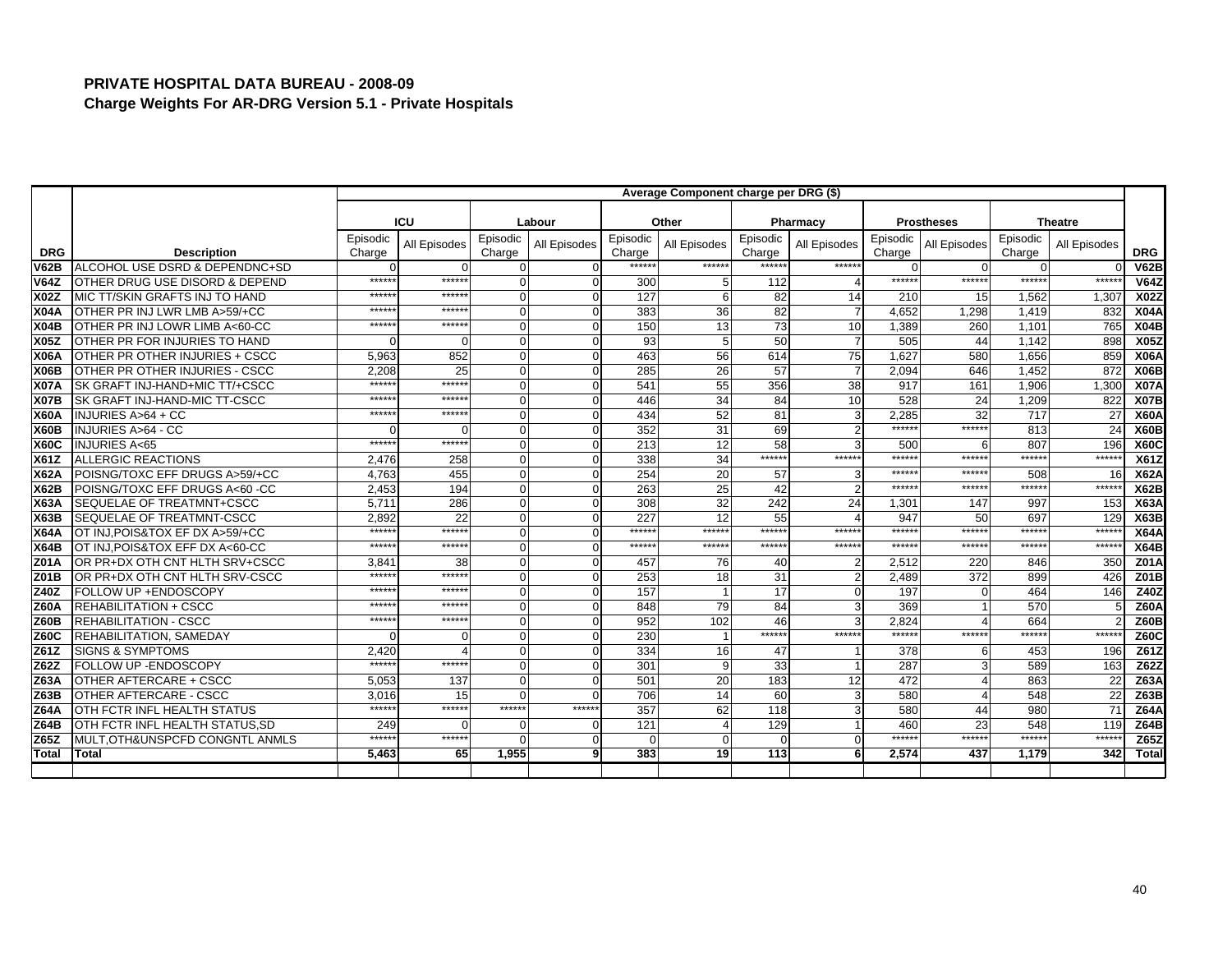# **PRIVATE HOSPITAL DATA BUREAU - 2008-09**

**Care Types Breakdown - Day Surgeries**

| <b>Care Type</b>                        | No of<br><b>Separations</b> | Percentage<br>of Total | Average<br><b>LOS</b> | <b>Average Charge</b><br>(Episodic) (\$) |
|-----------------------------------------|-----------------------------|------------------------|-----------------------|------------------------------------------|
| 1.0 Acute care                          | 585,508                     | 97.87                  |                       | 713                                      |
| 2.0 Rehabilitation Care                 | 830                         | 0.14                   |                       | 258                                      |
| 3.0 Paliative Care                      |                             | 0.00                   |                       | 2,332                                    |
| 4.0 Geriatric Evaluation and Management | 135                         | 0.02                   |                       | 782                                      |
| 6.0 Maintenance Care                    |                             | 0.00                   |                       | 879                                      |
| 7.0 Newborn Care                        | 21                          | 0.00                   |                       | 564                                      |
| 8.0 Other Admitted patient Care         | 11,657                      | 1.95                   |                       | 1,078                                    |
| 10.0 Hospital Boarder                   |                             | 0.00                   |                       | <b>793</b>                               |
| <b>Unknown</b>                          | 63                          | 0.01                   |                       | 678                                      |
| <b>TOTAL</b>                            | 598,228                     | 100.00                 |                       | 720                                      |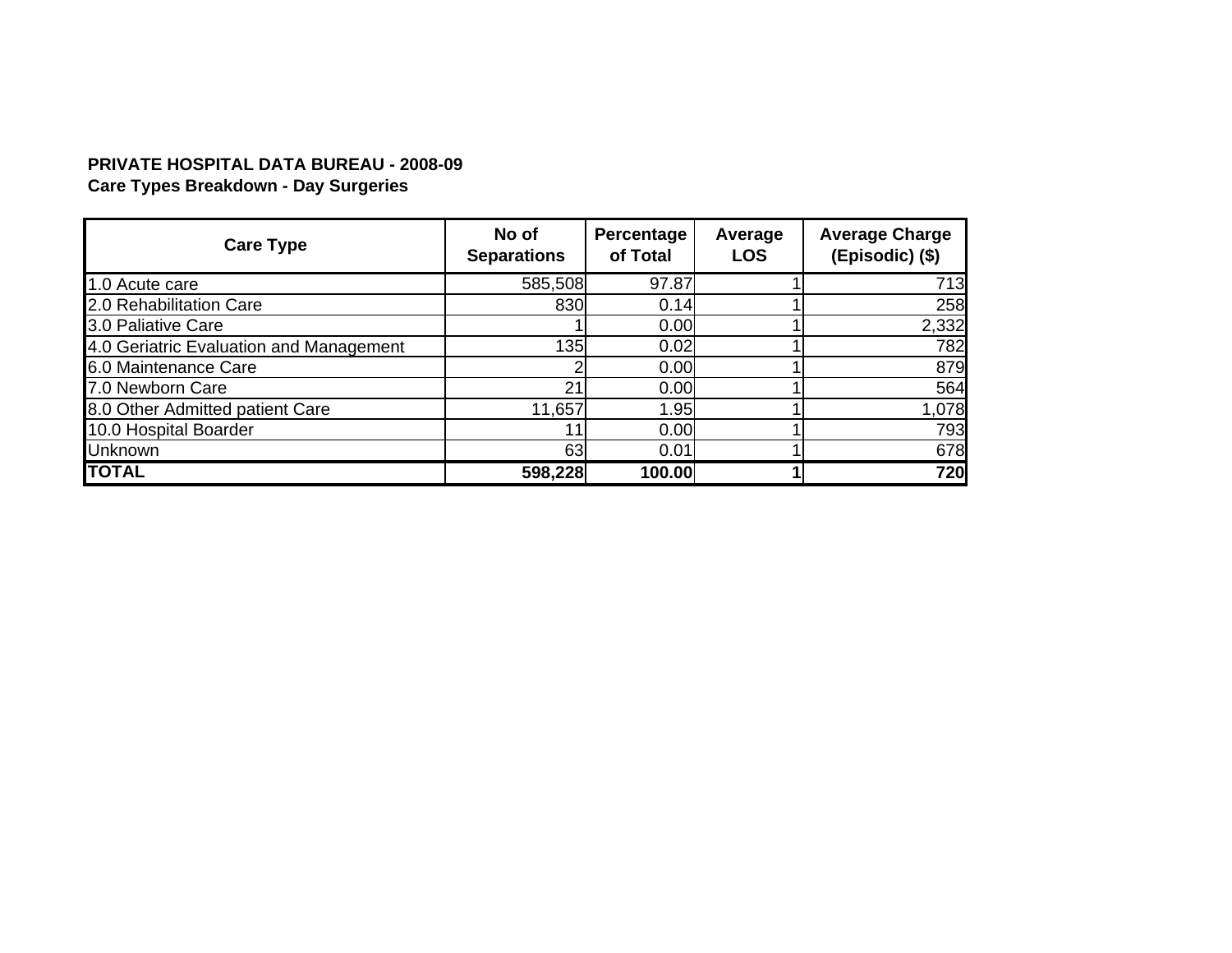# **PRIVATE HOSPITAL DATA BUREAU - 2008-09 Completeness - Day Surgeries**

| Year    | <b>PHDB</b><br><b>Separations</b> | <b>Morbidity</b><br><b>Separations</b> | Percentage of<br>Morbidity (%) |
|---------|-----------------------------------|----------------------------------------|--------------------------------|
| 1997/98 | 47,065                            | 248,035                                | 19.0                           |
| 1998/99 | 121,560                           | 261,156                                | 46.5                           |
| 1999/00 | 147,413                           | 280,136                                | 52.6                           |
| 2000/01 | 189,179                           | 334,028                                | 56.6                           |
| 2001/02 | 239,939                           | 376,601                                | 63.7                           |
| 2002/03 | 352,774                           | 451,856                                | 78.1                           |
| 2003/04 | 393,645                           | 486,386                                | 80.9                           |
| 2004/05 | 408,707                           | 519,950                                | 78.6                           |
| 2005/06 | 408,331                           | 547,506                                | 74.6                           |
| 2006/07 | 486,388                           | 570,504                                | 85.3                           |
| 2007/08 | 527,624                           | 668,034                                | 79.0                           |
| 2008/09 | 598,228                           | 712,603                                | 83.9                           |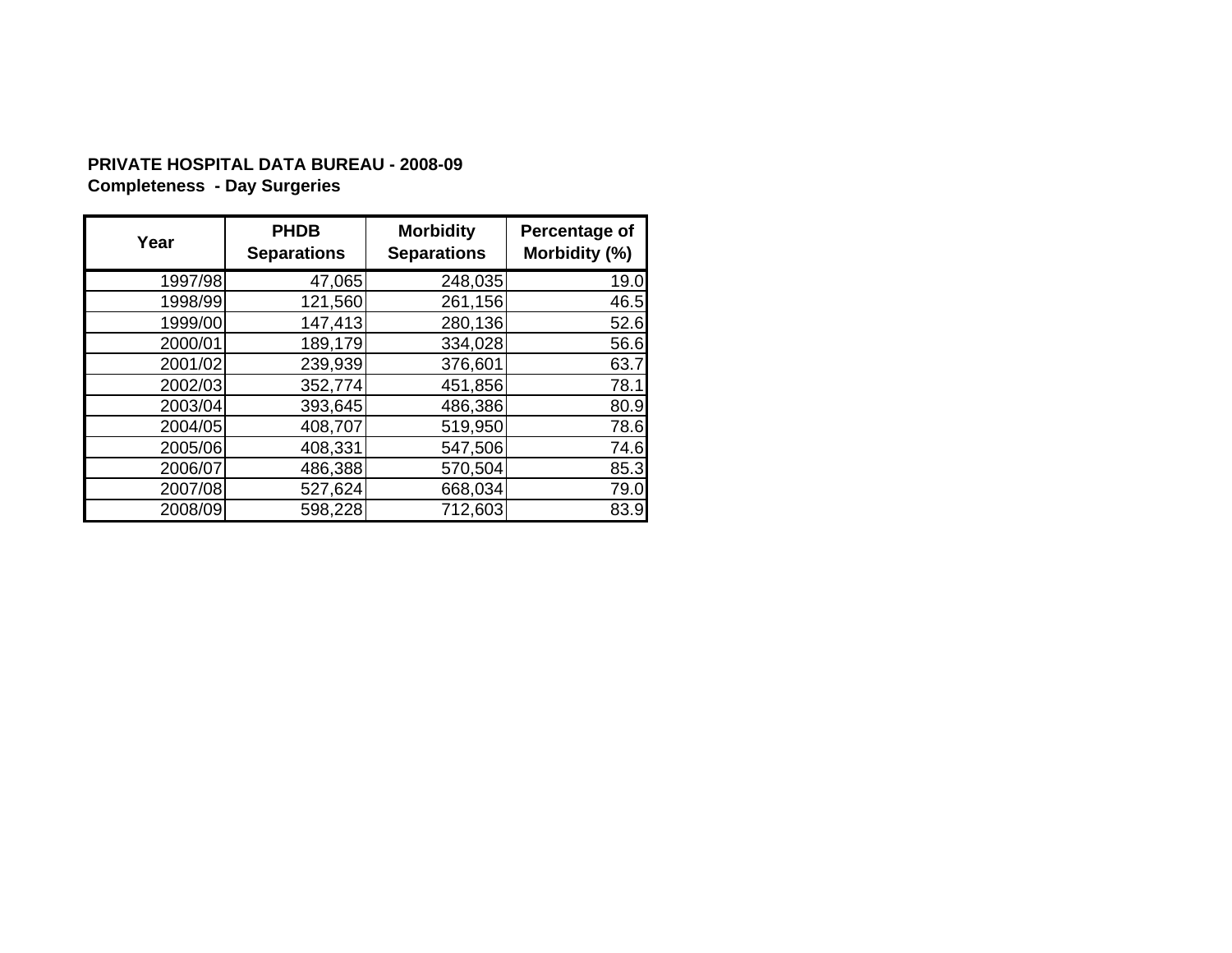# **PRIVATE HOSPITAL DATA BUREAU - 2008-09 Charge Components - Day Surgeries**

| <b>Charge Component</b> | <b>Total charges</b><br>$($ \$) | Percentage of<br>Total (%) |
|-------------------------|---------------------------------|----------------------------|
| Accommodation           | 68,826,317                      | 16.99                      |
| <b>Bundled</b>          | 157,502,102                     | 38.88                      |
| Theatre                 | 148,767,405                     | 36.72                      |
| Other                   | 1,794,668                       | 0.44                       |
| Pharmacy                | 212,430                         | 0.05                       |
| <b>Prostheses</b>       | 28,000,218                      | 6.91                       |
| Labour Ward             | 4,581                           | 0.00                       |
| Total                   | 405,107,721                     | 100.00                     |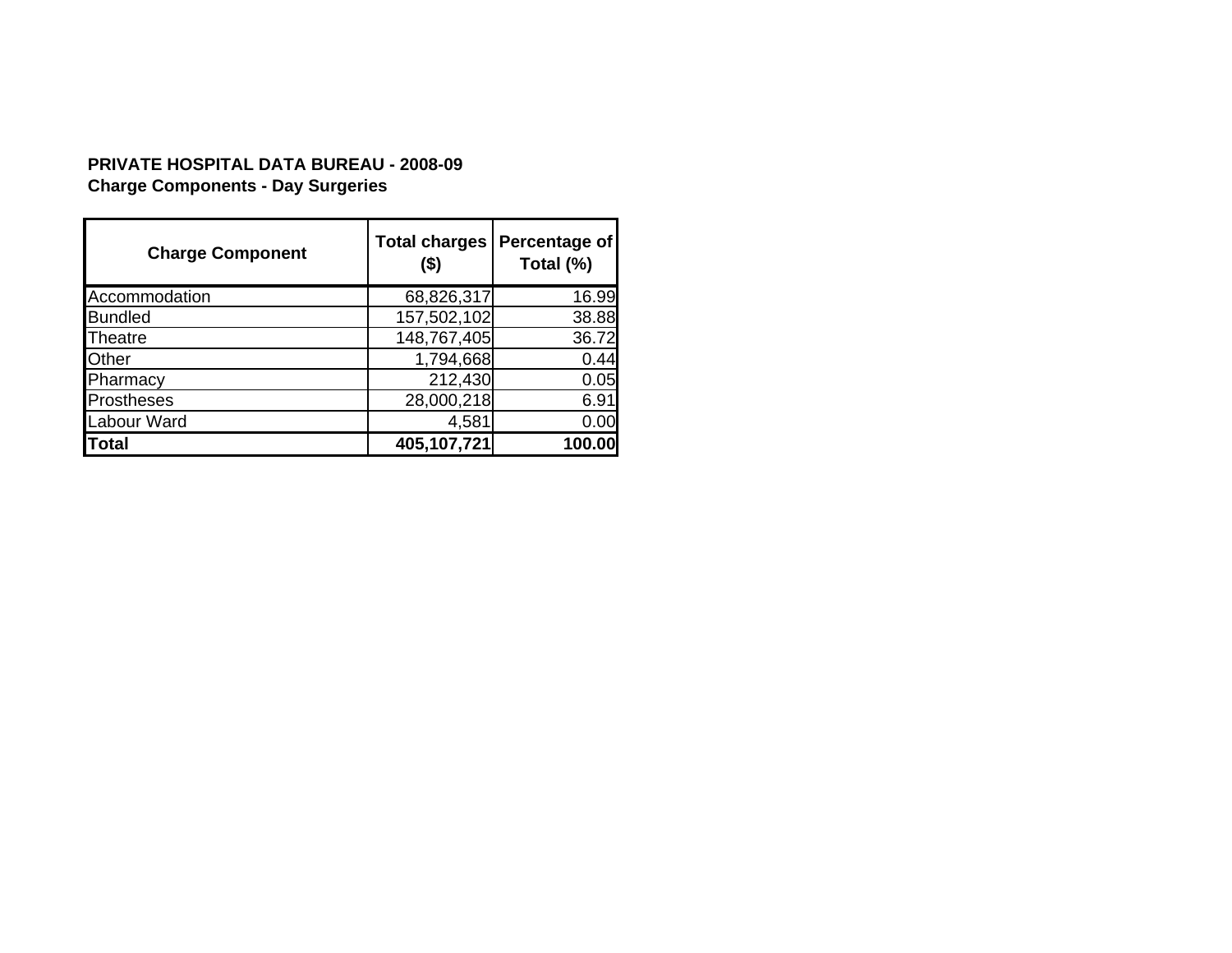## **PRIVATE HOSPITAL DATA BUREAU - 2008-09 Patient Age Groups - Day Surgeries**

| <b>Age Group</b> | <b>Separations</b> | Percentage of<br>Episodes (%) | <b>Average Length</b><br>of Stay (days) | <b>Total Charges(\$)</b> | <b>Average Charge</b><br>(Episodic) (\$) |
|------------------|--------------------|-------------------------------|-----------------------------------------|--------------------------|------------------------------------------|
| $00 - 00$        | 1,145              | 0.19                          |                                         | 446,249                  | 392.48                                   |
| $01 - 04$        | 3,935              | 0.66                          |                                         | 3,287,526                | 860.38                                   |
| $05 - 14$        | 6,964              | 1.16                          |                                         | 5,589,042                | 833.81                                   |
| $15 - 24$        | 35,633             | 5.96                          |                                         | 22,262,029               | 688.78                                   |
| $25 - 34$        | 49,538             | 8.28                          |                                         | 29,707,084               | 651.59                                   |
| $35 - 44$        | 72,200             | 12.07                         |                                         | 42,451,768               | 625.94                                   |
| 45-54            | 80,700             | 13.49                         |                                         | 47,425,751               | 619.81                                   |
| 55-64            | 116,126            | 19.41                         |                                         | 73,220,212               | 663.95                                   |
| 65-74            | 113,007            | 18.89                         |                                         | 82,495,744               | 773.44                                   |
| 75-84            | 94,911             | 15.87                         |                                         | 77,788,487               | 867.42                                   |
| 85-94            | 23,564             | 3.94                          |                                         | 20,277,800               | 905.95                                   |
| $95 - >$         | 459                | 0.08                          |                                         | 447,743                  | 1,053.51                                 |
| <b>Total</b>     | 598,228            | 100                           |                                         | 405,435,916              | 719.65                                   |

Note: A small number of separations with missing age values have been excluded from the detailed data. Values for these separations are included in column totals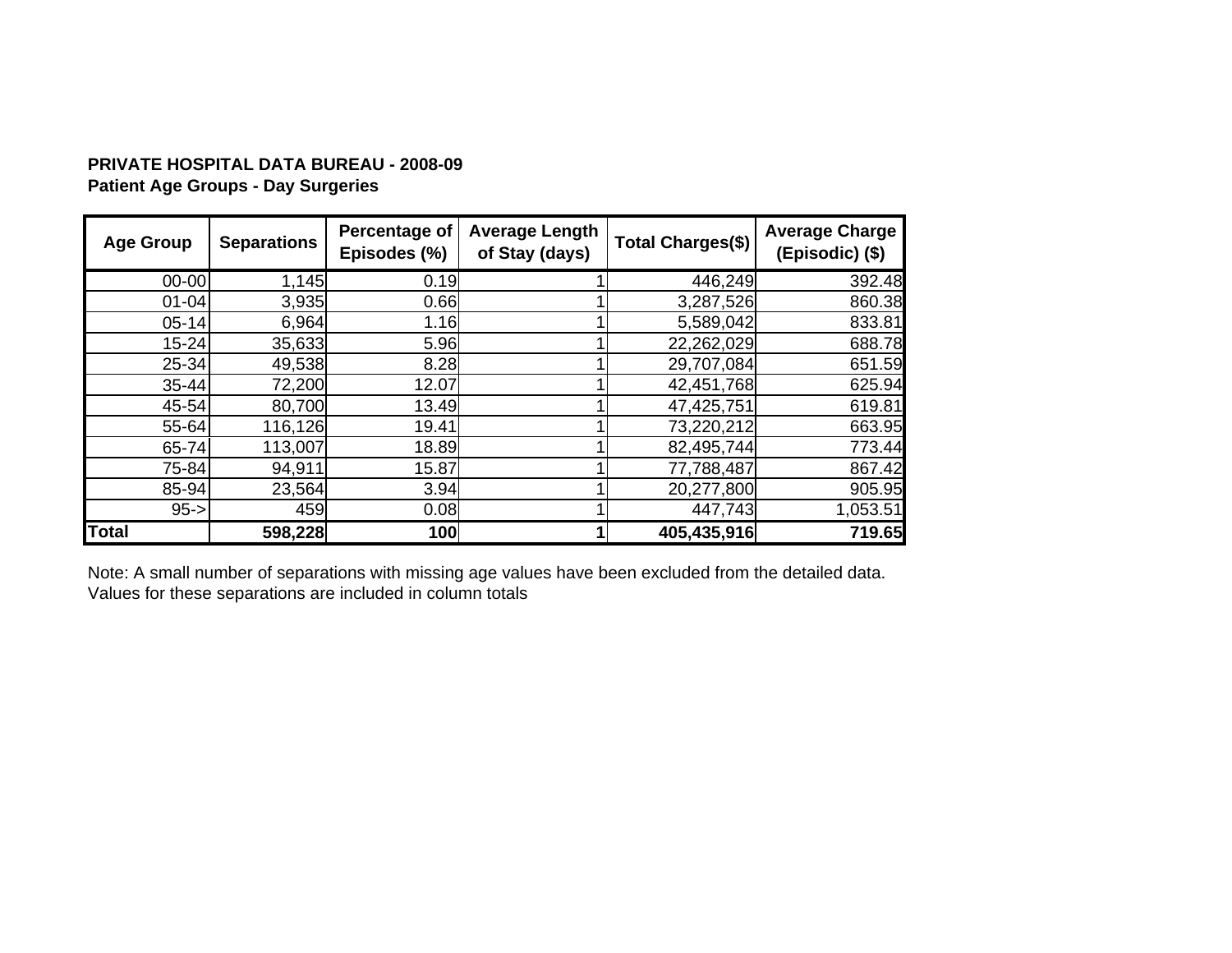|                    |                                               |                |                    |                           |             |                              |                     |               | Average Component charge per DRG (\$) |               |                |                        |
|--------------------|-----------------------------------------------|----------------|--------------------|---------------------------|-------------|------------------------------|---------------------|---------------|---------------------------------------|---------------|----------------|------------------------|
|                    |                                               |                |                    |                           |             | Average Total Charge per DRG |                     |               |                                       |               |                |                        |
|                    |                                               |                |                    |                           |             | (\$)                         |                     |               | <b>Accommodation</b>                  |               | <b>Bundled</b> |                        |
|                    |                                               | Charge         | <b>Average LOS</b> | Number of                 | Number of   | <b>Episodic Charge</b>       | <b>All Episodes</b> | Episodic      | All Episodes                          | Episodic      | All Episodes   |                        |
| <b>DRG</b><br>901Z | <b>Description</b><br>EXT OR PR UNREL TO PDX  | Weight<br>1.24 | (Days)<br>1.00     | <b>Separations</b><br>614 | Days<br>614 | 853                          | 843                 | Charge<br>290 | 195                                   | Charge<br>638 |                | <b>DRG</b><br>103 901Z |
| 902Z               | NON-EXT OR PR UNREL TO PDX                    | 1.52           | 1.00               | 189                       | 189         | 1,079                        | 1,027               | 302           | 152                                   | 1,017         |                | 188 902Z               |
| 960Z               | <b>UNGROUPABLE</b>                            | 0.66           | 1.00               | 4,498                     | 4,497       | 462                          | 445                 | 282           | 60                                    | 432           |                | 222960Z                |
| 961Z               | UNACCEPTABLE PRINCIPAL DX                     | 0.79           | 1.00               | 270                       | 270         | 545                          | 537                 | 285           | 75                                    | 458           |                | 305 961Z               |
| 963Z               | INEONATAL DX NOT CONSNT AGE/WGT               | ******         | ******             | ******                    | ******      | ******                       | ******              | ******        | *****:                                | ******        | *****          | 963Z                   |
| A07Z               | <b>ALLOG BONE MARROW TRANSPLANT</b>           | ******         | ******             | ******                    | ******      | ******                       | *****:              | ******        | *****                                 | ******        | ******         | <b>A07Z</b>            |
| <b>B03B</b>        | SPINAL PROCEDURES - CSCC                      | $*****$        | *****:             | *****                     | ******      | $*****$                      | *****:              | ******        | *****                                 | ******        | ******         | <b>B03B</b>            |
| <b>B04B</b>        | <b>IEXTRACRANIAL VASCULAR PR -CSCC</b>        | ******         | ******             | ******                    | ******      | ******                       | *****               | ******        | *****                                 | ******        | *****          | <b>B04B</b>            |
| <b>B05Z</b>        | <b>CARPAL TUNNEL RELEASE</b>                  | 1.24           | 1.00               | 2.048                     | 2.048       | 858                          | 841                 | 313           | 227                                   | 699           |                | 140 <b>B05Z</b>        |
| <b>B06A</b>        | CBL PSY, MUS DYSY, NPTHY PR+CSCC              | ******         | ******             | ******                    | ******      | ******                       | ******              | ******        | *****:                                | ******        | $***$          | <b>B06A</b>            |
| <b>B06B</b>        | CBL PSY, MUS DYSY, NPTHY PR-CSCC              | 1.30           | 1.00               | 389                       | 389         | 897                          | 879                 | 319           | 254                                   | 259           |                | 41 B06B                |
| <b>B07A</b>        | <b>PRPHL &amp; CRANL NERV &amp; OTH PR+CC</b> | ******         | ******             | ******                    | ******      | ******                       | *****:              | ******        | *****                                 | ******        | *****          | <b>B07A</b>            |
| <b>B07B</b>        | PRPHL & CRANL NERV & OTH PR-CC                | 1.65           | 1.00               | 116                       | 116         | 1,146                        | 1,116               | 325           | 275                                   | ******        | ******         | <b>B07B</b>            |
| <b>B60B</b>        | <b>ESTAB PARA/QUAD+/-OR PR-CCC</b>            | 0.28           | 1.00               | 21                        | 21          | ******                       | *****:              | ******        | *****                                 | ******        | ******         | <b>B60B</b>            |
| <b>B62Z</b>        | <b>ADMIT FOR APHERESIS</b>                    | ******         | ******             | ******                    | ******      | ******                       | ******              | ******        | *****                                 | ******        | ******         | <b>B62Z</b>            |
| <b>B65Z</b>        | <b>CEREBRAL PALSY</b>                         | ******         | ******             | ******                    | ******      | ******                       | ******              | ******        | *****                                 | ******        | ******         | <b>B65Z</b>            |
| <b>B66A</b>        | NERVOUS SYSTEM NEOPLASM+CSCC                  | ******         | $*****$            | *****                     | ******      | ******                       | *****:              | ******        | *****                                 | *****:        | *****          | <b>B66A</b>            |
| <b>B66B</b>        | NERVOUS SYSTEM NEOPLASM-CSCC                  | 0.56           | 1.00               | 42                        | 42          | 410                          | 381                 | 262           | 212                                   | ******        | $*****$        | <b>B66B</b>            |
| <b>B67B</b>        | DEGNRTV NERV SYS DIS A>59-CSCC                | 0.37           | 1.00               | 177                       | 177         | 258                          | 254                 | ******        | *****                                 | ******        | *****          | <b>B67B</b>            |
| <b>B67C</b>        | DEGNRTV NERV SYS DIS A<60-CSCC                | 0.40           | 1.00               | 101                       | 101         | 275                          | 272                 | 274           | 271                                   | $\Omega$      |                | 0B67C                  |
| <b>B68B</b>        | IMLT SCLROSIS&CEREBEL ATAXIA-CC               | 0.41           | 1.00               | 371                       | 371         | 283                          | 279                 | 229           | 169                                   | 439           |                | 110 <b>B68B</b>        |
| <b>B69B</b>        | TIA & PRECEREBRAL OCCLUSN-CSCC                | $*****$        | ******             | *****                     | ******      | ******                       | ******              | ******        | *****                                 | ******        | *****          | <b>B69B</b>            |
| <b>B71A</b>        | <b>CRANIAL &amp; PERIPHL NERV DSRD+CC</b>     | ******         | *****:             | ******                    | ******      | ******                       | *****               | ******        | *****                                 | ******        | *****          | <b>B71A</b>            |
| <b>B71B</b>        | <b>CRANIAL &amp; PERIPHL NERV DSRD-CC</b>     | 0.47           | 1.00               | 766                       | 766         | 331                          | 322                 | 260           | 212                                   | 488           |                | 66 B71B                |
| <b>B72B</b>        | NRVS SYS INF EX VRL MNGTS-CSCC                | ******         | ******             | ******                    | ******      | ******                       | ******              | ******        | *****                                 | ******        | $*****$        | <b>B72B</b>            |
| <b>B76B</b>        | <b>SEIZURE - CSCC</b>                         | ******         | ******             | ******                    | ******      | ******                       | ******              | ******        | *****                                 | ******        | ******         | <b>B76B</b>            |
| <b>B77Z</b>        | <b>HEADACHE</b>                               | 1.02           | 1.00               | 50                        | 50          | 704                          | 690                 | 298           | 268                                   | ******        | $******$       | <b>B77Z</b>            |
| <b>B79Z</b>        | <b>SKULL FRACTURES</b>                        | ******         | ******             | ******                    | ******      | ******                       | *****:              | ******        | *****                                 | ******        | ******         | <b>B79Z</b>            |
| <b>B80Z</b>        | <b>OTHER HEAD INJURY</b>                      | 1.14           | 1.00               | 32                        | 32          | 797                          | 772                 | ******        | *****                                 | ******        | ******         | <b>B80Z</b>            |
| <b>B81B</b>        | <b>I</b> OTHER DSRD OF NERVOUS SYS-CSCC       | 0.92           | 1.00               | 24                        | 24          | 683                          | 626                 | ******        | ******                                | ******        | *****          | <b>B81B</b>            |
| <b>C01Z</b>        | <b>PROC FOR PENETRATNG EYE INJURY</b>         | 2.51           | 1.00               | 34                        | 34          | 1,750                        | 1,699               | 302           | 249                                   | ******        | $*****$        | <b>C01Z</b>            |
| <b>C02Z</b>        | <b>IENUCLEATIONS &amp; ORBITAL PROCS</b>      | 1.82           | 1.00               | 150                       | 150         | 1,257                        | 1,232               | 297           | 196                                   | 1,153         |                | 161 C02Z               |
| C03Z               | <b>RETINAL PROCEDURES</b>                     | 1.46           | 1.00               | 18,435                    | 18,435      | 994                          | 986                 | 259           | 182                                   | 1,290         |                | 158 C03Z               |
| <b>C04Z</b>        | MAJOR CORN, SCLERAL&CONJNCT PR                | 3.70           | 1.00               | 755                       | 755         | 2.704                        | 2.507               | 292           | 159                                   | 3,307         |                | 994 C04Z               |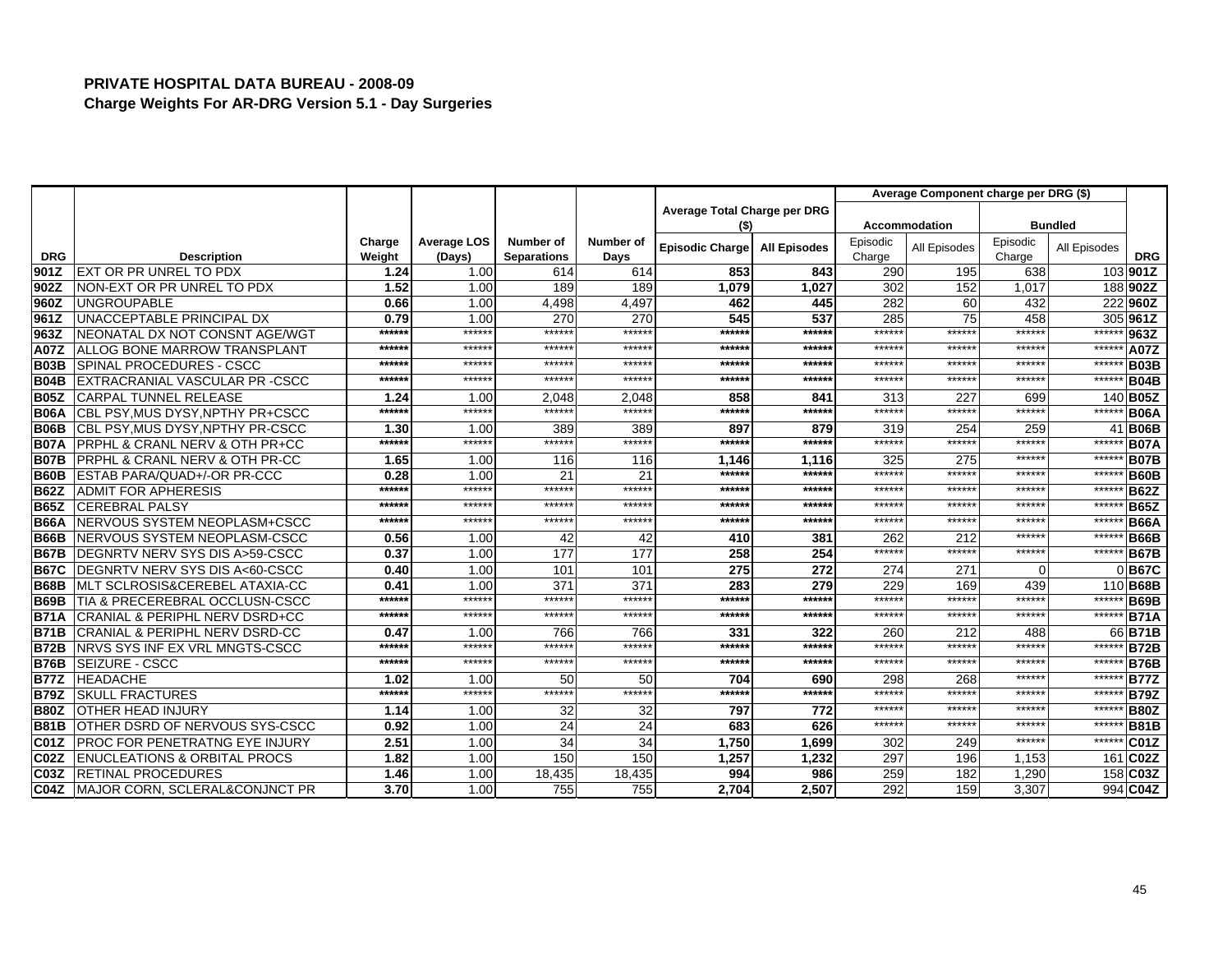|                   |                                               | Average Component charge per DRG (\$) |              |                    |              |                    |              |                    |                |                    |                   |                    |                |             |
|-------------------|-----------------------------------------------|---------------------------------------|--------------|--------------------|--------------|--------------------|--------------|--------------------|----------------|--------------------|-------------------|--------------------|----------------|-------------|
|                   |                                               |                                       |              |                    |              |                    |              |                    |                |                    |                   |                    |                |             |
|                   |                                               |                                       | ICU          |                    | Labour       |                    | Other        |                    | Pharmacy       |                    | <b>Prostheses</b> |                    | <b>Theatre</b> |             |
| <b>DRG</b>        | <b>Description</b>                            | Episodic<br>Charge                    | All Episodes | Episodic<br>Charge | All Episodes | Episodic<br>Charge | All Episodes | Episodic<br>Charge | All Episodes   | Episodic<br>Charge | All Episodes      | Episodic<br>Charge | All Episodes   | <b>DRG</b>  |
| 901Z              | <b>EXT OR PR UNREL TO PDX</b>                 |                                       | 0            | $\Omega$           |              | ******             | ******       | $\Omega$           | $\mathbf 0$    | 608                | 44                | 606                |                | 495 901Z    |
| 902Z              | NON-EXT OR PR UNREL TO PDX                    |                                       | $\Omega$     | $\Omega$           |              | ******             | $****$       | ******             | ******         | 534                | 73                | 782                |                | 612902Z     |
| 960Z              | <b>UNGROUPABLE</b>                            |                                       | $\Omega$     | $\Omega$           |              | 91                 |              | $\Omega$           | $\overline{0}$ | 327                | Δ                 | 368                |                | 158 960Z    |
| 961Z              | UNACCEPTABLE PRINCIPAL DX                     |                                       | $\Omega$     | $\Omega$           |              | ******             | *****        | $\Omega$           | $\Omega$       | ******             | ******            | 764                |                | 153 961Z    |
| 963Z              | NEONATAL DX NOT CONSNT AGE/WGT                | *****                                 | ******       | ******             | ******       | ******             | *****        | ******             | ******         | ******             | *****:            | ******             | ******         | 963Z        |
| <b>A07Z</b>       | <b>ALLOG BONE MARROW TRANSPLANT</b>           | *****                                 | ******       | ******             | ******       | ******             | *****        | ******             | ******         | ******             | ******            | ******             | ******         | A07Z        |
| B03B              | <b>ISPINAL PROCEDURES - CSCC</b>              | *****                                 | ******       | ******             | ******       | ******             | *****        | ******             | ******         | ******             | *****             | ******             | ******         | <b>B03B</b> |
| <b>B04B</b>       | EXTRACRANIAL VASCULAR PR - CSCC               | *****                                 | ******       | *****:             | ******       | *****              | *****        | ******             | ******         | $*****$            | *****             | *****              | ******         | <b>B04B</b> |
| <b>B05Z</b>       | <b>CARPAL TUNNEL RELEASE</b>                  |                                       | ∩            | $\Omega$           | ∩            | 236                |              | ******             | ******         | ******             | *****             | 596                |                | 469 B05Z    |
| <b>B06A</b>       | CBL PSY, MUS DYSY, NPTHY PR+CSCC              | $****$                                | ******       | ******             | ******       | ******             | *****        | ******             | ******         | $*****$            | *****:            | *****:             | ******         | <b>B06A</b> |
| <b>B06B</b>       | CBL PSY, MUS DYSY, NPTHY PR-CSCC              |                                       | $\Omega$     | $\Omega$           | $\Omega$     | 95                 |              | ******             | ******         | 615                | 30                | 678                |                | 551 B06B    |
| <b>B07A</b>       | <b>PRPHL &amp; CRANL NERV &amp; OTH PR+CC</b> | $*****$                               | ******       | ******             | ******       | ******             | $****$       | ******             | ******         | ******             | ******            | *****:             | ******         | <b>B07A</b> |
| <b>B07B</b>       | <b>PRPHL &amp; CRANL NERV &amp; OTH PR-CC</b> |                                       | $\Omega$     | $\Omega$           | U            | ******             | $****$       | *****:             | ******         | ******             | ******            | 832                |                | 796 B07B    |
| <b>B60B</b>       | <b>ESTAB PARA/QUAD+/-OR PR-CCC</b>            |                                       | $\Omega$     | $\Omega$           |              | 0                  |              | $\Omega$           | $\Omega$       | ∩                  |                   | $*****$            | ******         | <b>B60B</b> |
| <b>B62Z</b>       | <b>ADMIT FOR APHERESIS</b>                    | *****                                 | ******       | ******             | ******       | ******             | *****        | ******             | ******         | ******             | ******            | ******             | ******         | <b>B62Z</b> |
| <b>B65Z</b>       | <b>CEREBRAL PALSY</b>                         | *****                                 | ******       | ******             | ******       | ******             | *****        | ******             | ******         | ******             | *****:            | *****:             | ******         | <b>B65Z</b> |
| <b>B66A</b>       | NERVOUS SYSTEM NEOPLASM+CSCC                  | *****                                 | ******       | ******             | ******       | ******             | ******       | ******             | ******         | ******             | *****:            | ******             | ******         | <b>B66A</b> |
| <b>B66B</b>       | NERVOUS SYSTEM NEOPLASM-CSCC                  |                                       | O            | $\Omega$           |              |                    |              | $\Omega$           | 0              | ∩                  |                   | 390                |                | 139 B66B    |
| <b>B67B</b>       | DEGNRTV NERV SYS DIS A>59-CSCC                |                                       | $\Omega$     | $\Omega$           |              | 0                  |              | $\Omega$           | $\mathbf 0$    | $\Omega$           |                   |                    |                | $0$ B67B    |
| <b>B67C</b>       | DEGNRTV NERV SYS DIS A<60-CSCC                |                                       | $\Omega$     | $\Omega$           |              | 0                  |              | $\Omega$           | $\Omega$       | $\Omega$           |                   | ******             | ******         | <b>B67C</b> |
| <b>B68B</b>       | <b>I</b> MLT SCLROSIS&CEREBEL ATAXIA-CC       |                                       | $\Omega$     | $\Omega$           |              | 0                  |              | $\Omega$           | $\Omega$       | $\Omega$           |                   | ******             | ******         | <b>B68B</b> |
| <b>B69B</b>       | TIA & PRECEREBRAL OCCLUSN-CSCC                | *****                                 | ******       | ******             | ******       | ******             | *****        | ******             | ******         | ******             | ******            | $*****$            | ******         | <b>B69B</b> |
| <b>B71A</b>       | <b>CRANIAL &amp; PERIPHL NERV DSRD+CC</b>     | *****                                 | *****        | ******             | ******       | *****              | *****        | *****              | ******         | ******             | *****:            | *****              | ******         | <b>B71A</b> |
| <b>B71B</b>       | CRANIAL & PERIPHL NERV DSRD-CC                |                                       |              | ∩                  |              | *****              | *****        | *****              | ******         | ∩                  |                   | 381                |                | 42 B71B     |
| <b>B72B</b>       | <b>INRVS SYS INF EX VRL MNGTS-CSCC</b>        | *****                                 | ******       | ******             | ******       | *****              | *****        | *****              | ******         | ******             | *****             | $*****$            | *****          | <b>B72B</b> |
| <b>B76B</b>       | <b>SEIZURE - CSCC</b>                         | *****                                 | ******       | ******             | ******       | ******             | *****        | ******             | ******         | ******             | *****:            | ******             | ******         | <b>B76B</b> |
| <b>B77Z</b>       | <b>HEADACHE</b>                               |                                       | $\Omega$     | ∩                  |              | O                  |              | $\Omega$           | $\Omega$       | ******             | *****             | 408                |                | 375 B77Z    |
| <b>B79Z</b>       | <b>SKULL FRACTURES</b>                        | $****$                                | ******       | ******             | ******       | ******             | *****        | ******             | ******         | ******             | *****:            | ******             | ******         | <b>B79Z</b> |
| <b>B80Z</b>       | <b>OTHER HEAD INJURY</b>                      |                                       | 0            | $\Omega$           | ∩            | *****              | $****$       | $\Omega$           | 0              | $\Omega$           | O                 | *****              | ******         | <b>B80Z</b> |
| <b>B81B</b>       | OTHER DSRD OF NERVOUS SYS-CSCC                |                                       | $\Omega$     | $\Omega$           |              | *****              | *****        | $\Omega$           | $\mathbf 0$    | $\Omega$           | $\Omega$          | 646                |                | 377 B81B    |
| <b>C01Z</b>       | <b>PROC FOR PENETRATNG EYE INJURY</b>         |                                       | $\Omega$     | $\mathbf 0$        | U            | ******             | *****        | $\mathbf 0$        | $\mathbf 0$    | 338                | 199               | 1.246              |                | 1.099 C01Z  |
| C <sub>02</sub> Z | <b>IENUCLEATIONS &amp; ORBITAL PROCS</b>      |                                       | $\Omega$     | $\Omega$           | U            | ******             | ******       | $\Omega$           | $\overline{0}$ | 940                | 169               | 847                |                | 678 C02Z    |
| C <sub>03</sub> Z | <b>RETINAL PROCEDURES</b>                     | $\cap$                                | $\Omega$     | ******             | ******       | 291                |              | 61                 | $\Omega$       | 218                | 28                | 713                |                | 617 C03Z    |
| <b>C04Z</b>       | MAJOR CORN, SCLERAL&CONJNCT PR                |                                       | $\mathbf 0$  | $\Omega$           | $\Omega$     | 200                | 20           | ******             | ******         | 1,431              | 766               | 903                |                | 568 C04Z    |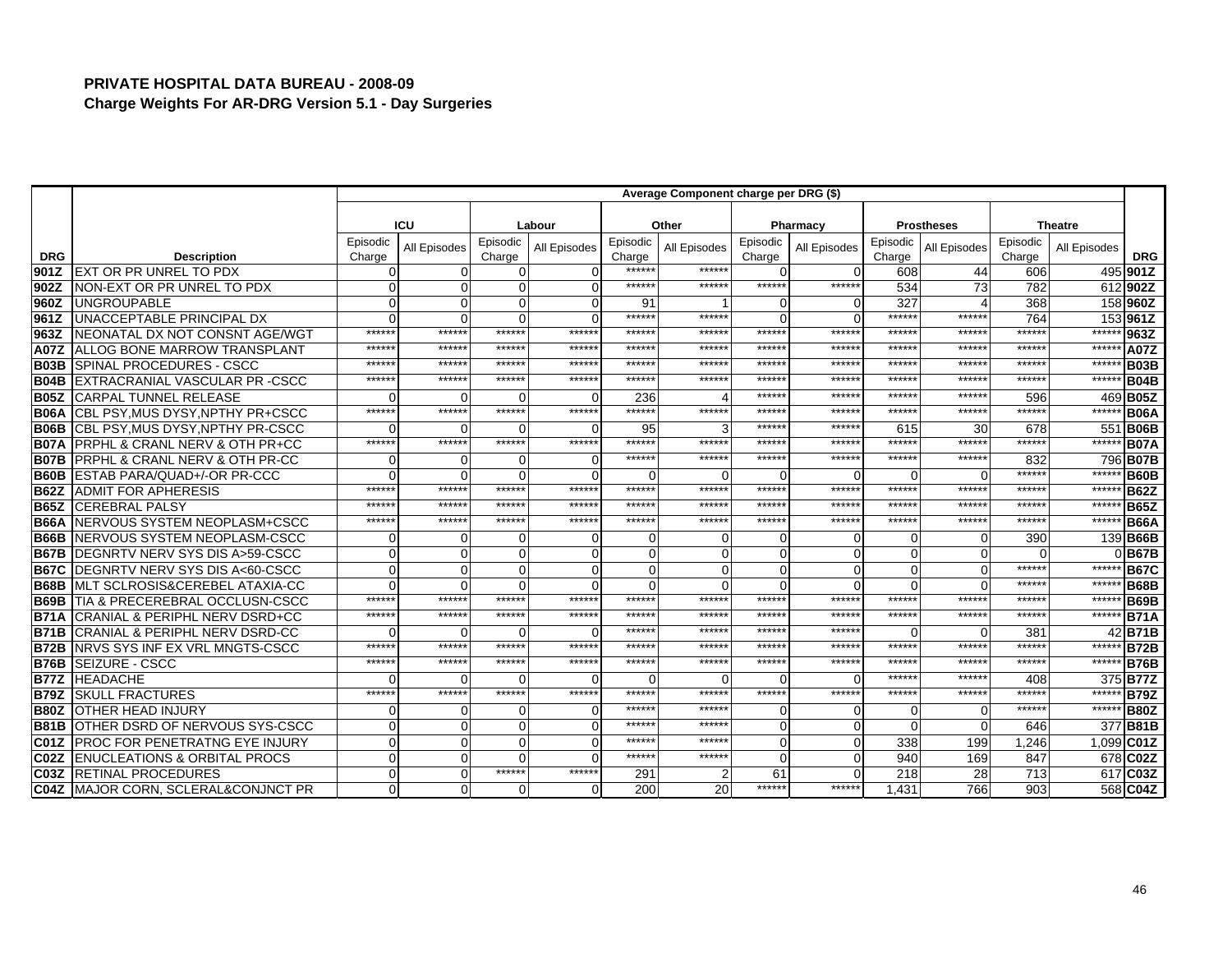|                   |                                                       |              |                    |                    |                  |                              |                     |            | Average Component charge per DRG (\$) |                  |                |                       |
|-------------------|-------------------------------------------------------|--------------|--------------------|--------------------|------------------|------------------------------|---------------------|------------|---------------------------------------|------------------|----------------|-----------------------|
|                   |                                                       |              |                    |                    |                  | Average Total Charge per DRG |                     |            |                                       |                  |                |                       |
|                   |                                                       |              |                    |                    |                  | (\$)                         |                     |            | <b>Accommodation</b>                  |                  | <b>Bundled</b> |                       |
|                   |                                                       | Charge       | <b>Average LOS</b> | <b>Number of</b>   | <b>Number of</b> | <b>Episodic Charge</b>       | <b>All Episodes</b> | Episodic   | All Episodes                          | Episodic         | All Episodes   |                       |
| <b>DRG</b>        | <b>Description</b>                                    | Weight       | (Days)             | <b>Separations</b> | Days             |                              |                     | Charge     |                                       | Charge           |                | <b>DRG</b>            |
| <b>C05Z</b>       | DACRYOCYSTORHINOSTOMY<br><b>STRABISMUS PROCEDURES</b> | 2.01         | 1.00               | 810<br>579         | 810<br>579       | 1,375                        | 1,360               | 299        | 222                                   | 1,237            |                | 212 C05Z              |
| C10Z<br>C11Z      | <b>EYELID PROCEDURES</b>                              | 1.53<br>1.50 | 1.00               |                    | 6.009            | 1,050                        | 1,038               | 305        | 194<br>203                            | 1,242<br>951     |                | 401 C10Z<br>162 C11Z  |
| C12Z              | OTHER CORN, SCLERAL&CONJNCT PR                        | 1.20         | 1.00<br>1.00       | 6.009              | 3,402            | 1,040<br>838                 | 1,015<br>810        | 296<br>294 | 170                                   | 888              |                | 226 C12Z              |
| C13Z              | <b>LACRIMAL PROCEDURES</b>                            | 0.93         | 1.00               | 3,403<br>484       | 484              | 637                          | 630                 | 274        | 198                                   | 548              |                | 58 C13Z               |
| C14Z              | OTHER EYE PROCEDURES                                  | 0.93         | 1.00               |                    | 3,034            | 652                          | 629                 | 267        | 160                                   | 627              |                | 92 C14Z               |
| C15A              | <b>GLAUCOMA/CX CATARACT PROCS</b>                     | ******       | ******             | 3,034<br>******    | ******           | ******                       | ******              | ******     | *****                                 | ******           | *****          | C <sub>15A</sub>      |
| <b>C15B</b>       | GLAUCOMA/CX CATARACT PROCS, SD                        | 1.81         | 1.00               | 1,878              | 1,878            | 1,256                        | 1,227               | 304        | 157                                   | 1,202            |                | 350 C15B              |
| <b>C16A</b>       | <b>LENS PROCEDURES</b>                                | ******       | ******             | ******             | ******           | ******                       | ******              | ******     | *****:                                | ******           | *****          | C16A                  |
| C16B              | LENS PROCEDURES, SD                                   | 2.19         | 1.00               | 66,783             | 66,783           | 1,693                        | 1,482               | 299        | 84                                    | 1,498            |                | 654 C16B              |
| <b>C60A</b>       | AC & MJR EYE INFECTN A>54/CSCC                        | ******       | ******             | ******             | ******           | ******                       | ******              | ******     | *****                                 | ******           | $***$ **       | <b>C60A</b>           |
| C61Z              | NEUROLOGICAL & VASCLR EYE DSRD                        | 0.43         | 1.00               | 17                 | 17               | ******                       | *****:              | ******     | *****                                 | ******           | $*****$        | C61Z                  |
| C62Z              | <b>I</b> HYPHEMA &MED MANAGD EYE TRAUMA               | 3.29         | 1.00               | 38                 | 38               | 2,293                        | 2,233               | 278        | 242                                   | ******           | ******         | <b>C62Z</b>           |
| C63A              | OTHER DISORDERS OF THE EYE +CC                        | 0.93         | 1.00               | 88                 | 88               | 791                          | 629                 | 264        | 192                                   | ******           | *****          | C63A                  |
| <b>C63B</b>       | OTHER DISORDERS OF THE EYE -CC                        | 2.93         | 1.00               | 2,062              | 2,059            | 2,366                        | 1,987               | 267        | 80                                    | 3,703            | 1,555          | C63B                  |
| <b>D02A</b>       | <b>HEAD &amp; NECK PR +CSCC</b>                       | ******       | ******             | ******             | ******           | ******                       | ******              | ******     | *****                                 | ******           | $****$         | <b>D02A</b>           |
| <b>D02B</b>       | HEAD & NECK PR+MALIGNANCY/MCC                         | $*****$      | $*****$            | ******             | ******           | ******                       | *****:              | ******     | *****                                 | ******           | $*****$        | <b>D02B</b>           |
| <b>D02C</b>       | <b>HEAD &amp; NECK PR -MALIGNANCY -CC</b>             | 1.84         | 1.00               | 64                 | 64               | 1,246                        | 1.246               | 318        | 278                                   | ******           | *****          | D <sub>02</sub> C     |
| <b>D03Z</b>       | SURGCL RPR CLEFT LIP/PALATE DX                        | ******       | ******             | ******             | ******           | ******                       | ******              | ******     | *****                                 | ******           | $*****$        | <b>D03Z</b>           |
| <b>D04A</b>       | MAXILLO SURGERY + CC                                  | ******       | ******             | ******             | ******           | ******                       | ******              | ******     | ******                                | ******           | $***$          | <b>D04A</b>           |
| <b>D04B</b>       | <b>MAXILLO SURGERY - CC</b>                           | 1.90         | 1.00               | 198                | 198              | 1,297                        | 1,291               | 325        | 173                                   | 983              |                | 377 D04B              |
| <b>D05Z</b>       | <b>PAROTID GLAND PROCEDURES</b>                       | ******       | *****:             | ******             | ******           | ******                       | *****:              | ******     | *****                                 | ******           | ****:          | <b>D05Z</b>           |
| <b>D06Z</b>       | SINUS, MASTD&CMPLX MDDL EAR PR                        | 2.13         | 1.00               | 1,44'              | 1,44'            | 1,448                        | 1,447               | 330        | 232                                   | 1.118            |                | 198 D06Z              |
| <b>D09Z</b>       | IMISC EAR.NOSE.MOUTH&THROAT PR                        | 1.80         | 1.00               | 917                | 917              | 1.230                        | 1.222               | 324        | 242                                   | 895              |                | 124 D09Z              |
| <b>D10Z</b>       | <b>NASAL PROCEDURES</b>                               | 1.85         | 1.00               | 1,367              | 1,367            | 1,263                        | 1,255               | 342        | 244                                   | 1,150            |                | 121 D <sub>10</sub> Z |
| <b>D11Z</b>       | TONSILLECTOMY, ADENOIDECTOMY                          | 1.35         | 1.00               | 1,400              | 1,400            | 914                          | 913                 | 325        | 192                                   | 838              |                | 207 D <sub>11</sub> Z |
| D <sub>12</sub> Z | OTH EAR, NOSE, MOUTH & THROAT PR                      | 1.54         | 1.00               | 353                | 353              | 1,048                        | 1,045               | 308        | 223                                   | 826              |                | 159 D12Z              |
| D13Z              | <b>IMYRINGOTOMY +TUBE INSERTION</b>                   | 1.21         | 1.00               | 1.681              | 1.681            | 823                          | 819                 | 317        | 171                                   | 754              |                | 206 D <sub>13</sub> Z |
| <b>D14Z</b>       | MOUTH & SALIVARY GLAND PROCS                          | 1.27         | 1.00               | 1,099              | 1.099            | 874                          | 861                 | 311        | 181                                   | $\overline{771}$ |                | 217 D14Z              |
| <b>D40Z</b>       | <b>IDENTAL EXTRACT &amp; RESTORATIONS</b>             | 1.25         | 1.00               | 5,022              | 5.022            | 876                          | 846                 | 328        | 157                                   | 809              |                | 328 D40Z              |
| <b>D60B</b>       | EAR NOSE MOUTH&THROAT MAL-CSCC                        | 0.98         | 1.00               | 31                 | 31               | 666                          | 666                 | 264        | 239                                   | ******           | *****          | <b>D60B</b>           |
| <b>D61Z</b>       | <b>DYSEQUILIBRIUM</b>                                 | ******       | ******             | ******             | ******           | ******                       | ******              | ******     | ******                                | ******           | ******         | <b>D61Z</b>           |
| <b>D62Z</b>       | <b>EPISTAXIS</b>                                      | 0.92         | 1.00               | 100                | 100              | 634                          | 622                 | 310        | 263                                   | ******           | ******         | <b>D62Z</b>           |
| <b>D63A</b>       | OTITIS MEDIA & URI + CC                               | 0.43         | 1.00               | 11                 | 11               | ******                       | ******              | ******     | ******                                | $\Omega$         |                | $0$ D63A              |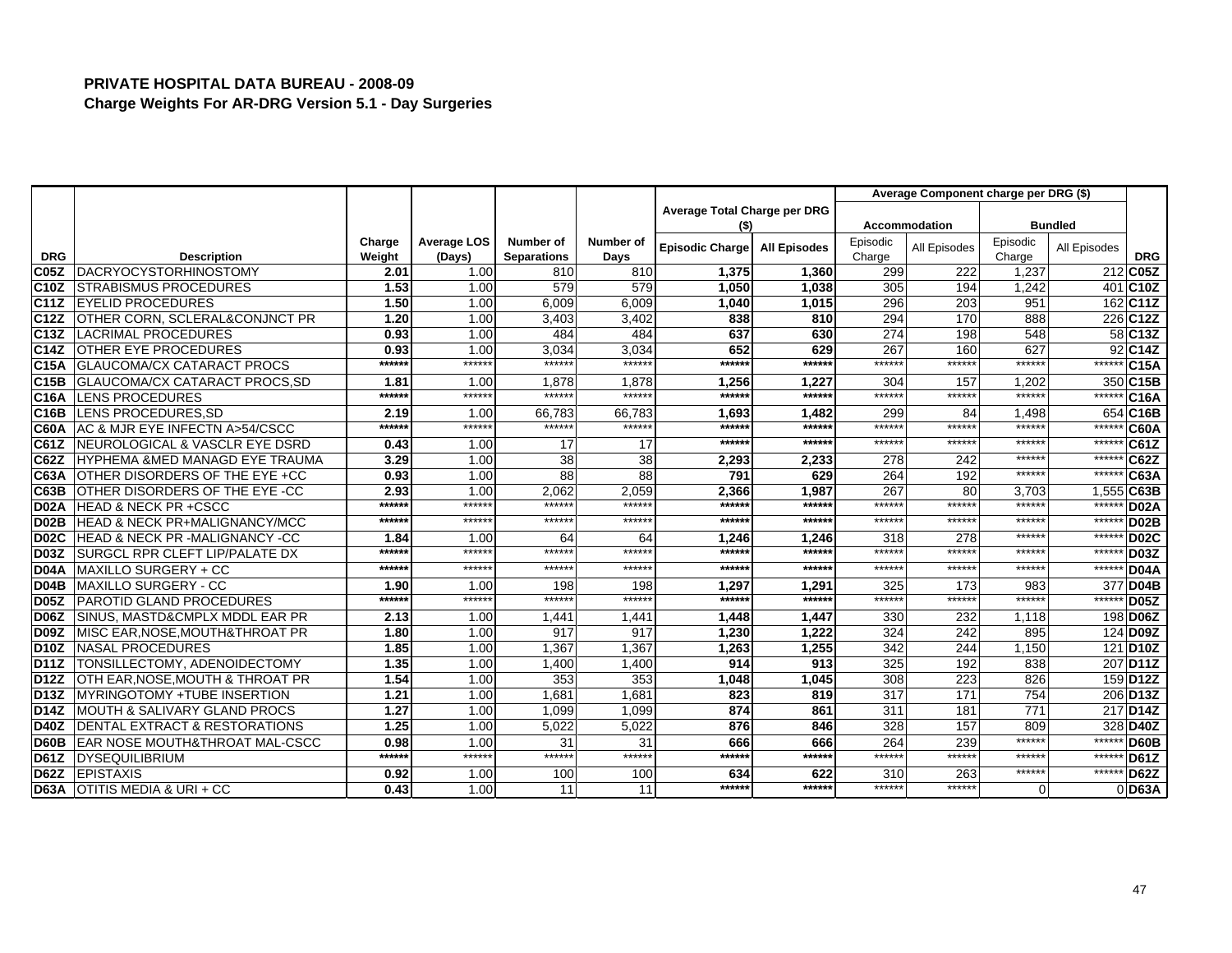|                   |                                           | Average Component charge per DRG (\$) |              |                    |              |                    |              |                    |                |                    |                   |                    |                |                       |
|-------------------|-------------------------------------------|---------------------------------------|--------------|--------------------|--------------|--------------------|--------------|--------------------|----------------|--------------------|-------------------|--------------------|----------------|-----------------------|
|                   |                                           |                                       |              |                    |              |                    |              |                    |                |                    |                   |                    |                |                       |
|                   |                                           |                                       | ICU          |                    | Labour       |                    | Other        |                    | Pharmacy       |                    | <b>Prostheses</b> |                    | <b>Theatre</b> |                       |
| <b>DRG</b>        | <b>Description</b>                        | Episodic<br>Charge                    | All Episodes | Episodic<br>Charge | All Episodes | Episodic<br>Charge | All Episodes | Episodic<br>Charge | All Episodes   | Episodic<br>Charge | All Episodes      | Episodic<br>Charge | All Episodes   | <b>DRG</b>            |
| C <sub>05</sub> Z | DACRYOCYSTORHINOSTOMY                     |                                       | 0            | $\Omega$           |              | 879                | 38           | ******             | ******         | 158                | 61                | 1.045              |                | 827 C05Z              |
| <b>C10Z</b>       | <b>STRABISMUS PROCEDURES</b>              |                                       | $\Omega$     | $\Omega$           |              | ******             | $*****$      | ******             | ******         | ******             | ******            | 658                |                | 438 C10Z              |
| <b>C11Z</b>       | <b>EYELID PROCEDURES</b>                  |                                       | $\Omega$     | $\Omega$           | $\Omega$     | 913                | 26           | ******             | *****          | 285                | 6                 | 788                |                | 620 C11Z              |
| C12Z              | OTHER CORN, SCLERAL&CONJNCT PR            |                                       | $\Omega$     | $\Omega$           |              | 789                | 16           | ******             | ******         | 282                | 8                 | 550                |                | 390 C12Z              |
| C <sub>13</sub> Z | <b>LACRIMAL PROCEDURES</b>                |                                       | $\Omega$     | $\Omega$           | $\Omega$     | ******             | ******       | $\Omega$           | $\Omega$       | 250                | 11                | 414                |                | 360 C13Z              |
| C <sub>14Z</sub>  | <b>OTHER EYE PROCEDURES</b>               |                                       | $\Omega$     | $\Omega$           |              | ******             | *****        | ******             | ******         | 339                | 5                 | 456                |                | 370 C14Z              |
| C15A              | GLAUCOMA/CX CATARACT PROCS                | $****$                                | ******       | ******             | ******       | ******             | *****        | ******             | ******         | ******             | ******            | ******             | ******         | C15A                  |
| C <sub>15</sub> B | GLAUCOMA/CX CATARACT PROCS, SD            |                                       | $\Omega$     | $\Omega$           | $\Omega$     | 126                |              | ******             | ******         | 392                | 121               | 861                |                | 595 C15B              |
| C <sub>16</sub> A | LENS PROCEDURES                           | $****$                                | ******       | ******             | ******       | ******             | $****$       | ******             | ******         | ******             | ******            | ******             |                | ****** C16A           |
| C <sub>16</sub> B | LENS PROCEDURES, SD                       |                                       | $\Omega$     | ******             | ******       | 138                |              | 50                 |                | 431                | 216               | 1.144              |                | 521 C16B              |
| C60A              | AC & MJR EYE INFECTN A>54/CSCC            | *****                                 | ******       | ******             | ******       | ******             | ******       | ******             | ******         | ******             | ******            | ******             | ******         | <b>C60A</b>           |
| CG1Z              | NEUROLOGICAL & VASCLR EYE DSRD            |                                       | $\Omega$     | $\Omega$           |              | 0                  |              | $\Omega$           | $\overline{0}$ | $\Omega$           | $\Omega$          | ******             | ******         | C61Z                  |
| C62Z              | <b>HYPHEMA &amp;MED MANAGD EYE TRAUMA</b> |                                       | $\Omega$     | $\Omega$           |              | $\Omega$           |              | $\Omega$           | $\Omega$       | 1.665              | 1.052             | 947                |                | 797 C62Z              |
| C63A              | OTHER DISORDERS OF THE EYE +CC            |                                       | $\Omega$     | $\Omega$           | O            | 0                  |              | $\Omega$           | $\Omega$       | ******             | ******            | 551                |                | 370 C63A              |
| C63B              | OTHER DISORDERS OF THE EYE -CC            |                                       | $\Omega$     | $\Omega$           |              | 606                | 62           | ******             | ******         | 915                | 68                | 568                |                | 223 C63B              |
| D <sub>02</sub> A | <b>HEAD &amp; NECK PR +CSCC</b>           | *****                                 | ******       | ******             | ******       | ******             | *****        | ******             | ******         | ******             | ******            | ******             | ******         | D <sub>02</sub> A     |
| D <sub>02</sub> B | <b>HEAD &amp; NECK PR+MALIGNANCY/MCC</b>  | *****                                 | ******       | ******             | ******       | ******             | ******       | ******             | ******         | ******             | ******            | ******             | ******         | D <sub>02</sub> B     |
| <b>D02C</b>       | <b>HEAD &amp; NECK PR -MALIGNANCY -CC</b> |                                       |              | $\Omega$           | ∩            | ŋ                  |              | $\Omega$           | $\Omega$       | *****:             | *****             | 943                |                | 795 D02C              |
| D <sub>03</sub> Z | <b>SURGCL RPR CLEFT LIP/PALATE DX</b>     | *****                                 | ******       | ******             | ******       | ******             | *****        | ******             | ******         | ******             | *****             | ******             | ******         | <b>D03Z</b>           |
| D04A              | MAXILLO SURGERY + CC                      | *****                                 | $*****$      | *****:             | ******       | *****              | $****$       | ******             | ******         | $*****$            | *****             | *****              | ******         | <b>D04A</b>           |
| <b>D04B</b>       | <b>MAXILLO SURGERY - CC</b>               |                                       | $\Omega$     | $\Omega$           | $\Omega$     | ******             | *****        | $\Omega$           | $\Omega$       | 572                | 119               | 1,016              |                | 615 D04B              |
| <b>D05Z</b>       | <b>PAROTID GLAND PROCEDURES</b>           | *****                                 | ******       | ******             | ******       | ******             | ******       | ******             | ******         | ******             | ******            | ******             | ******         | <b>D05Z</b>           |
| <b>D06Z</b>       | SINUS, MASTD&CMPLX MDDL EAR PR            |                                       | $\Omega$     | ******             | ******       | 360                |              | $\Omega$           | $\overline{0}$ | 83                 | 20                | 1,216              |                | 992 D06Z              |
| D <sub>09</sub> Z | MISC EAR, NOSE, MOUTH& THROAT PR          |                                       | $\Omega$     | $\Omega$           | $\Omega$     | ******             | *****        | $\Omega$           | $\Omega$       | 951                | 113               | 874                |                | 742 D09Z              |
| <b>D10Z</b>       | NASAL PROCEDURES                          |                                       | $\Omega$     | $\Omega$           | O            | 490                |              | $\Omega$           | $\Omega$       | 51                 | 6                 | 998                |                | 879 D10Z              |
| <b>D11Z</b>       | TONSILLECTOMY, ADENOIDECTOMY              |                                       | $\Omega$     | $\Omega$           |              | *****              | $****$       | $\Omega$           | $\Omega$       | 30                 | 8                 | 663                |                | 506 D11Z              |
| <b>D12Z</b>       | OTH EAR, NOSE, MOUTH & THROAT PR          |                                       | $\Omega$     | $\Omega$           | O            | ******             | ******       | $\Omega$           | $\Omega$       | 261                | 42                | 767                |                | 611 D <sub>12</sub> Z |
| <b>D13Z</b>       | <b>MYRINGOTOMY +TUBE INSERTION</b>        |                                       | $\Omega$     | $\Omega$           | ∩            | ******             | ******       | $\Omega$           | $\Omega$       | 26                 | 13                | 594                |                | 428 D13Z              |
| <b>D14Z</b>       | MOUTH & SALIVARY GLAND PROCS              |                                       | $\Omega$     | $\Omega$           | $\Omega$     | 593                | 12           | $\Omega$           | $\Omega$       | 183                |                   | 635                |                | 447 D <sub>14</sub> Z |
| <b>D40Z</b>       | <b>DENTAL EXTRACT &amp; RESTORATIONS</b>  |                                       | $\Omega$     | $\Omega$           |              | 459                |              | $\Omega$           | $\Omega$       | 65                 | $\Omega$          | 653                |                | 354 D40Z              |
| <b>D60B</b>       | <b>EAR NOSE MOUTH&amp;THROAT MAL-CSCC</b> |                                       | $\Omega$     | $\Omega$           |              | $\Omega$           |              | $\Omega$           | $\Omega$       | $\Omega$           | U                 | 508                |                | 327 D60B              |
| <b>D61Z</b>       | <b>DYSEQUILIBRIUM</b>                     | ******                                | ******       | ******             | ******       | ******             | ******       | ******             | ******         | ******             | ******            | *****              | ******         | $\sqrt{1061Z}$        |
| <b>D62Z</b>       | <b>EPISTAXIS</b>                          |                                       | $\Omega$     | $\Omega$           |              | 0                  |              | $\Omega$           | $\overline{0}$ | $\Omega$           | $\Omega$          | 389                |                | 342 D62Z              |
|                   | <b>D63A OTITIS MEDIA &amp; URI + CC</b>   |                                       | $\mathbf 0$  | $\Omega$           | $\Omega$     | 0                  |              | $\Omega$           | $\mathbf 0$    | $\Omega$           | $\Omega$          | ******             |                | ****** D63A           |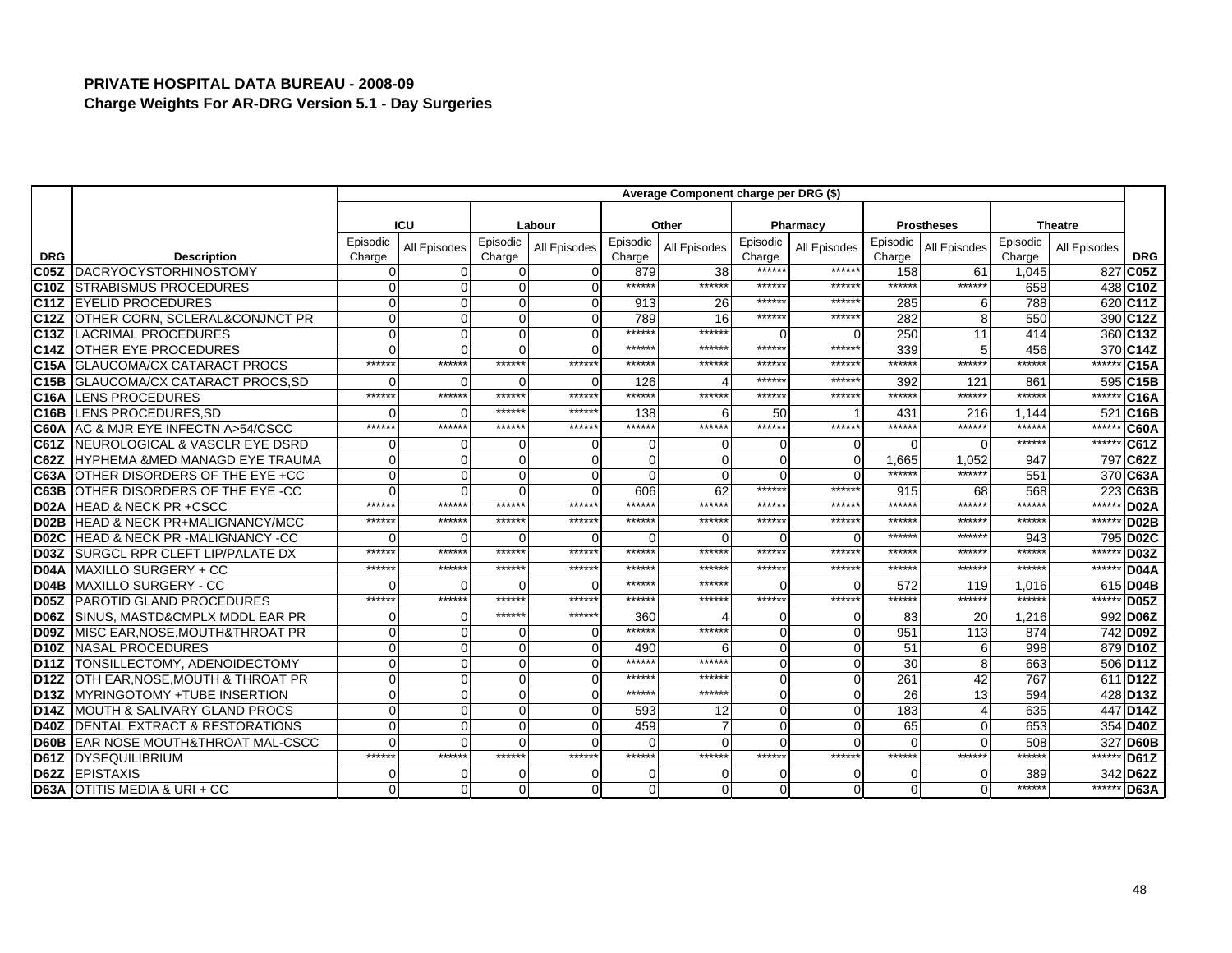|             |                                           |                  |                              |                                 |                   |                              |                     |                    | Average Component charge per DRG (\$) |                    |                |             |
|-------------|-------------------------------------------|------------------|------------------------------|---------------------------------|-------------------|------------------------------|---------------------|--------------------|---------------------------------------|--------------------|----------------|-------------|
|             |                                           |                  |                              |                                 |                   | Average Total Charge per DRG |                     |                    |                                       |                    |                |             |
|             |                                           |                  |                              |                                 |                   | (\$)                         |                     |                    | <b>Accommodation</b>                  |                    | <b>Bundled</b> |             |
| <b>DRG</b>  | <b>Description</b>                        | Charge<br>Weight | <b>Average LOS</b><br>(Days) | Number of<br><b>Separations</b> | Number of<br>Days | <b>Episodic Charge</b>       | <b>All Episodes</b> | Episodic<br>Charge | All Episodes                          | Episodic<br>Charge | All Episodes   | <b>DRG</b>  |
| <b>D63B</b> | <b>OTITIS MEDIA &amp; URI - CC</b>        | 0.80             | 1.00                         | 82                              | 82                | 718                          | 543                 | 312                | 145                                   | 500                |                | 104 D63B    |
| <b>D65Z</b> | <b>NASAL TRAUMA &amp; DEFORMITY</b>       | 0.97             | 1.00                         | 171                             | 171               | 692                          | 660                 | 305                | 237                                   | 553                |                | 74 D65Z     |
| <b>D66A</b> | OTH EAR, NOSE, MOUTH& THRT DX +CC         | 0.72             | 1.00                         | 60                              | 60                | 499                          | 491                 | ******             | ******                                | ******             | *****          | <b>D66A</b> |
| <b>D66B</b> | OTH EAR.NOSE.MOUTH&THRT DX -CC            | 0.76             | 1.00                         | 1.051                           | 1.051             | 564                          | 515                 | 454                | 341                                   | 425                | 45             | <b>D66B</b> |
| <b>D67A</b> | ORAL&DNTAL DIS-EXTRCT&RESTN               | ******           | ******                       | ******                          | ******            | ******                       | ******              | ******             | ******                                | ******             | ******         | <b>D67A</b> |
| <b>D67B</b> | ORAL&DNTAL DIS-EXTRCT&RESTN.SD            | 1.12             | 1.00                         | 22,365                          | 22.365            | 773                          | 760                 | 347                | 136                                   | 745                | 358            | <b>D67B</b> |
| <b>E02B</b> | OTHER RESPIRATRY SYS OR PR+SCC            | ******           | ******                       | ******                          | ******            | $*****$                      | ******              | ******             | ******                                | ******             | ******         | <b>E02B</b> |
| E02C        | OTHER RESPIRATY SYS OR PR-CSCC            | 1.48             | 1.00                         | 89                              | 89                | 1.040                        | 1.005               | 340                | 314                                   | ******             | ******         | <b>E02C</b> |
| <b>E60A</b> | <b>CYSTIC FIBROSIS +CSCC</b>              | ******           | ******                       | ******                          | ******            | $*****$                      | ******              | ******             | *****                                 | ******             | ******         | <b>E60A</b> |
| <b>E61B</b> | <b>PULMONARY EMBOLISM - CSCC</b>          | ******           | ******                       | ******                          | ******            | ******                       | ******              | ******             | ******                                | ******             | ******         | <b>E61B</b> |
| <b>E62A</b> | <b>RESPIRATRY INFECTN/INFLAMM+CCC</b>     | $*****$          | ******                       | ******                          | *****:            | ******                       | ******              | ******             | ******                                | ******             | ******         | <b>E62A</b> |
| <b>E62B</b> | <b>RESPIRATRY INFECTN/INFLAM+SMCC</b>     | $*****$          | ******                       | ******                          | ******            | ******                       | ******              | ******             | ******                                | ******             | ******         | <b>E62B</b> |
| <b>E63Z</b> | <b>SLEEP APNOEA</b>                       | ******           | ******                       | ******                          | *****:            | ******                       | ******              | ******             | ******                                | ******             | ******         | E63Z        |
| <b>E64Z</b> | <b>PULMONRY OEDEMA &amp; RESP FAILURE</b> | ******           | ******                       | ******                          | ******            | $*****$                      | ******              | ******             | ******                                | ******             | ******         | <b>E64Z</b> |
| <b>E65A</b> | CHRNIC OBSTRCT AIRWAY DIS+CSCC            | ******           | ******                       | ******                          | ******            | ******                       | ******              | ******             | ******                                | *****              | ******         | <b>E65A</b> |
| <b>E65B</b> | CHRNIC OBSTRCT AIRWAY DIS-CSCC            | 0.30             | 1.00                         | 73                              | 73                | 214                          | 206                 | ******             | ******                                | ******             | ******         | <b>E65B</b> |
| <b>E67A</b> | <b>RESPIRATRY SIGNS &amp; SYMPTM+CSCC</b> | 0.88             | 1.00                         | 11                              | 11                | 596                          | 596                 | ******             | ******                                | *****              | ******         | <b>E67A</b> |
| <b>E67B</b> | <b>RESPIRTRY SIGNS &amp; SYMPTM-CSCC</b>  | 1.92             | 1.00                         | 254                             | 254               | 1,363                        | 1,299               | 284                | 43                                    | 579                | 128            | <b>E67B</b> |
| <b>E69B</b> | BRNCHTS&ASTHMA A>49/+CC                   | ******           | ******                       | ******                          | ******            | ******                       | ******              | ******             | ******                                | ******             | ******         | <b>E69B</b> |
| <b>E71A</b> | <b>RESPIRATORY NEOPLASMS +CCC</b>         | 0.37             | 1.00                         | 27                              | 27                | 254                          | 254                 | ******             | ******                                | $*****$            | $*****$        | <b>E71A</b> |
| <b>E71B</b> | <b>IRESPIRATORY NEOPLASMS +SMCC</b>       | 0.37             | 1.00                         | 176                             | 176               | 263                          | 251                 | 295                | 146                                   | ******             | ******         | <b>E71B</b> |
| <b>E71C</b> | <b>RESPIRATORY NEOPLASMS -CC</b>          | 0.38             | 1.00                         | 367                             | 367               | 270                          | 255                 | 232                | 202                                   | ******             | ******         | <b>E71C</b> |
| <b>E73C</b> | <b>PLEURAL EFFUSION - CSCC</b>            | ******           | ******                       | ******                          | *****:            | $*****$                      | ******              | ******             | ******                                | ******             | *****          | <b>E73C</b> |
| <b>E74A</b> | <b>INTERSTITAL LUNG DIS +CCC</b>          | ******           | ******                       | *****                           | *****:            | ******                       | ******              | ******             | *****                                 | *****              | ******         | <b>E74A</b> |
| <b>E74B</b> | <b>IINTERSTITIAL LUNG DIS +SCC</b>        | ******           | ******                       | ******                          | ******            | ******                       | ******              | ******             | ******                                | ******             | ******         | <b>E74B</b> |
| <b>E74C</b> | INTERSTITIAL LUNG DIS -CSCC               | 0.87             | 1.00                         | 21                              | 21                | 589                          | 589                 | ******             | ******                                | ******             | ******         | <b>E74C</b> |
| <b>E75A</b> | OTHER RESP SYS DX A>64+CC                 | ******           | ******                       | ******                          | ******            | $*****$                      | ******              | ******             | ******                                | ******             | ******         | <b>E75A</b> |
| <b>E75B</b> | OT RESP SYS DX A>64/+CC                   | ******           | ******                       | ******                          | ******            | ******                       | ******              | *****              | *****                                 | *****              | ******         | <b>E75B</b> |
| <b>E75C</b> | OTHER RESP SYS DX A<65 - CC               | 0.81             | 1.00                         | 20                              | 20                | 552                          | 552                 | ******             | ******                                | $****$             | ******         | <b>E75C</b> |
| F08B        | MJR RECONSTRC VASC PR-PUMP-CCC            | 22.87            | 1.00                         | 42                              | 42                | 15.880                       | 15.502              | ******             | ******                                | ******             | ******         | <b>F08B</b> |
| <b>F09B</b> | OTH CARDIOTHOR PR-PMP-CCC                 | ******           | ******                       | ******                          | ******            | ******                       | ******              | ******             | ******                                | ******             | ******         | <b>F09B</b> |
| <b>F14A</b> | VASC PR-MJR RECONSTRC-PUMP+CCC            | $*****$          | ******                       | ******                          | ******            | ******                       | ******              | ******             | ******                                | ******             | ******         | <b>F14A</b> |
| <b>F14B</b> | VASC PR-MJR RECONSTRC-PUMP+SCC            | ******           | ******                       | ******                          | ******            | ******                       | ******              | ******             | ******                                | *****              | ******         | <b>F14B</b> |
| <b>F14C</b> | VASC PR-MJR RECONSTR-PUMP-CSCC            | 4.41             | 1.00                         | 529                             | 529               | 4,295                        | 2,988               | 274                | 47                                    | ******             | ******         | <b>F14C</b> |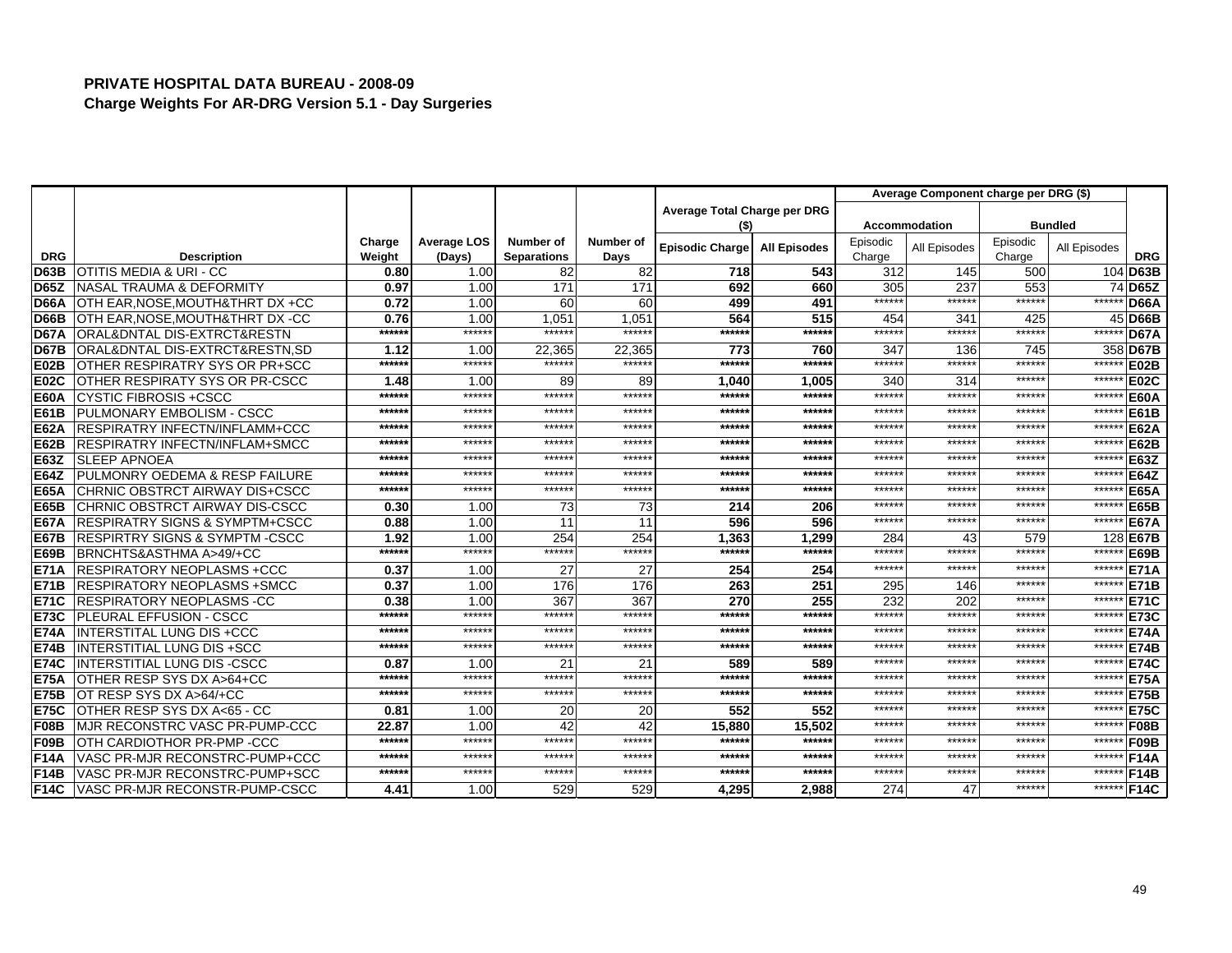|                   |                                           | Average Component charge per DRG (\$) |              |                    |              |                    |              |                    |                |                    |                   |                    |                |             |
|-------------------|-------------------------------------------|---------------------------------------|--------------|--------------------|--------------|--------------------|--------------|--------------------|----------------|--------------------|-------------------|--------------------|----------------|-------------|
|                   |                                           |                                       |              |                    |              |                    |              |                    |                |                    |                   |                    |                |             |
|                   |                                           |                                       | <b>ICU</b>   |                    | Labour       |                    | Other        |                    | Pharmacy       |                    | <b>Prostheses</b> |                    | <b>Theatre</b> |             |
| <b>DRG</b>        | <b>Description</b>                        | Episodic<br>Charge                    | All Episodes | Episodic<br>Charge | All Episodes | Episodic<br>Charge | All Episodes | Episodic<br>Charge | All Episodes   | Episodic<br>Charge | All Episodes      | Episodic<br>Charge | All Episodes   | <b>DRG</b>  |
| D63B              | <b>OTITIS MEDIA &amp; URI - CC</b>        |                                       | $\Omega$     | $\Omega$           |              | *****:             | ******       | $\Omega$           | $\Omega$       | *****:             | ******            | 534                |                | 293 D63B    |
| <b>D65Z</b>       | <b>NASAL TRAUMA &amp; DEFORMITY</b>       |                                       | $\Omega$     | $\Omega$           |              |                    |              | $\Omega$           | $\Omega$       | ******             | *****:            | 419                |                | 348 D65Z    |
| <b>D66A</b>       | OTH EAR, NOSE, MOUTH& THRT DX +CC         |                                       |              | $\Omega$           |              |                    |              | $\Omega$           | $\Omega$       | O                  |                   | ******             | ******         | D66A        |
| D66B              | OTH EAR.NOSE.MOUTH&THRT DX -CC            |                                       | $\Omega$     | $\Omega$           |              | ******             | *****        | $\Omega$           | 0              | ******             | *****             | 480                |                | 128 D66B    |
| <b>D67A</b>       | ORAL&DNTAL DIS-EXTRCT&RESTN               | ******                                | ******       | ******             | ******       | ******             | ******       | ******             | ******         | ******             | ******            | ******             | ******         | <b>D67A</b> |
| D67B              | ORAL&DNTAL DIS-EXTRCT&RESTN,SD            |                                       | $\Omega$     | ******             | ******       | 350                |              | ******             | ******         | 111                | $\Omega$          | 597                |                | 259 D67B    |
| E02B              | OTHER RESPIRATRY SYS OR PR+SCC            | *****                                 | ******       | $***$ ****         | ******       | *****:             | ******       | ******             | ******         | ******             | $*****$           | ******             | ******         | E02B        |
| E02C              | OTHER RESPIRATY SYS OR PR-CSCC            |                                       | ∩            | $\Omega$           | n            | *****              | ******       | $\Omega$           | $\Omega$       | ******             | *****             | 703                |                | 656 E02C    |
| <b>E60A</b>       | <b>CYSTIC FIBROSIS +CSCC</b>              | *****                                 | ******       | ******             | ******       | ******             | *****        | ******             | ******         | ******             | ******            | *****:             | ******         | E60A        |
| E61B              | PULMONARY EMBOLISM - CSCC                 | $*****$                               | ******       | ******             | ******       | ******             | *****        | ******             | ******         | ******             | ******            | ******             | ******         | <b>E61B</b> |
| <b>E62A</b>       | <b>RESPIRATRY INFECTN/INFLAMM+CCC</b>     | *****                                 | ******       | ******             | *****:       | *****              | *****        | ******             | ******         | ******             | *****             | *****              | ******         | <b>E62A</b> |
| <b>E62B</b>       | RESPIRATRY INFECTN/INFLAM+SMCC            | *****                                 | *****        | *****              | *****        | *****              | *****        | *****              | ******         | *****:             | *****             | *****              | ******         | <b>E62B</b> |
| <b>E63Z</b>       | <b>SLEEP APNOEA</b>                       | *****                                 | ******       | *****              | *****        | *****              | *****        | *****              | *****          | ******             | *****             | *****              | ******         | E63Z        |
| <b>E64Z</b>       | PULMONRY OEDEMA & RESP FAILURE            | *****                                 | *****        | *****:             | *****:       | *****              | *****        | *****              | *****          | *****:             | *****             | *****              | ******         | <b>E64Z</b> |
| <b>E65A</b>       | CHRNIC OBSTRCT AIRWAY DIS+CSCC            | *****:                                | ******       | ******             | ******       | ******             | *****:       | ******             | ******         | ******             | *****             | *****:             | ******         | <b>E65A</b> |
| <b>E65B</b>       | CHRNIC OBSTRCT AIRWAY DIS-CSCC            |                                       | $\Omega$     | $\Omega$           |              |                    |              | $\Omega$           | $\Omega$       | ******             | ******            | ******             | ******         | <b>E65B</b> |
| <b>E67A</b>       | <b>RESPIRATRY SIGNS &amp; SYMPTM+CSCC</b> |                                       | $\Omega$     | $\Omega$           |              |                    |              | $\Omega$           | $\Omega$       | $\Omega$           |                   | *****              | ******         | <b>E67A</b> |
| <b>E67B</b>       | <b>RESPIRTRY SIGNS &amp; SYMPTM-CSCC</b>  |                                       | $\Omega$     | $\Omega$           |              |                    |              | $\Omega$           | $\Omega$       | ******             | *****             | 1.583              |                | 1,116 E67B  |
| <b>E69B</b>       | BRNCHTS&ASTHMA A>49/+CC                   | *****                                 | ******       | ******             | ******       | ******             | ******       | ******             | ******         | ******             | ******            | *****:             | ******         | <b>E69B</b> |
| <b>E71A</b>       | <b>RESPIRATORY NEOPLASMS +CCC</b>         |                                       | $\Omega$     | 0                  |              |                    |              | $\Omega$           | 0              | $\Omega$           | O                 | ******             | ******         | <b>E71A</b> |
| <b>E71B</b>       | <b>RESPIRATORY NEOPLASMS +SMCC</b>        |                                       | $\Omega$     | $\Omega$           |              | U                  |              | $\Omega$           | $\Omega$       | $\Omega$           | $\Omega$          | ******             | ******         | <b>E71B</b> |
| <b>E71C</b>       | <b>RESPIRATORY NEOPLASMS -CC</b>          |                                       | $\Omega$     | $\Omega$           |              | ∩                  |              | $\Omega$           | $\Omega$       | $\Omega$           | $\Omega$          | 455                |                | 17 E71C     |
| <b>E73C</b>       | <b>PLEURAL EFFUSION - CSCC</b>            | *****                                 | *****        | ******             | *****        | ******             | ******       | ******             | ******         | ******             | *****             | ******             | ******         | <b>E73C</b> |
| <b>E74A</b>       | INTERSTITAL LUNG DIS +CCC                 | *****                                 | *****        | ******             | ******       | *****              | *****        | ******             | ******         | *****:             | *****             | ******             | ******         | <b>E74A</b> |
| <b>E74B</b>       | <b>INTERSTITIAL LUNG DIS +SCC</b>         | *****                                 | ******       | ******             | ******       | *****              | *****        | ******             | ******         | ******             | *****:            | ******             | ******         | <b>E74B</b> |
| <b>E74C</b>       | INTERSTITIAL LUNG DIS -CSCC               |                                       | $\Omega$     | O                  |              | ******             | ******       | $\Omega$           | $\Omega$       | O                  |                   | ******             | ******         | <b>E74C</b> |
| <b>E75A</b>       | OTHER RESP SYS DX A>64+CC                 | *****                                 | ******       | ******             | ******       | ******             | *****        | ******             | ******         | ******             | ******            | ******             | ******         | <b>E75A</b> |
| <b>E75B</b>       | OT RESP SYS DX A>64/+CC                   | *****                                 | ******       | $*****$            | *****:       | *****              | *****        | ******             | ******         | ******             | *****             | ******             | ******         | <b>E75B</b> |
| <b>E75C</b>       | OTHER RESP SYS DX A<65 - CC               |                                       | 0            | $\Omega$           | $\Omega$     |                    |              | $\Omega$           | 0              | $\Omega$           | $\Omega$          | $****$             | ******         | <b>E75C</b> |
| <b>F08B</b>       | MJR RECONSTRC VASC PR-PUMP-CCC            |                                       | $\Omega$     | $\Omega$           |              | ******             | *****        | $\Omega$           | $\Omega$       | ******             | ******            | 3.140              | 2.542          | F08B        |
| F09B              | OTH CARDIOTHOR PR-PMP -CCC                | *****                                 | ******       | ******             | ******       | ******             | $*****$      | ******             | ******         | ******             | $*****$           | ******             | ******         | <b>F09B</b> |
| <b>F14A</b>       | VASC PR-MJR RECONSTRC-PUMP+CCC            | ******                                | ******       | ******             | ******       | ******             | ******       | ******             | ******         | ******             | *****:            | ******             | ******         | <b>F14A</b> |
| F <sub>14</sub> B | VASC PR-MJR RECONSTRC-PUMP+SCC            | ******                                | ******       | *****:             | ******       | *****              | *****        | ******             | ******         | ******             | *****             | *****              | ******         | F14B        |
| <b>F14C</b>       | VASC PR-MJR RECONSTR-PUMP-CSCC            |                                       | 0            | $\Omega$           | $\Omega$     | *****              | ******       | $\Omega$           | $\overline{0}$ | 2,235              | 1,209             | 2,500              |                | 1,711 F14C  |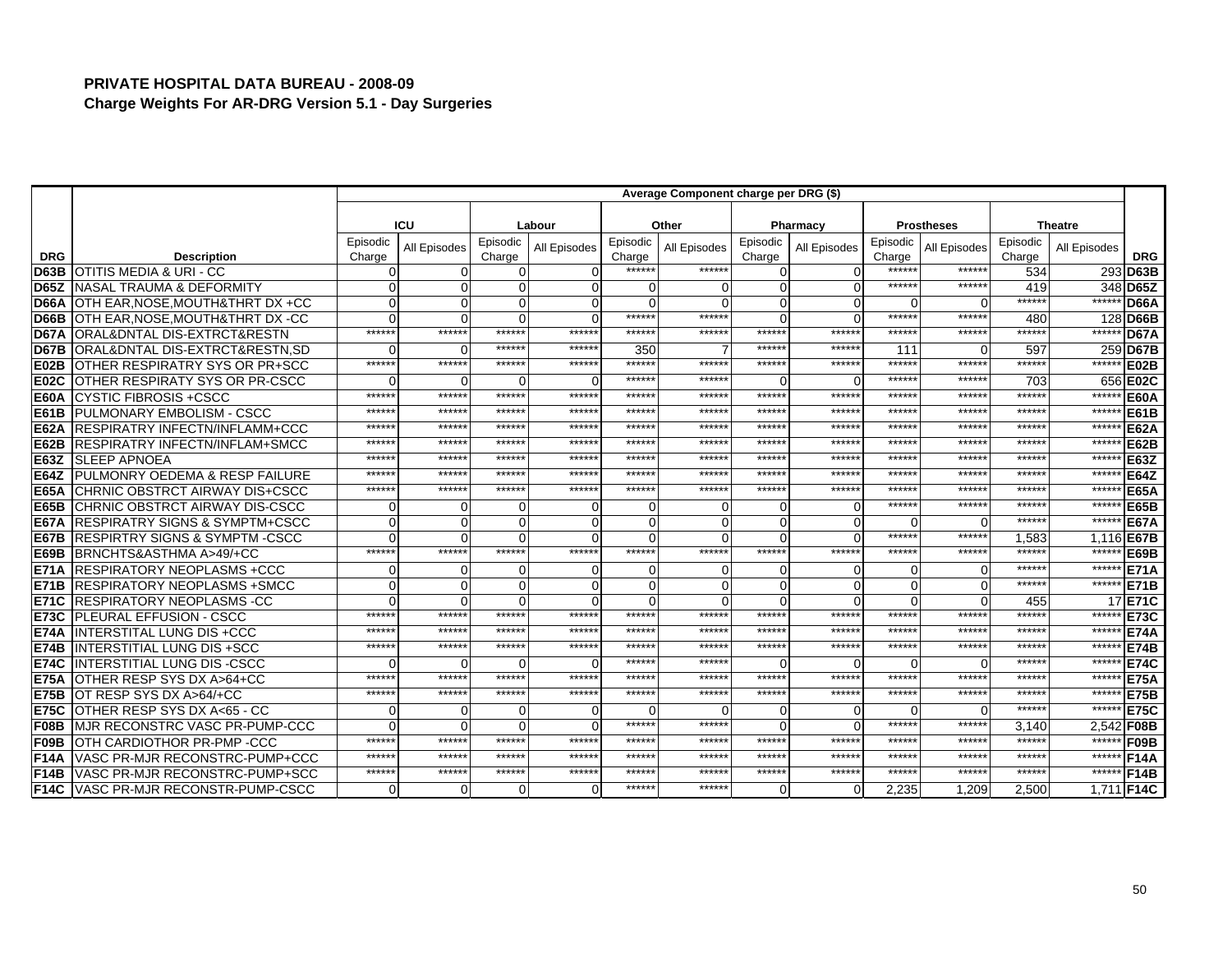|             |                                            |                   |                  |                              |                  |                              |                     |                  | Average Component charge per DRG (\$) |                  |                   |             |
|-------------|--------------------------------------------|-------------------|------------------|------------------------------|------------------|------------------------------|---------------------|------------------|---------------------------------------|------------------|-------------------|-------------|
|             |                                            |                   |                  |                              |                  | Average Total Charge per DRG |                     |                  |                                       |                  |                   |             |
|             |                                            |                   |                  |                              |                  | (\$)                         |                     |                  | <b>Accommodation</b>                  |                  | <b>Bundled</b>    |             |
|             |                                            | Charge            | Average LOS      | Number of                    | Number of        | Episodic Charge              | <b>All Episodes</b> | Episodic         | All Episodes                          | Episodic         | All Episodes      |             |
| <b>DRG</b>  | <b>Description</b>                         | Weight            | (Days)<br>****** | <b>Separations</b><br>****** | Days<br>******   |                              |                     | Charge<br>****** | ******                                | Charge<br>****** |                   | <b>DRG</b>  |
| F18Z        | <b>CRDC PCMKR REVSN-DVC RPLCMNT</b>        | ******<br>$*****$ | ******           | ******                       | ******           | ******<br>$*****$            | ******<br>******    | ******           | ******                                | ******           | ******<br>$*****$ | F18Z        |
| <b>F19Z</b> | OTH TRNS-VSCLR PERC CRDC INTRV             |                   |                  |                              |                  |                              |                     |                  |                                       |                  |                   | F19Z        |
| <b>F20Z</b> | <b>VEIN LIGATION &amp; STRIPPING</b>       | 1.68              | 1.00<br>******   | 40                           | 40               | 1,164                        | 1.135               | 304              | 91                                    | ******           | ******            | <b>F20Z</b> |
| <b>F21B</b> | OTH CIRC SYS OR PR-CCC                     | ******            | ******           | ******<br>******             | ******<br>****** | $*****$                      | ******              | ******<br>****** | ******<br>******                      | ******<br>****** | ******            | <b>F21B</b> |
| <b>F41A</b> | CRC DSRD+AMI+INVA INVE PR+CSCC             | ******            |                  |                              |                  | $*****$                      | ******              |                  |                                       |                  | ******            | <b>F41A</b> |
| F41B        | CRC DSRD+AMI+INVA INVE PR-CSCC             | ******            | ******           | ******                       | ******           | ******                       | ******              | ******           | ******                                | ******           | ******            | <b>F41B</b> |
| <b>F42A</b> | CRC DSRD-AMI+IC IN PR+CMPDX/PR             | ******            | ******           | ******                       | ******           | $*****$                      | ******              | ******           | ******                                | ******           | ******            | <b>F42A</b> |
| F42B        | CRC DSRD-AMI+IC IN PR-CMPDX/PR             | ******            | ******           | *****                        | ******           | ******                       | ******              | ******           | *****                                 | ******           | ******            | <b>F42B</b> |
| <b>F61Z</b> | <b>INFECTIVE ENDOCARDITIS</b>              | ******            | ******           | ******                       | ******           | ******                       | ******              | ******           | ******                                | ******           | ******            | F61Z        |
| <b>F62B</b> | <b>HEART FAILURE &amp; SHOCK - CCC</b>     | ******            | ******           | ******                       | ******           | ******                       | $******$            | ******           | ******                                | ******           | ******            | <b>F62B</b> |
| <b>F63B</b> | <b>VENOUS THROMBOSIS - CSCC</b>            | 1.39              | 1.00             | 59                           | 59               | 961                          | 944                 | 240              | 98                                    | $\Omega$         |                   | $0$ F63B    |
| <b>F64Z</b> | <b>SKIN ULCERS CIRCULATORY DISORD</b>      | 0.53              | 1.00             | 288                          | 288              | 366                          | 362                 | ******           | ******                                | ******           | ******            | <b>F64Z</b> |
| <b>F65A</b> | PERIPHERAL VASCULAR DSRD +CSCC             | ******            | ******           | ******                       | ******           | ******                       | ******              | ******           | ******                                | ******           | ******            | <b>F65A</b> |
| <b>F65B</b> | PERIPHERAL VASCULAR DSRD-CSCC              | 0.60              | 1.00             | 1.188                        | 1.188            | 463                          | 407                 | 324              | 161                                   | 344              | 75                | <b>F65B</b> |
| F66A        | CORONARY ATHEROSCLEROSIS + CC              | ******            | ******           | ******                       | ******           | ******                       | ******              | ******           | ******                                | ******           | ******            | <b>F66A</b> |
| <b>F66B</b> | CORONARY ATHEROSCLEROSIS - CC              | 4.13              | 1.00             | 55                           | 55               | 5,137                        | 2,802               | 268              | 63                                    | ******           | ******            | F66B        |
| F67B        | <b>HYPERTENSION - CC</b>                   | ******            | ******           | ******                       | ******           | ******                       | ******              | ******           | ******                                | *****            | ******            | <b>F67B</b> |
| F69B        | VALVULAR DISORDERS - CSCC                  | $*****$           | ******           | ******                       | ******           | $*****$                      | ******              | ******           | ******                                | ******           | ******            | <b>F69B</b> |
| <b>F70A</b> | <b>MJR ARRHYTHMIA&amp;CRDC ARRST+CSCC</b>  | ******            | ******           | ******                       | ******           | ******                       | ******              | ******           | ******                                | ******           | ******            | <b>F70A</b> |
| <b>F70B</b> | <b>MJR ARRHYTHMIA&amp;CRDC ARRST-CSCC</b>  | $*****$           | ******           | ******                       | ******           | $*****$                      | ******              | ******           | ******                                | ******           | ******            | <b>F70B</b> |
| <b>F71B</b> | <b>IN-MJR ARYTHM&amp;CONDCTN DSRD-CSCC</b> | ******            | ******           | ******                       | ******           | ******                       | ******              | ******           | ******                                | ******           | ******            | <b>F71B</b> |
| F72B        | <b>UNSTABLE ANGINA - CSCC</b>              | ******            | ******           | ******                       | ******           | ******                       | ******              | ******           | ******                                | ******           | $*****$           | <b>F72B</b> |
| F73B        | SYNCOPE & COLLAPSE - CSCC                  | ******            | ******           | ******                       | *****:           | ******                       | ******              | ******           | ******                                | ******           | ******            | <b>F73B</b> |
| <b>F74Z</b> | <b>CHEST PAIN</b>                          | 0.56              | 1.00             | 779                          | 779              | 404                          | 381                 | 259              | 27                                    | 389              | 229               | <b>F74Z</b> |
| <b>F75B</b> | OTHER CIRCULATRY SYSTEM DX+SCC             | ******            | ******           | ******                       | ******           | $*****$                      | ******              | ******           | ******                                | ******           | ******            | <b>F75B</b> |
| F75C        | OTHER CIRCULATY SYSTEM DX-CSCC             | 8.14              | 1.00             | 211                          | 211              | 10,117                       | 5,514               | 301              | 98                                    | 2.101            | 219               | <b>F75C</b> |
| G01B        | <b>RECTAL RESECTION -CCC</b>               | ******            | ******           | ******                       | ******           | ******                       | ******              | ******           | ******                                | ******           | ******            | <b>G01B</b> |
| <b>G02B</b> | <b>IMJR SMALL &amp; LARGE BOWEL PR-CCC</b> | 1.20              | 1.00             | 57                           | 57               | 816                          | 816                 | 272              | 138                                   | 499              | 193               | G02B        |
| G03B        | STMCH, OESHPGL&DDNL PR-MAL+CSCC            | ******            | ******           | ******                       | ******           | ******                       | ******              | ******           | ******                                | ******           | ******            | G03B        |
| G03C        | <b>ISTMCH.OESHPGL&amp;DDNL PR-MAL-CSCC</b> | 0.78              | 1.00             | 58                           | 58               | 547                          | 528                 | ******           | ******                                | 547              | 377               | G03C        |
| <b>G04B</b> | <b>PRTNL ADHLY A&gt;49/+CC</b>             | ******            | ******           | ******                       | ******           | $*****$                      | ******              | ******           | ******                                | ******           | ******            | <b>G04B</b> |
| G04C        | <b>PERITONEAL ADHESOLYSIS A&lt;50-CC</b>   | ******            | ******           | ******                       | ******           | ******                       | ******              | ******           | *****                                 | ******           | *****             | G04C        |
| G05B        | MNR SMALL & LARGE BOWEL PR -CC             | ******            | ******           | ******                       | *****:           | ******                       | ******              | ******           | ******                                | ******           | $****$            | <b>G05B</b> |
| <b>G07B</b> | <b>APPENDICECTOMY - CSCC</b>               | ******            | ******           | *****                        | ******           | $*****$                      | ******              | ******           | ******                                | *****            | ******            | <b>G07B</b> |
|             |                                            |                   |                  |                              |                  |                              |                     |                  |                                       |                  |                   |             |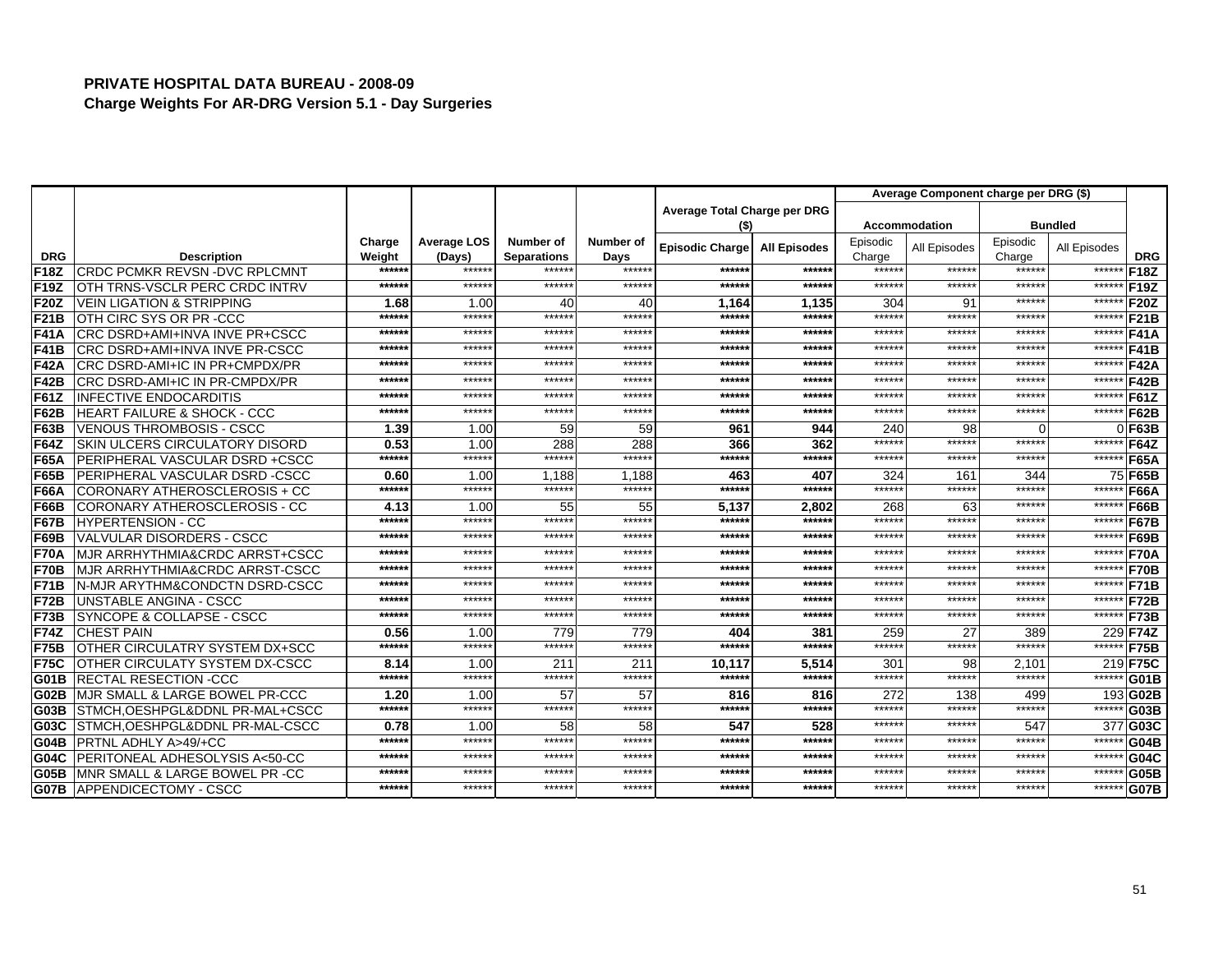|                   |                                            |                 |              |                    |              |                 | Average Component charge per DRG (\$) |                    |                    |                  |                   |                  |                |                   |
|-------------------|--------------------------------------------|-----------------|--------------|--------------------|--------------|-----------------|---------------------------------------|--------------------|--------------------|------------------|-------------------|------------------|----------------|-------------------|
|                   |                                            |                 |              |                    |              |                 |                                       |                    |                    |                  |                   |                  |                |                   |
|                   |                                            |                 | ICU          |                    | Labour       |                 | Other                                 |                    | Pharmacy           |                  | <b>Prostheses</b> |                  | <b>Theatre</b> |                   |
|                   |                                            | Episodic        | All Episodes | Episodic           | All Episodes | Episodic        | All Episodes                          | Episodic           | All Episodes       | Episodic         | All Episodes      | Episodic         | All Episodes   |                   |
| <b>DRG</b>        | <b>Description</b>                         | Charge<br>***** | *****:       | Charge<br>******   | *****:       | Charge<br>***** | ******                                | Charge<br>******   | ******             | Charge<br>*****: | ******            | Charge<br>*****: | ******         | <b>DRG</b>        |
| F18Z              | <b>CRDC PCMKR REVSN-DVC RPLCMNT</b>        | *****           | ******       | *****:             | *****:       | *****           | ******                                | ******             | ******             | ******           | *****:            | *****:           | ******         | F <sub>18Z</sub>  |
| F19Z              | OTH TRNS-VSCLR PERC CRDC INTRV             |                 |              |                    |              |                 |                                       |                    |                    |                  |                   |                  |                | F <sub>19</sub> Z |
| F20Z              | <b>VEIN LIGATION &amp; STRIPPING</b>       | *****           | O<br>******  | $\Omega$<br>****** | C<br>******  | ******          | ******                                | $\Omega$<br>****** | $\Omega$<br>****** | O<br>******      | ******            | 722<br>******    | ******         | 650 F20Z          |
| F <sub>21</sub> B | OTH CIRC SYS OR PR-CCC                     | *****           | ******       | ******             | ******       | ******          | ******                                | ******             | ******             | ******           | *****:            | ******           |                | F <sub>21</sub> B |
| F41A              | CRC DSRD+AMI+INVA INVE PR+CSCC             | *****           | ******       | ******             | ******       | ******          | *****                                 | ******             | ******             | ******           | *****:            | ******           | ******         | <b>F41A</b>       |
| F41B              | CRC DSRD+AMI+INVA INVE PR-CSCC             |                 |              |                    |              |                 |                                       |                    |                    |                  |                   |                  | ******         | <b>F41B</b>       |
| F42A              | CRC DSRD-AMI+IC IN PR+CMPDX/PR             | *****           | *****        | ******             | ******       | *****           | *****                                 | *****              | ******             | ******           | *****             | ******           | ******         | <b>F42A</b>       |
| <b>F42B</b>       | CRC DSRD-AMI+IC IN PR-CMPDX/PR             | $****$          | ******       | *****:             | ******       | *****           | *****                                 | ******             | ******             | ******           | *****             | $*****$          | ******         | <b>F42B</b>       |
| <b>F61Z</b>       | <b>INFECTIVE ENDOCARDITIS</b>              | *****           | *****        | *****:             | *****:       | *****           | *****                                 | ******             | ******             | ******           | *****             | *****            | ******         | F61Z              |
| <b>F62B</b>       | HEART FAILURE & SHOCK - CCC                | *****           | ******       | ******             | ******       | ******          | ******                                | ******             | ******             | ******           | ******            | *****:           | ******         | <b>F62B</b>       |
| F63B              | <b>VENOUS THROMBOSIS - CSCC</b>            |                 | 0            | 0                  |              |                 |                                       | $\Omega$           | 0                  | ******           | *****             | 1,231            |                | 709 F63B          |
| <b>F64Z</b>       | <b>SKIN ULCERS CIRCULATORY DISORD</b>      |                 | ∩            | $\Omega$           |              |                 |                                       | $\Omega$           | $\Omega$           | O                |                   | *****            | *****          | <b>F64Z</b>       |
| F65A              | PERIPHERAL VASCULAR DSRD +CSCC             | ******          | ******       | ******             | ******       | ******          | ******                                | ******             | ******             | ******           | ******            | ******           | ******         | <b>F65A</b>       |
| F65B              | PERIPHERAL VASCULAR DSRD-CSCC              |                 |              | 0                  |              | *****           | *****                                 | $\Omega$           | 0                  | ******           | *****             | 665              |                | 138 F65B          |
| F66A              | CORONARY ATHEROSCLEROSIS + CC              | ******          | ******       | ******             | ******       | ******          | ******                                | ******             | ******             | ******           | *****             | ******           | ******         | F66A              |
| <b>F66B</b>       | CORONARY ATHEROSCLEROSIS - CC              |                 | ∩            | $\Omega$           |              |                 |                                       | $\Omega$           | $\Omega$           | ******           | *****             | 2,857            |                | 1,299 F66B        |
| <b>F67B</b>       | <b>HYPERTENSION - CC</b>                   | $****$          | $*****$      | ******             | ******       | ******          | $*****$                               | ******             | ******             | ******           | *****             | *****:           | ******         | <b>F67B</b>       |
| F69B              | <b>VALVULAR DISORDERS - CSCC</b>           | *****           | ******       | *****:             | ******       | ******          | ******                                | ******             | ******             | ******           | *****             | ******           | ******         | <b>F69B</b>       |
| F70A              | MJR ARRHYTHMIA&CRDC ARRST+CSCC             | *****           | ******       | ******             | ******       | ******          | ******                                | ******             | ******             | ******           | *****             | ******           | ******         | <b>F70A</b>       |
| F70B              | MJR ARRHYTHMIA&CRDC ARRST-CSCC             | *****           | ******       | ******             | ******       | ******          | *****                                 | ******             | ******             | ******           | *****             | ******           | ******         | <b>F70B</b>       |
| F71B              | N-MJR ARYTHM&CONDCTN DSRD-CSCC             | *****           | ******       | *****:             | ******       | *****:          | *****                                 | ******             | ******             | ******           | *****             | $*****$          | ******         | F71B              |
| F72B              | UNSTABLE ANGINA - CSCC                     | *****           | ******       | *****              | ******       | ******          | *****                                 | ******             | ******             | ******           | *****             | ******           | ******         | <b>F72B</b>       |
| F73B              | SYNCOPE & COLLAPSE - CSCC                  | *****           | *****        | *****:             | *****:       | *****           | *****                                 | *****              | ******             | ******           | *****             | ******           | ******         | F73B              |
| <b>F74Z</b>       | <b>CHEST PAIN</b>                          |                 | n            | O                  | C            |                 |                                       | $\Omega$           | $\Omega$           | ******           | *****             | 356              |                | 126 F74Z          |
| F75B              | OTHER CIRCULATRY SYSTEM DX+SCC             | ******          | ******       | ******             | ******       | ******          | ******                                | ******             | ******             | ******           | *****             | ******           | ******         | F75B              |
| <b>F75C</b>       | OTHER CIRCULATY SYSTEM DX-CSCC             |                 | $\Omega$     | O                  | C            | ******          | ******                                | $\Omega$           | $\Omega$           | ******           | *****             | 1,505            | 414            | <b>F75C</b>       |
| <b>G01B</b>       | <b>RECTAL RESECTION -CCC</b>               | *****           | ******       | ******             | ******       | ******          | *****                                 | ******             | ******             | ******           | *****             | ******           | ******         | G01B              |
| IG02B             | MJR SMALL & LARGE BOWEL PR-CCC             |                 | ∩            | $\Omega$           | C            | *****           | *****                                 | $\Omega$           | 0                  | ******           | *****             | 625              |                | 417 G02B          |
| G03B              | STMCH.OESHPGL&DDNL PR-MAL+CSCC             | $****$          | ******       | ******             | ******       | *****:          | *****                                 | ******             | ******             | ******           | $*****$           | *****:           | ******         | G03B              |
| G03C              | STMCH.OESHPGL&DDNL PR-MAL-CSCC             |                 | ∩            | $\Omega$           | C            |                 |                                       | $\Omega$           | $\Omega$           | $\Omega$         | $\Omega$          | 438              |                | 106 G03C          |
| G04B              | PRTNL ADHLY A>49/+CC                       | *****           | ******       | ******             | ******       | ******          | $*****$                               | ******             | ******             | ******           | $*****$           | ******           | ******         | G04B              |
| G04C              | PERITONEAL ADHESOLYSIS A<50-CC             | ******          | ******       | ******             | ******       | ******          | ******                                | ******             | ******             | ******           | *****:            | ******           | ******         | G04C              |
| G05B              | <b>IMNR SMALL &amp; LARGE BOWEL PR -CC</b> | *****           | *****        | *****              | *****:       | *****           | *****                                 | *****              | ******             | ******           | *****             | *****            | *****          | G05B              |
| <b>G07B</b>       | <b>APPENDICECTOMY - CSCC</b>               | ******          | ******       | ******             | ******       | *****           | *****                                 | ******             | ******             | ******           | *****             | *****            | ******         | G07B              |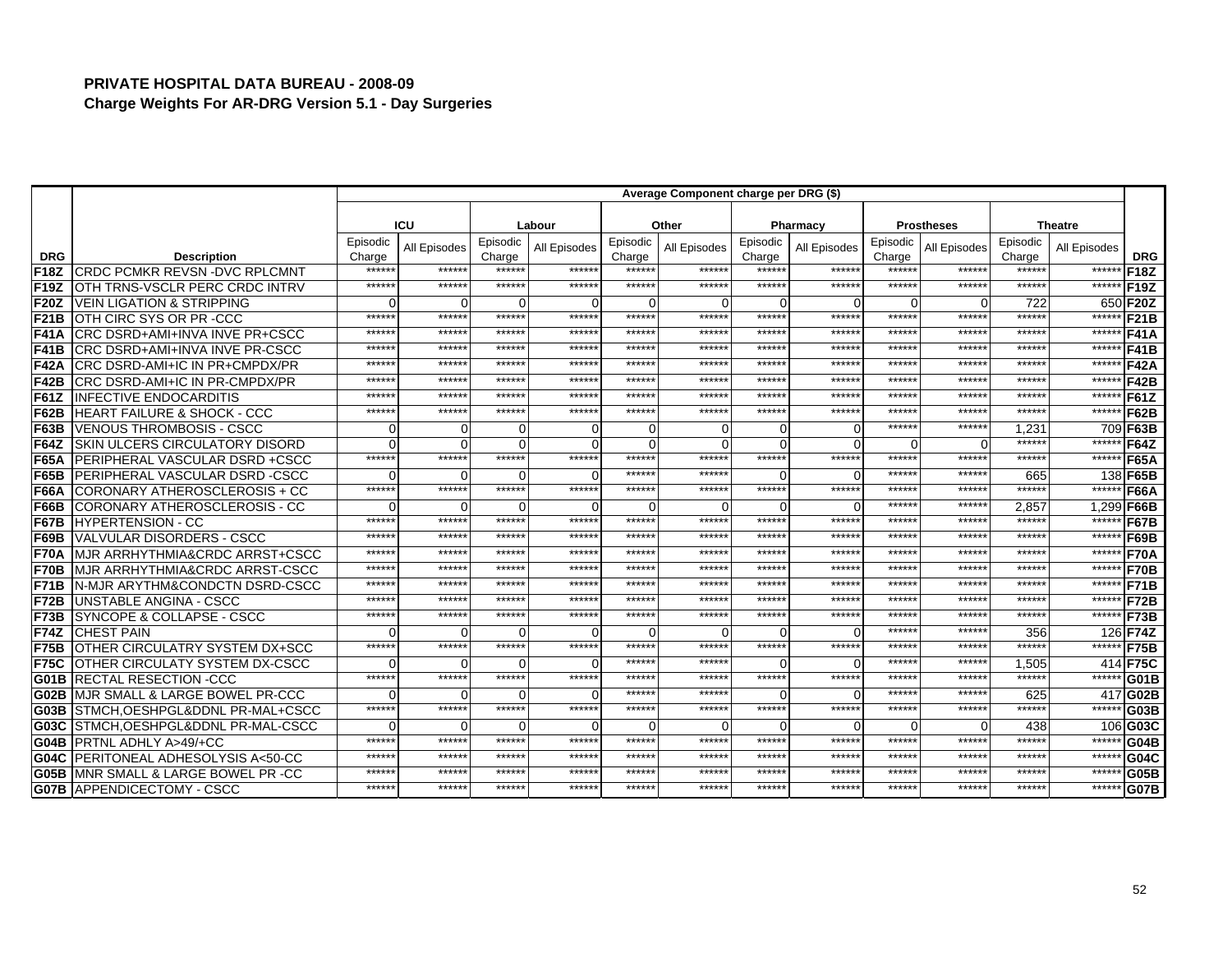|             |                                                                                                                                                                                                      |                  |                              |                                 |                   |                              |                     |                    | Average Component charge per DRG (\$) |                    |                |                   |
|-------------|------------------------------------------------------------------------------------------------------------------------------------------------------------------------------------------------------|------------------|------------------------------|---------------------------------|-------------------|------------------------------|---------------------|--------------------|---------------------------------------|--------------------|----------------|-------------------|
|             |                                                                                                                                                                                                      |                  |                              |                                 |                   | Average Total Charge per DRG |                     |                    |                                       |                    |                |                   |
|             |                                                                                                                                                                                                      |                  |                              |                                 |                   | (\$)                         |                     |                    | <b>Accommodation</b>                  |                    | <b>Bundled</b> |                   |
| <b>DRG</b>  | <b>Description</b>                                                                                                                                                                                   | Charge<br>Weight | <b>Average LOS</b><br>(Days) | Number of<br><b>Separations</b> | Number of<br>Days | Episodic Charge              | <b>All Episodes</b> | Episodic<br>Charge | All Episodes                          | Episodic<br>Charge | All Episodes   | <b>DRG</b>        |
| G08A        | ABDOM & OTH HERN PR A>59/+CSCC                                                                                                                                                                       | 2.47             | 1.00                         | 36 <sup>l</sup>                 | 36                | 1,675                        | 1,675               | 336                | 252                                   | ******             | *****          | G08A              |
| <b>G08B</b> | ABDOM & OTH HRN PR 0 <a<60-cscc< th=""><th>2.14</th><th>1.00</th><th>111</th><th>111</th><th>1,460</th><th>1,447</th><th>318</th><th>275</th><th>******</th><th>*****</th><th>G08B</th></a<60-cscc<> | 2.14             | 1.00                         | 111                             | 111               | 1,460                        | 1,447               | 318                | 275                                   | ******             | *****          | G08B              |
| G09Z        | INGUINAL&FEMORAL HERNIA PR A>0                                                                                                                                                                       | 2.52             | 1.00                         | 225                             | 225               | 1,730                        | 1,707               | 333                | 224                                   | 1,366              |                | 128 G09Z          |
| G11A        | ANAL & STOMAL PROCEDURES + CSCC                                                                                                                                                                      | 0.98             | 1.00                         | 21                              | 21                | 665                          | 665                 | ******             | *****                                 | ******             | *****          | G11A              |
| G11B        | ANAL & STOMAL PROCEDURES - CSCC                                                                                                                                                                      | 0.96             | 1.00                         | 3,019                           | 3,019             | 674                          | 651                 | 300                | 116                                   | 602                | 267            | G <sub>11</sub> B |
| G12A        | OTH DIGEST SYS OR PR+CSCC                                                                                                                                                                            | ******           | ******                       | ******                          | ******            | ******                       | ******              | ******             | ******                                | ******             | ******         | G <sub>12</sub> A |
| G12B        | OTH DIGEST SYS OR PR-CSCC                                                                                                                                                                            | 1.22             | 1.00                         | 11                              | 11                | 824                          | 824                 | ******             | *****                                 | ******             | $*****$        | G12B              |
| <b>G42B</b> | OTH GASTROSCOPY+MJR DIG DIS, SD                                                                                                                                                                      | 0.47             | 1.00                         | 2.454                           | 2.454             | 360                          | 321                 | 259                | 45                                    | 349                |                | 213 G42B          |
| G43Z        | COMPLEX COLONOSCOPY                                                                                                                                                                                  | 0.94             | 1.00                         | 97                              | 97                | 662                          | 635                 | 237                | 83                                    | 602                |                | 261 G43Z          |
| <b>G44B</b> | OTHER COLONOSCOPY-CSCC                                                                                                                                                                               | ******           | ******                       | ******                          | ******            | ******                       | ******              | ******             | *****                                 | ******             | *****          | <b>G44B</b>       |
| G44C        | OTHER COLONOSCOPY, SAMEDAY                                                                                                                                                                           | 0.70             | 1.00                         | 60.411                          | 60.411            | 500                          | 472                 | 320                | 55                                    | 485                |                | 304 G44C          |
| G45A        | OTHER GASTRPY+N-MJR DIGEST DIS                                                                                                                                                                       | ******           | ******                       | ******                          | *****:            | ******                       | *****               | ******             | *****                                 | ******             | *****          | <b>G45A</b>       |
| G45B        | OTHER GASTRPY+N-MJR DIG DIS.SD                                                                                                                                                                       | 0.45             | 1.00                         | 34,436                          | 34,436            | 343                          | 308                 | 257                | 44                                    | 334                |                | 190 G45B          |
| G46A        | COMPLEX GASTROSCOPY+CSCC                                                                                                                                                                             | ******           | ******                       | ******                          | ******            | ******                       | *****:              | ******             | *****                                 | ******             | $*****$        | G46A              |
| G46B        | COMPLEX GASTROSCOPY-CSCC                                                                                                                                                                             | ******           | ******                       | ******                          | ******            | ******                       | ******              | ******             | *****:                                | ******             | $*****$        | <b>G46B</b>       |
| G46C        | COMPLEX GASTROSCOPY, SD                                                                                                                                                                              | 0.80             | 1.00                         | 31,175                          | 31,175            | 566                          | 540                 | 300                | 66                                    | 533                |                | 288 G46C          |
| G60A        | <b>DIGESTIVE MALIGNANCY + CSCC</b>                                                                                                                                                                   | 0.25             | 1.00                         | 198                             | 198               | 244                          | 172                 | 271                | 95                                    | ******             | ****:          | <b>G60A</b>       |
| G60B        | <b>DIGESTIVE MALIGNANCY - CSCC</b>                                                                                                                                                                   | 0.25             | 1.00                         | 1.042                           | 1.042             | 225                          | 172                 | 232                | 130                                   | 139                |                | 19 <b>G60B</b>    |
| G61A        | <b>IGI HAEMORRHAGE A&gt;64/+CSCC</b>                                                                                                                                                                 | 0.78             | 1.00                         | 18                              | 18                | 563                          | 532                 | ******             | *****                                 | ******             | $****$         | G61A              |
| G61B        | GI HAEMORRHAGE A<65 - CSCC                                                                                                                                                                           | 0.55             | 1.00                         | 15                              | 15                | 466                          | 373                 | ******             | *****:                                | ******             | $***$ **       | G61B              |
| G62Z        | <b>COMPLICATED PEPTIC ULCER</b>                                                                                                                                                                      | ******           | ******                       | ******                          | ******            | ******                       | *****:              | ******             | *****                                 | ******             | $***$          | G62Z              |
| G63Z        | UNCOMPLICATED PEPTIC ULCER                                                                                                                                                                           | ******           | ******                       | ******                          | $*****$           | ******                       | *****               | ******             | *****                                 | *****:             | *****          | G63Z              |
| G64Z        | <b>INFLAMMATORY BOWEL DISEASE</b>                                                                                                                                                                    | 0.33             | 1.00                         | 292                             | 292               | 233                          | 224                 | 183                | 69                                    | 268                | 136            | G64Z              |
| G65B        | <b>GI OBSTRUCTION - CC</b>                                                                                                                                                                           | ******           | ******                       | ******                          | ******            | ******                       | ******              | ******             | *****                                 | ******             | $****$         | G65B              |
| G66A        | ABDMNL PAIN/MESENTRC ADENTS+CC                                                                                                                                                                       | ******           | ******                       | ******                          | ******            | ******                       | ******              | ******             | *****                                 | ******             | *****          | G66A              |
| G66B        | ABDMNL PAIN/MESENTRC ADENTS-CC                                                                                                                                                                       | 0.64             | 1.00                         | 34                              | 34                | 495                          | 437                 | 285                | 168                                   | ******             | $*****$        | G66B              |
| G67A        | OESPHS, GASTR&MIS DIG A>9+CSCC                                                                                                                                                                       | ******           | ******                       | ******                          | ******            | ******                       | *****:              | ******             | *****                                 | ******             | $****$         | <b>G67A</b>       |
| <b>G67B</b> | OESPHS, GASTR&MIS DIG A>9-CSCC                                                                                                                                                                       | 0.41             | 1.00                         | 454                             | 454               | 294                          | 278                 | 221                | 197                                   | 376                |                | 19 G67B           |
| G69Z        | OESPHS & MISC DIG SYS DIS A<10                                                                                                                                                                       | ******           | ******                       | ******                          | ******            | ******                       | ******              | ******             | *****                                 | ******             | $****$         | G69Z              |
| <b>G70A</b> | OTHER DIGESTIVE SYSTEM DIAG+CC                                                                                                                                                                       | ******           | ******                       | ******                          | ******            | ******                       | ******              | ******             | ******                                | ******             | *****          | <b>G70A</b>       |
| <b>G70B</b> | OTHER DIGESTIVE SYSTEM DIAG-CC                                                                                                                                                                       | 0.59             | 1.00                         | 501                             | 501               | 408                          | 401                 | 274                | 184                                   | 394                |                | 85 G70B           |
| <b>H02B</b> | MJR BILIARY TRACT PR-MAL+SMCC                                                                                                                                                                        | ******           | ******                       | ******                          | ******            | ******                       | *****               | ******             | *****                                 | ******             | *****          | <b>H02B</b>       |
| <b>H02C</b> | MJR BILIARY TRACT PR-MAL-CC                                                                                                                                                                          | ******           | ******                       | ******                          | ******            | ******                       | *****:              | ******             | *****                                 | ******             | *****          | <b>H02C</b>       |
| <b>H06Z</b> | OTH HEPTOBILRY & PANCRS OR PR                                                                                                                                                                        | ******           | ******                       | ******                          | ******            | ******                       | ******              | ******             | ******                                | ******             | ******         | H <sub>06</sub> Z |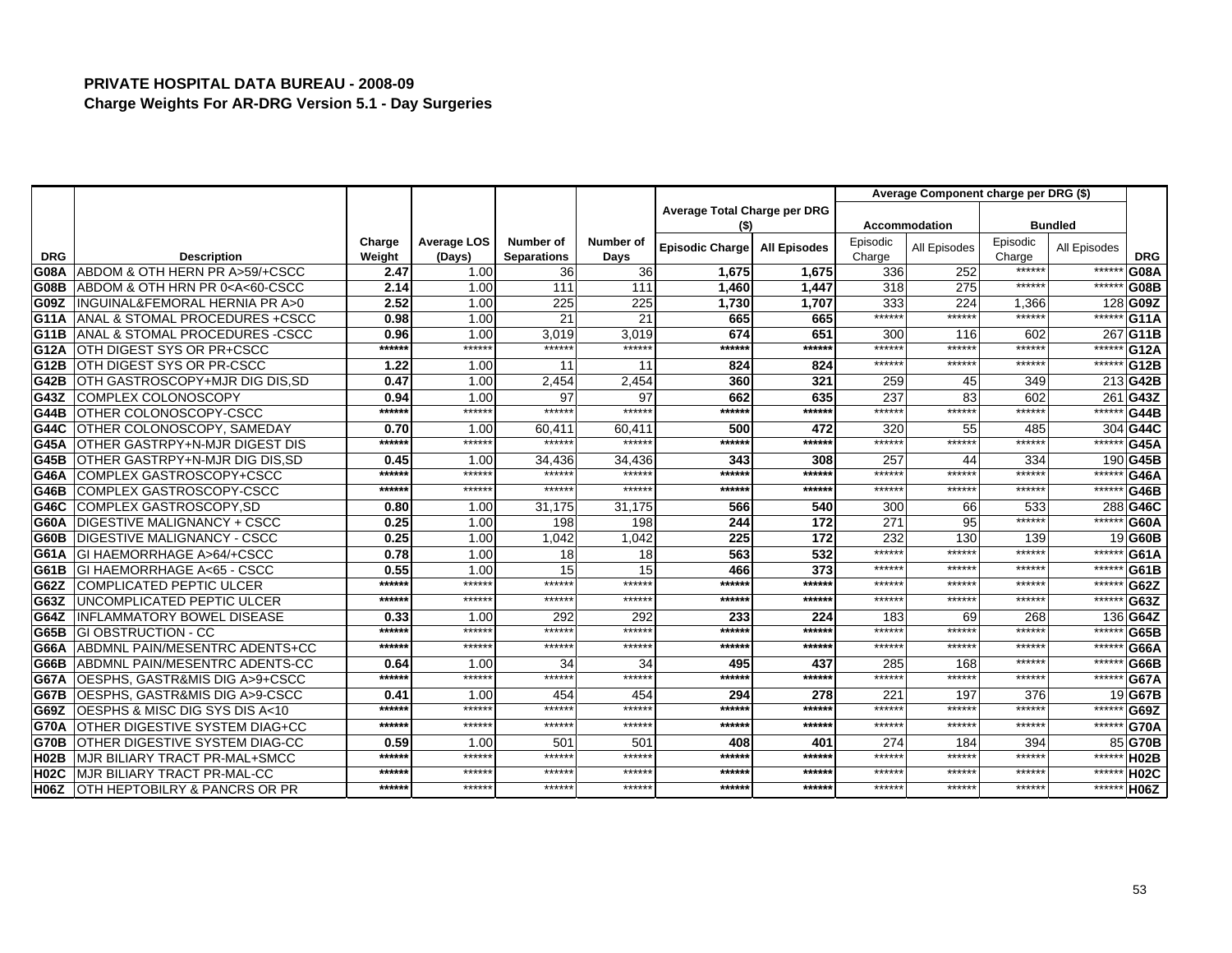|                   |                                                                                                                                                                                                                                                  |                    |              |                    |              |                    | Average Component charge per DRG (\$) |                    |              |                    |                   |                    |                |                   |
|-------------------|--------------------------------------------------------------------------------------------------------------------------------------------------------------------------------------------------------------------------------------------------|--------------------|--------------|--------------------|--------------|--------------------|---------------------------------------|--------------------|--------------|--------------------|-------------------|--------------------|----------------|-------------------|
|                   |                                                                                                                                                                                                                                                  |                    |              |                    |              |                    |                                       |                    |              |                    |                   |                    |                |                   |
|                   |                                                                                                                                                                                                                                                  |                    | <b>ICU</b>   |                    | Labour       |                    | Other                                 |                    | Pharmacy     |                    | <b>Prostheses</b> |                    | <b>Theatre</b> |                   |
| <b>DRG</b>        | <b>Description</b>                                                                                                                                                                                                                               | Episodic<br>Charge | All Episodes | Episodic<br>Charge | All Episodes | Episodic<br>Charge | All Episodes                          | Episodic<br>Charge | All Episodes | Episodic<br>Charge | All Episodes      | Episodic<br>Charge | All Episodes   | <b>DRG</b>        |
| <b>G08A</b>       | ABDOM & OTH HERN PR A>59/+CSCC                                                                                                                                                                                                                   | $\Omega$           | 0            | $\Omega$           |              | *****              | ******                                | $\Omega$           | $\Omega$     | 497                | 248               | 1,015              |                | 846 G08A          |
| G08B              | ABDOM & OTH HRN PR 0 <a<60-cscc< td=""><td></td><td><math>\Omega</math></td><td></td><td></td><td>*****</td><td><math>*****</math></td><td>******</td><td>******</td><td>450</td><td>175</td><td>917</td><td></td><td>851 G08B</td></a<60-cscc<> |                    | $\Omega$     |                    |              | *****              | $*****$                               | ******             | ******       | 450                | 175               | 917                |                | 851 G08B          |
| G09Z              | INGUINAL&FEMORAL HERNIA PR A>0                                                                                                                                                                                                                   | $\Omega$           | $\Omega$     | $\Omega$           |              | *****              | $*****$                               | $\Omega$           | $\Omega$     | 530                | 369               | 1,088              |                | 977 G09Z          |
| <b>G11A</b>       | ANAL & STOMAL PROCEDURES + CSCC                                                                                                                                                                                                                  | $\Omega$           | $\Omega$     | $\Omega$           |              |                    |                                       | $\Omega$           | $\Omega$     | ******             | ******            | 595                |                | 425 G11A          |
| G <sub>11</sub> B | ANAL & STOMAL PROCEDURES - CSCC                                                                                                                                                                                                                  |                    | $\Omega$     | U                  |              | 44                 |                                       | ******             | ******       | 356                | 10                | 466                |                | 258 G11B          |
| G <sub>12</sub> A | OTH DIGEST SYS OR PR+CSCC                                                                                                                                                                                                                        | ******             | ******       | ******             | ******       | ******             | ******                                | ******             | ******       | ******             | ******            | ******             | ******         | G12A              |
| G12B              | OTH DIGEST SYS OR PR-CSCC                                                                                                                                                                                                                        |                    | 0            | ∩                  | n            |                    |                                       | ∩                  | 0            | O                  | <sup>0</sup>      | *****:             | ******         | G12B              |
| <b>G42B</b>       | OTH GASTROSCOPY+MJR DIG DIS,SD                                                                                                                                                                                                                   | $\Omega$           | $\mathbf 0$  | $\Omega$           | $\Omega$     | ******             | ******                                | $\Omega$           | $\Omega$     | $\Omega$           | $\Omega$          | 317                |                | 63 G42B           |
| G43Z              | <b>COMPLEX COLONOSCOPY</b>                                                                                                                                                                                                                       | $\Omega$           | $\Omega$     | $\Omega$           |              | ∩                  | $\Omega$                              | $\Omega$           | $\Omega$     | ******             | ******            | 511                |                | 290 G43Z          |
| G44B              | OTHER COLONOSCOPY-CSCC                                                                                                                                                                                                                           | *****              | ******       | ******             | ******       | *****:             | ******                                | ******             | ******       | ******             | ******            | ******             | ******         | G44B              |
| G44C              | OTHER COLONOSCOPY, SAMEDAY                                                                                                                                                                                                                       |                    | $\Omega$     | O                  | $\Omega$     | 270                |                                       | ******             | ******       | 210                | $\Omega$          | 486                |                | 111 G44C          |
| G45A              | OTHER GASTRPY+N-MJR DIGEST DIS                                                                                                                                                                                                                   | ******             | ******       | ******             | ******       | ******             | ******                                | ******             | ******       | ******             | ******            | ******             | ******         | G45A              |
| G45B              | OTHER GASTRPY+N-MJR DIG DIS.SD                                                                                                                                                                                                                   |                    | $\Omega$     | ∩                  |              | <b>240</b>         |                                       | $\Omega$           | U            | ******             | *****             | 309                |                | 73 G45B           |
| <b>G46A</b>       | COMPLEX GASTROSCOPY+CSCC                                                                                                                                                                                                                         | ******             | ******       | ******             | ******       | *****:             | ******                                | ******             | ******       | $*****$            | *****             | ******             | ******         | G46A              |
| G46B              | COMPLEX GASTROSCOPY-CSCC                                                                                                                                                                                                                         | ******             | *****        | ******             | ******       | *****:             | ******                                | ******             | ******       | ******             | *****:            | *****:             | ******         | G46B              |
| G46C              | COMPLEX GASTROSCOPY, SD                                                                                                                                                                                                                          | n                  | $\Omega$     |                    |              | 84                 |                                       | $\Omega$           | 0            | 186                | <sup>0</sup>      | 421                |                | 184 G46C          |
| G60A              | <b>DIGESTIVE MALIGNANCY + CSCC</b>                                                                                                                                                                                                               | $\Omega$           | $\Omega$     | $\Omega$           |              |                    |                                       | $\Omega$           | $\Omega$     | ******             | ******            | ******             | ******         | G60A              |
| G60B              | <b>DIGESTIVE MALIGNANCY - CSCC</b>                                                                                                                                                                                                               | $\Omega$           | $\Omega$     | $\Omega$           |              |                    |                                       | $\Omega$           | 0            | ******             | *****             | 258                |                | 19 G60B           |
| G61A              | GI HAEMORRHAGE A>64/+CSCC                                                                                                                                                                                                                        | $\Omega$           | $\Omega$     | $\Omega$           |              |                    |                                       | $\Omega$           | $\Omega$     | $\Omega$           | $\Omega$          | $*****$            | ******         | G61A              |
| G61B              | GI HAEMORRHAGE A<65 - CSCC                                                                                                                                                                                                                       | $\Omega$           | $\Omega$     | $\Omega$           |              |                    |                                       | $\Omega$           | $\Omega$     | $\Omega$           |                   | *****:             | $*****$        | G61B              |
| G62Z              | <b>COMPLICATED PEPTIC ULCER</b>                                                                                                                                                                                                                  | *****              | ******       | ******             | ******       | *****              | ******                                | ******             | ******       | ******             | ******            | ******             | ******         | G62Z              |
| G63Z              | UNCOMPLICATED PEPTIC ULCER                                                                                                                                                                                                                       | *****              | ******       | ******             | ******       | *****              | ******                                | ******             | ******       | ******             | ******            | ******             | ******         | G63Z              |
| G64Z              | <b>INFLAMMATORY BOWEL DISEASE</b>                                                                                                                                                                                                                |                    | $\Omega$     | ሰ                  | ſ            | *****              | *****                                 | $\cap$             | $\Omega$     | $\Omega$           |                   | 161                |                | G64Z              |
| G65B              | <b>GI OBSTRUCTION - CC</b>                                                                                                                                                                                                                       | *****              | *****        | ******             | ******       | *****              | *****                                 | ******             | ******       | ******             | *****             | *****              | ******         | G65B              |
| G66A              | ABDMNL PAIN/MESENTRC ADENTS+CC                                                                                                                                                                                                                   | *****              | ******       | ******             | ******       | *****              | ******                                | ******             | ******       | ******             | *****:            | ******             | ******         | G66A              |
| G66B              | ABDMNL PAIN/MESENTRC ADENTS-CC                                                                                                                                                                                                                   | ∩                  | $\Omega$     | ∩                  |              |                    | $\Omega$                              | $\Omega$           | $\Omega$     | ******             | *****             | 269                |                | 150 G66B          |
| <b>G67A</b>       | OESPHS, GASTR&MIS DIG A>9+CSCC                                                                                                                                                                                                                   | $*****$            | ******       | ******             | ******       | *****:             | $*****$                               | ******             | ******       | ******             | *****:            | ******             | ******         | <b>G67A</b>       |
| G67B              | OESPHS, GASTR&MIS DIG A>9-CSCC                                                                                                                                                                                                                   | $\Omega$           | $\Omega$     | ∩                  | O            |                    | $\Omega$                              | $\Omega$           | $\Omega$     | $\Omega$           |                   | 347                |                | 63 G67B           |
| G69Z              | OESPHS & MISC DIG SYS DIS A<10                                                                                                                                                                                                                   | $****$             | ******       | ******             | ******       | *****              | ******                                | ******             | ******       | ******             | *****             | *****              | ******         | G69Z              |
| <b>G70A</b>       | OTHER DIGESTIVE SYSTEM DIAG+CC                                                                                                                                                                                                                   | *****              | ******       | ******             | ******       | *****:             | ******                                | ******             | ******       | ******             | ******            | *****:             | *****          | <b>G70A</b>       |
| <b>G70B</b>       | OTHER DIGESTIVE SYSTEM DIAG-CC                                                                                                                                                                                                                   | $\Omega$           | $\Omega$     | $\Omega$           |              | ∩                  |                                       | ******             | ******       | ******             | *****             | 454                |                | 62 G70B           |
| H <sub>02</sub> B | MJR BILIARY TRACT PR-MAL+SMCC                                                                                                                                                                                                                    | ******             | ******       | ******             | ******       | ******             | ******                                | ******             | ******       | ******             | ******            | ******             | ******         | <b>H02B</b>       |
| H <sub>02</sub> C | MJR BILIARY TRACT PR-MAL-CC                                                                                                                                                                                                                      | *****              | *****        | *****              | ******       | *****              | *****                                 | *****              | *****        | *****              | *****             | *****              | ******         | H <sub>02</sub> C |
| <b>H06Z</b>       | OTH HEPTOBILRY & PANCRS OR PR                                                                                                                                                                                                                    | *****              | ******       | ******             | ******       | *****              | ******                                | ******             | ******       | ******             | *****             | *****              | ******         | <b>H06Z</b>       |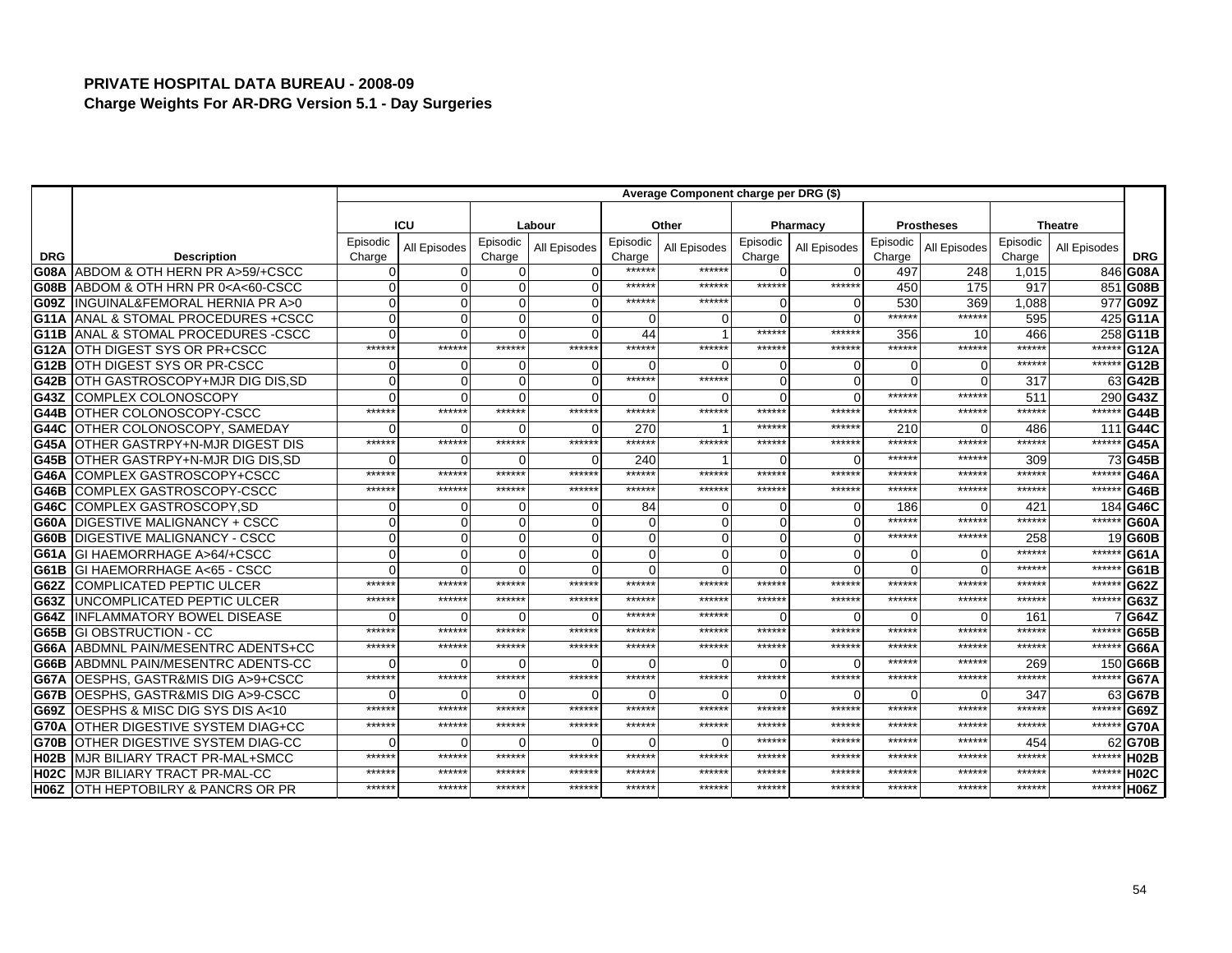|             |                                           |                  |                  |                              |               |                              |                     |                 | Average Component charge per DRG (\$) |                 |                |             |
|-------------|-------------------------------------------|------------------|------------------|------------------------------|---------------|------------------------------|---------------------|-----------------|---------------------------------------|-----------------|----------------|-------------|
|             |                                           |                  |                  |                              |               | Average Total Charge per DRG |                     |                 |                                       |                 |                |             |
|             |                                           |                  |                  |                              |               | (\$)                         |                     |                 | <b>Accommodation</b>                  |                 | <b>Bundled</b> |             |
|             |                                           | Charge           | Average LOS      | Number of                    | Number of     | <b>Episodic Charge</b>       | <b>All Episodes</b> | Episodic        | All Episodes                          | Episodic        | All Episodes   |             |
| <b>DRG</b>  | <b>Description</b>                        | Weight<br>****** | (Days)<br>****** | <b>Separations</b><br>****** | Days<br>***** | *****:                       | ******              | Charge<br>***** | ******                                | Charge<br>***** | $***$ **       | <b>DRG</b>  |
| <b>H08B</b> | LAP CHOLECYSTECTMY-CDE-CSCC               | ******           | ******           | *****:                       | ******        | *****                        | ******              | ******          | *****                                 | *****           | $***$          | <b>H08B</b> |
| <b>H41A</b> | <b>ERCP CX THERAPUTIC PR + CSCC</b>       | ******           | ******           | ******                       | ******        | *****                        | ******              | ******          | *****                                 | *****           | $***$          | <b>H41A</b> |
| <b>H41B</b> | <b>ERCP CX THERAPUTIC PR - CSCC</b>       |                  | ******           | ******                       | ******        |                              |                     | ******          | ******                                | *****:          | $***$          | <b>H41B</b> |
| <b>H42A</b> | <b>IERCP OTH THERAPUTIC PR +CSCC</b>      | ******           | ******           | ******                       | ******        | *****:                       | ******              | ******          |                                       | *****:          | $***$ **       | <b>H42A</b> |
| <b>H42B</b> | <b>ERCP OTH THERAPUTIC PR +MCC</b>        | ******           |                  |                              |               | *****:                       | ******              |                 | ******                                |                 |                | <b>H42B</b> |
| <b>H42C</b> | <b>ERCP OTH THERAPUTIC PR -CC</b>         | 1.71             | 1.00             | 64                           | 64            | 1,351                        | 1.161               | ******          | *****                                 | *****           | *****          | <b>H42C</b> |
| <b>H60B</b> | <b>CIRRHOSIS &amp; ALC HEPATITIS+SCC</b>  | 0.69             | 1.00             | 38                           | 38            | 466                          | 466                 | ******          | ******                                | *****           | $***$          | <b>H60B</b> |
| <b>H60C</b> | <b>CIRRHOSIS &amp; ALC HEPATITIS-CSCC</b> | 0.63             | 1.00             | $\overline{38}$              | 38            | 449                          | 425                 | ******          | *****:                                | 354             |                | 252 H60C    |
| <b>H61A</b> | MAL HEPT SYS (A>69+CSCC)/+CCC             | 0.39             | 1.00             | 33                           | 33            | 282                          | 265                 | 289             | 175                                   | *****:          | $***$          | <b>H61A</b> |
| <b>H61B</b> | MAL HEPT SYS (A>69-CSCC)/-CCC             | 0.96             | 1.00             | 383                          | 383           | 687                          | 652                 | 246             | 160                                   | 168             |                | 26 H61B     |
| <b>H62B</b> | DISORDERS PANCREAS-MALIG-CSCC             | ******           | ******           | ******                       | *****:        | *****:                       | ******              | ******          | *****                                 | ******          | $***$          | H62B        |
| <b>H63A</b> | DSRD LVR-MAL, CIRR, ALC HEP+CSCC          | ******           | ******           | ******                       | ******        | *****:                       | ******              | ******          | *****:                                | *****           | $****$         | <b>H63A</b> |
| <b>H63B</b> | DSRD LVR-MAL, CIRR, ALC HEP-CSCC          | 0.64             | 1.00             | 103                          | 103           | 448                          | 435                 | 277             | 100                                   | 378             |                | 125 H63B    |
| <b>H64A</b> | <b>DISORDERS OF BILIARY TRACT +CC</b>     | ******           | ******           | ******                       | ******        | ******                       | ******              | ******          | ******                                | ******          | $*****$        | <b>H64A</b> |
| <b>H64B</b> | <b>DISORDERS OF BILIARY TRACT -CC</b>     | 0.87             | 1.00             | 30                           | 30            | 634                          | 592                 | 303             | 111                                   | ******          | $*****$        | <b>H64B</b> |
| <b>102A</b> | MCRVAS TT/SKIN GRAFT+CSCC-HAND            | ******           | ******           | ******                       | ******        | *****:                       | ******              | ******          | ******                                | *****:          | *****          | <b>102A</b> |
| <b>102B</b> | SKIN GRAFT - CSCC - HAND                  | 1.23             | 1.00             | 46                           | 46            | 916                          | 836                 | 307             | 240                                   | *****           | $*****$        | <b>102B</b> |
| <b>103B</b> | <b>HIP REPLAC+CSCC/HIP REVSN-CSCC</b>     | ******           | ******           | ******                       | ******        | *****                        | ******              | ******          | *****:                                | *****           | $***$ **       | <b>103B</b> |
| <b>103C</b> | <b>HIP REPLACEMENT - CSCC</b>             | ******           | ******           | ******                       | ******        | *****:                       | ******              | ******          | $*****$                               | *****:          | $****$         | <b>103C</b> |
| <b>104Z</b> | <b>I</b> KNEE REPLACEMT & REATTACH        | ******           | ******           | ******                       | ******        | *****                        | ******              | ******          | ******                                | *****           | $****$         | <b>104Z</b> |
| <b>105Z</b> | OTH MJR JNT REPLACE&LIMB REATT            | ******           | *****            | ******                       | $*****$       | *****                        | ******              | *****:          | *****                                 | *****           | $****$         | 105Z        |
| <b>108B</b> | OTHER HIP & FEMUR PR -CSCC                | ******           | ******           | ******                       | ******        | *****                        | ******              | ******          | *****                                 | *****           | $***$          | <b>108B</b> |
| <b>I10B</b> | OTHER BACK & NECK PROCS - CSCC            | ******           | ******           | ******                       | ******        | *****                        | ******              | ******          | *****:                                | *****           | $****$         | 110B        |
| <b>I12B</b> | <b>INFC/INFM BONE/JNT+MISC PR+SCC</b>     | ******           | ******           | ******                       | ******        | ******                       | ******              | ******          | ******                                | ******          | $*****$        | <b>I12B</b> |
| <b>112C</b> | INFC/INFM BNE/JNT+MISC PR-CSCC            | 1.53             | 1.00             | 58                           | 58            | 1,077                        | 1,039               | 323             | 262                                   | ******          | $****$         | <b>I12C</b> |
| <b>I13A</b> | HUMER, TIBIA, FIBUL, ANKL PR+CSCC         | ******           | ******           | ******                       | ******        | *****:                       | ******              | ******          | ******                                | *****           | *****          | <b>I13A</b> |
| <b>I13B</b> | HUMER, TIB, FIB, ANK PR A>59-CSCC         | 1.72             | 1.00             | 12                           | 12            | 1,165                        | 1,165               | 319             | 292                                   | *****           | $****$         | <b>I13B</b> |
| <b>I13C</b> | HUMER, TIB, FIB, ANK PR A<60-CSCC         | 2.32             | 1.00             | 129                          | 129           | 1.582                        | 1.570               | 396             | 331                                   | ******          | *****          | <b>113C</b> |
| <b>I14Z</b> | <b>STUMP REVISION</b>                     | ******           | ******           | ******                       | ******        | ******                       | ******              | ******          | ******                                | ******          | $***$          | 114Z        |
| <b>I16Z</b> | OTHER SHOULDER PROCEDURES                 | 5.34             | 1.00             | 533                          | 533           | 3,634                        | 3,620               | 454             | 394                                   | ******          | $***$ **       | <b>116Z</b> |
| <b>I17Z</b> | MAXILLO-FACIAL SURGERY                    | 2.30             | 1.00             | 17                           | 17            | 1,560                        | 1,560               | ******          | ******                                | *****           | $*****$        | 117Z        |
| <b>I18Z</b> | <b>OTHER KNEE PROCEDURES</b>              | 1.95             | 1.00             | 4,231                        | 4,231         | 1,320                        | 1,319               | 334             | 232                                   | 1.223           | 307            | <b>I18Z</b> |
| <b>I19Z</b> | OTHER ELBOW. FOREARM PROCS                | 2.58             | 1.00             | 73                           | 73            | 1,749                        | 1,749               | 384             | 311                                   | ******          | ******         | <b>119Z</b> |
| <b>I20Z</b> | <b>IOTHER FOOT PROCEDURES</b>             | 1.75             | 1.00             | 297                          | 297           | 1,193                        | 1.189               | 353             | 317                                   | 1.071           |                | 83 120Z     |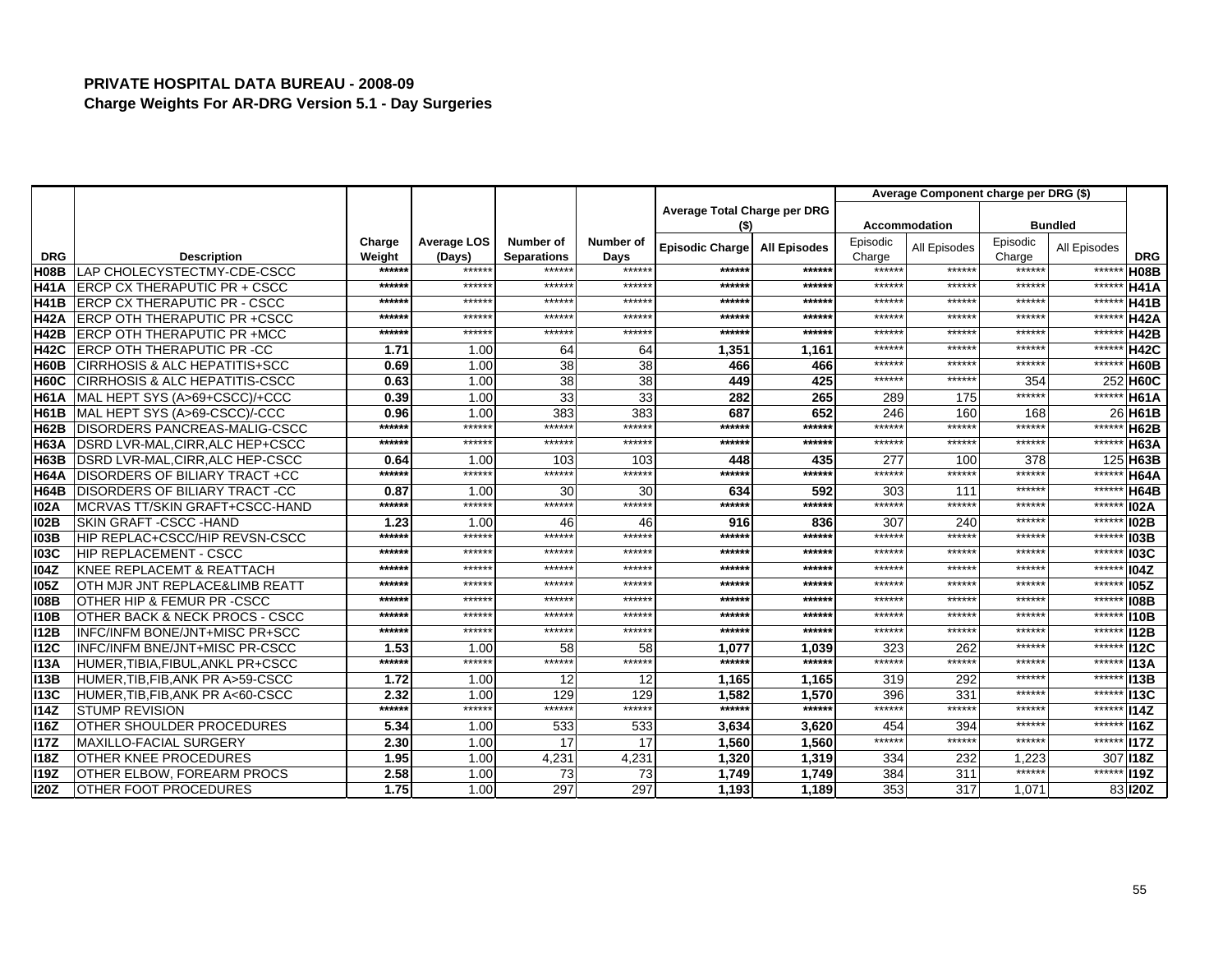|                                  |                                                   |                 |              |                  |              |                  | Average Component charge per DRG (\$) |                  |                |                  |                   |                  |                |                            |
|----------------------------------|---------------------------------------------------|-----------------|--------------|------------------|--------------|------------------|---------------------------------------|------------------|----------------|------------------|-------------------|------------------|----------------|----------------------------|
|                                  |                                                   |                 |              |                  |              |                  |                                       |                  |                |                  |                   |                  |                |                            |
|                                  |                                                   |                 | ICU          |                  | Labour       |                  | Other                                 |                  | Pharmacy       |                  | <b>Prostheses</b> |                  | <b>Theatre</b> |                            |
|                                  |                                                   | Episodic        | All Episodes | Episodic         | All Episodes | Episodic         | All Episodes                          | Episodic         | All Episodes   | Episodic         | All Episodes      | Episodic         | All Episodes   |                            |
| <b>DRG</b>                       | <b>Description</b><br>LAP CHOLECYSTECTMY-CDE-CSCC | Charge<br>***** | ******       | Charge<br>****** | ******       | Charge<br>****** | *****                                 | Charge<br>****** | ******         | Charge<br>****** | ******            | Charge<br>*****: | ******         | <b>DRG</b>                 |
| H <sub>08</sub> B<br><b>H41A</b> | <b>LERCP CX THERAPUTIC PR + CSCC</b>              | *****           | ******       | ******           | ******       | *****            | *****                                 | ******           | ******         | *****:           | *****             | ******           | *****          | <b>H08B</b><br><b>H41A</b> |
| <b>H41B</b>                      | ERCP CX THERAPUTIC PR - CSCC                      | *****           | ******       | ******           | ******       | *****            | *****                                 | ******           | ******         | $*****$          | *****             | *****            | ******         | <b>H41B</b>                |
| <b>H42A</b>                      | <b>ERCP OTH THERAPUTIC PR +CSCC</b>               | *****           | *****        | ******           | ******       | ******           | *****                                 | ******           | ******         | ******           | *****             | *****:           | ******         | <b>H42A</b>                |
| H42B                             | <b>ERCP OTH THERAPUTIC PR +MCC</b>                | $****$          | ******       | ******           | ******       | ******           | ******                                | ******           | ******         | ******           | ******            | *****:           | ******         | <b>H42B</b>                |
| <b>H42C</b>                      | <b>ERCP OTH THERAPUTIC PR -CC</b>                 |                 | $\Omega$     | $\Omega$         |              |                  |                                       | $\Omega$         | $\Omega$       | ******           | ******            | 1,013            |                | 506 H42C                   |
| H60B                             | <b>CIRRHOSIS &amp; ALC HEPATITIS+SCC</b>          |                 | $\Omega$     | $\mathbf{0}$     |              | 0                |                                       | $\Omega$         | $\mathbf 0$    | $\Omega$         | U                 | *****            | *****          | H60B                       |
| H60C                             | <b>CIRRHOSIS &amp; ALC HEPATITIS-CSCC</b>         |                 | $\Omega$     | $\Omega$         | ∩            | 0                |                                       | $\Omega$         | $\overline{0}$ | $\Omega$         | $\Omega$          | $*****$          | ******         | <b>H60C</b>                |
| IH61A                            | MAL HEPT SYS (A>69+CSCC)/+CCC                     |                 | $\Omega$     | $\Omega$         |              | O                |                                       | $\Omega$         | $\Omega$       | $\Omega$         | $\Omega$          | *****            | ******         | <b>H61A</b>                |
| H61B                             | MAL HEPT SYS (A>69-CSCC)/-CCC                     |                 | $\Omega$     | $\Omega$         | ∩            | ******           | ******                                | $\Omega$         | $\Omega$       | ******           | ******            | 808              |                | 116 H61B                   |
| <b>H62B</b>                      | <b>DISORDERS PANCREAS-MALIG-CSCC</b>              | ******          | ******       | ******           | ******       | ******           | ******                                | ******           | ******         | ******           | ******            | ******           | ******         | <b>H62B</b>                |
| H63A                             | DSRD LVR-MAL, CIRR, ALC HEP+CSCC                  | *****           | ******       | ******           | ******       | *****            | *****                                 | ******           | ******         | ******           | *****             | ******           | ******         | <b>H63A</b>                |
| H63B                             | <b>DSRD LVR-MAL, CIRR, ALC HEP-CSCC</b>           |                 |              | $\Omega$         | ∩            | *****            | *****                                 | $\Omega$         | $\Omega$       | ******           | *****             | 361              |                | 207 H63B                   |
| H64A                             | <b>IDISORDERS OF BILIARY TRACT +CC</b>            | *****           | ******       | ******           | ******       | ******           | ******                                | ******           | ******         | ******           | *****:            | ******           | ******         | <b>H64A</b>                |
| H64B                             | <b>DISORDERS OF BILIARY TRACT -CC</b>             |                 |              | ∩                |              | 0                |                                       | $\Omega$         | $\Omega$       | ******           | *****             | 494              | 247            | H64B                       |
| <b>102A</b>                      | MCRVAS TT/SKIN GRAFT+CSCC-HAND                    | $****$          | ******       | ******           | ******       | ******           | ******                                | ******           | ******         | ******           | ******            | ******           | *****          | <b>I02A</b>                |
| <b>102B</b>                      | SKIN GRAFT - CSCC - HAND                          |                 | $\Omega$     | $\Omega$         | ∩            | *****            | *****                                 | $\Omega$         | $\Omega$       | ∩                |                   | 669              |                | 539 102B                   |
| <b>103B</b>                      | HIP REPLAC+CSCC/HIP REVSN-CSCC                    | *****           | ******       | ******           | ******       | *****            | *****                                 | ******           | ******         | ******           | ******            | $*****$          | ******         | <b>103B</b>                |
| <b>103C</b>                      | <b>HIP REPLACEMENT - CSCC</b>                     | *****           | ******       | ******           | ******       | ******           | *****                                 | ******           | ******         | ******           | *****:            | *****            | ******         | <b>103C</b>                |
| <b>104Z</b>                      | <b>KNEE REPLACEMT &amp; REATTACH</b>              | *****           | ******       | ******           | ******       | ******           | *****                                 | ******           | ******         | ******           | ******            | ******           | ******         | <b>104Z</b>                |
| <b>105Z</b>                      | OTH MJR JNT REPLACE&LIMB REATT                    | *****           | *****        | ******           | ******       | ******           | *****                                 | ******           | ******         | ******           | *****             | $*****$          | ******         | <b>105Z</b>                |
| <b>108B</b>                      | OTHER HIP & FEMUR PR -CSCC                        | *****           | *****        | ******           | ******       | ******           | *****                                 | ******           | ******         | ******           | *****             | *****            | ******         | <b>I08B</b>                |
| <b>I10B</b>                      | OTHER BACK & NECK PROCS - CSCC                    | *****           | ******       | *****:           | ******       | *****            | *****                                 | ******           | ******         | ******           | *****             | ******           | ******         | <b>I10B</b>                |
| <b>I12B</b>                      | INFC/INFM BONE/JNT+MISC PR+SCC                    | *****           | *****:       | ******           | ******       | *****            | *****                                 | ******           | ******         | ******           | *****             | *****            | ******         | <b>I12B</b>                |
| <b>112C</b>                      | <b>INFC/INFM BNE/JNT+MISC PR-CSCC</b>             |                 |              | $\Omega$         |              | U                |                                       | $\Omega$         | $\Omega$       | ******           | *****             | 791              |                | 682 112C                   |
| <b>I13A</b>                      | HUMER.TIBIA.FIBUL.ANKL PR+CSCC                    | $*****$         | ******       | ******           | ******       | ******           | ******                                | ******           | ******         | ******           | ******            | ******           | ******         | <b>I13A</b>                |
| <b>I13B</b>                      | HUMER, TIB, FIB, ANK PR A>59-CSCC                 |                 | $\Omega$     | $\Omega$         | $\Omega$     | 0                |                                       | $\Omega$         | $\Omega$       | ******           | *****             | 836              |                | 766 113B                   |
| <b>I13C</b>                      | HUMER, TIB, FIB, ANK PR A<60-CSCC                 |                 | $\Omega$     | $\Omega$         | ∩            | 190              | 16                                    | ******           | ******         | 1.142            | 248               | 940              |                | 801 13C                    |
| <b>I14Z</b>                      | <b>STUMP REVISION</b>                             | $*****$         | ******       | ******           | ******       | ******           | ******                                | ******           | ******         | ******           | ******            | ******           |                | ****** 114Z                |
| <b>I16Z</b>                      | OTHER SHOULDER PROCEDURES                         |                 | $\Omega$     | $\Omega$         | $\Omega$     | 422              | 138                                   | ******           | ******         | 2.199            | 1.716             | 1.342            | 1,249 116Z     |                            |
| <b>I17Z</b>                      | <b>MAXILLO-FACIAL SURGERY</b>                     | ∩               | $\Omega$     | $\overline{0}$   | ∩            | $\Omega$         |                                       | $\Omega$         | $\Omega$       | ******           | ******            | 1,135            | $1,068$ 117Z   |                            |
| <b>I18Z</b>                      | OTHER KNEE PROCEDURES                             |                 | $\mathbf 0$  | $\Omega$         | $\Omega$     | 397              |                                       | ******           | ******         | 753              | 15                | 1,009            |                | 756 118Z                   |
| <b>I19Z</b>                      | OTHER ELBOW. FOREARM PROCS                        | $\Omega$        | $\mathbf 0$  | $\overline{0}$   | ∩            | ******           | ******                                | $\Omega$         | $\Omega$       | 1,684            | 577               | 849              |                | 733 19Z                    |
| <b>I20Z</b>                      | <b>OTHER FOOT PROCEDURES</b>                      |                 | $\mathbf 0$  | $\Omega$         | $\Omega$     | 42               | 14                                    | ******           | ******         | 423              | 157               | 680              |                | 618 <b>120Z</b>            |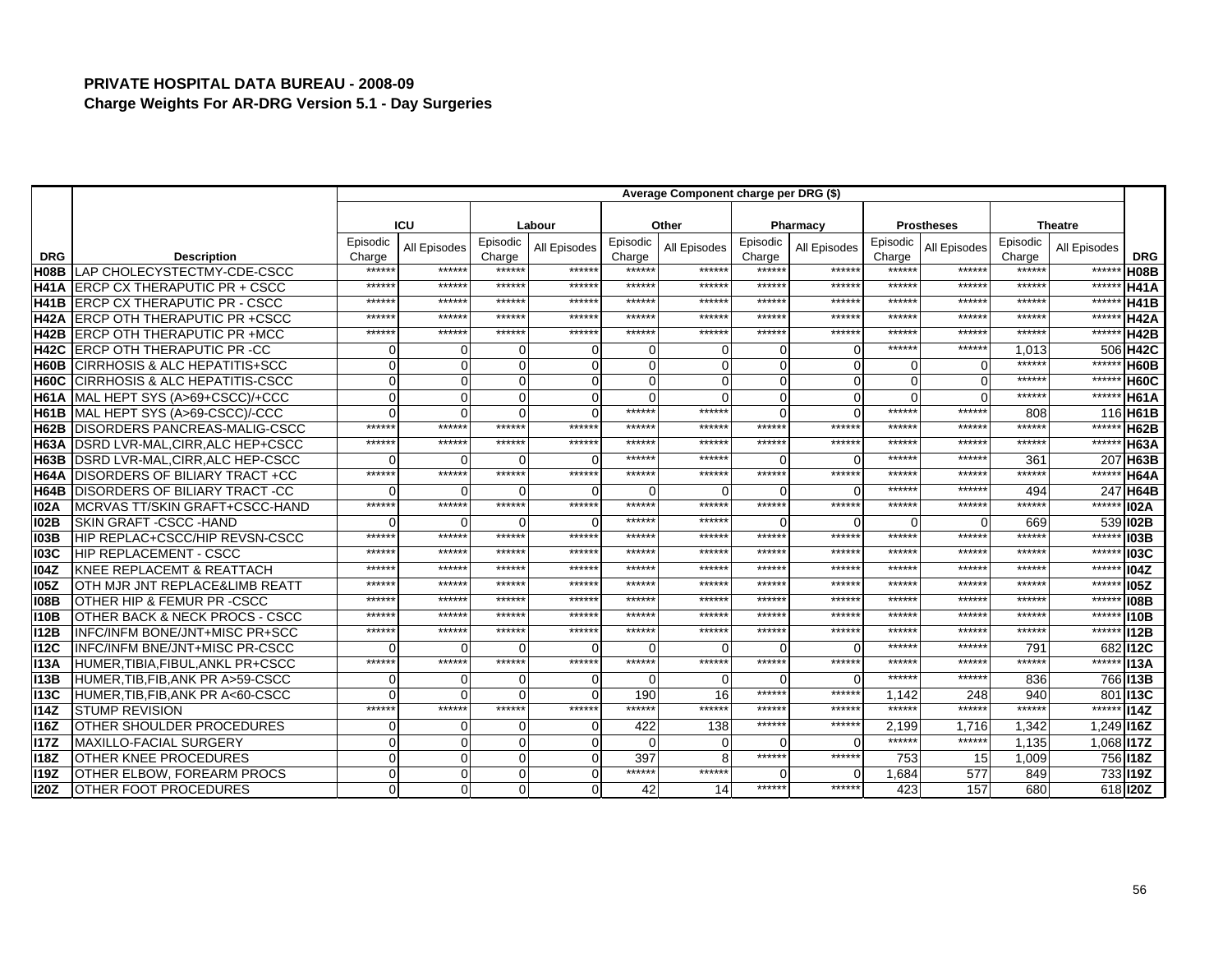|             |                                              |                |                    |                              |                |                              |                     |                 | Average Component charge per DRG (\$) |                  |                |                      |
|-------------|----------------------------------------------|----------------|--------------------|------------------------------|----------------|------------------------------|---------------------|-----------------|---------------------------------------|------------------|----------------|----------------------|
|             |                                              |                |                    |                              |                | Average Total Charge per DRG |                     |                 |                                       |                  |                |                      |
|             |                                              |                |                    |                              |                | $($ \$                       |                     |                 | <b>Accommodation</b>                  |                  | <b>Bundled</b> |                      |
|             |                                              | Charge         | <b>Average LOS</b> | Number of                    | Number of      | <b>Episodic Charge</b>       | <b>All Episodes</b> | Episodic        | All Episodes                          | Episodic         | All Episodes   |                      |
| <b>DRG</b>  | <b>Description</b>                           | Weight         | (Days)<br>******   | <b>Separations</b><br>****** | Days<br>****** |                              |                     | Charge<br>***** |                                       | Charge<br>****** |                | <b>DRG</b>           |
| 121Z        | LOC EX, REM INT FIX DEV HP&FMR               | ******         |                    |                              |                | ******                       | ******              |                 | ******                                |                  | ******         | 121Z                 |
| 123Z        | LOC EX.REM INT FIX-HP&FMR                    | 1.22           | 1.00               | 543                          | 543            | 829                          | 829                 | 318             | 253                                   | 755              |                | 122 <b>123Z</b>      |
| 124Z        | <b>ARTHROSCOPY</b>                           | 1.83<br>****** | 1.00<br>******     | 98                           | 98<br>******   | 1.240                        | 1.240<br>******     | 351<br>******   | 294<br>******                         | 1.048<br>******  |                | 128 124Z             |
| 125Z        | BONE.JOINT DXTIC PR INC BIOPSY               |                | ******             | ******                       |                | ******                       |                     | ******          |                                       |                  | ******         | 125Z                 |
| <b>I27A</b> | SOFT TISSUE PROCEDURES +CSCC                 | ******         |                    | ******                       | ******         | ******                       | ******              |                 | ******                                | ******           | ******         | 127A                 |
| <b>I27B</b> | <b>SOFT TISSUE PROCEDURES -CSCC</b>          | 1.39           | 1.00               | 380                          | 380            | 944                          | 939                 | 317             | 271                                   | 689              | 69             | <b>I27B</b>          |
| <b>I28A</b> | OTHER CONNECT TISSUE PROCS +CC               | ******         | ******             | ******                       | ******         | ******                       | ******              | ******          | ******                                | ******           | *****          | <b>128A</b>          |
| <b>I28B</b> | OTHER CONNECT TISSUE PROCS -CC               | 1.61           | 1.00               | 489                          | 489            | 1,096                        | 1,094               | 292             | 277                                   | 1,097            |                | 38 128 B             |
| <b>129Z</b> | KNEE RECONSTRUCTION/REVISION                 | 4.71           | 1.00               | 189                          | 189            | 3.225                        | 3.191               | 494             | 434                                   | ******           | ******         | <b>I29Z</b>          |
| 130Z        | <b>HAND PROCEDURES</b>                       | 1.31           | 1.00               | 2,288                        | 2,288          | 899                          | 888                 | 308             | 239                                   | 664              |                | 78 130Z              |
| <b>164A</b> | OSTEOMYELITIS +CC                            | ******         | ******             | ******                       | ******         | ******                       | ******              | ******          | ******                                | ******           | *****          | 164A                 |
| <b>164B</b> | OSTEOMYELITIS -CC                            | 0.33           | 1.00               | 338                          | 338            | 244                          | 223                 | ******          | *****                                 | *****            | $****$         | <b>164B</b>          |
| <b>165A</b> | CON TIS MAL, INC PATH FX +CSCC               | 0.41           | 1.00               | 39                           | 39             | 289                          | 281                 | ******          | ******                                | *****            | *****          | <b>165A</b>          |
| <b>165B</b> | CON TIS MAL. INC PATH FX - CSCC              | 0.52           | 1.00               | 386                          | 386            | 369                          | 355                 | 276             | 140                                   | 327              |                | 192165B              |
| <b>166A</b> | <b>INFLM MUSCL DSR +CSCC</b>                 | ******         | ******             | ******                       | ******         | ******                       | ******              | ******          | ******                                | ******           | ******         | <b>166A</b>          |
| 166B        | <b>INFLM MUSCULSKTL DSR-CSCC</b>             | 0.52           | 1.00               | 256                          | 256            | 357                          | 350                 | 256             | 175                                   | 333              |                | 61 <b>166B</b>       |
| <b>167B</b> | SEPTIC ARTHRITIS - CSCC                      | 0.28           | 1.00               | 207                          | 207            | 187                          | 186                 | ******          | $*****$                               | $\Omega$         |                | 0 167B               |
| <b>168B</b> | NON-SURG SPINAL DISORDERS -CC                | ******         | ******             | ******                       | ******         | ******                       | ******              | ******          | *****:                                | ******           | ******         | <b>168B</b>          |
| <b>168C</b> | NON-SURG SPINAL DISORDERS, SD                | 1.02           | 1.00               | 1,554                        | 1,554          | 700                          | 688                 | 302             | 266                                   | 765              |                | 52 168C              |
| <b>169B</b> | BNE DIS&SP ARTH A>74/+CSCC                   | 0.46           | 1.00               | 27                           | 27             | 322                          | 310                 | 259             | 125                                   | ******           | $*****$        | <b>169B</b>          |
| <b>169C</b> | <b>BNE DIS&amp;SPCFC ARTHRO A&lt;75-CSCC</b> | 0.44           | 1.00               | 128                          | 128            | 301                          | 297                 | 257             | 132                                   | 299              |                | 54 169C              |
| <b>I70Z</b> | NON-SPECIFIC ARTHROPATHIES                   | 0.51           | 1.00               | 13                           | 13             | 371                          | 343                 | 285             | 241                                   | ******           | $***$ **       | 170Z                 |
| <b>I71A</b> | OTH MUSCTENDIN DISRD A>69 +CC                | ******         | ******             | ******                       | ******         | ******                       | ******              | ******          | ******                                | ******           | ******         | <b>I71A</b>          |
| <b>I71B</b> | OTH MUSCTENDIN DISRD A>69/+CC                | 0.71           | 1.00               | 32                           | 32             | 484                          | 484                 | 271             | 27'                                   | ∩                |                | $0$ <sub>171</sub> B |
| <b>I71C</b> | OTH MUSCTENDIN DISRD A<70 -CC                | 0.71           | 1.00               | 237                          | 237            | 490                          | 480                 | 280             | 268                                   | ******           | ******         | <b>I71C</b>          |
| <b>I72A</b> | SPEC MUSCTEND DISRD A>79/+CSCC               | ******         | ******             | ******                       | ******         | ******                       | ******              | ******          | *****:                                | ******           | ******         | <b>I72A</b>          |
| <b>I72B</b> | SPEC MUSCTEND DISRD A<80-CSCC                | 0.83           | 1.00               | 97                           | 97             | 628                          | 563                 | 353             | 291                                   | ******           | ******         | <b>172B</b>          |
| <b>I73B</b> | AFTCARE MUSCSK IMPL A>59/+CSCC               | 0.27           | 1.00               | $\overline{277}$             | 277            | 185                          | 185                 | ******          | *****                                 | $\Omega$         |                | 0173B                |
| <b>I73C</b> | AFTCARE MUSCSK IMPL A<60-CSCC                | 0.36           | 1.00               | 169                          | 169            | 241                          | 241                 | 291             | 74                                    | ******           | ****** I73C    |                      |
| <b>I74B</b> | INJ FRARM, WR, HND, FOOT A>74/+CC            | ******         | ******             | ******                       | ******         | ******                       | ******              | ******          | ******                                | ******           | ******         | <b>I74B</b>          |
| <b>I74C</b> | INJ FRARM, WR, HND, FOOT A<75-CC             | 0.76           | 1.00               | 43                           | 43             | 601                          | 517                 | 339             | 244                                   | ******           | $*****$        | <b>I74C</b>          |
| <b>I75B</b> | INJ SH, ARM, ELB, KN, LEG A>64/+CC           | ******         | ******             | ******                       | ******         | ******                       | ******              | ******          | ******                                | ******           | *****          | <b>I75B</b>          |
| <b>I75C</b> | INJ SH.ARM.ELB.KN.LEG A<65-CC                | 0.44           | 1.00               | 29                           | 29             | 409                          | 296                 | ******          | *****                                 | ⋂                |                | 0 175C               |
| <b>I76A</b> | OTH MUSCULOSKELETL DSR A>69+CC               | ******         | ******             | ******                       | ******         | ******                       | ******              | ******          | ******                                | ******           | ****** I76A    |                      |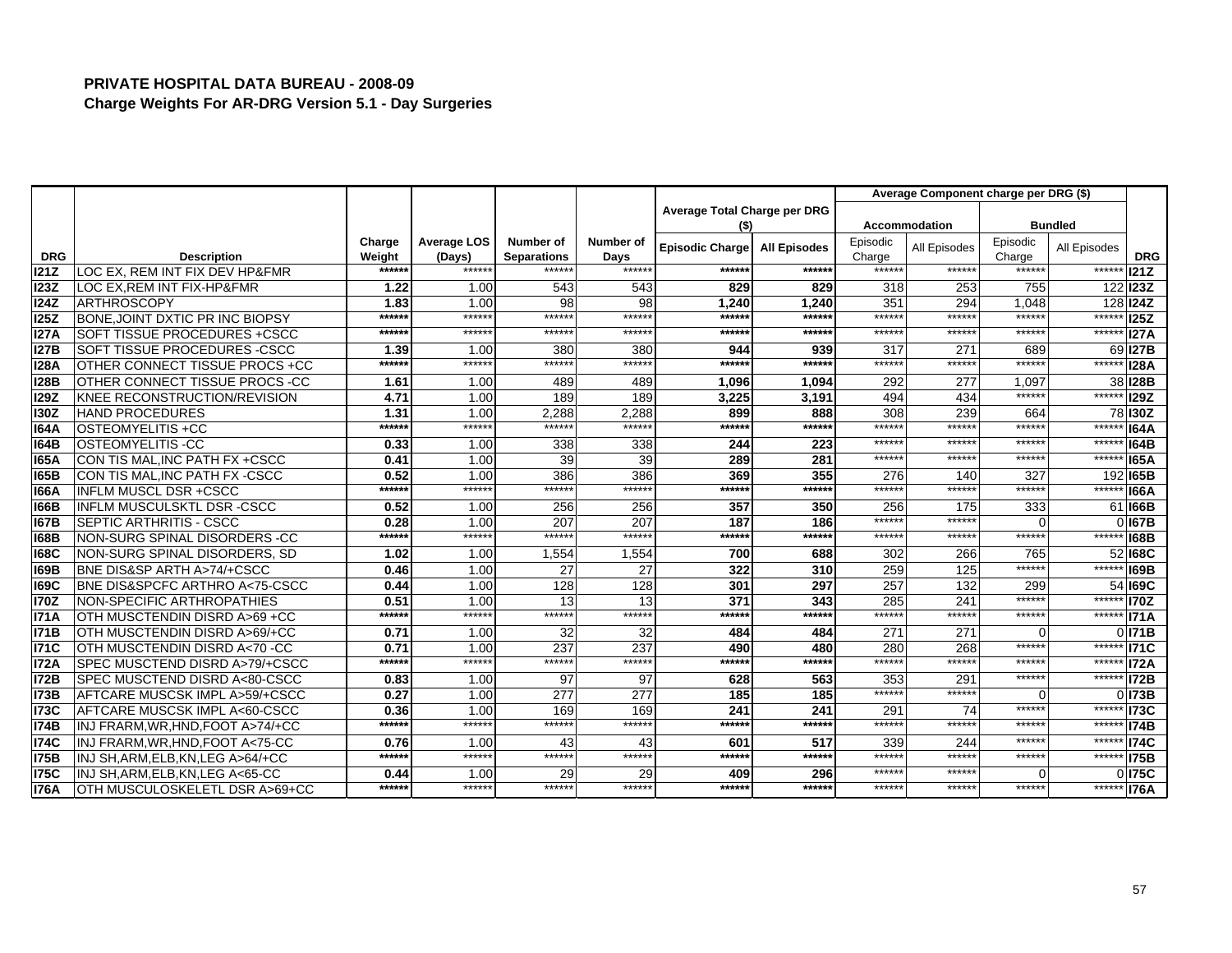|                    |                                                      |                  |                |                 |              |                  | Average Component charge per DRG (\$) |                  |              |                 |                   |                  |                   |                    |
|--------------------|------------------------------------------------------|------------------|----------------|-----------------|--------------|------------------|---------------------------------------|------------------|--------------|-----------------|-------------------|------------------|-------------------|--------------------|
|                    |                                                      |                  |                |                 |              |                  |                                       |                  |              |                 |                   |                  |                   |                    |
|                    |                                                      |                  | <b>ICU</b>     |                 | Labour       |                  | Other                                 |                  | Pharmacy     |                 | <b>Prostheses</b> |                  | <b>Theatre</b>    |                    |
|                    |                                                      | Episodic         | All Episodes   | Episodic        | All Episodes | Episodic         | All Episodes                          | Episodic         | All Episodes | Episodic        | All Episodes      | Episodic         | All Episodes      |                    |
| <b>DRG</b><br>121Z | <b>Description</b><br>LOC EX, REM INT FIX DEV HP&FMR | Charge<br>****** | ******         | Charge<br>***** | ******       | Charge<br>*****: | ******                                | Charge<br>****** | ******       | Charge<br>***** | $*****$           | Charge<br>****** | ******            | <b>DRG</b><br>121Z |
| <b>I23Z</b>        | LOC EX, REM INT FIX-HP&FMR                           |                  | 0              |                 | ∩            | 108              |                                       | ******           | ******       | *****:          | *****             | 542              |                   | 450 123Z           |
| 124Z               | <b>ARTHROSCOPY</b>                                   |                  | $\Omega$       |                 | $\Omega$     | ∩                |                                       | ******           | *****        | *****:          | *****             | 785              | 697               | 124Z               |
| <b>I25Z</b>        | BONE, JOINT DXTIC PR INC BIOPSY                      | ******           | ******         | ******          | ******       | ******           | *****:                                | ******           | ******       | ******          | *****             | ******           | ******            | <b>I25Z</b>        |
| <b>I27A</b>        | SOFT TISSUE PROCEDURES +CSCC                         | ******           | ******         | ******          | ******       | ******           | *****:                                | ******           | ******       | ******          | *****             | ******           | ******            | <b>I27A</b>        |
| <b>I27B</b>        | SOFT TISSUE PROCEDURES - CSCC                        | $\Omega$         | $\Omega$       |                 | $\Omega$     | ******           | ******                                | ******           | ******       | ******          | *****             | 618              | 545               | <b>I27B</b>        |
| <b>I28A</b>        | OTHER CONNECT TISSUE PROCS +CC                       | ******           | ******         | ******          | ******       | ******           | *****:                                | *****            | ******       | *****:          | *****             | ******           | ******            | <b>I28A</b>        |
| <b>I28B</b>        | OTHER CONNECT TISSUE PROCS -CC                       | $\Omega$         | 0              | ∩               | $\Omega$     | 156              | 29                                    | $*****$          | ******       | *****:          | *****             | 759              |                   | 727 128B           |
| <b>I29Z</b>        | <b>KNEE RECONSTRUCTION/REVISION</b>                  | $\Omega$         | $\mathbf 0$    |                 | $\Omega$     | 212              | 59                                    | ******           | ******       | 1.334           | 1.094             | 1.653            | 1.530 <b>129Z</b> |                    |
| <b>I30Z</b>        | <b>HAND PROCEDURES</b>                               |                  | $\Omega$       | ∩               | ∩            | 250              |                                       | *****            | ******       | 691             | 44                | 597              | 523               | <b>I30Z</b>        |
| <b>164A</b>        | OSTEOMYELITIS +CC                                    | ******           | ******         | ******          | ******       | ******           | ******                                | ******           | ******       | ******          | $*****$           | ******           | ******            | <b>164A</b>        |
| <b>164B</b>        | <b>OSTEOMYELITIS-CC</b>                              | $\Omega$         | $\Omega$       |                 | $\Omega$     | U                |                                       |                  |              |                 |                   |                  |                   | $0$ I64B           |
| <b>165A</b>        | CON TIS MAL, INC PATH FX + CSCC                      | ∩                | $\mathbf 0$    | $\Omega$        | $\Omega$     | ∩                |                                       | $\Omega$         |              | $\Omega$        |                   | ******           | ******            | <b>I65A</b>        |
| <b>165B</b>        | CON TIS MAL, INC PATH FX - CSCC                      | ∩                | $\Omega$       |                 | $\Omega$     | ******           | *****:                                | ******           | ******       | $\Omega$        |                   | 502              | 22                | <b>165B</b>        |
| <b>166A</b>        | <b>INFLM MUSCL DSR +CSCC</b>                         | ******           | ******         | ******          | ******       | ******           | ******                                | ******           | ******       | ******          | ******            | ******           | ******            | <b>166A</b>        |
| <b>166B</b>        | <b>INFLM MUSCULSKTL DSR -CSCC</b>                    | 0                | 0              |                 | ∩            |                  |                                       |                  |              |                 |                   | 488              | 114               | <b>166B</b>        |
| <b>167B</b>        | SEPTIC ARTHRITIS - CSCC                              | ∩                | $\Omega$       |                 | $\Omega$     | n                |                                       | $\Omega$         |              |                 |                   | *****:           | ******            | <b>167B</b>        |
| <b>168B</b>        | NON-SURG SPINAL DISORDERS -CC                        | ******           | ******         | ******          | ******       | ******           | ******                                | ******           | ******       | ******          | *****             | *****:           | ******            | <b>I68B</b>        |
| <b>168C</b>        | NON-SURG SPINAL DISORDERS, SD                        | $\Omega$         | 0              |                 | $\Omega$     | *****:           | ******                                | ******           | ******       | ******          | $****$            | 409              | 356               | <b>168C</b>        |
| <b>169B</b>        | BNE DIS&SP ARTH A>74/+CSCC                           | $\Omega$         | $\Omega$       |                 | $\Omega$     | O                |                                       | ∩                | ŋ            | $\Omega$        |                   | *****:           | ******            | <b>169B</b>        |
| <b>169C</b>        | BNE DIS&SPCFC ARTHRO A<75-CSCC                       |                  | $\overline{0}$ | $\Omega$        | $\Omega$     | 0                |                                       | ******           | ******       | ******          | ******            | 466              |                   | 62 169C            |
| <b>I70Z</b>        | NON-SPECIFIC ARTHROPATHIES                           |                  | $\Omega$       |                 | ∩            | ∩                |                                       | $\Omega$         | 0            | $\Omega$        |                   | *****            | ******            | <b>I70Z</b>        |
| <b>I71A</b>        | OTH MUSCTENDIN DISRD A>69 +CC                        | ******           | ******         | *****           | ******       | ******           | ******                                | ******           | ******       | ******          | $*****$           | *****:           | ******            | <b>I71A</b>        |
| I71B               | OTH MUSCTENDIN DISRD A>69/+CC                        | $\Omega$         | $\mathbf 0$    |                 | $\Omega$     |                  |                                       | ∩                | U            | $\Omega$        |                   | 262              |                   | 212 <b>171B</b>    |
| <b>I71C</b>        | OTH MUSCTENDIN DISRD A<70 -CC                        |                  | $\Omega$       |                 | ∩            | *****:           | *****:                                | ******           | ******       | ******          | $****$            | 187              |                   | 171 <b>171 C</b>   |
| <b>I72A</b>        | SPEC MUSCTEND DISRD A>79/+CSCC                       | ******           | ******         | *****           | ******       | ******           | *****                                 | *****            | ******       | *****:          | ******            | ******           | ******            | <b>I72A</b>        |
| <b>I72B</b>        | SPEC MUSCTEND DISRD A<80-CSCC                        | 0                | 0              |                 | ∩            | *****:           | ******                                | ∩                |              | $\epsilon$      |                   | 34 <sup>°</sup>  |                   | 216 72B            |
| <b>I73B</b>        | AFTCARE MUSCSK IMPL A>59/+CSCC                       | $\Omega$         | $\mathbf 0$    |                 | ∩            | U                |                                       | ******           | ******       | ******          | $*****$           | 405              |                   | 16 73B             |
| <b>I73C</b>        | AFTCARE MUSCSK IMPL A<60-CSCC                        | $\Omega$         | $\Omega$       |                 | $\Omega$     | n                |                                       | $\Omega$         | $\Omega$     | $\Omega$        |                   | 423              |                   | 40 173C            |
| <b>I74B</b>        | INJ FRARM, WR, HND, FOOT A>74/+CC                    | *****:           | ******         | $******$        | ******       | ******           | ******                                | ******           | ******       | ******          | ******            | ******           | ******            | <b>I74B</b>        |
| <b>174C</b>        | INJ FRARM.WR.HND.FOOT A<75-CC                        | $\Omega$         | $\Omega$       |                 | $\Omega$     | O                | ∩                                     | ∩                | O            | $\Omega$        |                   | 317              |                   | 243 74C            |
| <b>I75B</b>        | INJ SH, ARM, ELB, KN, LEG A>64/+CC                   | ******           | ******         | ******          | ******       | ******           | ******                                | ******           | ******       | ******          | *****             | $*****$          | ******            | <b>I75B</b>        |
| <b>I75C</b>        | INJ SH, ARM, ELB, KN, LEG A<65-CC                    | O                | $\Omega$       |                 | ∩            | O                |                                       | $\Omega$         |              | $\Omega$        |                   | *****            | ******            | <b>I75C</b>        |
| <b>I76A</b>        | OTH MUSCULOSKELETL DSR A>69+CC                       | ******           | ******         | ******          | ******       | ******           | ******                                | ******           | ******       | ******          | ******            | *****:           | ******            | <b>I76A</b>        |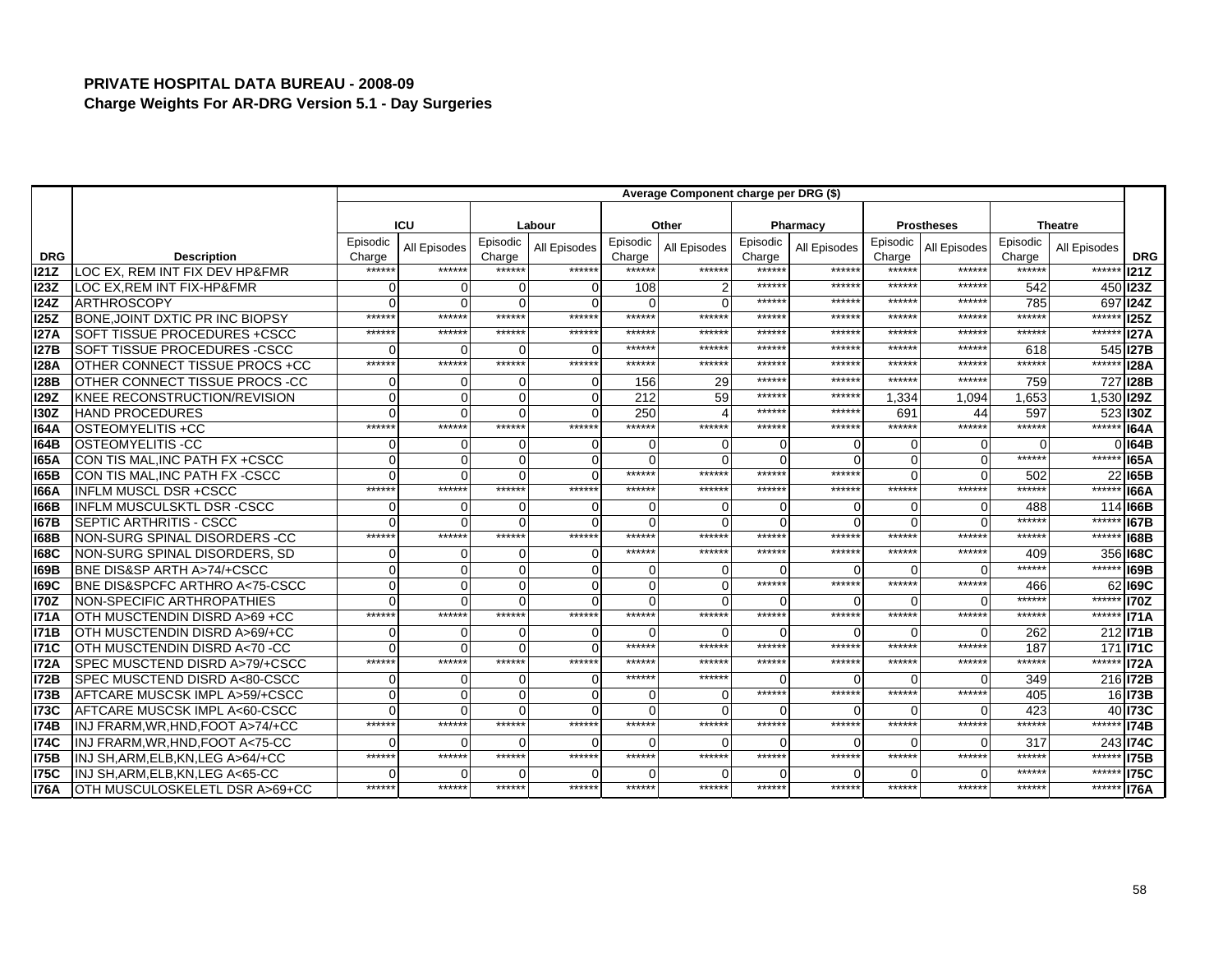|             |                                       |                  |                              |                                 |                   |                              |                     |                    | Average Component charge per DRG (\$) |                    |                |             |
|-------------|---------------------------------------|------------------|------------------------------|---------------------------------|-------------------|------------------------------|---------------------|--------------------|---------------------------------------|--------------------|----------------|-------------|
|             |                                       |                  |                              |                                 |                   | Average Total Charge per DRG |                     |                    |                                       |                    |                |             |
|             |                                       |                  |                              |                                 |                   | (S)                          |                     |                    | <b>Accommodation</b>                  |                    | <b>Bundled</b> |             |
| <b>DRG</b>  | <b>Description</b>                    | Charge<br>Weight | <b>Average LOS</b><br>(Days) | Number of<br><b>Separations</b> | Number of<br>Days | Episodic Charge              | <b>All Episodes</b> | Episodic<br>Charge | All Episodes                          | Episodic<br>Charge | All Episodes   | <b>DRG</b>  |
| <b>I76B</b> | OTH MUSCTL DSR A>69/+CC               | 0.60             | 1.00                         | 19                              | 19                | 431                          | 408                 | 284                | 239                                   | ******             | ******         | <b>I76B</b> |
| <b>I76C</b> | OTH MUSCULOSKELETL DSR A<70-CC        | 0.92             | 1.00                         | 70                              | 70                | 652                          | 624                 | 300                | 223                                   | ******             | *****          | <b>I76C</b> |
| J01Z        | <b>MICROVASC TISS TRANSF SKN/BRST</b> | ******           | ******                       | ******                          | ******            | ******                       | ******              | ******             | ******                                | ******             | ******         | J01Z        |
| <b>J06A</b> | <b>IMAJOR PR MALIG BREAST CONDTNS</b> | ******           | ******                       | ******                          | ******            | ******                       | ******              | ******             | ******                                | ******             | ******         | <b>J06A</b> |
| J06B        | MAJOR PR NON-MALIG BREAST CNDS        | 2.61             | 1.00                         | 2,973                           | 2,973             | 1,828                        | 1,770               | 418                | 166                                   | 2,138              | 324            | <b>J06B</b> |
| <b>J07A</b> | <b>IMINOR PR MALIG BREAST CONDNS</b>  | 1.38             | 1.00                         | 20                              | 20                | 983                          | 934                 | 295                | 236                                   | ******             | ******         | <b>J07A</b> |
| <b>J07B</b> | MINOR PR NON-MALIG BREAST CNDS        | 1.12             | 1.00                         | 263                             | 263               | 772                          | 757                 | 296                | 166                                   | 573                | 115            | <b>J07B</b> |
| <b>J08A</b> | OTH SKN GRF&/DBRDMNT PR+CSCC          | 1.30             | 1.00                         | 30                              | 30                | 915                          | 884                 | 305                | 234                                   | ******             | ******         | <b>J08A</b> |
| <b>J08B</b> | OTH SKN GRF&/DBRDMNT PR-CSCC          | 1.30             | 1.00                         | 7.464                           | 7.464             | 893                          | 884                 | 277                | 193                                   | 745                |                | 108 J08B    |
| <b>J09Z</b> | PERIANAL & PILONIDAL PR               | 0.97             | 1.00                         | 78                              | 78                | 693                          | 657                 | 306                | 185                                   | ******             | ******         | <b>J09Z</b> |
| J10Z        | SKN, SUBC TIS & BRST PLASTIC PR       | 1.60             | 1.00                         | 5,281                           | 5.281             | 1,099                        | 1,083               | 311                | 196                                   | 1,025              |                | 215 J10Z    |
| J11Z        | OTHER SKIN, SUBC TIS & BRST PR        | 0.95             | 1.00                         | 15,449                          | 15,449            | 650                          | 643                 | 272                | 178                                   | 518                |                | 90J11Z      |
| J12B        | L LMB PR+ULCR/CELS-CCC+GRAFT          | 1.26             | 1.00                         | 13                              | 13                | 853                          | 853                 | ******             | ******                                | ******             | ******         | J12B        |
| J12C        | L LMB PR+ULCR/CELS-CCC-GRAFT          | 1.15             | 1.00                         | 11                              | 11                | ******                       | ******              | ******             | ******                                | 0                  |                | $0$ J12 $C$ |
| J13A        | L LMB PR-ULCR/CELS+GRAFT+CSCC         | ******           | ******                       | ******                          | ******            | ******                       | ******              | ******             | ******                                | ******             | ******         | J13A        |
| J13B        | L LMB PR-ULCR/CELS-(GRFT&CSCC)        | 1.31             | 1.00                         | 851                             | 851               | 896                          | 887                 | 277                | 223                                   | 459                | 40             | J13B        |
| J14Z        | <b>MAJOR BREAST RECONSTRUCTIONS</b>   | ******           | ******                       | ******                          | ******            | ******                       | ******              | ******             | ******                                | ******             | ******         | J14Z        |
| <b>J60B</b> | <b>SKIN ULCERS, SAMEDAY</b>           | 0.46             | 1.00                         | 701                             | 701               | 312                          | 312                 | 314                | 158                                   | ******             | ******         | <b>J60B</b> |
| <b>J62A</b> | MAL BREAST DIS (A>69+CC)/+CSCC        | 0.32             | 1.00                         | 65                              | 65                | 227                          | 220                 | 296                | 155                                   | ******             | ******         | <b>J62A</b> |
| J62B        | MAL BREAST DIS (A>69-CC)/-CSCC        | 0.31             | 1.00                         | 1,032                           | 1,032             | 230                          | 209                 | 226                | 173                                   | ******             | $*****$        | <b>J62B</b> |
| <b>J63Z</b> | INON-MALIGNANT BREAST DISORDERS       | 2.09             | 1.00                         | 166                             | 166               | 1,469                        | 1,416               | 339                | 190                                   | 1,357              | 392            | <b>J63Z</b> |
| <b>J64B</b> | CELLULITIS A>59 - CSCC / A<60         | 0.51             | 1.00                         | 261                             | 261               | 347                          | 343                 | 292                | 206                                   | ******             | $*****$        | <b>J64B</b> |
| <b>J65A</b> | TRAUMA TO SKN.SUB TIS&BST A>69        | ******           | ******                       | ******                          | ******            | ******                       | ******              | ******             | ******                                | ******             | ******         | <b>J65A</b> |
| <b>J65B</b> | TRAUMA TO SKN, SUB TIS&BST A<70       | 1.11             | 1.00                         | 36                              | 36                | 752                          | 752                 | 291                | 267                                   | ******             | ******         | <b>J65B</b> |
| <b>J67A</b> | <b>MINOR SKIN DISORDERS</b>           | ******           | ******                       | ******                          | ******            | ******                       | ******              | ******             | ******                                | ******             | $*****$        | <b>J67A</b> |
| <b>J67B</b> | MINOR SKIN DISORDERS, SAMEDAY         | 0.77             | 1.00                         | 1,020                           | 1.020             | 559                          | 522                 | 305                | 163                                   | 380                | 118            | <b>J67B</b> |
| <b>J68B</b> | MAJOR SKIN DISORDERS, SAMEDAY         | 0.37             | 1.00                         | 96                              | 96                | 302                          | 252                 | 228                | 17'                                   | ******             | ******         | <b>J68B</b> |
| <b>K01Z</b> | <b>DIABETIC FOOT PROCEDURES</b>       | ******           | ******                       | ******                          | ******            | ******                       | ******              | ******             | ******                                | ******             | ******         | <b>K01Z</b> |
| <b>K04Z</b> | MAJOR PROCEDURES FOR OBESITY          | ******           | ******                       | ******                          | ******            | ******                       | ******              | ******             | ******                                | ******             | $****$         | <b>K04Z</b> |
| <b>K07Z</b> | <b>OBESITY PROCEDURES</b>             | 2.52             | 1.00                         | 207                             | 207               | 1,775                        | 1.706               | 347                | 236                                   | 1.760              |                | 128 K07Z    |
| <b>K08Z</b> | <b>THYROGLOSSAL PROCEDURES</b>        | $*****$          | ******                       | ******                          | ******            | ******                       | ******              | ******             | ******                                | ******             | $*****$        | <b>K08Z</b> |
| <b>K09Z</b> | OTHER ENDCRN, NUTR& META OR PR        | 2.83             | 1.00                         | 29                              | 29                | 1,915                        | 1.915               | 301                | 239                                   | ******             | *****          | <b>K09Z</b> |
| <b>K40Z</b> | <b>ENDOSC/INVEST PR METAB DSDR-CC</b> | 0.72             | 1.00                         | 1.630                           | 1.630             | 514                          | 486                 | 298                | 49                                    | 467                |                | 257 K40Z    |
| K60B        | <b>DIABETES - CSCC</b>                | ******           | ******                       | ******                          | ******            | ******                       | ******              | ******             | ******                                | ******             | ******         | <b>K60B</b> |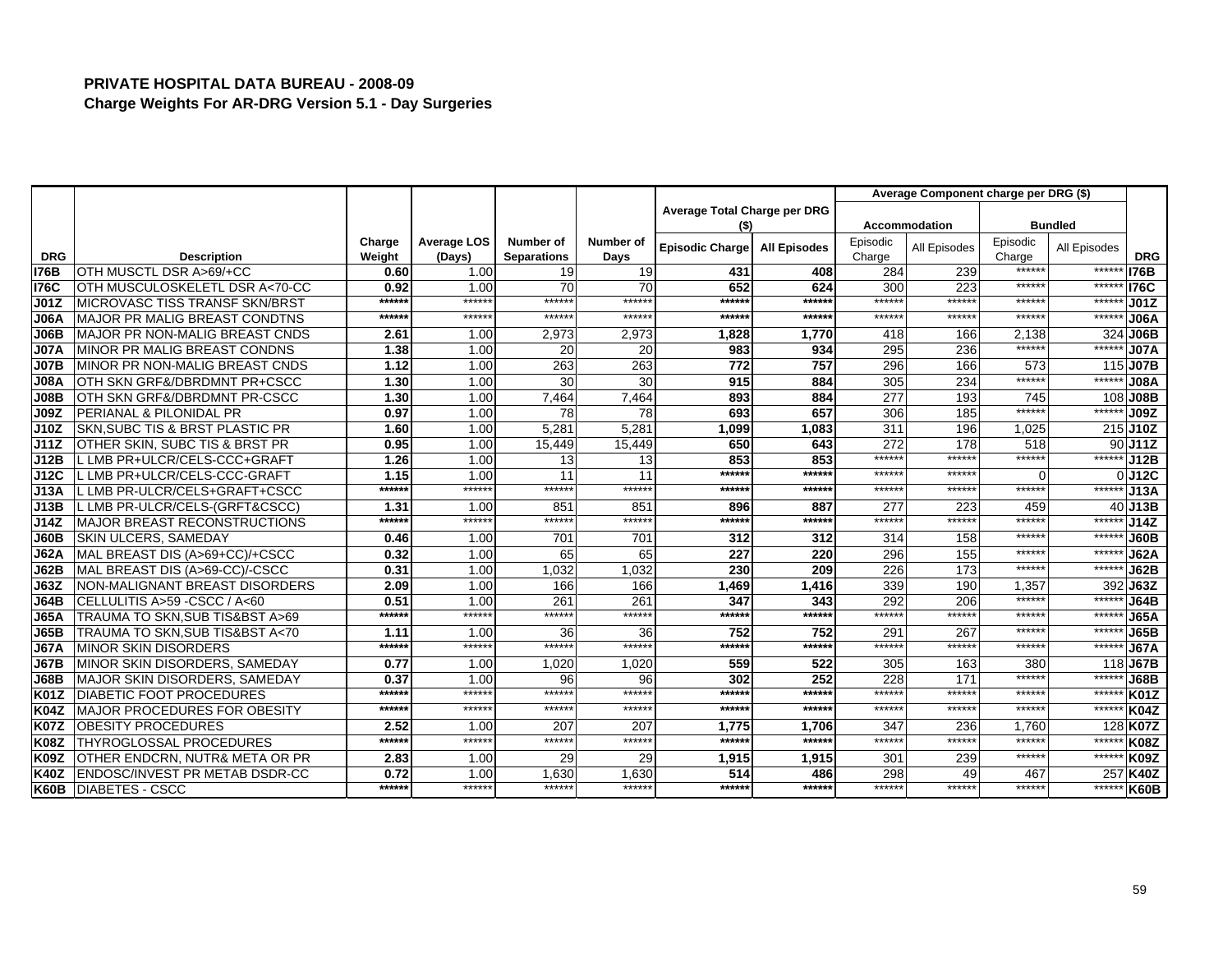|             |                                       |                    |              |                    |              |                    | Average Component charge per DRG (\$) |                    |              |                    |                   |                    |                |             |
|-------------|---------------------------------------|--------------------|--------------|--------------------|--------------|--------------------|---------------------------------------|--------------------|--------------|--------------------|-------------------|--------------------|----------------|-------------|
|             |                                       |                    |              |                    |              |                    |                                       |                    |              |                    |                   |                    |                |             |
|             |                                       |                    | ICU          |                    | Labour       |                    | Other                                 |                    | Pharmacy     |                    | <b>Prostheses</b> |                    | <b>Theatre</b> |             |
| <b>DRG</b>  | <b>Description</b>                    | Episodic<br>Charge | All Episodes | Episodic<br>Charge | All Episodes | Episodic<br>Charge | All Episodes                          | Episodic<br>Charge | All Episodes | Episodic<br>Charge | All Episodes      | Episodic<br>Charge | All Episodes   | <b>DRG</b>  |
| <b>I76B</b> | OTH MUSCTL DSR A>69/+CC               |                    | 0            | $\Omega$           |              |                    | U                                     | $\mathbf 0$        | $\Omega$     | ∩                  |                   | ******             | ******         | <b>I76B</b> |
| <b>I76C</b> | OTH MUSCULOSKELETL DSR A<70-CC        |                    | $\Omega$     | $\Omega$           |              |                    |                                       |                    |              | ******             | $*****$           | 461                |                | 336 76C     |
| J01Z        | <b>MICROVASC TISS TRANSF SKN/BRST</b> | *****              | ******       | ******             | ******       | *****              | ******                                | ******             | ******       | ******             | *****             | *****:             | ******         | J01Z        |
| J06A        | <b>IMAJOR PR MALIG BREAST CONDTNS</b> | *****              | ******       | ******             | ******       | *****              | ******                                | ******             | ******       | ******             | *****             | ******             | ******         | <b>J06A</b> |
| J06B        | MAJOR PR NON-MALIG BREAST CNDS        |                    | $\Omega$     | O                  |              | 283                | 8                                     |                    | $\Omega$     | 1,646              | 144               | 1,360              | 1,128          | <b>J06B</b> |
| <b>J07A</b> | MINOR PR MALIG BREAST CONDNS          |                    | $\Omega$     | $\Omega$           |              |                    |                                       | $\Omega$           | $\Omega$     | $\Omega$           |                   | 776                | 659            | <b>J07A</b> |
| <b>J07B</b> | MINOR PR NON-MALIG BREAST CNDS        |                    | $\Omega$     | $\Omega$           |              |                    |                                       | ******             | ******       | $\Omega$           |                   | 605                | 476            | <b>J07B</b> |
| <b>J08A</b> | OTH SKN GRF&/DBRDMNT PR+CSCC          |                    | 0            | $\Omega$           |              |                    |                                       | $\Omega$           | O            | $\Omega$           |                   | 735                | 637            | <b>J08A</b> |
| <b>J08B</b> | OTH SKN GRF&/DBRDMNT PR-CSCC          |                    | $\Omega$     | $\Omega$           |              | 733                |                                       | $\Omega$           | $\Omega$     | ******             | *****             | 692                | 578            | <b>J08B</b> |
| <b>J09Z</b> | <b>PERIANAL &amp; PILONIDAL PR</b>    |                    | $\Omega$     | $\Omega$           |              |                    | $\Omega$                              | $\Omega$           | $\Omega$     | $\Omega$           |                   | 491                |                | 390 J09Z    |
| J10Z        | SKN, SUBC TIS & BRST PLASTIC PR       |                    | $\Omega$     | $\Omega$           |              | 1.044              | 14                                    | ******             | ******       | ******             | *****             | 845                |                | 657 J10Z    |
| J11Z        | OTHER SKIN, SUBC TIS & BRST PR        |                    | $\Omega$     | $\Omega$           |              | 606                | 6                                     | $\Omega$           | $\Omega$     | ******             | ******            | 465                |                | 369 J11Z    |
| J12B        | L LMB PR+ULCR/CELS-CCC+GRAFT          |                    | $\Omega$     | $\Omega$           |              |                    | $\Omega$                              | $\Omega$           | $\Omega$     | ******             | *****             | <b>700</b>         | 592            | J12B        |
| J12C        | L LMB PR+ULCR/CELS-CCC-GRAFT          |                    | $\Omega$     | $\Omega$           |              |                    |                                       | $\Omega$           | $\Omega$     | $\Omega$           |                   | ******             | ******         | <b>J12C</b> |
| J13A        | L LMB PR-ULCR/CELS+GRAFT+CSCC         | ******             | ******       | ******             | ******       | ******             | ******                                | ******             | ******       | ******             | $*****$           | ******             | ******         | J13A        |
| J13B        | L LMB PR-ULCR/CELS-(GRFT&CSCC)        |                    | ∩            | U                  |              | *****              | ******                                | $\Omega$           |              | ∩                  |                   | 692                | 619            | J13B        |
| J14Z        | <b>IMAJOR BREAST RECONSTRUCTIONS</b>  | ******             | ******       | ******             | ******       | *****              | ******                                | ******             | ******       | ******             | ******            | ******             | ******         | J14Z        |
| <b>J60B</b> | <b>SKIN ULCERS, SAMEDAY</b>           |                    | 0            | 0                  |              | *****              | ******                                | $\Omega$           |              | ∩                  |                   | *****              | ******         | J60B        |
| <b>J62A</b> | MAL BREAST DIS (A>69+CC)/+CSCC        |                    |              | $\Omega$           |              |                    |                                       |                    |              | $\Omega$           |                   | *****              | ******         | <b>J62A</b> |
| <b>J62B</b> | MAL BREAST DIS (A>69-CC)/-CSCC        |                    | $\Omega$     | $\overline{0}$     |              | *****              | ******                                | ******             | *****        | ******             | $*****$           | 330                |                | 5 J62B      |
| <b>J63Z</b> | NON-MALIGNANT BREAST DISORDERS        |                    | $\Omega$     | $\Omega$           |              | ******             | ******                                | $\Omega$           | $\Omega$     | $\Omega$           |                   | 1,185              | 821            | <b>J63Z</b> |
| <b>J64B</b> | CELLULITIS A>59 -CSCC / A<60          |                    | $\Omega$     | $\Omega$           |              |                    | U                                     | $\Omega$           | ∩            | ******             | *****             | 461                |                | 97 J64B     |
| <b>J65A</b> | TRAUMA TO SKN, SUB TIS&BST A>69       | ******             | ******       | ******             | ******       | *****              | ******                                | ******             | ******       | ******             | $*****$           | *****:             | *****          | <b>J65A</b> |
| J65B        | TRAUMA TO SKN.SUB TIS&BST A<70        |                    | $\Omega$     | O                  | $\Omega$     |                    | $\Omega$                              | $\Omega$           |              | $\Omega$           |                   | 486                | 459            | <b>J65B</b> |
| <b>J67A</b> | <b>MINOR SKIN DISORDERS</b>           | *****              | ******       | ******             | ******       | *****              | ******                                | ******             | ******       | ******             | *****             | ******             | ******         | <b>J67A</b> |
| <b>J67B</b> | MINOR SKIN DISORDERS, SAMEDAY         |                    | $\Omega$     | $\Omega$           |              | *****:             | ******                                | $\Omega$           | $\Omega$     | ******             | ******            | 471                | 232            | <b>J67B</b> |
| <b>J68B</b> | MAJOR SKIN DISORDERS, SAMEDAY         |                    | $\Omega$     | $\Omega$           |              |                    | $\Omega$                              | $\Omega$           | $\Omega$     | $\Omega$           |                   | ******             | ******         | <b>J68B</b> |
| <b>K01Z</b> | <b>DIABETIC FOOT PROCEDURES</b>       | *****              | ******       | ******             | ******       | *****              | ******                                | ******             | ******       | ******             | *****             | ******             | ******         | <b>K01Z</b> |
| <b>K04Z</b> | <b>MAJOR PROCEDURES FOR OBESITY</b>   | $****$             | ******       | ******             | ******       | *****              | ******                                | ******             | *****:       | ******             | $*****$           | $*****$            | ******         | <b>K04Z</b> |
| <b>K07Z</b> | <b>OBESITY PROCEDURES</b>             |                    | $\Omega$     | $\Omega$           |              | *****              | ******                                | $\Omega$           | $\Omega$     | ******             | *****             | 1.464              |                | 1,302 K07Z  |
| <b>K08Z</b> | <b>THYROGLOSSAL PROCEDURES</b>        | *****              | ******       | ******             | ******       | *****              | ******                                | ******             | ******       | ******             | *****             | *****:             | ******         | <b>K08Z</b> |
| <b>K09Z</b> | OTHER ENDCRN, NUTR& META OR PR        |                    | $\Omega$     | $\Omega$           |              | *****              | ******                                |                    | $\Omega$     | ******             | *****             | 1,556              |                | 1,288 K09Z  |
| <b>K40Z</b> | ENDOSC/INVEST PR METAB DSDR-CC        |                    | $\Omega$     | $\Omega$           |              | *****              | *****                                 | $\Omega$           | C            | ******             | *****             | 442                |                | 180 K40Z    |
| <b>K60B</b> | <b>DIABETES - CSCC</b>                | ******             | ******       | ******             | ******       | *****              | ******                                | ******             | *****:       | ******             | *****             | ******             |                | ****** K60B |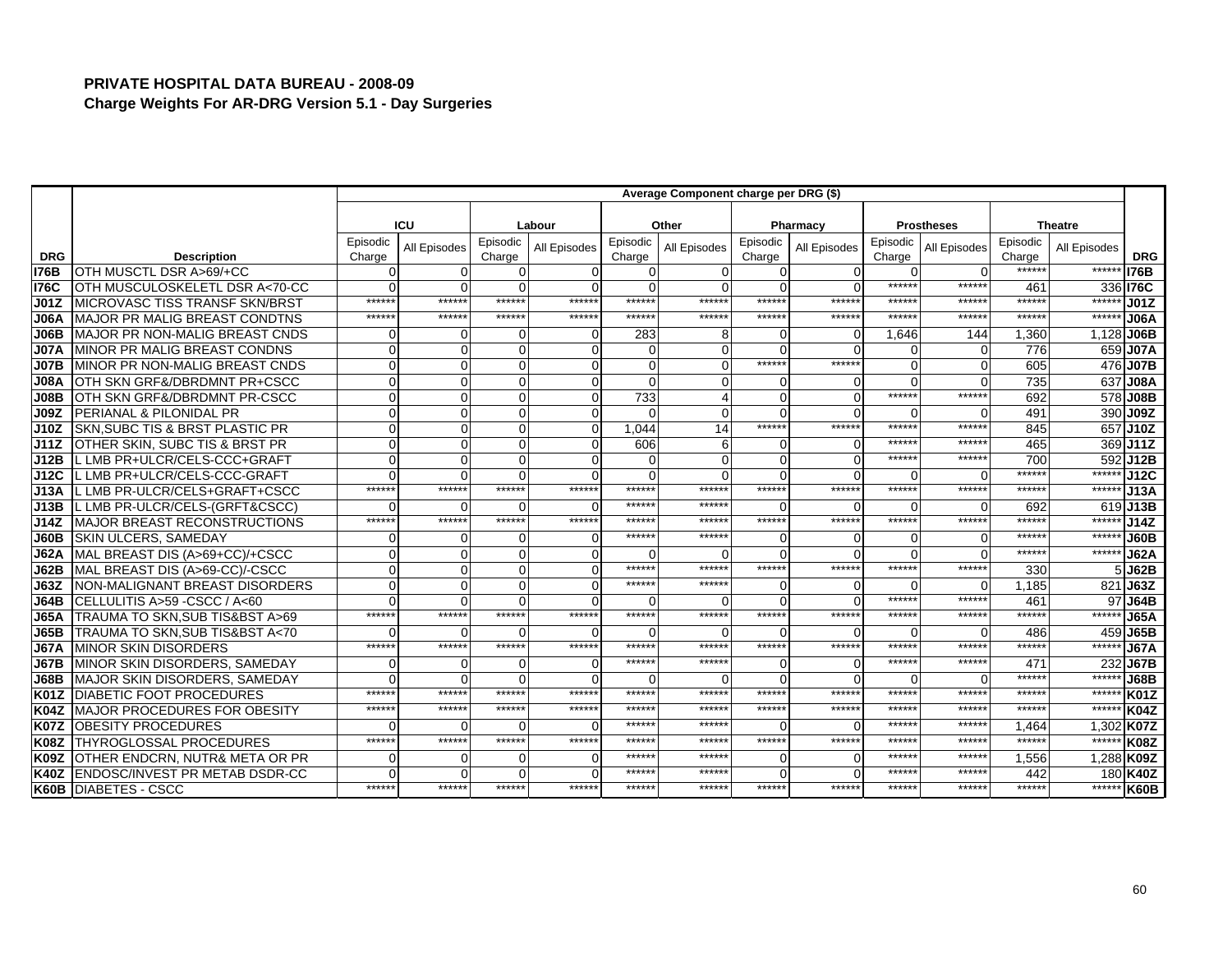|                   |                                            |                  |                       |                                 |                   |                              |                     |                    | Average Component charge per DRG (\$) |                    |                |                  |
|-------------------|--------------------------------------------|------------------|-----------------------|---------------------------------|-------------------|------------------------------|---------------------|--------------------|---------------------------------------|--------------------|----------------|------------------|
|                   |                                            |                  |                       |                                 |                   | Average Total Charge per DRG |                     |                    |                                       |                    |                |                  |
|                   |                                            |                  |                       |                                 |                   | (\$)                         |                     |                    | <b>Accommodation</b>                  |                    | <b>Bundled</b> |                  |
| <b>DRG</b>        | <b>Description</b>                         | Charge<br>Weight | Average LOS<br>(Days) | Number of<br><b>Separations</b> | Number of<br>Days | <b>Episodic Charge</b>       | <b>All Episodes</b> | Episodic<br>Charge | All Episodes                          | Episodic<br>Charge | All Episodes   | <b>DRG</b>       |
| <b>K62A</b>       | MISC METABOLIC DISRD + CCC                 | ******           | ******                | ******                          | ******            | ******                       | ******              | ******             | ******                                | ******             | ******         | <b>K62A</b>      |
| <b>K62B</b>       | MISC METABOLIC DISRD A>74/+SCC             | 0.51             | 1.00                  | 89                              | 89                | 383                          | 344                 | 230                | 83                                    | 360                | 141            | <b>K62B</b>      |
| <b>K62C</b>       | MISC METABOLIC DISRD A<75-CSCC             | 0.52             | 1.00                  | 269                             | 269               | 383                          | 351                 | 249                | 138                                   | 419                | 147            | <b>K62C</b>      |
| <b>K63Z</b>       | <b>INBORN ERRORS OF METABOLISM</b>         | 0.61             | 1.00                  | 11                              | 11                | 414                          | 414                 | ******             | ******                                | ******             | ******         | <b>K63Z</b>      |
| <b>K64A</b>       | <b>ENDOCRINE DISORDERS + CSCC</b>          | ******           | ******                | ******                          | ******            | ******                       | ******              | ******             | ******                                | ******             | ******         | <b>K64A</b>      |
| <b>K64B</b>       | <b>ENDOCRINE DISORDERS - CSCC</b>          | ******           | ******                | ******                          | *****:            | ******                       | ******              | ******             | ******                                | ******             | ******         | <b>K64B</b>      |
| L <sub>03B</sub>  | KDNY, URT&MJR BLDR PR NPSM-CSCC            | ******           | ******                | ******                          | ******            | ******                       | ******              | ******             | *****                                 | ******             | ******         | L03B             |
| L04B              | KDY, URT&MJR BLDR PR N-NPM+SMCC            | $*****$          | ******                | ******                          | *****:            | $*****$                      | ******              | ******             | *****                                 | $****$             | ******         | L04B             |
| <b>L04C</b>       | KDY.URT&MJR BLDR PR N-NPM-CC               | 1.26             | 1.00                  | 30                              | 30                | 854                          | 854                 | ******             | ******                                | ******             | ******         | L04C             |
| L <sub>05B</sub>  | TRANURETH PROSTATECTOMY -CSCC              | $******$         | ******                | ******                          | ******            | $******$                     | ******              | ******             | ******                                | ******             | ******         | L <sub>05B</sub> |
| L <sub>06</sub> B | MINOR BLADDER PROCEDURES - CSCC            | 0.91             | 1.00                  | 70                              | 70                | 625                          | 616                 | 261                | 254                                   | ******             | ******         | L06B             |
| <b>L07A</b>       | TRANSURETHRAL PROCS + CSCC                 | ******           | ******                | ******                          | ******            | $*****$                      | ******              | ******             | ******                                | ******             | ******         | <b>L07A</b>      |
| <b>L07B</b>       | TRANSURETHRAL PROCS - CSCC                 | 1.03             | 1.00                  | 163                             | 163               | 705                          | 696                 | 294                | 168                                   | 614                | 245            | L07B             |
| <b>L08A</b>       | URETHRAL PROCEDURES + CC                   | ******           | ******                | ******                          | ******            | ******                       | ******              | ******             | ******                                | ******             | ******         | L08A             |
| <b>L08B</b>       | URETHRAL PROCEDURES - CC                   | 0.95             | 1.00                  | 63                              | 63                | 646                          | 646                 | 333                | 291                                   | ******             | ******         | L08B             |
| L09C              | OTH KIDNY & URNRY TRCT PR-CSCC             | ******           | ******                | ******                          | ******            | $*****$                      | ******              | ******             | ******                                | ******             | ******         | L09C             |
| <b>L40Z</b>       | <b>URETEROSCOPY</b>                        | $*****$          | ******                | ******                          | ******            | $*****$                      | ******              | ******             | ******                                | $****$             | ******         | L40Z             |
| <b>L41Z</b>       | CYSTOURETHROSCOPY, SAMEDAY                 | 0.72             | 1.00                  | 2,331                           | 2,331             | 491                          | 485                 | 276                | 122                                   | 460                | 201            | <b>L41Z</b>      |
| <b>L42Z</b>       | <b>ESW LITHOTRIPSY+URINARY STONES</b>      | ******           | ******                | ******                          | ******            | $*****$                      | ******              | ******             | ******                                | ******             | $*****$        | <b>L42Z</b>      |
| L60C              | <b>RENAL FAILURE -CSCC</b>                 | ******           | ******                | ******                          | ******            | $*****$                      | ******              | ******             | ******                                | ******             | ******         | <b>L60C</b>      |
| <b>L61Z</b>       | <b>ADMIT FOR RENAL DIALYSIS</b>            | 0.38             | 1.00                  | 67,329                          | 67,329            | 258                          | 258                 | ******             | ******                                | 264                | 209            | L61Z             |
| <b>L62A</b>       | <b>IKDNY&amp;UNRY TRCT NEOPLASMS +CSCC</b> | 0.38             | 1.00                  | 32                              | 32                | 286                          | 259                 | 299                | 168                                   | ******             | *****          | <b>L62A</b>      |
| L62B              | <b>KDNY&amp;UNRY TRCT NEOPLASMS -CSCC</b>  | 0.69             | 1.00                  | 261                             | 261               | 484                          | 469                 | 270                | 212                                   | 509                | 103            | L62B             |
| <b>L63B</b>       | KDNY & UNRY TRCT INF A>69/+SCC             | 0.39             | 1.00                  | 74                              | 74                | 297                          | 261                 | 267                | 224                                   | ******             | ******         | L63B             |
| <b>L63C</b>       | KDNY & UNRY TRCT INF A<70-CSCC             | 0.48             | 1.00                  | 51                              | 51                | 419                          | 328                 | 343                | 101                                   | ******             | ******         | L63C             |
| <b>L64Z</b>       | URINARY STONES & OBSTRUCTION               | 0.76             | 1.00                  | 13                              | 13                | 561                          | 518                 | ******             | ******                                | $\Omega$           |                | L64Z             |
| <b>L65B</b>       | KDNY & UNRY TR SGNS&SYMPS-CSCC             | 0.59             | 1.00                  | 108                             | 108               | 448                          | 398                 | 274                | 91                                    | 400                | 222            | L65B             |
| <b>L66Z</b>       | <b>URETHRAL STRICTURE</b>                  | ******           | ******                | ******                          | ******            | $*****$                      | ******              | ******             | ******                                | ******             | ******         | L66Z             |
| <b>L67B</b>       | OTH KIDNY & URNRY TRACT DX+SCC             | $*****$          | ******                | ******                          | ******            | $*****$                      | ******              | ******             | ******                                | ******             | ******         | L67B             |
| <b>L67C</b>       | OTH KIDNY & URNRY TRCT DX-CSCC             | 0.46             | 1.00                  | 428                             | 428               | 321                          | 313                 | 263                | 187                                   | 397                | 70             | <b>L67C</b>      |
| <b>M02A</b>       | TRANSURETHRAL PROSTECTOMY+CSCC             | $*****$          | ******                | ******                          | ******            | $*****$                      | ******              | ******             | ******                                | ******             | ******         | <b>M02A</b>      |
| M02B              | TRANSURETHRAL PROSTECTOMY-CSCC             | ******           | ******                | ******                          | ******            | ******                       | ******              | ******             | ******                                | ******             | ******         | <b>M02B</b>      |
| <b>M03A</b>       | PENIS PROCEDURES + CC                      | ******           | ******                | ******                          | ******            | $*****$                      | ******              | ******             | ******                                | ******             | ******         | <b>M03A</b>      |
|                   | <b>M03B PENIS PROCEDURES - CC</b>          | 0.88             | 1.00                  | 103                             | 103               | 605                          | 594                 | 275                | 237                                   | 495                |                | 58 M03B          |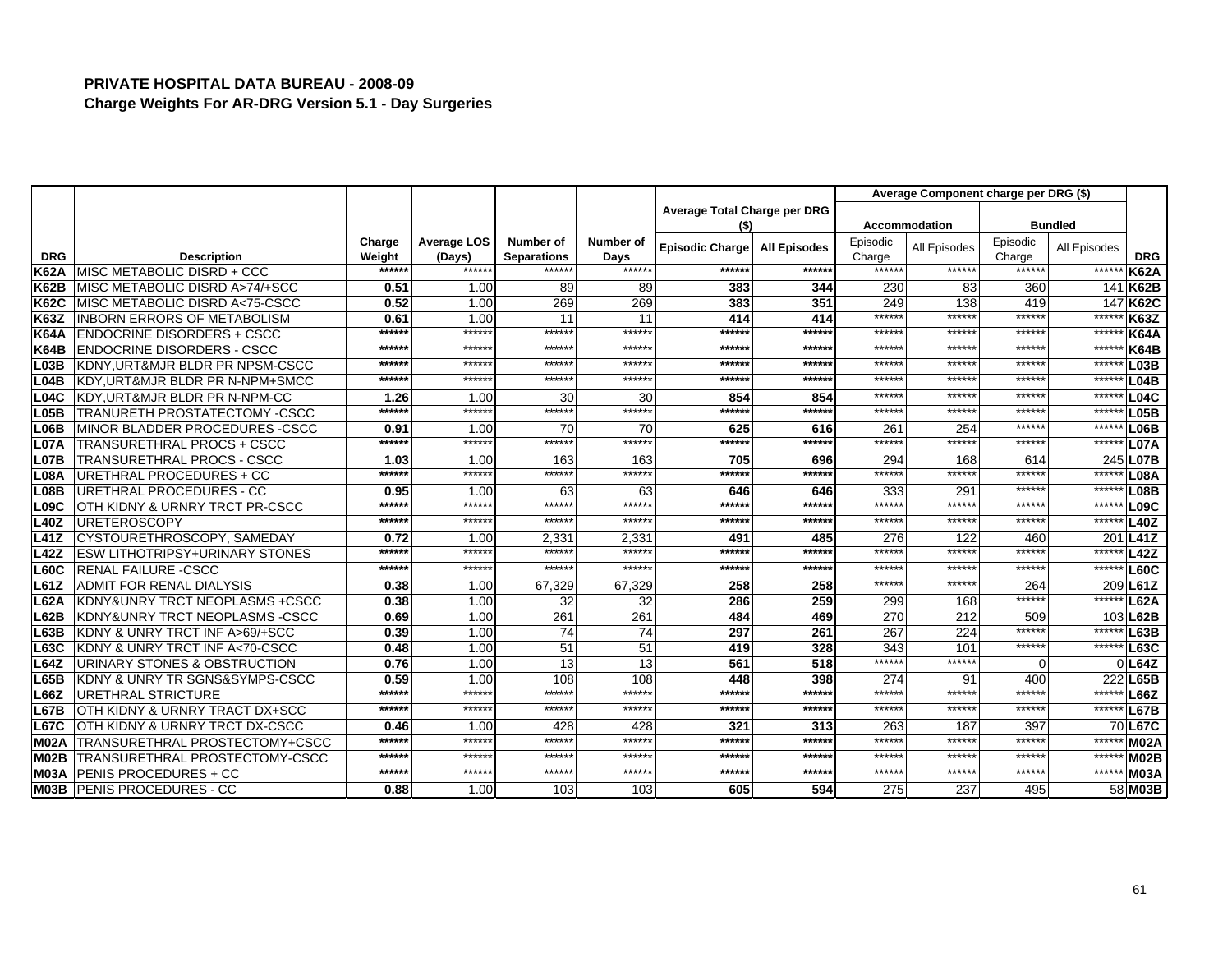|                   |                                           |                    |              |                    |              |                    | Average Component charge per DRG (\$) |                    |                |                    |                   |                    |                |                   |
|-------------------|-------------------------------------------|--------------------|--------------|--------------------|--------------|--------------------|---------------------------------------|--------------------|----------------|--------------------|-------------------|--------------------|----------------|-------------------|
|                   |                                           |                    |              |                    |              |                    |                                       |                    |                |                    |                   |                    |                |                   |
|                   |                                           |                    | ICU          |                    | Labour       |                    | Other                                 |                    | Pharmacy       |                    | <b>Prostheses</b> |                    | <b>Theatre</b> |                   |
| <b>DRG</b>        | <b>Description</b>                        | Episodic<br>Charge | All Episodes | Episodic<br>Charge | All Episodes | Episodic<br>Charge | All Episodes                          | Episodic<br>Charge | All Episodes   | Episodic<br>Charge | All Episodes      | Episodic<br>Charge | All Episodes   | <b>DRG</b>        |
| <b>K62A</b>       | MISC METABOLIC DISRD + CCC                | *****              | ******       | ******             | ******       | ******             | ******                                | ******             | ******         | ******             | ******            | ******             | ******         | <b>K62A</b>       |
| <b>K62B</b>       | MISC METABOLIC DISRD A>74/+SCC            |                    | $\Omega$     | U                  | O            | O                  |                                       | $\Omega$           | $\Omega$       | ∩                  | ∩                 | 507                |                | 120 K62B          |
| <b>K62C</b>       | MISC METABOLIC DISRD A<75-CSCC            |                    | $\Omega$     | 0                  | O            | ******             | *****                                 | ******             | ******         | ******             | ******            | 37'                |                | 66 K62C           |
| <b>K63Z</b>       | <b>INBORN ERRORS OF METABOLISM</b>        |                    | $\Omega$     | 0                  |              | $\Omega$           |                                       | $\Omega$           | $\Omega$       | ∩                  | ∩                 | ******             | ******         | <b>K63Z</b>       |
| <b>K64A</b>       | <b>ENDOCRINE DISORDERS + CSCC</b>         | *****              | ******       | ******             | ******       | ******             | ******                                | ******             | ******         | ******             | ******            | ******             | ******         | <b>K64A</b>       |
| <b>K64B</b>       | <b>ENDOCRINE DISORDERS - CSCC</b>         | *****              | ******       | ******             | ******       | ******             | *****                                 | ******             | ******         | ******             | ******            | ******             | ******         | <b>K64B</b>       |
| L <sub>03</sub> B | KDNY, URT&MJR BLDR PR NPSM-CSCC           | *****              | ******       | *****              | ******       | ******             | *****                                 | ******             | ******         | ******             | *****             | ******             | ******         | L03B              |
| L <sub>04</sub> B | KDY, URT&MJR BLDR PR N-NPM+SMCC           | *****              | ******       | *****              | ******       | ******             | *****                                 | ******             | ******         | ******             | *****             | ******             | ******         | L <sub>04</sub> B |
| L04C              | KDY, URT&MJR BLDR PR N-NPM-CC             |                    | ∩            | O                  | O            | O                  |                                       | $\cap$             | $\Omega$       | $*****$            | *****             | <b>700</b>         |                | 654 L04C          |
| L <sub>05B</sub>  | TRANURETH PROSTATECTOMY -CSCC             | *****              | ******       | ******             | ******       | ******             | *****                                 | ******             | ******         | ******             | *****             | ******             | ******         | L <sub>05</sub> B |
| L06B              | MINOR BLADDER PROCEDURES - CSCC           |                    | $\Omega$     | 0                  | O            | $\Omega$           |                                       | $\Omega$           | $\Omega$       | ******             | *****             | 336                |                | 326 L06B          |
| L <sub>07</sub> A | TRANSURETHRAL PROCS + CSCC                | *****              | ******       | ******             | ******       | ******             | *****                                 | ******             | ******         | ******             | *****             | *****:             | ******         | L <sub>07</sub> A |
| L <sub>07</sub> B | TRANSURETHRAL PROCS - CSCC                |                    | ∩            | U                  | ∩            | ******             | *****                                 | $\cap$             | $\Omega$       | ******             | *****             | 461                |                | 274 L07B          |
| L08A              | URETHRAL PROCEDURES + CC                  | ******             | ******       | ******             | ******       | ******             | *****                                 | ******             | ******         | ******             | ******            | $*****$            | ******         | L <sub>08</sub> A |
| L08B              | URETHRAL PROCEDURES - CC                  |                    | O            | 0                  |              | $\Omega$           |                                       | $\Omega$           | $\Omega$       | ∩                  |                   | 351                |                | 278 L08B          |
| <b>L09C</b>       | OTH KIDNY & URNRY TRCT PR-CSCC            | *****              | ******       | ******             | ******       | ******             | ******                                | ******             | ******         | ******             | ******            | *****:             | ******         | L09C              |
| <b>L40Z</b>       | URETEROSCOPY                              | ******             | ******       | ******             | ******       | ******             | *****                                 | ******             | ******         | ******             | ******            | *****:             | ******         | L40Z              |
| <b>L41Z</b>       | CYSTOURETHROSCOPY, SAMEDAY                |                    | ∩            | O                  | $\Omega$     | *****              | *****                                 | $\cap$             | $\Omega$       | $*****$            | *****             | 295                |                | 161 L41Z          |
| <b>L42Z</b>       | <b>IESW LITHOTRIPSY+URINARY STONES</b>    | *****              | ******       | ******             | ******       | ******             | *****                                 | ******             | ******         | ******             | *****             | ******             |                | ****** L42Z       |
| L60C              | <b>RENAL FAILURE -CSCC</b>                | *****              | ******       | ******             | ******       | ******             | *****                                 | ******             | ******         | ******             | ******            | ******             | ******         | <b>L60C</b>       |
| L61Z              | <b>ADMIT FOR RENAL DIALYSIS</b>           |                    | $\Omega$     |                    | O            | O                  |                                       | $\Omega$           | $\mathbf 0$    | ∩                  | ∩                 |                    |                | $0$ L61Z          |
| L62A              | <b>KDNY&amp;UNRY TRCT NEOPLASMS +CSCC</b> |                    | $\Omega$     | 0                  |              | $\Omega$           |                                       | $\Omega$           | $\mathbf 0$    | ∩                  | ∩                 | $*****$            | ******         | <b>L62A</b>       |
| L62B              | <b>KDNY&amp;UNRY TRCT NEOPLASMS -CSCC</b> |                    | $\Omega$     | $\Omega$           |              | ******             | *****                                 | $\Omega$           | $\Omega$       | ******             | ******            | 451                |                | 152 L62B          |
| L63B              | KDNY & UNRY TRCT INF A>69/+SCC            |                    | $\Omega$     | $\Omega$           |              | $\Omega$           |                                       | $\Omega$           | $\Omega$       | ******             | *****             | *****              | ******         | L63B              |
| L63C              | KDNY & UNRY TRCT INF A<70-CSCC            |                    | $\Omega$     | $\Omega$           |              | $\Omega$           |                                       | $\Omega$           | $\Omega$       | ******             | ******            | *****              | ******         | L63C              |
| L64Z              | URINARY STONES & OBSTRUCTION              |                    | $\Omega$     | 0                  |              | $\Omega$           |                                       | $\Omega$           | $\Omega$       | ∩                  | n                 | 408                |                | 376 L64Z          |
| <b>L65B</b>       | KDNY & UNRY TR SGNS&SYMPS-CSCC            |                    | $\Omega$     | $\Omega$           |              | $\Omega$           |                                       | $\Omega$           | $\Omega$       | $\Omega$           |                   | 338                |                | 85 L65B           |
| L66Z              | <b>URETHRAL STRICTURE</b>                 | *****              | ******       | ******             | ******       | ******             | *****                                 | ******             | ******         | ******             | *****             | ******             | ******         | L66Z              |
| <b>L67B</b>       | OTH KIDNY & URNRY TRACT DX+SCC            | *****              | ******       | *****              | ******       | $*****$            | $****$                                | ******             | ******         | ******             | $*****$           | $*****$            | ******         | <b>L67B</b>       |
| <b>L67C</b>       | OTH KIDNY & URNRY TRCT DX-CSCC            |                    | $\Omega$     | O                  | $\Omega$     | ******             | *****                                 | $\Omega$           | $\Omega$       | ******             | *****             | 318                |                | 33 L67C           |
| <b>M02A</b>       | TRANSURETHRAL PROSTECTOMY+CSCC            | *****              | ******       | ******             | ******       | ******             | $****$                                | ******             | ******         | ******             | *****:            | ******             | ******         | <b>M02A</b>       |
| <b>M02B</b>       | TRANSURETHRAL PROSTECTOMY-CSCC            | ******             | ******       | ******             | ******       | ******             | *****                                 | ******             | ******         | ******             | ******            | ******             | ******         | <b>M02B</b>       |
| IM03A             | <b>IPENIS PROCEDURES + CC</b>             | *****              | *****        | *****              | ******       | ******             | *****                                 | ******             | ******         | ******             | *****             | *****              | ******         | M03A              |
|                   | <b>M03B PENIS PROCEDURES - CC</b>         |                    | 0            | 0                  | $\Omega$     | 0                  |                                       | $\Omega$           | $\overline{0}$ | $\Omega$           | $\Omega$          | 349                |                | 298 M03B          |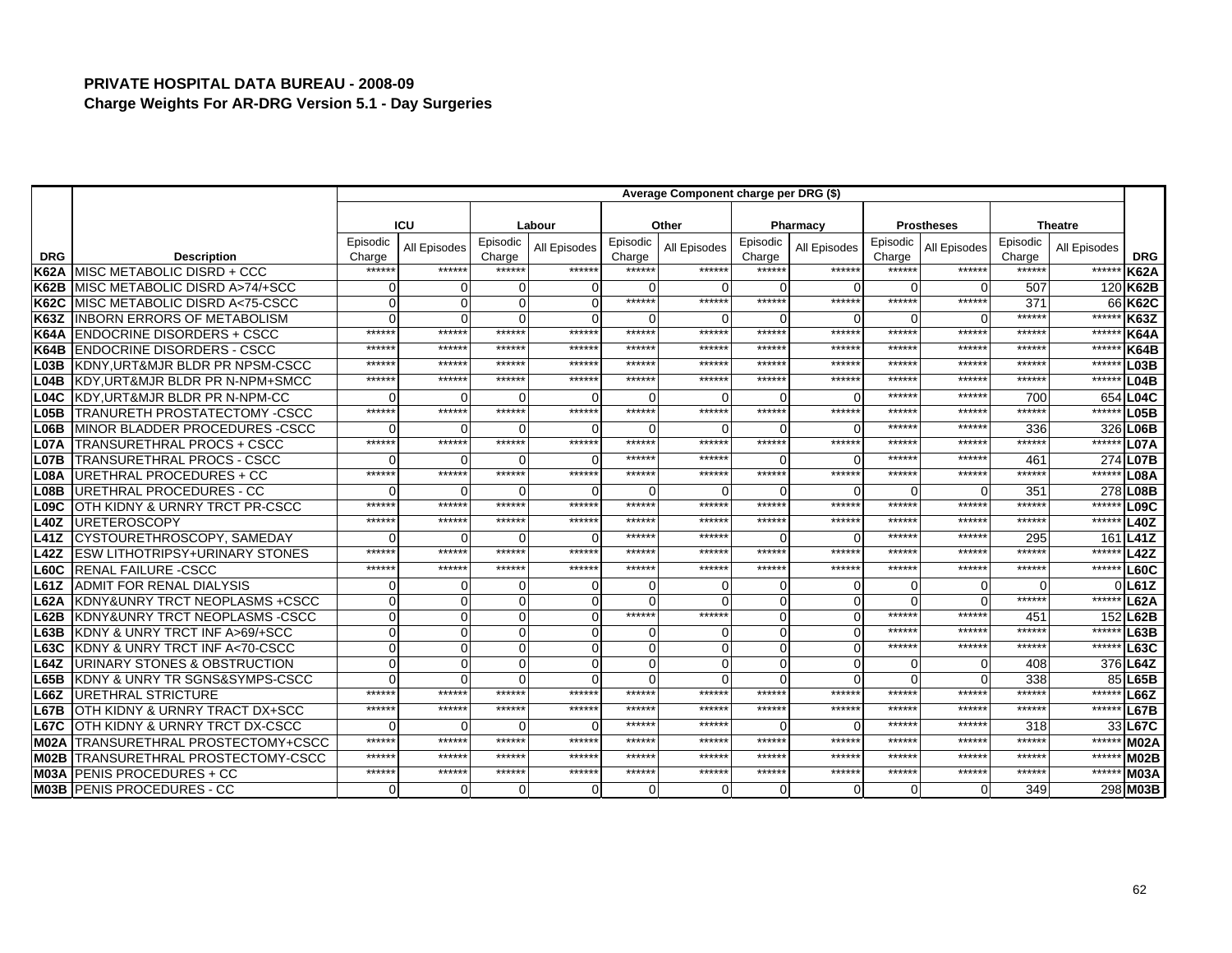|                   |                                            |                  |                              |                                 |                          |                              |                     |                    | Average Component charge per DRG (\$) |                    |                |             |
|-------------------|--------------------------------------------|------------------|------------------------------|---------------------------------|--------------------------|------------------------------|---------------------|--------------------|---------------------------------------|--------------------|----------------|-------------|
|                   |                                            |                  |                              |                                 |                          | Average Total Charge per DRG |                     |                    |                                       |                    |                |             |
|                   |                                            |                  |                              |                                 |                          | (\$)                         |                     |                    | <b>Accommodation</b>                  |                    | <b>Bundled</b> |             |
| <b>DRG</b>        | <b>Description</b>                         | Charge<br>Weight | <b>Average LOS</b><br>(Days) | Number of<br><b>Separations</b> | <b>Number of</b><br>Days | Episodic Charge              | <b>All Episodes</b> | Episodic<br>Charge | All Episodes                          | Episodic<br>Charge | All Episodes   | <b>DRG</b>  |
| M04A              | <b>TESTES PROCEDURES + CC</b>              | ******           | ******                       | ******                          | ******                   | ******                       | ******              | ******             | ******                                | ******             | ******         | <b>M04A</b> |
| M04B              | <b>TESTES PROCEDURES - CC</b>              | 1.19             | 1.00                         | 567                             | 567                      | 809                          | 809                 | 267                | 222                                   | 735                |                | 135 M04B    |
| M05Z              | <b>CIRCUMCISION</b>                        | 0.55             | 1.00                         | 568                             | 568                      | 448                          | 373                 | 293                | 95                                    | 348                |                | 129 M05Z    |
| <b>M06A</b>       | OTH MALE REPROD SYS OR PR +MAL             | ******           | ******                       | ******                          | ******                   | ******                       | ******              | ******             | *****                                 | ******             | *****          | <b>M06A</b> |
| <b>M06B</b>       | OTH MALE REPROD SYS OR PR -MAL             | ******           | ******                       | ******                          | ******                   | ******                       | ******              | ******             | ******                                | ******             | $*****$        | M06B        |
| <b>M40Z</b>       | ICYSTOURETHROSCOPY - CC                    | 0.80             | 1.00                         | 534                             | 534                      | 543                          | 543                 | 308                | 217                                   | 377                |                | 155 M40Z    |
| <b>M60A</b>       | MALIGNANCY, MALE REPR SYS+CSCC             | 0.42             | 1.00                         | 41                              | 41                       | 291                          | 284                 | 280                | 109                                   | ******             | ****           | <b>M60A</b> |
| <b>IM60B</b>      | MALIGNANCY, MALE REPR SYS-CSCC             | 0.61             | 1.00                         | 1.467                           | 1.467                    | 433                          | 413                 | 264                | 15C                                   | 307                |                | 94 M60B     |
| <b>M61A</b>       | BENIGN PROSTATIC HYPERTRY+CSCC             | ******           | ******                       | ******                          | ******                   | ******                       | *****:              | ******             | *****                                 | ******             | $***$          | <b>M61A</b> |
| <b>M61B</b>       | BENIGN PROSTATIC HYPERTRY-CSCC             | 0.66             | 1.00                         | 491                             | 491                      | 460                          | 448                 | 260                | 162                                   | 299                |                | 65 M61B     |
| <b>M62A</b>       | INFLAMMATION MALE REPRD SYS+CC             | ******           | ******                       | ******                          | ******                   | ******                       | ******              | ******             | *****:                                | ******             | $***$ **       | <b>M62A</b> |
| <b>M62B</b>       | <b>INFLAMMATION MALE REPRD SYS-CC</b>      | 0.67             | 1.00                         | 66                              | 66                       | 451                          | 451                 | 292                | 128                                   | 480                |                | 138 M62B    |
| <b>M63Z</b>       | <b>STERILISATION, MALE</b>                 | 0.77             | 1.00                         | 2,728                           | 2,728                    | 565                          | 523                 | 286                | 102                                   | 578                |                | 177 M63Z    |
| <b>M64Z</b>       | OTHER MALE REPRODUCTIVE SYS DX             | 0.80             | 1.00                         | 579                             | 579                      | 633                          | 544                 | 254                | 152                                   | 571                |                | 139 M64Z    |
| <b>N02B</b>       | UTRN, ADNX PR+OVRN/ADNXL MAL-CC            | ******           | ******                       | ******                          | ******                   | ******                       | ******              | ******             | *****:                                | ******             | *****:         | <b>N02B</b> |
| <b>N03B</b>       | UTRN, ADNX PR-OVRN/ADNXL MAL-CC            | 1.29             | 1.00                         | 13                              | 13                       | 874                          | 874                 | 293                | 248                                   | ******             | ******         | <b>N03B</b> |
| <b>N05A</b>       | OOPH&COM FAL TUBE PR NMAL+CSCC             | ******           | ******                       | ******                          | ******                   | ******                       | ******              | ******             | *****:                                | *****:             | *****          | <b>N05A</b> |
| <b>N05B</b>       | OOPH&COM FAL TUBE PR NMAL-CSCC             | 2.55             | 1.00                         | 44                              | 44                       | 1,728                        | 1,728               | 237                | 200                                   | ******             | $*****$        | <b>N05B</b> |
| <b>N06Z</b>       | <b>FEM REPR SYS RECONSTRUCTIVE PR</b>      | 2.60             | 1.00                         | 181                             | 181                      | 2.041                        | 1,759               | 268                | 214                                   | ******             | *****          | <b>N06Z</b> |
| <b>N07Z</b>       | OTH UTERN & ADNEXA PR FOR NMAL             | 1.22             | 1.00                         | 16,635                          | 16,634                   | 848                          | 825                 | 307                | 155                                   | 736                |                | 347 N07Z    |
| <b>N08Z</b>       | <b>ENDOS &amp; LAPAR PR, FEM REPR SYS</b>  | 1.41             | 1.00                         | 1,037                           | 1,037                    | 959                          | 959                 | 292                | 202                                   | 756                |                | 229 N08Z    |
| <b>N09Z</b>       | CONISTN, VAGINA, CERVIX& VULVA PR          | 1.10             | 1.00                         | 1,283                           | 1,283                    | 754                          | 749                 | 296                | 221                                   | 751                |                | 147 N09Z    |
| N <sub>10</sub> Z | DXC CURETTGE, DXC HYSTEROSCOPY             | 1.03             | 1.00                         | 1,585                           | 1,585                    | 702                          | 696                 | 300                | 201                                   | 654                |                | 179 N10Z    |
| N <sub>11</sub> A | OTH FEM REP S PR A>64/+MAL/+CC             | ******           | ******                       | ******                          | ******                   | ******                       | ******              | ******             | *****:                                | ******             | *****          | <b>N11A</b> |
| <b>N11B</b>       | OTH FEM REP SYS PR A<65-MAL-CC             | 0.57             | 1.00                         | 17,772                          | 17,771                   | 407                          | 389                 | 245                | 111                                   | 331                |                | 163 N11B    |
| <b>N60A</b>       | IMALIGNANCY FEM REPROD SYS+CSCC            | 0.39             | 1.00                         | 25                              | 25                       | 272                          | 261                 | 271                | 217                                   | $\Omega$           |                | <b>N60A</b> |
| <b>N60B</b>       | MALIGNANCY FEM REPROD SYS-CSCC             | 0.39             | 1.00                         | 125                             | 125                      | 272                          | 262                 | 242                | 198                                   | ******             | ******         | <b>N60B</b> |
| <b>N61Z</b>       | <b>INFECTIONS, FEMALE REPROD SYST</b>      | ******           | ******                       | ******                          | ******                   | ******                       | ******              | ******             | *****                                 | ******             | ******         | <b>N61Z</b> |
| <b>N62A</b>       | <b>IMNSTRL&amp;OTH FEM REPR SYS DIS+CC</b> | 0.55             | 1.00                         | 18                              | 18                       | 419                          | 373                 | ******             | *****:                                | ******             | *****          | <b>N62A</b> |
| <b>N62B</b>       | IMNSTRL&OTH FEM REPR SYS DIS-CC            | 0.53             | 1.00                         | 1.176                           | 1.176                    | 476                          | 359                 | 257                | 52                                    | 439                |                | 184 N62B    |
| O03Z              | <b>ECTOPIC PREGNANCY</b>                   | 1.91             | 1.00                         | 23                              | 23                       | 1,296                        | 1,296               | 308                | 188                                   | ******             | $*****$        | O03Z        |
| <b>O04Z</b>       | <b>POSTPARTUM &amp; POST ABORTN+OR PR</b>  | 1.32             | 1.00                         | 35                              | 35                       | 924                          | 897                 | 324                | 194                                   | 972                |                | 389 004Z    |
| <b>O05Z</b>       | ABORTION+ OR PROC                          | 0.55             | 1.00                         | 22,725                          | 22.724                   | 459                          | 369                 | 285                | 24                                    | 445                |                | 199 005Z    |
| O61Z              | POSTPARTUM & POST ABORTN-OR PR             | ******           | ******                       | ******                          | ******                   | ******                       | *****:              | ******             | *****                                 | ******             | ******         | <b>O61Z</b> |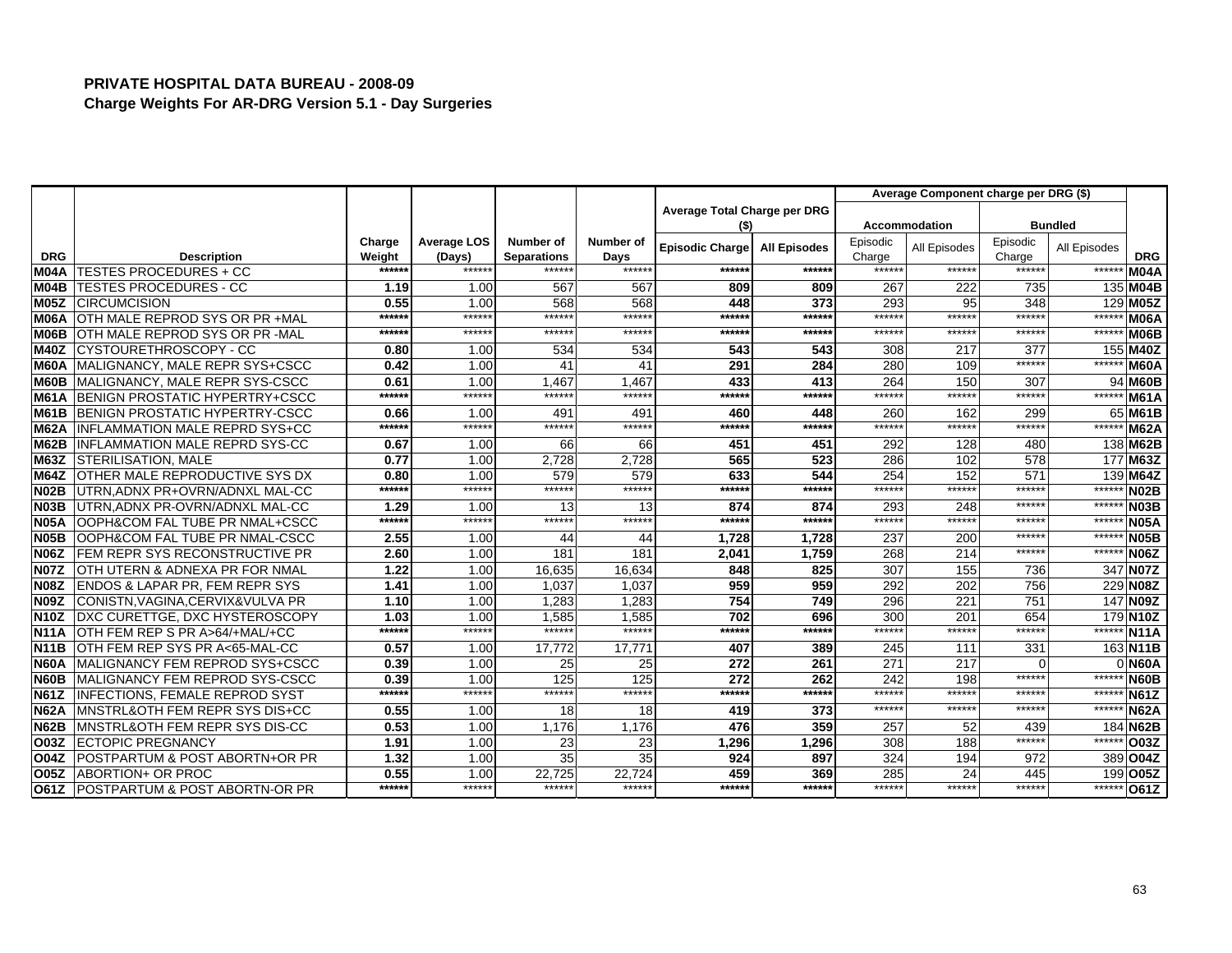|                   |                                            |                    | Average Component charge per DRG (\$) |                    |              |                    |              |                    |                |                    |                   |                        |              |                   |  |
|-------------------|--------------------------------------------|--------------------|---------------------------------------|--------------------|--------------|--------------------|--------------|--------------------|----------------|--------------------|-------------------|------------------------|--------------|-------------------|--|
|                   |                                            |                    |                                       |                    |              |                    |              |                    |                |                    |                   |                        |              |                   |  |
|                   |                                            |                    | <b>ICU</b>                            |                    | Labour       |                    | Other        |                    | Pharmacy       |                    | <b>Prostheses</b> | <b>Theatre</b>         |              |                   |  |
| <b>DRG</b>        | <b>Description</b>                         | Episodic<br>Charge | All Episodes                          | Episodic<br>Charge | All Episodes | Episodic<br>Charge | All Episodes | Episodic<br>Charge | All Episodes   | Episodic<br>Charge | All Episodes      | Episodic<br>Charge     | All Episodes | <b>DRG</b>        |  |
|                   | <b>M04A TESTES PROCEDURES + CC</b>         | *****              | ******                                | ******             | ******       | *****:             | ******       | ******             | ******         | ******             | ******            | *****:                 | ******       | <b>M04A</b>       |  |
| M04B              | <b>TESTES PROCEDURES - CC</b>              |                    | $\Omega$                              | O                  |              | O                  |              | $\Omega$           | $\Omega$       | ******             | ******            | 56'                    |              | 449 M04B          |  |
| M05Z              | <b>CIRCUMCISION</b>                        |                    | $\Omega$                              | 0                  |              | ******             | *****        | $\Omega$           | $\Omega$       | ∩                  | ∩                 | 32C                    |              | 146 M05Z          |  |
| <b>M06A</b>       | OTH MALE REPROD SYS OR PR +MAL             | *****              | ******                                | ******             | ******       | *****:             | *****        | ******             | ******         | ******             | ******            | *****:                 | ******       | <b>M06A</b>       |  |
| M06B              | OTH MALE REPROD SYS OR PR - MAL            | *****              | ******                                | ******             | ******       | ******             | *****        | ******             | ******         | ******             | ******            | ******                 | ******       | M06B              |  |
| <b>M40Z</b>       | ICYSTOURETHROSCOPY - CC                    |                    | $\Omega$                              | 0                  |              | ∩                  |              | $\Omega$           | 0              | ∩                  | ∩                 | 292                    | 171          | <b>M40Z</b>       |  |
| <b>M60A</b>       | MALIGNANCY, MALE REPR SYS+CSCC             |                    | $\Omega$                              | $\Omega$           |              | O                  |              | $\Omega$           | $\Omega$       | ∩                  | ∩                 | *****                  | ******       | <b>M60A</b>       |  |
| <b>M60B</b>       | MALIGNANCY, MALE REPR SYS-CSCC             |                    | $\Omega$                              | 0                  |              | ******             | *****        | ******             | ******         | ******             | ******            | 281                    |              | 168 M60B          |  |
| IM61A             | BENIGN PROSTATIC HYPERTRY+CSCC             | $****$             | ******                                | ******             | ******       | $*****$            | $****$       | ******             | $*****$        | $*****$            | *****             | *****                  | ******       | M61A              |  |
| <b>M61B</b>       | BENIGN PROSTATIC HYPERTRY-CSCC             |                    | $\cap$                                | O                  | O            | O                  |              | $\Omega$           | $\Omega$       | $*****$            | *****             | 293                    |              | 221 M61B          |  |
| <b>M62A</b>       | <b>IINFLAMMATION MALE REPRD SYS+CC</b>     | *****:             | ******                                | ******             | ******       | ******             | ******       | ******             | ******         | ******             | *****:            | ******                 | *****        | <b>M62A</b>       |  |
| <b>M62B</b>       | <b>INFLAMMATION MALE REPRD SYS-CC</b>      |                    | $\Omega$                              | O                  | O            | O                  |              | $\Omega$           | $\Omega$       | $\Omega$           | ∩                 | 278                    |              | 135 M62B          |  |
| <b>M63Z</b>       | <b>STERILISATION, MALE</b>                 |                    | $\Omega$                              | 0                  | $\Omega$     | ******             | *****        | $\Omega$           | $\Omega$       | ∩                  | ∩                 | 406                    |              | 244 M63Z          |  |
| <b>M64Z</b>       | <b>OTHER MALE REPRODUCTIVE SYS DX</b>      |                    | $\Omega$                              | $\Omega$           |              | ******             | *****        | $\Omega$           | $\Omega$       | ******             | ******            | 422                    |              | 248 M64Z          |  |
| <b>N02B</b>       | UTRN, ADNX PR+OVRN/ADNXL MAL-CC            | ******             | ******                                | ******             | ******       | ******             | ******       | ******             | ******         | ******             | ******            | $***$ *** <sup>*</sup> | ******       | <b>N02B</b>       |  |
| N <sub>03</sub> B | UTRN, ADNX PR-OVRN/ADNXL MAL-CC            |                    |                                       | U                  |              | O                  |              | $\Omega$           | $\Omega$       | ∩                  | n                 | 617                    |              | 522 N03B          |  |
| <b>N05A</b>       | <b>OOPH&amp;COM FAL TUBE PR NMAL+CSCC</b>  | ******             | ******                                | ******             | ******       | ******             | ******       | ******             | ******         | ******             | ******            | *****:                 | ******       | N <sub>05</sub> A |  |
| <b>N05B</b>       | OOPH&COM FAL TUBE PR NMAL-CSCC             |                    | $\Omega$                              | 0                  |              | 0                  |              | $\Omega$           | $\Omega$       | ******             | *****             | 1,211                  |              | 1,073 N05B        |  |
| <b>N06Z</b>       | <b>FEM REPR SYS RECONSTRUCTIVE PR</b>      |                    | $\Omega$                              | $\Omega$           |              | $\Omega$           |              | $\Omega$           | $\Omega$       | 837                | 652               | 1,018                  |              | 821 N06Z          |  |
| IN07Z             | OTH UTERN & ADNEXA PR FOR NMAL             |                    | $\mathbf 0$                           | $\Omega$           |              | ******             | $****$       | $\Omega$           | $\mathbf 0$    | 433                |                   | 643                    |              | 322 NO7Z          |  |
| N <sub>08</sub> Z | <b>ENDOS &amp; LAPAR PR, FEM REPR SYS</b>  |                    | $\Omega$                              | 0                  |              | ******             | *****        | $\Omega$           | $\mathbf 0$    | 415                | 37                | 696                    |              | 491 <b>N08Z</b>   |  |
| IN09Z             | CONISTN, VAGINA, CERVIX& VULVA PR          |                    | $\Omega$                              | 0                  |              | ******             | *****        | $\Omega$           | $\Omega$       | $\Omega$           | $\Omega$          | 478                    |              | 380 N09Z          |  |
| <b>N10Z</b>       | DXC CURETTGE, DXC HYSTEROSCOPY             |                    | $\Omega$                              | O                  |              | $\Omega$           |              | ******             | ******         | ******             | ******            | 442                    |              | 314 N10Z          |  |
| <b>N11A</b>       | OTH FEM REP S PR A>64/+MAL/+CC             | *****              | ******                                | ******             | ******       | ******             | *****        | ******             | ******         | ******             | *****             | *****:                 | ******       | <b>N11A</b>       |  |
| <b>N11B</b>       | OTH FEM REP SYS PR A<65-MAL-CC             |                    | $\Omega$                              | 0                  | $\Omega$     | ******             | *****        | $\Omega$           | $\Omega$       | ******             | ******            | 251                    |              | 114 N11B          |  |
| <b>N60A</b>       | MALIGNANCY FEM REPROD SYS+CSCC             |                    | $\Omega$                              | $\Omega$           |              | O                  |              | $\Omega$           | $\Omega$       | ∩                  |                   | *****                  | ******       | <b>N60A</b>       |  |
| <b>N60B</b>       | MALIGNANCY FEM REPROD SYS-CSCC             |                    | $\Omega$                              | $\Omega$           |              | $\Omega$           |              | $\Omega$           | $\Omega$       |                    | $\Omega$          | ******                 | ******       | <b>N60B</b>       |  |
| <b>N61Z</b>       | <b>INFECTIONS, FEMALE REPROD SYST</b>      | *****              | ******                                | ******             | ******       | ******             | *****        | ******             | ******         | ******             | ******            | *****                  | ******       | <b>N61Z</b>       |  |
| <b>N62A</b>       | <b>MNSTRL&amp;OTH FEM REPR SYS DIS+CC</b>  |                    | $\Omega$                              | O                  |              | O                  |              | $\Omega$           | $\Omega$       |                    | $\Omega$          | *****                  | ******       | N62A              |  |
| <b>N62B</b>       | <b>IMNSTRL&amp;OTH FEM REPR SYS DIS-CC</b> |                    | $\Omega$                              | $\Omega$           | $\Omega$     | ******             | *****        | ******             | ******         | 758                | 18                | 341                    |              | 105 N62B          |  |
| lO03Z             | <b>ECTOPIC PREGNANCY</b>                   |                    | $\Omega$                              | 0                  | 0            | 0                  |              | $\Omega$           | $\overline{0}$ | $\Omega$           | $\Omega$          | 1,044                  |              | 681 003Z          |  |
| <b>O04Z</b>       | POSTPARTUM & POST ABORTN+OR PR             |                    | $\Omega$                              | O                  |              | $\Omega$           |              | $\cap$             | $\Omega$       | $\Omega$           |                   | 550                    |              | 314 004Z          |  |
| <b>O05Z</b>       | ABORTION+ OR PROC                          |                    | $\Omega$                              | ******             | ******       | 100                |              | ******             | ******         | ******             | *****:            | 410                    |              | 146 005Z          |  |
| O61Z              | <b>POSTPARTUM &amp; POST ABORTN-OR PR</b>  | *****              | ******                                | ******             | ******       | ******             | *****        | ******             | ******         | ******             | ******            | *****                  |              | ****** 061Z       |  |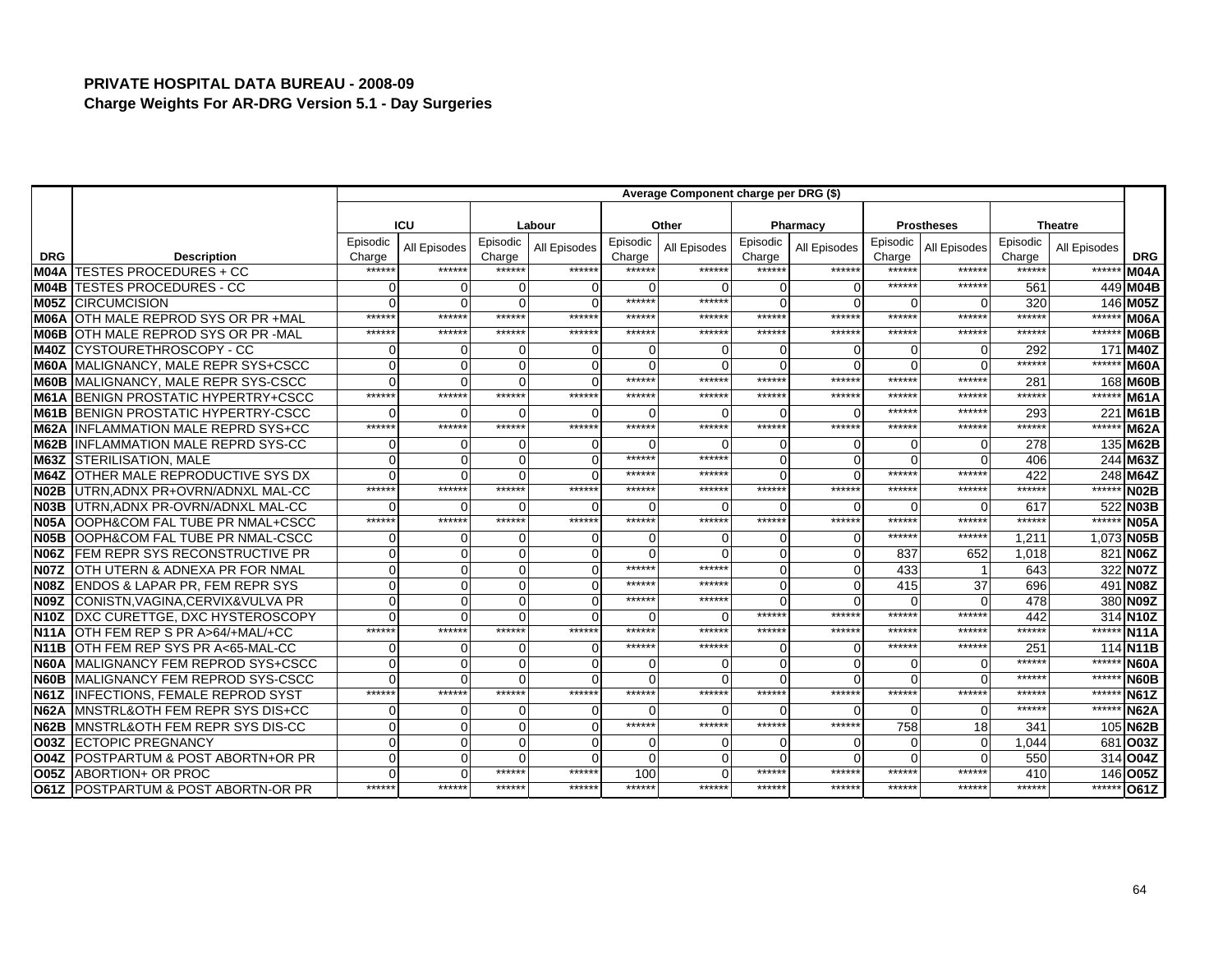|             |                                          |                  |                              |                                 |                   |                              |                     | Average Component charge per DRG (\$) |              |                    |              |                  |
|-------------|------------------------------------------|------------------|------------------------------|---------------------------------|-------------------|------------------------------|---------------------|---------------------------------------|--------------|--------------------|--------------|------------------|
|             |                                          |                  |                              |                                 |                   | Average Total Charge per DRG |                     |                                       |              |                    |              |                  |
|             |                                          |                  |                              |                                 |                   | (\$)                         |                     | <b>Accommodation</b>                  |              | <b>Bundled</b>     |              |                  |
| <b>DRG</b>  | <b>Description</b>                       | Charge<br>Weight | <b>Average LOS</b><br>(Days) | Number of<br><b>Separations</b> | Number of<br>Days | Episodic Charge              | <b>All Episodes</b> | Episodic<br>Charge                    | All Episodes | Episodic<br>Charge | All Episodes | <b>DRG</b>       |
| O63Z        | <b>ABORTION-OR PROC</b>                  | 0.57             | 1.00                         | 2,154                           | 2,154             | 450                          | 389                 | 306                                   | 70           | 384                | 78           | O63Z             |
| <b>O66B</b> | ANTENATAL&OTH OBSTETRIC ADM, SD          | 0.84             | 1.00                         | 24                              | 24                | 571                          | 571                 | 245                                   | 163          | ******             | ******       | <b>O66B</b>      |
| Q02A        | OTH OR PR BLD&BLD FRM ORG+CSCC           | ******           | ******                       | ******                          | ******            | ******                       | ******              | ******                                | ******       | ******             | $****$       | Q <sub>02A</sub> |
| Q02B        | OTH OR PR BLD&BLD FRM ORG-CSCC           | 1.16             | 1.00                         | 48                              | 48                | 823                          | 789                 | 291                                   | 182          | ******             | ******       | Q02B             |
| Q60A        | <b>RETICLENDO&amp;IMNTY DIS+CSCC</b>     | 0.40             | 1.00                         | 524                             | 524               | 285                          | 273                 | 285                                   | 273          | $\Omega$           |              | <b>Q60A</b>      |
| Q60B        | <b>RETICLENDO&amp;IMNTY DIS-CSCC+MAL</b> | 0.38             | 1.00                         | 1,125                           | 1,125             | 287                          | 260                 | 286                                   | 248          | $\Omega$           |              | Q60B             |
| Q60C        | <b>RETICLENDO&amp;IMNTY DIS-CSCC-MAL</b> | 0.40             | 1.00                         | 1.217                           | 1.217             | 295                          | 272                 | 287                                   | 229          | 361                | 15           | Q60C             |
| Q61A        | <b>RED BLOOD CELL DISDERS + CCC</b>      | ******           | ******                       | ******                          | ******            | ******                       | ******              | ******                                | ******       | ******             | ******       | Q61A             |
| Q61B        | <b>RED BLOOD CELL DISDERS + SCC</b>      | 0.58             | 1.00                         | 68                              | 68                | 481                          | 396                 | 303                                   | 120          | 613                |              | 162 Q61B         |
| Q61C        | <b>RED BLOOD CELL DISDERS - CSCC</b>     | 0.61             | 1.00                         | 5,382                           | 5,382             | 446                          | 410                 | 304                                   | 82           | 428                | 217          | Q61C             |
| Q62Z        | <b>COAGULATION DISORDERS</b>             | 0.36             | 1.00                         | 519                             | 519               | 289                          | 247                 | 289                                   | 222          | ******             | *****        | Q62Z             |
| <b>R01A</b> | LYMPHMA&LEUKMA+MJR OR PR +CSCC           | ******           | ******                       | ******                          | $*****$           | ******                       | ******              | ******                                | ******       | ******             | $****$       | <b>R01A</b>      |
| <b>R01B</b> | LYMPHMA&LEUKMA+MJR OR PR -CSCC           | ******           | ******                       | ******                          | ******            | ******                       | ******              | ******                                | ******       | ******             | $****$       | <b>R01B</b>      |
| <b>R03B</b> | <b>I</b> LYMPHMA LEUKMA+OTH OR PR -CSCC  | 1.21             | 1.00                         | 36                              | 36                | 818                          | 818                 | 276                                   | 230          | ******             | ******       | <b>R03B</b>      |
| <b>R04A</b> | IOTH NPLSTC DSRD+OTH OR PR+CSCC          | ******           | ******                       | ******                          | ******            | ******                       | ******              | ******                                | ******       | ******             | ******       | <b>R04A</b>      |
| <b>R04B</b> | OTH NPLSTC DSRD+OTH OR PR-CSCC           | 1.25             | 1.00                         | 53                              | 53                | 845                          | 845                 | 286                                   | 221          | ******             | ******       | <b>R04B</b>      |
| <b>R60A</b> | <b>ACUTE LEUKAEMIA + CCC</b>             | ******           | ******                       | ******                          | *****:            | ******                       | ******              | ******                                | ******       | *****              | ******       | <b>R60A</b>      |
| <b>R60B</b> | <b>ACUTE LEUKAEMIA + SCC</b>             | 0.40             | 1.00                         | 173                             | 173               | 282                          | 270                 | 285                                   | 266          | ******             | ******       | <b>R60B</b>      |
| <b>R60C</b> | <b>ACUTE LEUKAEMIA - CSCC</b>            | 0.38             | 1.00                         | 659                             | 659               | 293                          | 258                 | 292                                   | 257          | $*****$            | $*****$      | <b>R60C</b>      |
| <b>R61C</b> | LYMPHOMA/N-A LEUKAEMIA.SAMEDAY           | 0.39             | 1.00                         | 4,930                           | 4,930             | 291                          | 266                 | 289                                   | 219          | 283                | 32           | <b>R61C</b>      |
| <b>R62A</b> | OTHER NEOPLASTIC DISORDERS +CC           | 0.23             | 1.00                         | 207                             | 207               | 163                          | 157                 | 281                                   | 56           | ******             | *****        | <b>R62A</b>      |
| <b>R62B</b> | OTHER NEOPLASTIC DISORDERS -CC           | 0.71             | 1.00                         | 149                             | 149               | 516                          | 481                 | 277                                   | 156          | 319                | 94           | <b>R62B</b>      |
| <b>R63Z</b> | <b>CHEMOTHERAPY</b>                      | 0.60             | 1.00                         | 45,566                          | 45,565            | 421                          | 408                 | 424                                   | 286          | 382                | 83           | <b>R63Z</b>      |
| <b>R64Z</b> | <b>RADIOTHERAPY</b>                      | ******           | ******                       | *****:                          | ******            | ******                       | ******              | ******                                | ******       | ******             | ******       | <b>R64Z</b>      |
| <b>S60Z</b> | HIV, SAMEDAY                             | ******           | ******                       | *****:                          | ******            | ******                       | ******              | ******                                | ******       | ******             | ******       | <b>S60Z</b>      |
| <b>T01B</b> | OR PROC INFECT& PARAS DIS+SMCC           | ******           | ******                       | ******                          | ******            | ******                       | ******              | ******                                | ******       | ******             | ******       | <b>T01B</b>      |
| <b>T01C</b> | OR PROC INFECT & PARAS DIS-CC            | 1.11             | 1.00                         | 36                              | 36                | 796                          | 752                 | 281                                   | 187          | ******             | ******       | <b>T01C</b>      |
| <b>T60A</b> | <b>SEPTICAEMIA + CSCC</b>                | ******           | ******                       | ******                          | ******            | ******                       | ******              | ******                                | ******       | ******             | ******       | <b>T60A</b>      |
| <b>T60B</b> | <b>SEPTICAEMIA - CSCC</b>                | 0.23             | 1.00                         | 21                              | 21                | 158                          | 158                 | ******                                | ******       | ******             | $*****$      | <b>T60B</b>      |
| <b>T61A</b> | PSTOP&PSTTR INF A>54/+CSCC               | 0.36             | 1.00                         | 349                             | 349               | 241                          | 241                 | 340                                   | 99           | ******             | ******       | <b>T61A</b>      |
| <b>T61B</b> | POSTOP&POSTTR INFECT A<55-CSCC           | 0.33             | 1.00                         | 182                             | 182               | 253                          | 225                 | 369                                   | 114          | ******             | ******       | <b>T61B</b>      |
| <b>T62A</b> | <b>IFEVER OF UNKNOWN ORIGIN + CC</b>     | 0.31             | 1.00                         | 25                              | 25                | 241                          | 212                 | ******                                | ******       | $\Omega$           |              | $0$ T62A         |
| <b>T62B</b> | <b>FEVER OF UNKNOWN ORIGIN - CC</b>      | ******           | ******                       | *****:                          | ******            | ******                       | ******              | ******                                | ******       | ******             | ******       | <b>T62B</b>      |
| <b>T63A</b> | VIRAL ILLNESS A>59/+CC                   | ******           | ******                       | ******                          | ******            | ******                       | ******              | ******                                | ******       | ******             | ******       | <b>T63A</b>      |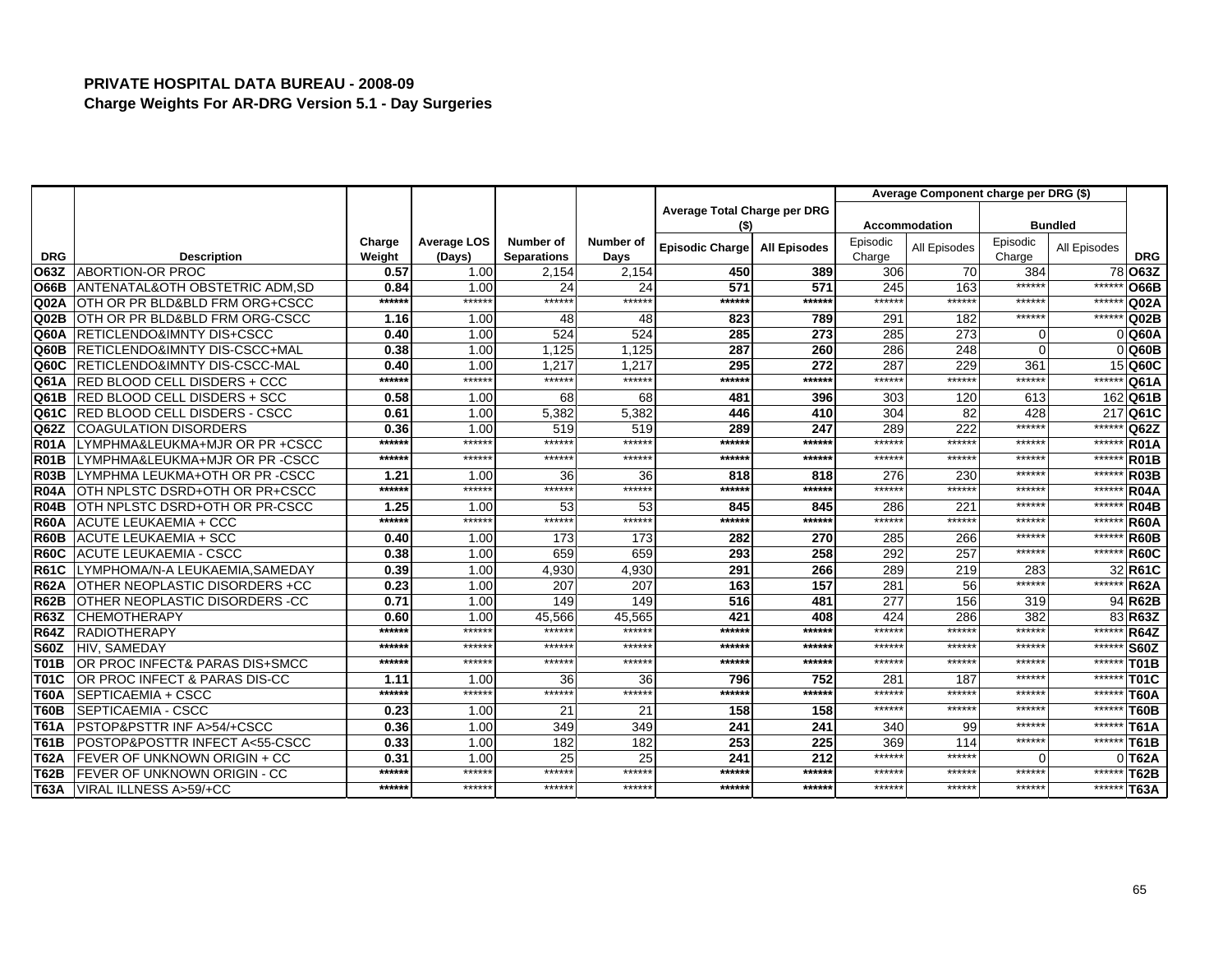|                   |                                           |                    |              |                    |              |                    | Average Component charge per DRG (\$) |                    |              |                    |                   |                    |                |                   |
|-------------------|-------------------------------------------|--------------------|--------------|--------------------|--------------|--------------------|---------------------------------------|--------------------|--------------|--------------------|-------------------|--------------------|----------------|-------------------|
|                   |                                           |                    |              |                    |              |                    |                                       |                    |              |                    |                   |                    |                |                   |
|                   |                                           |                    | ICU          |                    | Labour       |                    | Other                                 |                    | Pharmacy     |                    | <b>Prostheses</b> |                    | <b>Theatre</b> |                   |
| <b>DRG</b>        | <b>Description</b>                        | Episodic<br>Charge | All Episodes | Episodic<br>Charge | All Episodes | Episodic<br>Charge | All Episodes                          | Episodic<br>Charge | All Episodes | Episodic<br>Charge | All Episodes      | Episodic<br>Charge | All Episodes   | <b>DRG</b>        |
| O63Z              | <b>ABORTION-OR PROC</b>                   |                    | 0            | $\Omega$           |              | ******             | ******                                | ******             | ******       | $\Omega$           | $\Omega$          | 370                |                | 240 063Z          |
| <b>O66B</b>       | ANTENATAL&OTH OBSTETRIC ADM, SD           |                    | $\Omega$     | U                  |              | O                  |                                       | $\Omega$           | $\Omega$     | $\Omega$           |                   | *****              | ******         | <b>O66B</b>       |
| Q02A              | OTH OR PR BLD&BLD FRM ORG+CSCC            | $****$             | ******       | ******             | ******       | ******             | $****$                                | ******             | ******       | ******             | ******            | *****:             | ******         | Q02A              |
| Q02B              | <b>OTH OR PR BLD&amp;BLD FRM ORG-CSCC</b> |                    | $\Omega$     | $\Omega$           |              | ******             | *****                                 | $\Omega$           | $\Omega$     | $\Omega$           | U                 | 597                |                | 535 Q02B          |
| Q60A              | <b>RETICLENDO&amp;IMNTY DIS+CSCC</b>      |                    | $\Omega$     | $\Omega$           |              | O                  |                                       | $\Omega$           | $\Omega$     | $\Omega$           | U                 |                    |                | 0 Q60A            |
| Q60B              | <b>RETICLENDO&amp;IMNTY DIS-CSCC+MAL</b>  |                    | $\Omega$     | $\Omega$           | ∩            | O                  |                                       | $\Omega$           | $\Omega$     | $\Omega$           | $\Omega$          | ******             | ******         | Q60B              |
| <b>Q60C</b>       | <b>RETICLENDO&amp;IMNTY DIS-CSCC-MAL</b>  |                    | $\Omega$     | $\Omega$           |              | ******             | *****                                 | $\Omega$           | $\Omega$     | $\Omega$           | $\Omega$          | 284                | 27             | Q60C              |
| Q61A              | RED BLOOD CELL DISDERS + CCC              | $****$             | *****:       | ******             | ******       | ******             | $****$                                | ******             | ******       | ******             | ******            | ******             | ******         | Q61A              |
| Q61B              | <b>RED BLOOD CELL DISDERS + SCC</b>       |                    | O            | $\Omega$           | ∩            | O                  |                                       | $\Omega$           | $\Omega$     | $\Omega$           | $\Omega$          | 351                |                | 114 Q61B          |
| IQ61C             | <b>RED BLOOD CELL DISDERS - CSCC</b>      |                    | $\Omega$     | $\Omega$           |              | ******             | $****$                                | ******             | ******       | ******             | ******            | 425                |                | 111 Q61C          |
| Q62Z              | <b>COAGULATION DISORDERS</b>              |                    | $\Omega$     | $\Omega$           | U            | 0                  |                                       | $\Omega$           | $\Omega$     | $\Omega$           | $\Omega$          | 273                |                | 17 Q62Z           |
| <b>R01A</b>       | LYMPHMA&LEUKMA+MJR OR PR +CSCC            | *****              | ******       | ******             | ******       | ******             | $****$                                | ******             | ******       | ******             | ******            | ******             | ******         | <b>R01A</b>       |
| R <sub>01</sub> B | LYMPHMA&LEUKMA+MJR OR PR-CSCC             | $***$ **           | ******       | ******             | ******       | ******             | ******                                | ******             | ******       | ******             | ******            | *****:             | ******         | R <sub>01</sub> B |
| <b>R03B</b>       | LYMPHMA LEUKMA+OTH OR PR -CSCC            |                    |              | $\Omega$           | O            | 0                  |                                       | $\Omega$           | $\Omega$     | $\Omega$           | U                 | 572                |                | 524 R03B          |
| <b>R04A</b>       | OTH NPLSTC DSRD+OTH OR PR+CSCC            | $*****$            | ******       | ******             | ******       | ******             | ******                                | ******             | ******       | ******             | ******            | ******             | ******         | <b>R04A</b>       |
| <b>R04B</b>       | OTH NPLSTC DSRD+OTH OR PR-CSCC            |                    | $\Omega$     | $\Omega$           |              | ******             | *****                                 | $\Omega$           | $\Omega$     | $\Omega$           | U                 | 624                |                | 530 R04B          |
| <b>R60A</b>       | <b>ACUTE LEUKAEMIA + CCC</b>              | $*****$            | ******       | ******             | ******       | ******             | ******                                | ******             | ******       | ******             | ******            | ******             | *****          | <b>R60A</b>       |
| <b>R60B</b>       | <b>ACUTE LEUKAEMIA + SCC</b>              |                    | ∩            | $\Omega$           |              | ŋ                  |                                       | $\Omega$           | 0            | $\Omega$           |                   |                    |                | $0$ R60B          |
| <b>R60C</b>       | <b>ACUTE LEUKAEMIA - CSCC</b>             |                    | $\Omega$     | $\Omega$           |              | O                  |                                       | $\Omega$           | $\Omega$     | $\Omega$           | U                 | *****:             | ******         | <b>R60C</b>       |
| <b>R61C</b>       | LYMPHOMA/N-A LEUKAEMIA, SAMEDAY           |                    | $\Omega$     | $\Omega$           |              | ******             | $****$                                | ******             | ******       | ******             | ******            | 288                |                | 15 R61C           |
| <b>R62A</b>       | OTHER NEOPLASTIC DISORDERS +CC            |                    | $\Omega$     | $\Omega$           |              | 0                  |                                       | $\Omega$           | $\Omega$     | ******             | ******            | 213                |                | 40 <b>R62A</b>    |
| <b>R62B</b>       | OTHER NEOPLASTIC DISORDERS -CC            |                    | $\Omega$     | $\Omega$           |              | ******             | *****                                 | $\Omega$           | $\Omega$     | ******             | ******            | 504                |                | 213 R62B          |
| <b>R63Z</b>       | <b>CHEMOTHERAPY</b>                       |                    | $\Omega$     | $\Omega$           |              | 129                |                                       | ******             | ******       | 51                 |                   | 346                |                | 35 R63Z           |
| <b>R64Z</b>       | <b>RADIOTHERAPY</b>                       | *****              | *****        | ******             | ******       | ******             | $****$                                | ******             | ******       | ******             | *****             | *****:             | ******         | <b>R64Z</b>       |
| <b>S60Z</b>       | <b>HIV. SAMEDAY</b>                       | *****              | *****        | ******             | ******       | *****              | *****                                 | *****              | *****        | ******             | *****             | *****              | ******         | <b>S60Z</b>       |
| T01B              | OR PROC INFECT& PARAS DIS+SMCC            | *****              | ******       | ******             | ******       | ******             | *****                                 | ******             | ******       | ******             | *****             | ******             | ******         | <b>T01B</b>       |
| <b>T01C</b>       | OR PROC INFECT & PARAS DIS-CC             |                    | $\Omega$     | ∩                  |              | O                  |                                       | $\Omega$           | $\Omega$     | ******             | *****             | 635                | 494            | <b>T01C</b>       |
| T60A              | <b>SEPTICAEMIA + CSCC</b>                 | *****              | ******       | ******             | ******       | ******             | ******                                | ******             | ******       | ******             | *****             | ******             | ******         | <b>T60A</b>       |
| <b>T60B</b>       | SEPTICAEMIA - CSCC                        |                    | $\Omega$     | $\Omega$           | ∩            | 0                  |                                       | $\Omega$           | $\Omega$     | ******             | *****             | $*****$            | ******         | <b>T60B</b>       |
| T61A              | <b>PSTOP&amp;PSTTR INF A&gt;54/+CSCC</b>  |                    | $\Omega$     | $\Omega$           |              | $\Omega$           |                                       | $\Omega$           | $\Omega$     | $\Omega$           | n                 | *****              | ******         | <b>T61A</b>       |
| T61B              | POSTOP&POSTTR INFECT A<55-CSCC            |                    | $\Omega$     | $\mathbf 0$        |              | 0                  |                                       | $\Omega$           | $\mathbf 0$  | $\Omega$           | U                 | ******             | ******         | <b>T61B</b>       |
| T62A              | <b>FEVER OF UNKNOWN ORIGIN + CC</b>       |                    | $\Omega$     | $\Omega$           |              | O                  |                                       | $\Omega$           | $\Omega$     | $\Omega$           | U                 | $*****$            | ******         | <b>T62A</b>       |
| lT62B             | <b>FEVER OF UNKNOWN ORIGIN - CC</b>       | *****              | ******       | ******             | ******       | ******             | *****                                 | ******             | ******       | ******             | ******            | ******             | ******         | T62B              |
| <b>T63A</b>       | VIRAL ILLNESS A>59/+CC                    | *****              | ******       | ******             | ******       | *****              | *****                                 | ******             | ******       | ******             | *****             | *****              | ******         | T63A              |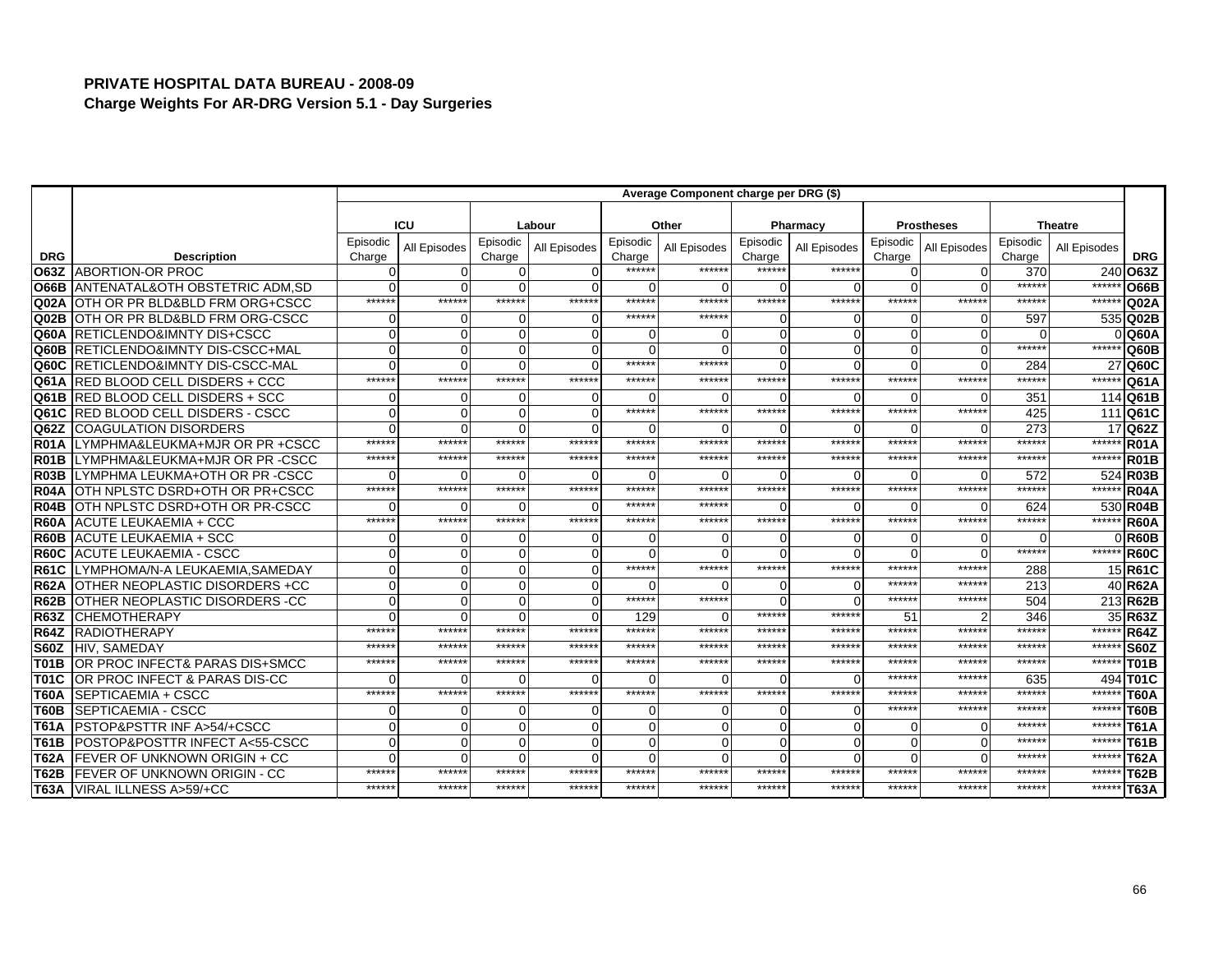|             |                                            |                  |                              |                                 |                   |                              |                     | Average Component charge per DRG (\$) |               |                    |                |             |  |
|-------------|--------------------------------------------|------------------|------------------------------|---------------------------------|-------------------|------------------------------|---------------------|---------------------------------------|---------------|--------------------|----------------|-------------|--|
|             |                                            |                  |                              |                                 |                   | Average Total Charge per DRG |                     |                                       |               |                    |                |             |  |
|             |                                            |                  |                              |                                 |                   | (\$)                         |                     |                                       | Accommodation |                    | <b>Bundled</b> |             |  |
| <b>DRG</b>  | <b>Description</b>                         | Charge<br>Weight | <b>Average LOS</b><br>(Days) | Number of<br><b>Separations</b> | Number of<br>Days | Episodic Charge              | <b>All Episodes</b> | Episodic<br>Charge                    | All Episodes  | Episodic<br>Charge | All Episodes   | <b>DRG</b>  |  |
| <b>T63B</b> | VIRAL ILLNESS A<60 -CC                     | 0.46             | 1.00                         | 42                              | 42                | 309                          | 309                 | ******                                | ******        | ******             | ******         | T63B        |  |
| <b>T64B</b> | OTH INFECTOUS&PARSTIC DIS-CSCC             | 0.30             | 1.00                         | 92                              | 92                | 245                          | 202                 | 254                                   | 52            | 433                | 61             | <b>T64B</b> |  |
| <b>U60Z</b> | <b>IMENTAL HEALTH TREAT.SAMEDY-ECT</b>     | 0.43             | 1.00                         | 1.430                           | 1.430             | 296                          | 289                 | ******                                | *****         | 295                |                | 274 U60Z    |  |
| <b>V60B</b> | ALCOHOL INTOXICATN&WITHDRWL-CC             | ******           | ******                       | ******                          | ******            | ******                       | ******              | ******                                | ******        | ******             | $*****$        | <b>V60B</b> |  |
| <b>V62B</b> | ALCOHOL USE DSRD & DEPENDNC+SD             | ******           | ******                       | ******                          | ******            | ******                       | ******              | ******                                | ******        | ******             | ******         | <b>V62B</b> |  |
| <b>X02Z</b> | <b>MIC TT/SKIN GRAFTS INJ TO HAND</b>      | 1.99             | 1.00                         | 119                             | 119               | 1,371                        | 1,348               | 280                                   | 249           | ******             | ******         | X02Z        |  |
| <b>X04A</b> | OTHER PR INJ LWR LMB A>59/+CC              | ******           | ******                       | ******                          | ******            | ******                       | ******              | ******                                | ******        | ******             | ******         | <b>X04A</b> |  |
| <b>X04B</b> | OTHER PR INJ LOWR LIMB A<60-CC             | 1.55             | 1.00                         | 34                              | 34                | 1,054                        | 1.054               | 325                                   | 277           | ******             | ******         | <b>X04B</b> |  |
| <b>X05Z</b> | <b>OTHER PR FOR INJURIES TO HAND</b>       | 1.58             | 1.00                         | 202                             | 202               | 1.093                        | 1.072               | 328                                   | 27'           | ******             | *****          | <b>X05Z</b> |  |
| <b>X06A</b> | OTHER PR OTHER INJURIES + CSCC             | 1.81             | 1.00                         | 12                              | 12                | 1,336                        | 1.224               | ******                                | ******        | ******             | $****$         | <b>X06A</b> |  |
| <b>X06B</b> | <b>IOTHER PR OTHER INJURIES - CSCC</b>     | 1.87             | 1.00                         | 675                             | 675               | 1,362                        | 1.265               | 315                                   | 196           | 1.078              | 182            | <b>X06B</b> |  |
| <b>X07A</b> | SK GRAFT INJ-HAND+MIC TT/+CSCC             | ******           | ******                       | ******                          | ******            | ******                       | ******              | ******                                | ******        | ******             | *****          | <b>X07A</b> |  |
| <b>X07B</b> | <b>ISK GRAFT INJ-HAND-MIC TT-CSCC</b>      | 1.38             | 1.00                         | 66                              | 66                | 994                          | 933                 | 282                                   | 218           | ******             | $*****$        | <b>X07B</b> |  |
| <b>X60B</b> | <b>INJURIES A&gt;64 - CC</b>               | 0.46             | 1.00                         | 79                              | 79                | 314                          | 314                 | ******                                | ******        | ******             | *****          | X60B        |  |
| <b>X60C</b> | <b>INJURIES A&lt;65</b>                    | 0.57             | 1.00                         | 117                             | 117               | 408                          | 387                 | 263                                   | 220           | ******             | ******         | <b>X60C</b> |  |
| <b>X62A</b> | POISNG/TOXC EFF DRUGS A>59/+CC             | ******           | $*****$                      | ******                          | ******            | ******                       | ******              | ******                                | ******        | ******             | $*****$        | <b>X62A</b> |  |
| <b>X62B</b> | POISNG/TOXC EFF DRUGS A<60 -CC             | ******           | $*****$                      | *****                           | ******            | ******                       | *****               | ******                                | *****         | *****              | ******         | <b>X62B</b> |  |
| <b>X63A</b> | SEQUELAE OF TREATMNT+CSCC                  | ******           | $*****$                      | ******                          | ******            | ******                       | $*****$             | ******                                | *****         | ******             | $*****$        | <b>X63A</b> |  |
| <b>X63B</b> | <b>SEQUELAE OF TREATMNT-CSCC</b>           | 0.52             | 1.00                         | 517                             | 517               | 364                          | 351                 | 346                                   | 151           | 479                |                | 70 X63B     |  |
| <b>X64A</b> | OT INJ, POIS& TOX EF DX A>59/+CC           | ******           | ******                       | ******                          | ******            | ******                       | ******              | ******                                | *****         | ******             | *****          | <b>X64A</b> |  |
| <b>X64B</b> | OT INJ, POIS& TOX EFF DX A<60-CC           | ******           | ******                       | ******                          | ******            | ******                       | ******              | ******                                | ******        | ******             | *****          | <b>X64B</b> |  |
| <b>Z01A</b> | OR PR+DX OTH CNT HLTH SRV+CSCC             | 0.90             | 1.00                         | 49                              | 49                | 608                          | 608                 | 272                                   | 139           | 482                |                | 118 Z01A    |  |
| <b>Z01B</b> | OR PR+DX OTH CNT HLTH SRV-CSCC             | 0.87             | 1.00                         | 788                             | 788               | 611                          | 587                 | 301                                   | 149           | 465                | 181            | <b>Z01B</b> |  |
| Z40Z        | FOLLOW UP + ENDOSCOPY                      | 0.69             | 1.00                         | 17.060                          | 17.060            | 488                          | 464                 | 309                                   | 44            | 472                |                | 290 Z40Z    |  |
| <b>Z60C</b> | <b>REHABILITATION, SAMEDAY</b>             | ******           | ******                       | ******                          | ******            | ******                       | ******              | ******                                | ******        | ******             | ******         | <b>Z60C</b> |  |
| Z61Z        | <b>SIGNS &amp; SYMPTOMS</b>                | 0.73             | 1.00                         | 537                             | 537               | 502                          | 495                 | 309                                   | 172           | 365                |                | 126 Z61Z    |  |
| Z62Z        | FOLLOW UP - ENDOSCOPY                      | 0.35             | 1.00                         | 639                             | 639               | 278                          | 237                 | 278                                   | 145           | 383                | 22             | <b>Z62Z</b> |  |
| <b>Z63A</b> | OTHER AFTERCARE + CSCC                     | ******           | ******                       | ******                          | ******            | ******                       | ******              | ******                                | ******        | ******             | ******         | Z63A        |  |
| <b>Z63B</b> | OTHER AFTERCARE - CSCC                     | 0.57             | 1.00                         | 111                             | 111               | 390                          | 383                 | 270                                   | 85            | ******             | ******         | <b>Z63B</b> |  |
| <b>Z64A</b> | OTH FCTR INFL HEALTH STATUS                | ******           | ******                       | ******                          | ******            | ******                       | ******              | ******                                | ******        | ******             | ******         | <b>Z64A</b> |  |
| <b>Z64B</b> | OTH FCTR INFL HEALTH STATUS, SD            | 0.65             | 1.00                         | 20,673                          | 20,673            | 469                          | 439                 | 311                                   | 58            | 458                |                | 260 Z64B    |  |
| Z65Z        | <b>MULT, OTH&amp;UNSPCFD CONGNTL ANMLS</b> | $*****$          | ******                       | ******                          | ******            | ******                       | *****:              | ******                                | ******        | ******             | ******         | <b>Z65Z</b> |  |
| Total       | <b>Total</b>                               | 1.00             | 1.00                         | 598.228                         | 598,213           | 720                          | 678                 | 312                                   | 115           | 591                |                | $263$ Tot   |  |
|             |                                            |                  |                              |                                 |                   |                              |                     |                                       |               |                    |                |             |  |